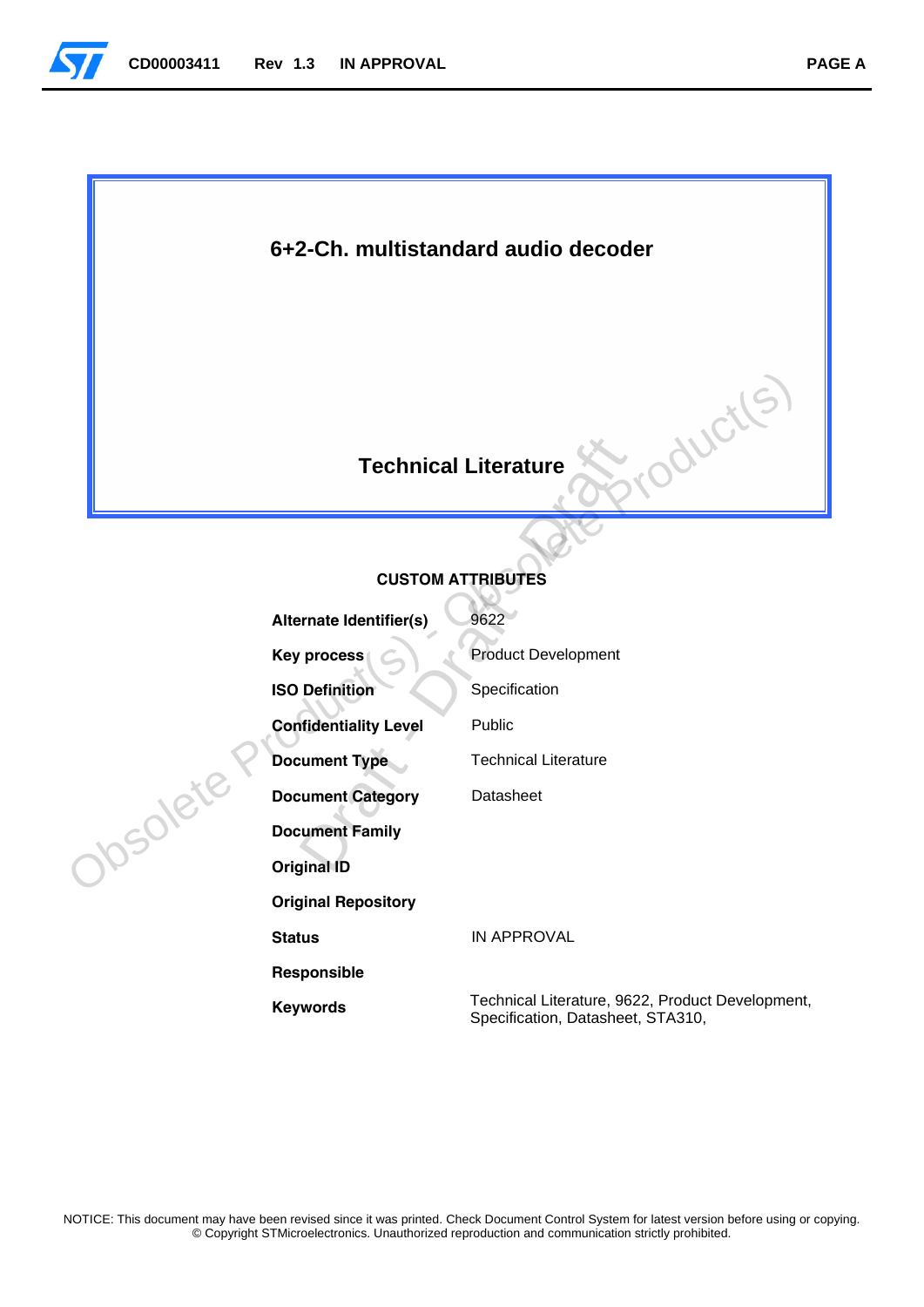

#### **DOCUMENT HISTORY**

| <b>Version</b>                                      | <b>Release Date</b> | <b>Change Qualifier</b> |
|-----------------------------------------------------|---------------------|-------------------------|
| <b>Rev 1.3</b>                                      | 11-Jun-2013         | Properties Changes      |
| AUTOMATIC OBSOLETE RPN WORKFLOW STARTED<br>Solete P |                     | Joucils                 |
|                                                     |                     |                         |

NOTICE: This document may have been revised since it was printed. Check Document Control System for latest version before using or copying. © Copyright STMicroelectronics. Unauthorized reproduction and communication strictly prohibited.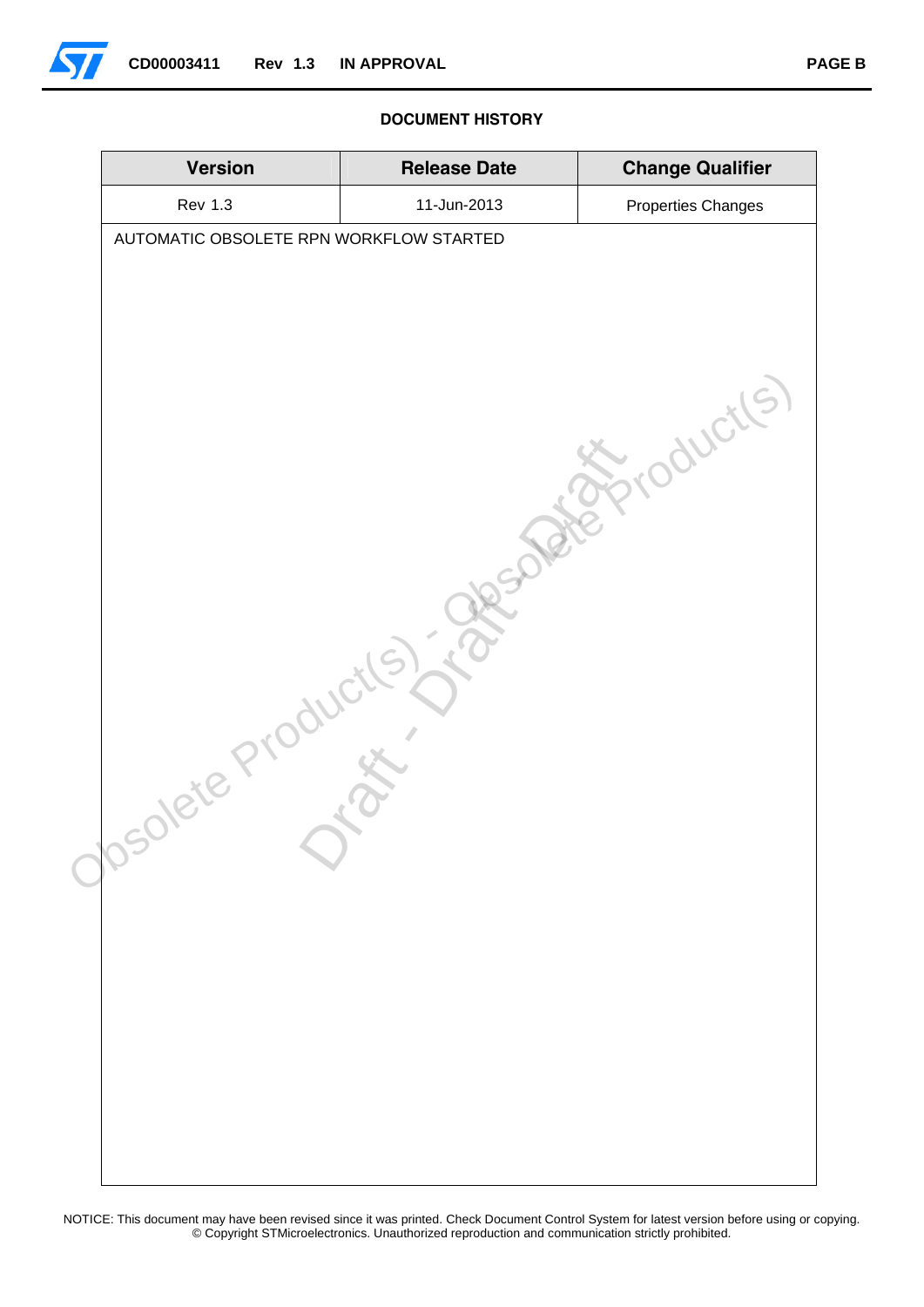

#### **DOCUMENT APPROVAL**

| <b>User</b>       | <b>Function</b>     | <b>Date</b> |
|-------------------|---------------------|-------------|
| Camilleri Evelina | Document Controller | 12-Jun-2013 |
| Solete            |                     |             |

NOTICE: This document may have been revised since it was printed. Check Document Control System for latest version before using or copying. © Copyright STMicroelectronics. Unauthorized reproduction and communication strictly prohibited.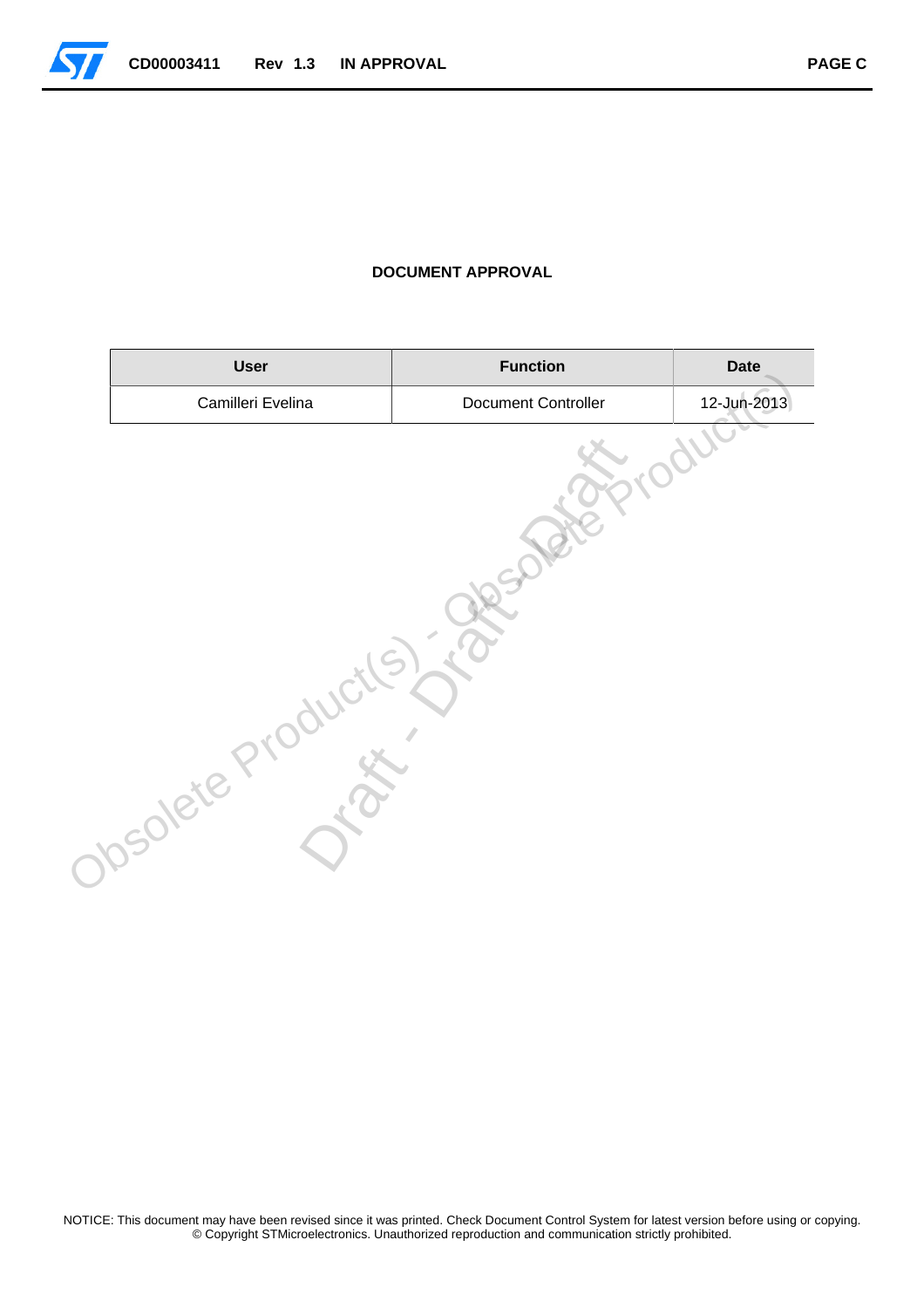## 6+2-CH. MULTISTANDARD AUDIO DECODER

## **PRELYMINARY DATA**

## **1 FEATURES**

## ■ *DVD Audio* decoder:

- **I** *Meridian Lossless Packing (MLP), with* up to 6 channels,
- Uncompressed LPCM with 1-8 channels,
- Precision of up to 24 bits and sample rates of between 44.1 kHz and 192 kHz.
- *Dolby Digital*<sup>(\*)</sup> decoder:
	- Decodes 5.1 Dolby Digital Surround.
	- Output up to 6 channels. downmix modes: 1,  $2, 3$  or 4 channels.
- **MPEG** -1 2- channel audio decoder, layers I and II.
- MPEG-2 6-channel audio decoder, layer II.
	- 24 bits decoding precision.
- **MP3 (MPEG layer III) decoder.**
- Accepts MPEG-2 PES stream format for: MPEG-2, MPEG-1, Dolby Digital and linear PCM.
- Karaoke System.
- **Prologic decoder.**
- **Downmix for Dolby Prologic compatible.** 
	- A separate (2-ch) PCM output available for simultaneous playing and recording.
- Bitstream input interface: serial, parallel or SPDIF.
- SPDIF and IEC-61937 input interface.
- SPDIF and IEC-61937 output interface.
- PLL for internal PCM clock generation. frequencies supported: 44.1KHz family (22.05, 88.2, 176.4) and 48KHz family (24, 48, 96, 192).
- PCM: transparent, downsampling 192 to 96 Khz and 96 to 48kHz.
- PTS handling control on-chip.
- **No external DRAM required**
- $\blacksquare$  I<sup>2</sup>C or parallel control bus
- Embedded Development RAM for customizable software capability.
- Configurable internal PLLs for system and audio clocks, from an externally provided clock.
- 80-PIN TQFP package



- 2.5V (for core) and 3V (for I/O) power supply. **1** 3V Capable I/O Pads.
- True-SPDIF input receiver supporting AES/ EBU, IEC958, S/PDIF.
	- ❚ No external chip required.
	- Differential or single ended inputs can be decoded.

## **APPLICATIONS**

- High-end audio equipment.
- DVD consumer players.
- Set top box.
- HDTV
- Multimedia PC.
- (\*) **"Dolby ", "AC-3"** and **"ProLogic"** are trademarks of **Dolby Laboratories.**

## **DESCRIPTION**

The STA310 is a fully integrated Audio Decoder capable of decoding all the above listed formats.

Encoded input data can be entered either by a serial (I2S or SPDIF) or a parallel interface. A second input data stream (I2S) is available for micro input.

The control interface can be either **I 2C** or a parallel 8 bit interface. No external DRAM is necessary for a total of 35ms surround delays.

June 2003

1/90

This is preliminary information on a new product now in development. Details are subject to change without notice.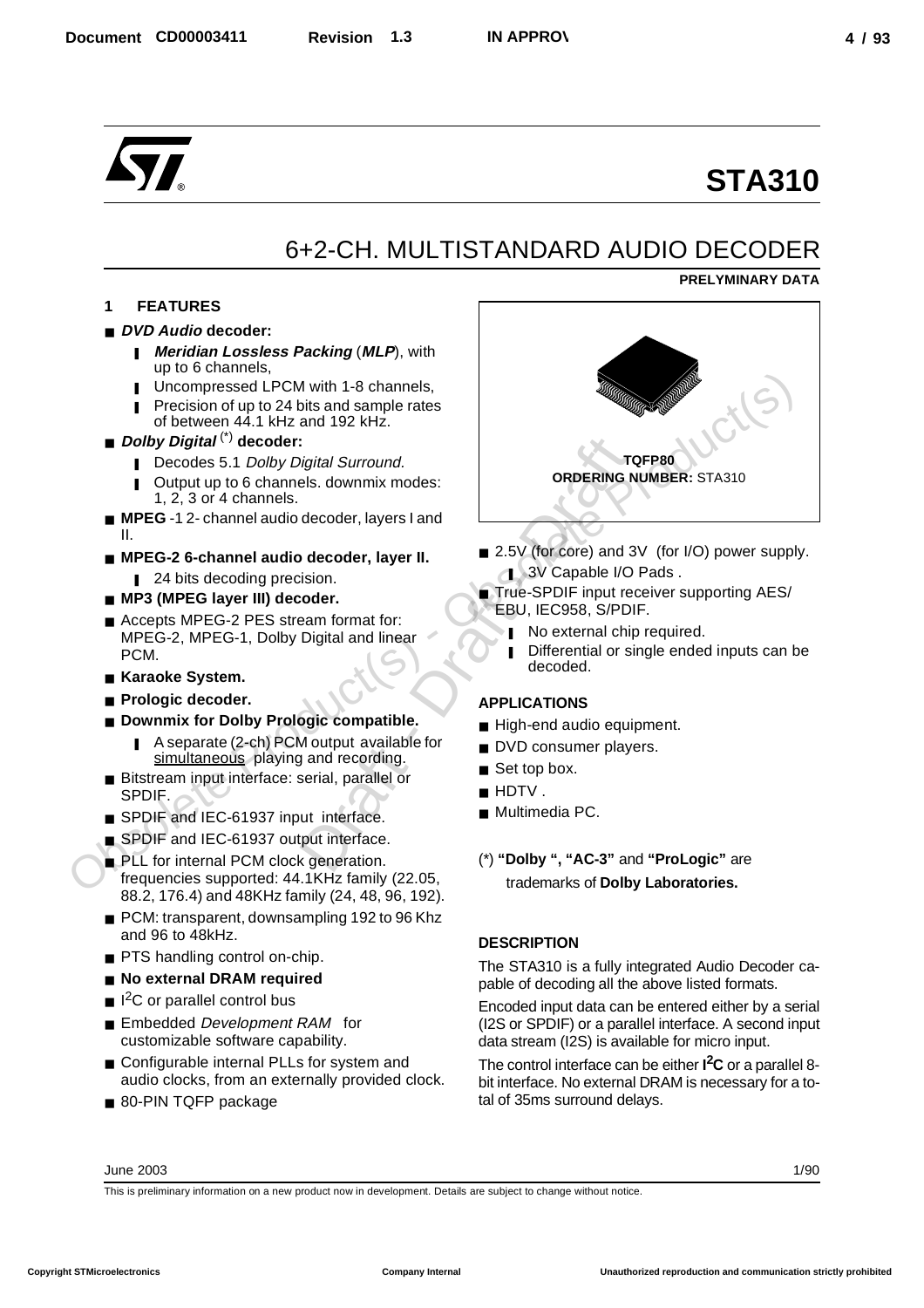#### **2 STA310 AUDIO DECODER PIN DESCRIPTION**

|                                                | STA310 AUDIO DECODER PIN DESCRIPTION                      |                    |                                                                                              |
|------------------------------------------------|-----------------------------------------------------------|--------------------|----------------------------------------------------------------------------------------------|
| <b>Pin Number</b>                              | <b>Name</b>                                               | <b>Type</b>        | <b>Function</b>                                                                              |
| <b>CONTROL INTERFACES</b>                      |                                                           |                    |                                                                                              |
| 48                                             | <b>IRQB</b>                                               | O(1)               | Interrupt Signal (level), active low                                                         |
| 47                                             | SELI2C                                                    | (2)                | Selects the Control Interface (when high: serial interface; when<br>low: parallel interface) |
| I <sup>2</sup> C Control Interface             |                                                           |                    |                                                                                              |
| 43                                             | SDAI2C                                                    | I/O <sup>(1)</sup> | I <sup>2</sup> C Serial Data                                                                 |
| 46                                             | SCLKI2C                                                   | $\mathbf{I}$       | $I^2C$ Clock                                                                                 |
| 53                                             | MAINI2CADR                                                | (2)                | Determines the slave address                                                                 |
| <b>Parallel Control Interface</b>              |                                                           |                    |                                                                                              |
| $78 - 79 - 80 - 1$<br>$2 - 3 - 6 - 7$          | D0 - D1 - D2 - D3<br>D4 - D5 - D6 - D7                    | I/O                | <b>Host Data</b>                                                                             |
| $12 - 13 - 14 - 15$<br>$16 - 18 - 19 - 20$     | A0 - A1 - A2 - A3<br>A4 - A5 - A6 - A7                    | $\mathbf{I}$       | <b>Host Address</b>                                                                          |
| 21                                             | <b>DCSB</b>                                               | $\mathbf{I}$       | Chip Select, active low                                                                      |
| 22                                             | $R/\overline{W}$                                          | $\mathbf{I}$       | Read/Write Selection: read access when high, write access<br>when low                        |
| 35                                             | <b>WAITB</b>                                              | O <sup>(3)</sup>   | Data Acknowledge, active low                                                                 |
| <b>DATA INPUT INTERFACE</b>                    |                                                           |                    |                                                                                              |
| First Serial Data Interface (I <sup>2</sup> S) |                                                           |                    |                                                                                              |
| 37                                             | <b>DSTRB</b>                                              |                    | Clock Input Data, active low                                                                 |
| 41                                             | SIN)                                                      | ь.                 | Serial Input Data                                                                            |
| 40<br>42                                       | LRCLKIN<br><b>REQ</b>                                     | $\mathcal{A}$<br>O | Word Clock for the Input<br>Handshake for the Data Transfer, aconfigurable by the            |
|                                                |                                                           |                    | SIN_SETUP register                                                                           |
| 62                                             | Second Serial Data Interface (I <sup>2</sup> S)<br>DSTRB2 | T                  | Clock Input Data, active low                                                                 |
| 60                                             | SIN <sub>2</sub>                                          | $\mathbf{I}$       | Serial Input Data                                                                            |
| 61                                             | LRCLKIN2                                                  | $\mathbf{I}$       | Word Clock for the Input                                                                     |
| 63                                             | REQ <sub>2</sub>                                          | O                  | Handshake for the Data Transfer, active low                                                  |
| <b>DATA OUTPUT INTERFACES</b>                  |                                                           |                    |                                                                                              |
| 69                                             | <b>PCMCLK</b>                                             | I/O                | Oversampling Clock input for STA310 when generated externally                                |
| <b>DAC</b> Interface                           |                                                           |                    |                                                                                              |
| 67                                             | <b>SCLK</b>                                               | O                  | Bit Clock for the DAC                                                                        |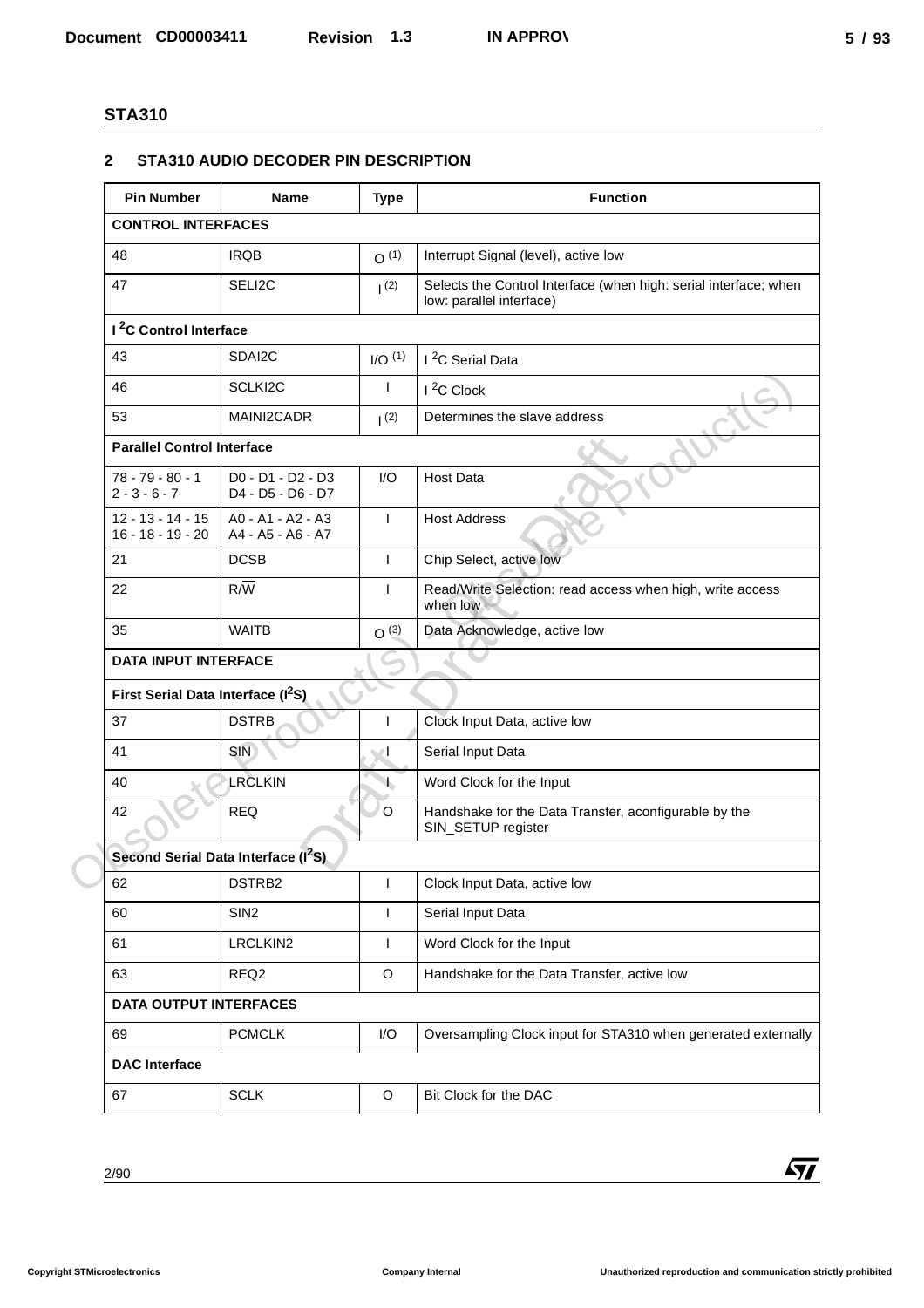### **2 STA310 AUDIO DECODER PIN DESCRIPTION** (continued)

| $\mathbf{2}$                       |                                                                |              | STA310 AUDIO DECODER PIN DESCRIPTION (continued)                                                                                                                                |
|------------------------------------|----------------------------------------------------------------|--------------|---------------------------------------------------------------------------------------------------------------------------------------------------------------------------------|
| <b>Pin Number</b>                  | <b>Name</b>                                                    | <b>Type</b>  | <b>Function</b>                                                                                                                                                                 |
| 68                                 | <b>LRCLK</b>                                                   | $\circ$      | Word Clock for the DAC                                                                                                                                                          |
| 72                                 | PCM_OUT0                                                       | $\circ$      | Data from a Prologic downmix (VCR_L/VCR_R)                                                                                                                                      |
| 73                                 | PCM_OUT1                                                       | $\circ$      | Data for the first DAC (Left/Right)                                                                                                                                             |
| 76                                 | PCM_OUT2                                                       | $\circ$      | Data for the second DAC (Centre/Sub)                                                                                                                                            |
| 77                                 | PCM_OUT3                                                       | $\circ$      | Data for the third DAC (LeftSur/RightSur)                                                                                                                                       |
|                                    | IEC958 Interface (S/PDIF) - One Output Port., One Input Ports. |              |                                                                                                                                                                                 |
| 58                                 | <b>I958OUT</b>                                                 | $\mathsf O$  | S/PDIF Signal                                                                                                                                                                   |
| 25                                 | <b>SPDP</b>                                                    |              | First differential input of S/P DIF port                                                                                                                                        |
| 24                                 | SPDN                                                           | $\mathbf{I}$ | Second differential input of S/P DIF port                                                                                                                                       |
| 26                                 | <b>SPDF</b>                                                    |              | <b>External Filter</b>                                                                                                                                                          |
| 28                                 | <b>VDDA</b>                                                    |              | Analog VDD for S/P DIF Input port                                                                                                                                               |
| 29                                 | <b>GNDA</b>                                                    |              | Analog GND for S/P DIF Input port                                                                                                                                               |
| <b>STATUS INFORMATION</b>          |                                                                |              |                                                                                                                                                                                 |
| <b>PCM Related Information</b>     |                                                                |              |                                                                                                                                                                                 |
| 54                                 | <b>SFREQ</b>                                                   | O.           | Then high, indicates that the sampling freq. is either 44.1Khz or<br>22.05Khz.<br>When low, indicates that the sampling frequency is either 32 Khz,<br>48 Khz, 24 Khz or 16Khz. |
| 57                                 | <b>DEEMPH</b>                                                  | $\circ$      | Indicates if de-emphasis is performed.                                                                                                                                          |
| <b>Audio Video Synchronization</b> |                                                                |              |                                                                                                                                                                                 |
| 59                                 | PTSB                                                           | $\circ$      | Indicates that a PTS has been detected, active low.                                                                                                                             |
| <b>Other Signals</b>               |                                                                |              |                                                                                                                                                                                 |
| 31 <sup>°</sup>                    | <b>CLK</b>                                                     |              | Master Clock Input Signal.                                                                                                                                                      |
| 36                                 | <b>RESET</b>                                                   | (2)          | Reset signal input, active low.                                                                                                                                                 |
| 52                                 | <b>TESTB</b>                                                   | (2)          | Reserved pin: to be connected to VDD                                                                                                                                            |
| 49                                 | <b>SMODE</b>                                                   | $\mathbf{I}$ | Reserved pin : to be connected to GND                                                                                                                                           |
| RS232 Interface                    |                                                                |              |                                                                                                                                                                                 |
| 8                                  | <b>RS232RX</b>                                                 |              |                                                                                                                                                                                 |
| 9                                  | <b>RS232TX</b>                                                 | O            |                                                                                                                                                                                 |
| <b>PLLs INTERFACES</b>             |                                                                |              |                                                                                                                                                                                 |
| 64                                 | <b>CLKOUT</b>                                                  | O            | System clock output with programmable division ratio                                                                                                                            |
| 27                                 | <b>PLLAF</b>                                                   |              | External Filter For Audio PLL.                                                                                                                                                  |
|                                    |                                                                |              |                                                                                                                                                                                 |
| $\sqrt{M}$                         |                                                                |              | 3/90                                                                                                                                                                            |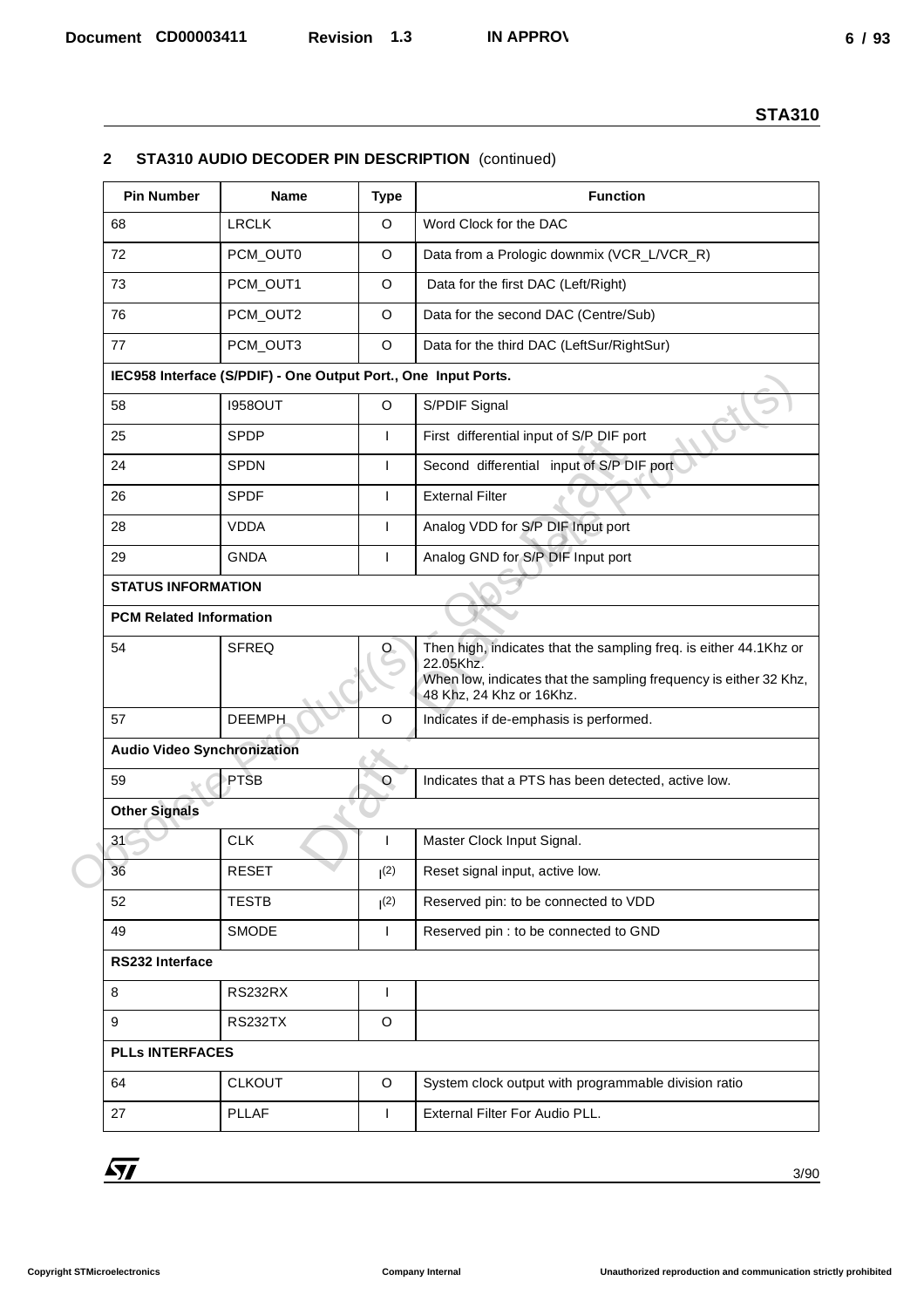#### **2 STA310 AUDIO DECODER PIN DESCRIPTION** (continued)

| <b>Pin Number</b>                                              | <b>Name</b>             | Type       | <b>Function</b>                 |  |  |  |
|----------------------------------------------------------------|-------------------------|------------|---------------------------------|--|--|--|
| 30                                                             | <b>PLLSF</b>            |            | External Filter For System PLL. |  |  |  |
|                                                                | <b>Power and Ground</b> |            |                                 |  |  |  |
| $5 - 11 - 23 - 33 -$<br>$39 - 45 - 50 - 56$<br>$-66 - 71 - 75$ | <b>GND</b>              | <b>GND</b> | Ground                          |  |  |  |
| $4 - 17 - 34 - 38$<br>$44 - 55 - 65 - 74$                      | <b>VDD</b>              | VDD.       | 2.5V Power Supply               |  |  |  |
| $10 - 32 - 51 - 70$                                            | VDD3                    | VDD3       | 3.3V Power Supply               |  |  |  |

Notes (1) Open Drain

(2) Internal Pull-up (3) Tri-State

#### **PIN CONNECTION** (Top view)

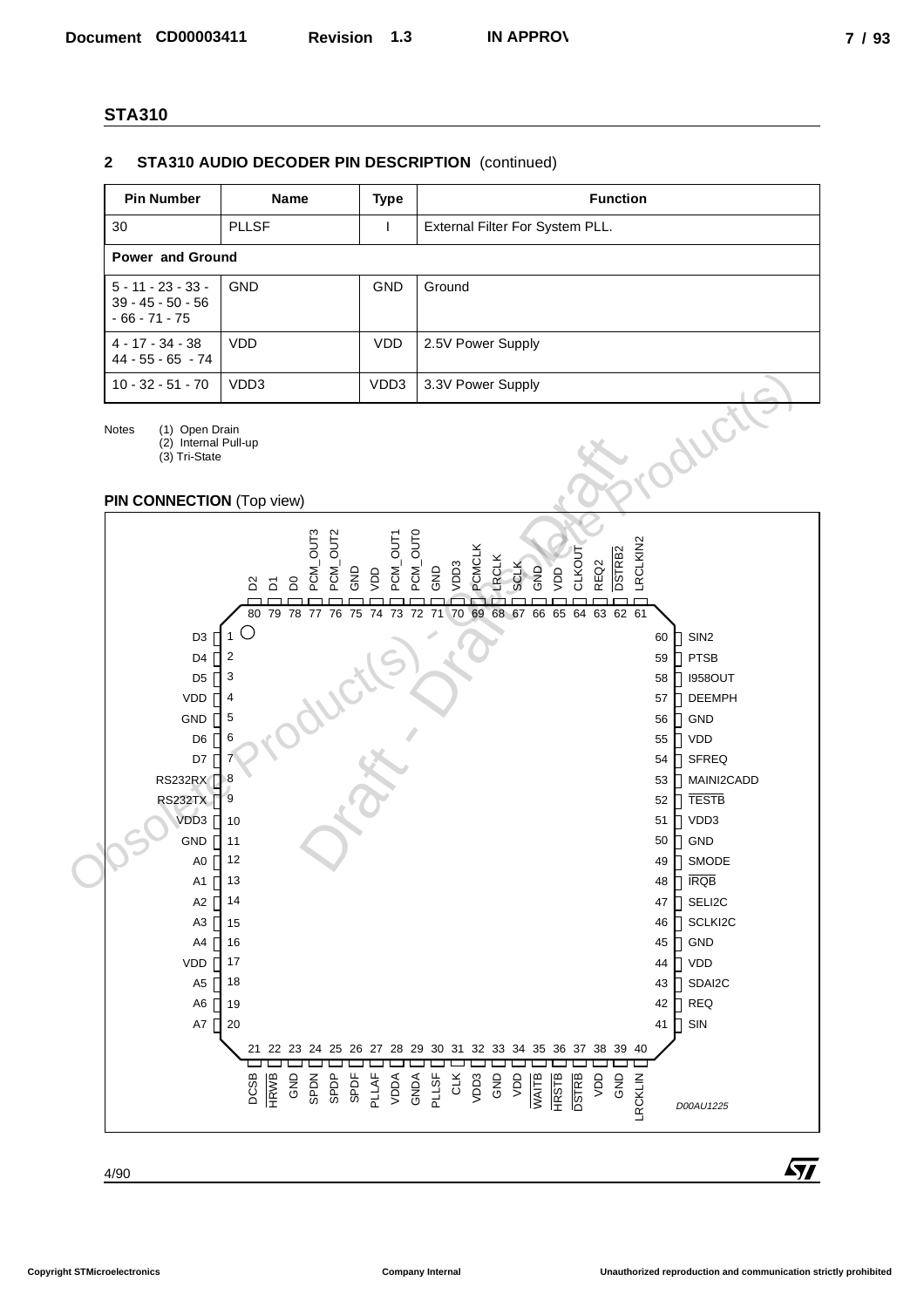#### **ABSOLUTE MAXIMUM RATINGS**

| Symbol | <b>Parameters</b>            | Value                   | Unit |
|--------|------------------------------|-------------------------|------|
| Vdd    | 2.5V Power Supply Voltage    | $-0.5$ to 3.3           |      |
|        | 2.5V Input or Output Voltage | $-0.5$ to (Vdd $+0.5$ ) |      |
| Vdd3   | 3.3V Power Supply Voltage    | $-0.5$ to 4             |      |
|        | 3.3V Input or Output Voltage | $-0.5$ to (Vdd $+0.5$ ) |      |

| DC OPERATING CONDITIONS |                                       |              |         |  |  |  |
|-------------------------|---------------------------------------|--------------|---------|--|--|--|
| Symbol                  | <b>Parameters</b>                     | Value        | Unit    |  |  |  |
| <b>Vcc</b>              | Power Supply Voltage                  | 2.5          |         |  |  |  |
|                         | <b>Operating Junction Temperature</b> | $-20$ to 125 | $\circ$ |  |  |  |
|                         |                                       |              |         |  |  |  |

#### **GENERAL INTERFACE**

|                   | <b>ABSOLUTE MAXIMUM RATINGS</b>                                                                                                                                                                                                                                                                                                                            |                    |      |            |                         |      |                |
|-------------------|------------------------------------------------------------------------------------------------------------------------------------------------------------------------------------------------------------------------------------------------------------------------------------------------------------------------------------------------------------|--------------------|------|------------|-------------------------|------|----------------|
| Symbol            |                                                                                                                                                                                                                                                                                                                                                            | <b>Parameters</b>  |      |            | Value                   |      | <b>Unit</b>    |
| Vdd               | 2.5V Power Supply Voltage                                                                                                                                                                                                                                                                                                                                  |                    |      |            | $-0.5$ to $3.3$         |      | $\vee$         |
|                   | 2.5V Input or Output Voltage                                                                                                                                                                                                                                                                                                                               |                    |      |            | $-0.5$ to (Vdd $+0.5$ ) |      | V              |
| Vdd3              | 3.3V Power Supply Voltage                                                                                                                                                                                                                                                                                                                                  |                    |      |            | $-0.5$ to 4             |      | $\vee$         |
|                   | 3.3V Input or Output Voltage                                                                                                                                                                                                                                                                                                                               |                    |      |            | $-0.5$ to (Vdd $+0.5$ ) |      | V              |
| ified             | <b>ELECTRICAL CHARACTERISTICS</b> ( $V_{DD}$ = 3.3V +/-0.3V; T <sub>amb</sub> = 0 to 70°C; Rg = 50 $\Omega$ unless otherwise spec-                                                                                                                                                                                                                         |                    |      |            |                         |      |                |
|                   | DC OPERATING CONDITIONS                                                                                                                                                                                                                                                                                                                                    |                    |      |            |                         |      |                |
| Symbol            |                                                                                                                                                                                                                                                                                                                                                            | <b>Parameters</b>  |      |            | Value                   |      | Unit           |
| <b>Vcc</b>        | Power Supply Voltage                                                                                                                                                                                                                                                                                                                                       |                    |      |            | 2.5                     |      | $\vee$         |
| Tj                | <b>Operating Junction Temperature</b>                                                                                                                                                                                                                                                                                                                      |                    |      |            | -20 to 125              |      | $^{\circ}C$    |
|                   | <b>GENERAL INTERFACE</b>                                                                                                                                                                                                                                                                                                                                   |                    |      |            |                         |      |                |
| Symbol            | <b>Parameters</b>                                                                                                                                                                                                                                                                                                                                          | <b>Conditions</b>  | Min  | <b>Typ</b> | <b>Max</b>              | Unit | <b>Note</b>    |
| l <sub>il</sub>   | Low level input current without<br>pull-up device                                                                                                                                                                                                                                                                                                          | $Vi = 0V$          |      |            | $\mathbf 1$             | μA   | $\mathbf{1}$   |
| l <sub>ih</sub>   | High level input current without<br>pull-down device                                                                                                                                                                                                                                                                                                       | $Vi = Vdd$         |      |            | $\mathbf{1}$            | μA   | $\mathbf{1}$   |
| $I_{oz}$          | Tri-state output leakage without<br>pull-up/down device                                                                                                                                                                                                                                                                                                    | $Vi = OV$ or $Vdd$ |      |            | $\mathbf{1}$            | μA   | $\mathbf{1}$   |
| latchup           | I/O Latch-up current                                                                                                                                                                                                                                                                                                                                       | V<0V, V>Vdd        | 200  |            |                         | mA   | $\overline{c}$ |
| Vesd              | Electrostatic protection                                                                                                                                                                                                                                                                                                                                   | Leakage <1µA       | 2000 |            |                         | V    | 3              |
|                   | Note: 1. The leakage currents are generally very small, <1nA. The value given here, 1µA, is a maximum that can occur after an Electrostatic<br>Stress on the pin.<br>2. V> Vdd3 for 3.3V buffers.<br>3. Human Body Model<br>LVTTL & LVCMOS DC Input Specification 2.7V <vdd3 <3.6v<="" td=""><td></td><td></td><td></td><td></td><td></td><td></td></vdd3> |                    |      |            |                         |      |                |
| <b>Symbol</b>     | <b>Parameters</b>                                                                                                                                                                                                                                                                                                                                          | <b>Conditions</b>  | Min  | <b>Typ</b> | Max                     | Unit | <b>Note</b>    |
| $V_{\rm II}$      | Low level input voltage                                                                                                                                                                                                                                                                                                                                    |                    |      |            | 0.8                     | V    | $\mathbf{1}$   |
| Vih               | High level input voltage                                                                                                                                                                                                                                                                                                                                   |                    | 2.0  |            |                         | V    | $\mathbf{1}$   |
| Vilhyst           | Low level threshold input falling                                                                                                                                                                                                                                                                                                                          |                    | 0.8  |            | 1.35                    | V    | $\mathbf{1}$   |
| Vihhyst           | High level threshold input rising                                                                                                                                                                                                                                                                                                                          |                    | 1.3  |            | 2.0                     | V    | $\mathbf{1}$   |
| V <sub>hyst</sub> | Schmitt trigger hysteresis                                                                                                                                                                                                                                                                                                                                 |                    | 0.3  |            | 0.8                     | V    | $\mathbf 1$    |
|                   | Note: 1. Takes into account 200mV voltage drop in both supply lines.<br>2. X in the source/sink current under worst case conditions and is reflected in the name of the I/O cell according to the drive capability                                                                                                                                         |                    |      |            |                         |      |                |

#### **LVTTL & LVCMOS DC Input Specification 2.7V <Vdd3 <3.6V**

| Symbol       | <b>Parameters</b>                 | <b>Conditions</b> | Min | Typ | <b>Max</b> | Unit | <b>Note</b> |
|--------------|-----------------------------------|-------------------|-----|-----|------------|------|-------------|
| $V_{\rm il}$ | Low level input voltage           |                   |     |     | 0.8        | V    |             |
| $V_{ih}$     | High level input voltage          |                   | 2.0 |     |            | V    |             |
| Vilhyst      | Low level threshold input falling |                   | 0.8 |     | 1.35       | V    |             |
| Vihhyst      | High level threshold input rising |                   | 1.3 |     | 2.0        | V    |             |
| Vhyst        | Schmitt trigger hysteresis        |                   | 0.3 |     | 0.8        | V    |             |

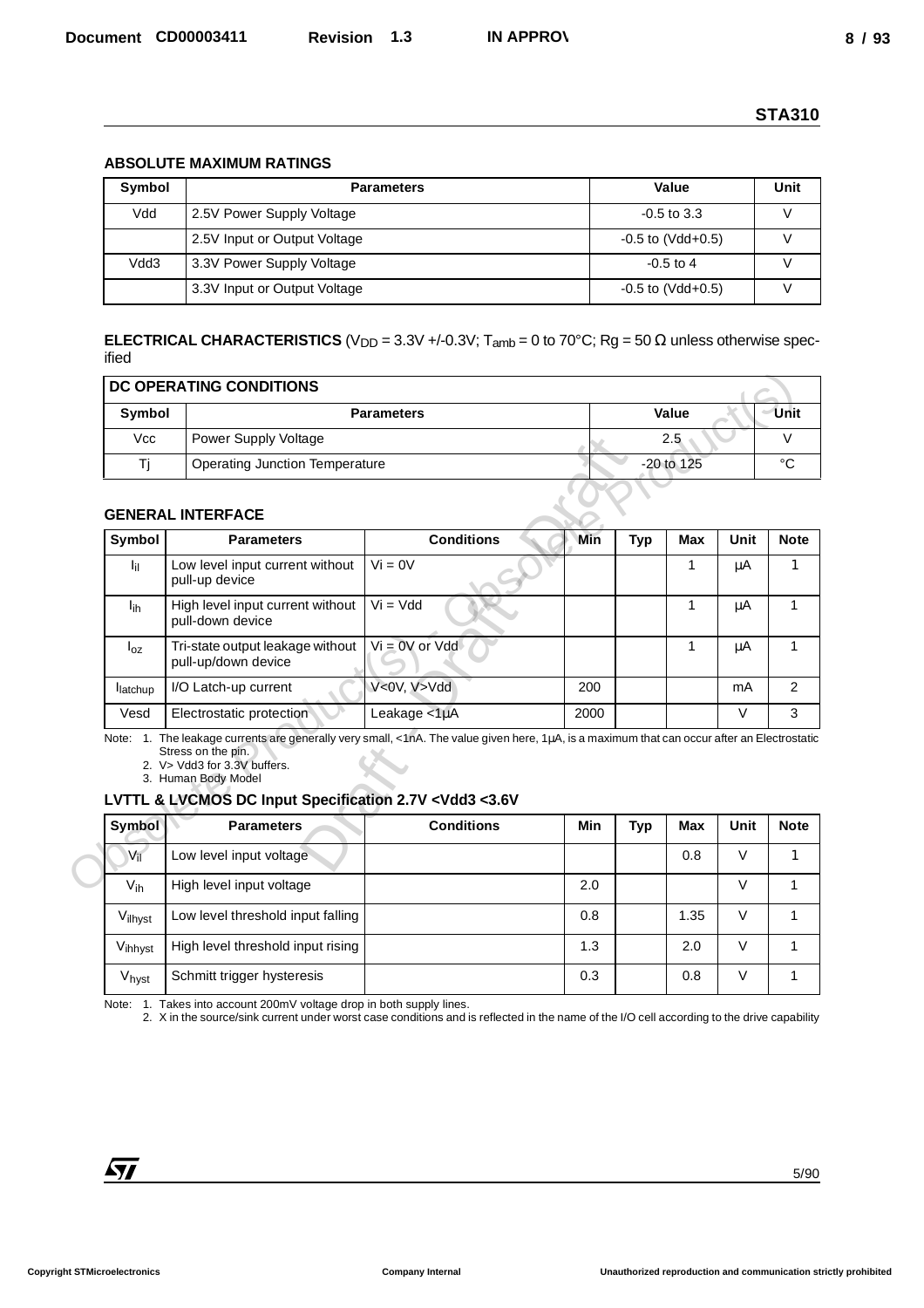## **ELECTRICAL CHARACTERISTICS** (continued)

| Symbol | <b>Parameters</b>             | <b>Conditions</b> | Min | Typ   | Max | Unit | <b>Note</b> |
|--------|-------------------------------|-------------------|-----|-------|-----|------|-------------|
| lpu    | Pull-up current               | $Vi = 0V$         |     | $-66$ | 0.8 | μA   |             |
| Rpu    | Equivalent Pull-up resistance | $Vi = 0V$         |     | 50    |     | KΩ   |             |

Note: 1. **Min condition**: V<sub>DD</sub> = 2.7V, 125°C Min precess **Max condition:** V<sub>DD</sub> = 3.6V, -20°C Max

## **POWER DISSIPATION**

| Symbol           | <b>Parameters</b>              | <b>Conditions</b>              | Min    | Typ    | Max | Unit | <b>Note</b> |
|------------------|--------------------------------|--------------------------------|--------|--------|-----|------|-------------|
| $P_D$            | <b>Power Dissipation</b>       | Sampling frequecy $\leq$ 24KHz |        | t.b.d. |     | mW   |             |
| $@V_{DD} = 2.4V$ | Sampling frequecy $\leq$ 32KHz |                                | t.b.d. |        | mW  |      |             |
|                  |                                | Sampling frequecy $\leq$ 48KHz |        | t.b.d. |     | mW   |             |

## **INTRODUCTION**

The STA310 is a fully integrated multi-format audio decoder. It accepts as input, audio data streams coded with all the formats listed above.



## **2.1 Inputs and Outputs**

## **2.1.1 Data Inputs**

- Through a parallel interface (shared with the control interface)
- Through a serial interface (for all the **I 2S** formats)
- Through a S/P DIF (**SPDIF** or **IEC-61937** standards).
- Trough a second, independent,**I 2S** (for application like i..e. Karaoke mixing).

## **2.1.2 Data outputs**

- The PCM audio ooutput interface, which provide:
	- PCM data on 4 outputs:
	- Left/Right,
	- Centre/Subwoofer
	- Left Surround/Right Surround.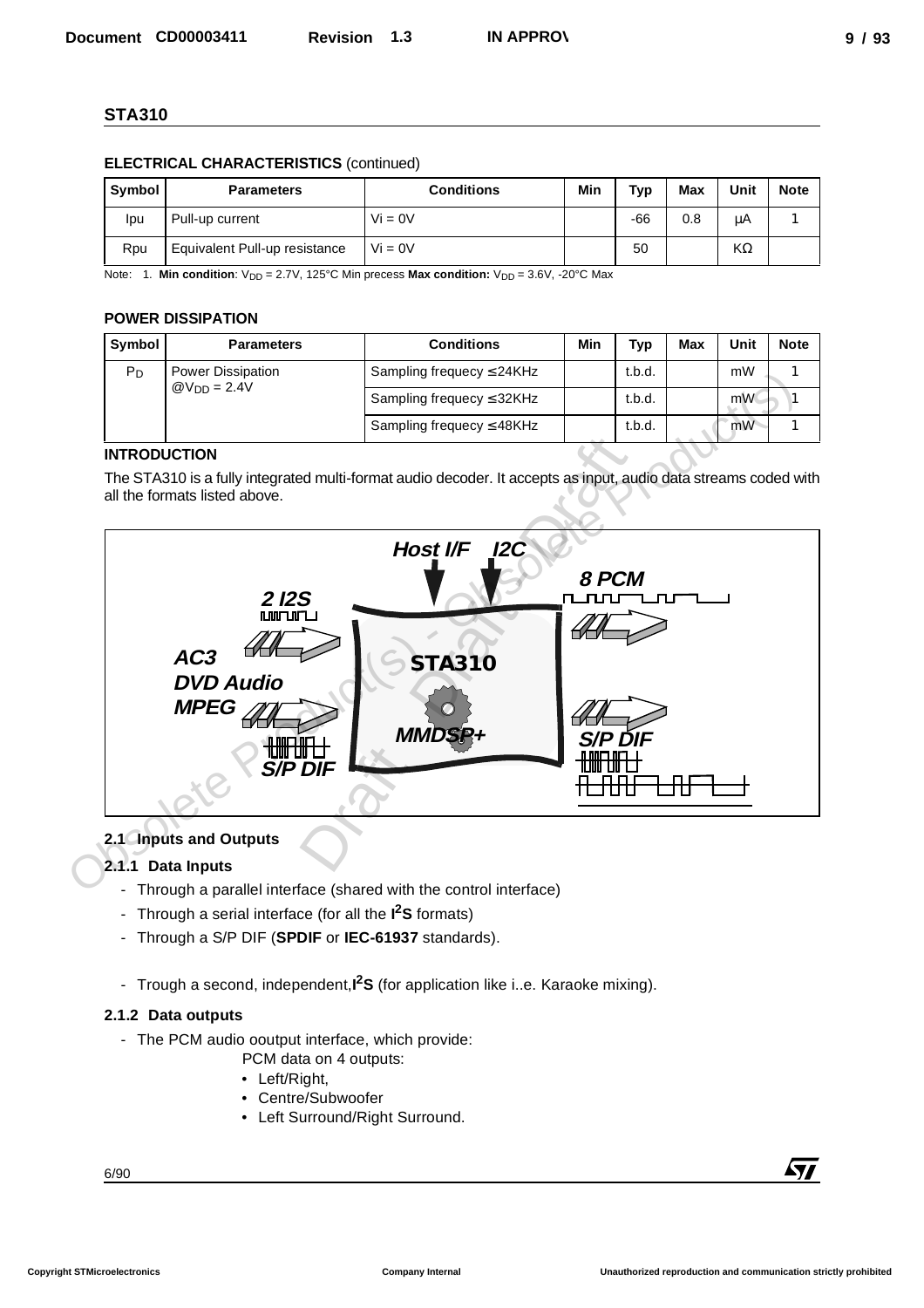- Data From a Prologic downmix (encoder) "Lrclk" "Sclk" "PcmClk"
- S/P DIF Output

#### **2.1.3 Control I/F**

I2C slave or parallel interface:

The device configuration and the command issuing is done via this interface. To facilitate the contact with the MCU, 2 interrupt lines (IRQB and INTLINE) are available.

#### **3 ARCHITECTURE OVERVIEW**

#### **3.1 Data flow**

The STA310 is based on a programmable MMDSP+ core optimized for audio decoding algorithms.

Dedicated hardware has been added to perform specific operations such as bitstream depacking or IEC data formatting.

The arrows in Figure 3 indicate the data flow within the chip.

The compressed bitstream is input via the data input interface.

Data are transferred on a byte basis to the FIFO. This FIFO allows burst input data at up to 33Mbit/s.

The input processor, which is composed of a packet parser and an audio parser, unpacks the bitstream (Packet parser) and verifies the syntax of the incoming stream (audio parser).

The compressed audio frames with their associated information (PTS) are stored into the circular frame buffer.

While a second frame is stored in the circular frame buffer, the first frame is extracted by the audio core decoder which decodes it to produce audio samples.

The PCM unit converts the samples to the PCM format. The PCM unit controls also the channel delay buffer in order to delay each channel independently.

In parallel, the IEC unit transmits non compressed data or compressed data according to the selected mode. In the compressed mode, the data are extracted directly from the circular buffer and formatted according to the IEC-61937 standard. In non compressed mode, the left and right PCM channels formatted by the PCM unit are output by the IEC unit, according to the SPDIF standard



#### **Figure 1. Architecture and data flows**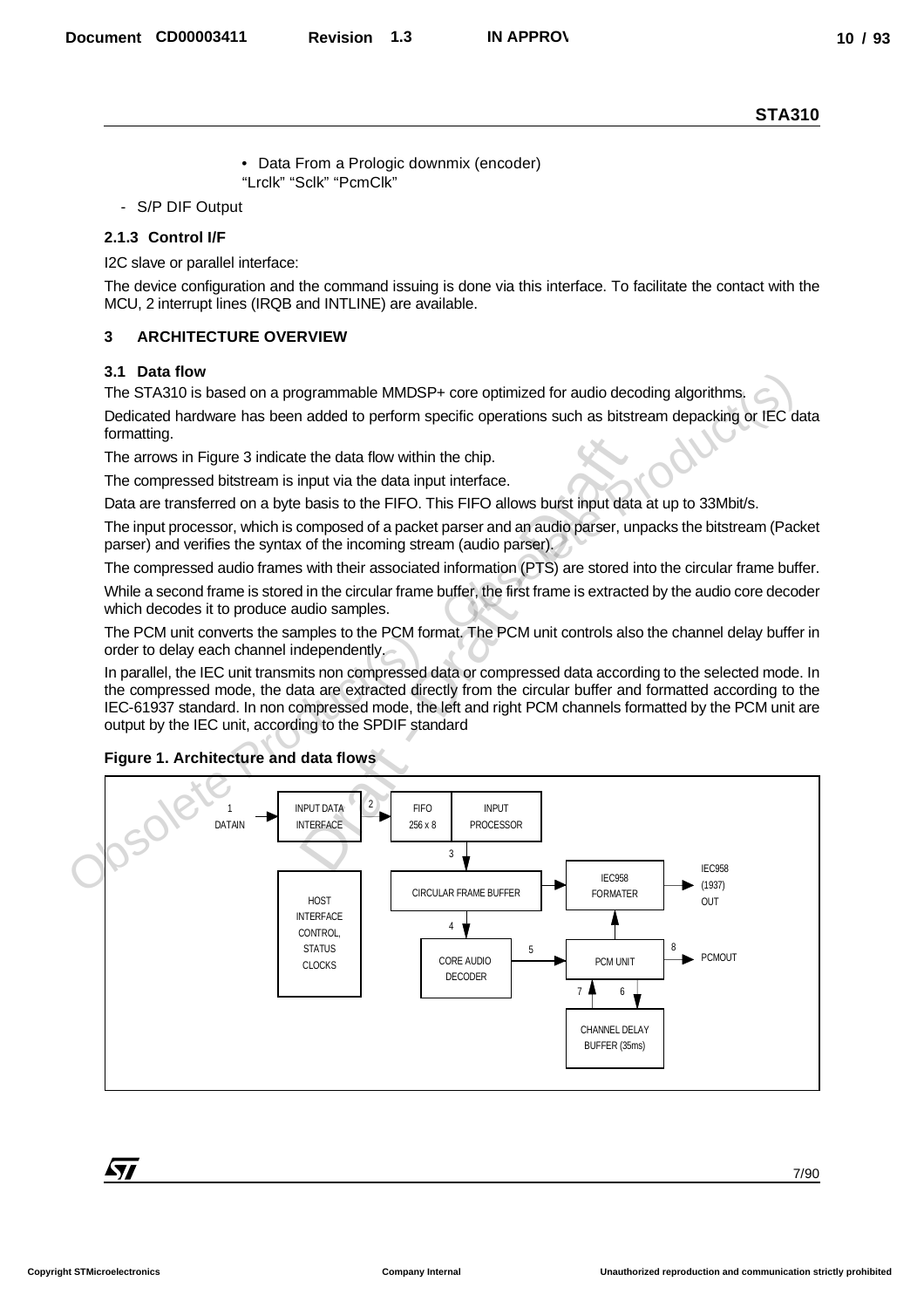#### **3.2 Functional diagram**

### **Figure 2. Audio decoder top level functional diagram**



#### **3.3 Control interface description**

The IC can be controlled either by a host using an I²C interface, or by a general purpose host interface.

These interfaces provide the same functions and are described in the following sections. The selection is performed by the means of the pin SELI2C: when high, this pin indicates that the I²C interface is used. When low, the parallel interface is used.

## **3.3.1 Parallel control interface**

When the pin SELI2C is low, the control of the chip is performed through the parallel interface. When accessing the device through the parallel interface, the following signals are used:

- The address bus A[7..0]. It is used to select one of the 256 register locations.
- The data bus DATA[7..0]. If a read cycle is requested, the data lines D[7:0] will be driven by the IC. For a write cycle, the STA310 will latch the data placed on the data lines when the WAIT signal is driven high.
- The signal R/W. It defines the type of register access: either read (when high), or write (when low). Some registers can be either written or read, some are read only, some are write only.
- The signal DCSB. A cycle is defined by the assertion of the signal DCSB.

Note: 1. The address bus A[7..0], and read/write signal R/W must be setup before the DCSB line is activated.

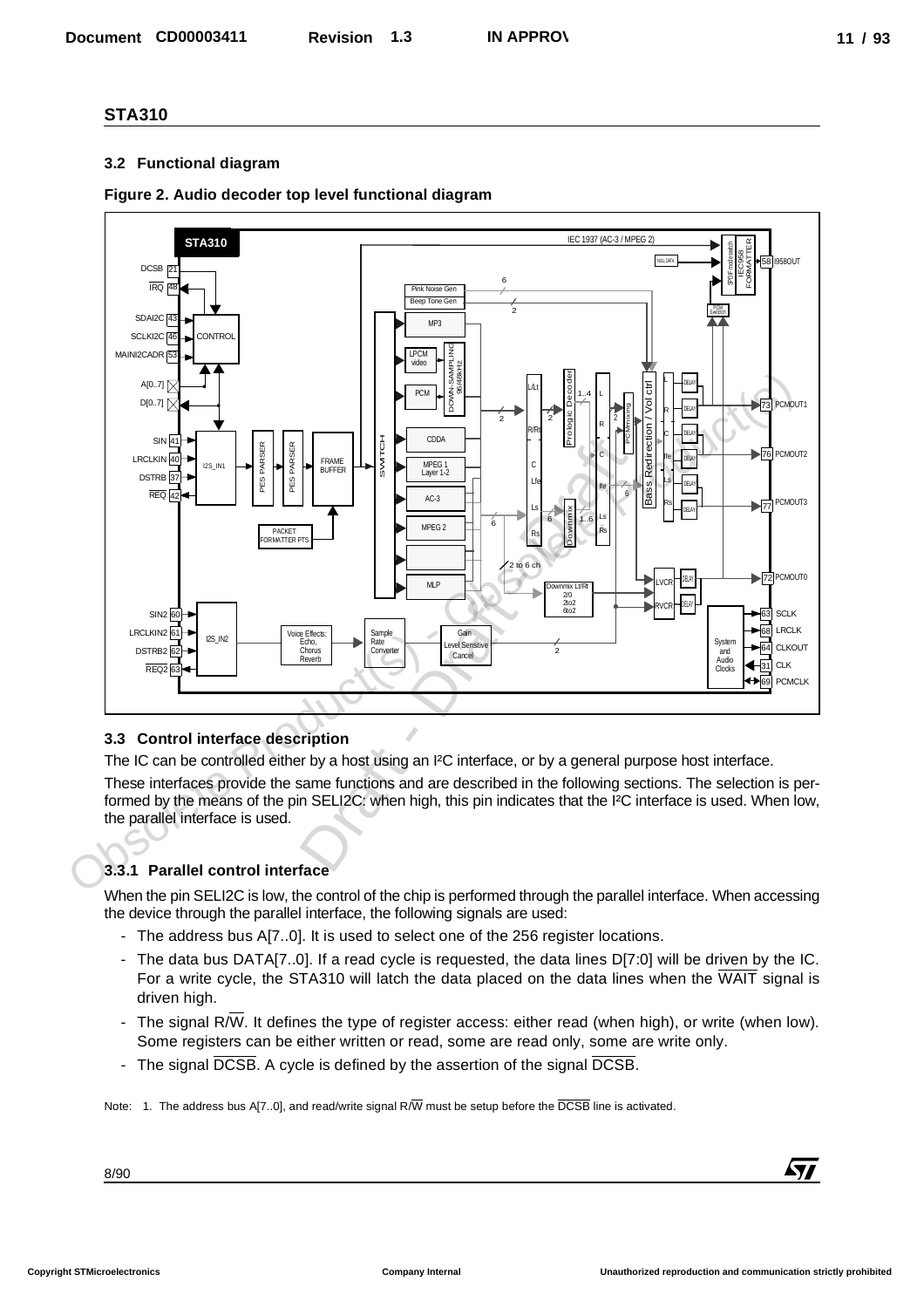- The signal WAIT. This signal is always driven low in response to the DCSB assertion.

The timing diagrams for the parallel control interface are given in *Electrical specifications* on page 5.

#### **3.4 I2C control interface**

When the pin SELI2C is high, the chip is controlled through the I<sup>2</sup>C interface. The I<sup>2</sup>C unit works at up to 400kHz in slave mode with 7-bit addressing.

- The Pin MAINI2CADR selects the device address. When MAINI2CADR is high the slave address is 0x5C, when low the device address is equal to the value on the address bus (A0...A6).
- The pin SDAI2C is the serial data line.
- The pin SCLKI2C is the serial clock.

The I²C Bus standard does not specify sub-addressing. There are thus potentially multiple ways to implement it. Any implementation that respects the standard is of course legal but a particular implementation is used by many companies. The following paragraphs describe this implementation. Decembent CORDOSIST1 Revision 1.3 IN APPROV<br>
The space of the space is also as diverse to the meaning of the first of the space of the CSE space is the Core of the Core of the Core of the Core of the Core of the Core of t

#### **3.4.1 Protocol description**

For write accesses only, the first data which follows the slave address is always the sub-address.

This is the one and only way to declare the sub-address. It should be noticed that the sub-address is implemented as a standard data on the I²C Bus protocol point of view. It is a sub-address because the slave knows that it must load its address pointer with the first data sent by the master. The PC Bus standard does not specify sub-addressing. There are thus potentially multiple ways to implementation is<br>
it. Any implementation that respects the standard is of course legal but a particular implementation is us rst data which follows the slave address is always to<br>declare the sub-address. It should be noticed that the<br>2C Bus protocol point of view. It is a sub-address be<br>with the first data sent by the master.<br>C message format ex

See in the Appendix X.x for  $I^2C$  message format examples.

#### **3.5 Decoding process**

The decoding process in the STA310 is done in several stages:

- Parsing,
- Main decoding
- Post decoding,
- Bass redirection,
- Volume and Balance control.

Each of the stages can be activated or bypassed according to the configuration registers.

#### **Parsing**

The bitstream parsing (performed by the input processor) is in charge of discarding all the non audio information in order to transmit to the next stage (the circular frame buffer) only the audio elementary stream (AC3, MPEG1/ 2, LPCM, PCM, DVD Audio).

The parsing stage operates in two phases: the packet parser unpacks the stream, the audio parser checks the syntax of the bitstream.

#### **Main Decoding**

The input of this stage is an elementary stream, the outputs are decoded samples. The number of output channels is defined by the downmix register (1 channel up to 6 channels). For details, please refer to the description of the register.

The decoding formats currently supported are AC3, MPEG1 layers I and II, MPEG2 layer II, LPCM. It is necessary to select the appropriate stream format by configuring the registers STREAMSEL and DECODESEL before running the decoder.

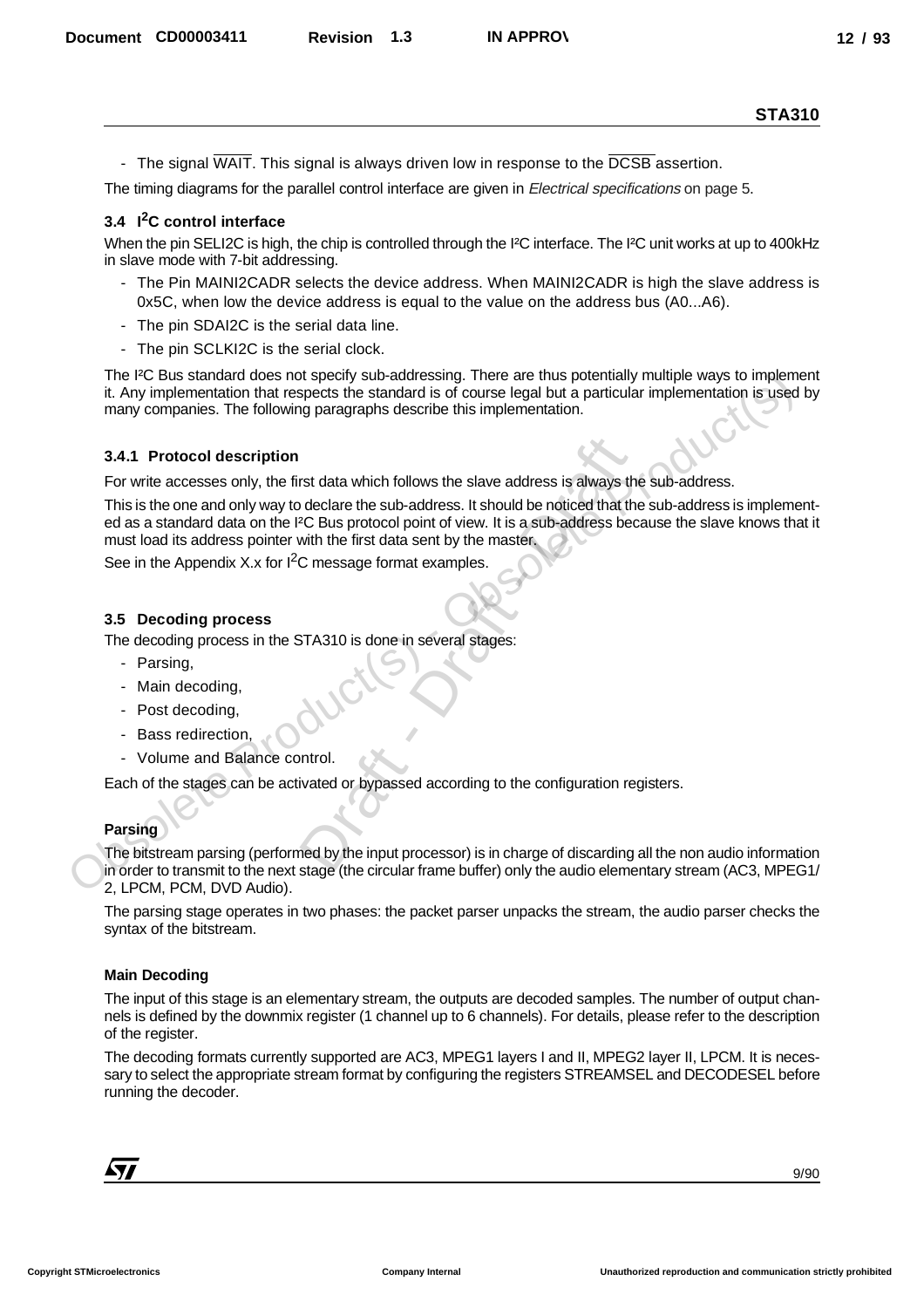#### **Post Decoding**

The post decoding includes specific PCM processing: DC filter, de-emphasis filter, downsampling filter. These filters can be independently enabled or disabled through the register DWSMODE.

It provides also a Pro Logic decoder, which is described in detail in a next section.

#### **Bass Redirection**

This stage redirects the low frequency signals to the subwoofer.

The subwoofer is extracted from the other channels (L, R, C, Ls, Rs, LFe). There are six possible configurations to extract the subwoofer channel, which can be selected thanks to the OCFG register.

#### **Volume and Balance Control**

The volume is a master volume (no independent control for each channel). It is controlled by the PCMSCALE register, which enables to attenuate the signals by steps of 2dB.

Two balance controls are available: one for Left/Right channels, one for Left Surround/Right Surround channels. They are configurable by means of registers BAL\_LR (Left-Right Balance) and BAL\_SUR (Left Surround-Right Surround Balance), which provide attenuation of signals by steps of 0.5dB.

#### **4 OPERATION**

#### **4.1 Reset**

The STA310 can be reset either by a hardware reset or by a software reset:

- The hardware reset is sent when the pin RESET is activated low during at least 60ns. This is equivalent to a power-on reset.

This resets all the configuration registers, i.e. PLL registers (PLLSYS, PLLPCM), Interrupt registers (INTE, INT, ERROR), interface registers (SIN\_SETUP, CAN\_SETUP) and command registers (SOFTRESET, RUN, PLAY, MUTE, SKIP\_FRAME, REPEAT\_FRAME).

The software reset is sent when the register SOFTRESET is written to 1 (the register is automatically reset once the software reset is performed). It resets only the interrupt related registers (INTE, INT, ERROR) and the command registers (SOFTRESET, RUN, PLAY, MUTE, SKIP\_FRAME, REPEAT\_FRAME). All other decoding configurations are not changed by softreset. Volume and Balance Control<br>
The volume is a master volume (no independent control for each channel). It is controlled by the PCMSCO<br>
register, which enables to attenuate the signals by steps of 2dB.<br>
The balance controls a Decembent CORDOD3411 Revision 1.3 NAPPROV<br>
21/31/31<br>
Provident Corresponding to the Construction of the Construction of the Construction of the Construction of the Construction of the Construction of the Construction of t able: one for Left/Right channels, one for Left Surrolns of registers BAL\_LR (Left-Right Balance) and B<br>vide attenuation of signals by steps of 0.5dB.<br>vide attenuation of signals by steps of 0.5dB.<br>error by a hardware rese

Some information concerning the post-processing are anywayt of date after a soft-reset

Note: 1. The chip must be soft reset before changing any configuration register.

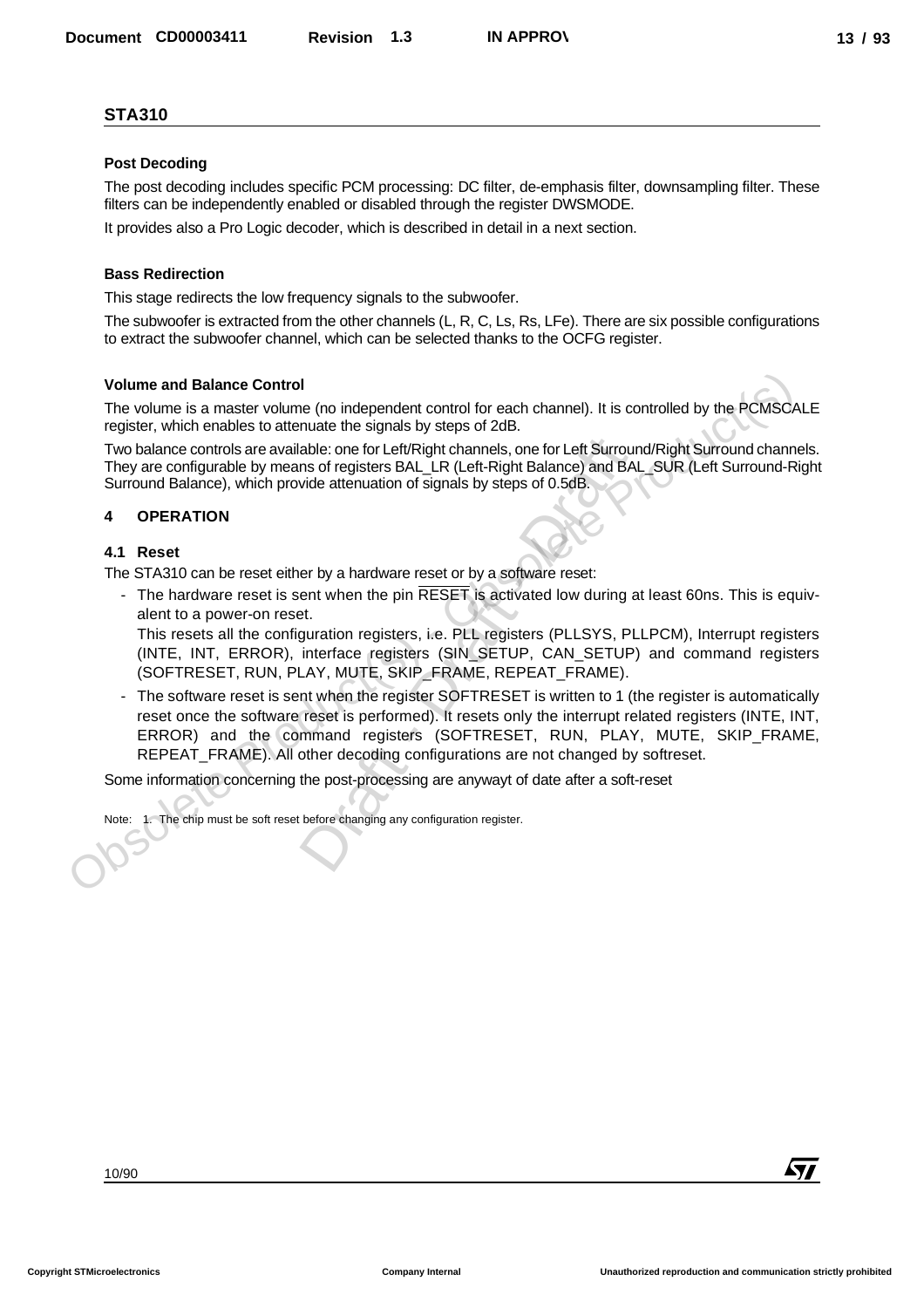## **4.2 Clocks**

There are two embedded PLLs in the STA310: the system PLL and the PCM PLL. The following is the block diagram of the system and audio clocks used in the STA310

**Figure 3. PLL Block Diagram**



**Figure 4. Block Diagram of Functional PLL**



$$
\begin{array}{c|c}\n\hline\n\hline\n\end{array}
$$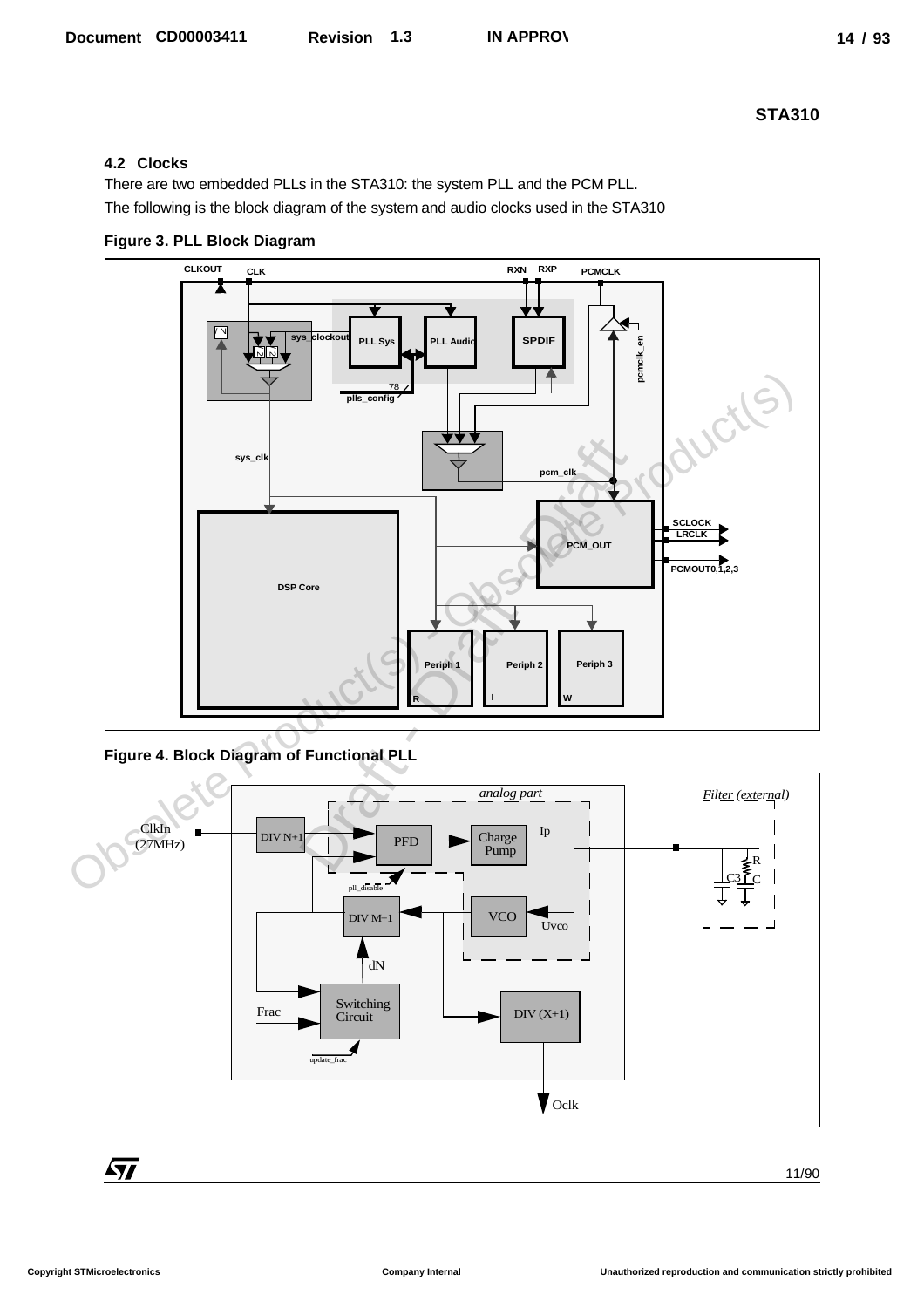#### **4.2.1 System clock**

#### **4.2.2 DAC clocks**

#### **4.2.2.1 PCM clock**

#### **4.2.2.2 Bit clock SCLK**

| Ι<br>П<br>Ш<br>0<br><br>٩<br>٠ |  |
|--------------------------------|--|
|--------------------------------|--|

| <b>STA310</b>                                                                                                                                                |                                     |                                                                                                                                                                                                                                                                                                                                    |
|--------------------------------------------------------------------------------------------------------------------------------------------------------------|-------------------------------------|------------------------------------------------------------------------------------------------------------------------------------------------------------------------------------------------------------------------------------------------------------------------------------------------------------------------------------|
| 4.2.1 System clock                                                                                                                                           |                                     |                                                                                                                                                                                                                                                                                                                                    |
| nal system PLL divided by 2.                                                                                                                                 |                                     | The system clock sent to the DSP core and the peripherals can be derived from 4 sources and the selection is<br>performed through an Host Register; external clock, external clock divided by 2, internal system PLL and inter-                                                                                                    |
| nected to the filter Pin PLLSF.                                                                                                                              |                                     | The system PLL is used to create the system clock from the input clock. This PLL is software programmable<br>through the Host Registers mechanism. The system PLL is used to set the any frequency up to the maximum<br>allowed device speed. After hard reset the system clock is running at 47.25MHz. An RC network must be con- |
|                                                                                                                                                              |                                     | The system clock is output on the pin CLKOUT after a programmable divider ranging from 1 to 16.                                                                                                                                                                                                                                    |
| 4.2.2 DAC clocks                                                                                                                                             |                                     |                                                                                                                                                                                                                                                                                                                                    |
| 4.2.2.1 PCM clock                                                                                                                                            |                                     |                                                                                                                                                                                                                                                                                                                                    |
| SPDIF receiver. The selection is done via the Host Registers.                                                                                                |                                     | The PCM clock can be either input to the device or generated by the internal PLL or recovered by the embedded                                                                                                                                                                                                                      |
| verters.                                                                                                                                                     |                                     | After a hardware reset, the internal PLL is disabled and the PCMCLK pad is an input. PCMCLK may be equal<br>to the PCM output bit rate, or it may be an integer multiple of this, allowing the use of oversampling D-A con-                                                                                                        |
|                                                                                                                                                              |                                     | The internal fractional PLL is able to generate PCMCLK at any "FsX Oversampling Factor" frequencies, where<br>Fs is any multiple or sub-multiple of the two 44.1kHz and 48kHz sampling frequencies. An RC network must be<br>connected to the filter pin PLLAF; refer to External circuitry on page 9 for recommended values.      |
|                                                                                                                                                              |                                     | If the PCMCLK is recovered from the embedded SPDIF receiver, the only supported overampling frquency is                                                                                                                                                                                                                            |
| 128 Fs.                                                                                                                                                      |                                     |                                                                                                                                                                                                                                                                                                                                    |
|                                                                                                                                                              |                                     |                                                                                                                                                                                                                                                                                                                                    |
|                                                                                                                                                              |                                     | The PCM serial clock SCLK is the bit clock. It provides clocks for each time slot (16 cycles for each channel in<br>16-bit mode, 32 cycles for each channel in 18-, 20-, 24-bit modes). The frequency of SCLK is therefore fixed to                                                                                                |
|                                                                                                                                                              |                                     | The clock is derived from the clock PCMCLK. The register PCMDIVIDER must be configured according to the<br>selected output precision and the frequency of PCMCLK, so that the device can construct SCLK:                                                                                                                           |
|                                                                                                                                                              |                                     |                                                                                                                                                                                                                                                                                                                                    |
| <b>PCM Divider Value</b>                                                                                                                                     |                                     | <b>Mode Description</b>                                                                                                                                                                                                                                                                                                            |
| 5                                                                                                                                                            | PCMCLK = 384 Fs, DAC is 16-bit mode |                                                                                                                                                                                                                                                                                                                                    |
| 3                                                                                                                                                            | PCMLK = 256 Fs, DAC is 16-bit mode  |                                                                                                                                                                                                                                                                                                                                    |
| 2                                                                                                                                                            | PCMLK = 384 Fs, DAC is 32-bit mode  |                                                                                                                                                                                                                                                                                                                                    |
| 1                                                                                                                                                            | PCMLK = 256 Fs, DAC is 32-bit mode  |                                                                                                                                                                                                                                                                                                                                    |
| 4.2.2.2 Bit clock SCLK<br>2 x Nb time slots x Fs, where Fs is the sample frequency.<br>$Fsclk = Fpcmclk / (2 x (PCMDIVIDER+1))$ gives<br>Table 1.<br>starts. |                                     | The value of PCMDIVIDER $= 0$ is reserved. If this number is loaded, the divider is bypassed and the frequency<br>of SCLK equals the frequency of PCMCLK. The PCMDIVIDER register must be setup before the output of SCLK<br>This can be done by first disabling PCM outputs, by de-asserting the MUTE and PLAY commands and then  |
| asserted. PCMDIVIDER can not be changed "on the fly".                                                                                                        |                                     | writing into the PCMDIVIDER register. Once the register is setup, the MUTE and/or PLAY commands can be                                                                                                                                                                                                                             |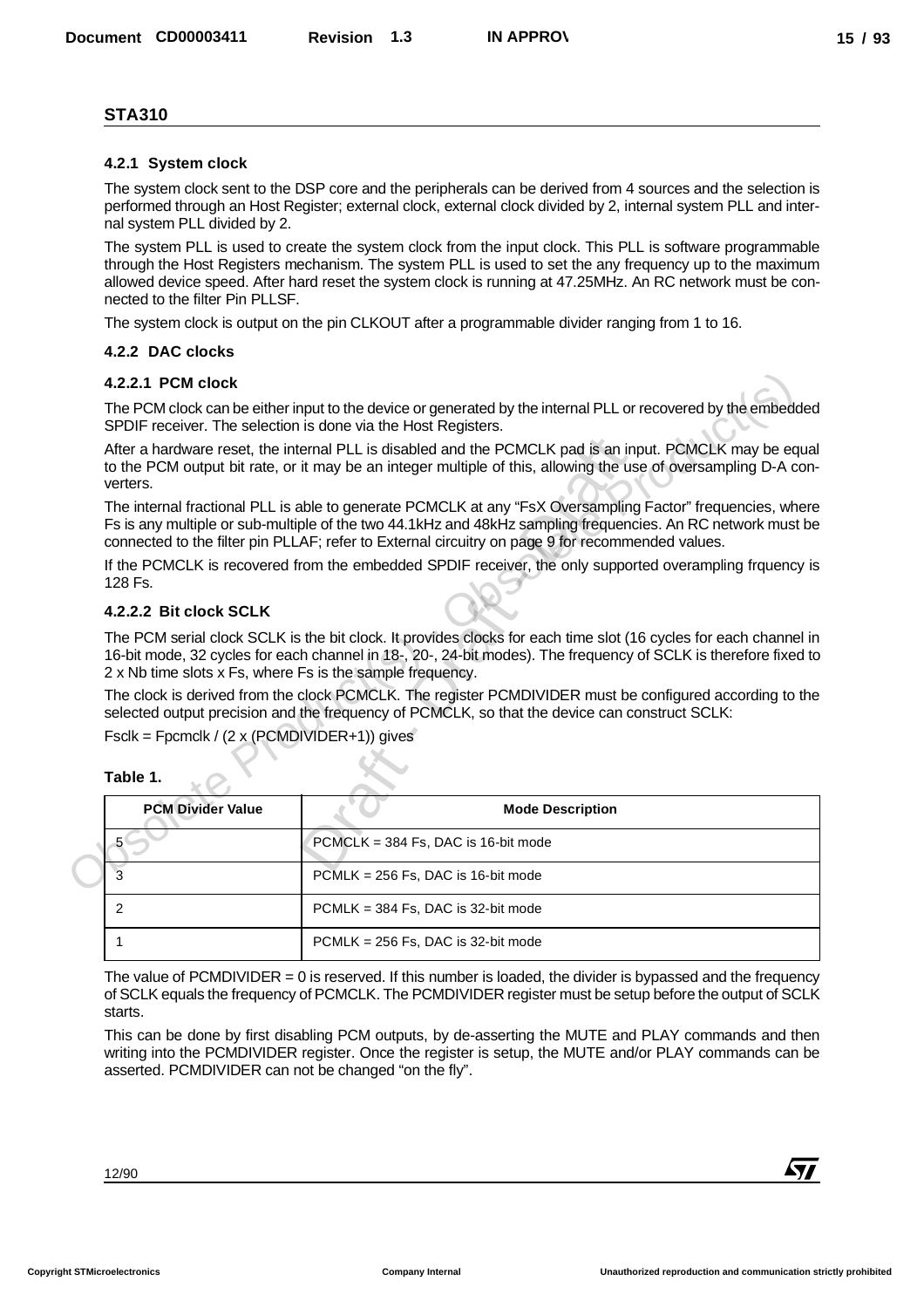## **4.2.2.3 Word clock LRCLK**

The frequency of LRCLK is given by:

- Flrclk = Fsclk/32; for 16 bit PCM output,
- Flrclk = Fsclk/64; for 18, 20 or 24 bits PCM output.

No special configuration is required. The polarity can be changed in the register PCMCONF, by setting up the field INV as needed.

#### **4.3 Decoding states**

There are two different decoder states: Idle state and decode state (see <Blue HT>Figure 3). To change states, register

#### **Figure 5. Decoding States**



#### **Idle Mode**

This is the state entered after a hardware or software reset. In this state, the embedded DSP does not decode, i.e. no data are processed. The chip is waiting for the RUN command, and during this state all configuration registers must be initialized. In this state, even if the chip is not processing data, the DACs clocks can be output, which enables to setup the external DACs. Once the PCMCLK, SCLK and LRCLK clocks are configured, it ispossible to output them by setting the MUTE register.I

#### **Table 2. Idle mode. play and mute commands effects**

| Play | <b>Mute</b> | Clock (SCLK, LRCLK) State | <b>PCM Output</b> |
|------|-------------|---------------------------|-------------------|
|      |             | Not running               |                   |
|      |             | Running                   |                   |

Note: 1. The PLAY command has no effect in this state as the decoder is not running. It can however be sent and it will be taken into account as soon as the decoder enters the decode state.

#### **Decode Mode**

This state is entered after the RUN command has been sent (i.e. RUN register = 1). In this mode, the data are processed. The decoder can play sound, or mute the outputs, by using the PLAY and MUTE registers:

- To decode streams, the PLAY register must be set. When decoding, the sound will be sent to outputs if the MUTE register is reset. The outputs are muted if the MUTE register is set.
- To stop decoding, the PLAY register should be reset. Resuming decoding is performed by writing PLAY to 1 again

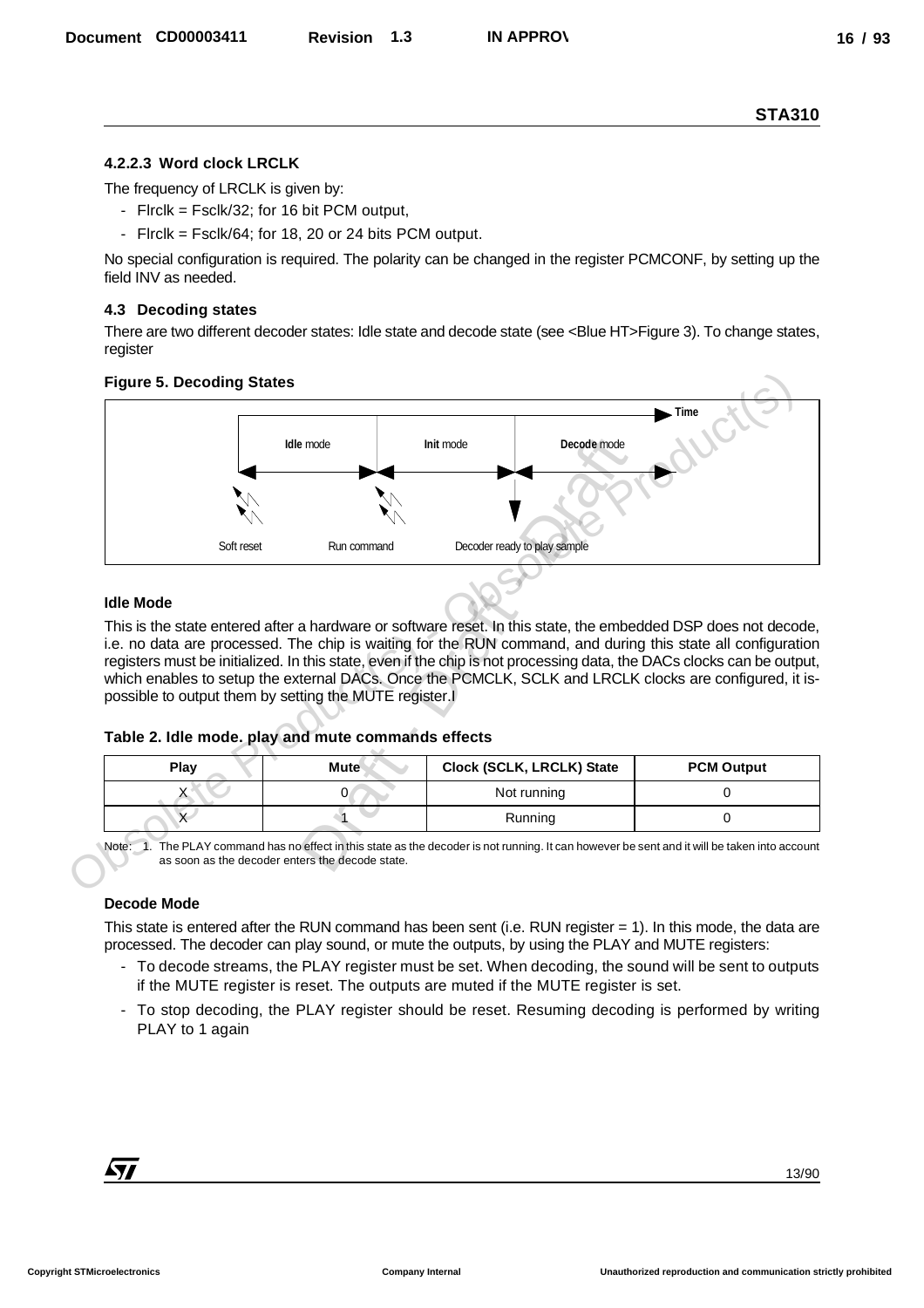| Table 3. Decode Mode. Play and Mute commands effects |  |
|------------------------------------------------------|--|
|------------------------------------------------------|--|

| Play | <b>Mute</b> | <b>Clock State</b> | <b>PCM Output</b> | Decoding |
|------|-------------|--------------------|-------------------|----------|
|      |             | Not running        |                   | No       |
|      |             | Running            |                   | No       |
|      |             | Running            | Decoded Samples   | Yes      |
|      |             | Running            |                   | Yes      |

Note: 1. It is not possible to change configuration registers in this state. It is necessary to soft reset the chip before. Only the following registers can be changed "on-the-fly": PCM\_SCALE, BAL\_LR, BAL\_SUR, OCFG, DOWNMIX registers.

#### **4.4 Data input interface description.**

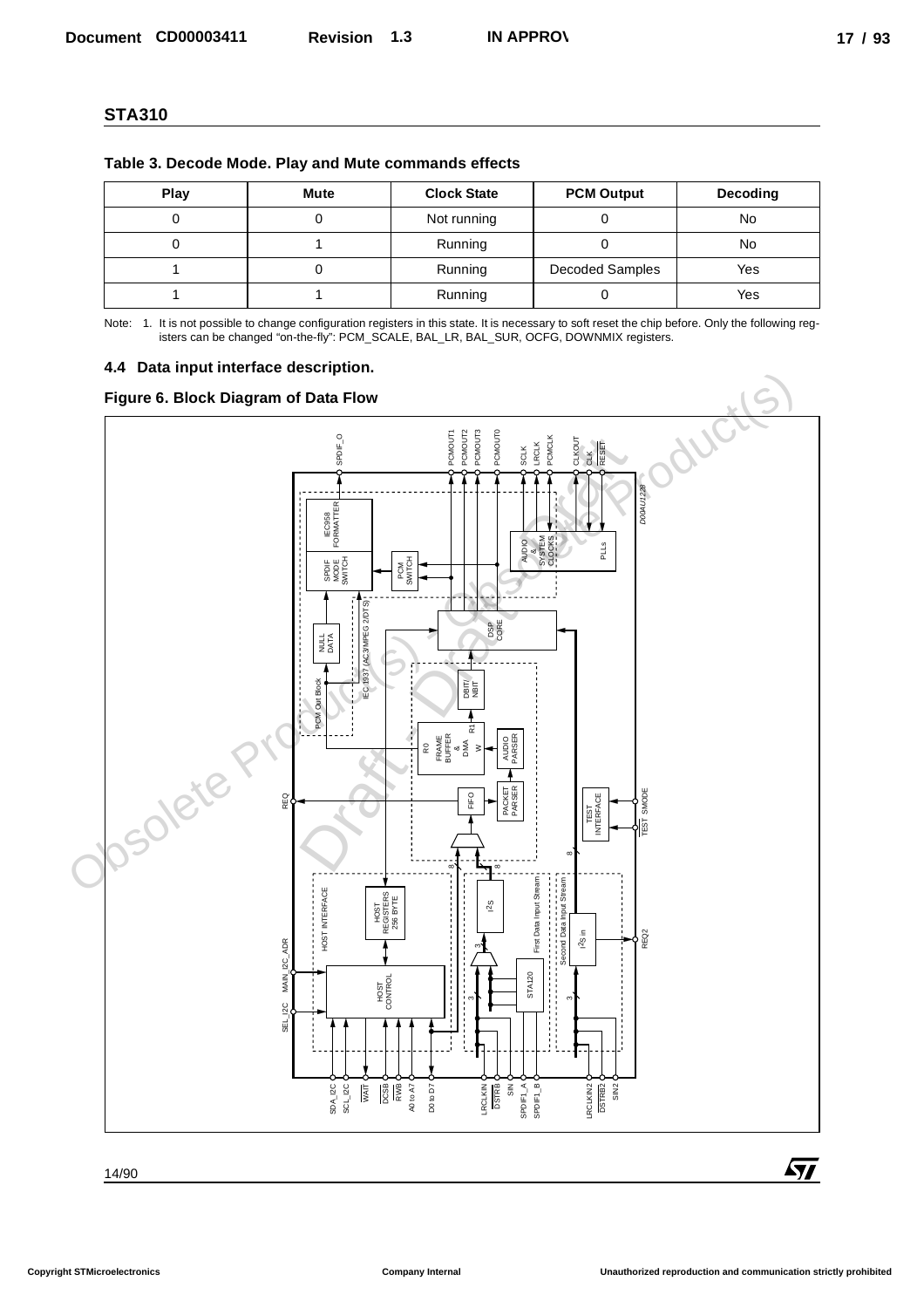Two independent inputs are available on the STA310.

The main one allows to enter input data stream through through:

- A serial interface (referred to as Data Serial Interface),
- And a parallel interface (referred to as Data Parallel Interface).

The choice is performed by the register SIN\_SETUP.

#### **4.4.1 Data serial interface**

When the serial mode is selected, the bitstreams can be entered into the STA310 through either:

- a four-signal data interface or ,
- trough a SPDIF input (no external circuit is required).
- The four-signal data interface (see Figure 5) provides:
	- An input data line SIN,
	- An input clock DSTR,

-

.

- A word clock input LRCLKIN
- And a hand-shake output signal REQ.

Note: 1. Only 16-bit PCM streams are supported. For 20-bit or 24-bit PCM, the 4 or 8 least significant bits are ignored

The specifications of those signals can be configured by the means of the register CAN\_SETUP.

Two modes exist in serial mode, one that uses the LRCLKIN pin and one that does not use the LRCLKIN pin.

#### **4.4.1.1 Modes without the LRCLKIN pin**

In this mode the signal LRCLKIN is not used by the STA310. The input data SIN is sampled on the rising edge of DSTR. When the STA310 input buffer is full the REQ signal is asserted. The polarity of REQ signal is programmable through the register SIN\_SETUP. The data must be sent most significant bits first. - trough a SPDIF input (no external circuit is required).<br>
The four-signal data interaction (see Figure 5) provides.<br>
- An input data interaction (see Figure 5) provides.<br>
- An input data interaction SIN.<br>
- And a hand-sh Decembent CORDOSASTI Revision 1.3 IN APPROV<br>
The intermediation as system of TV31.<br>
The intermediation as system of TV31.<br>
The intermediation as system intermediation and TV31.<br>
And a parameteristic properties to a Data P LKIN<br>
In signal REQ.<br>
The supported. For 20-bit or 24-bit PCM, the 4 or 8 least significar<br>
signals can be configured by the means of the regist<br>
de, one that uses the LRCLKIN pin and one that do<br>
LRCLKIN pin<br>
KIN is not u

When the decoder cannot accept further data the REQ is de-asserted and the DSTR clock must be stopped as soon as possible to avoid data loss. After the REQ is de-asserted, the decoder is still able to accept data for a limited number of clock cycles.

The maximum number of data that can be transmitted with respect to the change of REQ is given by the following formula: Nbits =  $23 - 6 * F_{\text{DSTR}}/33$ MHz, where:  $F_{\text{DSTR}}$  is the DSTR clock frequency, (max is 33 MHz).

#### **4.4.1.2 Modes using the LRCLKIN pin**

When receiving data from an A/D converter or from an S/PDIF receiver, the signal LRCLKIN is used.

The LRCLKIN signal is used to make the distinction between the left and right channels. Any edge of the LR-CLKIN signal indicates a word boundary.

The data transfer between the input interface and the FIFO is done on a byte basis. After the edge (rising or falling) of the LRCLKIN, a new byte is transferred to the first stage of the STA310 every 8 DSTR clock cycles.

If the number of time slots is not a multiple of 8, the remaining data is lost. The polarity of LRCLKIN and DSTR is programmable.

The LRCLKIN can be delayed by one time slot, in order to support PCM delayed mode. All these configurations are programmable through the CAN\_SETUP register.

The register CAN\_SETUP has 4 significant bits, and each bit has a specific meaning, see CAN\_SETUP on page 41.

Only the first byte is transferred to the STA310 because the number of time slots is 12  $(8 + 4)$ . SIN and LRCLKIN are sampled on the falling edge of DSTR In this case SIN\_SETUP = 3 and CAN\_SETUP = LeftFirstChannel + FallingStrobe + AllSlot =  $2 + 4 + 8 = 14$ 

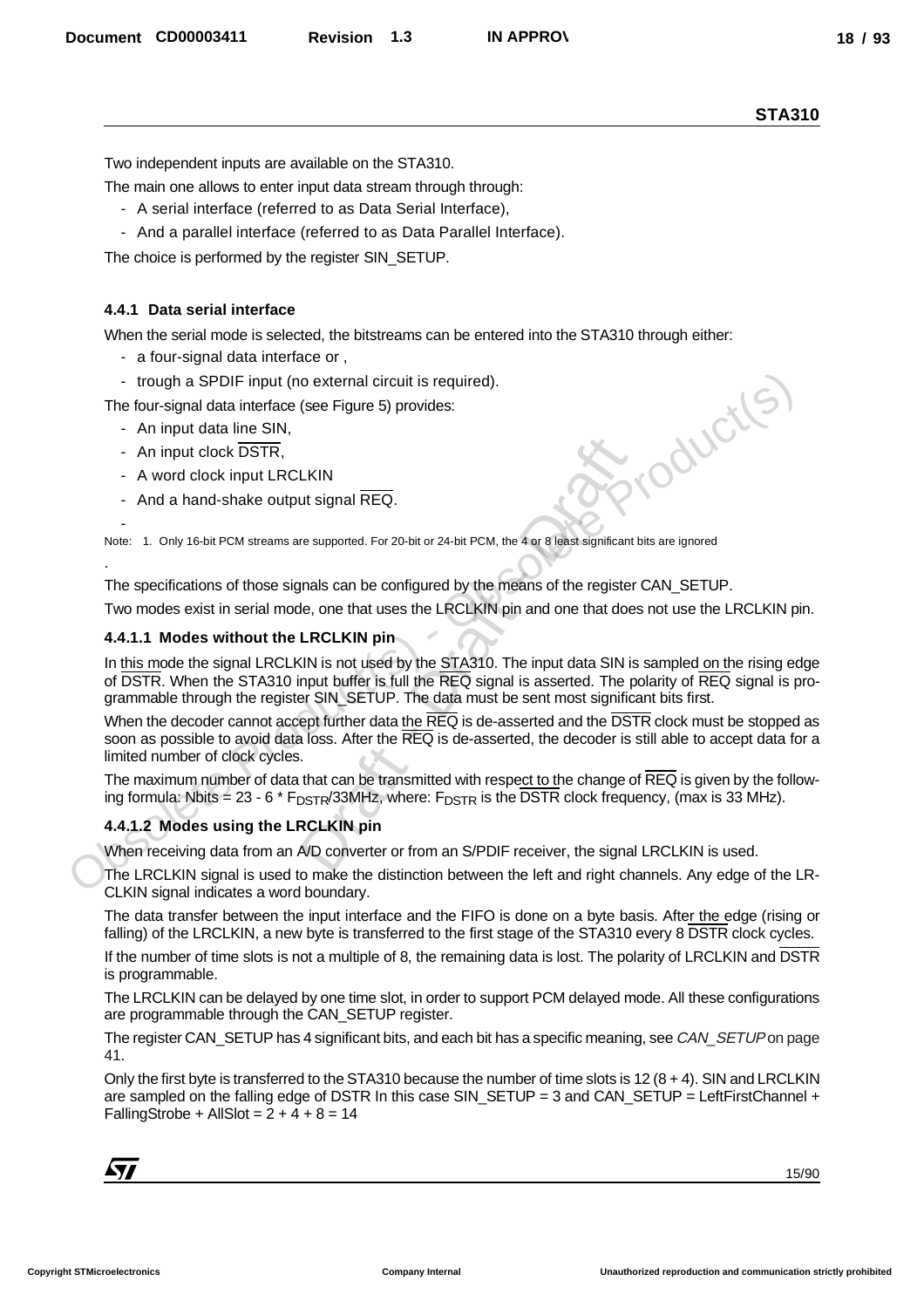#### **Table 4.**

|       | <b>When Set</b>                                               | <b>When Clear</b>                                 | <b>Name</b>      |
|-------|---------------------------------------------------------------|---------------------------------------------------|------------------|
| Bit 0 | The input data is one slot delayed with<br>respect to LRCLKIN | The input data is not delayed                     | DelayMode        |
| Bit 1 | First channel when LRCLKIN is set                             | First channel when LRCLKIN is reset               | LeftFirstChannel |
| Bit 2 | Data are sampled on falling edge of<br><b>DSTR</b>            | Data are sampled on rising edge of<br><b>DSTR</b> | FallingStrobe    |
| Bit 3 | All the bytes are extracted                                   | Only the first 16 data bits are extracted         | AllSlot          |

#### **Figure 7.**



Example 2: Only the first 2 bytes are transferred to the STA310 because the number of slots is 20 (16 + 4). SIN and LRCLKIN are sampled on the falling edge of DSTR. The data is in delayed mode. The register configuration is SIN\_SETUP=3 and CAN\_SETUP = DelayMode + LeftFirstChannel + FallingStrobe

 $+$  AllSlot = 1 + 2 + 4 + 8 = 15.

This mode is a specific mode where only the first 16 data bits are transferred. The remaining bits are discarded. The register configuration is  $SIN\_SETUP = 3$  and  $CAN\_SETUP = DelayMode + FallingStrobe = 1 + 4 = 5.$ 

#### **4.4.1.3 SPDIF Input**

A true SPDIF Input **SPDIF** (PCM audio samples) or **IEC-61937** (compressed data) is selectable as a main serial input.

## **4.4.1.4 Autodetected formats**

The STA310 cut 2.0 is able the following audio format changes on the s/pdif input

#### **Table 5. Audio Format detection**

| <b>BEFORE</b>   | <b>AFTER</b>    |
|-----------------|-----------------|
| AC3             | <b>PCM</b>      |
| AC <sub>3</sub> | <b>MPEG</b>     |
| <b>MPEG</b>     | AC <sub>3</sub> |
| MPEG            | <b>PCM</b>      |
| <b>PCM</b>      | AC <sub>3</sub> |
| PCM             | <b>MPEG</b>     |

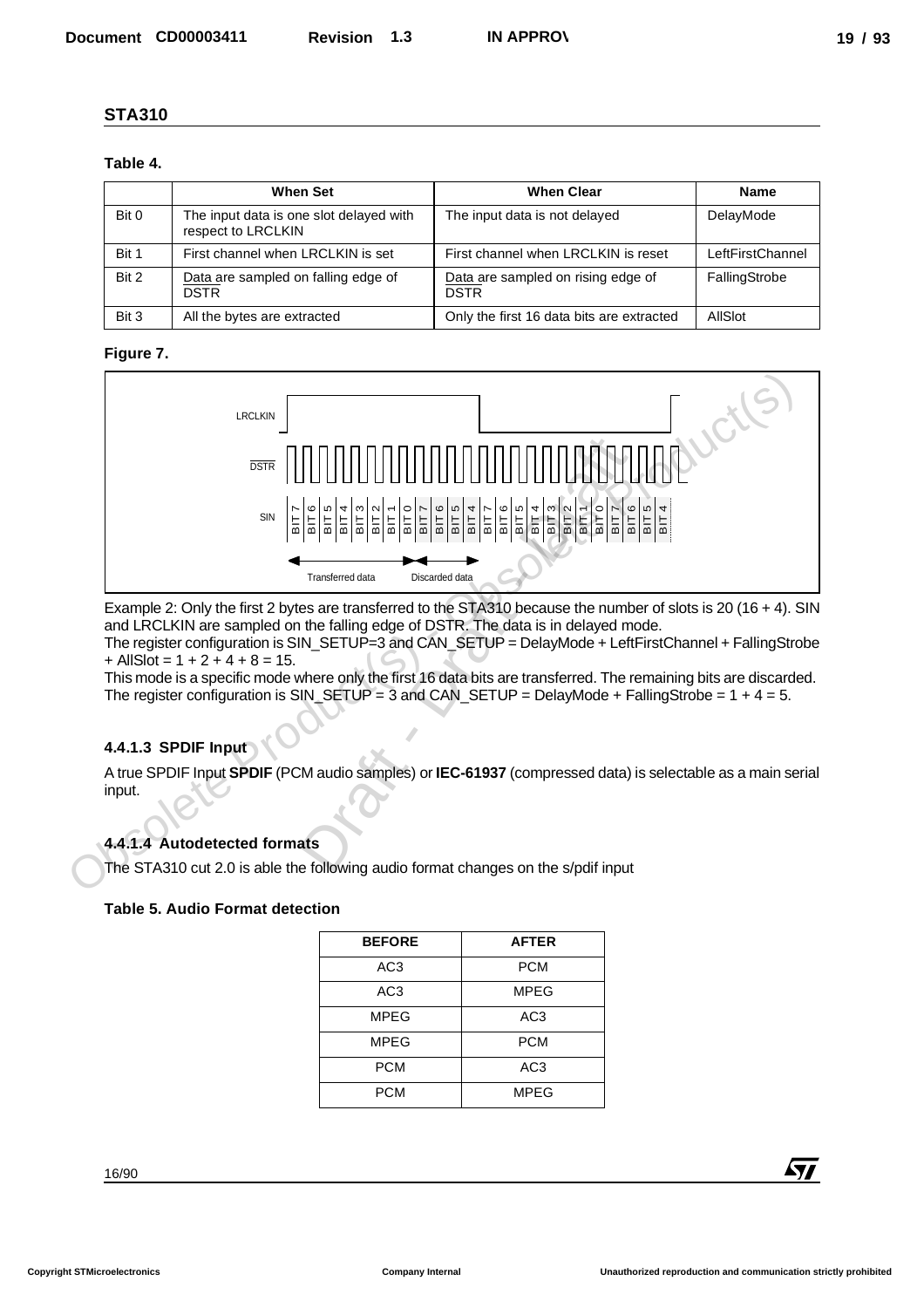#### **4.4.1.5 Second Input**

A second independent input allows to input bitstreams in serial mode.

This second input can be used, to input audio stream from a microphone, while we decode a data stream trough the main input.

### **4.4.2 Data parallel interface**

Two ways are available to input data in parallel mode:

- Either through the parallel data bus, shared with the external controller,
- Or through the DATAIN register

#### **4.4.2.1 Using the parallel data bus**

In this mode the data must be presented on the 8-bit parallel host data bus D[7..0]. Note that this bus is shared with the external controller. On the rising clock of DSTR the data byte is sampled by the STA310. The signal REQ is used to signal when the input FIFO is full. When REQ is de-asserted the transfer must be stopped to avoid data loss.

After the REQ is de-asserted, the decoder is still able to accept data for a limited number of clock cycles.

The maximum number of data that can be transmitted with respect to the change of REQ is given by the following formula: Nbits = 23 - 6  $*$  F<sub>DSTR</sub>/33MHz, where: F<sub>DSTR</sub> is the DSTR clock frequency, (max is 33 MHz).

The signals **DSTR** and **DCSB** are used to make the distinction between Stream Data (strobed by **DSTR**) and Control Data (strobed by DCSB). To avoid conflicts, the DSTR signal and the DCSB signal must respect given timing constraints.

## **4.4.2.2 Using the DATAIN register**

The data can be input by using the control parallel interface as if accessing any other register.

The signal DCSB is therefore used. When using this register to input data stream, there is no need to byte-align the data.

#### **Figure 8.**

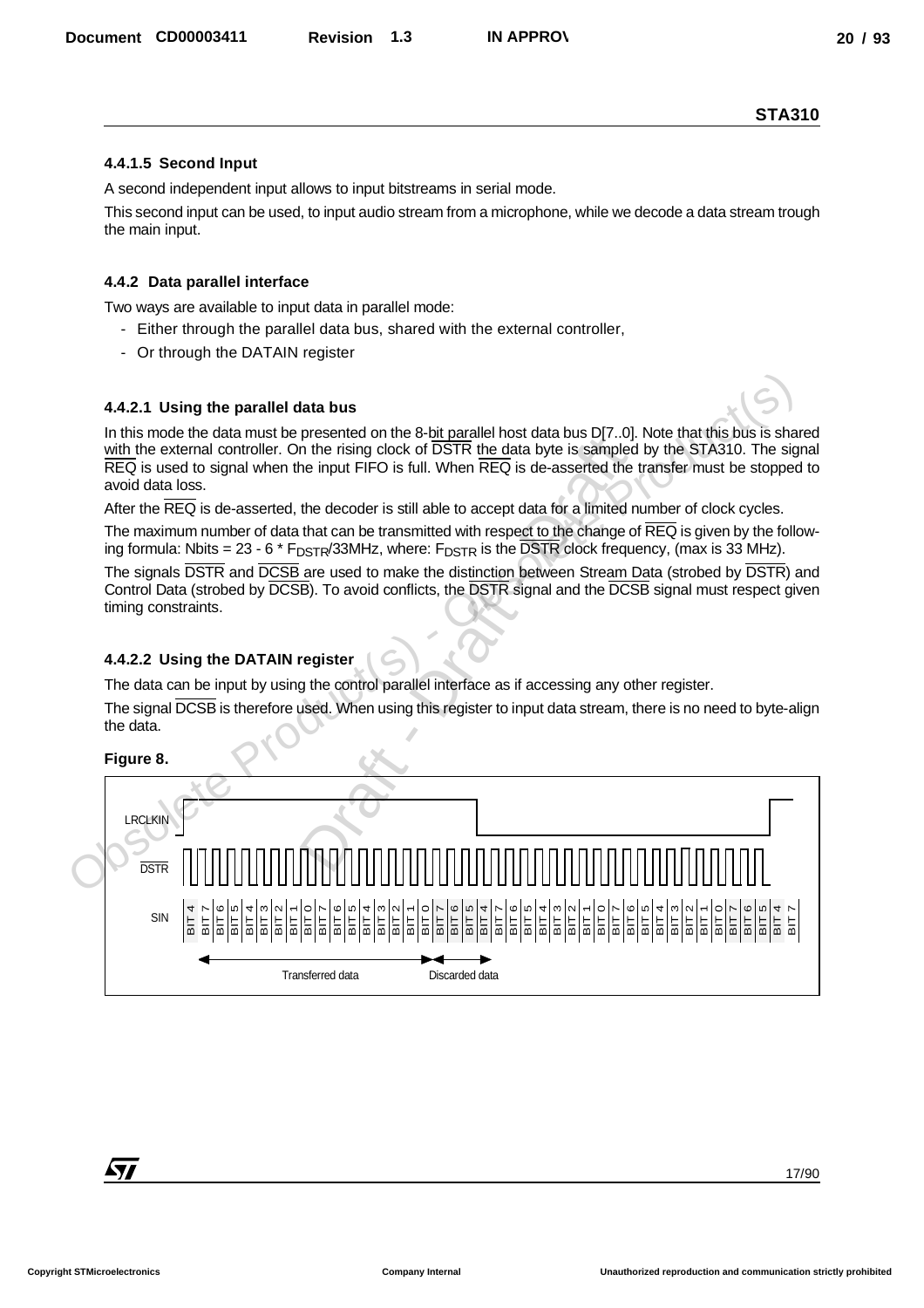#### **Figure 9.**



#### **4.5 Streams parsers**

The parsing stage is operated by two parts: the packet parser and the audio parser.

The packet parser unpacks stream, sorts packets and transmit data to the audio parser. The audio parser verifies the stream syntax, extracts non-audio data and sends audio data to the frame buffer.

#### **Packet parser**

Before unpacking packets and transmitting data, the packet parser needs to detect the packet start by recognizing the packet synchronization word. It is possible to force the parser to search for two packet synchronization words before starting to unpack and transmit. by two parts: the packet parser and the audio par<br>ream, sorts packets and transmit data to the audio<br>ts non-audio data and sends audio data to the fram<br>d transmitting data, the packet parser needs to det<br>ion word. It is po

This is done by setting the register PACKET\_LOCK to 1. Otherwise, the packet parser will start handling the stream once it has detected information matching the packet synchronization word.

The packet parser is also able to perform selective decoding: it can decode audio packets that are matching a specified Id. This Id is specified in AUDIO\_ID and AUDIO\_ID\_EXt registers, and the function is enabled by setting the AUDIO ID EN register.

#### **Audio parser**

The audio parser needs to detect the audio synchronization word corresponding to the type of stream that must be decoded. It is possible to force the audio parser to detect more than one synchronization word before parsing.

This is done by setting the SYNC\_LOCK register to a value between 1 and 3 - number of supplementary sync words to detect before considering to be synchronized.

The status of synchronization of both parsers is provided in the register SYNC\_STATUS. Each time the synchronization status of one of the two parsers changes, the interrupt SYN is generated (if enabled) and the status can be read in SYNC\_STATUS.

#### **4.6 Decoding modes**

#### **4.6.1 AC-3**

The STA310 is Dolby Digital certified for class A products. The decoder must be programmed so to specify the stream format as AC-3 encoded: register DECODESEL = 0.

In the sections below are provided the modes specific to the AC-3 decoding.

#### **4.6.1.1 Compression modes**

Four compression modes are provided in the STA310: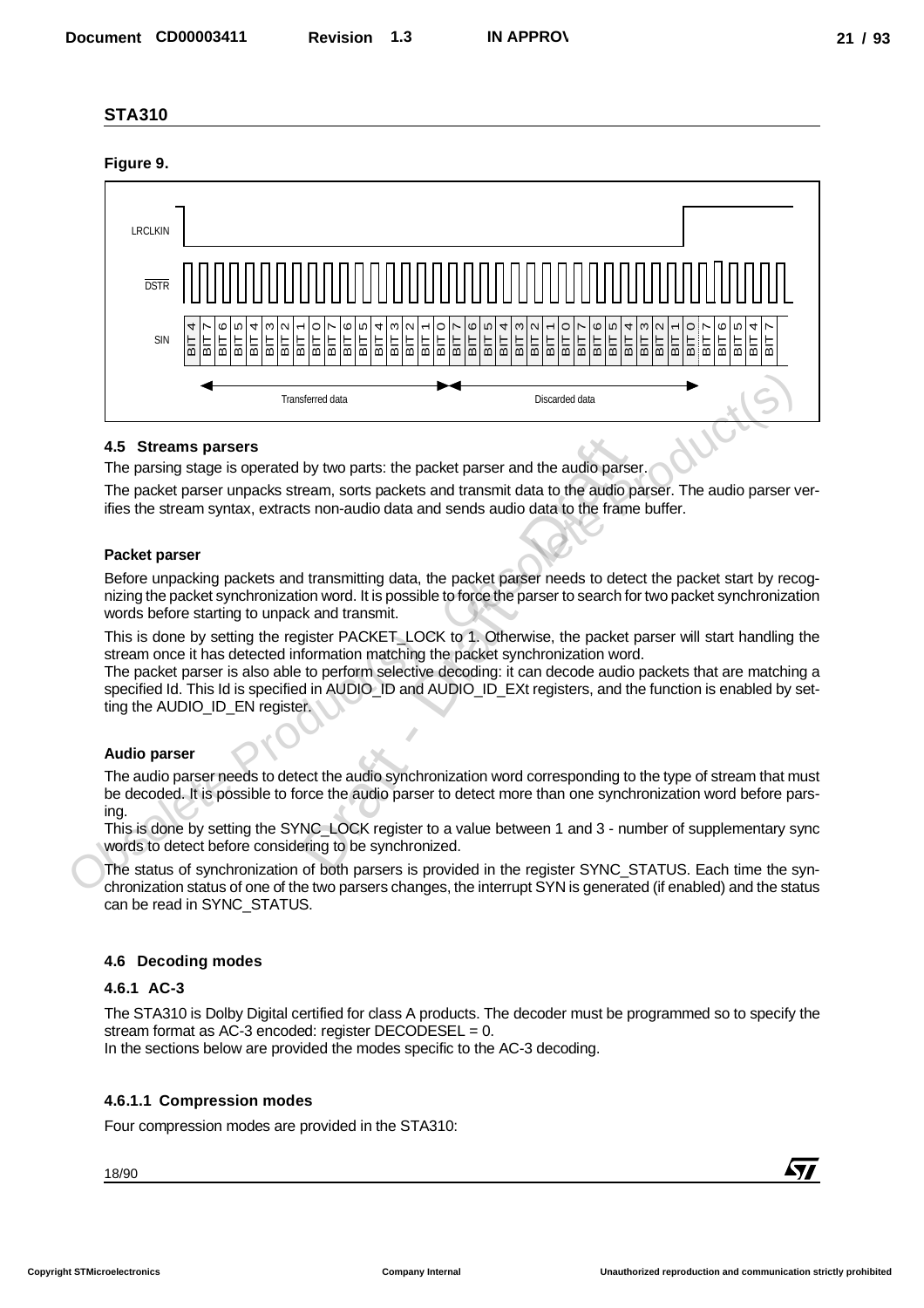- Custom A (also named custom 0 in Dolby specifications),
- Custom D (also named custom 1 in Dolby specifications),
- Line mode,
- RF mode.

These modes refer to different implementation of the dialog normalization and dynamic range control features. The mode is selected by programming the register COMP\_MOD to the appropriate value.

#### **Line Mode**

In Line Mode (COMP\_MOD = 2), the dialog normalization is always enabled. It is done by the decoder itself and the dialog is reproduced at a constant level.

The dynamic range control variable encoded in the bitstream is used and can be scaled by the two scaling registers HDR (for high-level cut compression) and LDR (for low-level boost compression). In case of 2/0 downmix, the high-level cut compression is not scalable. The dynamic range control variable encoded in the bitstream is used and can be scaled by the two scaling<br>tisters HDR (to high-level cut compression) and LDR (for low-level boost compression). In case of 20 down<br>the High-le

#### **RF Mode**

In RF Mode (COMP\_MOD=3), the dialog normalization is always performed by the decoder. The dialog is reproduced at a constant level.

The dynamic range control and heavy compression variables encoded in the bitstream are used, but the compression scaling is not allowed. This means that the HDR and LDR registers can not be used in this mode. A +11dB gain shift is applied on the output channels.

#### **Custom A Mode**

In Custom A mode (COMP\_MOD=0), the dialog normalization is not performed by the decoder and must be done by another circuit externally.

The dynamic range control variable encoded in the bitstream is used and can be scaled by the two scaling registers HDR (for high-level cut compression) and LDR (for low-level boost compression).

#### **Custom D Mode**

In Custom D mode (COMP\_MOD=1), the dialog normalization is performed by the decoder. The dynamic range control variable encoded in the bitstream is used and can be scaled by the two scaling registers HDR (for highlevel cut compression) and LDR (for low-level boost compression). of the dialog normalization is always performed by the dialog normalization is always performed by the dialog of the bits of the DDR registers can the output channels.<br>The output channels and LDR registers can the output c

#### **4.6.1.2 Karaoke mode**

The AC-3 decoder is karaoke aware and capable.

A karaoke bitstream can be composed of 5 channels: L for Left, R for Right, M for guide Melody, V1 for vocal track 1 and V2 for Vocal track 2.

- When in karaoke aware mode, the channels L,R and M are reproduced, and the channels V1 and V2 are reproduced at a level fixed by the bitstream.
- When in karaoke capable mode, it is possible to choose to reproduce one, two or none of the two incoming vocal tracks, V1 and V2.

The karaoke decoder is activated by the use of KARAMODE register, which specifies the downmix for the different modes. This register replaces DOWNMIX register. It is however possible to consider the incoming karaoke channels as any other multichannel stream and output it with a downmix specified in DOWNMIX register. For details, refer to the Digital Audio Compression AC-3 ATSC standard, annex C. December CORDOSIST1 Revision 1.3 NAPPRO)<br>
STA310<br>
- Clearlyn A (also remetious on 0.1) Oday specification),<br>
- Clearlyn A (also remetious on 0.1) Oday specifications),<br>
- Clearlyn D (also remetious on 0.1) Oday specificat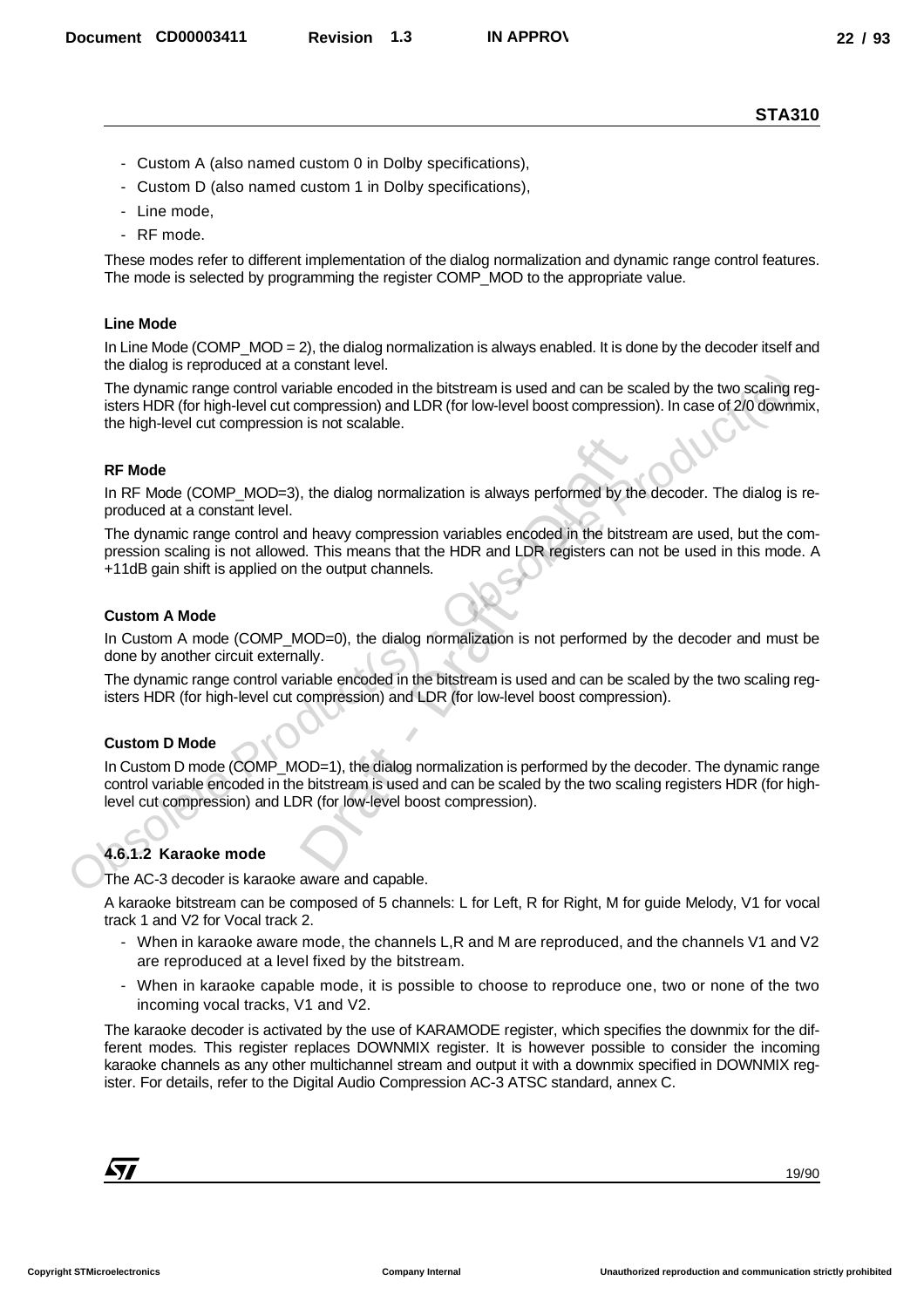#### **4.6.1.3 Dual Mode**

The Dual Mode corresponds to a mode where two completely independent mono program channels (e.g. bilingual) are encoded in the bitstream, referenced to as channel 1 and channel 2.

The possible ways to output channels on left/right outputs are:

- Output channel 1 on both L/R outputs,
- Output channel 2 on both L/R outputs,
- Mix channels 1 and 2 to monophonic and output on both L/R,
- Output channel 1 on Left output, and channel 2 on Right output.

This channels downmix is specified in the register DUALMODE.

#### **4.6.2 MPEG**

The STA310 is able to decode MPEG-1 layerI and layerII encoded data, as well as MPEG-2 layer I, layer II data without extension (i.e. 2-channel streams).

The MPEG input format should be specified in the DECODESEL register:

- DECODESEL=1 for MPEG1. The MC bit in MC\_OFF register should be set.
- DECODESEL=2 for MPEG2. The MC bit in MC\_OFF register should be set.

#### **4.6.3 MP3**

The STA310 is able to decoder MPEG2 layer III (MP3) data.

The MP3 input format aboved be specified in the DECODESEL register:

- DECODESEL=9 for MP3.

### **4.6.3.1 Dual Mode**

The Dual Mode corresponds to a mode where two completely independent mono program channels (e.g. bilingual) are encoded in the 2-channel incoming bitstream, referenced to as channel 1 and channel 2. 4.6.2 MPEG<br>
The STA310 is able to decode MPEG-1 layerl and layerll encoded data, as well as MPEG-2 layer (, layer II<br>
whote totateolon (i.e. 2-channel streams).<br>
The MPEG input format a hould be specified in the DECODESEL Decomend Columbials of the Web and the book of the state of the state of the state of the state of the state of the state of the state of the state of the state of the state of the state of the state of the state of the s nel streams).<br>
d be specified in the DECODESEL register:<br>
EG1. The MC bit in MC\_OFF register should be<br>
EG2. The MC bit in MC\_OFF register should be<br>
<br>
EFREG2 layer III (MP3) data.<br>
<br>
de specified in the DECODESEL register

The audio decoder allows to:

- Output channel 1 on both L/R outputs,
- Output channel 2 on both L/R outputs,
- Mix channels 1 and 2 to monophonic and output on both L/R,
- Output channel 1 on Left output, and channel 2 on Right output.

The output configuration is chosen by special downmix for dual mode through register MPEG\_DUAL.

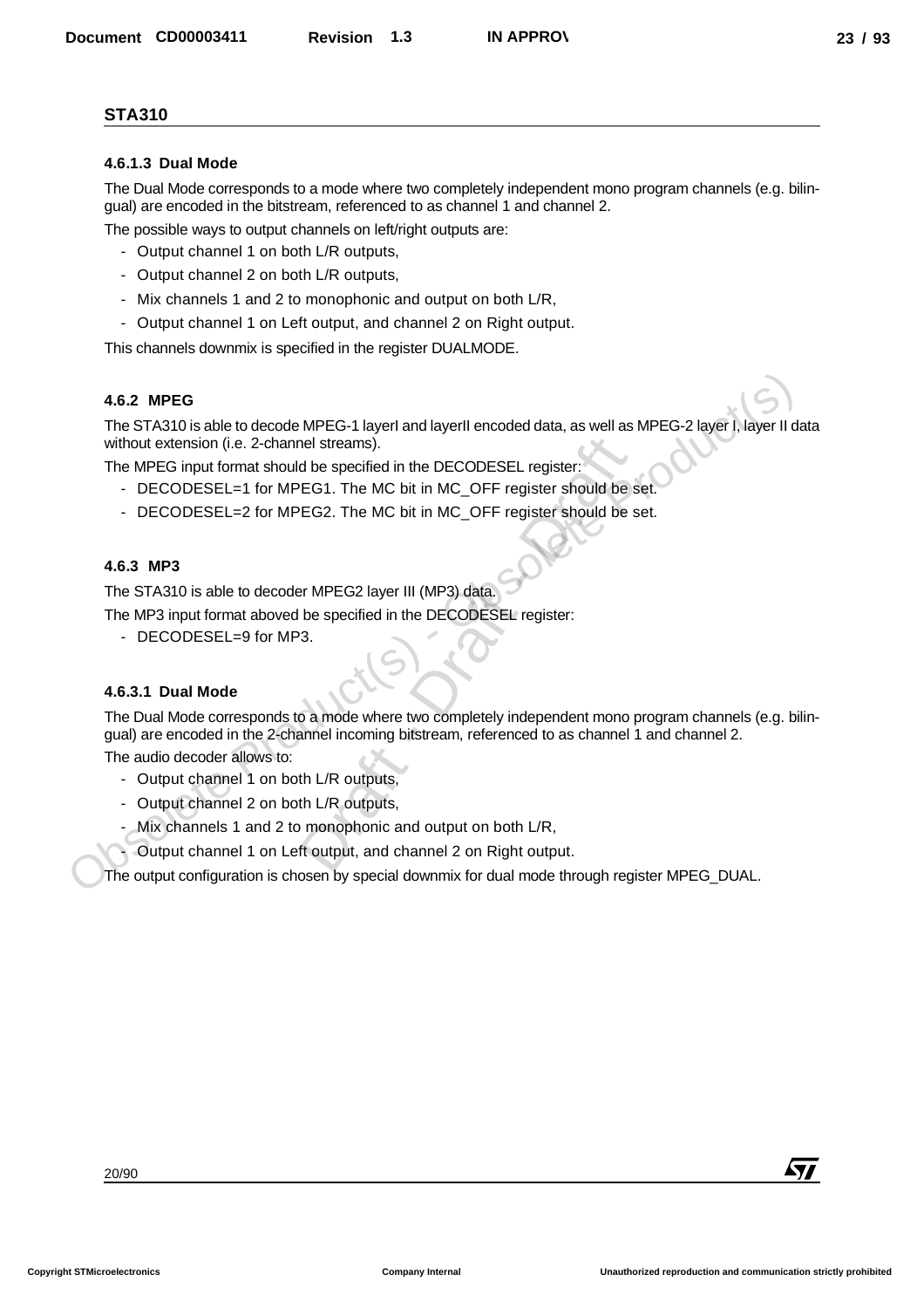



**4.6.3.2**

Decoding flow **Decoding flow**

**STA310**

21/90

PCM\_OUT2

Zeros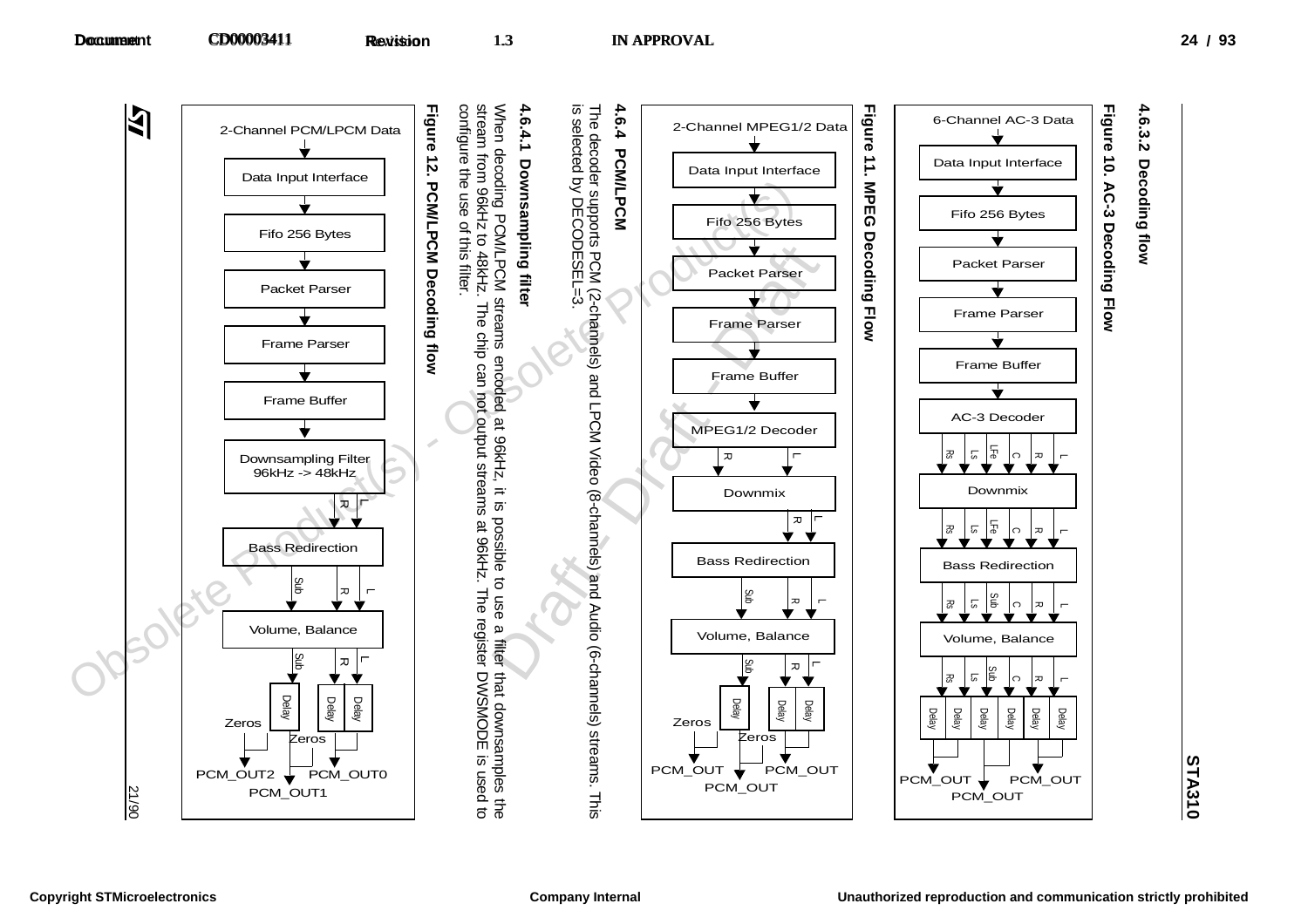#### **4.6.5 MLP**

MLP is a lossless coding system for use on digital audio data originally represented as linear PCM. MLP is mandatory in DVD Audio. It allows transmission and storage of up to 6 channels. each up to 24 bits precision and with sample rates between 44.1 KHz and 192KHz.

 $-$  DECODESEL = 8

#### **4.6.6 CDDA**

 $-$  DECODESEL = 5

#### **4.6.7 Beep Tone**

 $-$  DECODESEL =  $7$ 

#### **4.6.8 Pink noise generator**

The pink noise generator can be used to position the speakers in the listening room so to benefit of the best listening conditions.

The decoder must be programmed so to generate pink noise by writing 4 in the DECODESEL register. The DOWNMIX register is used to select independently the channels on which the pink noise will be output.

When generating pink noise, the output configuration should be: OCFG=0 and PCM\_SCALE=0.

#### **Figure 13. Pink Noise Generator Flow**



#### **4.7 Post Processing**

The following post processing alghorithms are available

#### **4.7.1 Prologic**

#### **Pro Logic Compatible Downmix**

The STA310 can decode an AC-3 multichannel bitstream and encode it to provide a 2-channel Pro Logic compatible output (Lt, Rt). These 2 channels are the result of a specific downmix referred to as Pro Logic compatible. This downmix is selected by the register DOWNMIX. The 2 channels can be used as the input of a Pro Logic decoder and player (e.g. home theatre).

#### **Pro Logic Decoding**

The STA310 can decode a 2-channel Pro Logic bitstream. The 2 channels could come from a CD player, an AC-3 2-channel bitstream or an MPEG1 bitstream. The 2-channel bitstream can be converted into a 4-channel output (L, R, C, S). The surround (S) is simultaneously sent on Ls and Rs channels. A Pro Logic downmix en-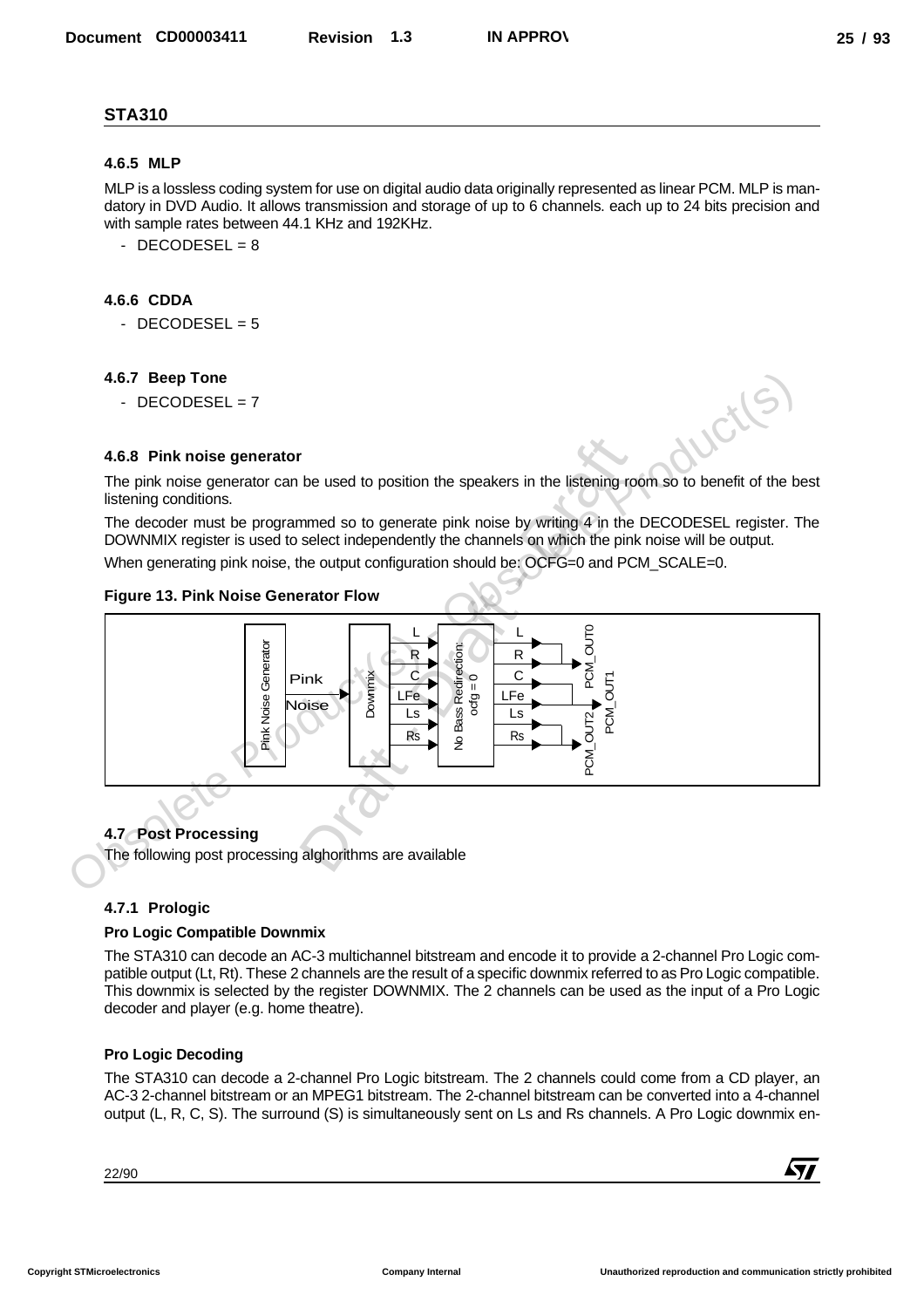#### **4.7.2 Others**

- Karaoke system
- Bass Management + Volume Control
- Deemphasis
- DC Remove

#### **4.8 How to choose a decoder**

- $0=$  PES
- 1= PES DVD Video
- 2= Packet MPEG1
- 3= Elementary stream or IEC.60958
- 4= reserved
- 5= IEC.61937
- 6= PES DVD Audio

#### **Table 6. Possible configurations:**

|                                                                                                            |                                   | <b>STA310</b>                                                                                                                                                                                                                                                                                                                                                                                                                                                                                                                                |
|------------------------------------------------------------------------------------------------------------|-----------------------------------|----------------------------------------------------------------------------------------------------------------------------------------------------------------------------------------------------------------------------------------------------------------------------------------------------------------------------------------------------------------------------------------------------------------------------------------------------------------------------------------------------------------------------------------------|
|                                                                                                            |                                   | ables to configure which channels to output on PCM data. This is done through the register PL_DWN.                                                                                                                                                                                                                                                                                                                                                                                                                                           |
| MPEG stream then performing the Pro Logic decode.                                                          |                                   | An auto-balance feature is available and activated through PL_AB register. The delay on surround channel is<br>configurable thanks to the LSDLY register (while resetting the RSDLY register).<br>The bass redirection is performed after the Pro Logic decode. The same bass redirection configuration than<br>those available in non-Pro Logic modes can be used except that the surround channels will not be added to the<br>bass redirection. In the case of AC-3 or MPEG the STA310 is therefore capable of first decoding the AC-3 or |
| 4.7.2 Others                                                                                               |                                   |                                                                                                                                                                                                                                                                                                                                                                                                                                                                                                                                              |
| - Karaoke system                                                                                           |                                   |                                                                                                                                                                                                                                                                                                                                                                                                                                                                                                                                              |
| - Bass Management + Volume Control                                                                         |                                   |                                                                                                                                                                                                                                                                                                                                                                                                                                                                                                                                              |
| - Deemphasis                                                                                               |                                   |                                                                                                                                                                                                                                                                                                                                                                                                                                                                                                                                              |
| - DC Remove                                                                                                |                                   | iduction                                                                                                                                                                                                                                                                                                                                                                                                                                                                                                                                     |
| 4.8 How to choose a decoder                                                                                |                                   |                                                                                                                                                                                                                                                                                                                                                                                                                                                                                                                                              |
| To set up the device you have to select two registers.                                                     |                                   |                                                                                                                                                                                                                                                                                                                                                                                                                                                                                                                                              |
| The first one is DECODESEL for Audio data type,                                                            |                                   |                                                                                                                                                                                                                                                                                                                                                                                                                                                                                                                                              |
| The second one is STREAMSEL for Transport data type,                                                       |                                   |                                                                                                                                                                                                                                                                                                                                                                                                                                                                                                                                              |
| The STREAMSEL can be set-up as follows:<br>$0 = PES$                                                       |                                   |                                                                                                                                                                                                                                                                                                                                                                                                                                                                                                                                              |
|                                                                                                            |                                   |                                                                                                                                                                                                                                                                                                                                                                                                                                                                                                                                              |
|                                                                                                            | 1= PES DVD Video                  |                                                                                                                                                                                                                                                                                                                                                                                                                                                                                                                                              |
|                                                                                                            | 2= Packet MPEG1                   |                                                                                                                                                                                                                                                                                                                                                                                                                                                                                                                                              |
|                                                                                                            | 3= Elementary stream or IEC.60958 |                                                                                                                                                                                                                                                                                                                                                                                                                                                                                                                                              |
| $4$ = reserved                                                                                             |                                   |                                                                                                                                                                                                                                                                                                                                                                                                                                                                                                                                              |
|                                                                                                            | 5= IEC.61937<br>6= PES DVD Audio  |                                                                                                                                                                                                                                                                                                                                                                                                                                                                                                                                              |
|                                                                                                            |                                   |                                                                                                                                                                                                                                                                                                                                                                                                                                                                                                                                              |
|                                                                                                            |                                   |                                                                                                                                                                                                                                                                                                                                                                                                                                                                                                                                              |
| <b>STREAMSEL</b>                                                                                           | <b>DECODESEL</b>                  | <b>MODE</b>                                                                                                                                                                                                                                                                                                                                                                                                                                                                                                                                  |
| $\overline{0}$                                                                                             | $\mathbf{0}$                      | MPEG2 PES carrying Dolby Digital (ATSC)                                                                                                                                                                                                                                                                                                                                                                                                                                                                                                      |
| 0                                                                                                          | $\mathbf{1}$                      | MPEG2 PES carrying MPEG1 frames                                                                                                                                                                                                                                                                                                                                                                                                                                                                                                              |
| 0                                                                                                          | $\overline{2}$                    | MPEG2 PES carrying MPEG2 frames                                                                                                                                                                                                                                                                                                                                                                                                                                                                                                              |
| $\mathbf{1}$                                                                                               | 0                                 | MPEG2 PES carrying Dolby Digital frames for DVD Video                                                                                                                                                                                                                                                                                                                                                                                                                                                                                        |
| $\mathbf{1}$                                                                                               | $\overline{2}$                    | MPEG2 PES carrying MPEG2 frames for DVD Video                                                                                                                                                                                                                                                                                                                                                                                                                                                                                                |
| $\mathbf{1}$                                                                                               | 3                                 | MPEG2 PES carrying Linear PCM frames for DVD Video                                                                                                                                                                                                                                                                                                                                                                                                                                                                                           |
| $\mathbf{1}$                                                                                               | 1                                 | MPEG1 packet carrying MPEG1 frames                                                                                                                                                                                                                                                                                                                                                                                                                                                                                                           |
| 3                                                                                                          | 0                                 | Dolby Digital frame elementary streams                                                                                                                                                                                                                                                                                                                                                                                                                                                                                                       |
| 3                                                                                                          | 1                                 | MPEG1 frame elementary streams                                                                                                                                                                                                                                                                                                                                                                                                                                                                                                               |
| 3                                                                                                          | $\overline{2}$                    |                                                                                                                                                                                                                                                                                                                                                                                                                                                                                                                                              |
| 3                                                                                                          | 3                                 | MPEG2 frame elementary streams                                                                                                                                                                                                                                                                                                                                                                                                                                                                                                               |
|                                                                                                            |                                   | Stereo PCM (16bits samples)                                                                                                                                                                                                                                                                                                                                                                                                                                                                                                                  |
| So the possible configurations on listed in the following table:<br>Table 6. Possible configurations:<br>3 | 4                                 | <b>Pink Noise Generator</b>                                                                                                                                                                                                                                                                                                                                                                                                                                                                                                                  |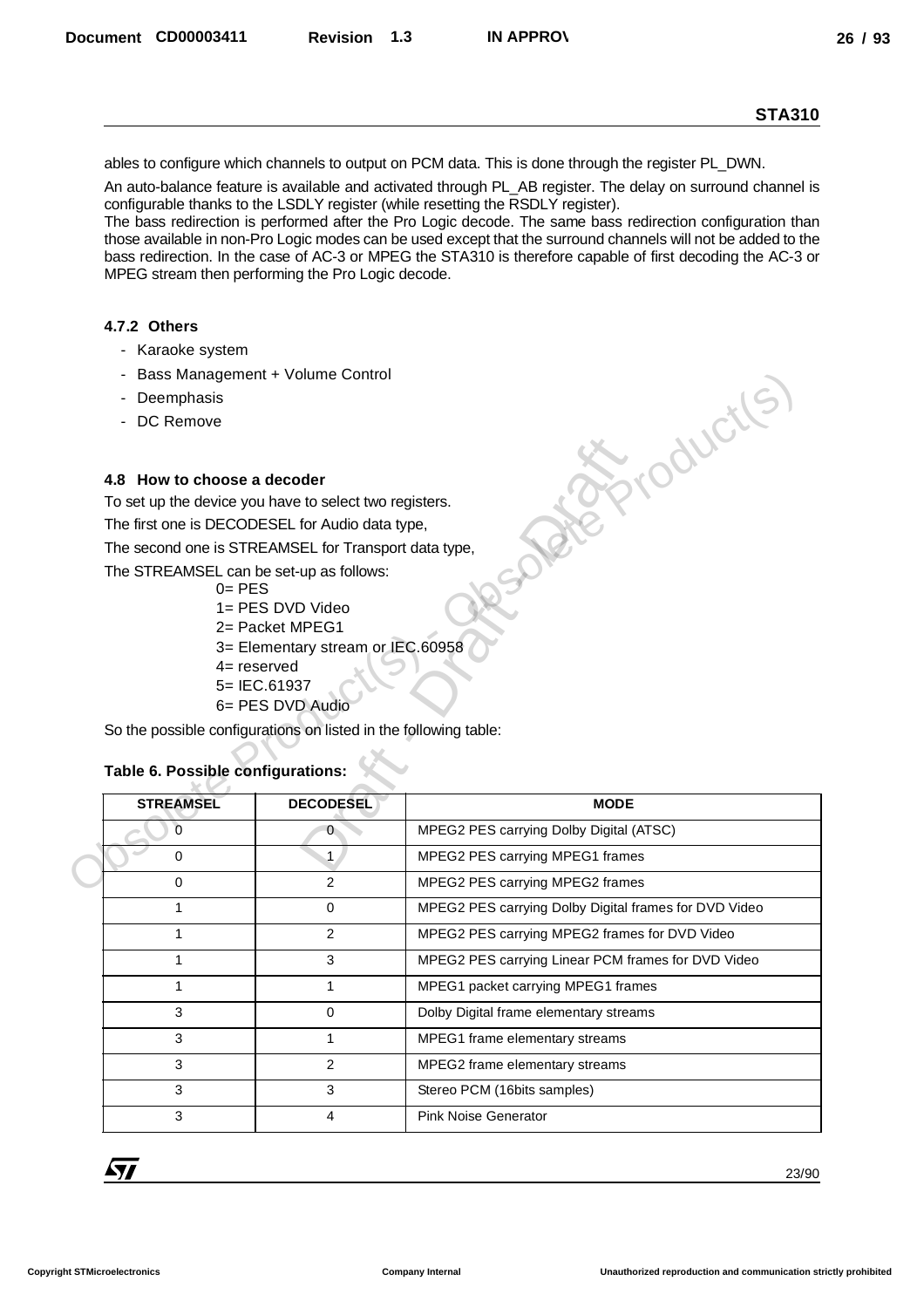| <b>STREAMSEL</b>                                                                                                            | <b>DECODESEL</b> | <b>MODE</b>                                 |
|-----------------------------------------------------------------------------------------------------------------------------|------------------|---------------------------------------------|
| 3                                                                                                                           | 5                | <b>CDDA</b> frames                          |
| 3                                                                                                                           | 7                | Beep Tone Generator                         |
| 3                                                                                                                           | 9                | MP3 frame elementary streams                |
| 5                                                                                                                           | 0                | IEC61937 Input with Dolby Digital frames    |
| 5                                                                                                                           | 1                | IEC61937 Input with MPEG1 frames            |
| 5                                                                                                                           | 2                | IEC61937 Input with MPEG2 frames            |
| 6                                                                                                                           | 3                | MPEG2 PES carrying Linear PCM for DVD Audio |
| 6                                                                                                                           | 8                | MPEG2 PES carrying MPL for DVD Audio        |
| 4.9 How to Program a Post Processing<br>4.9.1 2 registers for the mode:<br>PDEC (0x62) to define the type of PostProcessing |                  |                                             |
| <b>PDFC</b>                                                                                                                 |                  | <b>MODE</b>                                 |

#### **4.9 How to Program a Post Processing**

## **4.9.1 2 registers for the mode:**

| 6                                                      | 8                    | MPEG2 PES carrying MPL for DVD Audio |
|--------------------------------------------------------|----------------------|--------------------------------------|
| 4.9 How to Program a Post Processing                   |                      | >roductre                            |
| 4.9.1 2 registers for the mode:                        |                      |                                      |
| PDEC (0x62) to define the type of PostProcessing       |                      |                                      |
| <b>PDEC</b>                                            |                      | <b>MODE</b>                          |
| 0x01                                                   | Prologic             |                                      |
| 0x02                                                   |                      | MPEG 1/2 Dynamic Range               |
| 0x08                                                   | Double Stereo        |                                      |
| 0x10                                                   | DC Remove            | $\mathcal{L}$                        |
| 0x20                                                   | Deemphasis filter    |                                      |
|                                                        |                      |                                      |
| 4.9.2 1 or 2 registers to control the "PostProcessing" |                      |                                      |
| Prologic decoder (PDEC = $0x01$ ):                     |                      |                                      |
| PL ABL WS (0x64)                                       |                      | <b>Effect</b>                        |
|                                                        | AutoBalance          |                                      |
| $\overline{2}$                                         | WideSurround         |                                      |
| PL DOWNMIX (0x65)                                      |                      | <b>Prologic DownMix</b>              |
| 0, 1, 2                                                | Prologic not applied |                                      |
| 3                                                      | $3/0$ (L, R, C)      |                                      |
|                                                        |                      |                                      |

## **4.9.2 1 or 2 registers to control the "PostProcessing"**

| <b>STREAMSEL</b>                                                                                                            | <b>DECODESEL</b> | <b>MODE</b>                                                                         |
|-----------------------------------------------------------------------------------------------------------------------------|------------------|-------------------------------------------------------------------------------------|
| 3                                                                                                                           | 5                | CDDA frames                                                                         |
| 3                                                                                                                           | $\overline{7}$   | Beep Tone Generator                                                                 |
| 3                                                                                                                           | 9                | MP3 frame elementary streams                                                        |
| 5                                                                                                                           | 0                | IEC61937 Input with Dolby Digital frames                                            |
| 5                                                                                                                           | $\mathbf{1}$     | IEC61937 Input with MPEG1 frames                                                    |
| 5                                                                                                                           | $\overline{2}$   | IEC61937 Input with MPEG2 frames                                                    |
| 6<br>$6\phantom{a}$                                                                                                         | 3<br>8           | MPEG2 PES carrying Linear PCM for DVD Audio<br>MPEG2 PES carrying MPL for DVD Audio |
| 4.9 How to Program a Post Processing<br>4.9.1 2 registers for the mode:<br>PDEC (0x62) to define the type of PostProcessing |                  | iroductic                                                                           |
| <b>PDEC</b>                                                                                                                 |                  | <b>MODE</b>                                                                         |
| 0x01                                                                                                                        | Prologic         |                                                                                     |
| 0x02                                                                                                                        |                  | MPEG 1/2 Dynamic Range                                                              |
| 0x08                                                                                                                        | Double Stereo    |                                                                                     |
| 0x10                                                                                                                        | DC Remove        |                                                                                     |
|                                                                                                                             |                  |                                                                                     |
| 4.9.2 1 or 2 registers to control the "PostProcessing"<br>Prologic decoder (PDEC = $0x01$ ):                                |                  |                                                                                     |
|                                                                                                                             |                  | Effect                                                                              |
| <b>PL ABL WS (0x64)</b><br>1                                                                                                |                  |                                                                                     |
|                                                                                                                             | AutoBalance      |                                                                                     |
| $\overline{c}$                                                                                                              | WideSurround     |                                                                                     |
| PL DOWNMIX (0x65)                                                                                                           |                  | <b>Prologic DownMix</b>                                                             |
| 0, 1, 2                                                                                                                     |                  | Prologic not applied                                                                |
| 3                                                                                                                           | $3/0$ (L, R, C)  |                                                                                     |
| $\overline{4}$                                                                                                              |                  | 2/1 (L, R, Ls) Phantom                                                              |
| 5                                                                                                                           | 3/1 (L, R, Ls)   |                                                                                     |
| 6<br>$\overline{7}$                                                                                                         |                  | 2/2 (L, R, Ls, Rs) Phantom<br>3/2 (L, C, R, Ls, Rs)                                 |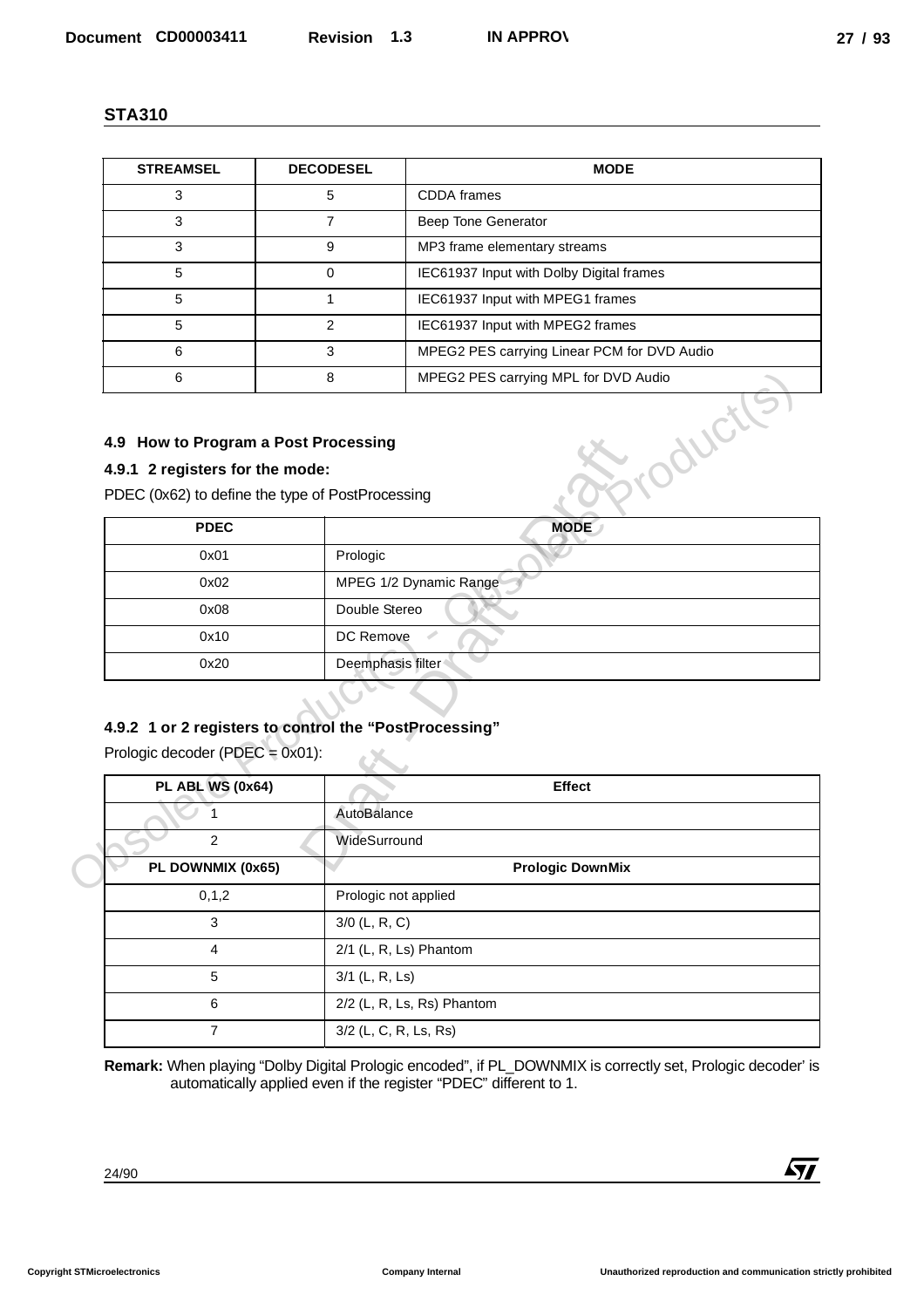## **4.10 What Can Be Processed at the Same Time**

**Same Time 1**



#### **Same Time 2**



## **5 PCM OUTPUT CONFIGURATIONS**

## **5.1 Output configurations**

The figure below shows the different configurations supported at PCM output stage. They are selected by the OCFG register contents.

In configuration 1, 3 and 4, the main channels are attenuated by 18.5dB, and the LFE by 8.5dB before summing.

After digital/analog conversion, the subwoofer preamplifier has to compensate for the different gains of the main channels and subwoofer.

- In configuration 2, the main channels are attenuated by 16dB and the LFE by 6dB before processing.
- In configuration 0, outputs are only scaled and rounded (see next section).

The same configurations will be used in case of a decoded Pro Logic program with the exception that the surround channels will not be added to the bass redirection (the surround channels of a Pro Logic program are band limited and bass is considered as leakage).

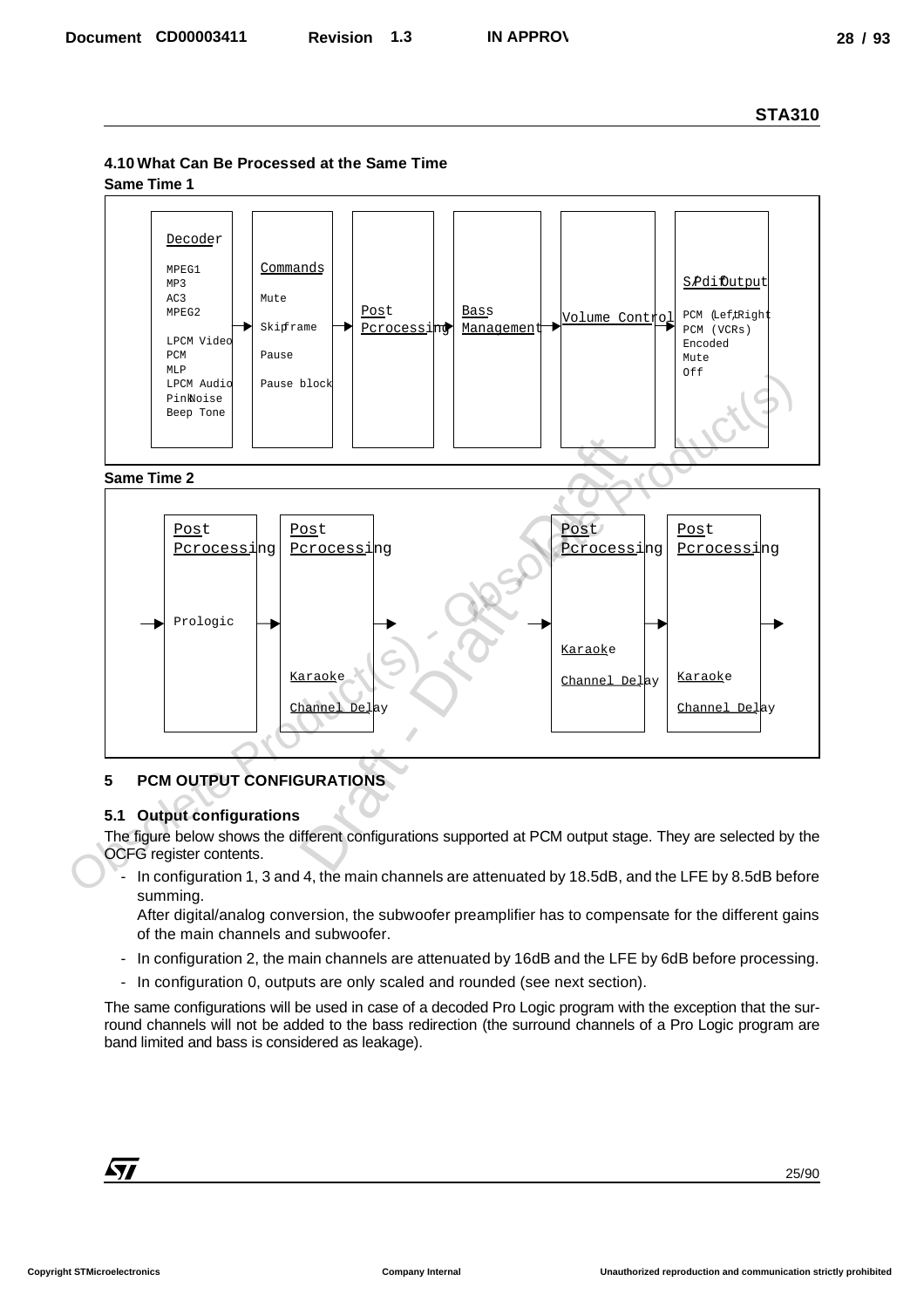



#### **5.2 PCM scaling**

PCM scaling is needed for every decoding mode (AC3, Pro Logic, MPEG, PCM). It is applied at the end of the filtering steps before PCM output, allowing maximum effective word width for most of the signal processing before.

Master volume (PCM\_SCALE register) and balances (BAL\_LR and BAL\_SUR registers) are implemented for PCM scaling.

## **5.3 Output quantization**

For optimal results for 16/18/20-bit DACs, a quantization with rounding is applied together with the PCM scaling. The sample value is multiplied by a rounding factor and rounded to 24 bits. The result is then left shifted (4/6/8) for PCM output.

The output precision is selectable from the 16bits/word to 24 bits/word by configuring the field PREC in the register PCMCONF.

#### **5.4 Interface and output formats**

The decoded audio data are output in serial PCM format. The interface consists of the following signals

| PCM OUT0, 1, 2 | PCM data, output,                                                                                                      |
|----------------|------------------------------------------------------------------------------------------------------------------------|
| <b>SCLK</b>    | Bit clock (or serial clock), output,                                                                                   |
| <b>LRCLK</b>   | Word clock (or Left/Right channel select clock), output,                                                               |
| <b>PCMCLK</b>  | PCM clock, input or output (see <crossref><blueht>Clocks <blueht>on page 11 for details).</blueht></blueht></crossref> |

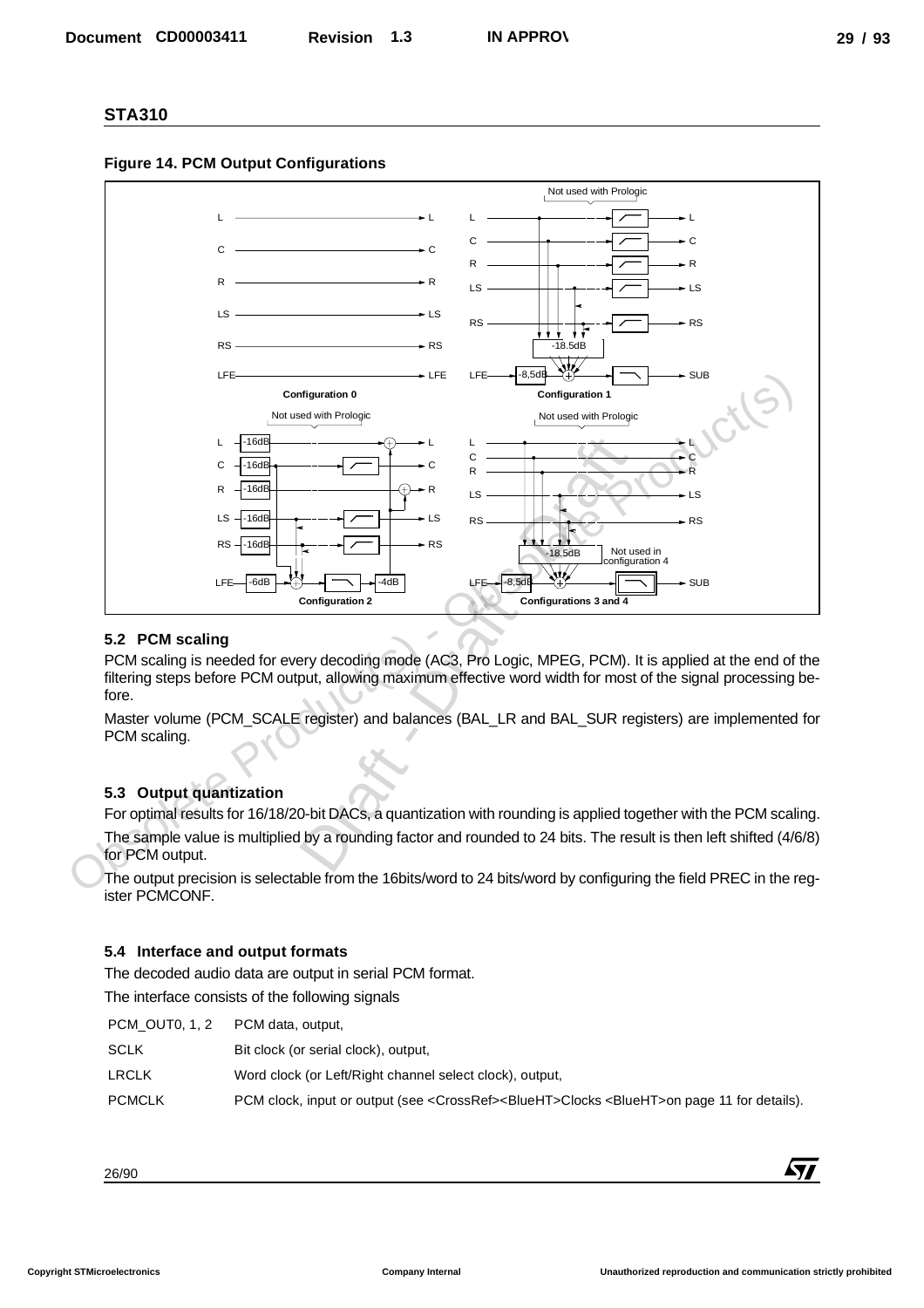#### **5.4.1 Output precision and format selection**

#### **Figure 15. Output formats**

|                            | 16 SCLK cycles                |                                |                                          |                                                       |                                                                         |
|----------------------------|-------------------------------|--------------------------------|------------------------------------------|-------------------------------------------------------|-------------------------------------------------------------------------|
| <b>LRCLK</b>               |                               | 16 SCLK cycles                 |                                          |                                                       |                                                                         |
| PCM_OUT[2:0]               | М<br>$\mathbf{s}$             | L M<br>s s                     | S                                        | PCMCONF.ORD = 0, PCMCONF.PREC is 16 bits mode         |                                                                         |
| <b>PCM_OUT[2:0]</b>        | $\frac{L}{S}$                 | $\overline{M}$ L<br>s s        | M<br>S                                   | PCMCONF.ORD = 1, PCMCONF.PREC is 16 bits mode         |                                                                         |
|                            |                               | 32 SCLK cycles                 |                                          |                                                       |                                                                         |
| <b>LRCLK</b>               |                               |                                |                                          | 32 SCLK cycles                                        |                                                                         |
| PCM_OUT[2:0] $\frac{M}{S}$ | 18, 20 or 24 bits             | ء<br>S                         | M<br>$\mathbf 0$<br>S                    | 18, 20 or 24 bits<br>$\mathbf 0$<br>S                 | $PCMCONF.FOR = 1$<br>$PCMCONF.DIF = 1$                                  |
| PCM OUT[2:0]               | 0                             | М<br>18, 20 or 24 bits<br>S    | $\frac{L}{S}$                            | M<br>$\overline{0}$<br>18, 20 or 24 bits<br>S         | $PCMCONF.FOR = 0$<br>S<br>$PCMCONF.DIF = 0$                             |
| PCM OUT[2:0] $ 0 $         | M<br>S                        | 18, 20 or 24 bits<br>$\bar{s}$ | $\frac{M}{S}$<br>$\Omega$<br>$\mathbf 0$ | L<br>S<br>18, 20 or 24 bits                           | $PCMCONF.FOR = 0$<br>0<br>$PCMCONF.DIF = 1$                             |
| <b>PCM_OUT[2:0]</b>        | <b>MSB</b>                    | M<br>18, 20 or 24 bits<br>S    | ء<br>S<br><b>MSB</b>                     | м<br>s<br>18, 20 or 24 bits                           | $PCMCONF.FOR = 1$<br>S<br>$PCMCONF.DIF = 0$                             |
|                            |                               |                                |                                          |                                                       |                                                                         |
| <b>M CONF.PEC.</b>         | <b>PCM</b><br><b>CONF.ORD</b> | <b>PCM</b><br><b>CONF.FOR</b>  | <b>PCM</b><br><b>CONF.DIF</b>            | <b>DATA IN SAMPLE</b><br><b>MEMORY DATA</b><br>[23:0] | <b>DATA SENT ON THE</b><br><b>PCM SERIAL OUTPUT</b><br>(LEFT BIT FIRST) |
| 0:16-bit mode              | 1                             | <b>NA</b>                      | <b>NA</b>                                | {d23-d8}-{8*0}                                        | {d8-d23}: 16 bits                                                       |
| 0:16-bit mode              | $\mathbf 0$                   | <b>NA</b>                      | <b>NA</b>                                | ${d23-d8} - {8*0}$                                    | {d23-d8}: 16 bits                                                       |
| 1:18-bit mode              | <b>NA</b>                     | $\overline{0}$                 | 0                                        | ${d23-d6} - {6*0}$                                    | {13*0}{0}{d23-d6}: 32 bits                                              |
| 1:18-bit mode              | <b>NA</b>                     | 0                              | 1                                        | ${d23-d6} - {6*0}$                                    | {0}{d23-d6}{13*0}: 32 bits                                              |
| 1:18-bit mode              | <b>NA</b>                     | 1                              | 0                                        | ${d23-d6} - {6*0}$                                    | {14*d23}{d26*d6}: 32 bits                                               |
| $1.18$ -hit mode           | NΔ                            | 1                              | 1                                        | <b>IYYJJ-YKJ-IK*UI</b>                                | $1.123 - 16111 \times 11.32$ hite                                       |

|                                                                      |                                    |                               |                                             |                                                                                               | <b>STA310</b>                                                                                                                                                                                                                            |
|----------------------------------------------------------------------|------------------------------------|-------------------------------|---------------------------------------------|-----------------------------------------------------------------------------------------------|------------------------------------------------------------------------------------------------------------------------------------------------------------------------------------------------------------------------------------------|
| 5.4.1 Output precision and format selection                          |                                    |                               |                                             |                                                                                               |                                                                                                                                                                                                                                          |
| MCONF (16-, 18-, 20- and 24-bit mode) register.                      |                                    |                               |                                             |                                                                                               | Output precision is selectable from 16 bits/word to 24 bits/word by setting the output precision select, in the PC-                                                                                                                      |
|                                                                      |                                    |                               |                                             |                                                                                               | In 16-bit mode, data may be output either with the most significant bit first or least significant bit first. This is                                                                                                                    |
| configured by the contents of the field ORD in the PCMCONF register. |                                    |                               |                                             |                                                                                               |                                                                                                                                                                                                                                          |
| <b>Figure 15. Output formats</b>                                     |                                    |                               |                                             | to position the 18, 20 or 24 bits either at the beginning or at the end of each 32-bit frame. | When PCMCONF.PREC is more than 16 bits, 32 bits are output for each channel. In this configuration, the field<br>FOR of register PCMCONF is used to select Sony or I <sup>2</sup> S- compatible format. The field DIF of PCMCONF is used |
|                                                                      | 16 SCLK cycles                     |                               |                                             |                                                                                               |                                                                                                                                                                                                                                          |
| <b>LRCLK</b>                                                         |                                    | 16 SCLK cycles                |                                             |                                                                                               |                                                                                                                                                                                                                                          |
|                                                                      |                                    | $L$ M                         |                                             |                                                                                               |                                                                                                                                                                                                                                          |
| $PCM$ _OUT[2:0] $\Big _S^{\infty}$                                   | M                                  | s s                           | L<br>S                                      | PCMCONF.ORD = 0, PCMCONF.PREC is 16 bits mode                                                 |                                                                                                                                                                                                                                          |
| <b>PCM_OUT[2:0]</b>                                                  |                                    | M/L                           | М                                           | PCMCONF.ORD = 1, PCMCONF.PREC is 16 bits mode                                                 |                                                                                                                                                                                                                                          |
|                                                                      | $\mathbf{s}$                       | s s                           | S                                           |                                                                                               |                                                                                                                                                                                                                                          |
|                                                                      |                                    | 32 SCLK cycles                |                                             |                                                                                               |                                                                                                                                                                                                                                          |
| <b>LRCLK</b>                                                         |                                    |                               |                                             | 32 SCLK cycles                                                                                |                                                                                                                                                                                                                                          |
| PCM_OUT[2:0]                                                         | $\frac{M}{S}$<br>18, 20 or 24 bits | լ<br>Տ                        | M<br>$\mathbf 0$<br>S                       | ւ<br>Տ<br>18, 20 or 24 bits<br>0                                                              | $PCMCONF.FOR = 1$<br>$PCMCONF.DIF = 1$                                                                                                                                                                                                   |
| <b>PCM_OUT[2:0]</b>                                                  | 0                                  | M<br>18, 20 or 24 bits<br>S   | S                                           | М<br>$\sigma$<br>18, 20 or 24 bits<br>S                                                       | $PCMCONF.FOR = 0$<br>L.<br>S<br>$PCMCONF.DIF = 0$                                                                                                                                                                                        |
| <b>PCM_OUT[2:0] 0</b>                                                | $\frac{M}{S}$                      | 18, 20 or 24 bits             | $\frac{M}{S}$<br>$\mathbf 0$<br>$\mathbf 0$ | L<br>18, 20 or 24 bits                                                                        | $PCMCONF.FOR = 0$<br>0                                                                                                                                                                                                                   |
|                                                                      |                                    | S                             |                                             | S                                                                                             | $PCMCONF.DIF = 1$                                                                                                                                                                                                                        |
| <b>PCM_OUT[2:0]</b>                                                  | <b>MSB</b>                         | M<br>18, 20 or 24 bits<br>S   | Г<br>S                                      | M<br><b>MSB</b><br>18, 20 or 24 bits<br>S                                                     | $PCMCONF.FOR = 1$<br>L.<br>S<br>$PCMCONF.DIF = 0$                                                                                                                                                                                        |
|                                                                      | V                                  |                               |                                             |                                                                                               |                                                                                                                                                                                                                                          |
| <b>M CONF.PEC</b>                                                    | <b>PCM</b><br><b>CONF.ORD</b>      | <b>PCM</b><br><b>CONF.FOR</b> | <b>PCM</b><br><b>CONF.DIF</b>               | <b>DATA IN SAMPLE</b><br><b>MEMORY DATA</b><br>[23:0]                                         | DATA SENT ON THE<br><b>PCM SERIAL OUTPUT</b><br>(LEFT BIT FIRST)                                                                                                                                                                         |
|                                                                      | $\mathbf{1}$                       | <b>NA</b>                     | <b>NA</b>                                   | ${d23-d8}-{8*0}$                                                                              | {d8-d23}: 16 bits                                                                                                                                                                                                                        |
| 0:16-bit mode                                                        |                                    | NA                            | <b>NA</b>                                   | ${d23-d8}-{8*0}$                                                                              | {d23-d8}: 16 bits                                                                                                                                                                                                                        |
| 0:16-bit mode                                                        | 0                                  |                               |                                             |                                                                                               |                                                                                                                                                                                                                                          |
| 1:18-bit mode                                                        | <b>NA</b>                          | $\overline{0}$                | 0                                           | $\{d23-d6\} - \{6*0\}$                                                                        |                                                                                                                                                                                                                                          |
| 1:18-bit mode                                                        | <b>NA</b>                          | 0                             | 1                                           | $\{d23-d6\} - \{6*0\}$                                                                        | {0}{d23-d6}{13*0}: 32 bits                                                                                                                                                                                                               |
| 1:18-bit mode                                                        | <b>NA</b>                          | $\mathbf{1}$                  | $\mathbf 0$                                 | $\{d23-d6\} - \{6*0\}$                                                                        | {14*d23}{d26*d6}: 32 bits                                                                                                                                                                                                                |
| 1:18-bit mode                                                        | <b>NA</b>                          | $\mathbf{1}$                  | 1                                           | ${d23-d6} - {6*0}$                                                                            | {d23-d6}{14*0}: 32 bits                                                                                                                                                                                                                  |
| 2:20-bit mode                                                        | <b>NA</b>                          | 0                             | 0                                           | ${d23-d4} - {4*0}$                                                                            | {11*0}{0}{d23-d4}: 32 bits                                                                                                                                                                                                               |
| 2:20-bit mode                                                        | <b>NA</b>                          | 0                             | 1                                           | $\{d23-d4\} - \{4^*0\}$                                                                       | {0}{d23-d4}{11*0}: 32 bits                                                                                                                                                                                                               |
| 2:20-bit mode                                                        | <b>NA</b>                          | $\mathbf{1}$                  | $\mathbf 0$                                 | ${d23-d4} - {4*0}$                                                                            | {12*d23}{d23-d4}: 32 bits                                                                                                                                                                                                                |
| 2:20-bit mode                                                        | <b>NA</b>                          | $\mathbf{1}$                  | 1                                           | ${d23-d4} - {4*0}$                                                                            | {d23-d4}{12*0}: 32 bits                                                                                                                                                                                                                  |
| 3:24-bit mode                                                        | <b>NA</b>                          | 0                             | 0                                           | $\{d23-d0\}$                                                                                  | {6*0}{0}{d23-d0}: 32 bits                                                                                                                                                                                                                |
| 3:24-bit mode                                                        | <b>NA</b>                          | 0                             | 1                                           | $\{d23-d0\}$                                                                                  | {13*0}{0}{d23-d6}: 32 bits<br>{0}{d23-d0}{7*0}: 32 bits                                                                                                                                                                                  |
| 3:24-bit mode                                                        | <b>NA</b>                          | $\mathbf 1$                   | 0                                           | $\{d23-d0\}$                                                                                  | {8*d23}{d23-d0}: 32 bits                                                                                                                                                                                                                 |
| 3:24-bit mode                                                        | <b>NA</b>                          | $\mathbf{1}$                  | $\mathbf 1$                                 | $\{d23-d0\}$                                                                                  | {d23-d0}{8*0}: 32 bits                                                                                                                                                                                                                   |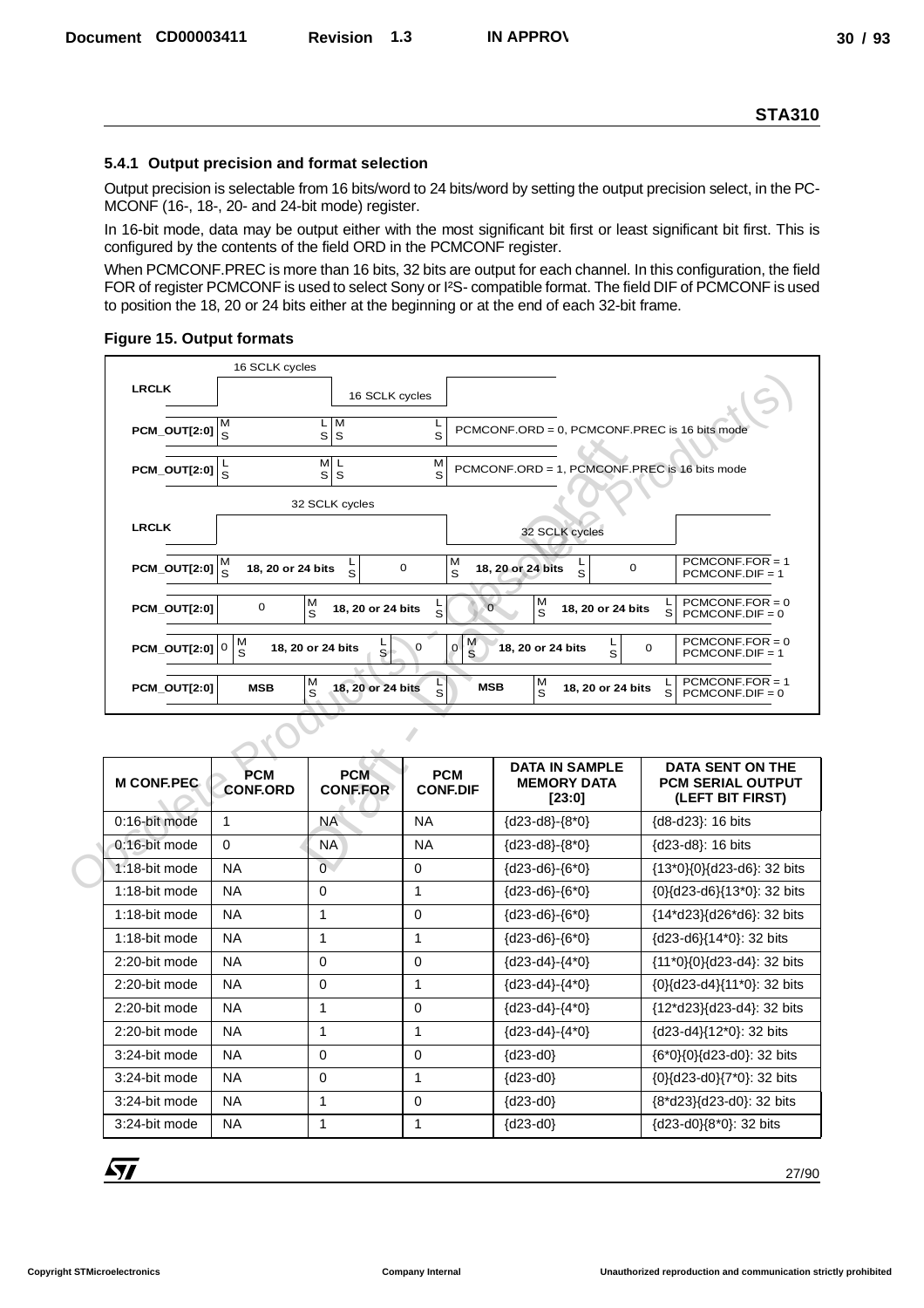How to read the above table:

The first 4 columns list the possible configurations for output formats on the PCM outputs. The 5th column gives the description of the internal 24-bit decoded, scaled and rounded audio samples as they are stored in memory. These 24 bits are referred to as d23, d22,..., d0, where MSB=d23, LSB=d0. The last column describes the sequence of bits that are output on PCM\_OUT according to the selected format.

Example 1: in 16-bit mode, with PCMCONF.ORD=1: In memory, 24 bits are stored, where only the 16 MSB bits (d23, d22,... to d8) are significant and the 8 remaining bits are 0. This is noted: {d23-d8} {8\*0}. The data are sent LSB first, i.e. d8 is sent first and d23 is sent last. This is noted {d8-d23}. 16 bits only are transmitted per channel.

Example 2: in 20-bit mode (PCMCONF.ORD field is meaningless in this mode), with PCMCONF.FOR=1 and PCMCONF.DIF=0: In memory, 24 bits are stored, where only the 20 MSB (d23 to d4) are significant and the remaining 4 LSB are 0.This is noted: {d23-d4} {4\*0}. 32 bits are transmitted per channel on the PCM outputs: the 12 first transmitted bits are d23, the last bits are d23 to d4, where d23 is transmitted first. This is noted: {12\*d23} {d23-d4}.

#### **5.4.2 Clocks polarity selection**

The polarity of the PCM serial output clock, SCLK and the polarity of the PCM word clock LRCLK are selected by the field SCL and INV respectively, in the PCMCONF register.

## **5.4.3 I2S format compatible outputs**

To output I²S compatible data, the PCMCONF register must be configured as follows

| PCMCONF.DIF | $= 1$ | not right padded,      |
|-------------|-------|------------------------|
| PCMCONF.FOR | $= 0$ | <sup>2</sup> S format. |
| PCMCONE.INV | $= 0$ | do not invert LRCLK.   |
| PCMCONF.SCL | $= 0$ | do not invert SCLK.    |

#### **5.4.4 Sony format compatible outputs**

| PCMCONF.FOR | $\equiv$ 1 | Sony format,         |
|-------------|------------|----------------------|
| PCMCONE.INV | = 1        | <b>Invert LRCLK.</b> |

## **Figure 16. SCLK Polarity**



#### **Figure 17. LRCLK Polarity**

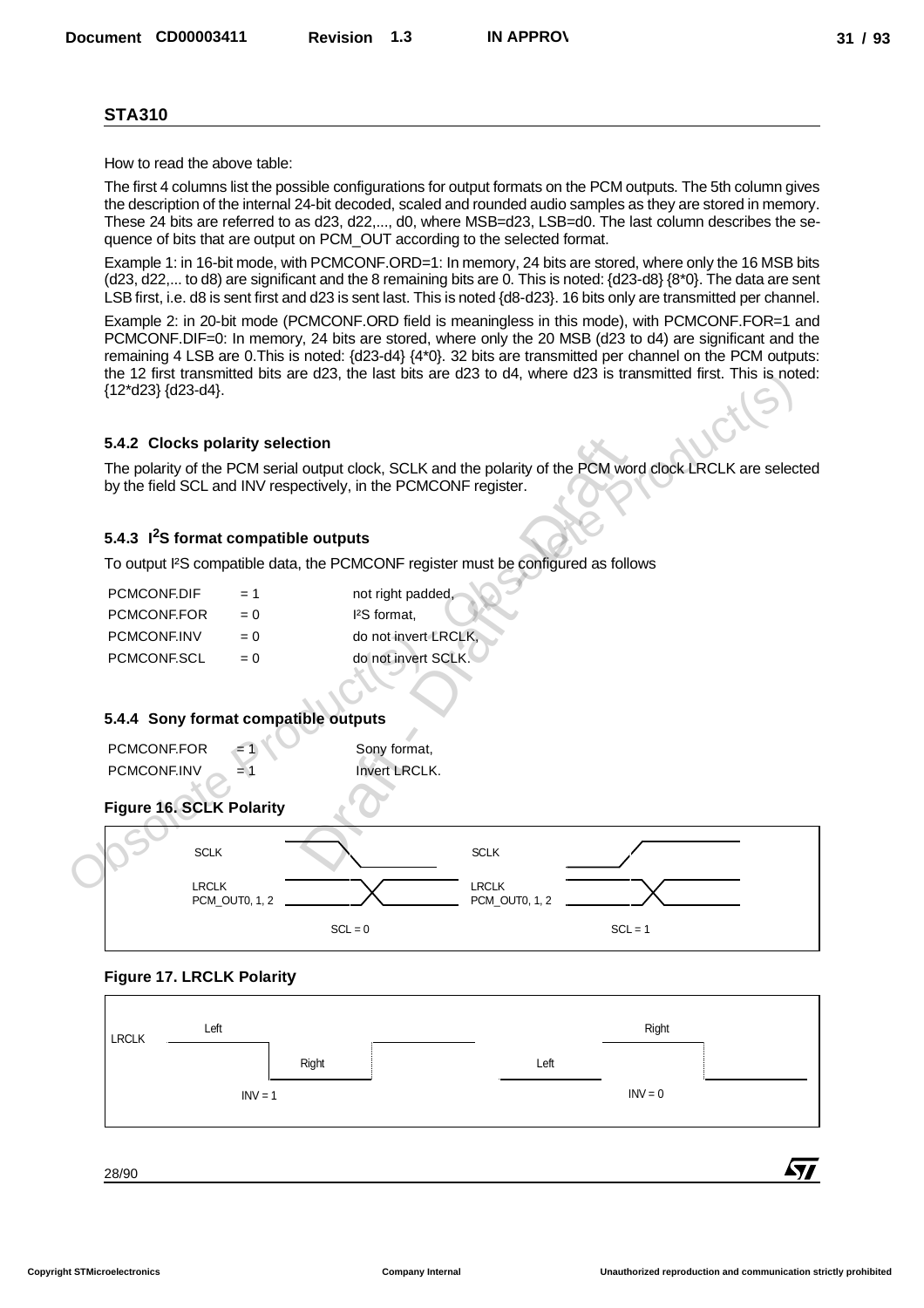#### **6 S/PDIF OUTPUT**

The S/PDIF output pad is a TTL output pad with slew rate control. The output DC capability is 4 mA. The voltage drop is 3V. This output must be connected to a TTL driver before the transformer.

The S/PDIF output supports SPDIF and IEC-61937 standards. Several registers must be initialized to configure the SPDIF output:

- The category code must be entered in the IEC958 CAT register. It is related to the type of application. The category code is specified in the Digital Output Interface standard.
- The status bits that will be transmitted on the SPDIF output, must be programmed in the IEC958\_STATUS register.
- IEC clock setting must be specified in the IEC958 CONF register.
- The data type dependent information can be specified in the IEC958\_DTDI register.
- The S/PDIF type is selected through the IEC958 CMD register: the IEC unit can output decoded data (PCM mode), encoded data, or null data.

Note: 1. The SPDIF output handles only 48kHz or 44.1kHz sample rates.

#### **6.1 SPDIF output**

When configured in SPDIF mode, the S/PDIF output is used to transmit either the L/R channels (PCMOUT1) or VCR\_L/VCR\_R (PCMOUT0).

The selection is done by choosing the PCM mode and  $AUX = 1$  in the register SPDIF CMD and resetting the COM status of SPDIF\_STATUS register.

#### **6.2 IEC-61937 output**

When configured in IEC-61937 mode, the S/PDIF output is used to transmit encoded data taken directly from the frame buffer.

The selection is done by choosing the encoded mode (ENC mode) in the register IEC958\_CMD and setting the bit COM in IEC958\_STATUS register.

The decompressed data are output simultaneously on the PCM\_OUT outputs.

Latency in software versions 6 and later

For software versions 6 and later, when choosing to output encoded S/PDIF data, a latency is automatically inserted between S/PDIF output and PCM outputs. The PCM outputs are delayed compared to the SPDIF output. - The data type dependent information can be specified in the IEC958\_DTDI register.<br>
The S/PDIF type is selected through the IEC958\_CMD register: the IEC unit can output decoded development (PCM mode), encoded data, or n Decembent CORDOSASTI Revision 1.3 MAPPRO)<br>
STA310<br>
6 SPDIF OUTFUT The paragraphics The output of the restriction of the SPDF output of the AT The value of the CNC of an additional term of the relation of the CNC of the CN only 48kHz or 44.1kHz sample rates.<br>
Draft - Draft - Draft - Draft - Draft - Draft - Draft - Draft - Draft - Draft - Draft - Draft - Draft - Draft - Draft - Draft - Draft - Draft - Draft - Draft - Draft - Draft - Draft - D

The latency value is defined by standards and applied when the auto-latency mode is selected.

#### AC3 decoding

Latency  $= 1/Fs * (1/3 * Framesize + 256)$ 

 $= 1/Fs$  \* (32 \* Datarate/Fs + 256)

MPEG decoding

Latency  $= 1/Fs * (36 * DataFrame/Fs + 96)$ 

where Fs is the sampling frequency in kHz, Framesize is expressed in 16-bit words, Datarate is the bit rate in kbits per second.

The latency insertion can not be disabled however it can be programmed to values different from those required in the standard by selecting the user-programmable-latency mode (by setting the bit 7 of IEC858\_CONF regis-

| J |  |  |
|---|--|--|
|   |  |  |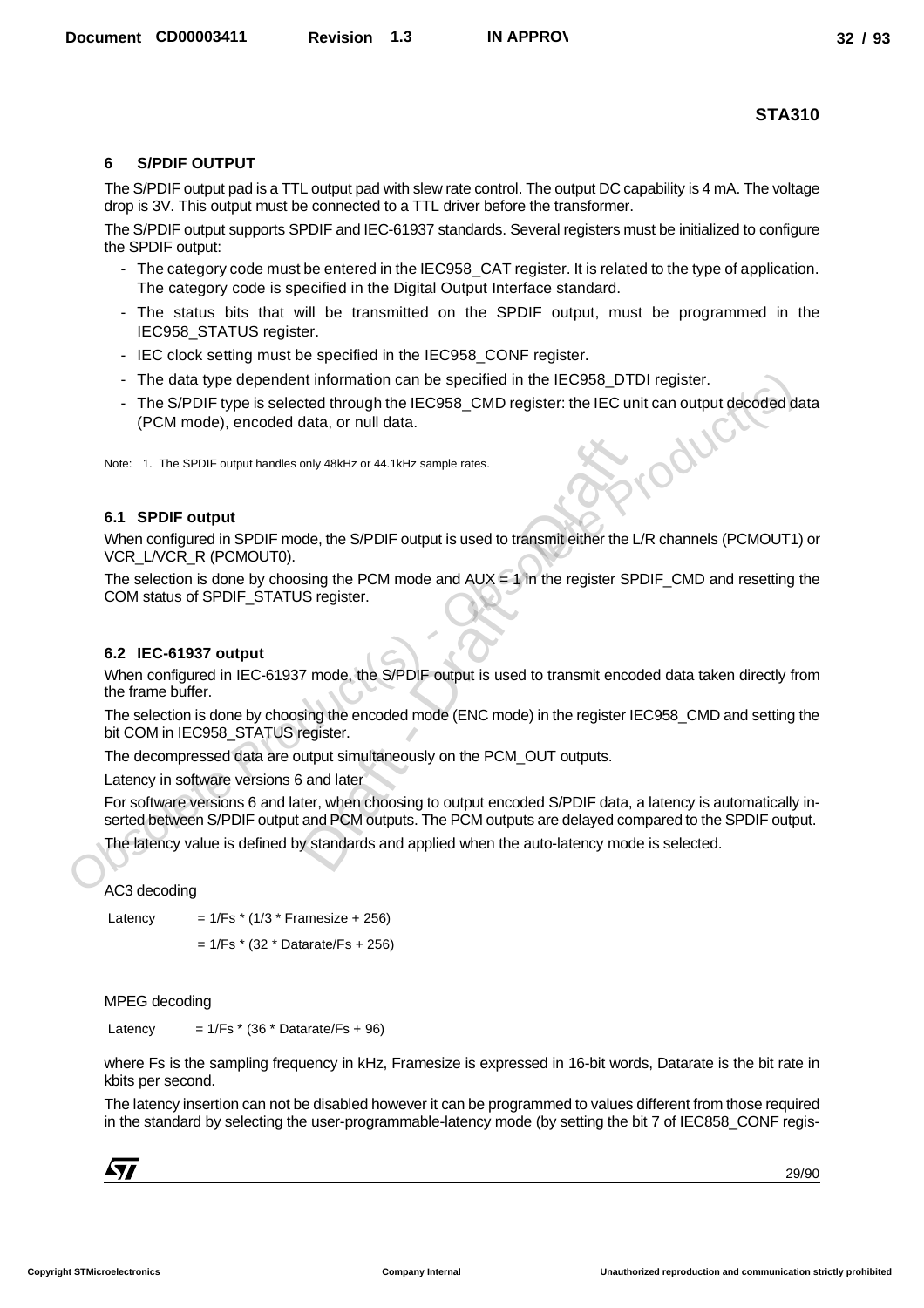#### **Table 7.**

| <b>STA310</b>                                                                                             |                                                                                   |                                                                                                          |                                                                                                                       |  |  |
|-----------------------------------------------------------------------------------------------------------|-----------------------------------------------------------------------------------|----------------------------------------------------------------------------------------------------------|-----------------------------------------------------------------------------------------------------------------------|--|--|
|                                                                                                           | ter). In this case, the latency is specified in the IEC958_LATENCY register.      |                                                                                                          |                                                                                                                       |  |  |
|                                                                                                           |                                                                                   |                                                                                                          |                                                                                                                       |  |  |
| Note that there are minimum and maximum values to respect                                                 |                                                                                   |                                                                                                          |                                                                                                                       |  |  |
| Table 7.                                                                                                  |                                                                                   |                                                                                                          |                                                                                                                       |  |  |
|                                                                                                           | $AC-3$                                                                            |                                                                                                          | <b>MPEG</b>                                                                                                           |  |  |
| Min. Latency                                                                                              | Max. Latency                                                                      | Min. Latency                                                                                             | Max. Latency                                                                                                          |  |  |
| 256<br>samples / Fs                                                                                       | 1536<br>samples / Fs                                                              | 96<br>samples / Fs                                                                                       | 1152<br>samples / Fs                                                                                                  |  |  |
|                                                                                                           |                                                                                   |                                                                                                          | If those limits are not respected, an error interrupt occurs corresponding to error type: LATENCY_TOO_BIG,            |  |  |
|                                                                                                           | which automatically makes the chip switch to auto_latency mode.                   |                                                                                                          |                                                                                                                       |  |  |
|                                                                                                           | For software versions prior to 6, the latency is not implemented.                 |                                                                                                          |                                                                                                                       |  |  |
|                                                                                                           |                                                                                   |                                                                                                          |                                                                                                                       |  |  |
| 6.3 PCM null data                                                                                         |                                                                                   |                                                                                                          |                                                                                                                       |  |  |
| used to synchronize the external IEC receiver.                                                            |                                                                                   |                                                                                                          | When configured in muted mode (in the IEC958_CMD register), the outputs are PCM null data. This can be                |  |  |
|                                                                                                           |                                                                                   |                                                                                                          |                                                                                                                       |  |  |
| <b>INTERRUPTS</b><br>$\overline{7}$                                                                       |                                                                                   |                                                                                                          |                                                                                                                       |  |  |
| 7.1 Interrupt register                                                                                    |                                                                                   |                                                                                                          |                                                                                                                       |  |  |
|                                                                                                           |                                                                                   | The decoder can signal to the external controller that an interrupt has occurred during the execution.   |                                                                                                                       |  |  |
|                                                                                                           |                                                                                   | The register INTE enables to select which interrupts will be generated and output on the IRQ output pin. |                                                                                                                       |  |  |
| tected by reading the register INT.                                                                       |                                                                                   |                                                                                                          | When an interrupt occurs, the signal IRQ is activated low and the controller can check which interrupt was de-        |  |  |
|                                                                                                           |                                                                                   |                                                                                                          | According to the type of interrupt detected, other information can be obtained by reading associated registers        |  |  |
|                                                                                                           | (such as stream header, type of error detected, PTS value).                       |                                                                                                          |                                                                                                                       |  |  |
|                                                                                                           |                                                                                   |                                                                                                          |                                                                                                                       |  |  |
| 7.2 IRQ Signal                                                                                            |                                                                                   |                                                                                                          |                                                                                                                       |  |  |
|                                                                                                           | high level once the corresponding bit in the interrupt register has been cleared. |                                                                                                          | This signal, IRQ, is a three-state line. This signal indicates (by going low) when an interrupt occurs. It returns to |  |  |
|                                                                                                           |                                                                                   |                                                                                                          |                                                                                                                       |  |  |
| 7.3 Error concealment                                                                                     |                                                                                   |                                                                                                          |                                                                                                                       |  |  |
|                                                                                                           |                                                                                   |                                                                                                          | Errors are signaled as interrupts by the audio core. The error list is provided in. Most of the errors are automat-   |  |  |
|                                                                                                           | ically handled by the core, some require that software be changed.                |                                                                                                          |                                                                                                                       |  |  |
| AC-3 decoding errors:                                                                                     |                                                                                   |                                                                                                          |                                                                                                                       |  |  |
|                                                                                                           |                                                                                   |                                                                                                          | Those errors are signaled in the ERROR register but handled directly by the core. Nothing can be done by the          |  |  |
|                                                                                                           |                                                                                   |                                                                                                          | software. They signal that something wrong happened during the decoding. The core soft mutes the frame and            |  |  |
| continues to decode.                                                                                      |                                                                                   |                                                                                                          |                                                                                                                       |  |  |
| MPEG decoding errors:                                                                                     |                                                                                   |                                                                                                          |                                                                                                                       |  |  |
|                                                                                                           |                                                                                   |                                                                                                          | Those errors are also signaled in the ERROR register but handled directly by the core. Nothing can be done by         |  |  |
|                                                                                                           |                                                                                   |                                                                                                          | the software. They signal that something wrong happened during the decoding. The core soft mutes the frame            |  |  |
|                                                                                                           |                                                                                   |                                                                                                          |                                                                                                                       |  |  |
| and continues to decode. Only one error in this category indicates a programming error: if triggering the |                                                                                   |                                                                                                          |                                                                                                                       |  |  |
| 30/90                                                                                                     |                                                                                   |                                                                                                          |                                                                                                                       |  |  |

#### **6.3 PCM null data**

#### **7 INTERRUPTS**

#### **7.1 Interrupt register**

## **7.2 IRQ Signal**

#### **7.3 Error concealment**

#### AC-3 decoding errors:

#### MPEG decoding errors: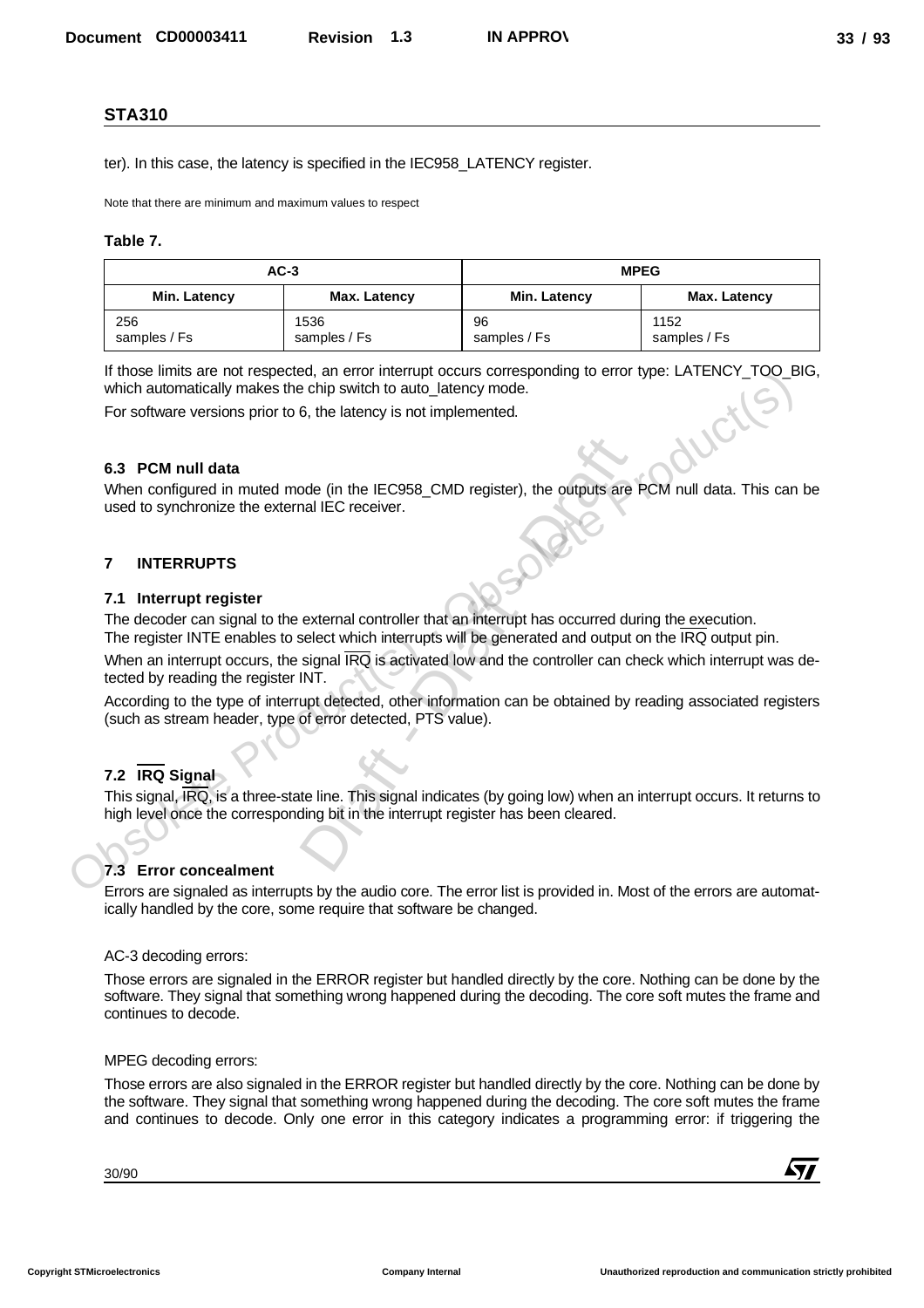MPEG\_EXT\_CRC\_ERROR, the bit MC\_OFF must be set. This indicates that the decoder tries to decode more than 2 channels whereas the incoming stream contains only 2 channels.

Packet and audio synchronization errors:

Those errors are handled internally, and usually indicate that the incoming bitstream is incorrect or incorrectly input to the chip. In those cases, the decoder resets the corresponding parsing stage (packet or audio parser) then searches for the next correct frame. Decembers CONDOSASTI Revision 1.3 IN APPROV<br>
NPCC, EX.T\_CRC, EROCR, Installated C.P. music be est. This includes the The decode clean to encode move<br>
PROV. 2 characteristics the next property distort contained by account

Miscellaneous errors:

- LATENCY\_TOO\_BIG error indicates a problem of latency programming which is superior to the maximum authorized value.

Ourcite) - Openater

Change the latency value or switch to auto-latency mode to solve the problem. Other miscellaneous errors are internally handled. errors are internally handled.Obsolete Product(s) - Observation and Change of Street

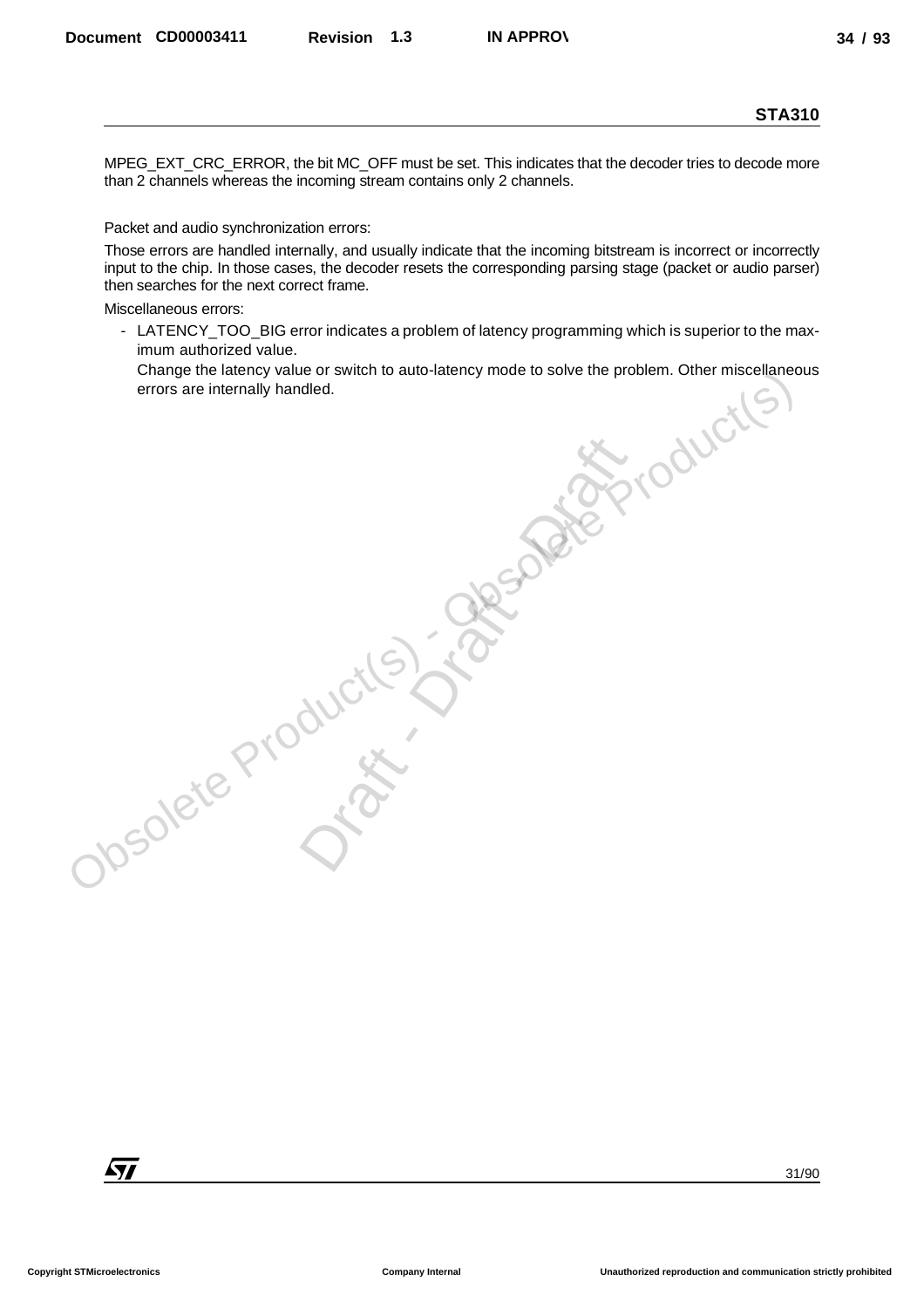#### **8 AUDIO/VIDEO SYNCHRONIZATION**

#### **8.1 Presentation time stamp detection**

#### **8.1.0.1 PTS Signal**

This signal, PTS, is used to signal the detection of a Presentation Time Stamp in a stream, for audio/video synchronization. When a PTS is detected, the signal PTS goes low during one LRCLK period. It is generated while the PCM are output, so to enable the use of an external counter to synchronize the STA310 with a video decoder. Decembent CORDOD3411 Revision 1.3 NAPPROV<br>
33 / 93<br>
STA310<br>
8 AU OCOVIDEO SYNCHRONIZATION<br>
8.1 Decembent since stars described to the Share of the Share of the Share of the analysis of the stars of the Share of the Share

The signal is activated, even if PTS interrupt is not enabled.

#### **8.1.1 PTS interrupt**

When enabled through the INTE register, the interrupt PTS is generated when a PTS is detected. The interrupt is signalled on the IRQ output, which goes low. The IRQ signal is de-activated once the PTS bit has been cleared in INT register by reading the PTS Most Significant Bit.

#### **8.1.2 PTS interrupt and signal relative timings**

The IRQ configured as PTS interrupt is output before the PTS signal. The PTS signal is activated at last one period of LRCLK after the IRQ signal.

#### **8.2 Frames skip capability**

When the audio decoder is late compared to the video decoder, the decoder is able to skip frames. Writing 1 in the SKIP\_FRAME register makes the decoder ignore the next incoming frame. Once skipping the frame, it continues to decode the stream, and the SKIP\_FRAME register is automatically reset.

#### **8.3 Frames repeat capability**

When the audio decoder is ahead of the video decoder, the decoder can repeat frames. Writing 1 in the REPEAT\_FRAME register makes the decoder repeat the current frame. Once repeating the frame, the chip plays the next incoming frame, and the REPEAT\_FRAME register is reset. **gnal relative timings**<br>
therrupt is output before the  $\overline{\text{PTS}}$  signal. The  $\overline{\text{PTS}}$ <br>
2 signal.<br>
<br>
<br> **y**<br> **c** compared to the video decoder, the decoder is at<br>
<br>
<br> **Compared to the video decoder, the decoder can repl** 

#### **9 REGISTER MANUAL**

#### **9.1 Introduction**

The STA310 device contains 256 registers.

Two types of registers exist:

- From address 0x00 to 0x3F, the registers are real registers that can be initialized after reset.

From address 0x40 to 0x100, they are memory locations. This means that the registers located at the address 0x40 to 0x100 can have different meanings and usage according to the mode in which the device operates. When enabled through the NRE register, the internuty PTS is generated when a PTS is detected. The internal particle is detected. The internal particle is detected to the PTS bit has be detected. The IRQ ordinary the PTS M

Be careful that they can not be hardware reset: they contain undefined values at reset and require to be initialized after each hardware reset.

In this document, only the user registers are described.

The undocumented registers are reserved. These registers must never be accessed (neither in Read nor in Write mode).

The Read only registers must never be written

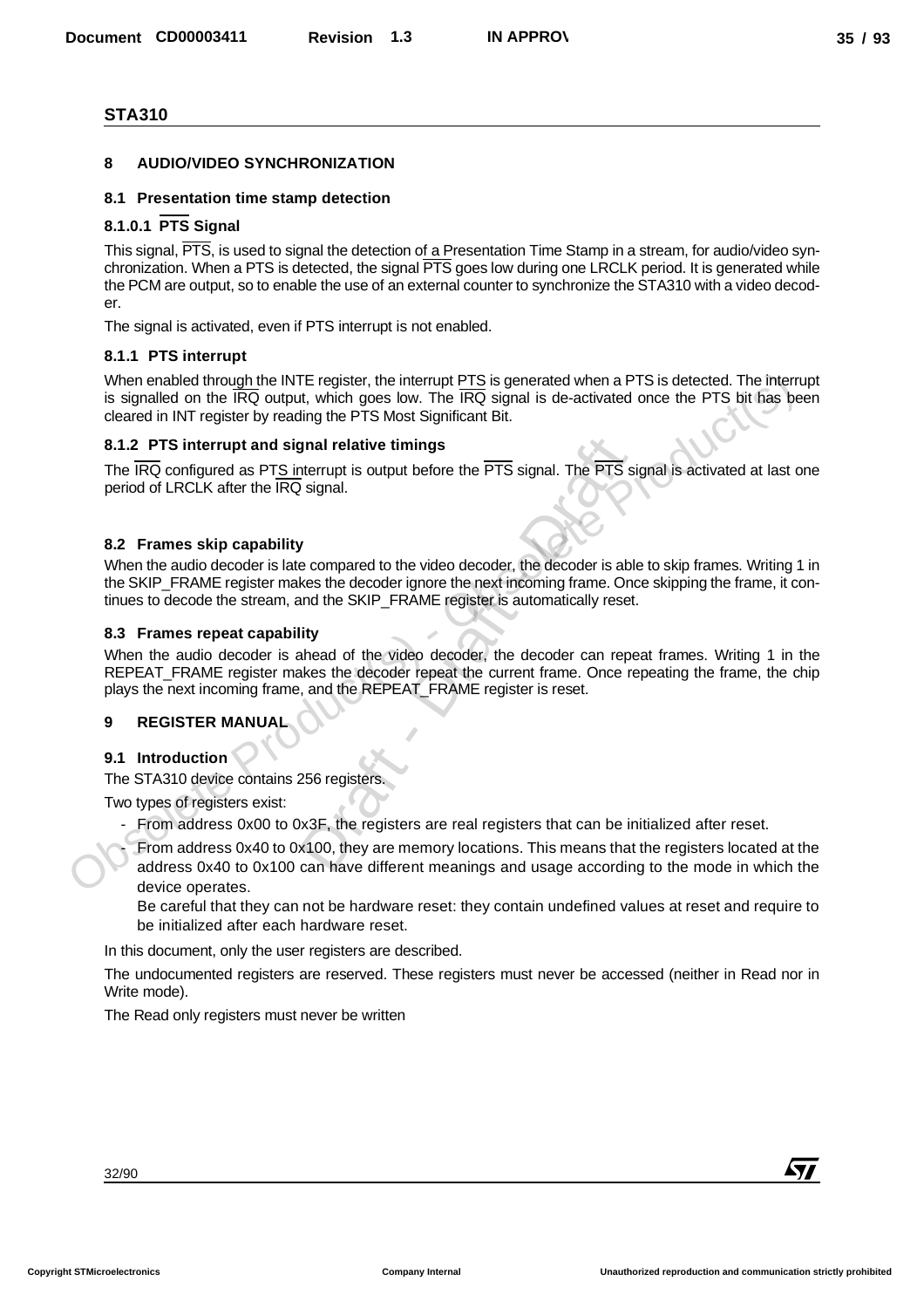## **9.2 Register map by function**

| Code | <b>Description</b>                                                                                                                                                                                                                                                                                             |
|------|----------------------------------------------------------------------------------------------------------------------------------------------------------------------------------------------------------------------------------------------------------------------------------------------------------------|
| (a)  | Register modification is ALWAYS taken into account by the audio decoder.<br>Any change to these registers is taken into account immediately.                                                                                                                                                                   |
| (b)  | Register modification is taken into account AFTER EVERY DECODED DATA BLOCK or JUST AFTER<br>RESET (soft or hard).<br>The decoded block is related to the granularity of the computation in the audio decoder software.<br>A block is 256 samples in Dolby Digital, 96 samples in MPEG, 80 samples in LPCM/PCM. |
| (f)  | Register modification is taken into account AFTER EVERY DATA FRAME.<br>A frame is: 1152 samples in MPEG I/II, 1536 samples in Dolby Digital, 384 samples in MPEG-1 layer 1, 80<br>samples in LPCM/PCM.                                                                                                         |
| (r)  | Register modification is taken into account ONLY WHEN THE DSP IS RUN AFTER RESET (soft or hard).                                                                                                                                                                                                               |
| (1)  | UPDATE register is set to 1.<br>The delay registers are updated when bit 0 of the                                                                                                                                                                                                                              |
| (2)  | The volume is updated when CHAN IDX is set to the appropriate value.                                                                                                                                                                                                                                           |
| (3)  | KAR UPDATE is set to '1'.<br>The Karaoke mode is updated when                                                                                                                                                                                                                                                  |

#### **Table 8.**

|                          | 9.2 Register map by function                                                                                                                                                                                                                                                                                   |                  |                           |                                                                                                                   |  |
|--------------------------|----------------------------------------------------------------------------------------------------------------------------------------------------------------------------------------------------------------------------------------------------------------------------------------------------------------|------------------|---------------------------|-------------------------------------------------------------------------------------------------------------------|--|
| Code                     | <b>Description</b>                                                                                                                                                                                                                                                                                             |                  |                           |                                                                                                                   |  |
| (a)                      | Register modification is ALWAYS taken into account by the audio decoder.                                                                                                                                                                                                                                       |                  |                           |                                                                                                                   |  |
|                          | Any change to these registers is taken into account immediately.                                                                                                                                                                                                                                               |                  |                           |                                                                                                                   |  |
| (b)                      | Register modification is taken into account AFTER EVERY DECODED DATA BLOCK or JUST AFTER<br>RESET (soft or hard).<br>The decoded block is related to the granularity of the computation in the audio decoder software.<br>A block is 256 samples in Dolby Digital, 96 samples in MPEG, 80 samples in LPCM/PCM. |                  |                           |                                                                                                                   |  |
| (f)                      | Register modification is taken into account AFTER EVERY DATA FRAME.<br>A frame is: 1152 samples in MPEG I/II, 1536 samples in Dolby Digital, 384 samples in MPEG-1 layer 1, 80<br>samples in LPCM/PCM.                                                                                                         |                  |                           |                                                                                                                   |  |
| (r)                      |                                                                                                                                                                                                                                                                                                                |                  |                           | Register modification is taken into account ONLY WHEN THE DSP IS RUN AFTER RESET (soft or hard).                  |  |
| (1)                      | The delay registers are updated when bit 0 of the                                                                                                                                                                                                                                                              |                  |                           | UPDATE register is set to 1.                                                                                      |  |
| (2)                      | The volume is updated when CHAN_IDX is set to the appropriate value.                                                                                                                                                                                                                                           |                  |                           |                                                                                                                   |  |
| (3)                      | The Karaoke mode is updated when                                                                                                                                                                                                                                                                               |                  | KAR_UPDATE is set to '1'. |                                                                                                                   |  |
| individually<br>Table 8. |                                                                                                                                                                                                                                                                                                                |                  |                           | The following tables list the register map by address and function, then each audio decoder register is described |  |
|                          | <b>Register function</b>                                                                                                                                                                                                                                                                                       | <b>HEX</b>       | <b>DEC</b>                | <b>Name</b>                                                                                                       |  |
| <b>VERSION</b>           |                                                                                                                                                                                                                                                                                                                | 0x00             | $0 -$                     | <b>VERSION</b>                                                                                                    |  |
|                          |                                                                                                                                                                                                                                                                                                                | 0x01             | $\top$                    | <b>IDENT</b>                                                                                                      |  |
|                          |                                                                                                                                                                                                                                                                                                                | 0x71             | 113                       | SOFT'VER                                                                                                          |  |
|                          | SETUP + INPUTS                                                                                                                                                                                                                                                                                                 | 0x0C             | 12                        | SIN_SETUP (a)                                                                                                     |  |
|                          |                                                                                                                                                                                                                                                                                                                | 0x0D             | 13                        | CAN_SETUP (a)                                                                                                     |  |
|                          | PCM CONFIGURATION                                                                                                                                                                                                                                                                                              | 0x54<br>0x55     | 84<br>85                  | PCMDIVIDER (b)<br>PCMCONF (b)                                                                                     |  |
|                          |                                                                                                                                                                                                                                                                                                                | 0x56             | 86                        | PCMCROSS (b)                                                                                                      |  |
|                          | DAC AND PLL CONFIGURATION                                                                                                                                                                                                                                                                                      | 0x05             | 5                         | SFREQ (f)                                                                                                         |  |
|                          |                                                                                                                                                                                                                                                                                                                | 0x12             | 18                        | PLLCTRL (f)                                                                                                       |  |
|                          |                                                                                                                                                                                                                                                                                                                | 0x18             | 24                        | PLLMASK (a)                                                                                                       |  |
|                          |                                                                                                                                                                                                                                                                                                                | 0x0E             | 14                        | DATA IN                                                                                                           |  |
|                          |                                                                                                                                                                                                                                                                                                                | 0x12             | 18                        | PLLCTRL (f)                                                                                                       |  |
|                          | JOSORIE                                                                                                                                                                                                                                                                                                        | 0x11             | 17                        | PLL_DATA (a)                                                                                                      |  |
|                          |                                                                                                                                                                                                                                                                                                                | 0x1D             | 29                        | PLL_CMD(f)                                                                                                        |  |
|                          |                                                                                                                                                                                                                                                                                                                | 0x12             | 18                        | PLL_ADD (f)                                                                                                       |  |
|                          |                                                                                                                                                                                                                                                                                                                | 0xB <sub>5</sub> | 181                       | ENA_ALL FRACPLL                                                                                                   |  |
|                          |                                                                                                                                                                                                                                                                                                                | 0xB6             | 182                       | AU_PLL_FRACL_192                                                                                                  |  |
|                          |                                                                                                                                                                                                                                                                                                                | 0xB7             | 183                       | AU_PLL_FRACH_192                                                                                                  |  |
|                          |                                                                                                                                                                                                                                                                                                                | 0xB8<br>0xB9     | 184<br>185                | AU_PLL_XDIV_192<br>AU_PLL_MDIV_192                                                                                |  |
|                          |                                                                                                                                                                                                                                                                                                                | 0xBA             | 186                       | AU_PLL_NDIV_192                                                                                                   |  |
|                          |                                                                                                                                                                                                                                                                                                                | 0xBB             | 187                       | AU_PLL_FRACL_176                                                                                                  |  |
|                          |                                                                                                                                                                                                                                                                                                                | 0xBC             | 188                       | AU_PLL_FRACH_176                                                                                                  |  |
|                          |                                                                                                                                                                                                                                                                                                                | 0xBD             | 189                       | AU_PLL_XDIV_176                                                                                                   |  |
|                          |                                                                                                                                                                                                                                                                                                                | 0xBE             | 190                       | AU_PLL_MDIV_176                                                                                                   |  |
|                          |                                                                                                                                                                                                                                                                                                                |                  |                           |                                                                                                                   |  |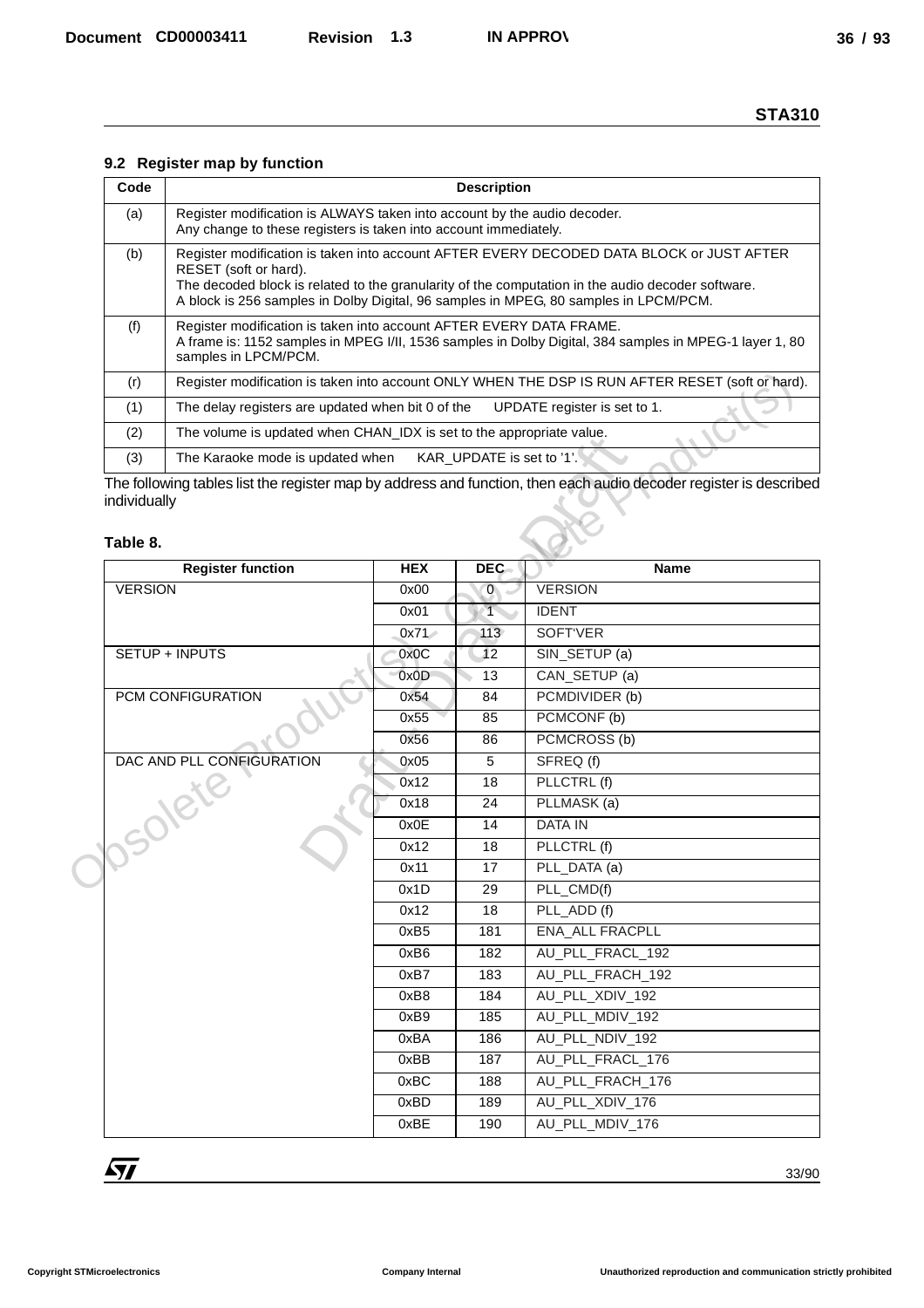| <b>Register function</b>    | <b>HEX</b>   | <b>DEC</b>      | Name                                   |
|-----------------------------|--------------|-----------------|----------------------------------------|
| <b>CHANNEL DELAY SETUP</b>  | 0x57         | 87              | LDLY(1)                                |
|                             | 0x58         | 88              | <b>RDLY</b> (1)                        |
|                             | 0x59         | 89              | CDLY(1)                                |
|                             | 0x5A         | 90              | SUBDLY (1)                             |
|                             | 0x5B         | 91              | LSDLY (1)                              |
|                             | 0x5C         | 92              | RSDLY (1)                              |
|                             | 0x5D         | 93              | UPDATE (f)                             |
|                             | 0xAF         | 91              | LVDLY(1)                               |
|                             | 0xB0         | 92              | RVDLY (1)                              |
| SPDIF OUTPUT SETUP          | 0x5E         | 94              | SPDIF_CMD (r)                          |
|                             | 0x5F         | 95              | SPDIF_CAT (f)<br>ᄂ                     |
|                             | 0x60         | 96              | SPDIF_CONF (b)                         |
|                             | 0x61<br>0x75 | 97<br>117       | SPDIF_STATUS (b)<br>SPDIF_REP_TIME (b) |
|                             | 0x7E         | 126             | SPDIF_LATENCY (f)                      |
|                             | 0x7F         | 127             | SPDIF_DTDI(f)                          |
| <b>COMMAND</b>              | 0x10         | 16              | SOFTRESET (a)                          |
|                             | 0x13         | 19              | PLAY (a)                               |
|                             | 0x14         | 20 <sub>o</sub> | MUTE (a)                               |
|                             | 0x72         | 114             | RUN(a)                                 |
|                             | 0x73         | 115             | SKIP_MUTE_CMD (f)                      |
|                             | 0x74         | 116             | SKIP_MUTE_VALUE(f)                     |
| <b>INTERRUPT</b>            | 0x07, 08     | 7,8             | INTE(a)                                |
|                             | 0x09, 0A     | 9, 10           | INT(a)                                 |
| <b>INTERRUPT STATUS</b>     | 0x40         | 64              | SYNC_STATUS                            |
|                             | 0x41         | 65              | ANCCOUNT                               |
|                             | 0x42         | 66              | HEAD4 (f)                              |
| <b>Nete Pri</b>             | 0x43         | 67              | HEAD3 (f)                              |
|                             | 0x44, 45     | 68, 69          | HEADLEN (f)                            |
|                             | 0x46 - 4A    | 70              | PTS(f)                                 |
|                             | 0x0F         | 15              | <b>ERROR</b>                           |
| <b>DECODING ALGORITHM</b>   | 0x4C         | 76              | STREAMSEL (r)                          |
|                             | 0X4D         | 77              | DECODSEL (r)                           |
| SYSTEM SYNCHRONIZATION      | 0x4F         | 79              | PACKET_LOCK (r)                        |
|                             | 0x50         | 80              | $ID$ $EN(a)$                           |
|                             | 0x51         | 81              | ID(a)                                  |
|                             | 0x52         | 82              | ID_EXT (a)                             |
|                             | 0x53         | 83              | SYNC_LOCK (r)                          |
| POST DECODING AND PRO LOGIC | 0x62         | 98              | PDEC1(b)                               |
|                             | 0xB1         | 177             | PDEC <sub>2</sub>                      |
|                             | 0x64         | 100             | $PL_AB(b)$                             |
|                             | 0x65         | 101             | PL_DWNX (b)                            |
|                             | 0x66         | 102             | <b>OCFG</b>                            |
|                             | 0x70         | 112             | DWSMODE (b)                            |
|                             |              |                 |                                        |
| 34/90                       |              |                 | $\sqrt{1}$                             |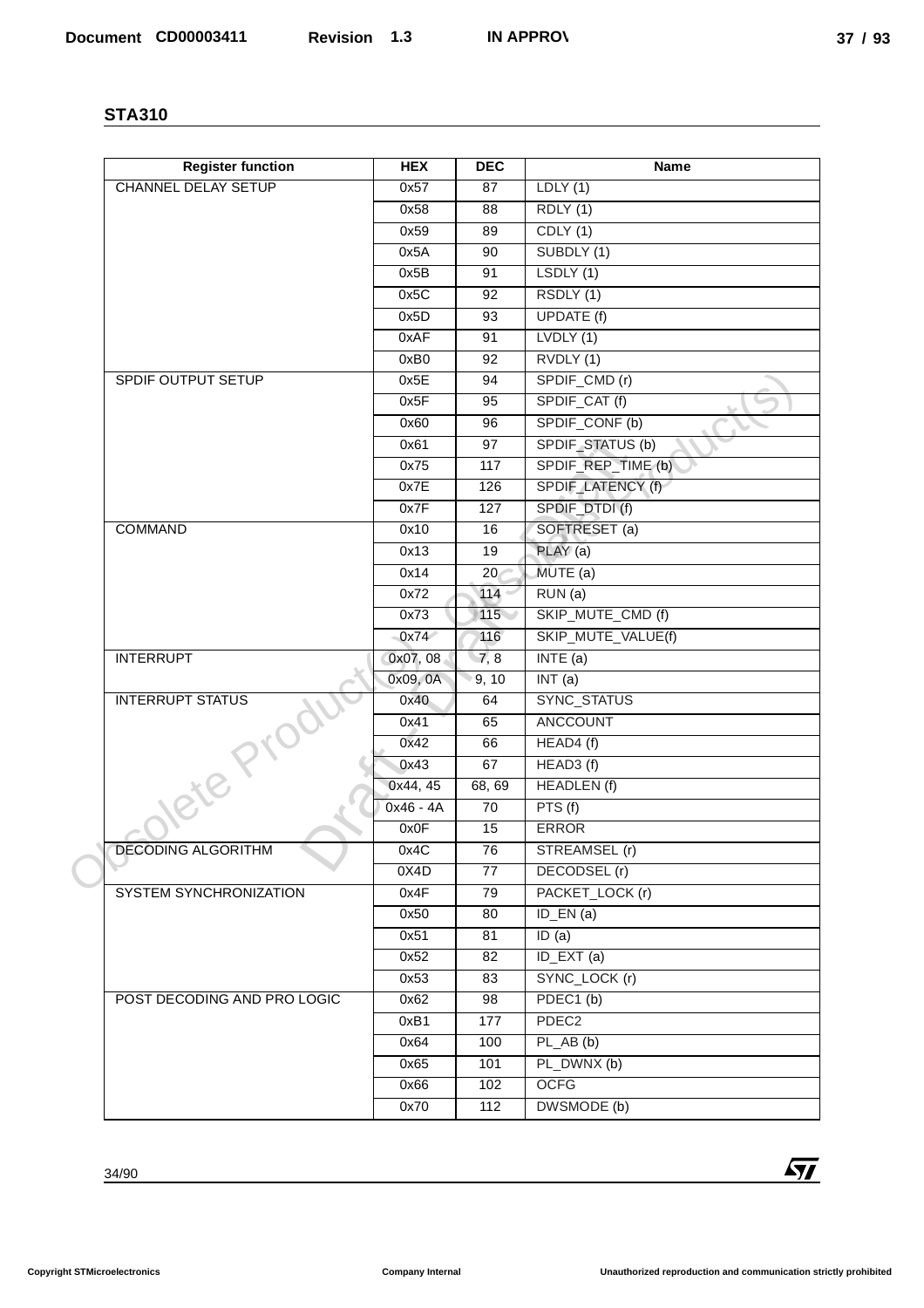| <b>Register function</b><br><b>BASS REDIRECTION</b> |              |                             |                                    |
|-----------------------------------------------------|--------------|-----------------------------|------------------------------------|
|                                                     | <b>HEX</b>   | <b>DEC</b>                  | Name                               |
|                                                     | 0x4E         | $\overline{78}$             | VOLUME0(2)                         |
|                                                     | 0x63         | 100                         | VOLUME1(2)                         |
|                                                     | 0x66         | 102                         | OCFG (b)                           |
|                                                     | 0x67         | 103                         | CHAN_IDX (b)                       |
| <b>DOLBY DIGITAL CONFIGURATION</b>                  | 0x68         | 104                         | AC3_DECODE_LFE (b)                 |
|                                                     | 0X69         | 105                         | AC3_COMP_MOD (b)                   |
|                                                     | 0x6A         | 106                         | AC3_HDR(b)                         |
|                                                     | 0x6B         | 107                         | AC3_LDR (b)                        |
|                                                     | 0x6C         | 108                         | AC3_RPC (b)                        |
|                                                     | 0x6D         | 109                         | AC3_KARAMODE (b)                   |
|                                                     | 0x6E         | 110                         | AC3_DUALMODE (b)<br>∽              |
|                                                     | 0x6F         | 111                         | AC3_DOWNMIX (b)<br>⊾               |
|                                                     | 0x76         | 118                         | AC3_STATUS0(f)                     |
|                                                     | 0x77         | 119                         | AC3_STATUS1 (f)                    |
|                                                     | 0x78         | 120                         | AC3_STATUS2 (f)                    |
|                                                     | 0x79         | 121                         | AC3_STATUS3(f)                     |
|                                                     | 0x7A         | 122                         | AC3_STATUS4 (f)                    |
|                                                     | 0x7B         | 123                         | AC3_STATUS5 (f)                    |
|                                                     | 0x7C<br>0x7D | $124 -$<br>125 <sup>°</sup> | AC3_STATUS6 (f)<br>AC3_STATUS7 (f) |
| <b>MPEG CONFIGURATION</b>                           | 0x68         | 104                         | MP_SKIP_LFE (b)                    |
|                                                     | 0x69         | 105                         | MP_PROG_NUMBER(b)                  |
|                                                     | 0x6E         | 106                         | MP_DUALMODE (b)                    |
|                                                     | 0x6A         | 110                         | MP_DRC (b)                         |
|                                                     | 0x6C         | 108                         | MP_CRC_OFF (b)                     |
|                                                     | 0x6D         | 109                         | MP_MC_OFF (b)                      |
|                                                     | 0x6F         | 111                         | MP_DOWNMIX (b)                     |
|                                                     | 0x76         | 118                         | MP_STATUS0(f)                      |
|                                                     | 0x77         | 119                         | MP_STATUS1(f)                      |
|                                                     | 0x78         | 120                         | MP_STATUS2 (f)                     |
| Jsolete P                                           | 0x79         | 121                         | MP_STATUS3 (f)                     |
|                                                     | 0x7A         | 122                         | MP_STATUS4 (f)                     |
|                                                     | 0x7B         | 123                         | MP_STATUS5 (f)                     |
| PINK NOISE GENERATION<br><b>REGISTERS</b>           | 0x6F         | 111                         | PN_DOWNMIX                         |
| PCM BEEP-TONE CONFIGURATION                         | 0x68         | 104                         | PCM_BTONE (b)                      |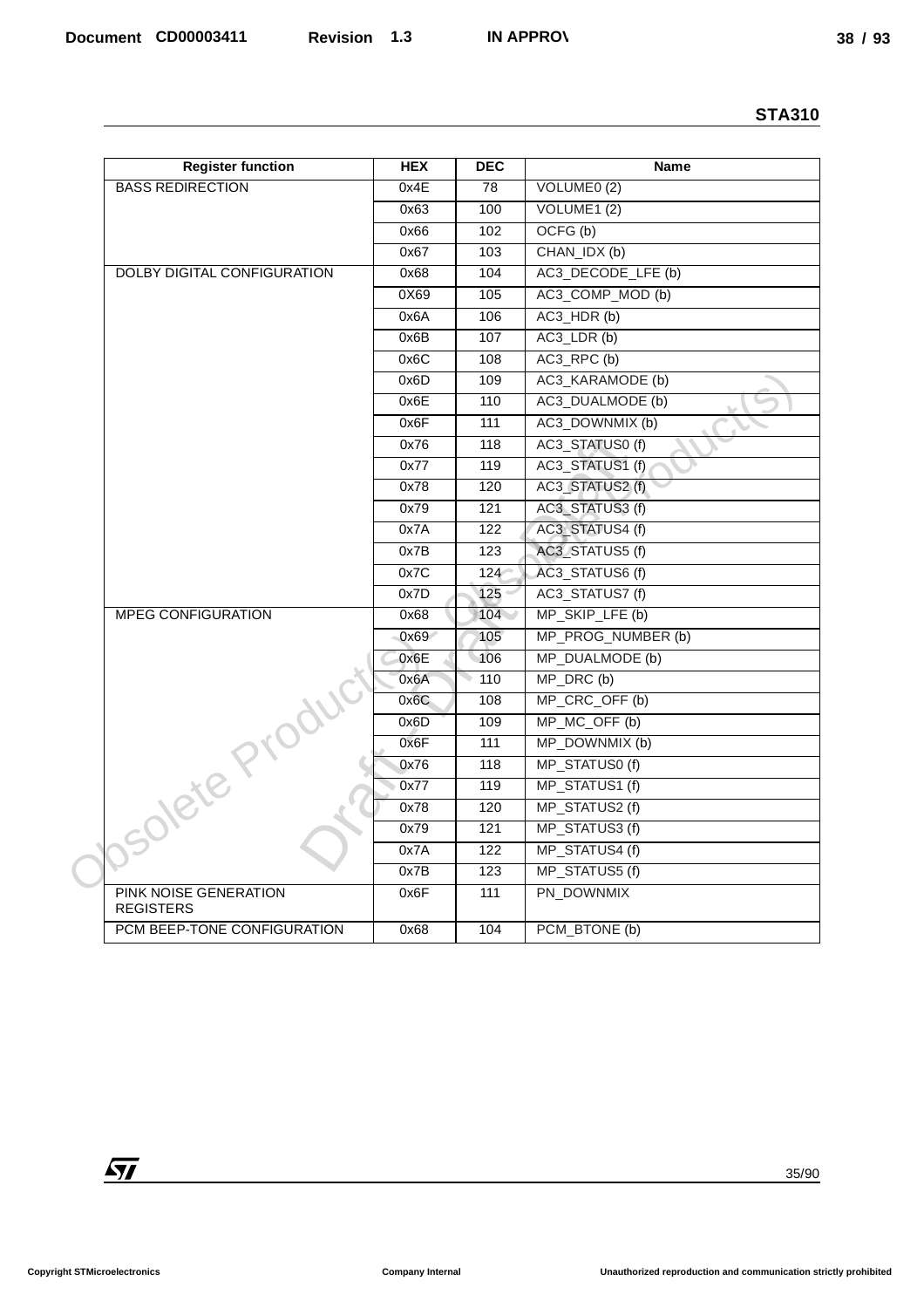| <b>Register function</b>                       | <b>HEX</b>   | <b>DEC</b>               | Name                                           |
|------------------------------------------------|--------------|--------------------------|------------------------------------------------|
| <b>KARAOKE</b>                                 | 0x81         | 129                      | KAR_MCh0VOL (3)                                |
|                                                | 0x82         | 130                      | KAR_MCh1VOL (3)                                |
|                                                | 0x83         | 131                      | KAR_KEYCONT (3)                                |
|                                                | 0x84         | $\overline{132}$         | KAR_KEYVALUE (3)                               |
|                                                | 0x85         | 133                      | KAR_VCANCEL (3)                                |
|                                                | 0x86         | 134                      | KAR_VVALUE (3)                                 |
|                                                | 0x87         | 135                      | KAR_MMUTE (3)                                  |
|                                                | 0x88         | 136                      | KAR_VCh0VOL (3)                                |
|                                                | 0x89         | 137                      | KAR_VCh1VOL (3)                                |
|                                                | 0x8A         | 138                      | KAR_DUET (3)                                   |
|                                                | 0x8B         | 139                      | KAR_DUETTHRESH (3)<br>$\overline{\phantom{0}}$ |
|                                                | 0x8C         | 140                      | KAR_VOICE (3)<br>◡                             |
|                                                | 0x8D         | 141                      | KAR_VDELAY (3)                                 |
|                                                | 0x8E         | $\frac{142}{142}$        | KAR_VBAL (3)                                   |
|                                                | 0x8F         | 143                      | KAR_VMUTE (3)                                  |
|                                                | 0x90         | 144                      | KAR_PLAY (3)<br>KAR MODE (3)                   |
|                                                | 0x91<br>0x92 | $\frac{145}{145}$<br>146 | KAR_DIN_CTL(3)                                 |
|                                                | 0x93         | $147^{\circ}$            | KAR_UPDATE                                     |
| <b>SECOND SERIAL INPUT</b>                     | 0x94         | 148 <sup>°</sup>         | SFREQ2                                         |
|                                                | 0x95         | 149                      | CANINPUT_MODE                                  |
| LINEAR PCM (DVD AUDIO)                         | 0x6F         | 111                      | LPCMA_DOWNMIX                                  |
| <b>REGISTERS</b>                               | 0x70         | $-112$                   | LPCMA FORCE DWS                                |
|                                                | 0x76         | 118                      | LPCMA_STATUS0                                  |
|                                                | 0x77         | 119                      | LPCMA_STATUS1                                  |
|                                                | 0x78         | 120                      | LPCMA_STATUS2                                  |
|                                                | 0x79         | 121                      | LPCMA_STATUS3                                  |
| Josolete Prc                                   | 0x7A         | 122                      | LPCMA_STATUS4                                  |
|                                                | 0x7B         | 123                      | LPCMA_STATUS5                                  |
|                                                | 0x97         | 151                      | LPCMA_DM_COEFT_0                               |
|                                                | 0x98         | 152                      | LPCMA_DM_COEFT_1                               |
|                                                | 0x99         | 153                      | LPCMA_DM_COEFT_2                               |
|                                                | 0x9A         | 154                      | LPCMA_DM_COEFT_3                               |
|                                                | 0x9B         | 155                      | LPCMA_DM_COEFT_4                               |
|                                                | 0x9C         | 156                      | LPCMA_DM_COEFT_5                               |
|                                                | 0x9D         | 157                      | LPCMA_DM_COEFT_6                               |
|                                                | 0x9E         | 158                      | LPCMA_DM_COEFT_7                               |
|                                                | 0x9F         | 159                      | LPCMA_DM_COEFT_8                               |
|                                                | 0xA0         | 160                      | LPCMA_DM_COEFT_9                               |
|                                                | 0xA1         | 161                      | LPCMA_DM_COEFT_10                              |
|                                                | 0xA2         | 162                      | LPCMA_DM_COEFT_11                              |
|                                                | 0xA3         | 163                      | LPCMA_DM_COEFT_12                              |
|                                                | 0xA4         | 164                      | LPCMA_DM_COEFT_13                              |
| LINEAR PCM (DVD VID & PCM)<br><b>REGISTERS</b> | 0x6F         | 111                      | LPCMV_DOWNMIX                                  |
|                                                |              |                          | $\sqrt{1}$                                     |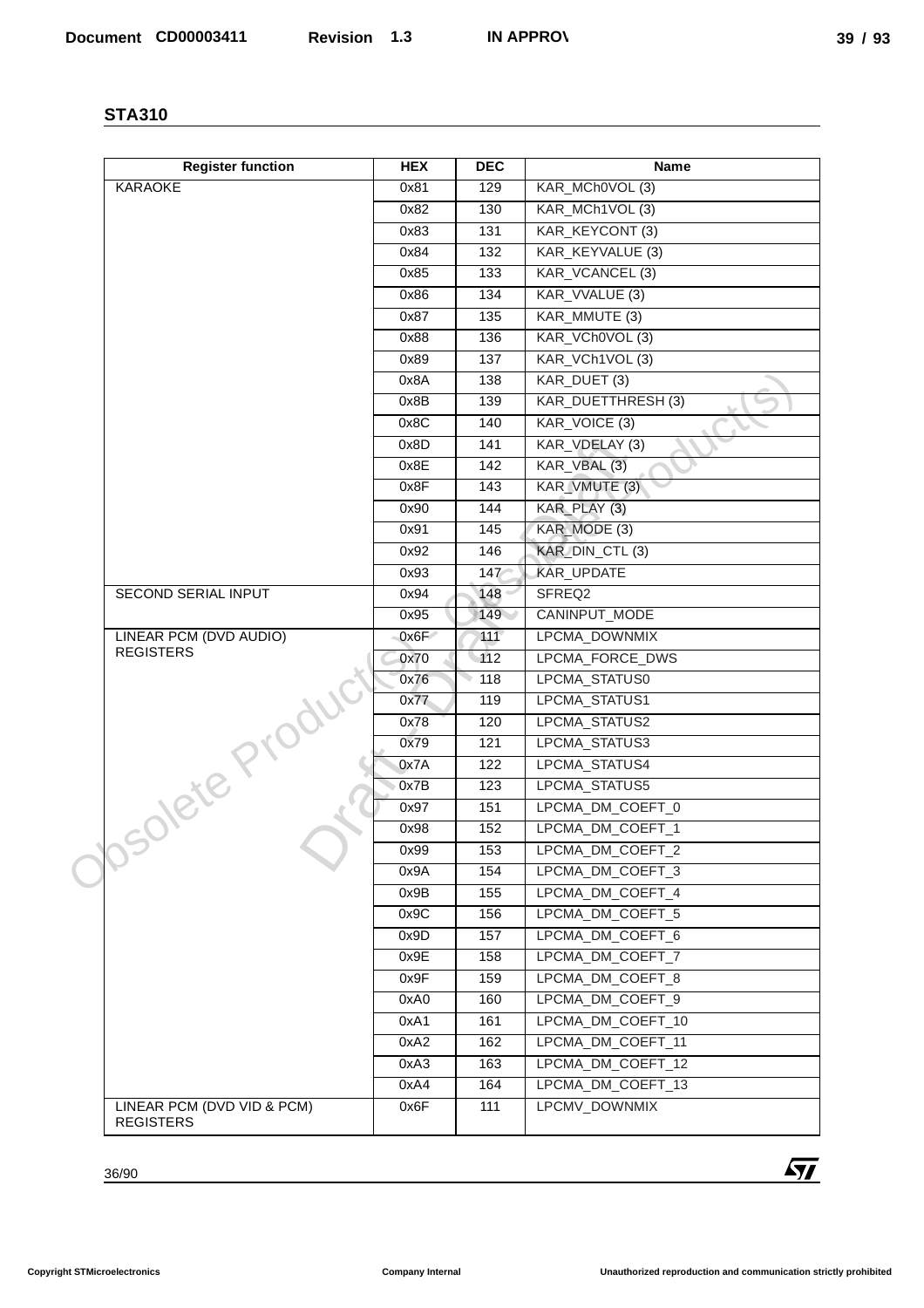|                                     |              |                                 | <b>STA310</b>                          |
|-------------------------------------|--------------|---------------------------------|----------------------------------------|
| <b>Register function</b>            | <b>HEX</b>   | <b>DEC</b>                      | Name                                   |
|                                     | 0x70         | 112                             | LPCMV_FORCE_DWS                        |
|                                     | 0x76         | 118                             | LPCMV_STATUS0                          |
|                                     | 0x77         | 119                             | LPCMV_STATUS1                          |
|                                     | 0x78         | 120                             | LPCMV_STATUS2                          |
|                                     | 0x97         | 151                             | LPCMV_DM_COEFT_0                       |
|                                     | 0x98         | 152                             | LPCMV_DM_COEFT_1                       |
|                                     | 0x99         | 153                             | LPCMV_DM_COEFT_2                       |
|                                     | 0x9A         | $\frac{154}{154}$               | LPCMV_DM_COEFT_3                       |
|                                     | 0x9B         | 155                             | LPCMV_DM_COEFT_4                       |
|                                     | 0x9C         | 156                             | LPCMV_DM_COEFT_5                       |
|                                     | 0x9D         | 157                             | LPCMV_DM_COEFT_6<br>∽                  |
|                                     | 0x9E         | 158                             | LPCMV_DM_COEFT_7<br>◡                  |
|                                     | 0x9F         | 159                             | LPCMV_DM_COEFT_8                       |
|                                     | 0xA0         | 160                             | LPCMV_DM_COEFT_9                       |
|                                     | 0xA1         | 161                             | LPCMV_DM_COEFT_10                      |
|                                     | 0xA2         | 162                             | LPCMV_DM_COEFT_11<br>LPCMV_DM_COEFT_12 |
|                                     | 0xA3<br>0xA4 | 163<br>164                      | LPCMV_DM_COEFT_13                      |
|                                     | 0xA8         | 168                             | LPCMV_CH_ASSIGN                        |
|                                     | 0xA9         | 169 <sup>°</sup>                | LPCMV_MULTI_CHS                        |
| <b>DE-EMPHASIS REGISTER</b>         | 0xB5         | 181                             | <b>DEEMPH</b>                          |
| <b>AUXILLIARY OUTPUTS REGISTERS</b> | 0xAE         | 174                             | VCR_MIX                                |
|                                     | 0xAF         | 175                             | VCR_LDLY                               |
|                                     | 0xB0         | 176<br>$\overline{\phantom{a}}$ | VCR_RDLY                               |
| <b>MISCELLANEOUS</b>                | 0x2B         | 43                              | <b>BREAKPOINT</b>                      |
|                                     | 0x3A         | 58                              | CLOCKCMD                               |
|                                     | 0xFF         | 255                             | INIT_RAM                               |
| SPDIF AUTODETECTION                 | 0xE0         | 224                             | AUTODETECT_ENA                         |
|                                     | 0xE1         | 225                             | AUTODETECT_SENS                        |
|                                     | 0xE2         | 226                             | AUTODETECT_ALIGN                       |
| $\sqrt{5}$                          |              |                                 |                                        |
| 57                                  |              |                                 | 37/90                                  |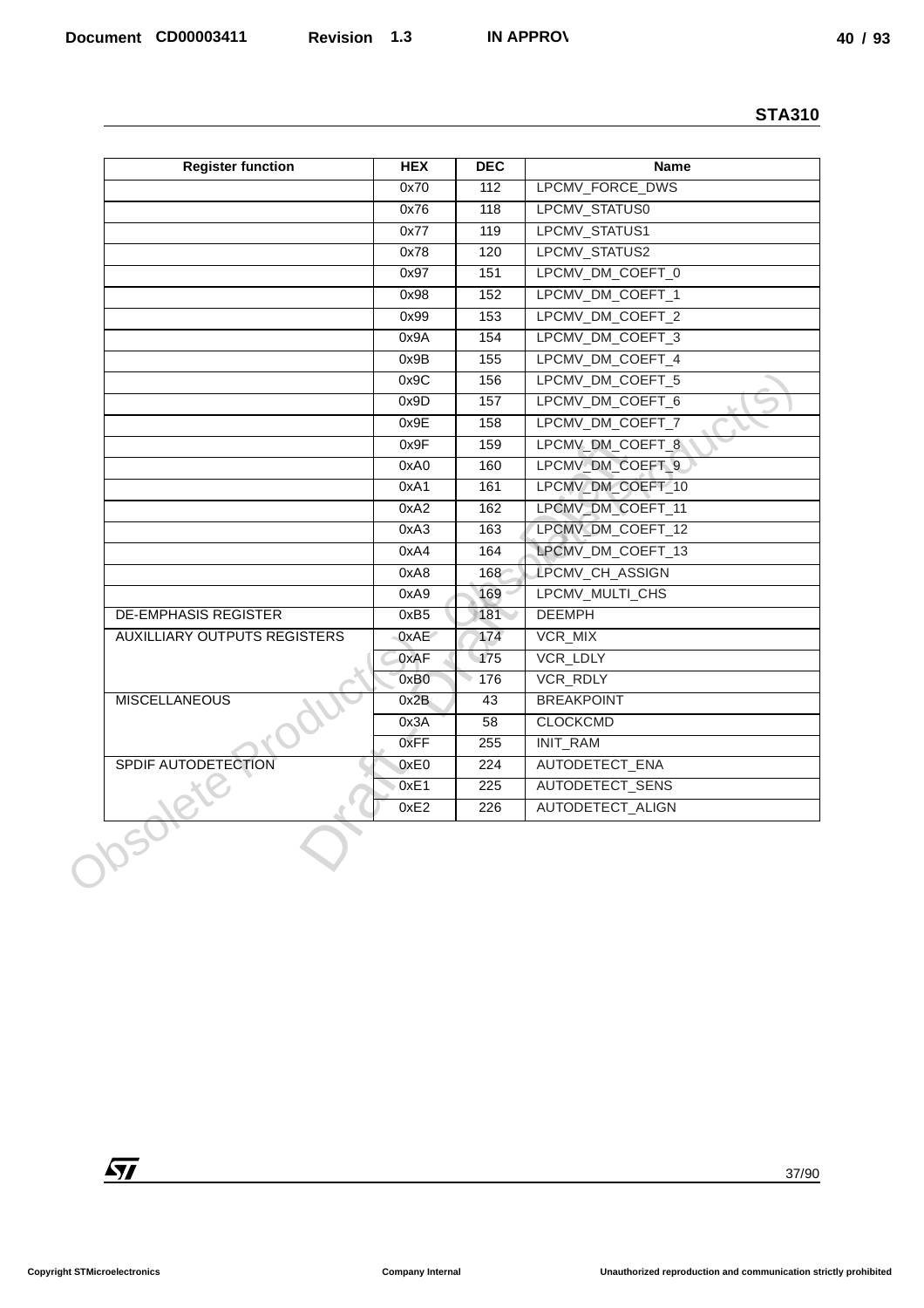#### **9.3 VERSION REGISTERS IDENT**

**Identify**

|                |  | $6 \mid 5 \mid 4 \mid 3 \mid 2 \mid 1 \mid$ |  |  |
|----------------|--|---------------------------------------------|--|--|
| $\overline{0}$ |  | 10111                                       |  |  |

Address: 0x01 Type: RO Software Reset: 0x31 Hardware Reset: 0x31

Description:

IDENT is a read-only register and is used to identify the IC on an application board. IDENT always has the value "0x31".

## **SOFTVER**

**Software version** 

|   |   |                                   |   |   | and is used to identify the IC on an application board |   |
|---|---|-----------------------------------|---|---|--------------------------------------------------------|---|
|   |   |                                   |   |   |                                                        |   |
| 7 | 6 | 5                                 | 4 | 3 | 2                                                      | 0 |
|   |   |                                   |   |   |                                                        |   |
|   |   |                                   |   |   |                                                        |   |
|   |   | a soft reset of the device:       |   |   | e version of the code which is running on the device.  |   |
|   |   | e register contain the value 0x0A |   |   |                                                        |   |
|   |   | e register contain the value 0x14 |   |   |                                                        |   |
|   |   |                                   |   |   | 310 will automatically change the register content.    |   |

Address: 0x71

Type: R/W

Software Reset: NC

Hardware Reset: UND

#### Description:

This SOFTVER register is the version of the code which is running on the device. This regiter is updated by the embedded software just after a soft reset of the device: From the Reset. UX31<br>
Description:<br>
IDENT always has the values<br>
TOKS1<sup>2</sup>:<br>
SOFTVER<br>
SOFTVER<br>
SOFTVER<br>
SOFTVER<br>
SOFTVER<br>
SOFTVER<br>
SOFTVER<br>
SOFTVER<br>
SOFTVER<br>
SOFTVER<br>
SOFTVER<br>
Obsolete Production<br>
Type: RW<br>
Obsolete Produc Decument CORDOSISTI Revision 1.3 IN APPROX<br>
STATISTIC: IS NATION<br>
STATISTIC: IS NATION<br>
DENT<br>
DENT CORRECTERS<br>
Notice Results<br>
SCRIPT and CORP (SUP)<br>
SCRIPT AND CORPER CORP<br>
The Results of the Results<br>
Dent Correctes Co.1

- For STA310 cut 1.0 the register contain the value 0x0A

- For STA310 cut 2.0 the register contain the value 0x14

Loading a patch into the STA310 will automatically change the register content.

Please contact ST to have the correct value according to the patch being used.

This register must be readonly after the STA310 has finished booting, in order to get a correct value (when INIT\_RAM register hold the value 1)

#### **VERSION**

**Version** 

|  |  |                                                                              | $16$ 5 4 3 2 1 |  |
|--|--|------------------------------------------------------------------------------|----------------|--|
|  |  | $\begin{array}{c c c c c} \hline \text{O} & \text{O} & \text{O} \end{array}$ |                |  |

Address: 0x00 Type: RO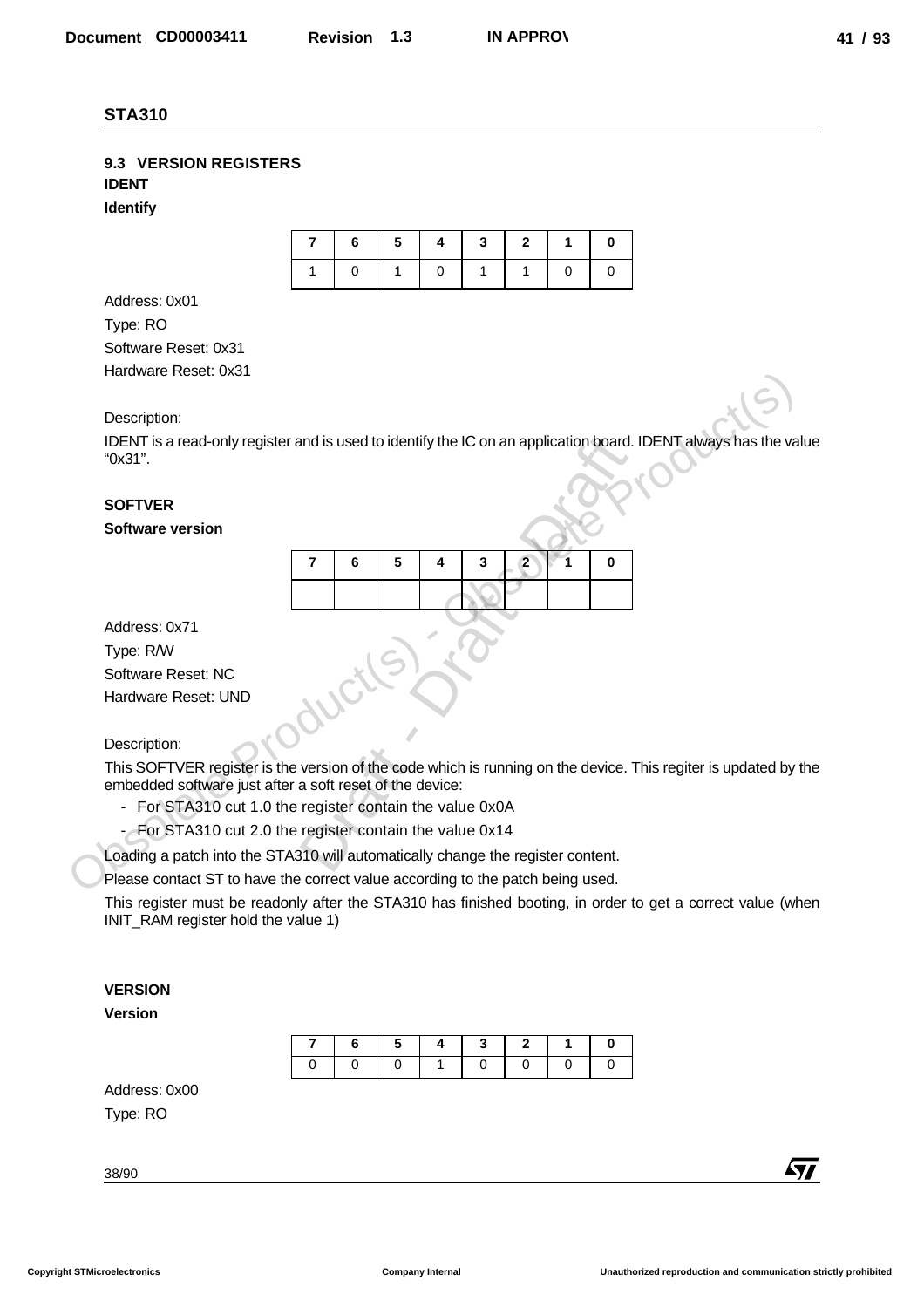- STA310 cut 1.0, version number is : 0x10
- STA310 cut 2.0, version number is : 0x10

#### **9.4 SETUP & INPUT REGISTERS**

#### **SIN SETUP**

#### **Input data setup**

|  |  | $\vert$ SPDIF $\vert$ POL $\vert$ IMODE [10] |  |  |  |
|--|--|----------------------------------------------|--|--|--|

#### Description:

- **SPDIF** data frpm SPDIF when set to 1, data from main  $I^2S$  input.
- POL Polarity of the REQ signal. When set, the REQ pin is active low: data must be input when REQ is low. When reset, the REQ pin is active high and data must be input when REQ is high.
- **IMODE[1...0]** Input mode. Indicates which data input interface is used.

|                                                                                    |                                            |                        |  |                                                                                                                   |  |  |                                                       |                                             |                                                                                                   |                                                                                                                                    |                                  |                         |              |   | <b>STA310</b> |
|------------------------------------------------------------------------------------|--------------------------------------------|------------------------|--|-------------------------------------------------------------------------------------------------------------------|--|--|-------------------------------------------------------|---------------------------------------------|---------------------------------------------------------------------------------------------------|------------------------------------------------------------------------------------------------------------------------------------|----------------------------------|-------------------------|--------------|---|---------------|
| Software Reset: NA                                                                 |                                            |                        |  |                                                                                                                   |  |  |                                                       | shown below:                                |                                                                                                   |                                                                                                                                    |                                  |                         |              |   |               |
| Hardware Reset: NA                                                                 |                                            |                        |  |                                                                                                                   |  |  |                                                       |                                             | <b>IMODE[1:0]</b>                                                                                 |                                                                                                                                    |                                  |                         | <b>Mode</b>  |   |               |
|                                                                                    |                                            |                        |  |                                                                                                                   |  |  |                                                       |                                             | $\mathbf 0$                                                                                       | Parallel input (DSTR+Data [7:0] + REQ)                                                                                             |                                  |                         |              |   |               |
| Description:                                                                       |                                            |                        |  |                                                                                                                   |  |  |                                                       |                                             | $\mathbf{1}$                                                                                      |                                                                                                                                    | Serial input (DSTR + SIN + REQ)  |                         |              |   |               |
|                                                                                    |                                            |                        |  | This version register is read only and is used to iden-                                                           |  |  | tify the audio hardware version. The version register |                                             | 2                                                                                                 | Reserved - Not used                                                                                                                |                                  |                         |              |   |               |
|                                                                                    |                                            |                        |  | holds a number which refers to the cut number. The<br>version numbers are defined as below:                       |  |  |                                                       |                                             | 3                                                                                                 |                                                                                                                                    | A/D input (DSTR+LRCLKIN+REQ+SIN; |                         |              |   |               |
|                                                                                    |                                            |                        |  | - STA310 cut 1.0, version number is: 0x10                                                                         |  |  |                                                       |                                             |                                                                                                   | SPDIF input; PCM input                                                                                                             |                                  |                         |              |   |               |
|                                                                                    | - STA310 cut 2.0, version number is: 0x10  |                        |  |                                                                                                                   |  |  |                                                       |                                             |                                                                                                   | When the IC is configured in mode 1 or 3, the<br>CAN_SETUP register is used to configure the IC with<br>repect to the data format. |                                  |                         |              |   |               |
|                                                                                    |                                            |                        |  | 9.4 SETUP & INPUT REGISTERS<br>The STA310 can get receive an input bitstream either                               |  |  |                                                       | <b>CAN_SETUP</b>                            |                                                                                                   |                                                                                                                                    |                                  |                         |              |   |               |
|                                                                                    |                                            |                        |  | from the I2s input or ffrom the Spdif input, the selec-<br>tion and the configuration is done through 2 registers |  |  |                                                       |                                             |                                                                                                   | A/D converter setup                                                                                                                |                                  |                         |              |   |               |
|                                                                                    |                                            |                        |  | SIN_SETUP @ 12 and CAN_SETUP @ 13.                                                                                |  |  |                                                       | $\overline{7}$                              | 6                                                                                                 | 5                                                                                                                                  |                                  | $\overline{\mathbf{3}}$ | $\mathbf{2}$ | 1 | 0             |
|                                                                                    |                                            |                        |  |                                                                                                                   |  |  |                                                       | PAD<br>S <sub>16</sub><br>SAM<br><b>FIR</b> |                                                                                                   |                                                                                                                                    |                                  |                         |              |   |               |
| <b>SIN SETUP</b>                                                                   |                                            |                        |  |                                                                                                                   |  |  |                                                       | Address: 0x0D                               |                                                                                                   |                                                                                                                                    |                                  |                         |              |   |               |
|                                                                                    | Input data setup                           |                        |  |                                                                                                                   |  |  |                                                       | Type: R/W                                   |                                                                                                   | Software Reset: NC                                                                                                                 |                                  |                         |              |   |               |
| $\overline{7}$                                                                     | 6<br>5<br>3<br>$\mathbf{2}$<br>4<br>1<br>0 |                        |  |                                                                                                                   |  |  |                                                       |                                             | Hardware Reset: 0                                                                                 |                                                                                                                                    |                                  |                         |              |   |               |
|                                                                                    | IMODE [10]<br><b>SPDIF</b><br><b>POL</b>   |                        |  |                                                                                                                   |  |  |                                                       |                                             |                                                                                                   |                                                                                                                                    |                                  |                         |              |   |               |
| Address: 0x0C                                                                      |                                            |                        |  |                                                                                                                   |  |  |                                                       | Description:                                |                                                                                                   |                                                                                                                                    |                                  |                         |              |   |               |
| Type: R/W                                                                          |                                            |                        |  |                                                                                                                   |  |  |                                                       |                                             |                                                                                                   | CAN_SETUP is used to configure the data serial in-                                                                                 |                                  |                         |              |   |               |
|                                                                                    |                                            | Software Reset: NC     |  |                                                                                                                   |  |  |                                                       |                                             |                                                                                                   | terface. The register is only taken into account when<br>the register $sin\_setup$ $[10] = 3$ .                                    |                                  |                         |              |   |               |
|                                                                                    |                                            | Hardware Reset: 0      |  |                                                                                                                   |  |  |                                                       |                                             |                                                                                                   | Also see SIN_SETUP register./                                                                                                      |                                  |                         |              |   |               |
| Description:                                                                       |                                            |                        |  |                                                                                                                   |  |  |                                                       |                                             |                                                                                                   | - S16 When set, the slot count is 16. When re-                                                                                     |                                  |                         |              |   |               |
|                                                                                    |                                            |                        |  | This register is used to configure the input data inter-                                                          |  |  |                                                       |                                             |                                                                                                   | set, the slot count is 32 but only the first 16<br>are extracted.                                                                  |                                  |                         |              |   |               |
|                                                                                    |                                            |                        |  | face. The register must be setup before sending data<br>to the IC. The mapping of the register isescribed be-     |  |  |                                                       | $\blacksquare$                              |                                                                                                   | <b>SAM</b> When set data is sampled on the falling                                                                                 |                                  |                         |              |   |               |
|                                                                                    |                                            |                        |  | low. Remember that the data must be sent to the de-                                                               |  |  |                                                       |                                             |                                                                                                   | edge of the DSTR. When reset, the data is                                                                                          |                                  |                         |              |   |               |
| vice MSB first.                                                                    |                                            |                        |  | <b>SPDIF</b> data frpm SPDIF when set to 1, data                                                                  |  |  |                                                       |                                             |                                                                                                   | sampled on the rising edge of DSTR                                                                                                 |                                  |                         |              |   |               |
|                                                                                    |                                            | from main $12S$ input. |  |                                                                                                                   |  |  |                                                       |                                             | - FIR When set the first channel (Left) is input<br>when Lrclkin=1. When reset, the first channel |                                                                                                                                    |                                  |                         |              |   |               |
|                                                                                    |                                            |                        |  | - POL Polarity of the REQ signal. When set,                                                                       |  |  |                                                       |                                             |                                                                                                   | is input when Lrclkin=0.                                                                                                           |                                  |                         |              |   |               |
|                                                                                    |                                            |                        |  | the REQ pin is active low: data must be input<br>when REQ is low. When reset, the REQ pin is                      |  |  |                                                       |                                             |                                                                                                   | - PAD When set, data Lrclkin is delayed by one<br>cycle (padding mode).                                                            |                                  |                         |              |   |               |
|                                                                                    |                                            |                        |  | active high and data must be input when REQ                                                                       |  |  |                                                       |                                             |                                                                                                   | When the IC is configured with the S/PDIF input, reg-                                                                              |                                  |                         |              |   |               |
|                                                                                    | is high.                                   |                        |  |                                                                                                                   |  |  |                                                       |                                             |                                                                                                   | ister CAN_SETUP must be set to 2                                                                                                   |                                  |                         |              |   |               |
|                                                                                    |                                            |                        |  | - IMODE[10] Input mode. Indicates which                                                                           |  |  |                                                       | <b>DATAIN</b>                               |                                                                                                   |                                                                                                                                    |                                  |                         |              |   |               |
| data input interface is used.<br>The configuration of the 3 possible interfaces is |                                            |                        |  |                                                                                                                   |  |  | Data input                                            |                                             |                                                                                                   |                                                                                                                                    |                                  |                         |              |   |               |
|                                                                                    |                                            |                        |  |                                                                                                                   |  |  |                                                       | 7                                           | 6                                                                                                 | 5                                                                                                                                  | 4                                | 3                       | $\mathbf{2}$ | 1 | 0             |
|                                                                                    |                                            |                        |  |                                                                                                                   |  |  |                                                       |                                             |                                                                                                   |                                                                                                                                    |                                  |                         |              |   |               |
|                                                                                    |                                            |                        |  |                                                                                                                   |  |  |                                                       |                                             |                                                                                                   |                                                                                                                                    |                                  |                         |              |   |               |

#### **CAN\_SETUP**

#### **A/D converter setup**

|  | э |  |                       |  |
|--|---|--|-----------------------|--|
|  |   |  | S16   SAM   FIR   PAD |  |

#### Description:

- **S16** When set, the slot count is 16. When reset, the slot count is 32 but only the first 16 are extracted.
- **SAM** When set data is sampled on the falling edge of the DSTR. When reset, the data is sampled on the rising edge of DSTR
- **FIR** When set the first channel (Left) is input when Lrclkin=1. When reset, the first channel is input when Lrclkin=0.
- **PAD** When set, data Lrclkin is delayed by one cycle (padding mode).

#### **DATAIN**

#### **Data input**

|  |  |  | $6$   $5$   $4$   $3$   $2$   $1$   $0$ |  |
|--|--|--|-----------------------------------------|--|
|  |  |  |                                         |  |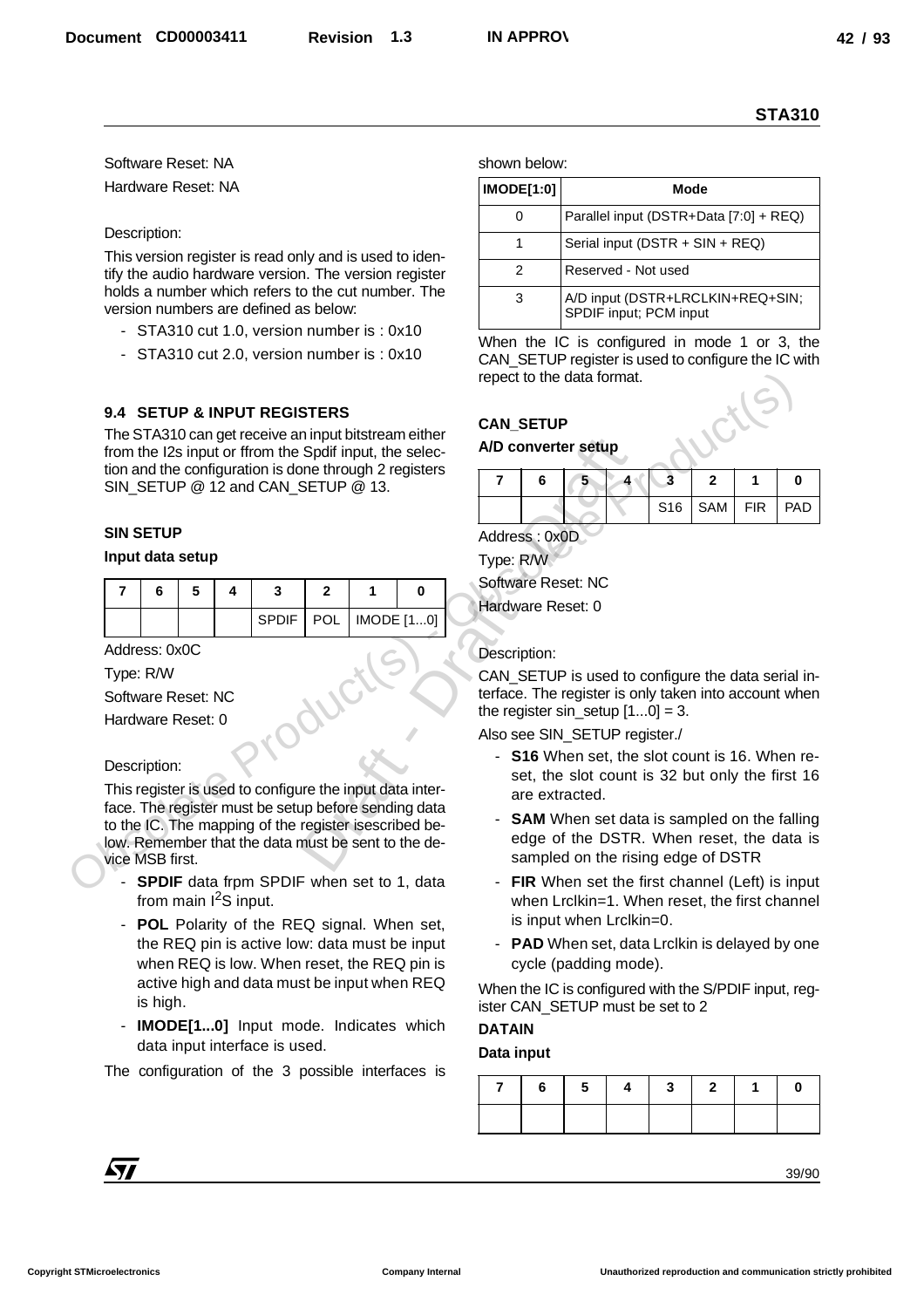#### Description:

## **9.5 PCM CONFIGURATION RESISTERS PCMDIVIDER**

#### **Divider for PCM clock**

| 76543210 |  |  |  |  |
|----------|--|--|--|--|
|          |  |  |  |  |

| <b>PCM divider value</b> | <b>Mode description</b>                      |
|--------------------------|----------------------------------------------|
|                          | DAC PCMCLK = $384Fs$ .<br>DAC is 16-bit mode |
|                          | DAC PCMLK = $256$ Fs.<br>DAC is 16-bit mode  |

| <b>PCM divider value</b> | <b>Mode description</b>                     |
|--------------------------|---------------------------------------------|
|                          | DAC PCMLK = $384$ Fs.<br>DAC is 32-bit mode |
|                          | DAC PCMLK = $256$ Fs.<br>DAC is 32-bit mode |

#### **PCMCONF**

#### **PCM configuration**

|                     | 6          | 5   | 4          | 3   |                 |  |
|---------------------|------------|-----|------------|-----|-----------------|--|
|                     | <b>ODR</b> | DIF | <b>INV</b> | FOR | SCL   PREC[1:0] |  |
| Address: 0x55       |            |     |            |     |                 |  |
| Type: R/W           |            |     |            |     |                 |  |
| Software Reset: NC  |            |     |            |     |                 |  |
| Hardware Reset: UND |            |     |            |     |                 |  |
|                     |            |     |            |     |                 |  |

| <b>STA310</b>                                                                                                     |                                                      |                                       |                                         |                         |                          |             |                 |                 |                                 |                                                                                     |                                                                                                                      |                                                                                                 |                         |                  |            |
|-------------------------------------------------------------------------------------------------------------------|------------------------------------------------------|---------------------------------------|-----------------------------------------|-------------------------|--------------------------|-------------|-----------------|-----------------|---------------------------------|-------------------------------------------------------------------------------------|----------------------------------------------------------------------------------------------------------------------|-------------------------------------------------------------------------------------------------|-------------------------|------------------|------------|
| Address: 0x0E                                                                                                     |                                                      |                                       |                                         |                         |                          |             |                 |                 | PCM divider value               |                                                                                     |                                                                                                                      |                                                                                                 | <b>Mode description</b> |                  |            |
| Type: WO                                                                                                          |                                                      |                                       |                                         |                         |                          |             |                 |                 | $\overline{2}$                  |                                                                                     |                                                                                                                      | DAC PCMLK = $384$ Fs,                                                                           |                         |                  |            |
| Software Reset: NA                                                                                                |                                                      |                                       |                                         |                         |                          |             |                 |                 | 1                               |                                                                                     |                                                                                                                      | $DAC$ $POLK = 256$ Fs,                                                                          | DAC is 32-bit mode      |                  |            |
| Hardware Reset: NA                                                                                                |                                                      |                                       |                                         |                         |                          |             |                 |                 |                                 |                                                                                     |                                                                                                                      |                                                                                                 | DAC is 32-bit mode      |                  |            |
| Description:                                                                                                      |                                                      |                                       |                                         |                         |                          |             |                 | <b>PCMCONF</b>  |                                 |                                                                                     |                                                                                                                      |                                                                                                 |                         |                  |            |
| Data can be fed into the STa310 by using this register<br>instead of the dedicated interface. there is no need to |                                                      |                                       |                                         |                         | <b>PCM</b> configuration |             |                 |                 |                                 |                                                                                     |                                                                                                                      |                                                                                                 |                         |                  |            |
|                                                                                                                   | byte align the bitstream when using this register.   |                                       |                                         |                         |                          |             |                 |                 | 6                               | 5                                                                                   | 4                                                                                                                    | 3                                                                                               | $\mathbf{2}$            | 1                | 0          |
|                                                                                                                   |                                                      |                                       |                                         |                         |                          |             |                 |                 | <b>ODR</b>                      | <b>DIF</b>                                                                          | <b>INV</b>                                                                                                           | <b>FOR</b>                                                                                      | SCL                     | <b>PREC[1:0]</b> |            |
|                                                                                                                   |                                                      |                                       |                                         |                         |                          |             |                 |                 | Address: 0x55                   |                                                                                     |                                                                                                                      |                                                                                                 |                         |                  |            |
|                                                                                                                   | 9.5 PCM CONFIGURATION RESISTERS<br><b>PCMDIVIDER</b> |                                       |                                         |                         |                          |             |                 |                 | Type: R/W<br>Software Reset: NC | Hardware Reset: UND                                                                 |                                                                                                                      |                                                                                                 |                         |                  |            |
| <b>Divider for PCM clock</b>                                                                                      |                                                      |                                       |                                         |                         |                          |             | Description:    |                 |                                 |                                                                                     |                                                                                                                      |                                                                                                 |                         |                  |            |
| 7<br>6                                                                                                            | 5                                                    | 4                                     | 3                                       | $\mathbf{2}$            | 1                        | $\mathbf 0$ |                 | <b>Bitfield</b> |                                 |                                                                                     |                                                                                                                      | <b>Description</b>                                                                              |                         |                  |            |
|                                                                                                                   |                                                      |                                       |                                         |                         |                          |             |                 | <b>ORD</b>      |                                 |                                                                                     |                                                                                                                      | PCM Order: This bit is significant only<br>when in 16-bit mode. When set, LSB                   |                         |                  |            |
| Address: 0x54                                                                                                     |                                                      |                                       |                                         |                         |                          |             |                 |                 |                                 |                                                                                     |                                                                                                                      | is sent first. When reset, MSB is sent                                                          |                         |                  |            |
| Type: R/W                                                                                                         |                                                      |                                       |                                         |                         |                          |             |                 | DIF             |                                 |                                                                                     |                                                                                                                      | first.<br>PCM_DIFF: This bit is not significant                                                 |                         |                  |            |
| Software Reset: UND                                                                                               |                                                      |                                       |                                         |                         |                          |             |                 |                 |                                 |                                                                                     | in 16-bit. When set, indicates that the<br>bits are not right-padded in the slot.<br>When reset, Ii is right padded. |                                                                                                 |                         |                  |            |
| Hardware Reset: UND                                                                                               |                                                      |                                       |                                         |                         |                          |             |                 |                 |                                 |                                                                                     |                                                                                                                      |                                                                                                 |                         |                  |            |
|                                                                                                                   |                                                      |                                       |                                         |                         |                          |             |                 | <b>INV</b>      |                                 |                                                                                     |                                                                                                                      | INV_LRCLK: When set the polarty of                                                              |                         |                  |            |
| Description:                                                                                                      |                                                      |                                       |                                         |                         |                          |             |                 |                 |                                 | LRCLK is inverted: Left channel is<br>output when LRCLK is high.                    |                                                                                                                      |                                                                                                 |                         |                  |            |
| The PCM divider must be set according to the formu-<br>la below, where DAC_SCLK is the bit clock for the          |                                                      |                                       |                                         |                         |                          |             |                 |                 |                                 | When reset, the polarity of LRCLK is<br>such that the left channel is outout        |                                                                                                                      |                                                                                                 |                         |                  |            |
| DAC. When Div is set to 0, DAC_SCLK is equal to                                                                   |                                                      |                                       |                                         |                         |                          |             |                 |                 |                                 |                                                                                     | when LRCLK is low.                                                                                                   |                                                                                                 |                         |                  |            |
| DAC_PCMCLK:                                                                                                       |                                                      |                                       |                                         |                         |                          |             |                 | <b>FOR</b>      |                                 | FORMAT: This bit selects the data                                                   |                                                                                                                      |                                                                                                 |                         |                  |            |
|                                                                                                                   |                                                      | Div = (DAC_PCMCLK/ (2 x DAC_SCLK)) -1 |                                         |                         |                          |             |                 |                 |                                 |                                                                                     |                                                                                                                      | output format: When set, the Sony<br>format is chosen. When reset 0 the<br>format is IS format. |                         |                  |            |
| When the internal PLL is used, DAC PCMCLK=384                                                                     |                                                      |                                       |                                         |                         |                          |             |                 | <b>SCL</b>      |                                 |                                                                                     |                                                                                                                      | INV_SCLK: When set, the polarity of                                                             |                         |                  |            |
| x fs or 256 x fs. If DAC_PCMCLK = $384$ x fs, the for-                                                            |                                                      |                                       |                                         |                         |                          |             |                 |                 |                                 |                                                                                     |                                                                                                                      | SCLK is inverted, the PCM outputs<br>and LRCLK will be stable for the                           |                         |                  |            |
| mula becomes:                                                                                                     |                                                      |                                       |                                         |                         |                          |             |                 |                 |                                 |                                                                                     |                                                                                                                      | DACs on the falling edge of SCLK.                                                               |                         |                  |            |
|                                                                                                                   |                                                      |                                       |                                         |                         |                          |             |                 |                 |                                 |                                                                                     |                                                                                                                      | When reset, PCM outputs and LRCLK<br>are stable on the rising edge of SCLK.                     |                         |                  |            |
|                                                                                                                   |                                                      | $Div = (192 \times Fs/DAC_SCLK) -1$   |                                         |                         |                          |             |                 | PREC[1:0]       |                                 | <b>PCM Precision</b>                                                                |                                                                                                                      |                                                                                                 |                         |                  |            |
| If DAC_SCLK is 32 x Fs (common case with the 16<br>bit DAC), Div must be set to 5.                                |                                                      |                                       |                                         |                         |                          |             |                 |                 |                                 | 0: 16 bit mode (16 slots)<br>1: 18 bit mode (32 slots)<br>2: 20 bit mode (32 slots) |                                                                                                                      |                                                                                                 |                         |                  |            |
| PCM divider value                                                                                                 |                                                      |                                       |                                         | <b>Mode description</b> |                          |             |                 |                 |                                 |                                                                                     |                                                                                                                      | 3: 24 bit mode (32 slots)                                                                       |                         |                  |            |
|                                                                                                                   | 5                                                    |                                       | $DAC$ $PORT = 384Fs$ ,                  | DAC is 16-bit mode      |                          |             | <b>PCMCROSS</b> |                 |                                 |                                                                                     |                                                                                                                      |                                                                                                 |                         |                  |            |
|                                                                                                                   | 3                                                    |                                       | $\overline{\text{DAC}}$ PCMLK = 256 Fs, | DAC is 16-bit mode      |                          |             | 7               | <b>VCR</b>      | 6                               | 5<br>CLR[1:0]                                                                       | 4                                                                                                                    | 3<br>CSW[1:0]                                                                                   | $\mathbf{2}$            | 1<br>LRS[1:0]    | 0          |
|                                                                                                                   |                                                      |                                       |                                         |                         |                          |             |                 |                 |                                 |                                                                                     |                                                                                                                      |                                                                                                 |                         |                  |            |
|                                                                                                                   |                                                      |                                       |                                         |                         |                          |             |                 |                 |                                 |                                                                                     |                                                                                                                      |                                                                                                 |                         |                  |            |
| 40/90                                                                                                             |                                                      |                                       |                                         |                         |                          |             |                 |                 |                                 |                                                                                     |                                                                                                                      |                                                                                                 |                         |                  | <b>Ayy</b> |

#### **PCMCROSS**

|     |  |          | u |          |          |  |
|-----|--|----------|---|----------|----------|--|
| /CR |  | CLR[1:0] |   | CSW[1:0] | LRS[1:0] |  |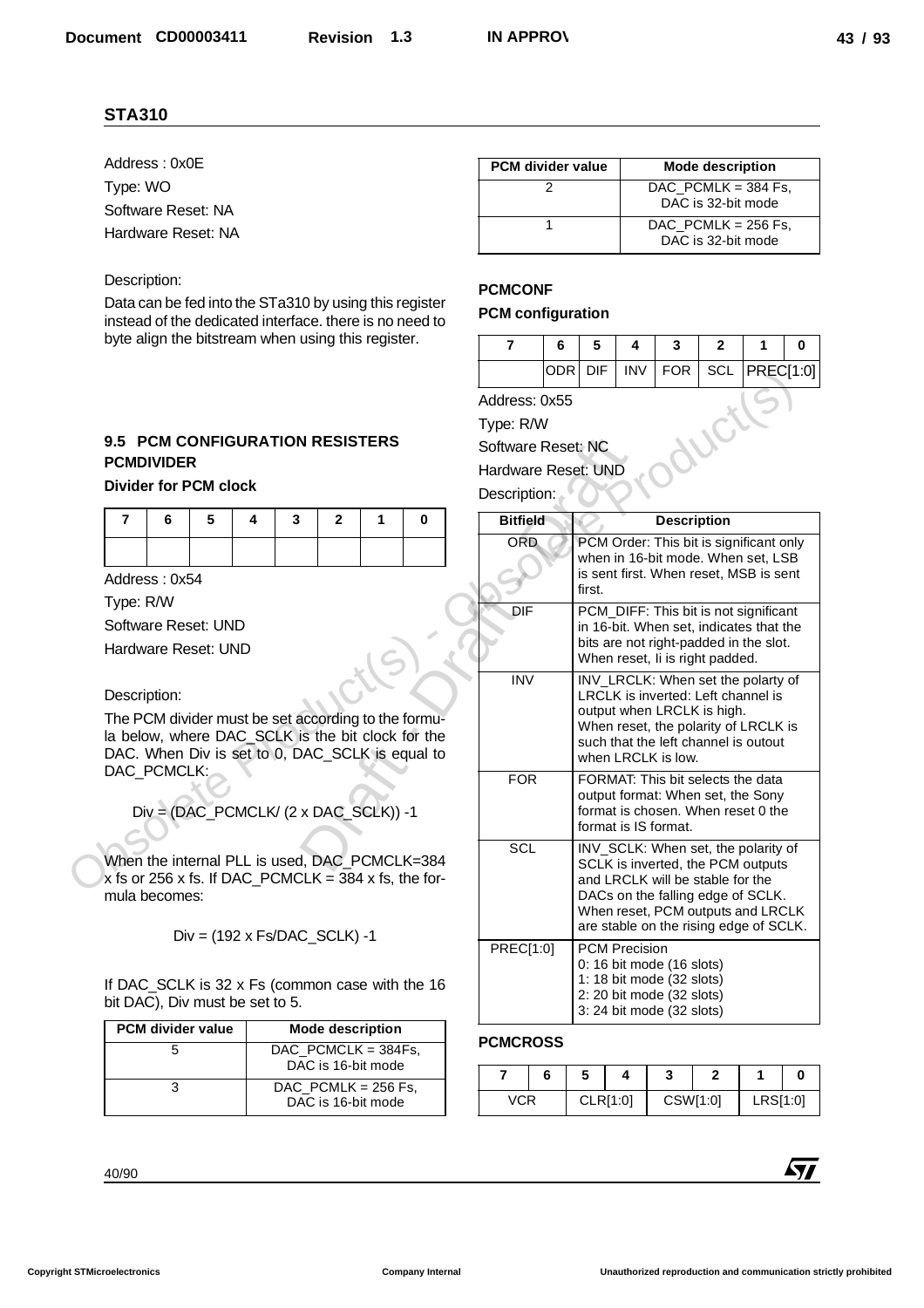#### Description:

| <b>Bitfield</b> | <b>Description</b>                                                                                                                                                                                                                                                                                     |
|-----------------|--------------------------------------------------------------------------------------------------------------------------------------------------------------------------------------------------------------------------------------------------------------------------------------------------------|
| LRS[1:0]        | Cross left and right surround.                                                                                                                                                                                                                                                                         |
| CSW[1:0]        | Cross centre and subwoofer.                                                                                                                                                                                                                                                                            |
| CLR[1:0]        | Cross left and right channels.<br>00: Left channel is mapped on the left<br>output, Right channel is mapped on the<br>Right output.<br>01: Left channel is duplicated on both<br>outputs.<br>10: Right channel is duplicated on both<br>outputs.<br>11: Right channel and Left channel are<br>toggled. |
| :01             | These 2 bits manage the VCR outputs.                                                                                                                                                                                                                                                                   |

## **9.6 PDAC and PLL configuration registers SFREQ**

|                    | 6 |  |  |  |
|--------------------|---|--|--|--|
|                    |   |  |  |  |
| Address: 0x05      |   |  |  |  |
| Type: R/WS         |   |  |  |  |
| Software Reset: NC |   |  |  |  |
| Hardware Reset: 0  |   |  |  |  |
|                    |   |  |  |  |

#### Description:

| Fs   46   44.1    32    -    96    88.2    64    -   24    22.05    22.05 |  |  |   |  |  |
|---------------------------------------------------------------------------|--|--|---|--|--|
| Value 0                                                                   |  |  | 5 |  |  |

|  |  | $\left  \frac{\mathsf{F}\mathsf{s}}{(\mathsf{KH}\mathsf{z})} \right  16 \left  \frac{\mathsf{s}}{2} \right  12 \left  11.025 \right  8 \left  \frac{\mathsf{s}}{2} \right  192 \left  176.4 \right  128 \left  \frac{\mathsf{s}}{2} \right $ |  |  |  |
|--|--|----------------------------------------------------------------------------------------------------------------------------------------------------------------------------------------------------------------------------------------------|--|--|--|
|  |  | Value 10 11 12 13 14 15 16 17 18 19                                                                                                                                                                                                          |  |  |  |

## **PLLCTRL**

| <b>PLL Control</b> |  |              |  |                 |  |
|--------------------|--|--------------|--|-----------------|--|
|                    |  |              |  |                 |  |
|                    |  | SYSCLSCK[10] |  | <b>OCLK[20]</b> |  |

#### Description:

|                                         |                                                                                                                                             |                      |              |                                                          | <b>STA310</b>                            |
|-----------------------------------------|---------------------------------------------------------------------------------------------------------------------------------------------|----------------------|--------------|----------------------------------------------------------|------------------------------------------|
| Address: 0x56                           |                                                                                                                                             |                      |              |                                                          |                                          |
| Type: R/W                               |                                                                                                                                             | Fs                   |              |                                                          |                                          |
| Software Reset: NC                      |                                                                                                                                             | (KHz)                | 46 44.1      | 32<br>88.2<br>96<br>$\blacksquare$                       | 64<br>24 22.05                           |
|                                         | Hardware Reset: UND                                                                                                                         | Value<br>0           | $\mathbf{1}$ | $\overline{c}$<br>3<br>4<br>5                            | 6<br>7<br>8<br>9                         |
|                                         |                                                                                                                                             |                      |              |                                                          |                                          |
| Description:                            |                                                                                                                                             | Fs                   |              | 12 11.025                                                |                                          |
|                                         | The PCMCROSS register only acts if bit PFC of reg-<br>ister SPDIF_DTDI is set.                                                              | 16<br>(KHz)<br>Value | 10 11        | 8<br>$\blacksquare$<br>$\overline{12}$<br>15<br>13<br>14 | 192 176.4<br>128<br>19<br>16<br>17<br>18 |
| <b>Bitfield</b>                         | <b>Description</b>                                                                                                                          |                      |              |                                                          |                                          |
| LRS[1:0]                                | Cross left and right surround.                                                                                                              | <b>PLLCTRL</b>       |              |                                                          |                                          |
| CSW[1:0]                                | Cross centre and subwoofer.                                                                                                                 | <b>PLL Control</b>   |              |                                                          |                                          |
| CLR[1:0]                                | Cross left and right channels.                                                                                                              |                      |              | 3<br>4                                                   | $\overline{2}$<br>0                      |
|                                         | 00: Left channel is mapped on the left<br>output, Right channel is mapped on the                                                            | 6                    | 5            | SYSCLSCK[10]                                             | <b>OCLK[20]</b>                          |
|                                         | Right output.                                                                                                                               |                      |              |                                                          |                                          |
|                                         | 01: Left channel is duplicated on both<br>outputs.                                                                                          | Address: 0x12        |              |                                                          |                                          |
|                                         | 10: Right channel is duplicated on both                                                                                                     | Type: R/W            |              |                                                          |                                          |
|                                         | outputs.<br>11: Right channel and Left channel are                                                                                          | Software Reset: NA   |              |                                                          |                                          |
|                                         | toggled.                                                                                                                                    | Hardware Reset: 0x19 |              |                                                          |                                          |
| <b>VCR[1:0]</b>                         | These 2 bits manage the VCR outputs.                                                                                                        |                      |              |                                                          |                                          |
|                                         |                                                                                                                                             | Description:         |              |                                                          |                                          |
|                                         |                                                                                                                                             |                      |              |                                                          |                                          |
|                                         |                                                                                                                                             | <b>Bitfield</b>      | Value        | <b>Description</b>                                       |                                          |
|                                         |                                                                                                                                             | <b>OCLK</b>          |              | Configure PCMCLK                                         | <b>PCMCLK</b> pad                        |
|                                         | 9.6 PDAC and PLL configuration registers                                                                                                    | [2:0]                |              | source and direction                                     | direction                                |
| <b>SFREQ</b>                            |                                                                                                                                             |                      | -01          | <b>Audio master Clock</b><br>from PCMLCK pad.            | Input                                    |
| <b>Sampling frequency</b>               |                                                                                                                                             |                      | 011          | Audio master Clock                                       | Input                                    |
| $\overline{7}$<br>6                     | $\overline{\mathbf{z}}$                                                                                                                     |                      |              | from internal audio                                      |                                          |
|                                         |                                                                                                                                             |                      | 111          | PLL<br>Audio master Clock                                | Input                                    |
|                                         |                                                                                                                                             |                      |              | from internal S/PDIF                                     |                                          |
| Address: 0x05                           |                                                                                                                                             |                      |              | receiver                                                 |                                          |
| Type: R/WS<br><b>Software Reset: NC</b> |                                                                                                                                             |                      | $-00$<br>010 | Forbidden<br>Audio master Clock                          | Output                                   |
|                                         |                                                                                                                                             |                      |              | from internal audio                                      |                                          |
| Hardware Reset: 0                       |                                                                                                                                             |                      |              | PLL                                                      |                                          |
|                                         |                                                                                                                                             |                      | 110          | Audio master Clock<br>from internal S/PDIF               | Output                                   |
| Description:                            |                                                                                                                                             |                      |              | receiver                                                 |                                          |
|                                         | This status register holds the code of the current<br>sampling frequency. If the audio stream is encoded                                    | SYSCLC 0             |              | System Clock from CLK pad<br>Output                      |                                          |
|                                         | (Dolby Digital, MPEG) or packetized (DVD_LPCM),                                                                                             | K[1:0]               |              | System Clock from CLK pad divided                        |                                          |
|                                         | the sampling frequency is automatically read in the                                                                                         |                      |              | by 2                                                     |                                          |
|                                         | audio stream and written into this register by the au-                                                                                      |                      | 2            | System Clock from internal system                        |                                          |
|                                         | dio DSP. The register is automatically updated by the<br>DSP when it performs a down-sampling (for exam-                                    |                      | 3            | <b>PLL</b><br>System Clock from internal system          |                                          |
| ple, 96kHz to 48kHz).                   |                                                                                                                                             |                      |              | PLL divided by 2                                         |                                          |
|                                         | The DSP resets SFREQ to 0.                                                                                                                  |                      |              |                                                          |                                          |
|                                         | For PCM stream or CDDA, this register is written to<br>by the application. The value in SFREQ corresponds<br>to the following frequencies:. | PLL_DATA             |              |                                                          |                                          |

#### **PLL\_DATA**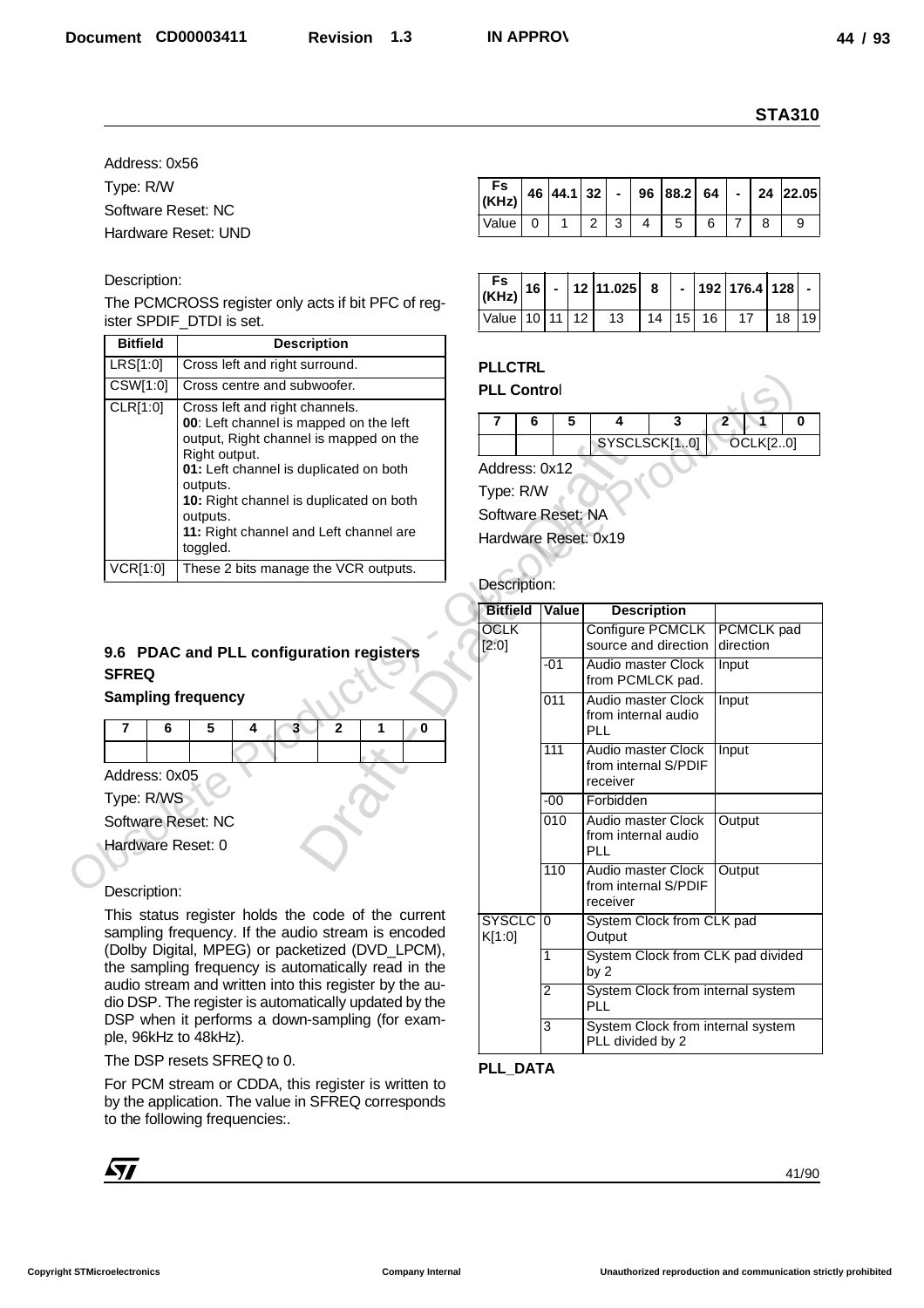#### **PLLData**

|  | 76543210 |  |  |
|--|----------|--|--|
|  |          |  |  |

## **PLL\_CMD**

|  | 5 |  |                               |  |
|--|---|--|-------------------------------|--|
|  |   |  | AUPLICTL SYSPLICTL RWCTL[1:0] |  |

| <b>PLLData</b> |                 |                    |   |                                                                                          |   |                    |   |            | <b>PLL Address</b>    |   |                                                       |   |                |                |              |   |             |
|----------------|-----------------|--------------------|---|------------------------------------------------------------------------------------------|---|--------------------|---|------------|-----------------------|---|-------------------------------------------------------|---|----------------|----------------|--------------|---|-------------|
| 7              | 6               |                    | 5 | 4                                                                                        | 3 | $\mathbf{2}$       | 1 | 0          | 7                     | 6 | 5                                                     | 4 |                | 3              | 2            | 1 | 0           |
|                |                 |                    |   |                                                                                          |   |                    |   |            |                       |   |                                                       |   | <b>ADDRESS</b> |                |              |   |             |
| Address: 0x11  |                 |                    |   |                                                                                          |   |                    |   |            | Address: 0x12         |   |                                                       |   |                |                |              |   |             |
| Type: R/W      |                 |                    |   |                                                                                          |   |                    |   |            | Type: R/W             |   |                                                       |   |                |                |              |   |             |
|                |                 | Software Reset: NA |   |                                                                                          |   |                    |   |            |                       |   | Software Reset: NA                                    |   |                |                |              |   |             |
|                |                 | Hardware Reset: 0  |   |                                                                                          |   |                    |   |            |                       |   | Hardware Reset: 0                                     |   |                |                |              |   |             |
| Description:   |                 |                    |   |                                                                                          |   |                    |   |            |                       |   |                                                       |   |                |                |              |   |             |
|                |                 |                    |   | Data that must be written (has been read) at (from)<br>the address specified by PLL_ADD. |   |                    |   |            | Description:<br>Value |   | <b>Address of PLLs configuration registers</b>        |   |                |                |              |   |             |
|                |                 |                    |   |                                                                                          |   |                    |   |            | <b>Address</b>        |   |                                                       |   |                |                |              |   |             |
| PLL_CMD        |                 |                    |   |                                                                                          |   |                    |   |            |                       |   | 2: Disable System PLL<br>3: System PLL frac Low       |   |                |                |              |   |             |
|                |                 | <b>PLL Command</b> |   |                                                                                          |   |                    |   |            |                       |   | 4: System PLL frac High<br>6: System PLL N divider    |   |                |                |              |   |             |
|                |                 |                    |   |                                                                                          |   |                    |   |            |                       |   | 7: System PLL X divider<br>8: System PLL M divider    |   |                |                |              |   |             |
| 7              | 6               | 5<br>4             |   | 3                                                                                        |   | $\mathbf{2}$       | 1 | $\bf{0}$   |                       |   | 9: System PLL update                                  |   |                |                |              |   |             |
|                |                 |                    |   | <b>AUPLLCTL</b>                                                                          |   | SYSPLLCTL          |   | RWCTL[1:0] |                       |   | 10: Disable Audio PLL<br>11: Audio PLL Frac Low       |   |                |                |              |   |             |
| Address: 0x1D  |                 |                    |   |                                                                                          |   |                    |   |            |                       |   | 12: Audio PLL Frac High<br>14: Audio PLL N divider    |   |                |                |              |   |             |
| Type: R/W      |                 |                    |   |                                                                                          |   |                    |   |            |                       |   | 15: Audio PLL X divider                               |   |                |                |              |   |             |
|                |                 | Software Reset: NA |   |                                                                                          |   |                    |   |            |                       |   | 16: Audio PLL M divider<br>17: udio PLL update        |   |                |                |              |   |             |
|                |                 | Hardware Reset: 0  |   |                                                                                          |   |                    |   |            |                       |   |                                                       |   |                |                |              |   |             |
| Description:   |                 |                    |   |                                                                                          |   |                    |   |            |                       |   | ENA_AU_FRACPLL                                        |   |                |                |              |   |             |
|                | <b>Bitfield</b> |                    |   |                                                                                          |   | <b>Description</b> |   |            |                       |   | <b>Audio PLL Enable</b>                               |   |                |                |              |   |             |
|                | RWCTL [1:0]     |                    |   | Configure PCMCLK source and                                                              |   |                    |   |            |                       |   |                                                       |   |                |                |              |   |             |
|                |                 |                    |   | direction.                                                                               |   |                    |   |            | $\overline{7}$        | 6 | Б.                                                    |   | $\mathbf{3}$   | $\overline{2}$ | $\mathbf{1}$ |   | $\mathbf 0$ |
|                |                 |                    |   | 00: No action is performed on the<br>configuration registers of the level 1              |   |                    |   |            |                       |   |                                                       |   |                |                |              |   | ENA_PLL     |
|                |                 |                    |   | 01: Read action of the configuration<br>registers. During this phase, the                |   |                    |   |            | Address: 0xB5         |   |                                                       |   |                |                |              |   |             |
|                |                 |                    |   | content of a selectable (by PLL_ADD)                                                     |   |                    |   |            | Type: R/W             |   |                                                       |   |                |                |              |   |             |
|                |                 |                    |   | register of the level 1 is copied into the<br>PLL_DATA register.                         |   |                    |   |            |                       |   | Software Reset: 1                                     |   |                |                |              |   |             |
|                |                 |                    |   | 10: Write action of the configuration                                                    |   |                    |   |            |                       |   | Hardware Reset: 0                                     |   |                |                |              |   |             |
|                |                 |                    |   | registers. During .this phase, the<br>content of a selectable (by PLL_ADD)               |   |                    |   |            | Description:          |   |                                                       |   |                |                |              |   |             |
|                |                 |                    |   | register of the level 1 is copied into the<br>PLL_DATA register.                         |   |                    |   |            |                       |   | This register is used to enable the audio PLL of the  |   |                |                |              |   |             |
|                |                 |                    |   | 11: Forbidden                                                                            |   |                    |   |            |                       |   | STA310. This register must be always set to "1" after |   |                |                |              |   |             |
|                | SYSPLLCTL       |                    |   | System PLL coefficients transfert                                                        |   |                    |   |            |                       |   | either a soft or hardware reset.                      |   |                |                |              |   |             |
|                |                 |                    |   | 0: No Transfer<br>1: Transfer the data between the level 1                               |   |                    |   |            |                       |   |                                                       |   |                |                |              |   |             |
|                |                 |                    |   | and the level 2 for the system PLL                                                       |   |                    |   |            |                       |   | AU_PLL_FRACL_192<br><b>Frac Low Coefficient</b>       |   |                |                |              |   |             |
|                | <b>AUPLLCTL</b> |                    |   | Audio PLL coefficient transfert                                                          |   |                    |   |            |                       |   |                                                       |   |                |                |              |   |             |
|                |                 |                    |   | 0: No Transfer<br>1: Transfer the data between the level 1                               |   |                    |   |            | 7                     | 6 | 5                                                     | 4 |                | 3              | $\mathbf{2}$ | 1 | 0           |
|                |                 |                    |   | and the level 2 for the audio PLL                                                        |   |                    |   |            |                       |   |                                                       |   | <b>FRACL</b>   |                |              |   |             |
|                |                 |                    |   |                                                                                          |   |                    |   |            | Address: 0xB6         |   |                                                       |   |                |                |              |   |             |
| PLL_ADD        |                 |                    |   |                                                                                          |   |                    |   |            |                       |   |                                                       |   |                |                |              |   |             |
|                |                 |                    |   |                                                                                          |   |                    |   |            |                       |   |                                                       |   |                |                |              |   |             |

## **PLL\_ADD**

## **PLL Address**



#### Description:

| o peen reau) at (nom)<br>ADD.                            | Value                                                |                                                                                                                                                                                                                                                                                                                                                                           |   |   |              |   | <b>Address of PLLs configuration registers</b> |
|----------------------------------------------------------|------------------------------------------------------|---------------------------------------------------------------------------------------------------------------------------------------------------------------------------------------------------------------------------------------------------------------------------------------------------------------------------------------------------------------------------|---|---|--------------|---|------------------------------------------------|
| $\mathbf{2}$<br>1<br>0<br>RWCTL[1:0]<br><b>SYSPLLCTL</b> | Address<br>ENA_AU_FRACPLL<br><b>Audio PLL Enable</b> | 2: Disable System PLL<br>3: System PLL frac Low<br>4: System PLL frac High<br>6: System PLL N divider<br>7: System PLL X divider<br>8: System PLL M divider<br>9: System PLL update<br>10: Disable Audio PLL<br>11: Audio PLL Frac Low<br>12: Audio PLL Frac High<br>14: Audio PLL N divider<br>15: Audio PLL X divider<br>16: Audio PLL M divider<br>17: udio PLL update |   |   |              |   |                                                |
| scription                                                |                                                      |                                                                                                                                                                                                                                                                                                                                                                           |   |   |              |   |                                                |
| CLK source and                                           | $\overline{7}$<br>6                                  | 5                                                                                                                                                                                                                                                                                                                                                                         | 4 | 3 | $\mathbf{2}$ | 1 | $\bf{0}$                                       |
| performed on the<br>gisters of the level 1               |                                                      |                                                                                                                                                                                                                                                                                                                                                                           |   |   |              |   | ENA PLL                                        |
| of the configuration                                     | Address: 0xB5                                        |                                                                                                                                                                                                                                                                                                                                                                           |   |   |              |   |                                                |
| g this phase, the<br>ectable (by PLL_ADD)                | Type: R/W                                            |                                                                                                                                                                                                                                                                                                                                                                           |   |   |              |   |                                                |
| vel 1 is copied into the                                 | Software Reset: 1                                    |                                                                                                                                                                                                                                                                                                                                                                           |   |   |              |   |                                                |
| ster.<br>of the configuration                            | Hardware Reset: 0                                    |                                                                                                                                                                                                                                                                                                                                                                           |   |   |              |   |                                                |

## **ENA\_AU\_FRACPLL**

#### **Audio PLL Enable**

| 6 | C | - | o |         |
|---|---|---|---|---------|
|   |   |   |   | ENA_PLL |

#### Description:

## **AU\_PLL\_FRACL\_192**

## **Frac Low Coefficient**

|  | ю |       | w     | - |  |
|--|---|-------|-------|---|--|
|  |   | ERACI | 'NAVL |   |  |

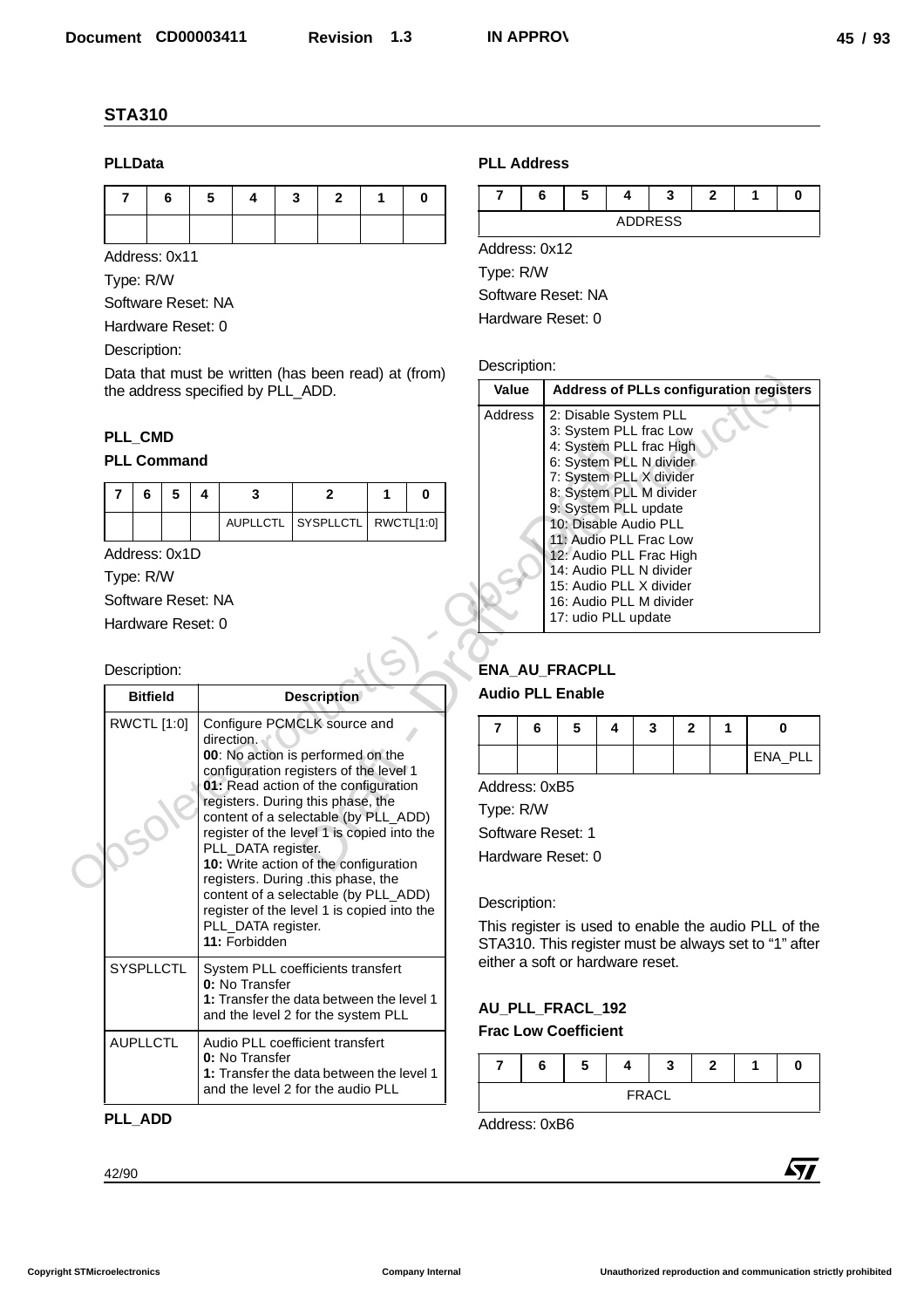#### Type: R/W

Software Reset: 0x34 Hardware Reset: UND

#### Description:

This register must contain a FRACL value that enables the audio PLL to generate a frequency of ofact\*192KHz for the PCMCK.

Default value at soft reset assume:

- $-$  Oversampling factor (ofact) = 384. PCMLCK = 384 x SF (where SF is the sampling frequency)
- External crystal provide a clock running at 27MHz

## **AU\_PLL\_FRACH\_192**

#### **Frac High Coefficient**

| c<br>o | w | w            |  |  |
|--------|---|--------------|--|--|
|        |   | <b>FRACH</b> |  |  |

Address: 0xB7

Type: R/W

Software Reset: 0xEC

Hardware Reset: UND

Description:

This register must contain a FRACH value that enables the audio PLL to generate a frequency of ofact\*192KHz for the PCMCK.

Default value at soft reset assume:

- $-$  Oversampling factor (ofact) = 384. PCMLCK = 384 x SF (where SF is the sampling frequency)
- External crystal provide a clock running at 27MHz

## **AU\_PLL\_XDIV\_192**

#### **X Divider Coefficient**

| о | - 1 | - 1          | = |  |
|---|-----|--------------|---|--|
|   |     | <br>$\cdots$ |   |  |

Address: 0xB8

Type: R/W

Software Reset: 0x01 Hardware Reset: UND

Description:

This register must contain a XDIV value that enables the audio PLL to generate a frequency of ofact\*192KHz for the PCMCK.

Default value at soft reset assume:

- $-$  Oversampling factor (ofact) = 384. PCMLCK = 384 x SF (where SF is the sampling frequency)
- External crystal provide a clock running at 27MHz

## **AU\_PLL\_MDIV\_192**

#### **M Divider Coefficient**



Address: 0xB9 Type: R/W

Software Reset: 0x09 Hardware Reset: UND

#### Description:

This register must contain a MDIV value that enables the audio PLL to generate a frequency of ofact\*192KHz for the PCMCK. Address: 0xB9<br>
Type: R/W<br>
Software Reset: 0x09<br>
Hardware Reset: 0x09<br>
Hardware Reset: UND<br>
Description:<br>
This register must cont<br>
the audio PLL to<br>
ofact\*192KHz for the P<br>
Default value at soft res<br>
- Oversampling fact<br>
38

Default value at soft reset assume:

- $-$  Oversampling factor (ofact) = 384. PCMLCK = 384 x SF (where SF is the sampling frequency)
- External crystal provide a clock running at 27MHz

## **AU\_PLL\_NDIV\_192 N Divider Coefficient**

|  | ۰. |   | = |  |
|--|----|---|---|--|
|  |    | . |   |  |

Address: 0xBA

Type: R/W

Software Reset: 0x01 Hardware Reset: UND

Description:

This register must contain a NDIV value that enables the audio PLL to generate a frequency of ofact\*192KHz for the PCMCK.

Default value at soft reset assume:

– Oversampling factor (ofact) = 384. PCMLCK =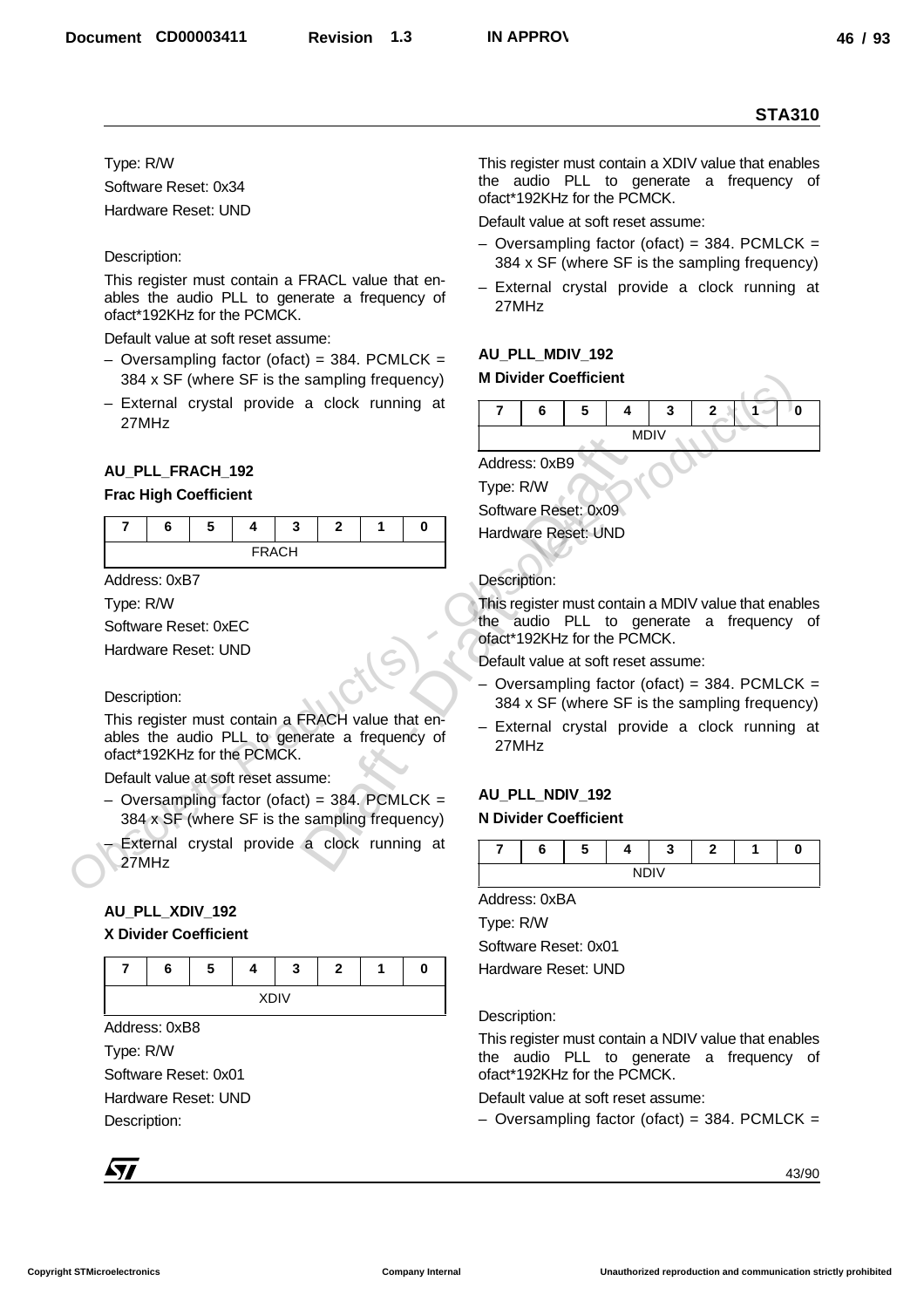- 384 x SF (where SF is the sampling frequency)
- External crystal provide a clock running at 27MHz

## **AU\_PLL\_FRACL\_176**

#### **Frac Low Coefficient**



Address: 0xBB

Type: R/W

Software Reset: 0x3

Hardware Reset: UND

#### Description:

This register must contain a FRACL value that enables the audio PLL to generate a frequency of ofact\*176KHz for the PCMCK.

Default value at soft reset assume:

- $-$  Oversampling factor (ofact) = 384. PCMLCK = 384 x SF (where SF is the sampling frequency)
- External crystal provide a clock running at 27MHz

## **AU\_PLL\_FRACH\_176**

#### **Frac High Coefficient**



Software Reset: 0x9

Hardware Reset: UND

#### Description:

This register must contain a FRACH value that enables the audio PLL to generate a frequency of ofact\*176KHz for the PCMCK.

Default value at soft reset assume:

- $-$  Oversampling factor (ofact) = 384. PCMLCK = 384 x SF (where SF is the sampling frequency)
- External crystal provide a clock running at 27MHz

#### **AU\_PLL\_XDIV\_176**

#### 44/90

#### **X Divider Coefficient**



Address: 0xBD

Type: R/W

Software Reset: 0x01

Hardware Reset: UND

#### Description:

This register must contain a XDIV value that enables the audio PLL to generate a frequency of ofact\*176KHz for the PCMCK.

Default value at soft reset assume:

- $-$  Oversampling factor (ofact) = 384. PCMLCK = 384 x SF (where SF is the sampling frequency)
- External crystal provide a clock running at 27MHz

## **AU\_PLL\_MDIV\_176**

#### **M Divider Coefficient**

| ∼<br>о | э | - 1          |  |  |
|--------|---|--------------|--|--|
|        |   | <br>$\cdots$ |  |  |

Address: 0xBE

Type: R/W Software Reset: 0x09

Hardware Reset: UND

#### Description:

This register must contain a MDIV value that enables the audio PLL to generate a frequency of ofact\*176KHz for the PCMCK.

Default value at soft reset assume:

- $-$  Oversampling factor (ofact) = 384. PCMLCK = 384 x SF (where SF is the sampling frequency)
- External crystal provide a clock running at 27MHz

#### **AU\_PLL\_NDIV\_176 N Divider Coefficient**

**76543210** NDIV

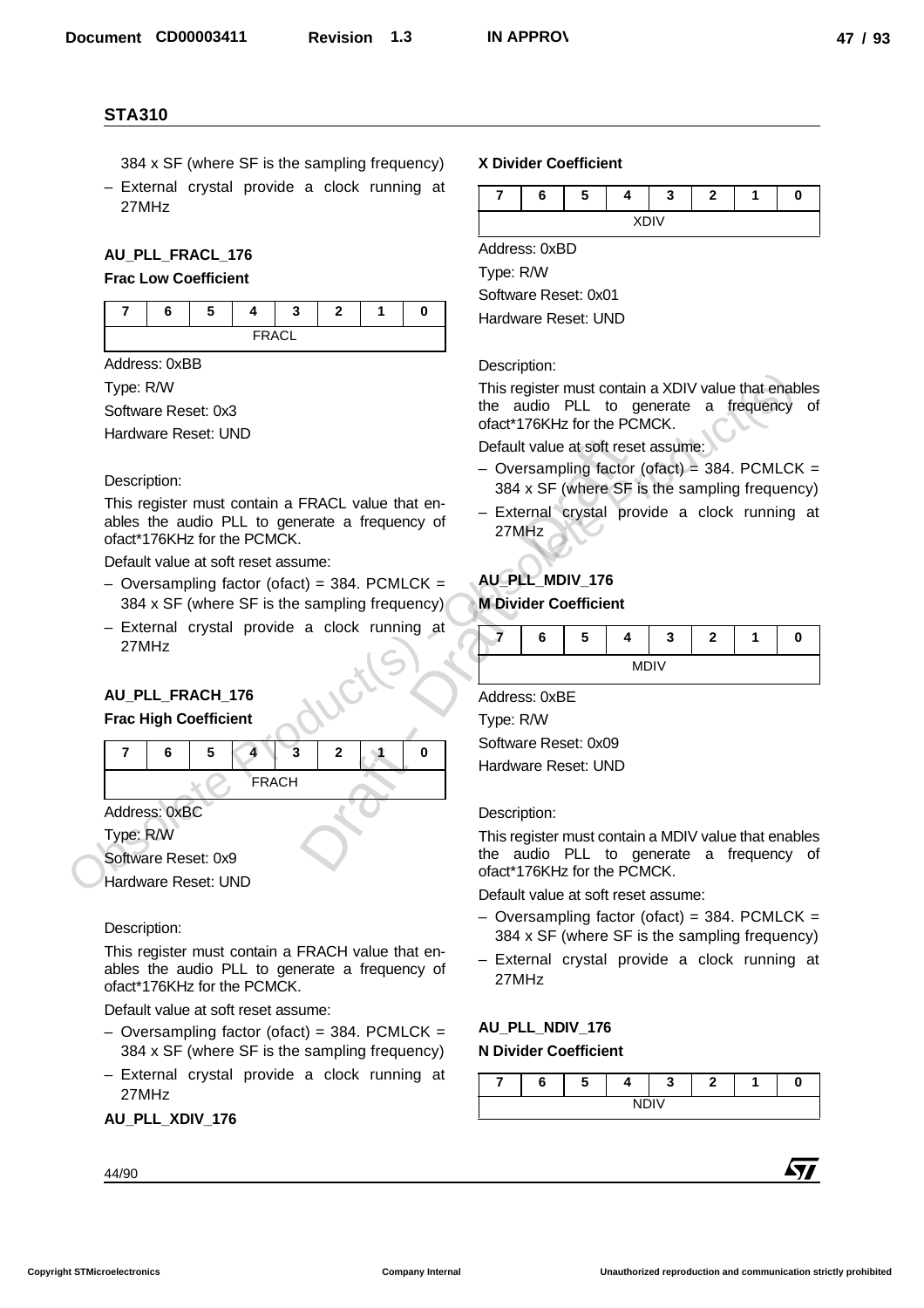#### Description:

- $-$  Oversampling factor (ofact) = 384. PCMLCK = 384 x SF (where SF is the sampling frequency)
- External crystal provide a clock running at 27MHz

#### **INIT\_RAM**

#### **STa310 boot Done**

|  | э |  |  |          |
|--|---|--|--|----------|
|  |   |  |  | RAM_INIT |

#### Description:

#### **PLLMASK**

#### **PCMCLK mask for half sampling frequency**

|  |  |  |  | HALF_FS |
|--|--|--|--|---------|

#### Hardware Reset: 0

|                |                                     |   |                                     |   |                |   |                                                                                                  |                   |                                                                                                                                                               |                                                                                                                           |   |                    |   |   | <b>STA310</b> |  |  |
|----------------|-------------------------------------|---|-------------------------------------|---|----------------|---|--------------------------------------------------------------------------------------------------|-------------------|---------------------------------------------------------------------------------------------------------------------------------------------------------------|---------------------------------------------------------------------------------------------------------------------------|---|--------------------|---|---|---------------|--|--|
|                | Address: 0xBF                       |   |                                     |   |                |   |                                                                                                  | Hardware Reset: 0 |                                                                                                                                                               |                                                                                                                           |   |                    |   |   |               |  |  |
|                | Type: R/W                           |   |                                     |   |                |   |                                                                                                  | <b>Bitfield</b>   |                                                                                                                                                               |                                                                                                                           |   | <b>Description</b> |   |   |               |  |  |
|                | Software Reset: 0x01                |   |                                     |   |                |   |                                                                                                  |                   |                                                                                                                                                               |                                                                                                                           |   |                    |   |   |               |  |  |
|                | Hardware Reset: UND                 |   |                                     |   |                |   |                                                                                                  | HALF_FS           |                                                                                                                                                               | If the incoming bitstream is encoded with<br>half sampling frequency, the device<br>generates a PCM clock (for audio DAC) |   |                    |   |   |               |  |  |
|                | Description:                        |   |                                     |   |                |   |                                                                                                  |                   |                                                                                                                                                               | 1: At 256 x half_fs or 384 x half_fs (half_fs                                                                             |   |                    |   |   |               |  |  |
|                |                                     |   | ofact*176KHz for the PCMCK.         |   |                |   | This register must contain a NDIV value that enables<br>the audio PLL to generate a frequency of |                   |                                                                                                                                                               | is equal to 24KHz, 22.05KHz, 16KHz).<br>0: At 256 x fs or 384 x fs (fs is equal to                                        |   |                    |   |   |               |  |  |
|                |                                     |   | Default value at soft reset assume: |   |                |   |                                                                                                  |                   |                                                                                                                                                               | 48KHz, 44.1KHz, 32KHz).                                                                                                   |   |                    |   |   |               |  |  |
|                |                                     |   |                                     |   |                |   | - Oversampling factor (ofact) = 384. PCMLCK =                                                    |                   | This function is mainly use for DAC<br>frequency adaptation.                                                                                                  |                                                                                                                           |   |                    |   |   |               |  |  |
|                |                                     |   |                                     |   |                |   | 384 x SF (where SF is the sampling frequency)                                                    |                   |                                                                                                                                                               |                                                                                                                           |   |                    |   |   |               |  |  |
|                | 27MHz                               |   |                                     |   |                |   | - External crystal provide a clock running at                                                    |                   |                                                                                                                                                               |                                                                                                                           |   |                    |   |   |               |  |  |
|                |                                     |   |                                     |   |                |   |                                                                                                  |                   | 9.7 Channel delay set-up registers                                                                                                                            |                                                                                                                           |   |                    |   |   |               |  |  |
|                |                                     |   |                                     |   |                |   |                                                                                                  |                   | The six delay setup registers are used to set the rel-<br>ative delays to the (up to) six loud speaker channels                                               |                                                                                                                           |   |                    |   |   |               |  |  |
|                | <b>INIT_RAM</b><br>STa310 boot Done |   |                                     |   |                |   |                                                                                                  |                   | in order to give the sound effects of, for example, a<br>large room or to compensate for the listener not being                                               |                                                                                                                           |   |                    |   |   |               |  |  |
|                |                                     |   |                                     |   |                |   |                                                                                                  |                   |                                                                                                                                                               |                                                                                                                           |   |                    |   |   |               |  |  |
| $\overline{7}$ | 6                                   | 5 | 4                                   | 3 | $\mathbf{2}$   | 1 | 0                                                                                                |                   | in the centre of the loud speaker system. The sum of<br>the delays on the channels must be less than or                                                       |                                                                                                                           |   |                    |   |   |               |  |  |
|                |                                     |   |                                     |   |                |   | RAM_INIT                                                                                         | equal to 35ms.    |                                                                                                                                                               |                                                                                                                           |   |                    |   |   |               |  |  |
|                | Address: 0xFF                       |   |                                     |   |                |   |                                                                                                  | 16 samples.       |                                                                                                                                                               | The unit for the register delay contents is a group of                                                                    |   |                    |   |   |               |  |  |
| Type: RO       |                                     |   |                                     |   |                |   |                                                                                                  |                   |                                                                                                                                                               | Each register value is chosen using the expression:                                                                       |   |                    |   |   |               |  |  |
|                | Software Reset: 1                   |   |                                     |   |                |   |                                                                                                  |                   |                                                                                                                                                               | desired channel delay'*'sampling frequency'/16 sam-                                                                       |   |                    |   |   |               |  |  |
|                | Hardware Reset: 0                   |   |                                     |   |                |   |                                                                                                  |                   | ples and taking care to ensure that the sum of the 'de-<br>sired channel delays' is not more than 35ms.<br>For example, when the sampling frequency is 48kHz, |                                                                                                                           |   |                    |   |   |               |  |  |
|                | Description:                        |   |                                     |   |                |   |                                                                                                  |                   |                                                                                                                                                               |                                                                                                                           |   |                    |   |   |               |  |  |
|                |                                     |   |                                     |   |                |   | This register is used to signal when the STA310 has                                              |                   |                                                                                                                                                               | the sum of the values programmed in the six delay<br>registers must be less than or equal to:                             |   |                    |   |   |               |  |  |
|                |                                     |   |                                     |   |                |   | finished to boot. After a soft reset or a hardware re-                                           |                   |                                                                                                                                                               |                                                                                                                           |   |                    |   |   |               |  |  |
|                | hold the value "1".                 |   |                                     |   |                |   | set, the host processor must wait until INIT_RAM                                                 |                   |                                                                                                                                                               | 35 ms * 48 KHz /16 samples = 105.                                                                                         |   |                    |   |   |               |  |  |
|                |                                     |   |                                     |   |                |   | The host can then start to configure the STA310 ac-                                              |                   |                                                                                                                                                               | When only one surround channel is present (in Pro                                                                         |   |                    |   |   |               |  |  |
|                |                                     |   | cording to its application.         |   |                |   |                                                                                                  |                   |                                                                                                                                                               | Logic or other mode), the right surround delay must<br>be cleared, and the left delay channel is used for both            |   |                    |   |   |               |  |  |
|                |                                     |   |                                     |   |                |   |                                                                                                  |                   |                                                                                                                                                               | surround channels.                                                                                                        |   |                    |   |   |               |  |  |
|                |                                     |   |                                     |   |                |   |                                                                                                  |                   |                                                                                                                                                               |                                                                                                                           |   |                    |   |   |               |  |  |
|                | <b>PLLMASK</b>                      |   |                                     |   |                |   | PCMCLK mask for half sampling frequency                                                          | <b>LDLY</b>       |                                                                                                                                                               |                                                                                                                           |   |                    |   |   |               |  |  |
|                |                                     |   |                                     |   |                |   |                                                                                                  |                   |                                                                                                                                                               | Left channel delay                                                                                                        |   |                    |   |   |               |  |  |
| $\overline{7}$ | 6                                   | 5 | 4                                   | 3 | $\overline{2}$ | 1 | $\mathbf 0$                                                                                      | 7                 | 6                                                                                                                                                             | 5                                                                                                                         | 4 | 3                  | 2 | 1 | 0             |  |  |
|                |                                     |   |                                     |   |                |   | HALF_FS                                                                                          |                   |                                                                                                                                                               |                                                                                                                           |   |                    |   |   |               |  |  |
|                | Address: 0x18                       |   |                                     |   |                |   |                                                                                                  | Address: 0x57     |                                                                                                                                                               |                                                                                                                           |   |                    |   |   |               |  |  |
|                |                                     |   |                                     |   |                |   |                                                                                                  | Type: R/W         |                                                                                                                                                               |                                                                                                                           |   |                    |   |   |               |  |  |
|                |                                     |   |                                     |   |                |   |                                                                                                  |                   |                                                                                                                                                               | Software Reset: NC                                                                                                        |   |                    |   |   |               |  |  |
|                | Software Reset: NC                  |   |                                     |   |                |   |                                                                                                  |                   |                                                                                                                                                               | Hardware Reset: UND                                                                                                       |   |                    |   |   |               |  |  |
| Type: W        |                                     |   |                                     |   |                |   |                                                                                                  |                   |                                                                                                                                                               |                                                                                                                           |   |                    |   |   |               |  |  |

#### **9.7 Channel delay set-up registers**

#### **LDLY**

#### **Left channel delay**

| 7 6 5 4 |  |  |  |
|---------|--|--|--|
|         |  |  |  |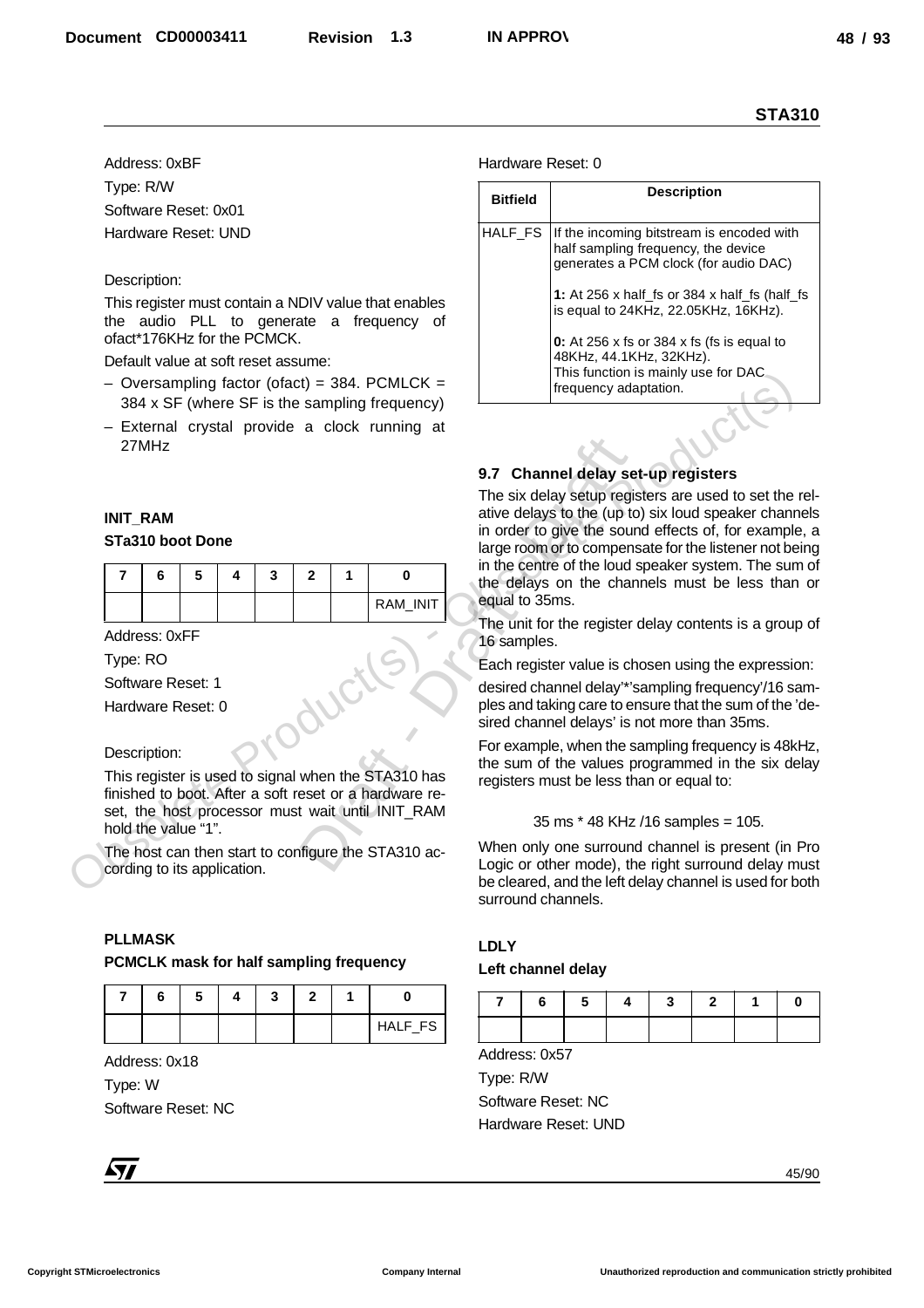## **RDLY**

|  | 7 6 5 4 3 2 1 0 |  |  |
|--|-----------------|--|--|
|  |                 |  |  |

#### **CDLY**

#### **Centre channel delay**

|                | <b>STA310</b>                                      |   |   |   |                |   |                                                                                                       |                                                     |   |                    |   |              |                                                       |   |            |
|----------------|----------------------------------------------------|---|---|---|----------------|---|-------------------------------------------------------------------------------------------------------|-----------------------------------------------------|---|--------------------|---|--------------|-------------------------------------------------------|---|------------|
|                | of 16 samples. LDLY = delay (ms) $*$ Fs (kHz) / 16 |   |   |   |                |   | Delay on left channel, expressed in number of group                                                   | <b>LSDLY</b><br>Left surround channel delay         |   |                    |   |              |                                                       |   |            |
|                |                                                    |   |   |   |                |   |                                                                                                       | 7                                                   | 6 | 5                  | 4 | 3            | $\mathbf{2}$                                          | 1 | 0          |
| <b>RDLY</b>    | <b>Right channel delay</b>                         |   |   |   |                |   |                                                                                                       |                                                     |   |                    |   |              |                                                       |   |            |
|                |                                                    |   |   |   |                |   |                                                                                                       | Address: 0x5B                                       |   |                    |   |              |                                                       |   |            |
| 7              | 6                                                  | 5 | 4 | 3 | $\overline{2}$ | 1 | $\mathbf 0$                                                                                           | Type: R/W                                           |   |                    |   |              |                                                       |   |            |
|                |                                                    |   |   |   |                |   |                                                                                                       | Software Reset: NC                                  |   |                    |   |              |                                                       |   |            |
|                | Address: 0x58                                      |   |   |   |                |   |                                                                                                       | Hardware Reset: UND                                 |   |                    |   |              |                                                       |   |            |
| Type: R/W      |                                                    |   |   |   |                |   |                                                                                                       | of group of 16 samples. LSDLY = delay (ms) $*$ Fs   |   |                    |   |              | Delay on left surround channel, expressed in number   |   |            |
|                | Software Reset: NC<br>Hardware Reset: UND          |   |   |   |                |   |                                                                                                       | (kHz) / 16                                          |   |                    |   |              |                                                       |   |            |
|                |                                                    |   |   |   |                |   | Delay on right channel, expressed in number of                                                        |                                                     |   |                    |   |              |                                                       |   |            |
|                |                                                    |   |   |   |                |   | group of 16 samples. RDLY = delay (ms)*Fs (kHz)/16                                                    | <b>RSDLY</b>                                        |   |                    |   |              |                                                       |   |            |
|                |                                                    |   |   |   |                |   |                                                                                                       | Right surround channel delay                        |   |                    |   |              |                                                       |   |            |
| <b>CDLY</b>    |                                                    |   |   |   |                |   |                                                                                                       | $\overline{7}$                                      | 6 | 5                  | 4 | $\mathbf{3}$ | $\mathbf{2}$                                          | 1 | 0          |
|                | Centre channel delay                               |   |   |   |                |   |                                                                                                       |                                                     |   |                    |   |              |                                                       |   |            |
| $\overline{7}$ | 6                                                  | 5 | 4 | 3 | $\overline{2}$ | 1 | $\mathbf 0$                                                                                           | Address: 0x5C                                       |   |                    |   |              |                                                       |   |            |
|                |                                                    |   |   |   |                |   |                                                                                                       | Type: R/W                                           |   |                    |   |              |                                                       |   |            |
|                |                                                    |   |   |   |                |   |                                                                                                       |                                                     |   |                    |   |              |                                                       |   |            |
|                |                                                    |   |   |   |                |   |                                                                                                       |                                                     |   | Software Reset: NC |   |              |                                                       |   |            |
|                | Address: 0x59                                      |   |   |   |                |   |                                                                                                       | Hardware Reset: UND                                 |   |                    |   |              |                                                       |   |            |
| Type: R/W      | Software Reset: NC                                 |   |   |   |                |   |                                                                                                       |                                                     |   |                    |   |              |                                                       |   |            |
|                | Hardware Reset: UND                                |   |   |   |                |   |                                                                                                       | Description:                                        |   |                    |   |              |                                                       |   |            |
|                |                                                    |   |   |   |                |   |                                                                                                       |                                                     |   |                    |   |              | Delay on right surround channel, expressed in num-    |   |            |
| Description:   |                                                    |   |   |   |                |   |                                                                                                       | (kHz) / 16.                                         |   |                    |   |              | ber of group of 16 samples. RSDLY = delay (ms) $*$ Fs |   |            |
|                |                                                    |   |   |   |                |   | Delay on center channel, expressed in number of                                                       | When only one surround channel is used, this regis- |   |                    |   |              |                                                       |   |            |
|                |                                                    |   |   |   |                |   | group of 16 samples. CDLY = delay (ms) * Fs (kHz) /                                                   | ter must be reset at initialization.                |   |                    |   |              |                                                       |   |            |
| 16             |                                                    |   |   |   |                |   |                                                                                                       |                                                     |   |                    |   |              |                                                       |   |            |
| <b>SUBDLY</b>  |                                                    |   |   |   |                |   |                                                                                                       | <b>LVDLY</b>                                        |   |                    |   |              |                                                       |   |            |
|                | Subwoofer channel delay                            |   |   |   |                |   |                                                                                                       | Left VCR channel delay                              |   |                    |   |              |                                                       |   |            |
|                |                                                    |   |   |   |                |   |                                                                                                       | 7                                                   | 6 | 5                  | 4 | 3            | 2                                                     | 1 | 0          |
| $\overline{7}$ | 6                                                  | 5 | 4 | 3 | $\mathbf{2}$   | 1 | 0                                                                                                     |                                                     |   |                    |   |              |                                                       |   |            |
|                |                                                    |   |   |   |                |   |                                                                                                       | Address: 0xAF                                       |   |                    |   |              |                                                       |   |            |
|                | Address: 0x5A                                      |   |   |   |                |   |                                                                                                       | Type: R/W                                           |   |                    |   |              |                                                       |   |            |
| Type: R/W      |                                                    |   |   |   |                |   |                                                                                                       |                                                     |   | Software Reset: NC |   |              |                                                       |   |            |
|                | Software Reset: NC                                 |   |   |   |                |   |                                                                                                       | Hardware Reset: UND                                 |   |                    |   |              |                                                       |   |            |
|                | Hardware Reset: UND                                |   |   |   |                |   |                                                                                                       |                                                     |   |                    |   |              |                                                       |   |            |
|                |                                                    |   |   |   |                |   |                                                                                                       | Description:                                        |   |                    |   |              |                                                       |   |            |
| Description:   |                                                    |   |   |   |                |   |                                                                                                       |                                                     |   |                    |   |              | Delay on left VCR channel, expressed in number of     |   |            |
|                |                                                    |   |   |   |                |   | Delay on subwoofer channel, expressed in number of<br>group of 16 samples. SUBDLY = delay (ms) $*$ Fs | group of 16 samples.                                |   |                    |   |              |                                                       |   |            |
| (kHz) / 16     |                                                    |   |   |   |                |   |                                                                                                       | LSDLY = delay (ms) $*$ Fs (kHz) / 16                |   |                    |   |              |                                                       |   |            |
|                |                                                    |   |   |   |                |   |                                                                                                       |                                                     |   |                    |   |              |                                                       |   |            |
| 46/90          |                                                    |   |   |   |                |   |                                                                                                       |                                                     |   |                    |   |              |                                                       |   | <b>Ayy</b> |

#### Description:

## **SUBDLY**

#### **Subwoofer channel delay**

|  |  | 7 6 5 4 3 2 1 0 |  |  |
|--|--|-----------------|--|--|
|  |  |                 |  |  |

#### Description:

## **LSDLY**

#### **Left surround channel delay**

| 7 6 5 4 3 2 1 0 |  |  |  |
|-----------------|--|--|--|
|                 |  |  |  |

#### **RSDLY**

#### **Right surround channel delay**

|  |  |  | 6 5 4 3 2 1 |  |
|--|--|--|-------------|--|
|  |  |  |             |  |

#### Description:

## **LVDLY**

#### **Left VCR channel delay**

|  |  |  | 7 6 5 4 3 2 1 0 |  |
|--|--|--|-----------------|--|
|  |  |  |                 |  |

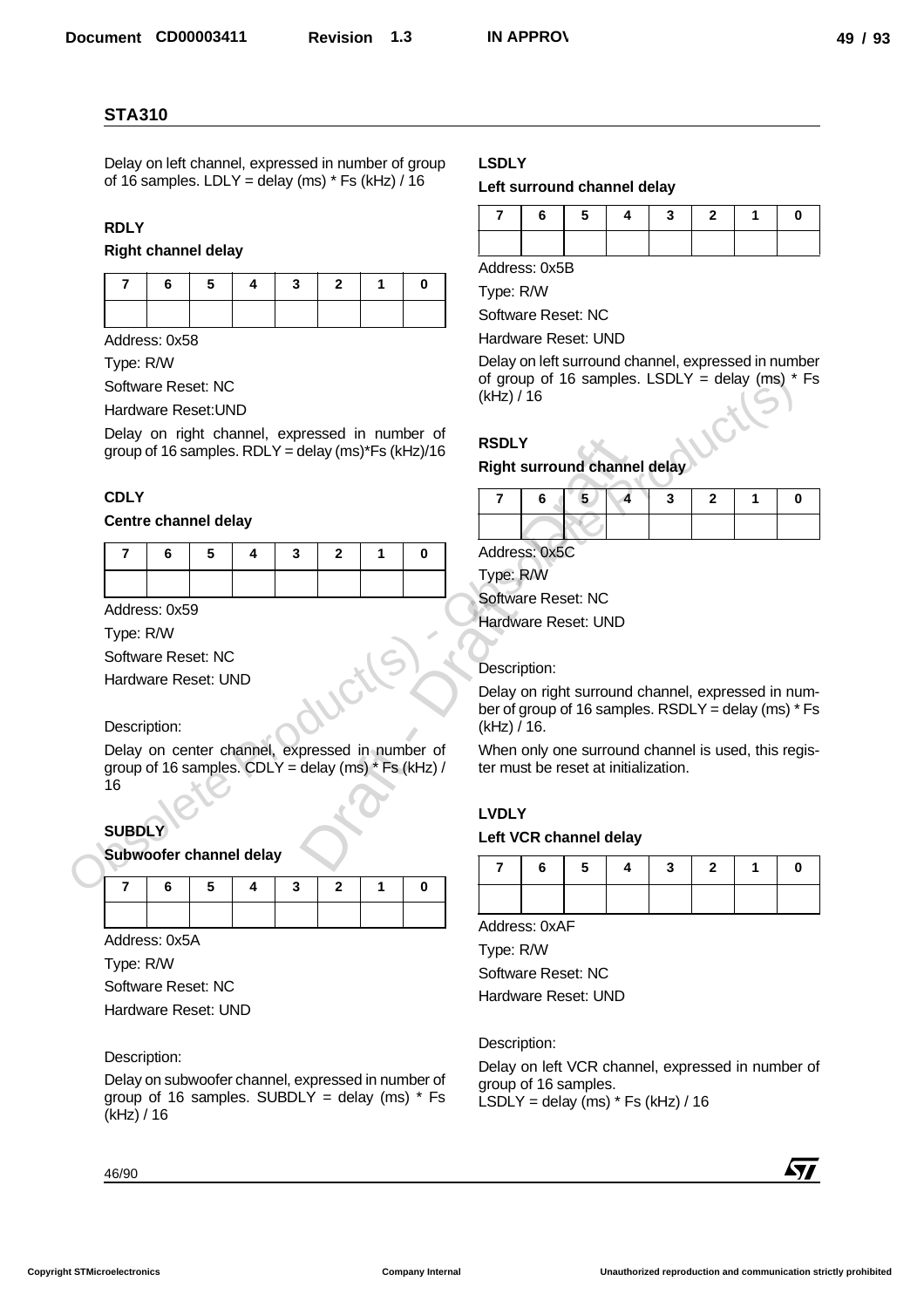#### **STA310**

## **RVDLY**

#### **Right VCR channel delay**

|  | 7 6 5 4 3 2 1 0 |  |  |
|--|-----------------|--|--|
|  |                 |  |  |

#### Description:

#### **UPDATE**

#### **PCM delay update**

|  | C |  |    |            |  |
|--|---|--|----|------------|--|
|  |   |  | TM | <b>DLY</b> |  |

| / 16.         |                                  |   |   | $y_1$ oup of to samples. RODET = delay (ms) to (Kitz) |   |          |                                                  |                                                                                                                       | <b>1.</b> The acidy values held in the additional<br>registers are updated in the DSP (i.e. the |          |  |  |  |  |
|---------------|----------------------------------|---|---|-------------------------------------------------------|---|----------|--------------------------------------------------|-----------------------------------------------------------------------------------------------------------------------|-------------------------------------------------------------------------------------------------|----------|--|--|--|--|
|               | must be reset at initialization. |   |   |                                                       |   |          | When only one VCR channel is used, this register | DSP will use the new values). This bit is<br>automatically reset to zero after it the update<br>has been carried out. |                                                                                                 |          |  |  |  |  |
| <b>UPDATE</b> |                                  |   |   |                                                       |   |          |                                                  | TM                                                                                                                    | Set to "0"                                                                                      |          |  |  |  |  |
|               | PCM delay update                 |   |   |                                                       |   |          |                                                  |                                                                                                                       |                                                                                                 |          |  |  |  |  |
| 7             | 6                                | 5 | 4 | 3                                                     | 2 | 1        | $\bf{0}$                                         |                                                                                                                       |                                                                                                 |          |  |  |  |  |
|               |                                  |   |   |                                                       |   | TM       | <b>DLY</b>                                       | <b>SPDIF_CMD</b>                                                                                                      | 9.8 SPDIF output set-up                                                                         |          |  |  |  |  |
|               | Address: 0x5D                    |   |   |                                                       |   |          |                                                  | <b>SPDIF control</b>                                                                                                  |                                                                                                 |          |  |  |  |  |
| Type: R/W     |                                  |   |   |                                                       |   |          |                                                  |                                                                                                                       |                                                                                                 |          |  |  |  |  |
|               | $\overline{7}$                   | 6 |   | 5                                                     |   |          |                                                  | $\overline{2}$                                                                                                        | 1                                                                                               | $\bf{0}$ |  |  |  |  |
|               | <b>AUX</b>                       |   |   |                                                       |   | reserved |                                                  |                                                                                                                       | SPDIF_MODE[1:0]                                                                                 |          |  |  |  |  |
|               | Address: 0x5E                    |   |   |                                                       |   |          |                                                  |                                                                                                                       | This register controls the SPDIF mode:                                                          |          |  |  |  |  |
| Type: R/W     |                                  |   |   |                                                       |   |          |                                                  |                                                                                                                       |                                                                                                 |          |  |  |  |  |
|               | Software Reset: NC               |   |   |                                                       |   |          |                                                  | Description:                                                                                                          |                                                                                                 |          |  |  |  |  |
|               | Hardware Reset: UND              |   |   |                                                       |   |          |                                                  |                                                                                                                       |                                                                                                 |          |  |  |  |  |
|               | <b>Bitfield</b>                  |   |   |                                                       |   |          |                                                  | <b>Description</b>                                                                                                    |                                                                                                 |          |  |  |  |  |

## Hardware Reset: UND

| <b>RVDLY</b><br>Software Reset: 0<br><b>Right VCR channel delay</b><br>Hardware Reset 0<br>$\overline{7}$<br>5<br>6<br>4<br>$\overline{2}$<br>3<br>1<br>0<br>Description:<br><b>Bitfield</b><br><b>Description</b><br>Address: 0xB0<br><b>DLY</b><br>This bit must be set to 1 to force the DSP to<br>Type: R/W<br>update its delays values (read from the audio<br>Software Reset: NC<br>delay registers).<br>Hardware Reset: UND<br>0: Delay values held in the audio delay<br>registers are NOT updated in the DSP<br>(i.e. the DSP will keep the delay values set<br>Description:<br>previously)<br>Delay on right VCR channel, expressed in number of<br>group of 16 samples. RSDLY = delay (ms) $*$ Fs (kHz)<br>1: The delay values held in the audio delay<br>registers are updated in the DSP (i.e. the<br>DSP will use the new values). This bit is<br>When only one VCR channel is used, this register<br>automatically reset to zero after it the update<br>must be reset at initialization.<br>has been carried out.<br><b>TM</b><br>Set to "0"<br><b>UPDATE</b><br>PCM delay update<br>5<br>$\overline{7}$<br>6<br>$\overline{2}$<br>4<br>3<br>1<br>0<br>9.8 SPDIF output set-up<br><b>DLY</b><br>TM<br>SPDIF_CMD<br>Address: 0x5D<br><b>SPDIF control</b><br>Type: R/W<br>3 <sup>2</sup><br>$\mathbf{2}$<br>$\overline{7}$<br>6<br>5<br>1<br>0<br><b>AUX</b><br>SPDIF_MODE[1:0]<br>reserved<br>Address: 0x5E<br>This register controls the SPDIF mode:<br>Type: R/W<br>Software Reset: NC<br>Description:<br>Hardware Reset: UND<br><b>Bitfield</b><br><b>Description</b><br>SPDIF_MODE[1:0]<br>00: OFF, the IEC60958 is not working and the output line is idle,<br>$AUX = '0'$<br>01: MUTE, the outputs are PCM null data,<br>10: PCM, the outputs are PCM data and only the Left/Right channels are transmitted,<br>11: EMC, in this "encoded" mode the compressed bitstream is transmitted in IEC61937<br>standard.<br>10: PCM, the outputs are PCM data and only the "VCR" channels are transmitted.<br>SPDIF_MODE[1:0]<br>$AUX = '1'$<br>All other values are reserved.<br><b>Category code</b><br>SPDIF_CAT<br>5<br>$\overline{7}$<br>6<br>3<br>$\mathbf{2}$<br>1<br>0<br>4<br>CATCODE |      |  |  |  |  |  |  | <b>STA310</b> |  |  |
|-------------------------------------------------------------------------------------------------------------------------------------------------------------------------------------------------------------------------------------------------------------------------------------------------------------------------------------------------------------------------------------------------------------------------------------------------------------------------------------------------------------------------------------------------------------------------------------------------------------------------------------------------------------------------------------------------------------------------------------------------------------------------------------------------------------------------------------------------------------------------------------------------------------------------------------------------------------------------------------------------------------------------------------------------------------------------------------------------------------------------------------------------------------------------------------------------------------------------------------------------------------------------------------------------------------------------------------------------------------------------------------------------------------------------------------------------------------------------------------------------------------------------------------------------------------------------------------------------------------------------------------------------------------------------------------------------------------------------------------------------------------------------------------------------------------------------------------------------------------------------------------------------------------------------------------------------------------------------------------------------------------------------------------------------------------------------------------------------------------------------------------------------------------------------------------------------------------|------|--|--|--|--|--|--|---------------|--|--|
|                                                                                                                                                                                                                                                                                                                                                                                                                                                                                                                                                                                                                                                                                                                                                                                                                                                                                                                                                                                                                                                                                                                                                                                                                                                                                                                                                                                                                                                                                                                                                                                                                                                                                                                                                                                                                                                                                                                                                                                                                                                                                                                                                                                                             |      |  |  |  |  |  |  |               |  |  |
|                                                                                                                                                                                                                                                                                                                                                                                                                                                                                                                                                                                                                                                                                                                                                                                                                                                                                                                                                                                                                                                                                                                                                                                                                                                                                                                                                                                                                                                                                                                                                                                                                                                                                                                                                                                                                                                                                                                                                                                                                                                                                                                                                                                                             |      |  |  |  |  |  |  |               |  |  |
|                                                                                                                                                                                                                                                                                                                                                                                                                                                                                                                                                                                                                                                                                                                                                                                                                                                                                                                                                                                                                                                                                                                                                                                                                                                                                                                                                                                                                                                                                                                                                                                                                                                                                                                                                                                                                                                                                                                                                                                                                                                                                                                                                                                                             |      |  |  |  |  |  |  |               |  |  |
|                                                                                                                                                                                                                                                                                                                                                                                                                                                                                                                                                                                                                                                                                                                                                                                                                                                                                                                                                                                                                                                                                                                                                                                                                                                                                                                                                                                                                                                                                                                                                                                                                                                                                                                                                                                                                                                                                                                                                                                                                                                                                                                                                                                                             |      |  |  |  |  |  |  |               |  |  |
|                                                                                                                                                                                                                                                                                                                                                                                                                                                                                                                                                                                                                                                                                                                                                                                                                                                                                                                                                                                                                                                                                                                                                                                                                                                                                                                                                                                                                                                                                                                                                                                                                                                                                                                                                                                                                                                                                                                                                                                                                                                                                                                                                                                                             |      |  |  |  |  |  |  |               |  |  |
|                                                                                                                                                                                                                                                                                                                                                                                                                                                                                                                                                                                                                                                                                                                                                                                                                                                                                                                                                                                                                                                                                                                                                                                                                                                                                                                                                                                                                                                                                                                                                                                                                                                                                                                                                                                                                                                                                                                                                                                                                                                                                                                                                                                                             |      |  |  |  |  |  |  |               |  |  |
|                                                                                                                                                                                                                                                                                                                                                                                                                                                                                                                                                                                                                                                                                                                                                                                                                                                                                                                                                                                                                                                                                                                                                                                                                                                                                                                                                                                                                                                                                                                                                                                                                                                                                                                                                                                                                                                                                                                                                                                                                                                                                                                                                                                                             |      |  |  |  |  |  |  |               |  |  |
|                                                                                                                                                                                                                                                                                                                                                                                                                                                                                                                                                                                                                                                                                                                                                                                                                                                                                                                                                                                                                                                                                                                                                                                                                                                                                                                                                                                                                                                                                                                                                                                                                                                                                                                                                                                                                                                                                                                                                                                                                                                                                                                                                                                                             |      |  |  |  |  |  |  |               |  |  |
|                                                                                                                                                                                                                                                                                                                                                                                                                                                                                                                                                                                                                                                                                                                                                                                                                                                                                                                                                                                                                                                                                                                                                                                                                                                                                                                                                                                                                                                                                                                                                                                                                                                                                                                                                                                                                                                                                                                                                                                                                                                                                                                                                                                                             |      |  |  |  |  |  |  |               |  |  |
|                                                                                                                                                                                                                                                                                                                                                                                                                                                                                                                                                                                                                                                                                                                                                                                                                                                                                                                                                                                                                                                                                                                                                                                                                                                                                                                                                                                                                                                                                                                                                                                                                                                                                                                                                                                                                                                                                                                                                                                                                                                                                                                                                                                                             |      |  |  |  |  |  |  |               |  |  |
|                                                                                                                                                                                                                                                                                                                                                                                                                                                                                                                                                                                                                                                                                                                                                                                                                                                                                                                                                                                                                                                                                                                                                                                                                                                                                                                                                                                                                                                                                                                                                                                                                                                                                                                                                                                                                                                                                                                                                                                                                                                                                                                                                                                                             |      |  |  |  |  |  |  |               |  |  |
|                                                                                                                                                                                                                                                                                                                                                                                                                                                                                                                                                                                                                                                                                                                                                                                                                                                                                                                                                                                                                                                                                                                                                                                                                                                                                                                                                                                                                                                                                                                                                                                                                                                                                                                                                                                                                                                                                                                                                                                                                                                                                                                                                                                                             | /16. |  |  |  |  |  |  |               |  |  |
|                                                                                                                                                                                                                                                                                                                                                                                                                                                                                                                                                                                                                                                                                                                                                                                                                                                                                                                                                                                                                                                                                                                                                                                                                                                                                                                                                                                                                                                                                                                                                                                                                                                                                                                                                                                                                                                                                                                                                                                                                                                                                                                                                                                                             |      |  |  |  |  |  |  |               |  |  |
|                                                                                                                                                                                                                                                                                                                                                                                                                                                                                                                                                                                                                                                                                                                                                                                                                                                                                                                                                                                                                                                                                                                                                                                                                                                                                                                                                                                                                                                                                                                                                                                                                                                                                                                                                                                                                                                                                                                                                                                                                                                                                                                                                                                                             |      |  |  |  |  |  |  |               |  |  |
|                                                                                                                                                                                                                                                                                                                                                                                                                                                                                                                                                                                                                                                                                                                                                                                                                                                                                                                                                                                                                                                                                                                                                                                                                                                                                                                                                                                                                                                                                                                                                                                                                                                                                                                                                                                                                                                                                                                                                                                                                                                                                                                                                                                                             |      |  |  |  |  |  |  |               |  |  |
|                                                                                                                                                                                                                                                                                                                                                                                                                                                                                                                                                                                                                                                                                                                                                                                                                                                                                                                                                                                                                                                                                                                                                                                                                                                                                                                                                                                                                                                                                                                                                                                                                                                                                                                                                                                                                                                                                                                                                                                                                                                                                                                                                                                                             |      |  |  |  |  |  |  |               |  |  |
|                                                                                                                                                                                                                                                                                                                                                                                                                                                                                                                                                                                                                                                                                                                                                                                                                                                                                                                                                                                                                                                                                                                                                                                                                                                                                                                                                                                                                                                                                                                                                                                                                                                                                                                                                                                                                                                                                                                                                                                                                                                                                                                                                                                                             |      |  |  |  |  |  |  |               |  |  |
|                                                                                                                                                                                                                                                                                                                                                                                                                                                                                                                                                                                                                                                                                                                                                                                                                                                                                                                                                                                                                                                                                                                                                                                                                                                                                                                                                                                                                                                                                                                                                                                                                                                                                                                                                                                                                                                                                                                                                                                                                                                                                                                                                                                                             |      |  |  |  |  |  |  |               |  |  |
|                                                                                                                                                                                                                                                                                                                                                                                                                                                                                                                                                                                                                                                                                                                                                                                                                                                                                                                                                                                                                                                                                                                                                                                                                                                                                                                                                                                                                                                                                                                                                                                                                                                                                                                                                                                                                                                                                                                                                                                                                                                                                                                                                                                                             |      |  |  |  |  |  |  |               |  |  |
|                                                                                                                                                                                                                                                                                                                                                                                                                                                                                                                                                                                                                                                                                                                                                                                                                                                                                                                                                                                                                                                                                                                                                                                                                                                                                                                                                                                                                                                                                                                                                                                                                                                                                                                                                                                                                                                                                                                                                                                                                                                                                                                                                                                                             |      |  |  |  |  |  |  |               |  |  |
|                                                                                                                                                                                                                                                                                                                                                                                                                                                                                                                                                                                                                                                                                                                                                                                                                                                                                                                                                                                                                                                                                                                                                                                                                                                                                                                                                                                                                                                                                                                                                                                                                                                                                                                                                                                                                                                                                                                                                                                                                                                                                                                                                                                                             |      |  |  |  |  |  |  |               |  |  |
|                                                                                                                                                                                                                                                                                                                                                                                                                                                                                                                                                                                                                                                                                                                                                                                                                                                                                                                                                                                                                                                                                                                                                                                                                                                                                                                                                                                                                                                                                                                                                                                                                                                                                                                                                                                                                                                                                                                                                                                                                                                                                                                                                                                                             |      |  |  |  |  |  |  |               |  |  |
|                                                                                                                                                                                                                                                                                                                                                                                                                                                                                                                                                                                                                                                                                                                                                                                                                                                                                                                                                                                                                                                                                                                                                                                                                                                                                                                                                                                                                                                                                                                                                                                                                                                                                                                                                                                                                                                                                                                                                                                                                                                                                                                                                                                                             |      |  |  |  |  |  |  |               |  |  |
|                                                                                                                                                                                                                                                                                                                                                                                                                                                                                                                                                                                                                                                                                                                                                                                                                                                                                                                                                                                                                                                                                                                                                                                                                                                                                                                                                                                                                                                                                                                                                                                                                                                                                                                                                                                                                                                                                                                                                                                                                                                                                                                                                                                                             |      |  |  |  |  |  |  |               |  |  |
|                                                                                                                                                                                                                                                                                                                                                                                                                                                                                                                                                                                                                                                                                                                                                                                                                                                                                                                                                                                                                                                                                                                                                                                                                                                                                                                                                                                                                                                                                                                                                                                                                                                                                                                                                                                                                                                                                                                                                                                                                                                                                                                                                                                                             |      |  |  |  |  |  |  |               |  |  |
|                                                                                                                                                                                                                                                                                                                                                                                                                                                                                                                                                                                                                                                                                                                                                                                                                                                                                                                                                                                                                                                                                                                                                                                                                                                                                                                                                                                                                                                                                                                                                                                                                                                                                                                                                                                                                                                                                                                                                                                                                                                                                                                                                                                                             |      |  |  |  |  |  |  |               |  |  |
|                                                                                                                                                                                                                                                                                                                                                                                                                                                                                                                                                                                                                                                                                                                                                                                                                                                                                                                                                                                                                                                                                                                                                                                                                                                                                                                                                                                                                                                                                                                                                                                                                                                                                                                                                                                                                                                                                                                                                                                                                                                                                                                                                                                                             |      |  |  |  |  |  |  |               |  |  |
|                                                                                                                                                                                                                                                                                                                                                                                                                                                                                                                                                                                                                                                                                                                                                                                                                                                                                                                                                                                                                                                                                                                                                                                                                                                                                                                                                                                                                                                                                                                                                                                                                                                                                                                                                                                                                                                                                                                                                                                                                                                                                                                                                                                                             |      |  |  |  |  |  |  |               |  |  |
|                                                                                                                                                                                                                                                                                                                                                                                                                                                                                                                                                                                                                                                                                                                                                                                                                                                                                                                                                                                                                                                                                                                                                                                                                                                                                                                                                                                                                                                                                                                                                                                                                                                                                                                                                                                                                                                                                                                                                                                                                                                                                                                                                                                                             |      |  |  |  |  |  |  |               |  |  |
|                                                                                                                                                                                                                                                                                                                                                                                                                                                                                                                                                                                                                                                                                                                                                                                                                                                                                                                                                                                                                                                                                                                                                                                                                                                                                                                                                                                                                                                                                                                                                                                                                                                                                                                                                                                                                                                                                                                                                                                                                                                                                                                                                                                                             |      |  |  |  |  |  |  |               |  |  |
|                                                                                                                                                                                                                                                                                                                                                                                                                                                                                                                                                                                                                                                                                                                                                                                                                                                                                                                                                                                                                                                                                                                                                                                                                                                                                                                                                                                                                                                                                                                                                                                                                                                                                                                                                                                                                                                                                                                                                                                                                                                                                                                                                                                                             |      |  |  |  |  |  |  |               |  |  |
|                                                                                                                                                                                                                                                                                                                                                                                                                                                                                                                                                                                                                                                                                                                                                                                                                                                                                                                                                                                                                                                                                                                                                                                                                                                                                                                                                                                                                                                                                                                                                                                                                                                                                                                                                                                                                                                                                                                                                                                                                                                                                                                                                                                                             |      |  |  |  |  |  |  |               |  |  |
|                                                                                                                                                                                                                                                                                                                                                                                                                                                                                                                                                                                                                                                                                                                                                                                                                                                                                                                                                                                                                                                                                                                                                                                                                                                                                                                                                                                                                                                                                                                                                                                                                                                                                                                                                                                                                                                                                                                                                                                                                                                                                                                                                                                                             |      |  |  |  |  |  |  |               |  |  |
|                                                                                                                                                                                                                                                                                                                                                                                                                                                                                                                                                                                                                                                                                                                                                                                                                                                                                                                                                                                                                                                                                                                                                                                                                                                                                                                                                                                                                                                                                                                                                                                                                                                                                                                                                                                                                                                                                                                                                                                                                                                                                                                                                                                                             |      |  |  |  |  |  |  |               |  |  |
|                                                                                                                                                                                                                                                                                                                                                                                                                                                                                                                                                                                                                                                                                                                                                                                                                                                                                                                                                                                                                                                                                                                                                                                                                                                                                                                                                                                                                                                                                                                                                                                                                                                                                                                                                                                                                                                                                                                                                                                                                                                                                                                                                                                                             |      |  |  |  |  |  |  |               |  |  |
|                                                                                                                                                                                                                                                                                                                                                                                                                                                                                                                                                                                                                                                                                                                                                                                                                                                                                                                                                                                                                                                                                                                                                                                                                                                                                                                                                                                                                                                                                                                                                                                                                                                                                                                                                                                                                                                                                                                                                                                                                                                                                                                                                                                                             |      |  |  |  |  |  |  |               |  |  |
|                                                                                                                                                                                                                                                                                                                                                                                                                                                                                                                                                                                                                                                                                                                                                                                                                                                                                                                                                                                                                                                                                                                                                                                                                                                                                                                                                                                                                                                                                                                                                                                                                                                                                                                                                                                                                                                                                                                                                                                                                                                                                                                                                                                                             |      |  |  |  |  |  |  |               |  |  |
| 57<br>47/90                                                                                                                                                                                                                                                                                                                                                                                                                                                                                                                                                                                                                                                                                                                                                                                                                                                                                                                                                                                                                                                                                                                                                                                                                                                                                                                                                                                                                                                                                                                                                                                                                                                                                                                                                                                                                                                                                                                                                                                                                                                                                                                                                                                                 |      |  |  |  |  |  |  |               |  |  |

#### **Category code**

#### **SPDIF\_CAT**

|  |  | CATCODE |  |  |
|--|--|---------|--|--|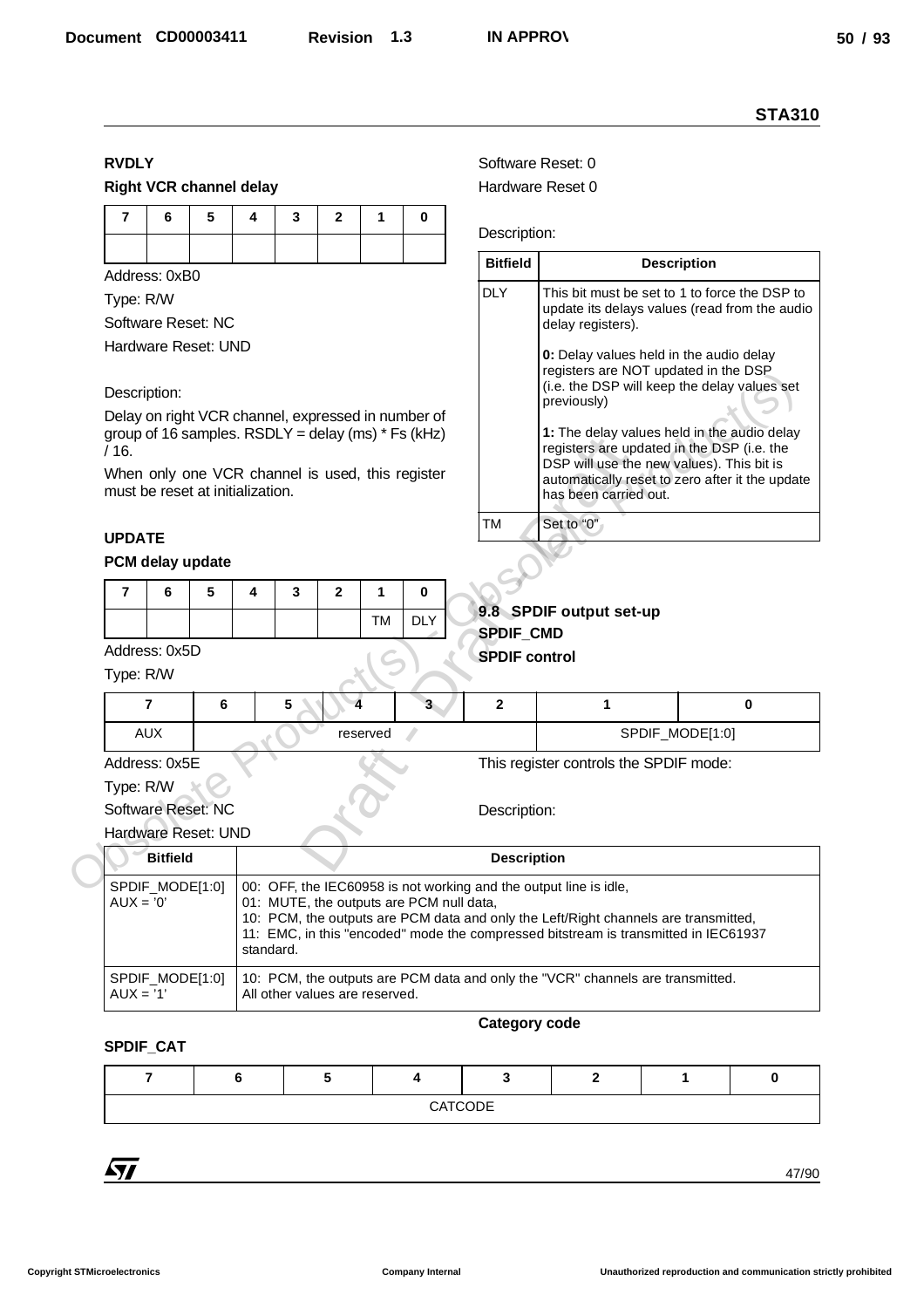| Address: 0x5F                                    |                                |                                                                                                          |   |                                                                                                   |              |                                                          |            |
|--------------------------------------------------|--------------------------------|----------------------------------------------------------------------------------------------------------|---|---------------------------------------------------------------------------------------------------|--------------|----------------------------------------------------------|------------|
| Type: R/W                                        |                                |                                                                                                          |   |                                                                                                   |              |                                                          |            |
| Software Reset: NC                               |                                |                                                                                                          |   |                                                                                                   |              |                                                          |            |
| Hardware Reset: UND                              |                                |                                                                                                          |   |                                                                                                   |              |                                                          |            |
| Description:                                     |                                |                                                                                                          |   |                                                                                                   |              |                                                          |            |
| <b>Category code</b>                             |                                |                                                                                                          |   | The table below defines the category codes, values not listed are reserved.<br><b>Description</b> |              |                                                          |            |
| 0000000                                          | General                        |                                                                                                          |   |                                                                                                   |              |                                                          |            |
| 1000000                                          | Experimental                   |                                                                                                          |   |                                                                                                   |              |                                                          |            |
| XXX0000<br>XXX1000                               | Reserved<br>Solid State Memory |                                                                                                          |   |                                                                                                   |              |                                                          |            |
| 0000100                                          |                                | Broadcast reception of dig. audio                                                                        |   |                                                                                                   |              | Japan                                                    |            |
| 1100100<br>0001100                               |                                | Broadcast reception of dig. audio<br>Broadcast reception of dig. audio                                   |   |                                                                                                   |              | United states<br>Europe                                  |            |
| 1000100                                          |                                | Broadcast reception of dig. audio                                                                        |   |                                                                                                   |              | Electronic Software delivery                             |            |
| XXXX100                                          |                                | Broadcast reception of dig. audio                                                                        |   |                                                                                                   |              | All other states are reserved                            |            |
| 0000010<br>0100010                               |                                | Digital / Digital converters and signal processing                                                       |   | Digital / Digital converters and signal processing Digital / Digital                              |              | PCM encoder/decoder<br>Digital sound sampler             |            |
| 0010010                                          |                                | converters and signal processing r                                                                       |   |                                                                                                   |              | Digital signal mixe                                      |            |
| 0011010<br>XXXX010                               |                                | Digital / Digital converters and signal processing<br>Digital / Digital converters and signal processing |   |                                                                                                   |              | Sample rate converter<br>All other states are reserved   |            |
| XX00110                                          |                                | A/D converter W/o copyright                                                                              |   |                                                                                                   |              |                                                          |            |
| XX10110<br>XXX1110                               |                                | A/D converter W/ copyright (using copy and L bits)<br>Broadcast reception of dig. audio                  |   |                                                                                                   |              |                                                          |            |
| 0000001<br>0001001                               |                                | Laser optical CD - Compatible with IEC 908                                                               |   | Laser optical CD - Not compatible with IEC 908 (Magneto optical)                                  |              |                                                          |            |
| $X$ $X$ $X$ $X$ $0$ $01$                         |                                | Laser optical All other states are reserved                                                              |   |                                                                                                   |              |                                                          |            |
| 0000101                                          |                                | Musical instruments, microphones, etc.                                                                   |   |                                                                                                   |              | Synthesizer                                              |            |
| 0001101<br>X X X X 101                           |                                | Musical instruments, microphones, etc.<br>Musical instruments, microphones, etc.                         |   |                                                                                                   |              | Microphone<br>All other states are reserved              |            |
| 0000011                                          |                                | Magnetic tape or disks                                                                                   |   |                                                                                                   |              | <b>DAT</b>                                               |            |
| 0001011<br>X X X X 011                           |                                | Magnetic tape or disks<br>Magnetic tape or disks                                                         |   |                                                                                                   |              | Digital audio sound VCR<br>All other states are reserved |            |
| $X$ $X$ $X$ $X$ $111$                            | Reserved                       |                                                                                                          |   |                                                                                                   |              |                                                          |            |
| 7                                                |                                |                                                                                                          |   | Only cat. codes XXXX100, XXX1110, XXXX001 -> L bit                                                |              |                                                          |            |
| 0                                                |                                | Original, commercially pre-recorded data<br>No indication of 1st generation or higher                    |   |                                                                                                   |              |                                                          |            |
| $\overline{7}$                                   | All other categories           |                                                                                                          |   |                                                                                                   |              |                                                          |            |
| 0<br>1                                           |                                | No indication of 1st generation or higher<br>Original, commercially pre-recorded data                    |   |                                                                                                   |              |                                                          |            |
|                                                  |                                |                                                                                                          |   |                                                                                                   |              |                                                          |            |
| <b>SPDIF_CONF</b><br><b>SPDIF PCMCLK divider</b> |                                |                                                                                                          |   |                                                                                                   |              |                                                          |            |
| $\overline{7}$                                   | 6                              | $\sqrt{5}$                                                                                               | 4 | 3                                                                                                 | $\mathbf{2}$ | 1                                                        | 0          |
| LAT                                              | $SM=0$                         | <b>RND</b>                                                                                               |   |                                                                                                   | DIV[4:0]     |                                                          |            |
| Address: 0x60                                    |                                |                                                                                                          |   |                                                                                                   |              |                                                          |            |
| Type: R/W                                        |                                |                                                                                                          |   |                                                                                                   |              |                                                          |            |
| Software Reset:NC                                |                                |                                                                                                          |   |                                                                                                   |              |                                                          |            |
| 48/90                                            |                                |                                                                                                          |   |                                                                                                   |              |                                                          | <b>Ayy</b> |

## **SPDIF\_CONF SPDIF PCMCLK divider**

|     |        |            |  | -        |  |
|-----|--------|------------|--|----------|--|
| LAT | $SM=0$ | <b>RND</b> |  | DIV[4:0] |  |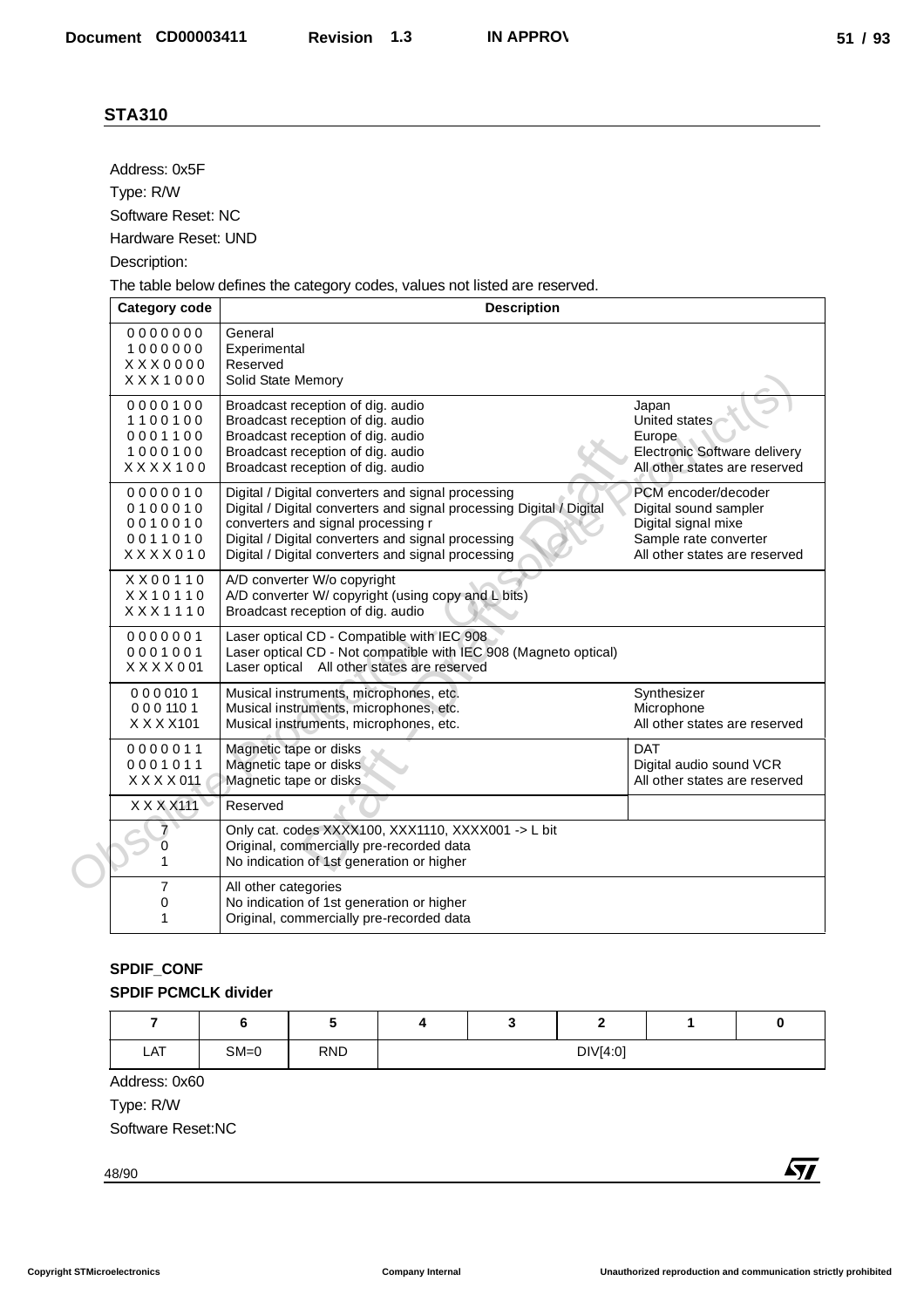## Hardware: Reset:UND

#### Description:

|                                                                                         |                                 |                                                                                                                                                                                                                                                                                                                                                                                                                                                                                                                          |                                                          |     |                | <b>STA310</b> |  |  |
|-----------------------------------------------------------------------------------------|---------------------------------|--------------------------------------------------------------------------------------------------------------------------------------------------------------------------------------------------------------------------------------------------------------------------------------------------------------------------------------------------------------------------------------------------------------------------------------------------------------------------------------------------------------------------|----------------------------------------------------------|-----|----------------|---------------|--|--|
| Hardware: Reset: UND                                                                    |                                 |                                                                                                                                                                                                                                                                                                                                                                                                                                                                                                                          |                                                          |     |                |               |  |  |
| Description:                                                                            |                                 |                                                                                                                                                                                                                                                                                                                                                                                                                                                                                                                          |                                                          |     |                |               |  |  |
| <b>Bitfield</b>                                                                         |                                 |                                                                                                                                                                                                                                                                                                                                                                                                                                                                                                                          | <b>Description</b>                                       |     |                |               |  |  |
| DIV[4:0]                                                                                |                                 | This field is the DAC_PCMCLK divider. It must be set according to the formula:<br>in 16 bit mode: IECDIV=(1+PCMDIV)/2-1; in 32 bit mode: IECDIV=PCMDIV                                                                                                                                                                                                                                                                                                                                                                   |                                                          |     |                |               |  |  |
| <b>RND</b>                                                                              | 0: no rounding,<br>1: rounding. | This bit is used to have a "16-bit rounding" on the SPDIF (when in PCM mode):                                                                                                                                                                                                                                                                                                                                                                                                                                            |                                                          |     |                |               |  |  |
| <b>SM</b>                                                                               |                                 |                                                                                                                                                                                                                                                                                                                                                                                                                                                                                                                          | This bit has no effect on the precision of analogue data |     |                |               |  |  |
| LAT                                                                                     | an audio block.                 | SYNC MUTE Mode, must be set to zero.<br>Configures the latency mode between the SPDIF output (in mode compressed) and the Audio output.<br>0: Auto-Latency: The latency is the transmission time for 2/3 of the payload, plus the time to decode<br>For MPEG Auto-Latency, the latency is the following time depending of the sampling frequency in the<br>incoming bitstream: MPEG 48KHz: 20.90ms, MPEG 44.1KHz: 22.95ms, MPEG 32KHz: 32.53ms.<br>SPDIF_LATENCY register is used.<br>1: User-programmable latency - the |                                                          |     |                |               |  |  |
|                                                                                         |                                 |                                                                                                                                                                                                                                                                                                                                                                                                                                                                                                                          |                                                          |     |                |               |  |  |
|                                                                                         |                                 | The table below shows the relationship between the value of the IEC divider and the value of the PCM divider.                                                                                                                                                                                                                                                                                                                                                                                                            |                                                          |     |                |               |  |  |
|                                                                                         | <b>PCM Divider Value</b>        | <b>Mode Description</b><br><b>IEC Divider Value</b>                                                                                                                                                                                                                                                                                                                                                                                                                                                                      |                                                          |     |                |               |  |  |
| 5                                                                                       |                                 | DAC_PCMCLK = 384Fs, DAC is 16-bit mode                                                                                                                                                                                                                                                                                                                                                                                                                                                                                   | $\overline{2}$                                           |     |                |               |  |  |
| 3<br>2                                                                                  |                                 | DAC_PCMLK = 256 Fs, DAC is 16-bit mode<br>$\overline{1}$<br>DAC_PCMLK = 384 Fs, DAC is 32-bit mode<br>$\overline{2}$                                                                                                                                                                                                                                                                                                                                                                                                     |                                                          |     |                |               |  |  |
| $\mathbf{1}$                                                                            |                                 | DAC_PCMLK = 256 Fs, DAC is 32-bit mode                                                                                                                                                                                                                                                                                                                                                                                                                                                                                   |                                                          |     | $\overline{1}$ |               |  |  |
| <b>SPDIF status bit</b><br>7                                                            | 6                               | 5<br>$\overline{\mathbf{4}}$                                                                                                                                                                                                                                                                                                                                                                                                                                                                                             | 3                                                        | 2   | 1              | 0             |  |  |
|                                                                                         |                                 | <b>SFR</b>                                                                                                                                                                                                                                                                                                                                                                                                                                                                                                               |                                                          | PRE | COP            | COM           |  |  |
| Address: 0x61<br>Type: R/W<br>Software Reset: NC<br>Hardware: Reset UND<br>Description: |                                 |                                                                                                                                                                                                                                                                                                                                                                                                                                                                                                                          |                                                          |     |                |               |  |  |
|                                                                                         |                                 |                                                                                                                                                                                                                                                                                                                                                                                                                                                                                                                          |                                                          |     |                |               |  |  |

|                                                |                          | For MPEG Auto-Latency, the latency is the following time depending of the sampling frequency in the                        |                                 |              |   |                          |            |
|------------------------------------------------|--------------------------|----------------------------------------------------------------------------------------------------------------------------|---------------------------------|--------------|---|--------------------------|------------|
|                                                |                          | incoming bitstream: MPEG 48KHz: 20.90ms, MPEG 44.1KHz: 22.95ms, MPEG 32KHz: 32.53ms.<br>1: User-programmable latency - the | SPDIF LATENCY register is used. |              |   |                          |            |
|                                                |                          | The table below shows the relationship between the value of the IEC divider and the value of the PCM divider.              |                                 |              |   |                          |            |
|                                                | <b>PCM Divider Value</b> |                                                                                                                            | <b>Mode Description</b>         |              |   | <b>IEC Divider Value</b> |            |
| 5                                              |                          | DAC_PCMCLK = 384Fs, DAC is 16-bit mode                                                                                     | 2                               |              |   |                          |            |
| 3                                              |                          | DAC_PCMLK = 256 Fs, DAC is 16-bit mode                                                                                     |                                 |              | 1 |                          |            |
| 2                                              |                          | DAC_PCMLK = 384 Fs, DAC is 32-bit mode                                                                                     |                                 |              | 2 |                          |            |
| 1                                              |                          | DAC_PCMLK = 256 Fs, DAC is 32-bit mode                                                                                     |                                 |              | 1 |                          |            |
| <b>SPDIF_STATUS</b><br><b>SPDIF status bit</b> |                          |                                                                                                                            |                                 |              |   |                          |            |
| 7                                              |                          | $\overline{\mathbf{4}}$<br>5                                                                                               | 3                               | $\mathbf{2}$ |   | 1                        | $\bf{0}$   |
|                                                |                          | <b>SFR</b>                                                                                                                 |                                 | <b>PRE</b>   |   | <b>COP</b>               | <b>COM</b> |
| Address: 0x61                                  |                          |                                                                                                                            |                                 |              |   |                          |            |
| Type: R/W                                      |                          |                                                                                                                            |                                 |              |   |                          |            |
| Software Reset: NC                             |                          |                                                                                                                            |                                 |              |   |                          |            |
| Hordware: Docot LINID                          |                          |                                                                                                                            |                                 |              |   |                          |            |

## **SPDIF\_STATUS SPDIF status bit**

|               | . . |            |  |            |            |     |
|---------------|-----|------------|--|------------|------------|-----|
|               |     | <b>SFR</b> |  | <b>PRE</b> | <b>COP</b> | COM |
| Address: 0x61 |     |            |  |            |            |     |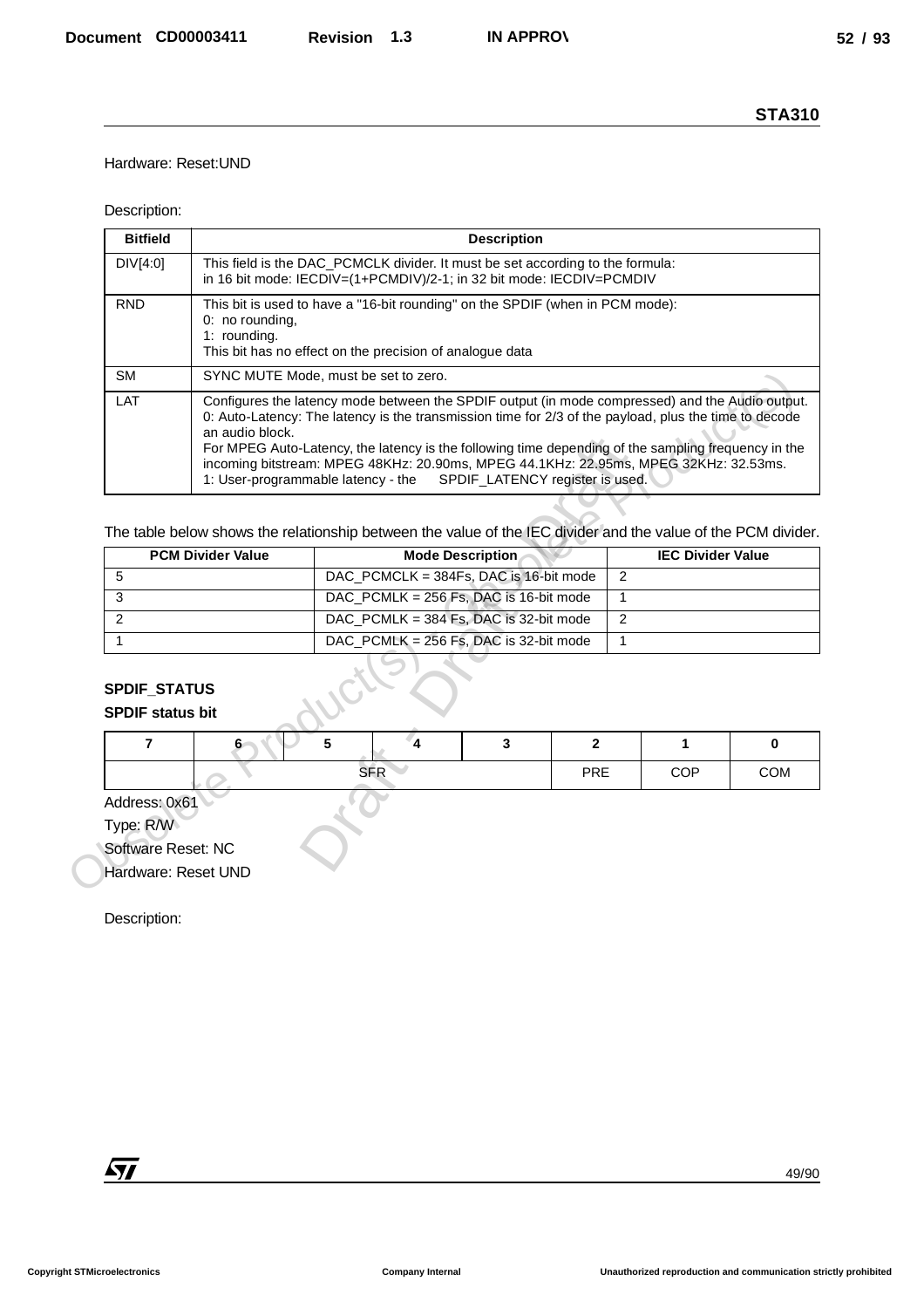| <b>STA310</b>                                                                                                                              |                                                                                                                                                                                                                                                                                                                |
|--------------------------------------------------------------------------------------------------------------------------------------------|----------------------------------------------------------------------------------------------------------------------------------------------------------------------------------------------------------------------------------------------------------------------------------------------------------------|
|                                                                                                                                            | This register is used to set the value of the status bit in the IEC958 data stream.                                                                                                                                                                                                                            |
| <b>Bitfield</b>                                                                                                                            | <b>Description</b>                                                                                                                                                                                                                                                                                             |
| <b>COM</b>                                                                                                                                 | Compress data bit.                                                                                                                                                                                                                                                                                             |
|                                                                                                                                            | 1: compressed mode<br>0: non compressed mode.                                                                                                                                                                                                                                                                  |
| COP                                                                                                                                        | 1: copy allowed                                                                                                                                                                                                                                                                                                |
| <b>PRE</b>                                                                                                                                 | 0: copy not allowed<br>1: output has pre-emphasis                                                                                                                                                                                                                                                              |
|                                                                                                                                            | 0: output does not have pre-emphasis                                                                                                                                                                                                                                                                           |
| <b>SFR</b>                                                                                                                                 | 0000: if sampling frequency = 44.1KHz<br>0010: if sampling frequency = 48KHz                                                                                                                                                                                                                                   |
|                                                                                                                                            | 0011: if sampling frequency = 32KHz                                                                                                                                                                                                                                                                            |
|                                                                                                                                            | 1010: if sampling frequency = 96KHz                                                                                                                                                                                                                                                                            |
| SPDIF_REP_TIME                                                                                                                             |                                                                                                                                                                                                                                                                                                                |
|                                                                                                                                            | WCt<br>SPDIF repetition time of a pause frame                                                                                                                                                                                                                                                                  |
|                                                                                                                                            | $\overline{\mathbf{0}}$<br>$\overline{\mathbf{r}}$<br>6<br>5<br>4<br>3<br>$\mathbf{2}$<br>1                                                                                                                                                                                                                    |
|                                                                                                                                            |                                                                                                                                                                                                                                                                                                                |
| Address: 0x75                                                                                                                              |                                                                                                                                                                                                                                                                                                                |
| Type: R/W                                                                                                                                  |                                                                                                                                                                                                                                                                                                                |
| Software Reset: NC                                                                                                                         |                                                                                                                                                                                                                                                                                                                |
|                                                                                                                                            |                                                                                                                                                                                                                                                                                                                |
|                                                                                                                                            |                                                                                                                                                                                                                                                                                                                |
|                                                                                                                                            |                                                                                                                                                                                                                                                                                                                |
| Hardware: Reset: UND<br>Description:                                                                                                       | In compressed mode, a burst of pause frames is sent when there are no more data to transmit (due to an error<br>or a gap in the incoming bitstream, for example).                                                                                                                                              |
|                                                                                                                                            | This register sets the size of a pause frame in IEC frames: Dolby Digital =4, MPEG=32 and DTS=3.                                                                                                                                                                                                               |
|                                                                                                                                            | 6<br>5<br>4<br>3<br>0<br>7<br>2<br>1<br>Value                                                                                                                                                                                                                                                                  |
|                                                                                                                                            |                                                                                                                                                                                                                                                                                                                |
|                                                                                                                                            |                                                                                                                                                                                                                                                                                                                |
|                                                                                                                                            |                                                                                                                                                                                                                                                                                                                |
|                                                                                                                                            |                                                                                                                                                                                                                                                                                                                |
|                                                                                                                                            |                                                                                                                                                                                                                                                                                                                |
|                                                                                                                                            | to be set according the following formula:                                                                                                                                                                                                                                                                     |
| SPDIF_LATENCY<br><b>Latency value</b><br>Address: 0x7E<br>Type: R/W<br>Software Reset: NC<br>Hardware: Reset: UND<br>Description:<br>50/90 | If bit LAT of register SPDIF_CONF is set, a delay can be configured between the output of IEC61937 in com-<br>pressed mode and the output of the audio decoder. To configure a latency (in unit of seconds) this register has<br>Value = L x FS/8 where, L=Latency in s and FS=Sampling frequency in Hz<br>47/ |

#### **SPDIF\_REP\_TIME**

#### **SPDIF repetition time of a pause frame**



## **SPDIF\_LATENCY**

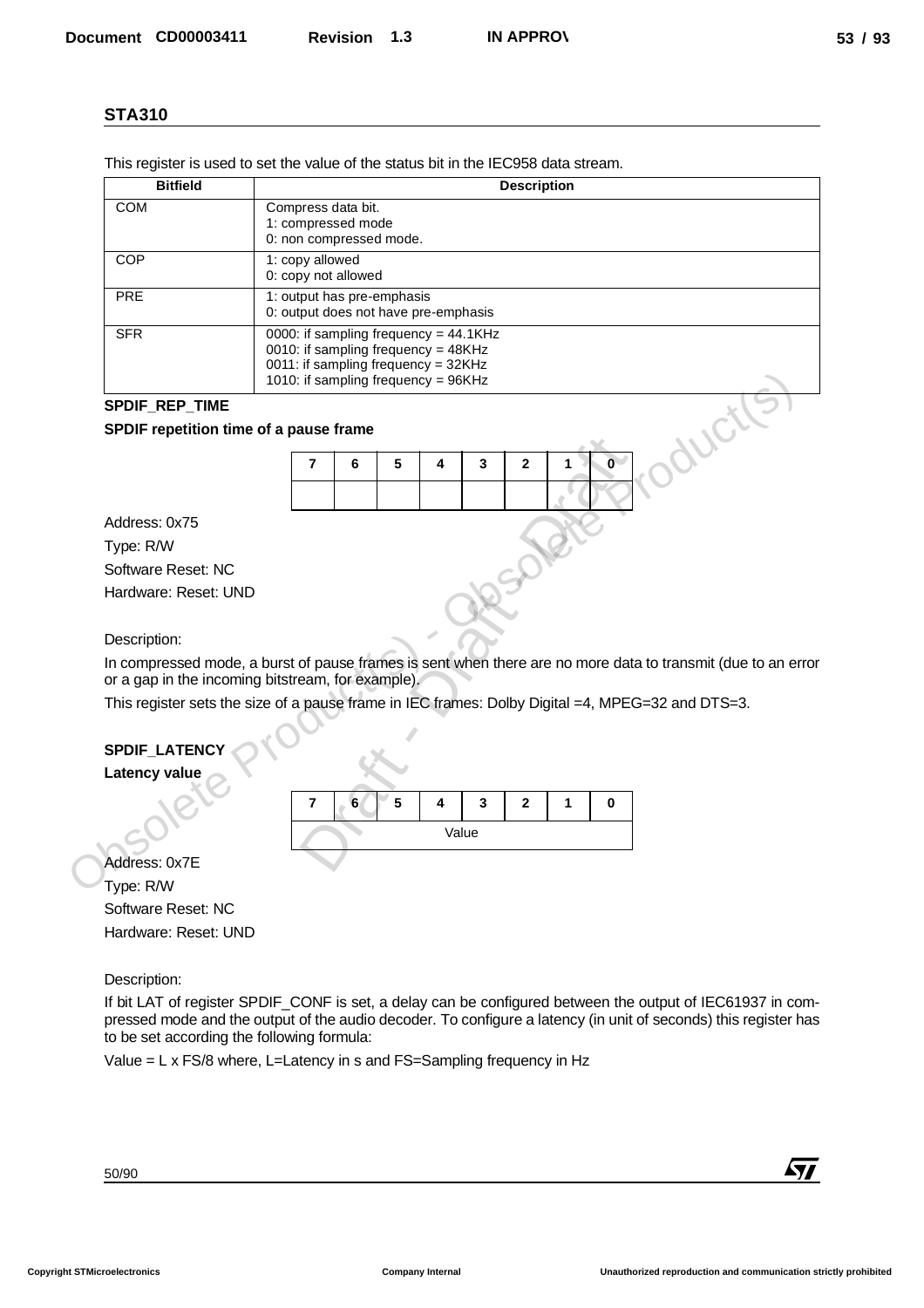| <b>Bitfield</b> | <b>Description</b>                                                                                             |
|-----------------|----------------------------------------------------------------------------------------------------------------|
| Value           | Dolby Digital: L = 1536 samples / Sampling<br>frequency<br>MPEG:<br>$L = 1152$ samples / Sampling<br>frequency |

# **SPDIF\_DTDI**

### **SPDIF data-type information**

|         | э |            | w |  |  |
|---------|---|------------|---|--|--|
| PFC DTD |   | <b>INF</b> |   |  |  |

#### Description::

|            |                                  |            |                                                                                                                                              |            |                    |                          |                                                          |                                                                |                                                                                                                                                                                                           | <b>STA310</b>                              |  |  |  |
|------------|----------------------------------|------------|----------------------------------------------------------------------------------------------------------------------------------------------|------------|--------------------|--------------------------|----------------------------------------------------------|----------------------------------------------------------------|-----------------------------------------------------------------------------------------------------------------------------------------------------------------------------------------------------------|--------------------------------------------|--|--|--|
|            |                                  |            | cy delay is the time to decode a frame:                                                                                                      |            |                    |                          |                                                          | The minimum latency delay is 0; the maximum laten-             | Hardware: Reset: UND                                                                                                                                                                                      |                                            |  |  |  |
|            | <b>Bitfield</b>                  |            |                                                                                                                                              |            | <b>Description</b> |                          |                                                          |                                                                | Description:                                                                                                                                                                                              |                                            |  |  |  |
|            | Value                            |            | Dolby Digital: L = 1536 samples / Sampling<br>frequency<br>MPEG:<br>frequency                                                                |            |                    |                          |                                                          | $L = 1152$ samples / Sampling                                  | The feature is only available for STA310 cut 2.0. This<br>register is used to enable the autodetection on the S/<br>PDIF. When high, the autodetection is present. When<br>low, autodetection is disable. |                                            |  |  |  |
|            |                                  |            |                                                                                                                                              |            |                    |                          |                                                          |                                                                | The STA310 cut 2.0 is able to detect the following au-<br>dio format changes on the S?PDIF input.                                                                                                         |                                            |  |  |  |
|            | <b>SPDIF_DTDI</b>                |            |                                                                                                                                              |            |                    |                          |                                                          |                                                                | <b>FROM</b>                                                                                                                                                                                               | <b>TO</b>                                  |  |  |  |
|            |                                  |            | <b>SPDIF data-type information</b>                                                                                                           |            |                    |                          |                                                          |                                                                | AC <sub>3</sub>                                                                                                                                                                                           | <b>PCM</b>                                 |  |  |  |
|            | $\overline{7}$                   | 6          | 5                                                                                                                                            | 4          | 3                  | $\mathbf{2}$             | 1                                                        | 0                                                              | AC <sub>3</sub>                                                                                                                                                                                           | <b>MPEG</b>                                |  |  |  |
|            | <b>PFC</b>                       | <b>DTD</b> |                                                                                                                                              | <b>INF</b> |                    |                          |                                                          |                                                                | <b>MPEG</b>                                                                                                                                                                                               | AC <sub>3</sub>                            |  |  |  |
|            |                                  |            |                                                                                                                                              |            |                    |                          |                                                          |                                                                | <b>MPEG</b>                                                                                                                                                                                               | PCM                                        |  |  |  |
|            | Address: 0x7F                    |            |                                                                                                                                              |            |                    |                          |                                                          |                                                                | <b>PCM</b>                                                                                                                                                                                                | AC <sub>3</sub>                            |  |  |  |
|            | Type: R/W                        |            | Software Reset: NC                                                                                                                           |            |                    |                          |                                                          |                                                                | PCM                                                                                                                                                                                                       | <b>MPEG</b>                                |  |  |  |
|            | Description::<br><b>Bitfield</b> |            |                                                                                                                                              |            | <b>Description</b> |                          |                                                          |                                                                | <b>AUTODETECT_SENS</b>                                                                                                                                                                                    |                                            |  |  |  |
|            | DTDI[4:0]                        |            | $\mathbf 0$<br>$\sqrt{3}$<br>in Dolby Digital mode:<br>$\overline{4}$<br>$\mathbf{2}$                                                        |            |                    |                          |                                                          |                                                                | <b>S/PDIF Autodetection Sensitivity</b>                                                                                                                                                                   |                                            |  |  |  |
|            |                                  |            | in MPEG mode:                                                                                                                                |            |                    | 0<br>$\overline{4}$<br>0 | $\mathbf{0}$<br>$\mathbf{3}$<br>$\overline{c}$<br>0<br>0 | <b>BSMOD</b><br>[2.0]<br>$\overline{0}$<br>1<br><b>DR</b><br>Κ | $\overline{7}$<br>6<br>5<br>4<br>Address: 0xE1<br>Type: R/W<br>Software Reset: 0                                                                                                                          | 3<br>$\mathbf{2}$<br>1<br>0<br><b>SENS</b> |  |  |  |
| <b>DTD</b> |                                  |            | 1: Data-type dependent information used<br>for the SPDIF in compressed mode, can be<br>set by the user.<br>Refer to IEC958 standard for more |            |                    |                          |                                                          |                                                                | Hardware: Reset: UND                                                                                                                                                                                      |                                            |  |  |  |
|            |                                  |            | information.                                                                                                                                 |            |                    |                          |                                                          |                                                                | Description:                                                                                                                                                                                              |                                            |  |  |  |
|            |                                  |            | 0: Transmitted DTDI are extracted from the<br>stream.                                                                                        |            |                    |                          |                                                          |                                                                | The feature is only available for STA310 cut 2.0. This<br>register is used to configure the autodetection sensi-<br>tivity. The lower is SENS, the faster is the autodetec-                               |                                            |  |  |  |
| <b>PFC</b> |                                  |            | 1: PCMCROSS function enabled                                                                                                                 |            |                    |                          |                                                          |                                                                | tion. Typical value is 0.                                                                                                                                                                                 |                                            |  |  |  |
|            |                                  |            | AUTODETECT_ENA<br><b>S/PDIF Autodetection Enable</b>                                                                                         |            |                    |                          |                                                          |                                                                | <b>AUTODETECT_ALIGN</b><br><b>S/PDIF Autodetection Alignement</b>                                                                                                                                         |                                            |  |  |  |
|            | 7                                |            |                                                                                                                                              | 4          |                    | $\mathbf{2}$             |                                                          |                                                                | Address: 0xE2                                                                                                                                                                                             |                                            |  |  |  |
|            |                                  | 6          | 5                                                                                                                                            |            | 3                  |                          | 1                                                        | 0                                                              | Type: R/W                                                                                                                                                                                                 |                                            |  |  |  |
|            |                                  |            |                                                                                                                                              |            |                    |                          |                                                          | <b>ENA</b>                                                     | Software Reset: 0<br>Hardware: Reset: UND                                                                                                                                                                 |                                            |  |  |  |
|            | Address: 0xE0                    |            |                                                                                                                                              |            |                    |                          |                                                          |                                                                |                                                                                                                                                                                                           |                                            |  |  |  |
|            | Type: R/W                        |            |                                                                                                                                              |            |                    |                          |                                                          |                                                                | Description:                                                                                                                                                                                              |                                            |  |  |  |
|            |                                  |            | Software Reset: 0                                                                                                                            |            |                    |                          |                                                          |                                                                |                                                                                                                                                                                                           |                                            |  |  |  |
| <b>Ayy</b> |                                  |            |                                                                                                                                              |            |                    |                          |                                                          |                                                                |                                                                                                                                                                                                           | 51/90                                      |  |  |  |

## **AUTODETECT\_ENA**

#### **S/PDIF Autodetection Enable**

| 6 | э | Δ<br>T |  |     |
|---|---|--------|--|-----|
|   |   |        |  | ENA |

| <b>FROM</b>     | TO              |
|-----------------|-----------------|
| AC <sub>3</sub> | <b>PCM</b>      |
| AC <sub>3</sub> | <b>MPEG</b>     |
| <b>MPEG</b>     | AC <sub>3</sub> |
| <b>MPEG</b>     | PCM             |
| <b>PCM</b>      | AC <sub>3</sub> |
| <b>PCM</b>      | <b>MPEG</b>     |

## **AUTODETECT\_SENS**

#### **S/PDIF Autodetection Sensitivity**

|  |                      | - 1 | - |  |
|--|----------------------|-----|---|--|
|  | $\sim$ $\sim$ $\sim$ |     |   |  |

## **AUTODETECT\_ ALIGN**

#### **S/PDIF Autodetection Alignement**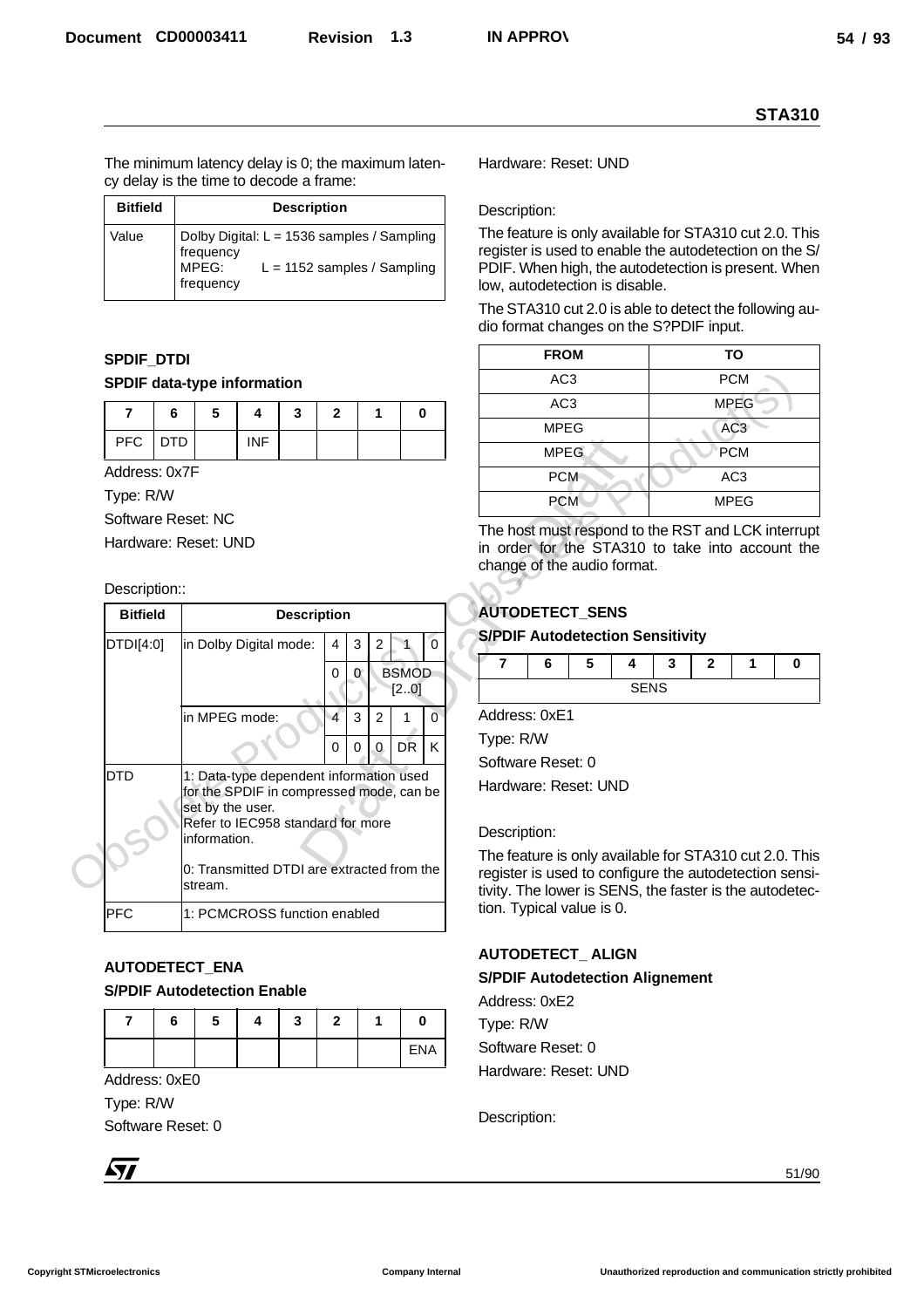## **9.9 Audio command registers SOFTRESET Soft reset**

|  | 7   6   5   4   3   2   1   0 |  |  |
|--|-------------------------------|--|--|
|  |                               |  |  |

## **PLAY**

|  | 6 | ວ |  | ∍ |             |
|--|---|---|--|---|-------------|
|  |   |   |  |   | <b>PLAY</b> |

## Description:

- When in idle mode, the PLAY value is not taken into account by the decoder.
- When in init mode, the PLAY value is not taken into account by the decoder.
- When in decode mode, PLAY enables the decoding, see table below:

|              | <b>STA310</b>                                            |   |   |               |                |   |                                                                                                               |                              |                      |   |                                                                       |   |                       |   |                                                                                                  |
|--------------|----------------------------------------------------------|---|---|---------------|----------------|---|---------------------------------------------------------------------------------------------------------------|------------------------------|----------------------|---|-----------------------------------------------------------------------|---|-----------------------|---|--------------------------------------------------------------------------------------------------|
|              | alignement of the S/PDIF. Typical value is 10            |   |   |               |                |   | The feature is only available for STA310 cut 2.0. This<br>register is used to configure the Left/Right sample |                              |                      |   | into account by the decoder.                                          |   |                       |   | ■ When in idle mode, the PLAY value is not taken                                                 |
|              |                                                          |   |   |               |                |   |                                                                                                               |                              |                      |   | into account by the decoder.                                          |   |                       |   | ■ When in init mode, the PLAY value is not taken                                                 |
|              | 9.9 Audio command registers<br><b>SOFTRESET</b>          |   |   |               |                |   |                                                                                                               |                              |                      |   | ■ When in decode mode, PLAY enables the<br>decoding, see table below: |   |                       |   |                                                                                                  |
| Soft reset   |                                                          |   |   |               |                |   |                                                                                                               | <b>PLAY</b><br>value         | <b>MUTE</b><br>value |   | DAC_SCLK,<br>DAC_LRCLK<br>state                                       |   | DAC_PC<br><b>MOUT</b> |   | <b>Decoding</b>                                                                                  |
| 7            | 6                                                        | 5 | 4 | 3             | $\overline{2}$ | 1 | $\mathbf 0$                                                                                                   | 0                            | $\mathbf 0$          |   | Not running                                                           |   | 0                     |   | No                                                                                               |
|              |                                                          |   |   |               |                |   |                                                                                                               | 0                            | $\mathbf{1}$         |   | Running                                                               |   | 0                     |   | <b>No</b>                                                                                        |
|              | Address: 0x10                                            |   |   |               |                |   |                                                                                                               | 1                            | $\mathbf 0$          |   | Running                                                               |   | Decoded               |   | Yes                                                                                              |
| Type: W0     |                                                          |   |   |               |                |   |                                                                                                               |                              |                      |   |                                                                       |   | samples               |   |                                                                                                  |
|              | Software Reset: NA                                       |   |   |               |                |   |                                                                                                               | 1                            | $\mathbf{1}$         |   | Running                                                               |   | 0                     |   | Yes                                                                                              |
|              | Hardware: Reset: NA                                      |   |   |               |                |   |                                                                                                               |                              |                      |   |                                                                       |   |                       |   |                                                                                                  |
|              |                                                          |   |   |               |                |   |                                                                                                               | <b>MUTE</b>                  |                      |   |                                                                       |   |                       |   |                                                                                                  |
|              | Description:                                             |   |   |               |                |   |                                                                                                               | <b>Mute</b>                  |                      |   |                                                                       |   |                       |   |                                                                                                  |
|              |                                                          |   |   |               |                |   |                                                                                                               |                              |                      |   |                                                                       |   |                       |   |                                                                                                  |
|              | When bit 0 of this register is set, a soft reset occurs. |   |   |               |                |   |                                                                                                               | $\sqrt{7}$                   | 6                    | 5 | 4                                                                     | 3 | $\mathbf{2}$          | 1 | 0                                                                                                |
|              |                                                          |   |   |               |                |   | The command registers and the interrupt registers                                                             |                              |                      |   |                                                                       |   |                       |   | <b>MUTE</b>                                                                                      |
|              | listed below are cleared.                                |   |   |               |                |   |                                                                                                               | Address: 0x14                |                      |   |                                                                       |   |                       |   |                                                                                                  |
| are cleared. |                                                          |   |   |               |                |   | The decoder goes into idle mode and the volumes                                                               | Type: R/W                    |                      |   |                                                                       |   |                       |   |                                                                                                  |
|              | Command registers:                                       |   |   |               |                |   |                                                                                                               | Software Reset: 0            |                      |   |                                                                       |   |                       |   |                                                                                                  |
|              | MUTE, RUN, PLAY,                                         |   |   | SKIP MUTE CMD |                |   | and                                                                                                           | Hardware: Reset: 0           |                      |   |                                                                       |   |                       |   |                                                                                                  |
|              | SKIP_MUTE_VALUE<br>Interrupt registers:                  |   |   |               |                |   |                                                                                                               |                              |                      |   |                                                                       |   |                       |   |                                                                                                  |
|              | INTE, INT and ERROR                                      |   |   |               |                |   |                                                                                                               | Description:                 |                      |   |                                                                       |   |                       |   |                                                                                                  |
|              |                                                          |   |   |               |                |   |                                                                                                               |                              |                      |   |                                                                       |   |                       |   | The MUTE command is handled differently according                                                |
|              |                                                          |   |   |               |                |   |                                                                                                               | to the state of the decoder: |                      |   |                                                                       |   |                       |   |                                                                                                  |
| <b>PLAY</b>  |                                                          |   |   |               |                |   |                                                                                                               |                              |                      |   |                                                                       |   |                       |   | ■ When in idle mode after hardware reset, setting<br>MUTE to "1" automatically runs the DAC_SCLK |
| <b>Play</b>  |                                                          |   |   |               |                |   |                                                                                                               |                              | the DACs.            |   |                                                                       |   |                       |   | and DAC_LRCLK clocks and outputs them to                                                         |
| 7            | 6                                                        | 5 | 4 | 3             | $\mathbf{2}$   | 1 | $\bf{0}$                                                                                                      |                              |                      |   |                                                                       |   |                       |   | ■ When playing, setting MUTE to "1" mutes the                                                    |
|              |                                                          |   |   |               |                |   | <b>PLAY</b>                                                                                                   |                              | PCM outputs.         |   |                                                                       |   |                       |   |                                                                                                  |
|              | Address: 0x13                                            |   |   |               |                |   |                                                                                                               | output.                      |                      |   |                                                                       |   |                       |   |                                                                                                  |
|              |                                                          |   |   |               |                |   |                                                                                                               |                              |                      |   |                                                                       |   |                       |   |                                                                                                  |
|              | Software Reset: 0                                        |   |   |               |                |   |                                                                                                               | <b>RUN</b>                   |                      |   |                                                                       |   |                       |   |                                                                                                  |
|              | Hardware: Reset: 0                                       |   |   |               |                |   |                                                                                                               | <b>RUN decoding</b>          |                      |   |                                                                       |   |                       |   | The MUTE register has no effect on the SPDIF                                                     |
| Type: R/W    |                                                          |   |   |               |                |   |                                                                                                               | 7                            | 6                    | 5 | 4                                                                     | 3 | $\mathbf{2}$          | 1 | 0                                                                                                |
|              | Description:                                             |   |   |               |                |   |                                                                                                               |                              |                      |   |                                                                       |   |                       |   | <b>RUN</b>                                                                                       |
|              | of the decoder:                                          |   |   |               |                |   | The PLAY command is treated according to the state                                                            | Address: 0x72                |                      |   |                                                                       |   |                       |   |                                                                                                  |
|              |                                                          |   |   |               |                |   |                                                                                                               |                              |                      |   |                                                                       |   |                       |   |                                                                                                  |

## **MUTE**

#### **Mute**

| o | ۰. |  |  |                     |
|---|----|--|--|---------------------|
|   |    |  |  | <b>MLITE</b><br>ᄢᇰᆘ |

#### Description:

- When in idle mode after hardware reset, setting MUTE to "1" automatically runs the DAC\_SCLK and DAC\_LRCLK clocks and outputs them to the DACs.
- When playing, setting MUTE to "1" mutes the PCM outputs.
- The MUTE register has no effect on the SPDIF output.

## **RUN**

### **RUN decoding**

|  | -<br>э | w | – | υ          |
|--|--------|---|---|------------|
|  |        |   |   | <b>RUN</b> |

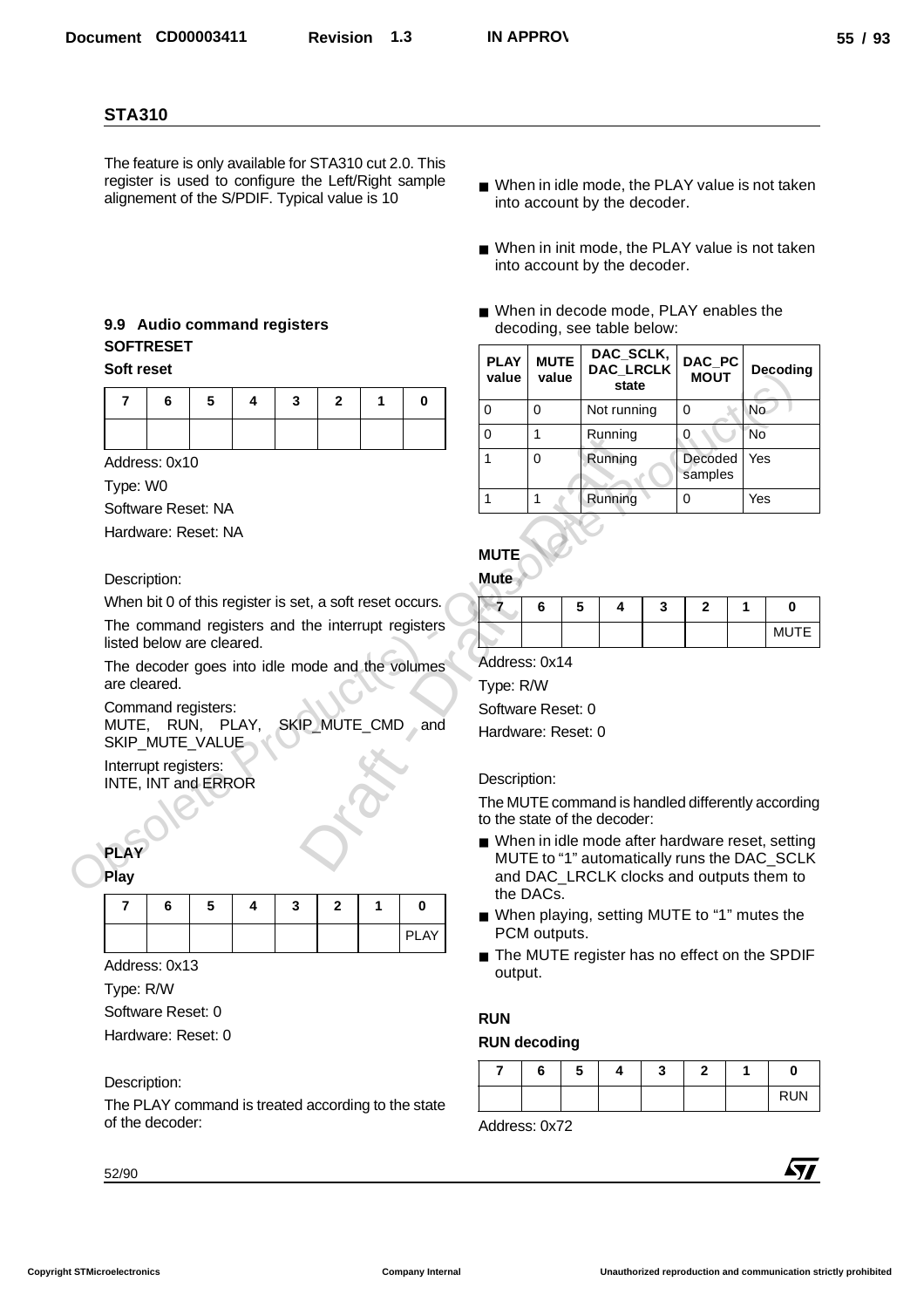#### Type: R/W

#### Description:

#### **SKIP\_MUTE\_CMD**

#### **Skip or mute commands**

| reserved |  | MUTE reserved PAU   BLK   SKP SMUT |  |  |
|----------|--|------------------------------------|--|--|

#### Description:

|                                                                                                                                                         |   |             |                                                                                                                                                                                   |                    |              |   |              |                                                                                                                                                          |                  |   |   |            |              |              |   | <b>STA310</b> |
|---------------------------------------------------------------------------------------------------------------------------------------------------------|---|-------------|-----------------------------------------------------------------------------------------------------------------------------------------------------------------------------------|--------------------|--------------|---|--------------|----------------------------------------------------------------------------------------------------------------------------------------------------------|------------------|---|---|------------|--------------|--------------|---|---------------|
| Type: R/W                                                                                                                                               |   |             |                                                                                                                                                                                   |                    |              |   |              | Skip frames or mutes blocks of frame                                                                                                                     |                  |   |   |            |              |              |   |               |
| Software Reset: 0                                                                                                                                       |   |             |                                                                                                                                                                                   |                    |              |   |              | 7                                                                                                                                                        | 6                | 5 | 4 | 3          | $\mathbf{2}$ | 1            |   | 0             |
| Hardware Reset: 0                                                                                                                                       |   |             |                                                                                                                                                                                   |                    |              |   |              |                                                                                                                                                          |                  |   |   |            |              |              |   |               |
| Description:                                                                                                                                            |   |             |                                                                                                                                                                                   |                    |              |   |              | Address + 0x74                                                                                                                                           |                  |   |   |            |              |              |   |               |
| This register enables to exit from idle mode. After a<br>soft or hard reset the decoder is in idle mode. It stays<br>in this mode until the RUN is set. |   |             |                                                                                                                                                                                   |                    |              |   |              | Type: R/W<br>Software Reset: 0                                                                                                                           |                  |   |   |            |              |              |   |               |
| In run mode the decoder takes into account the state<br>of all the configuration registers and begins to de-                                            |   |             |                                                                                                                                                                                   |                    |              |   |              | Hardware Reset:0                                                                                                                                         |                  |   |   |            |              |              |   |               |
| code.<br>The RUN register can only be reset by the SOFTRE-                                                                                              |   |             |                                                                                                                                                                                   |                    |              |   |              | Description:<br>The value in this register gives either the number of                                                                                    |                  |   |   |            |              |              |   |               |
| SET command.                                                                                                                                            |   |             |                                                                                                                                                                                   |                    |              |   |              | frames to skip or the number of blocks during which<br>the decoder will be stopped. This is used in conjunc-<br>tion with register.                      |                  |   |   |            |              |              |   |               |
| SKIP_MUTE_CMD                                                                                                                                           |   |             |                                                                                                                                                                                   |                    |              |   |              |                                                                                                                                                          |                  |   |   |            |              |              |   |               |
| Skip or mute commands                                                                                                                                   |   |             |                                                                                                                                                                                   |                    |              |   |              |                                                                                                                                                          |                  |   |   |            |              |              |   |               |
| $\overline{7}$                                                                                                                                          | 6 | 5           | 4                                                                                                                                                                                 | 3                  | $\mathbf{2}$ | 1 | 0            | 9.10 Interrupt register                                                                                                                                  |                  |   |   |            |              |              |   |               |
| reserved                                                                                                                                                |   |             | MUTE reserved PAU                                                                                                                                                                 |                    |              |   | BLK SKP SMUT | <b>INTE</b>                                                                                                                                              |                  |   |   |            |              |              |   |               |
| Address: 0x73                                                                                                                                           |   |             |                                                                                                                                                                                   |                    |              |   |              |                                                                                                                                                          | Interrupt enable |   |   |            |              |              |   |               |
|                                                                                                                                                         |   |             |                                                                                                                                                                                   |                    |              |   |              |                                                                                                                                                          |                  |   |   |            |              |              |   |               |
|                                                                                                                                                         |   |             |                                                                                                                                                                                   |                    |              |   |              |                                                                                                                                                          | $\overline{7}$   | 6 | 5 | 4          | 3            | $\mathbf{2}$ | 1 | 0             |
|                                                                                                                                                         |   |             |                                                                                                                                                                                   |                    |              |   |              | @0x08                                                                                                                                                    |                  |   |   | INTE[15:8] |              |              |   |               |
|                                                                                                                                                         |   |             |                                                                                                                                                                                   |                    |              |   |              | @0x07                                                                                                                                                    |                  |   |   | INTE[7:0]  |              |              |   |               |
|                                                                                                                                                         |   |             |                                                                                                                                                                                   |                    |              |   |              |                                                                                                                                                          |                  |   |   |            |              |              |   |               |
| Type: R/W<br>Software Reset: 0<br>Hardware Reset: 0<br>Description:                                                                                     |   |             |                                                                                                                                                                                   |                    |              |   |              | Address: 0x08 - 0x07                                                                                                                                     |                  |   |   |            |              |              |   |               |
|                                                                                                                                                         |   |             |                                                                                                                                                                                   |                    |              |   |              | Type: R/W                                                                                                                                                |                  |   |   |            |              |              |   |               |
|                                                                                                                                                         |   |             |                                                                                                                                                                                   |                    |              |   |              | Software Reset: 0                                                                                                                                        |                  |   |   |            |              |              |   |               |
|                                                                                                                                                         |   |             |                                                                                                                                                                                   |                    |              |   |              | Hardware Reset: 0                                                                                                                                        |                  |   |   |            |              |              |   |               |
| This register cannot be used in MP3 decoding<br>mode. The register is taken into account at a begin-<br>ning of decoding a frame.<br>Value              |   |             |                                                                                                                                                                                   | <b>Description</b> |              |   |              |                                                                                                                                                          |                  |   |   |            |              |              |   |               |
| SMUT,<br><b>MUTE</b>                                                                                                                                    |   |             | If one or both of these bits is '1' then the<br>decoder continues the normal decoding<br>process, but the output samples are soft-<br>muted to zero. When both these bits are '0' |                    |              |   |              | Description:<br>This register is used to enable each interrupt inde-<br>pendently. Setting a bit in the register enables the<br>corresponding interrupt. |                  |   |   |            |              |              |   |               |
|                                                                                                                                                         |   |             | muting is disabled and the decoder plays<br>the incoming frame.                                                                                                                   |                    |              |   |              |                                                                                                                                                          |                  |   |   |            |              |              |   |               |
| <b>SKP</b>                                                                                                                                              |   |             | Skip frame. The decoder skips the number                                                                                                                                          |                    |              |   |              | <b>INT</b><br>Interrupt                                                                                                                                  |                  |   |   |            |              |              |   |               |
|                                                                                                                                                         |   |             | of frames programmed in register                                                                                                                                                  |                    |              |   |              |                                                                                                                                                          | 7                | 6 | 5 | 4          | 3            | 2            | 1 | 0             |
| <b>BLK</b>                                                                                                                                              |   |             | Pause block. The decoder introduces a<br>delay equal to the number of blocks                                                                                                      |                    |              |   |              | @0x0A                                                                                                                                                    |                  |   |   | INTE[15:8] |              |              |   |               |
|                                                                                                                                                         |   |             | programmed in register                                                                                                                                                            |                    |              |   |              | @0x09                                                                                                                                                    |                  |   |   | INTE[7:0]  |              |              |   |               |
| PAU                                                                                                                                                     |   |             | The decoder is stopped whilst this bit is '1'.                                                                                                                                    |                    |              |   |              | Address: 0x0A - 0x09                                                                                                                                     |                  |   |   |            |              |              |   |               |
| Reserved                                                                                                                                                |   | Set to '0'. |                                                                                                                                                                                   |                    |              |   |              | Type: RO                                                                                                                                                 |                  |   |   |            |              |              |   |               |
|                                                                                                                                                         |   |             |                                                                                                                                                                                   |                    |              |   |              | Software Reset: 0                                                                                                                                        |                  |   |   |            |              |              |   |               |
| <b>SKIP_MUTE_VALUE</b>                                                                                                                                  |   |             |                                                                                                                                                                                   |                    |              |   |              | Hardware Reset:0                                                                                                                                         |                  |   |   |            |              |              |   |               |

#### **SKIP\_MUTE\_VALUE**



#### **Skip frames or mutes blocks of frame**

|  | 7 6 5 4 3 2 1 |  |  |
|--|---------------|--|--|
|  |               |  |  |

### **9.10 Interrupt register INTE**

## **Interrupt enable**

|       | 6 | 5 | 3                 | 2 | 0 |
|-------|---|---|-------------------|---|---|
| @0x08 |   |   | <b>INTE[15:8]</b> |   |   |
| @0x07 |   |   | INTE[7:0]         |   |   |

#### Description:

#### **INT**

#### **Interrupt**

|       | 6 | 5 | 3          | 2 | 0 |
|-------|---|---|------------|---|---|
| @0x0A |   |   | INTE[15:8] |   |   |
| @0x09 |   |   | INTE[7:0]  |   |   |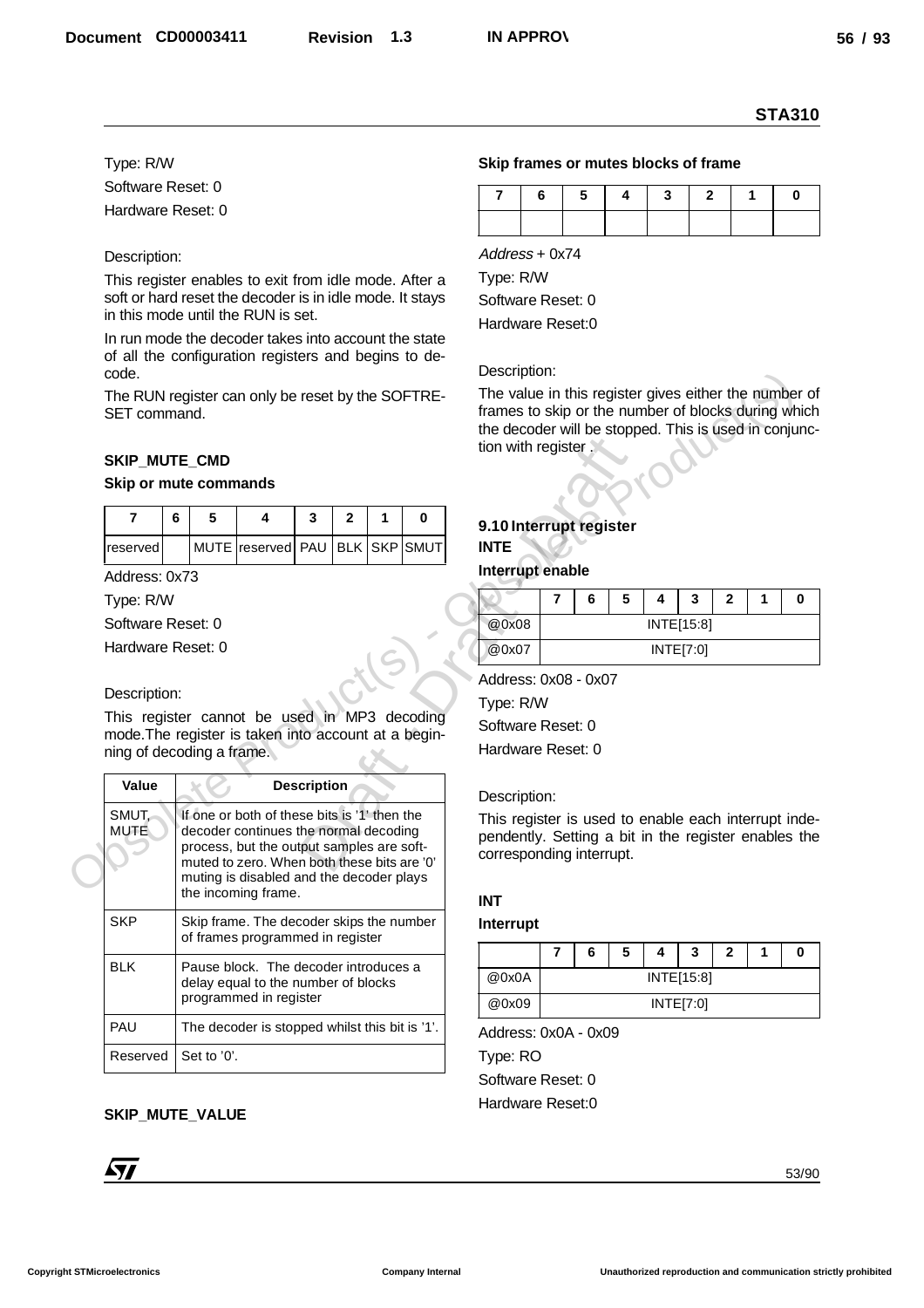| <b>STA310</b>              |             |                                                                                                                                                                                                                                                                                                                                                                                                    |                            |                                                                                                  |                                   |                               |              |   |                                                                                                                                                                                                                                                                                               |
|----------------------------|-------------|----------------------------------------------------------------------------------------------------------------------------------------------------------------------------------------------------------------------------------------------------------------------------------------------------------------------------------------------------------------------------------------------------|----------------------------|--------------------------------------------------------------------------------------------------|-----------------------------------|-------------------------------|--------------|---|-----------------------------------------------------------------------------------------------------------------------------------------------------------------------------------------------------------------------------------------------------------------------------------------------|
|                            |             | Description: These registers indicate which interrupt<br>occurred. Provided an interrupt is enabled through                                                                                                                                                                                                                                                                                        | <b>Bit</b><br><b>Numer</b> | <b>Name</b>                                                                                      |                                   |                               |              |   | <b>Condition Signalled</b>                                                                                                                                                                                                                                                                    |
|                            |             | the register INTE, if the corresponding bit of INT is<br>set, the corresponding interrupt has occurred. The                                                                                                                                                                                                                                                                                        | 11                         | <b>FIO</b>                                                                                       |                                   |                               |              |   | FIFO Input has Overflowed (2)                                                                                                                                                                                                                                                                 |
| by each bit                |             | signal IRQ is activated whenever one of the bits of<br>INT become set. Depending on the nature of the con-<br>dition, clearing a bit in INT register is performed by ei-<br>ther reading the MSB of INT register, or by reading<br>the MSB of the associated condition registers (see<br>below). This register is reset by software reset.<br>The table below shows the interrupt nature indicated | 12                         | RST <sup>(3)</sup>                                                                               |                                   |                               |              |   | The STA310 has detected a change<br>in the incoming audio format. The<br>soft Reset produce must be applied<br>and the device must be re-initialized<br>according to the new audio format<br>detected. Registers DECODESEL<br>(0x4d) and STREAMSEL (0x4c)<br>contain the new audio format (1) |
| <b>Bit</b><br><b>Numer</b> | <b>Name</b> | <b>Condition Signalled</b>                                                                                                                                                                                                                                                                                                                                                                         | 13                         | LCK <sup>(3)</sup>                                                                               |                                   |                               |              |   | A break has occurred in the S/PDIF<br>stream causing the internal S/PDIF<br>PLL to get unlocked. The soft reset                                                                                                                                                                               |
| 0                          | <b>SYN</b>  | Change in Synchronization Status <sup>(1)</sup>                                                                                                                                                                                                                                                                                                                                                    |                            |                                                                                                  |                                   | device must be re-initialized |              |   | procedure must be applied and the                                                                                                                                                                                                                                                             |
| 1                          | <b>HDR</b>  | Valid Header Registered (1)                                                                                                                                                                                                                                                                                                                                                                        |                            |                                                                                                  |                                   |                               |              |   | according to the current audio format                                                                                                                                                                                                                                                         |
| 2                          | <b>ERR</b>  | Error Detected <sup>(1)</sup>                                                                                                                                                                                                                                                                                                                                                                      |                            |                                                                                                  |                                   | DECODESEL (0x4d) and          |              |   | decoding contained in the registers                                                                                                                                                                                                                                                           |
| 3                          | <b>SFR</b>  | Sampling frequency changed (2)                                                                                                                                                                                                                                                                                                                                                                     | 14                         | <b>USD</b>                                                                                       | Reserved                          | SRTREAMSEL (0x4c). (1)        |              |   |                                                                                                                                                                                                                                                                                               |
| 4                          | <b>DEM</b>  | De-emphasis Changed <sup>(2)</sup>                                                                                                                                                                                                                                                                                                                                                                 | 15                         | <b>TBD</b>                                                                                       | Reserved                          |                               |              |   |                                                                                                                                                                                                                                                                                               |
| 5                          | <b>BOF</b>  | First Bit of New Frame at Output                                                                                                                                                                                                                                                                                                                                                                   |                            |                                                                                                  |                                   |                               |              |   | Notes: 1. Cleared when a reset occurs or when the MSB of the in-                                                                                                                                                                                                                              |
| 6                          | <b>PTS</b>  | Stage <sup>(2)</sup><br>First Bit of New Frame with PTS at<br>Output Stage <sup>(2)</sup>                                                                                                                                                                                                                                                                                                          |                            | terrupt register is read<br>listed in the following table<br>3. Only available in STA310 cut 2.0 |                                   |                               |              |   | 2. Cleared when a reset occurs or when the MSB of the<br>corresponding register is read. Affected registers are                                                                                                                                                                               |
| $\overline{7}$             | <b>ANC</b>  | Not implemented                                                                                                                                                                                                                                                                                                                                                                                    |                            |                                                                                                  |                                   |                               |              |   |                                                                                                                                                                                                                                                                                               |
| 8                          | <b>PCM</b>  | PCM Output Underflow <sup>(2)</sup>                                                                                                                                                                                                                                                                                                                                                                | <b>Address</b>             |                                                                                                  |                                   |                               | <b>Name</b>  |   |                                                                                                                                                                                                                                                                                               |
| 9                          | <b>FBF</b>  | Frame Buffer Full: The frame buffer<br>memory contains 2 frames: one                                                                                                                                                                                                                                                                                                                               | 0x0F<br>0x40               |                                                                                                  | <b>ERROR</b><br><b>SYNCSTATUS</b> |                               |              |   |                                                                                                                                                                                                                                                                                               |
|                            |             | decoded, and one parsed for next<br>decoding                                                                                                                                                                                                                                                                                                                                                       | 0x41                       |                                                                                                  | ANCCOUNT                          |                               |              |   |                                                                                                                                                                                                                                                                                               |
| 10                         | FBE         | Frame Buffer Empty: The frame<br>buffer memory contains 1 frame                                                                                                                                                                                                                                                                                                                                    | 0x42                       |                                                                                                  | HEAD <sub>4</sub>                 |                               |              |   |                                                                                                                                                                                                                                                                                               |
|                            |             | which begins to be decoded. The<br>next frame begins to be parsed                                                                                                                                                                                                                                                                                                                                  | 0x46                       |                                                                                                  | PTS [32]                          |                               |              |   |                                                                                                                                                                                                                                                                                               |
|                            |             |                                                                                                                                                                                                                                                                                                                                                                                                    |                            | 9.11 Interrupt status registers<br><b>SYNC_STATUS</b><br><b>Synchronization status</b>           |                                   |                               |              |   |                                                                                                                                                                                                                                                                                               |
|                            |             |                                                                                                                                                                                                                                                                                                                                                                                                    |                            |                                                                                                  |                                   |                               |              |   |                                                                                                                                                                                                                                                                                               |
|                            |             |                                                                                                                                                                                                                                                                                                                                                                                                    | 7                          | 6<br>5                                                                                           | 4                                 | 3                             | $\mathbf{2}$ | 1 | 0                                                                                                                                                                                                                                                                                             |
|                            |             |                                                                                                                                                                                                                                                                                                                                                                                                    | Address: 0x40              |                                                                                                  |                                   |                               | <b>PAC</b>   |   | <b>FRA</b>                                                                                                                                                                                                                                                                                    |
|                            |             |                                                                                                                                                                                                                                                                                                                                                                                                    | Type: RO                   |                                                                                                  |                                   |                               |              |   |                                                                                                                                                                                                                                                                                               |
|                            |             |                                                                                                                                                                                                                                                                                                                                                                                                    |                            | Software Reset: UND                                                                              |                                   |                               |              |   |                                                                                                                                                                                                                                                                                               |
|                            |             |                                                                                                                                                                                                                                                                                                                                                                                                    |                            | Hardware Reset: UND                                                                              |                                   |                               |              |   |                                                                                                                                                                                                                                                                                               |
|                            |             |                                                                                                                                                                                                                                                                                                                                                                                                    |                            |                                                                                                  |                                   |                               |              |   |                                                                                                                                                                                                                                                                                               |
| 54/90                      |             |                                                                                                                                                                                                                                                                                                                                                                                                    |                            |                                                                                                  |                                   |                               |              |   | <b>Ayy</b>                                                                                                                                                                                                                                                                                    |

| <b>Bit</b><br><b>Numer</b> | <b>Name</b>        | <b>Condition Signalled</b>                                                                                                                                                                                                                                                                                              |
|----------------------------|--------------------|-------------------------------------------------------------------------------------------------------------------------------------------------------------------------------------------------------------------------------------------------------------------------------------------------------------------------|
| 11                         | <b>FIO</b>         | FIFO Input has Overflowed <sup>(2)</sup>                                                                                                                                                                                                                                                                                |
| 12                         | $RST^{(3)}$        | The STA310 has detected a change<br>in the incoming audio format. The<br>soft Reset produce must be applied<br>and the device must be re-initialized<br>according to the new audio format<br>detected. Registers DECODESEL<br>(0x4d) and STREAMSEL (0x4c)<br>contain the new audio format (1)                           |
| 13                         | LCK <sup>(3)</sup> | A break has occurred in the S/PDIF<br>stream causing the internal S/PDIF<br>PLL to get unlocked. The soft reset<br>procedure must be applied and the<br>device must be re-initialized<br>according to the current audio format<br>decoding contained in the registers<br>DECODESEL (0x4d) and<br>SRTREAMSEL (0x4c). (1) |
| 14                         | <b>USD</b>         | Reserved                                                                                                                                                                                                                                                                                                                |
| 15                         | TBD                | Reserved                                                                                                                                                                                                                                                                                                                |

| <b>Address</b> | <b>Name</b>       |
|----------------|-------------------|
| 0x0F           | <b>ERROR</b>      |
| 0x40           | <b>SYNCSTATUS</b> |
| 0x41           | <b>ANCCOUNT</b>   |
| 0x42           | HEAD <sub>4</sub> |
| 0x46           | PTS [32]          |

## **9.11 Interrupt status registers SYNC\_STATUS**

## **Synchronization status**

| - | c<br>ס | -<br>э | J   | — |     |
|---|--------|--------|-----|---|-----|
|   |        |        | глч |   | ΈRΑ |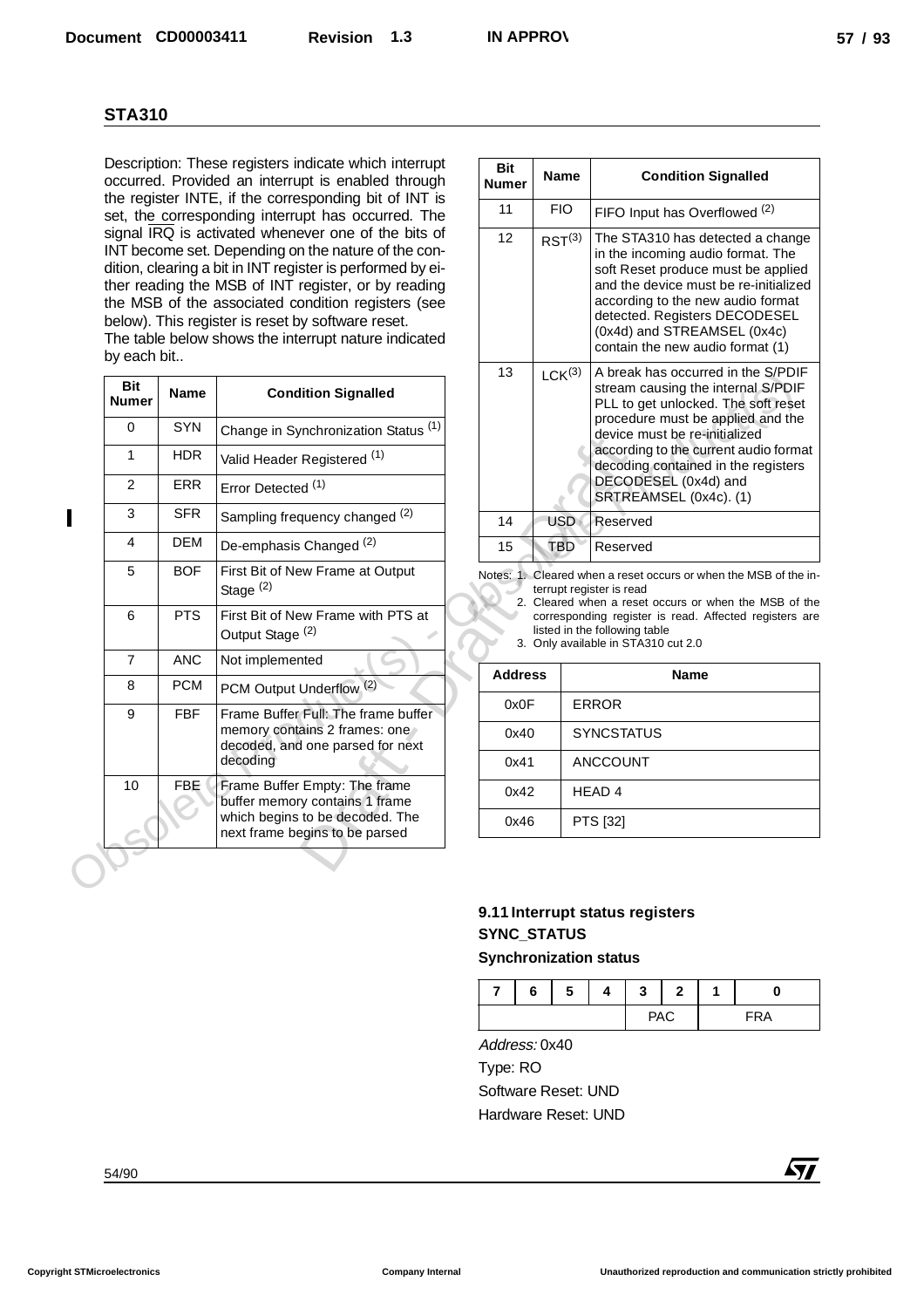#### Description:

|                                        |                                                                                                               |                          | <b>STA310</b>                                                                                |
|----------------------------------------|---------------------------------------------------------------------------------------------------------------|--------------------------|----------------------------------------------------------------------------------------------|
|                                        |                                                                                                               | MPEG_2                   |                                                                                              |
| Description:                           |                                                                                                               | 0<br>0                   | 0<br>0<br>$\mathbf 0$<br>0<br><b>DR</b><br>Κ                                                 |
|                                        | This register indicates the status of the audio parser<br>for synchronization. It is used in conjunction with | <b>OTHER</b>             |                                                                                              |
|                                        | PACKET_LOCK and SYNCK_LOCK registers. On                                                                      |                          |                                                                                              |
|                                        | read the synchronization status interrupt bit is                                                              | 0<br>0                   | $\mathbf 0$<br>$\mathbf 0$<br>$\mathbf 0$<br>$\mathbf 0$<br>0<br>0                           |
|                                        | cleared (INT.SYN is cleared).                                                                                 | Address: 0x42            |                                                                                              |
| <b>Bitfield</b>                        | <b>Description</b>                                                                                            | Type: RO                 |                                                                                              |
| <b>FRA</b>                             | <b>Frame Status</b><br>00: Research audio synchronization                                                     | Software Reset: UND      |                                                                                              |
|                                        | 01: Wait for confirmation - a synchro word has<br>been detected but the parser has not yet                    | Hardware Reset: UND      |                                                                                              |
|                                        | detected SYNC-LOCK+1<br>synchro words.                                                                        |                          |                                                                                              |
|                                        | 10: Synchronized - SYNC_LOCK + 1 synchro<br>words have been detected                                          | Description:             |                                                                                              |
|                                        | 1 1: Not used                                                                                                 | contents                 | This register contains header data HEAD[31:24]. The<br>depend<br>the type<br>on<br>of<br>the |
| <b>PAC</b>                             | <b>Packet Status</b><br>00: Research packet synchronization word                                              |                          | frame.HEAD4 $[7:3] = 00000$ , in all cases.                                                  |
|                                        | 01: Wait for confirmation - - a synchro word                                                                  |                          | When the host reads this register, the corresponding                                         |
|                                        | has been detected but the parser has not yet<br>detected                                                      |                          | interrupt bit (HDR) is cleared.                                                              |
|                                        | PACKET_LOCK+1 synchro words.<br>10: Synchronized - PACKET_LOCK + 1                                            |                          |                                                                                              |
|                                        | synchro words have been detected                                                                              | <b>Dolby Digital</b>     |                                                                                              |
|                                        | 11: Not used                                                                                                  | <b>Bitfield</b>          | <b>Description</b>                                                                           |
| <b>ANCCOUNT</b>                        |                                                                                                               | <b>HEAD4[2:0]</b>        | BSMOD if an Dolby Digital frame                                                              |
| <b>Ancillary data</b>                  |                                                                                                               |                          |                                                                                              |
| 7                                      | 5<br>3<br>6<br>2<br>4<br>0                                                                                    | MPEG-2                   |                                                                                              |
|                                        |                                                                                                               | <b>Bitfield</b>          | <b>Description</b>                                                                           |
| Address: 0x41                          |                                                                                                               | HEAD4[2]<br>HEAD4[1]     | 0<br>DR=1 Dynamic range exists                                                               |
| Type: RO                               |                                                                                                               | HEAD4[0]                 | K=0 in normal mode, K=1 in Karaoke                                                           |
|                                        | Software Reset: UND                                                                                           |                          | mode.                                                                                        |
|                                        | Hardware Reset: UND                                                                                           | <b>OTHER</b>             |                                                                                              |
|                                        |                                                                                                               |                          | In all other types of frame $HEAD4[2:0] = "000"$                                             |
|                                        |                                                                                                               |                          |                                                                                              |
|                                        |                                                                                                               |                          |                                                                                              |
|                                        | This value gives the number of ancillary data in the                                                          | HEAD3                    |                                                                                              |
|                                        | stream. The ancillary data interrupt bit ANC of the                                                           | <b>HEADER 3 register</b> |                                                                                              |
|                                        | register is cleared by a read.                                                                                | 7<br>6                   | 5<br>3<br>2<br>1<br>0<br>4                                                                   |
|                                        |                                                                                                               | 0<br>0                   | <b>DTYPE</b><br>0                                                                            |
|                                        | <b>HEADER 4 register</b>                                                                                      | Address: 0x43            |                                                                                              |
|                                        |                                                                                                               | Type: RO                 |                                                                                              |
| $\overline{7}$                         | 5<br>6<br>4<br>3<br>$\mathbf{2}$<br>1<br>0                                                                    | Software Reset: UND      |                                                                                              |
| 0                                      | 0<br><b>BSMOD</b><br>0<br>0<br>0                                                                              | Hardware Reset: UND      |                                                                                              |
| Description:<br><b>HEAD4</b><br>$AC_3$ |                                                                                                               |                          |                                                                                              |
|                                        |                                                                                                               | Description:             |                                                                                              |
|                                        |                                                                                                               |                          |                                                                                              |
| $\sqrt{1}$                             |                                                                                                               |                          | 55/90                                                                                        |

#### **ANCCOUNT**

#### **Ancillary data**

|  |  | 6 5 4 3 2 1 0 |  |  |
|--|--|---------------|--|--|
|  |  |               |  |  |

#### Address: 0x41

#### Description:

#### **HEAD4**

#### **HEADER 4 register**

|  |  | <b>BSMOD</b> |  |  |
|--|--|--------------|--|--|

#### MPEG\_2

|  |  | - |  |
|--|--|---|--|

| <b>Bitfield</b> | <b>Description</b>              |
|-----------------|---------------------------------|
| HEAD4[2:0]      | BSMOD if an Dolby Digital frame |

#### MPEG-2

| <b>Bitfield</b> | <b>Description</b>                          |
|-----------------|---------------------------------------------|
| HEAD4[2]        | 0                                           |
| <b>HEAD4[1]</b> | DR=1 Dynamic range exists                   |
| HEAD4[0]        | K=0 in normal mode, K=1 in Karaoke<br>mode. |

## **OTHER**

#### **HEAD3**

## **HEADER 3 register**

|  | . . |  |              |  |
|--|-----|--|--------------|--|
|  |     |  | <b>DIVOF</b> |  |

|          | Address: 0x43 |  |
|----------|---------------|--|
| Tuno: D∩ |               |  |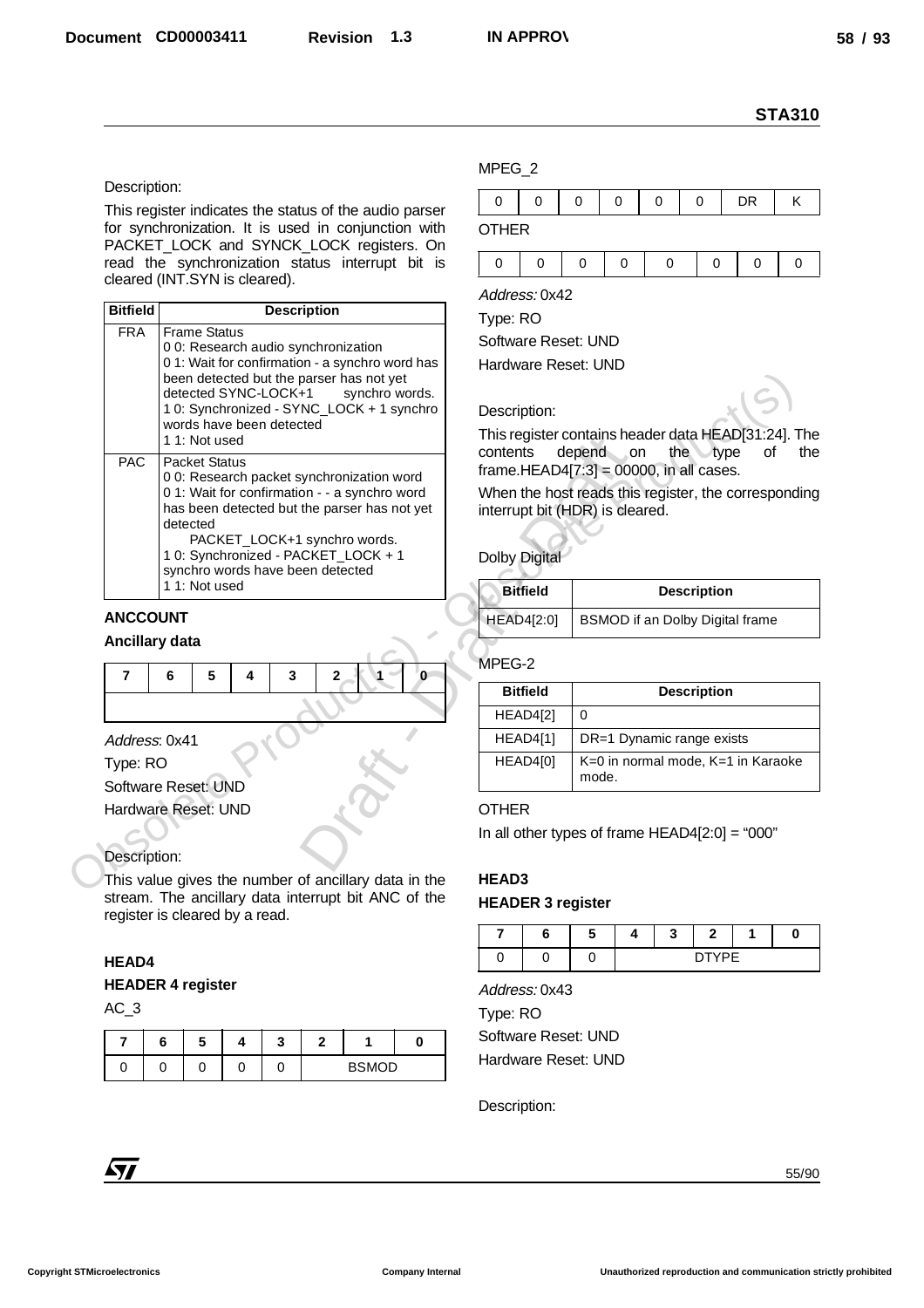| <b>Bit</b>   | <b>Description</b>                                |
|--------------|---------------------------------------------------|
| <b>DTYPE</b> | 0000: Null data or Linear PCM                     |
|              | 0001: Dolby Digital                               |
|              | 0100: MPEG-1 Layer I                              |
|              | 0101: MPEG-1 Layer II or MPEG-2<br>word extension |
|              | 0110: MPEG-2 Layer II with extension              |
|              | 1001: MPEG-2 Layer II low sample<br>rate          |
|              | (11) 1011: DTS-1 (Frame Size 512)                 |
|              | (12) 1100: DTS-2 (Frame Size 1024)                |
|              | (13) 1101: DTS-3 (Frame Size 2048)                |

#### **HEADLEN Frame length**

| HEADLEN[15:8] |  |  |  |  |  |  |  |  |  |
|---------------|--|--|--|--|--|--|--|--|--|
| HEADLEN[7:0]  |  |  |  |  |  |  |  |  |  |

## **PTS**

|      | 6          | 5 |          | 3 | 2 |  | O              |  |
|------|------------|---|----------|---|---|--|----------------|--|
| 0x46 |            |   |          |   |   |  | <b>PTS[32]</b> |  |
| 0x47 | PTS[31:24] |   |          |   |   |  |                |  |
| 0x48 | PTS[23:16] |   |          |   |   |  |                |  |
| 0x49 | PTS[15:8]  |   |          |   |   |  |                |  |
| 0x4A |            |   | PTS[7:0] |   |   |  |                |  |

## Description:



| <b>This</b>         | register                                              | contains                               | header                                                                                                | data           | Address: 0x46 to 0x4A                                                                                    |                     |
|---------------------|-------------------------------------------------------|----------------------------------------|-------------------------------------------------------------------------------------------------------|----------------|----------------------------------------------------------------------------------------------------------|---------------------|
|                     | HEAD[23:16].HEAD3[7:5]="000",<br>$HEAD3[4:0] = DTYPE$ |                                        | all<br>in                                                                                             | cases          | Type: R/W                                                                                                |                     |
|                     |                                                       |                                        | DTYPE is the data type and is defined as follows:                                                     |                | Software Reset: UND                                                                                      |                     |
|                     |                                                       |                                        |                                                                                                       |                | Hardware Reset: UND                                                                                      |                     |
| <b>Bit</b>          |                                                       |                                        | <b>Description</b>                                                                                    |                |                                                                                                          |                     |
| <b>DTYPE</b>        |                                                       |                                        | 0000: Null data or Linear PCM                                                                         |                | Description:                                                                                             |                     |
|                     |                                                       | 0001: Dolby Digital                    |                                                                                                       |                | When the PTS interrupt is activated, a new PTS val-                                                      |                     |
|                     |                                                       | 0100: MPEG-1 Layer I<br>word extension | 0101: MPEG-1 Layer II or MPEG-2                                                                       |                | ue is stored in this register. Once the PTS[32] value<br>is read bit PTS of the PTS register is cleared. |                     |
|                     |                                                       |                                        | 0110: MPEG-2 Layer II with extension                                                                  |                | <b>ERROR</b>                                                                                             |                     |
|                     |                                                       | rate                                   | 1001: MPEG-2 Layer II low sample                                                                      |                | <b>ERROR</b> code                                                                                        |                     |
|                     |                                                       |                                        | (11) 1011: DTS-1 (Frame Size 512)                                                                     |                | $\overline{2}$<br>5<br>3<br>7<br>6<br>4                                                                  | 0                   |
|                     |                                                       |                                        | (12) 1100: DTS-2 (Frame Size 1024)                                                                    |                |                                                                                                          |                     |
|                     |                                                       |                                        | (13) 1101: DTS-3 (Frame Size 2048)                                                                    |                | Address + 0x0F                                                                                           |                     |
|                     |                                                       |                                        | This register can not detect the data-type of data in a stream.                                       |                | Type: RO                                                                                                 |                     |
|                     |                                                       |                                        |                                                                                                       |                | Software Reset: 0                                                                                        |                     |
| <b>HEADLEN</b>      |                                                       |                                        |                                                                                                       |                | Hardware Reset:0                                                                                         |                     |
| <b>Frame length</b> |                                                       |                                        |                                                                                                       |                |                                                                                                          |                     |
|                     |                                                       |                                        |                                                                                                       |                | Description:                                                                                             |                     |
|                     |                                                       |                                        |                                                                                                       |                |                                                                                                          |                     |
| 7                   | 5<br>6                                                | 3<br>4                                 | $\overline{2}$<br>1                                                                                   | 0              | This is a status register, when read by the ST20, this                                                   |                     |
|                     |                                                       | HEADLEN[15:8]                          |                                                                                                       |                | and the corresponding interrupt register are cleared.                                                    |                     |
|                     |                                                       | HEADLEN[7:0]                           |                                                                                                       |                | This 7-bit register is ANDed with 0x7F to get the cor-                                                   |                     |
|                     | Address: 0x44 - 0x45                                  |                                        |                                                                                                       |                | rect value. The value in the ERROR register indi-<br>cates the type of error that has occurred. These    |                     |
| Type: RO            |                                                       |                                        |                                                                                                       |                | errors are defined in the table below.                                                                   |                     |
|                     | Software Reset: UND                                   |                                        |                                                                                                       |                |                                                                                                          | Value               |
|                     | Hardware Reset: UND                                   |                                        |                                                                                                       |                | <b>Error Name</b>                                                                                        | (decimal)           |
|                     |                                                       |                                        |                                                                                                       |                | <b>Dolby Digital decoding</b>                                                                            |                     |
| Description:        |                                                       |                                        |                                                                                                       |                | No error                                                                                                 | $\mathbf 0$         |
|                     |                                                       |                                        | The HEADLEN register contains the bit length of the                                                   |                | EXPAND_DELTA_PAST_END_ARRAY                                                                              | 1                   |
|                     | to decode a frame.                                    |                                        | compressed data frame HEAD[15:0]. HEADER reg-<br>isters are all updated as soon as the decoder begins |                | XDCALL TRY TO REUSE REMAT FLG<br>XDCALL_TRY_TO_REUSE_COUPLING_ST<br>RA                                   | $\overline{2}$<br>3 |
|                     |                                                       |                                        |                                                                                                       |                | XDCALL CANT COUPLE IN DUAL MODE                                                                          | 4                   |
| <b>PTS</b>          |                                                       |                                        |                                                                                                       |                | XDCALL_TRY_TO_REUSE_CPL_LEAK                                                                             | 5                   |
| <b>PTS</b>          |                                                       |                                        |                                                                                                       |                | XDCALL_TRY_TO_REUSE_SNR                                                                                  | 6                   |
|                     |                                                       |                                        |                                                                                                       |                | XDCALL_TRY_TO_REUSE_BIT_ALLOC                                                                            | $\overline{7}$      |
|                     | 7<br>6                                                | 5<br>4                                 | 3<br>$\mathbf{2}$<br>1                                                                                | 0              | XDCALL_TRY_TO_REUSE_COUPLING_EX                                                                          | 8                   |
| 0x46                |                                                       |                                        |                                                                                                       | <b>PTS[32]</b> | PONENT_STRA                                                                                              |                     |
| 0x47<br>0x48        |                                                       |                                        | PTS[31:24]                                                                                            |                | XDCALL_TRY_TO_REUSE_EXPONENT_S<br><b>TRA</b>                                                             | 9                   |
| 0x49                |                                                       |                                        | PTS[23:16]<br>PTS[15:8]                                                                               |                | XDCALL_TRY_TO_REUSE_LFE_EXPONEN                                                                          | 10                  |
| 0x4A                |                                                       |                                        | PTS[7:0]                                                                                              |                | <b>T_STRA</b>                                                                                            |                     |
|                     |                                                       |                                        |                                                                                                       |                | XDCALL_CHBWCOD_IS_TOO_HIGH                                                                               | 11                  |

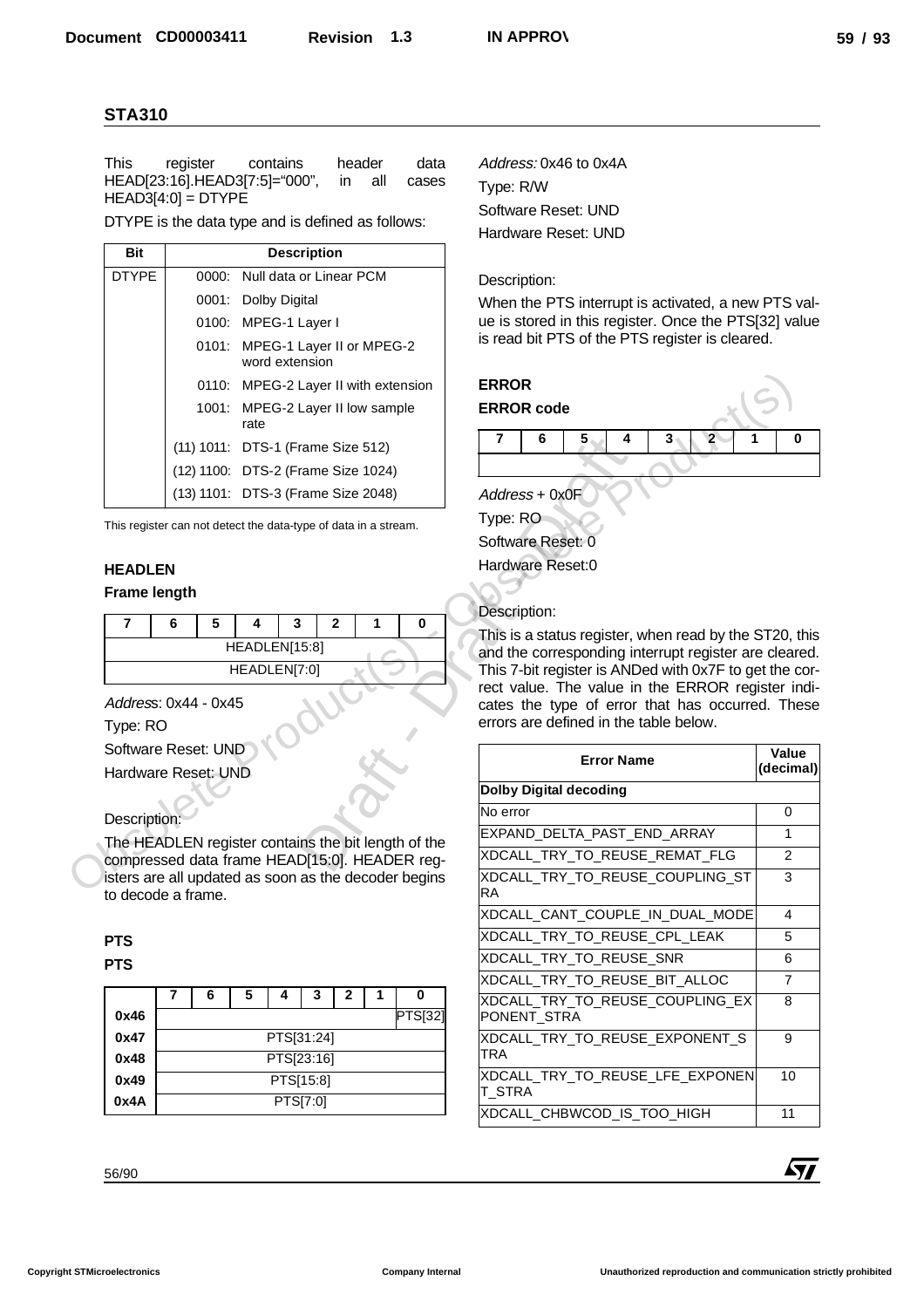|                                      |                    |                                                  |                       |                                                | <b>STA310</b>      |  |
|--------------------------------------|--------------------|--------------------------------------------------|-----------------------|------------------------------------------------|--------------------|--|
| <b>Error Name</b>                    | Value<br>(decimal) |                                                  | <b>Error Name</b>     |                                                | Value<br>(decimal) |  |
| <b>BSI_ERR_REV</b>                   | 12                 | MPEG_BITRATE_ERROR                               |                       |                                                | 58                 |  |
| <b>BSI_ERR_CHANS</b>                 | 13                 | <b>MP3 Decoding</b>                              |                       |                                                |                    |  |
| CRC_NOT_VALID                        | 14                 | CRC_ERROR                                        |                       |                                                | 01                 |  |
| Packet Synchronization               |                    | DATA_AVAILABLE_ERROR                             |                       |                                                | 02                 |  |
| SYNCHRO_PACKET_NOT_FOUND             | 16                 | ANC_PARTIAL_READ_ERROR                           |                       |                                                | 03                 |  |
| BAD_MPEGI_RESERVED_WORD              | 17                 | ANC_NOT_READ_ERROR                               |                       |                                                | 04                 |  |
| BAD_MPEG2_RESERVED_WORD              | 18                 | BAD_ID_AND_IDEX_VALUES                           |                       |                                                | 33                 |  |
| BAD_LPCM_SYNCHRO                     | 19                 | LAYER_IS_NOR_LAYER3                              |                       |                                                | 34                 |  |
| UNKNOWN_STREAM_ID                    | 20                 | BAD_audio_sampling_freq                          |                       |                                                | 35                 |  |
| MARKER_ERROR                         | 21                 | FREE_FORMAT_NOT_SUPPORTED                        |                       |                                                | 36                 |  |
| UNKNOWN SUB STREAM ID                | 22                 | BIT_RATE_NOT_SUPPORTED                           |                       |                                                | 37                 |  |
| IEC958_INPUT_MISMATCH_CONF           | 23                 | BIG_VALUE_ERROR                                  |                       |                                                | 48                 |  |
| IEC958_MPEG2_LAYERI_NOT_SUPPORTE     | 24                 | MODE_CHANGE_ERROR                                |                       |                                                | 49                 |  |
| D                                    |                    | FS_CHANGE_ERROR                                  |                       |                                                | 50                 |  |
| IEC958_PAUSE_FRAME_NOT_SUPPORTE<br>D | 25                 | <b>Miscellaneous</b>                             |                       |                                                |                    |  |
| IEC958_BAD_DATA_TYPE_DEPENDANT       | 26                 | IEC_958_READ_ERROR                               |                       |                                                | 64                 |  |
| MISMATCH_HOST_SEL_CONFIGURATION      | 27                 | MPEG_FB_BYPASS_AREA_ERROR                        |                       |                                                | 65                 |  |
| <b>Audio Synchronization</b>         |                    | SKIPPING_BITS_IN_FB_ERROR                        |                       |                                                | 66                 |  |
| SYNCHRO_AUDIO_NOT_FOUND              | 32                 | LATENCY_TOO_BIG                                  |                       |                                                | 67                 |  |
| BAD_CRC_AC3                          | 33                 | SKIP_MUTE_ERROR                                  |                       |                                                | 68                 |  |
| BAD_LPCM_QUANTIZATION_WORDLENG       | 34                 | UNKNOW_SFREQ_FOR_LATENCY                         |                       |                                                | 69                 |  |
| TH                                   |                    | LATENCY_TOO_SMALL                                |                       |                                                | 70                 |  |
| BAD AUDIO SAMPLING FREQUENCY         | 35                 | BAD_INPUT_CHAN                                   |                       |                                                | $\overline{71}$    |  |
| <b>BAD MPEG LAYER</b>                | 36                 | INVALID_ALPHA_COEFF                              |                       |                                                | 72                 |  |
| MPEG_BITRATE_FREE_FORMAT             | 37                 | 9.12 Decoding algorithm registers                |                       |                                                |                    |  |
| NOT_SUPPORTED_AC-3_FRMSIZECOD        | 38                 | The table below shows how the STREAMSEL and      |                       |                                                |                    |  |
| BAD_CRC_MPEG_EXTENDED                | 39                 | DECODSEL registers should be programmed for dif- |                       |                                                |                    |  |
| BAD_MPEG_EXTENDED_RESERVED_BIT       | 40                 | ferent types of bitstream.                       |                       |                                                |                    |  |
| MPEG EXTENDED SYNC NOT FOUND         | 41                 |                                                  |                       |                                                |                    |  |
| MPEG_EXTENDED_LENGTH_TOO_SMALL       | 42                 | Table 9.                                         |                       |                                                |                    |  |
| BAD_SAMPLES_PER_CHANNEL              | 44                 | STREAMSEL and DECODESEL programming              |                       |                                                |                    |  |
| BAD_FRAME_BIT_SIZE                   | 45                 | definitions                                      |                       |                                                |                    |  |
| <b>MPEG Decoding</b>                 |                    | <b>STREAMSEL</b>                                 | <b>DECODSEL</b>       | Mode                                           |                    |  |
| MPEG_EXTENSION_ERROR                 | 48                 | (0x4C)<br>0                                      | (0x4D)<br>$\mathbf 0$ | MPEG2 PES carrying                             |                    |  |
| MPEG_MC_MUTE                         | 49                 |                                                  |                       | Dolby Digital (ATSC)                           |                    |  |
| NOT USED                             | 50                 | 0                                                | $\mathbf{1}$          | MPEG2 PES carrying                             |                    |  |
| <b>NOT USED</b>                      | 51                 |                                                  |                       | MPEG1 frames                                   |                    |  |
| MPEG_LAYER_ERROR                     | 52                 | 0                                                | $\overline{2}$        | MPEG2 PES carrying                             |                    |  |
| MPEG_CHCONFIG_ERROR                  | 53                 |                                                  |                       | MPEG2 frames                                   |                    |  |
| MPEG_MC_PREDICTION_ERROR             | 54                 | $\mathbf{1}$                                     | 0                     | MPEG2 PES carrying<br>Dolby Digital frames for |                    |  |
| MPEG_CRC_ERROR                       | 55                 |                                                  |                       | DVD video                                      |                    |  |
| MPEG_EXT_CRC_ERROR                   | 56                 |                                                  |                       |                                                |                    |  |
| MPEG_TOO_SMALL_FOR_MC_HEADER         | 57                 |                                                  |                       |                                                |                    |  |
|                                      |                    |                                                  |                       |                                                |                    |  |
| 57                                   |                    |                                                  |                       |                                                | 57/90              |  |
|                                      |                    |                                                  |                       |                                                |                    |  |

| <b>Error Name</b>          | Value<br>(decimal) |
|----------------------------|--------------------|
| MPEG_BITRATE_ERROR         | 58                 |
| <b>MP3 Decoding</b>        |                    |
| <b>CRC ERROR</b>           | 01                 |
| DATA AVAILABLE ERROR       | 02                 |
| ANC_PARTIAL_READ_ERROR     | 03                 |
| ANC NOT READ ERROR         | 04                 |
| BAD ID AND IDEX VALUES     | 33                 |
| LAYER_IS_NOR_LAYER3        | 34                 |
| BAD_audio_sampling_freq    | 35                 |
| FREE FORMAT NOT SUPPORTED  | 36                 |
| BIT_RATE_NOT_SUPPORTED     | 37                 |
| <b>BIG_VALUE_ERROR</b>     | 48                 |
| MODE_CHANGE_ERROR          | 49                 |
| FS_CHANGE_ERROR            | 50                 |
| <b>Miscellaneous</b>       |                    |
| IEC 958 READ ERROR         | 64                 |
| MPEG FB BYPASS AREA ERROR  | 65                 |
| SKIPPING BITS IN FB ERROR  | 66                 |
| LATENCY TOO BIG            | 67                 |
| SKIP MUTE ERROR            | 68                 |
| UNKNOW SFREQ FOR LATENCY   | 69                 |
| LATENCY_TOO_SMALL          | 70                 |
| <b>BAD_INPUT_CHAN</b>      | 71                 |
| <b>INVALID ALPHA COEFF</b> | 72                 |

#### **9.12 Decoding algorithm registers**

#### **Table 9.**

## **STREAMSEL and DECODESEL programming definitions**

| <b>STREAMSEL</b><br>(0x4C) | <b>DECODSEL</b><br>(0x4D) | Mode                                                        |
|----------------------------|---------------------------|-------------------------------------------------------------|
|                            |                           | MPEG2 PES carrying<br>Dolby Digital (ATSC)                  |
|                            |                           | MPEG2 PES carrying<br><b>MPEG1</b> frames                   |
|                            | 2                         | MPEG2 PES carrying<br>MPEG2 frames                          |
|                            |                           | MPEG2 PES carrying<br>Dolby Digital frames for<br>DVD video |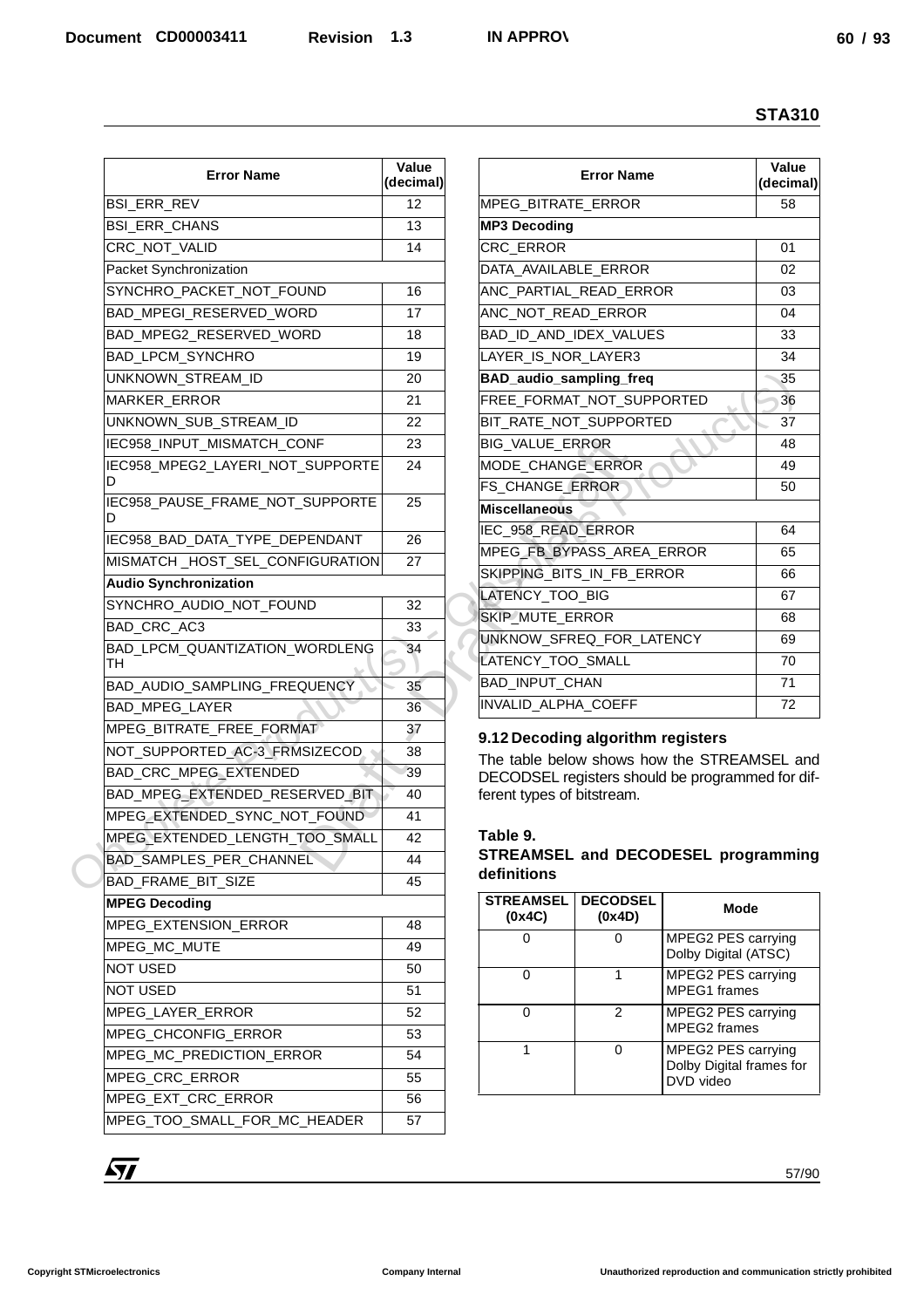| $\mathbf{1}$        | $\overline{2}$                 | MPEG2 PES carrying<br>MPEG2 frames for DVD<br>video        | <b>Bitfield</b>                                         | This register identifies the audio data-type.<br><b>Description</b>                           |  |  |  |
|---------------------|--------------------------------|------------------------------------------------------------|---------------------------------------------------------|-----------------------------------------------------------------------------------------------|--|--|--|
| $\mathbf 1$         | 3                              | MPEG2 PES carrying<br>linear PCM for DVD<br>video          | DEC[3:0]                                                | 0000: Dolby Digital Decoding<br>0001: MPEG1                                                   |  |  |  |
| $\overline{2}$      | $\mathbf{1}$                   | MPEG1 packet carrying<br>MPEG1 audio                       |                                                         | 0010: MPEG2<br>0011: PCM/LPCM                                                                 |  |  |  |
| $\overline{3}$      | 0                              | Dolby Digital frames<br>elementary streams                 |                                                         | 0100: PINK NOISE generator<br>0101: CD_DA<br>0111: PCM beep tone generator                    |  |  |  |
| $\overline{3}$      | $\mathbf{1}$                   | MPEG1 frame<br>elementary streams                          |                                                         | 1001: MP3                                                                                     |  |  |  |
| $\overline{3}$      | $\overline{2}$                 | MPEG2 frame<br>elementary stream                           | <b>STREAMSEL</b>                                        |                                                                                               |  |  |  |
| $\overline{3}$      | 3                              | Stereo PCM (16bits<br>samples) and PCM2<br>channels        | <b>STREAM</b> selection<br>$\overline{\mathbf{r}}$<br>6 | $\overline{\mathbf{2}}$<br>5 <sup>1</sup><br>$\overline{\mathbf{3}}$<br>$\mathbf 1$<br>0<br>4 |  |  |  |
| 3                   | 4                              | Pink noise generator                                       |                                                         | <b>STRSEL</b>                                                                                 |  |  |  |
| 3                   | 5                              | CDDA (Stereo PCM 16<br>bits samples)                       | Address: 0x4C                                           |                                                                                               |  |  |  |
| $\overline{3}$      | $\overline{7}$                 | Activate PCM beep tone                                     | Type: R/W                                               |                                                                                               |  |  |  |
| 3                   | 9                              | MP3 elementary<br>streams                                  | Software Reset: NC<br>Hardware Reset: UND               |                                                                                               |  |  |  |
| 5                   | $\mathbf 0$                    | IEC61937 Input with<br>Dolby Digital frames                | Description:                                            |                                                                                               |  |  |  |
| 5<br>$\overline{5}$ | $\mathbf{1}$<br>$\overline{2}$ | IEC61937 Input with<br>MPEG1 frames<br>IEC61937 Input with | <b>Bitfield</b>                                         | <b>Description</b>                                                                            |  |  |  |
| 5                   | 6                              | MPEG2 frames<br>IEC61937 Input with                        | <b>STRSEL</b>                                           | 000: PES<br>001: PES DVD video<br>010: Packet MPEG1                                           |  |  |  |
| 6                   | 3                              | DTS frames<br>Linear PCM for DVD                           |                                                         | 011: Elementary Stream/IEC60958<br>100: Reserved                                              |  |  |  |
| <b>DECODSEL</b>     |                                | audio                                                      |                                                         | 101: SPDIF IEC61937<br>110: PES DVD audio                                                     |  |  |  |
| Decoding algorithm  |                                |                                                            |                                                         |                                                                                               |  |  |  |
| 6                   | 5<br>4                         | 3 <sup>1</sup><br>$\mathbf{2}$<br>$\bf{0}$<br>1            |                                                         |                                                                                               |  |  |  |
|                     |                                | <b>DEC</b>                                                 |                                                         | 9.13 System synchronization registers                                                         |  |  |  |
| Address: 0x4D       |                                |                                                            | PACKET_LOCK                                             |                                                                                               |  |  |  |
| Type: R/W           |                                |                                                            | <b>Packet lock</b>                                      |                                                                                               |  |  |  |
| Software Reset: NC  |                                |                                                            | 6<br>7                                                  | 5<br>$\bf{0}$<br>4<br>3<br>$\mathbf{2}$<br>1                                                  |  |  |  |
| Hardware Reset: UND |                                |                                                            |                                                         |                                                                                               |  |  |  |
| Description:        |                                |                                                            | Address: 0x4F                                           |                                                                                               |  |  |  |
|                     |                                |                                                            | Type: R/W                                               |                                                                                               |  |  |  |
|                     |                                |                                                            | Software Reset: NC                                      |                                                                                               |  |  |  |
|                     |                                |                                                            | Hardware Reset: UND                                     |                                                                                               |  |  |  |
| 58/90               |                                |                                                            |                                                         | $\sqrt{1}$                                                                                    |  |  |  |

| <b>Bitfield</b> | <b>Description</b>                                                                                                                                                      |
|-----------------|-------------------------------------------------------------------------------------------------------------------------------------------------------------------------|
| DEC[3:0]        | 0000: Dolby Digital Decoding<br>0001: MPEG1<br>0010: MPEG2<br>0011: PCM/LPCM<br>0100: PINK NOISE generator<br>0101: CD_DA<br>0111: PCM beep tone generator<br>1001: MP3 |

#### **STREAMSEL**

| o |  |  |               |  |
|---|--|--|---------------|--|
|   |  |  | <b>STRSEL</b> |  |

## Software Reset: NC

| <b>Bitfield</b> | <b>Description</b>                                                                                                                                   |
|-----------------|------------------------------------------------------------------------------------------------------------------------------------------------------|
| <b>STRSEL</b>   | 000: PES<br>001: PES DVD video<br>010: Packet MPEG1<br>011: Elementary Stream/IEC60958<br>100: Reserved<br>101: SPDIF IEC61937<br>110: PES DVD audio |

## **DECODSEL Decoding algorithm**

|  | э | 2 |     |  |
|--|---|---|-----|--|
|  |   |   | DEC |  |

## **9.13 System synchronization registers PACKET\_LOCK**



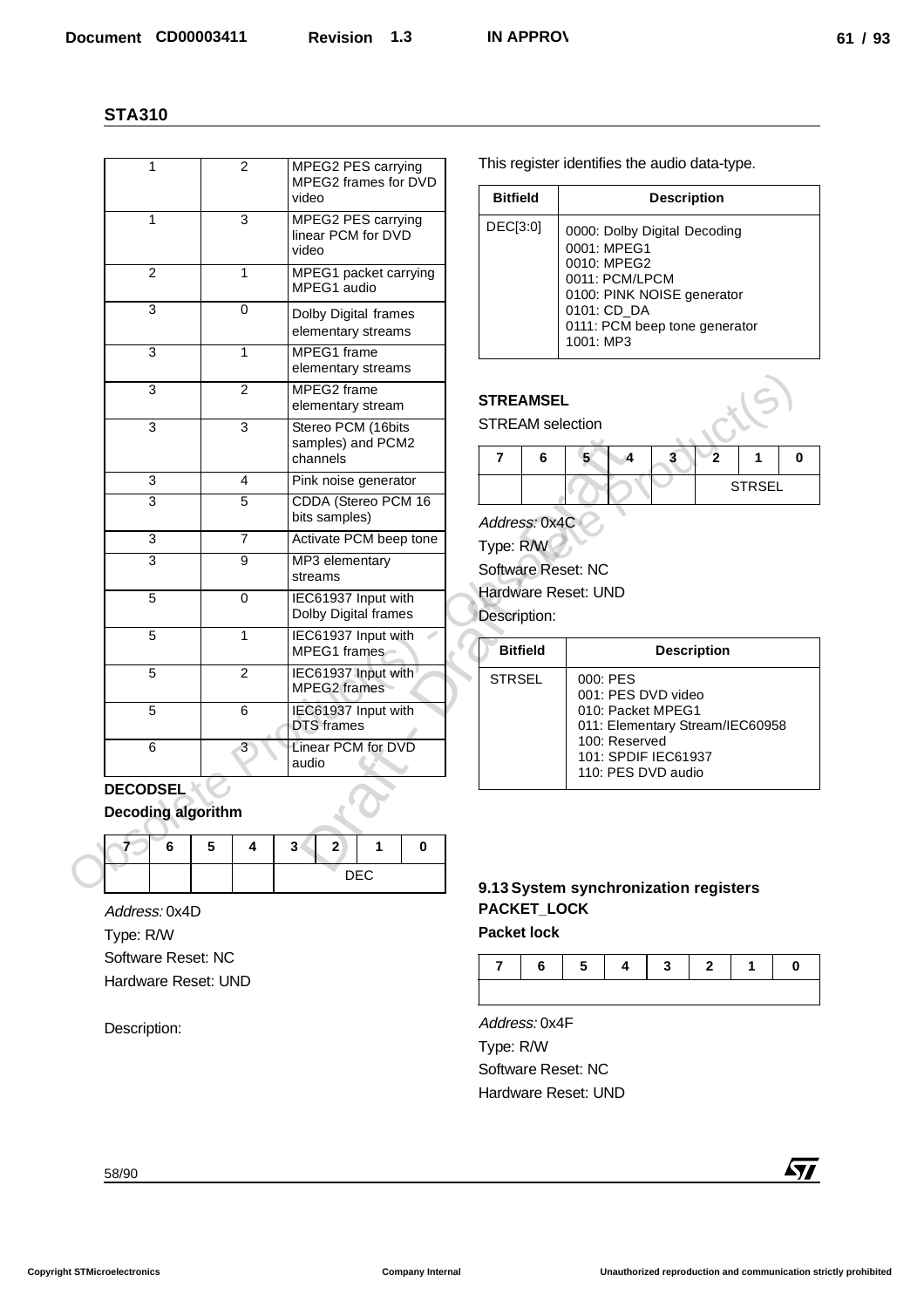#### Description:

This register specifies the number of supplementary packet synchro words that the packet parser must detect before it is considered as synchronized, and can send data to the audio parser (max=1, min=0). In this way, stream data can not be sent to the audio parser instead of packet sync words.

PACKET\_LOCK =  $0$ : the packet parser is synchronized when it has detected one packet synchro word.

PACKET\_LOCK = 1: the packet parser is synchronized when it has detected two packet synchro words.

#### **ID\_EN**

#### **Enable audio ID**

|  |  |  | 76543210 |
|--|--|--|----------|
|  |  |  |          |

Address: 0x50

Type: R/W

Software Reset: NC

Hardware Reset:UND

#### Description:

If set to 1, the audio decoder decodes only the stream corresponding to the stream-id or sub-stream-id of the packet layer. This selection is done through AUDIO\_ID or AUDIO\_ID\_EXT registers. If set to 0, the decoder decodes all the audio packets.

## I**D**

**Audio ID**

|  |  | $7$ 6 5 4 3 2 1 |  |  |
|--|--|-----------------|--|--|
|  |  |                 |  |  |

Address : 0x51 Type: R/W Software Reset: NC Hardware Reset: UND

Description:

When decoding packets, it is possible to specify an identifier for a selected program. AUDIO ID must be written with the packet ID. This feature is enabled when the register AUDIO\_ID\_EN is set, and only packets with matching ID are decoded.



For MPEG1 packets or PES, the 5 LSB bits are significant. For DVD PES (LPCM, Dolby Digital or MPEG), the 3 LSB bits are significant (see audio pack definition in DVD specifications).

These bits correspond to the stream number defined in the STREAM\_ID field of the audio packet header, except for DVD, Dolby Digital or LPCM packets, where they correspond to the stream number defined in the SUB\_STREAM\_ID field.

#### **ID\_EXT**

#### **Audio extension**



Hardware Reset: UND

#### Description:

The 3 LSB bits of this register are significant. In case of DVD MPEG2 audio with extension bitstream (see DVD specifications), this register is used to select the stream defined in the STREAM ID of the packets containing MPEG2 extension bit stream data.

#### **SYNC\_LOCK SYNC lock**

|  |  |  | 7   6   5   4   3   2   1   0 |
|--|--|--|-------------------------------|
|  |  |  |                               |

Address: 0x53

Type: R/W

Software Reset: NC

Hardware Reset: UND

Description:

This register specifies the number of supplementary audio synchro words that the audio parser must detect before it is considered as synchronized, and can send data to the decoder.

In this way, stream data can not be sent to the decoder instead of audio sync words. Max value  $= 3$ ; min value =  $0.$  SYNC\_LOCK =  $0,$  the audio parser is synchronized when it has detected one audio synchro word. SYNC\_LOCK =  $n > 0$ , when the audio parser has detected one synchro word, it waits until it detects n supplementary audio sync words.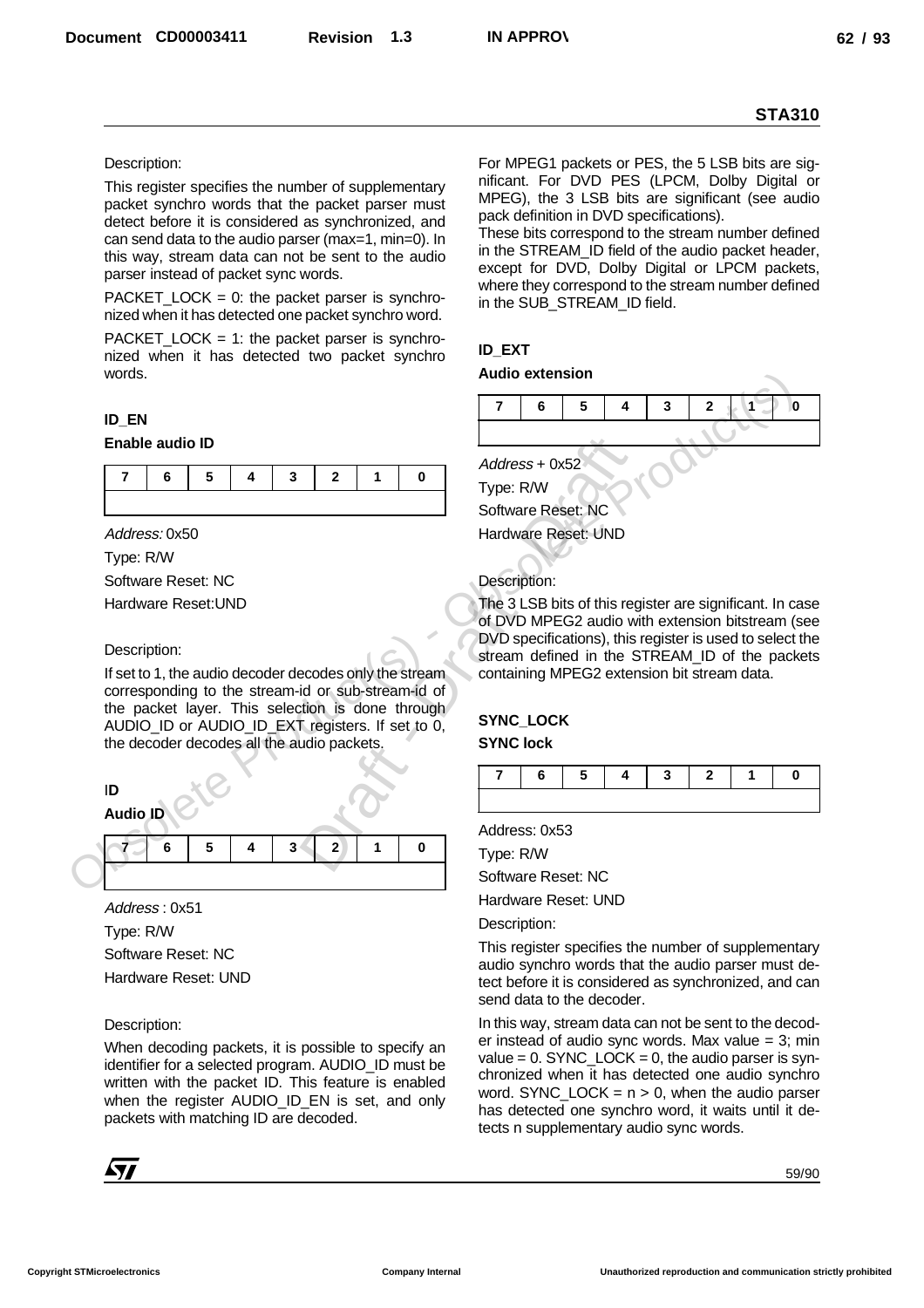## **9.14 Post decoding and pro logic registers PDEC1**

#### **Post decoder register**

|             | э |  |                            |  |
|-------------|---|--|----------------------------|--|
| <b>VMAX</b> |   |  | DEMOCF DB PVIRT MPEG_DR PL |  |

#### Description:

| When it has detected (SYNC_LOCK+1) sync words,<br>it sends the data to the decoder. |                                            |                                                                                                                                                                          |              |                                                                                                                                                                                                        |   |                            | Description:         |                                                                                                                                                          |                                                   |                                                                                                                                                                            |                     |   |            |  |
|-------------------------------------------------------------------------------------|--------------------------------------------|--------------------------------------------------------------------------------------------------------------------------------------------------------------------------|--------------|--------------------------------------------------------------------------------------------------------------------------------------------------------------------------------------------------------|---|----------------------------|----------------------|----------------------------------------------------------------------------------------------------------------------------------------------------------|---------------------------------------------------|----------------------------------------------------------------------------------------------------------------------------------------------------------------------------|---------------------|---|------------|--|
|                                                                                     |                                            |                                                                                                                                                                          |              |                                                                                                                                                                                                        |   |                            |                      | <b>Bitfield</b>                                                                                                                                          |                                                   |                                                                                                                                                                            | <b>Description</b>  |   |            |  |
|                                                                                     | 9.14 Post decoding and pro logic registers |                                                                                                                                                                          |              |                                                                                                                                                                                                        |   |                            |                      | PL_AB                                                                                                                                                    |                                                   | When high, select the auto-balance<br>function (used to track out gin<br>mismatches between Lt and Rt). When<br>low, disable the autobalance function                      |                     |   |            |  |
| PDEC1                                                                               |                                            |                                                                                                                                                                          |              |                                                                                                                                                                                                        |   |                            |                      | PL_WS                                                                                                                                                    |                                                   | When high, enable Wide Surround mode.                                                                                                                                      |                     |   |            |  |
|                                                                                     | Post decoder register                      |                                                                                                                                                                          |              |                                                                                                                                                                                                        |   |                            |                      |                                                                                                                                                          |                                                   | The wide surround option is provided for<br>users who plan to do further post-                                                                                             |                     |   |            |  |
| 6<br>7                                                                              | 5                                          | 4<br>3                                                                                                                                                                   |              | $\overline{2}$                                                                                                                                                                                         | 1 | 0                          |                      |                                                                                                                                                          |                                                   | processing of the Pro Logic outputs, and<br>want to fold the lowpass filtering of the                                                                                      |                     |   |            |  |
| <b>VMAX</b>                                                                         | <b>DEM DCF</b>                             | DB                                                                                                                                                                       |              | <b>PVIRT</b>                                                                                                                                                                                           |   | MPEG_DR PL                 |                      |                                                                                                                                                          |                                                   | surround channel into their downstream<br>processing Lowpass filtering and B-type<br>shelf filtering are both disabled. When                                               |                     |   |            |  |
| Address: 0x62                                                                       |                                            |                                                                                                                                                                          |              |                                                                                                                                                                                                        |   |                            |                      |                                                                                                                                                          |                                                   | low, disable ide surround mode.                                                                                                                                            |                     |   |            |  |
| Type: R/W<br>Software Reset: NC                                                     |                                            |                                                                                                                                                                          |              |                                                                                                                                                                                                        |   |                            |                      |                                                                                                                                                          |                                                   |                                                                                                                                                                            |                     |   |            |  |
| Hardware Reset: UND                                                                 |                                            |                                                                                                                                                                          |              |                                                                                                                                                                                                        |   |                            |                      | PL_DWNX                                                                                                                                                  |                                                   |                                                                                                                                                                            |                     |   |            |  |
|                                                                                     |                                            |                                                                                                                                                                          |              |                                                                                                                                                                                                        |   |                            |                      |                                                                                                                                                          | <b>Pro Logic Decoder Downmix</b>                  |                                                                                                                                                                            |                     |   |            |  |
| Description:                                                                        |                                            |                                                                                                                                                                          |              |                                                                                                                                                                                                        |   | 7                          | 6                    | 5<br>4                                                                                                                                                   | 3                                                 | $\mathbf{2}$                                                                                                                                                               | 1<br>PL_DWNX[2:0]   | 0 |            |  |
|                                                                                     |                                            | This register controls the post decoder operations.                                                                                                                      |              |                                                                                                                                                                                                        |   |                            |                      |                                                                                                                                                          |                                                   | LFE_BYP                                                                                                                                                                    |                     |   |            |  |
| <b>Bitfield</b>                                                                     | <b>Description</b>                         |                                                                                                                                                                          |              |                                                                                                                                                                                                        |   | Address: 0x65<br>Type: R/W |                      |                                                                                                                                                          |                                                   |                                                                                                                                                                            |                     |   |            |  |
| PL.                                                                                 |                                            | When high Pro Logic decoding is forced,<br>when low the ProLogic decoder is<br>automatically enabled when the stream<br>contains the info that it is ProLogic<br>encoded |              |                                                                                                                                                                                                        |   |                            |                      |                                                                                                                                                          | Software Reset: NC<br>Hardware Reset: UND         |                                                                                                                                                                            |                     |   |            |  |
| MPEG_DR                                                                             |                                            |                                                                                                                                                                          |              | When high enable MPEG dynamic range.                                                                                                                                                                   |   |                            |                      | Description:<br><b>Bitfield</b>                                                                                                                          |                                                   |                                                                                                                                                                            | <b>Description</b>  |   |            |  |
| DB                                                                                  |                                            |                                                                                                                                                                          |              | When high the "double stereo" procedure<br>is enabled. Double stereo is a copy of<br>Left/Right channels on to Left/Right<br>surround channels in order to have a<br>pseudo 5 -channel decoder effect. |   |                            |                      | PL_DWNX<br>[2:0]                                                                                                                                         |                                                   | 0,1,2: Pro Logic disabled<br>3: 3/0 (L, R, C) three stereo<br>4: 2/1 (L, R, Ls) phantom<br>5: 3/1 (L, C, R, Ls)<br>6: 2/2 (L, R, Ls, Rs) phantom<br>7: 3/2 (L, C, R, S, S) |                     |   |            |  |
| DCF                                                                                 | reset, it is disabled.                     |                                                                                                                                                                          |              | When set the DC filter is activated When                                                                                                                                                               |   |                            |                      | LFE_BYP                                                                                                                                                  | 0: LFE channel is clear                           |                                                                                                                                                                            |                     |   |            |  |
| <b>DEM</b>                                                                          |                                            |                                                                                                                                                                          |              | When set the de-emphasis filter is<br>activated When reset, it is disabled.                                                                                                                            |   |                            |                      |                                                                                                                                                          | Prologic decoder support only 4 sampling frequen- | 1: LFE channel is bypassed                                                                                                                                                 |                     |   |            |  |
| PL_AB<br>Pro Logic auto balance                                                     |                                            |                                                                                                                                                                          |              |                                                                                                                                                                                                        |   |                            |                      | cies: 48KHz, 44.1KHz, 32KHz, 22.05KHz.<br>If we active prologic with sampling frequency differ-<br>ent from those frequencies, the decoder will be auto- |                                                   |                                                                                                                                                                            |                     |   |            |  |
|                                                                                     | 4                                          |                                                                                                                                                                          | $\mathbf{2}$ | 1                                                                                                                                                                                                      |   |                            |                      |                                                                                                                                                          | matically disable the prologic call.              |                                                                                                                                                                            |                     |   |            |  |
| 7<br>6                                                                              | 5                                          | 3                                                                                                                                                                        |              | PL_WS                                                                                                                                                                                                  |   | 0<br>PL_AB                 |                      |                                                                                                                                                          |                                                   |                                                                                                                                                                            |                     |   |            |  |
|                                                                                     |                                            |                                                                                                                                                                          |              |                                                                                                                                                                                                        |   |                            | <b>OCFG</b>          |                                                                                                                                                          | <b>Output Configuration</b>                       |                                                                                                                                                                            |                     |   |            |  |
| Address: 0x64                                                                       |                                            |                                                                                                                                                                          |              |                                                                                                                                                                                                        |   |                            |                      |                                                                                                                                                          |                                                   |                                                                                                                                                                            |                     |   |            |  |
| Type: R/W<br>Software Reset: NC                                                     |                                            |                                                                                                                                                                          |              |                                                                                                                                                                                                        |   | $\overline{7}$             | 6<br>LFE_BYP   BOOST | 5<br>4                                                                                                                                                   | 3                                                 | $\overline{2}$                                                                                                                                                             | 1<br>0<br>OCFG[2:0] |   |            |  |
|                                                                                     | Hardware Reset: UND                        |                                                                                                                                                                          |              |                                                                                                                                                                                                        |   |                            | Address: 0x66        |                                                                                                                                                          |                                                   |                                                                                                                                                                            |                     |   |            |  |
|                                                                                     |                                            |                                                                                                                                                                          |              |                                                                                                                                                                                                        |   |                            |                      |                                                                                                                                                          |                                                   |                                                                                                                                                                            |                     |   | <b>Ayy</b> |  |

#### **PL\_AB**

#### **Pro Logic auto balance**

|  | э |  |       |       |
|--|---|--|-------|-------|
|  |   |  | PL_WS | PL_AB |

| <b>Bitfield</b> | <b>Description</b>                                                                                                                                                                                                                                                                                                                                                                  |
|-----------------|-------------------------------------------------------------------------------------------------------------------------------------------------------------------------------------------------------------------------------------------------------------------------------------------------------------------------------------------------------------------------------------|
| PL AB           | When high, select the auto-balance<br>function (used to track out gin<br>mismatches between Lt and Rt). When<br>low, disable the autobalance function                                                                                                                                                                                                                               |
| PL WS           | When high, enable Wide Surround mode.<br>The wide surround option is provided for<br>users who plan to do further post-<br>processing of the Pro Logic outputs, and<br>want to fold the lowpass filtering of the<br>surround channel into their downstream<br>processing Lowpass filtering and B-type<br>shelf filtering are both disabled. When<br>low, disable ide surround mode. |

#### **PL\_DWNX**

## **Pro Logic Decoder Downmix**

|  |  | <b>IFF RYP</b> | PL_DWNX[2:0] |  |
|--|--|----------------|--------------|--|

#### Description:

| <b>Bitfield</b>  | <b>Description</b>                                                                                                                                                             |
|------------------|--------------------------------------------------------------------------------------------------------------------------------------------------------------------------------|
| PL DWNX<br>[2:0] | 0.1.2: Pro Logic disabled<br>$3: 3/0$ (L, R, C) three stereo<br>4: $2/1$ (L, R, Ls) phantom<br>5: 3/1 (L, C, R, Ls)<br>6: 2/2 (L, R, Ls, Rs) phantom<br>7: 3/2 (L, C, R, S, S) |
| LFE_BYP          | 0: LFE channel is clear<br>1: LFE channel is bypassed                                                                                                                          |

#### **OCFG**

### **Output Configuration**

| LFE BYP BOOST |  |  | <b>OCFG[2:0]</b> |  |
|---------------|--|--|------------------|--|

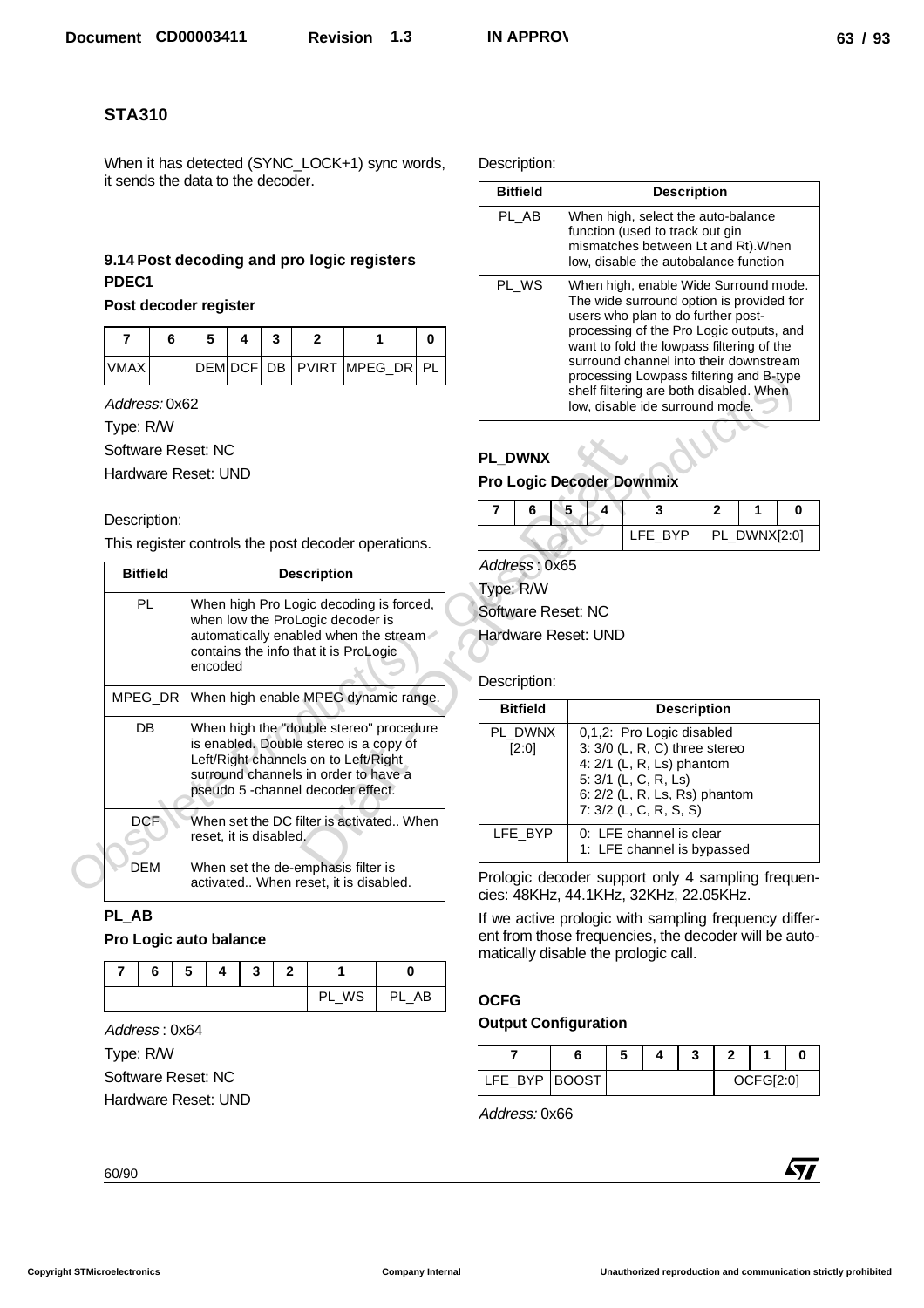#### Description:

- LP means Low pass filter
- HP means High pass filter

|                                |                |                                                                                          | <b>STA310</b>                                                                                                                                                                                                                                                                                                                                                                                                                                         |
|--------------------------------|----------------|------------------------------------------------------------------------------------------|-------------------------------------------------------------------------------------------------------------------------------------------------------------------------------------------------------------------------------------------------------------------------------------------------------------------------------------------------------------------------------------------------------------------------------------------------------|
| Type: RW<br>Software Reset: NC |                |                                                                                          | The description is provided in the output configura-<br>tion section.                                                                                                                                                                                                                                                                                                                                                                                 |
| Hardware Reset: UND            |                |                                                                                          | This register is used to indicate the output configura-<br>tion chosen.                                                                                                                                                                                                                                                                                                                                                                               |
|                                |                |                                                                                          | - LP means Low pass filter                                                                                                                                                                                                                                                                                                                                                                                                                            |
| Description:                   |                |                                                                                          | - HP means High pass filter<br>6 output configurations are provided that redirects                                                                                                                                                                                                                                                                                                                                                                    |
|                                |                |                                                                                          | bass on subwoofer channel, and applies some filters                                                                                                                                                                                                                                                                                                                                                                                                   |
| on channels.                   |                |                                                                                          |                                                                                                                                                                                                                                                                                                                                                                                                                                                       |
| <b>Bitfield</b>                | conf           | <b>Meaning</b>                                                                           | <b>Description</b>                                                                                                                                                                                                                                                                                                                                                                                                                                    |
| OCFG[2:0]                      |                |                                                                                          | Bass management configuration according to the bass direction scheme from<br>Dolby. For configurations 2,3,4 the subwoofer can be output is bit LFE asset to<br>high. For all other configurations, the LFE bit has no effect.                                                                                                                                                                                                                        |
|                                | 0              | <b>ALL</b>                                                                               | All channels are rounded according to the selected output precision, (24b -> 16b,<br>24 -> 18b.) and scaled (volume control) only.                                                                                                                                                                                                                                                                                                                    |
|                                | $\mathbf{1}$   | <b>LSW</b>                                                                               | Low frequencies are extracted from the six input channels and redirected to the<br>subwoofer. SUB = LP(L+R+Ls+Rs+C+LFE).Low frequencies are removed from all<br>channels L = HP(L), R = HP(R), C = HP(C), Ls = HP(Ls), Rs = HP(Rs).                                                                                                                                                                                                                   |
|                                | $\overline{c}$ | <b>LLR</b>                                                                               | Low frequencies are extracted from C, LFE, Ls and Rs channels and redirected to<br>left and right channels: $C = HP(C)$ , $Rs = HP(Rs)$ , $L = HP(Ls)$ , $L = L + LP$<br>(C+LFE+Ls+Rs), R = R + LP(C+LFE+Ls+Rs). If subwoofer is output, SUB = LP<br>(LFE+C+Ls+Rs).                                                                                                                                                                                   |
|                                | $3^{(1)}$      | <b>SLP</b>                                                                               | Low frequencies are redirected to the left, right and surround channels or cab be<br>output on the subwoofer.<br>If sub-woofer is output, $SUB = LFE$ , $L = L + LP(C)$ , $R = R + LP(C)$ , $Ls = Ls$ , $Rs = Rs$<br>If sub-woofer is not output, $L = L + LP(C) + LFE$ , $R = R + LP(C) + LFE$ , $Ls = Ls +$<br>LFE, $Rs = Rs + LFE$ .                                                                                                               |
|                                | 4              | <b>SIMP</b>                                                                              | Simplified configuration. Low frequencies are exrtacted from C, Ls, Rs and LFE.<br>If subwoofer is output, $SUB = LP(C+Ls+Rs) + LFE$ , $L = L$ , $R = R$ .<br>If sub-woofer is not output, SUB = LFE, $L = L + (C+Ls+Rs)$ , $R = R + (C+Ls+Rs)$ .                                                                                                                                                                                                     |
|                                | 5              | <b>BYP</b>                                                                               | BYPASS, All channels are directly routed to PCM outputs.                                                                                                                                                                                                                                                                                                                                                                                              |
|                                | 6              |                                                                                          | configuration 1 without filters.                                                                                                                                                                                                                                                                                                                                                                                                                      |
| BOOST <sup>(1)</sup>           |                | Channel level, enables boost:<br>if $OCFG_num = 2$ :                                     |                                                                                                                                                                                                                                                                                                                                                                                                                                                       |
|                                |                |                                                                                          | 0 : No +12dB boost on left and right channels<br>1 : +12dB boost on left and right channels                                                                                                                                                                                                                                                                                                                                                           |
|                                |                | When configuration = $3$ :<br>If sub-woofer is output :<br>If sub-woofer is not output : | 0 : No +4dB boost on all channels<br>1: +4dB boost on all channels<br>0: No +8dB boost on all channels<br>1 : +8dB boost on all channels                                                                                                                                                                                                                                                                                                              |
| LFE_BYOP                       |                | 0; LFE channel is clear<br>1: LFE channel is bypassed                                    |                                                                                                                                                                                                                                                                                                                                                                                                                                                       |
| load                           |                |                                                                                          | Note: 1. In configuration 3 with subwoofer enabled, the output of<br>the subwoofer is 10dB greater than expected. Therefore<br><b>DWSMODE</b><br>when using this mode, the subwoofer output level needs<br>to be attenuated 10dB in order to match the subwoofer<br>output levels of other bass management configurations.<br>In general be carefull while using the boost option since<br>it has the potential of causing the woofer output to over- |
| 57                             |                |                                                                                          | 61/90                                                                                                                                                                                                                                                                                                                                                                                                                                                 |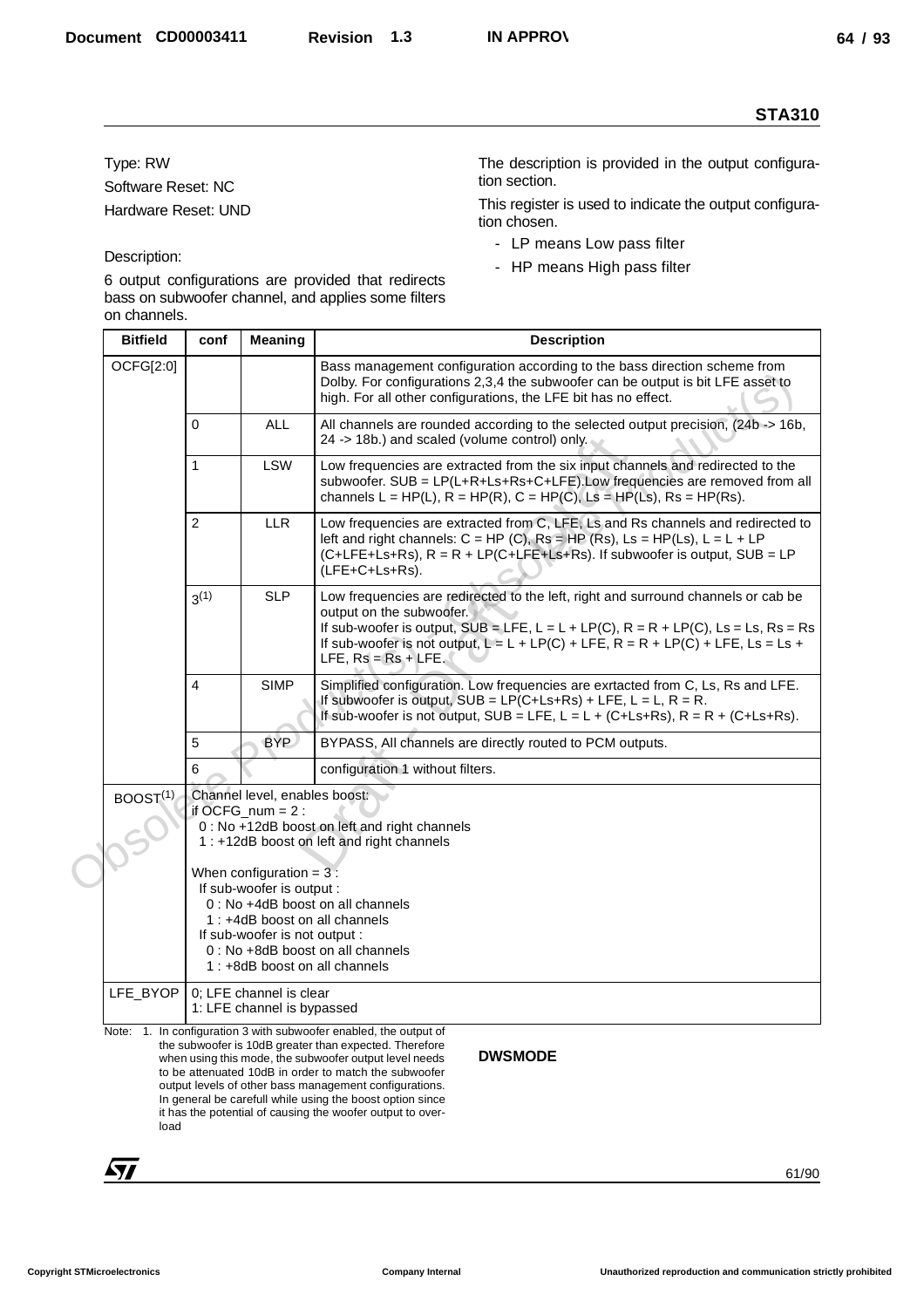#### **Downsampling filter**



Address: 0x70

Type: R/W Software Reset: NC Hardware Reset: UND

#### Description:

This register controls the downsampling filter for the LPCM video, LPCM audio modes. When decoding a 96kHz DVD-LPCM stream, it might be necessary to downsample the stream to 48kHz**.**

| Value | Mode                               |
|-------|------------------------------------|
|       | Automatic (according to bitstream) |
|       | Force Downsampling                 |
| 2     | Suppress Downsampling              |

## **9.15 Bass redirection registers VOLUME0**

#### **Volume of first channel**



Hardware Reset: UND

#### Description:

This register reads or writes the attenuation that is applied to the channel selected by CHAN\_IDX. The volume of the left channel can be set up with a 0.5dB step.

- $\blacksquare$  If CHAN IDX = 0, then VOLUME0 can be written with the attenuation that will be applied to Left channel.
- $\blacksquare$  If CHAN IDX = 1, then VOLUME0 can be written with the attenuation that will be applied to Center channel.
- $\blacksquare$  If CHAN IDX = 2, then VOLUME0 can be written with the attenuation that will be applied to Left Surround channel.
- $\blacksquare$  If CHAN\_IDX = 5, then reading VOLUME0 provides the attenuation that is applied to Left channel.
- $\blacksquare$  If CHAN\_IDX = 6, then reading VOLUME0 provides the attenuation that is applied to Center channel.
- $\blacksquare$  If CHAN IDX = 7, then reading VOLUME0 provides the attenuation that is applied to Left Surround channel.
- Other values of CHAN\_IDX are reserved.

## **VOLUME1**

#### **Volume of second channel**



Address: 0x63 Type: RWS Software Reset: 0 Hardware Reset: UND

#### Description:

This register reads or writes the attenuation that is applied to the channel selected by CHAN\_IDX. The volume of the right channel can be set up with a 0.5dB step.

- $\blacksquare$  If CHAN\_IDX = 0, then VOLUME1 can be written with the attenuation that will be applied to Right channel.
- $\blacksquare$  If CHAN IDX = 1, then VOLUME1 can be written with the attenuation that will be applied to Subwoofer channel.
- $\blacksquare$  If CHAN IDX = 2, then VOLUME1 can be written with the attenuation that will be applied to Right Surround channel.
- $\blacksquare$  If CHAN IDX = 5, then reading VOLUME1 provides the attenuation that is applied to Right channel.
- $\blacksquare$  If CHAN\_IDX = 6, then reading VOLUME1 provides the attenuation that is applied to Subwoofer channel.
- $\blacksquare$  If CHAN\_IDX = 7, then reading VOLUME1 provides the attenuation that is applied to Right Surround channel.
- Other values of CHAN\_IDX are reserved.

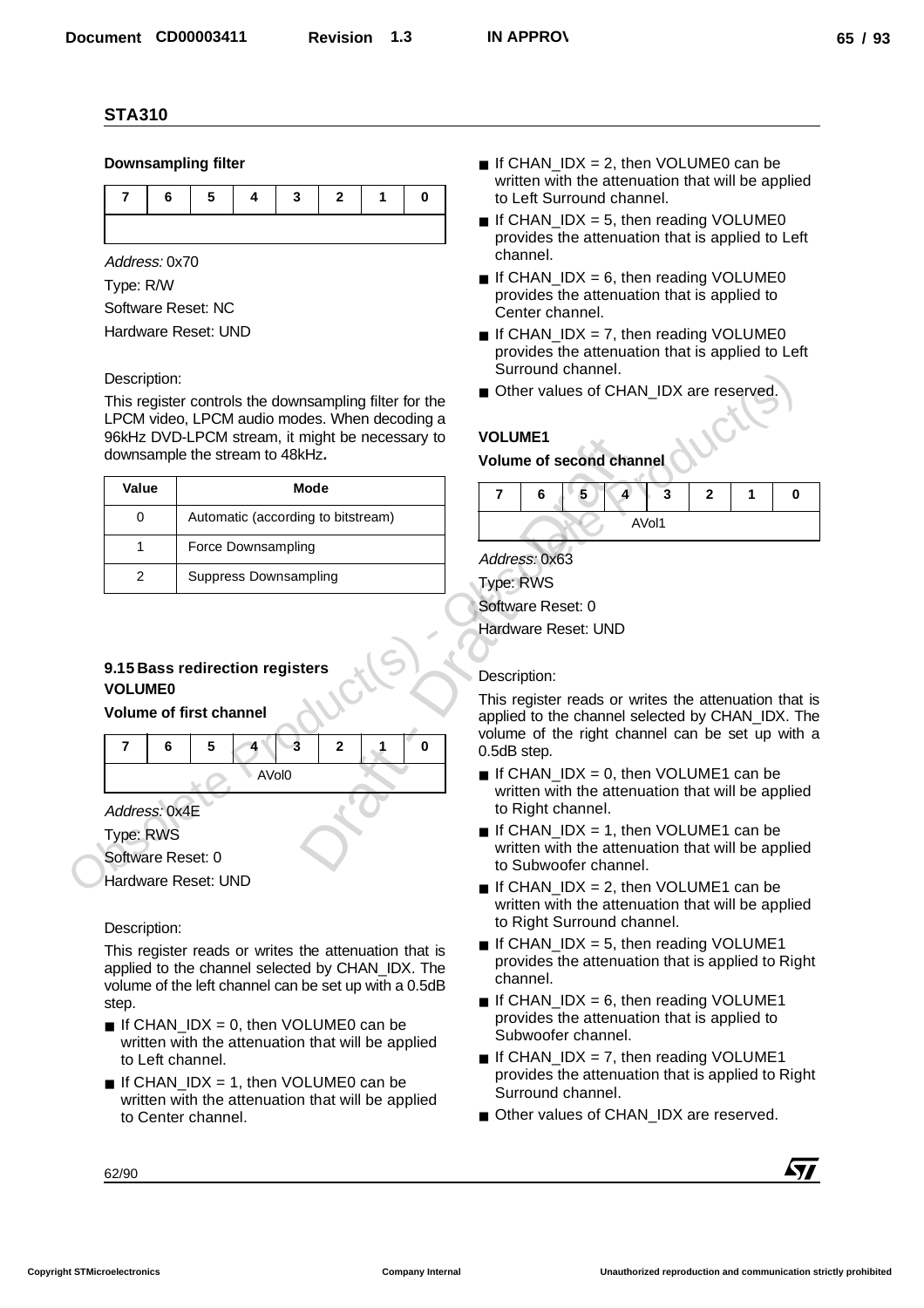#### **CHAN\_IDX**

#### **Channel Index**

|  | ш.       |  |          |  |
|--|----------|--|----------|--|
|  | Reserved |  | CHAN IDX |  |

#### Description:

|                                          |                |                                                                                                     |                |                            |                                                                                                             |               |                                 |   |                    |                |   | <b>STA310</b> |
|------------------------------------------|----------------|-----------------------------------------------------------------------------------------------------|----------------|----------------------------|-------------------------------------------------------------------------------------------------------------|---------------|---------------------------------|---|--------------------|----------------|---|---------------|
| <b>CHAN_IDX</b><br><b>Channel Index</b>  |                |                                                                                                     |                |                            | and                                                                                                         | changed to 4. | CHAN_IDX value is automatically |   |                    |                |   |               |
| $\overline{7}$                           | 6<br>5         | 3<br>4                                                                                              | $\overline{2}$ | $\mathbf{1}$<br>0          |                                                                                                             |               |                                 |   |                    |                |   |               |
|                                          | Reserved       |                                                                                                     |                | CHAN_IDX                   | 9.16 Dolby Digital configuration registers<br>AC3_DECODE_LFE                                                |               |                                 |   |                    |                |   |               |
| Address: 0x67                            |                |                                                                                                     |                |                            | <b>Decode LFE</b>                                                                                           |               |                                 |   |                    |                |   |               |
| Type: R/W                                |                |                                                                                                     |                |                            | $\overline{7}$                                                                                              | 5<br>6        | 4                               | 3 | $\mathbf{2}$       | $\mathbf 1$    |   | 0             |
| Software Reset: 4<br>Hardware Reset: UND |                |                                                                                                     |                |                            |                                                                                                             |               |                                 |   |                    |                |   |               |
|                                          |                |                                                                                                     |                |                            |                                                                                                             |               |                                 |   |                    |                |   |               |
| Description:                             |                |                                                                                                     |                |                            | Address: 0x68                                                                                               |               |                                 |   |                    |                |   |               |
|                                          |                | This register identifies the pair of channels and the                                               |                |                            | Type: R/W<br>Software Reset: NC                                                                             |               |                                 |   |                    | WCtl           |   |               |
| type of access:                          |                |                                                                                                     |                |                            | Hardware Reset: UND                                                                                         |               |                                 |   |                    |                |   |               |
| <b>Bitfield</b>                          | value          | <b>Channel pair</b>                                                                                 | <b>Access</b>  | comment                    |                                                                                                             |               |                                 |   |                    |                |   |               |
| CHAN_I                                   | $\mathbf 0$    | Left and Right write                                                                                |                |                            | Description:                                                                                                |               |                                 |   |                    |                |   |               |
| DX                                       | $\mathbf{1}$   | Center and                                                                                          | write          |                            | When this register is set to 1, the device decodes<br>LFE channel (if present).                             |               |                                 |   |                    |                |   |               |
|                                          |                | Subwoofer                                                                                           |                |                            |                                                                                                             |               |                                 |   |                    |                |   |               |
|                                          | 2              | Left surround<br>and right                                                                          | write          |                            | AC3_COMP_MOD                                                                                                |               |                                 |   |                    |                |   |               |
|                                          |                | surround                                                                                            |                |                            | <b>Compression mode</b>                                                                                     |               |                                 |   |                    |                |   |               |
|                                          | 3              | reserved                                                                                            | reserved       |                            | $\overline{7}$                                                                                              | 6             | 5                               | 4 | 3                  | $\mathbf{2}$   | 1 | 0             |
|                                          | 4              | no pair                                                                                             | none           | Indicates                  |                                                                                                             |               |                                 |   |                    |                |   |               |
|                                          |                | selected                                                                                            |                | that volume<br>can be read | Address + 0x69                                                                                              |               |                                 |   |                    |                |   |               |
|                                          |                |                                                                                                     |                | or written                 | Type: R/W                                                                                                   |               |                                 |   |                    |                |   |               |
|                                          | 5 <sub>2</sub> | Left and Right read                                                                                 |                |                            | Software Reset: NC                                                                                          |               |                                 |   |                    |                |   |               |
|                                          | 6 <sup>1</sup> | Center and                                                                                          | read           |                            | Hardware Reset: UND                                                                                         |               |                                 |   |                    |                |   |               |
|                                          |                | Subwoofer                                                                                           |                |                            | Description:                                                                                                |               |                                 |   |                    |                |   |               |
|                                          | $\overline{7}$ | Left surround<br>and right                                                                          | read           |                            | The value of this register defines the compression                                                          |               |                                 |   |                    |                |   |               |
|                                          |                | surround                                                                                            |                |                            | mode. In custom A mode, the dialog normalization<br>function is not done by the audio decoder, it has to be |               |                                 |   |                    |                |   |               |
|                                          |                | ■ To read a volume, the register                                                                    |                | CHAN_IDX                   | done by an external analog part. In all other modes<br>the normalization is done by audio decoder.          |               |                                 |   |                    |                |   |               |
|                                          |                | must be set to the appropriate value. The DSP<br>indicates that the attenuation is readable         |                |                            | Value                                                                                                       |               |                                 |   |                    | <b>Meaning</b> |   |               |
|                                          |                | through registers VOLUME0 and                                                                       |                |                            | 0                                                                                                           |               |                                 |   |                    |                |   |               |
|                                          |                | VOLUME1 by changing automatically the<br>CHAN_IDX to value 4.                                       |                |                            |                                                                                                             |               |                                 |   | Custom A (Analog)  |                |   |               |
|                                          |                | ■ To write a volume, the attenuation of the pair of                                                 |                |                            | 1                                                                                                           |               |                                 |   | Custom D (Digital) |                |   |               |
|                                          |                | channel should be written in VOLUME0 and<br>VOLUME1 registers. Then the                             |                | CHAN_IDX                   | $\overline{2}$                                                                                              |               | Line Out                        |   |                    |                |   |               |
|                                          |                | register is written to the appropriate value. The<br>attenuation is updated on the next audio block |                |                            | 3                                                                                                           |               | RF Mode                         |   |                    |                |   |               |
|                                          |                |                                                                                                     |                |                            |                                                                                                             |               |                                 |   |                    |                |   |               |
| <b>Syp</b>                               |                |                                                                                                     |                |                            |                                                                                                             |               |                                 |   |                    |                |   | 63/90         |
|                                          |                |                                                                                                     |                |                            |                                                                                                             |               |                                 |   |                    |                |   |               |

- To read a volume, the register CHAN\_IDX must be set to the appropriate value. The DSP indicates that the attenuation is readable through registers VOLUME0 and VOLUME1 by changing automatically the CHAN\_IDX to value 4.
- To write a volume, the attenuation of the pair of channel should be written in VOLUME0 and VOLUME1 registers. Then the CHAN\_IDX register is written to the appropriate value. The attenuation is updated on the next audio block

## **9.16 Dolby Digital configuration registers AC3\_DECODE\_LFE**

#### **Decode LFE**

| 7 6 5 4 3 2 1 |  |  |  |
|---------------|--|--|--|
|               |  |  |  |

#### Description:

## **AC3\_COMP\_MOD**

#### **Compression mode**

| $7 \t6$ |  |  | 54321 |  |
|---------|--|--|-------|--|
|         |  |  |       |  |

#### Description:

| Value | Meaning            |
|-------|--------------------|
|       | Custom A (Analog)  |
|       | Custom D (Digital) |
| 2     | Line Out           |
| 3     | <b>RF</b> Mode     |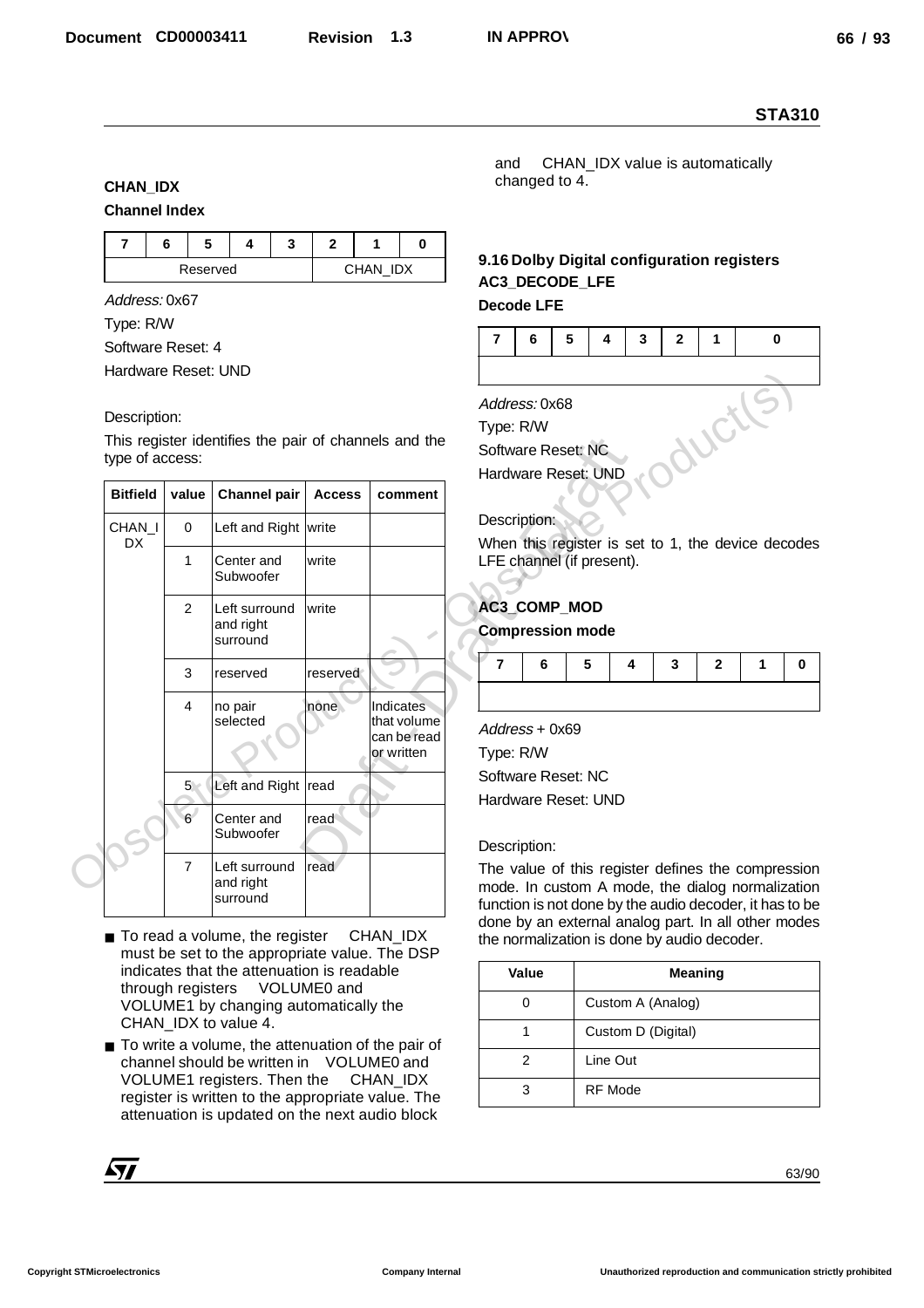## **AC3\_HDR**

### **High dynamic range**



Address: 0x6A Type: R/W Software Reset: NC Hardware Reset: UND

#### Description:

This register corresponds to the Dynamic range scale factor for high level signals, also called cut factor in the Dolby specifications.

 $HDR = 255$   $*$  Cut Factor (in decimal), where the cut factor is a fractional number between 0 and 1. It is used to scale the dynamic range control word for high-level signals that would otherwise tend to be reduced.

When  $HDR = 0xff$  (cut factor = 1.0), the high level signals reduction is the one given in the stream.

A value of zero disables the high-level compression. This word is ignored if the compression mode is set to RF mode.

## **AC3\_LDR**

#### **Low dynamic range**



Type: R/W Software Reset: NC

Hardware Reset: UND

#### Description:

This register corresponds to the Dynamic range scale factor for low level signals, also called boost factor in the Dolby specifications.

LDR =  $255$  \* BoostFactor (in decimal), where the boost factor is a fractional number between 0 and 1.0. The boost factor scales the dynamic range control-word for low-level signals that would otherwise tend to be amplified.

When  $LDR = 0xff$  (boost factor = 1.0), and the low

level signals amplification is maximum.

A value of zero disables the low-level amplification. This word is ignored if the compression mode is set to RF mode.

## **AC3\_RPC**

#### **Repeat count**



Address + 0x6C

Type: R/W

Software Reset: NC

Hardware Reset: UND

#### Description:

When a CRC error is detected, previous blocks can be repeated or muted.

This register specifies the number of audio blocks to repeat before muting. If this is zero, then blocks are muted until the next frame is decoded

## **AC3\_KARAMODE**

#### **Karaoke downmix**

|  |  |  | 7   6   5   4   3   2   1   0 |  |
|--|--|--|-------------------------------|--|
|  |  |  |                               |  |

AudioBaseAddress + 0x6D

Type: R/W Software Reset: NC

Hardware Reset: UND

#### Description:

Downmix mode when a karaoke bit stream is received.

A Karaoke bitstream can be composed of 5 channels, which are: L (left), R (right), M (Music), V1(Vocal 1), V2 (Vocal 2).

There are two major modes when receiving a Karaoke bitstream: aware and capable.

When in 'aware' mode ( $KARAMODE = 0$ ), a predefined downmix is applied on all incoming channels.

When in 'capable' mode ( $KARAMODE = 4, 5, 6, 7$ ), the user can choose to reproduce or not the two in-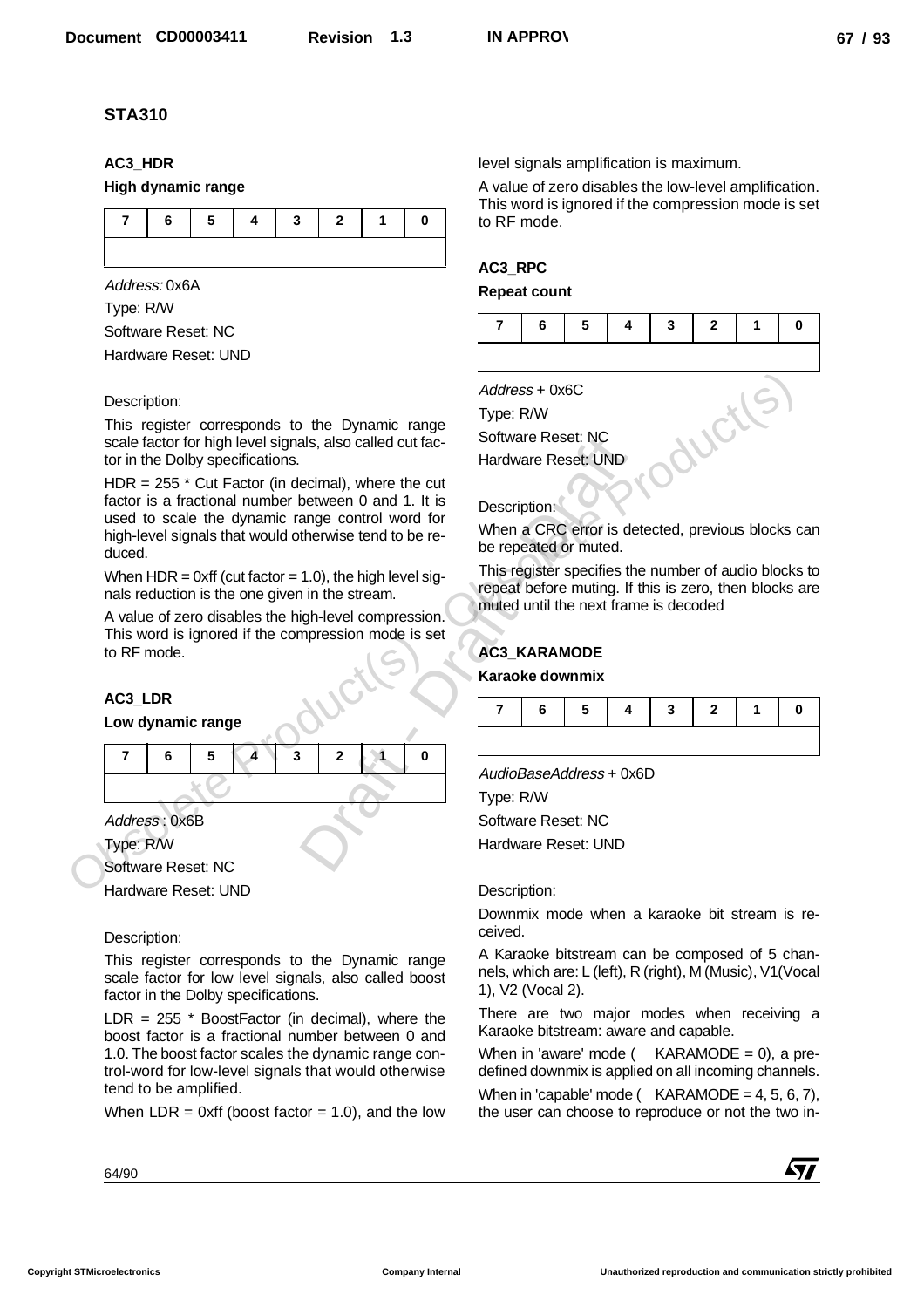|                |                                           |                                                                           |                                                                                                                                                                                               |        |                            |                                                                                                                                                                                                                                                       |   |                    |                      |           | <b>STA310</b> |
|----------------|-------------------------------------------|---------------------------------------------------------------------------|-----------------------------------------------------------------------------------------------------------------------------------------------------------------------------------------------|--------|----------------------------|-------------------------------------------------------------------------------------------------------------------------------------------------------------------------------------------------------------------------------------------------------|---|--------------------|----------------------|-----------|---------------|
|                |                                           | coming vocal channels, V1 and V2.                                         | An additional mode is added ( $AC3_KARAMODE =$<br>3) to allow multi-channel reproduction. In this case,<br>the downmix specified by the AC3_DOWNMIX and<br>AC3_DUALMODE registers is applied. |        | channels                   | when in 2/0 output mode or when receiving a "Dual"<br>mode" incoming bitstream (example: A disk with 2 dif-<br>ferent languages on channel 1 and channel 2). In the<br>following table, channel 1 and 2 represent the output<br>after<br>AC3_DOWNMIX. |   | downmix            |                      | performed | with          |
| Value          | <b>Mode</b>                               |                                                                           | The following table summaries the different modes:<br><b>Comment</b>                                                                                                                          |        |                            | This register enables Mono downmix when<br>$AC3$ DOWNMIX = 2 and                                                                                                                                                                                      |   |                    | $AC3$ _DUALMODE = 3. |           |               |
| $\Omega$       | Aware                                     |                                                                           | Left = L + clev*M + slev*V1, Right = R +                                                                                                                                                      |        | Value                      |                                                                                                                                                                                                                                                       |   | <b>Description</b> |                      |           |               |
|                |                                           | clev*M + slev*V2                                                          |                                                                                                                                                                                               |        | 0                          | Output as Stereo                                                                                                                                                                                                                                      |   |                    |                      |           |               |
| $\mathbf{1}$   |                                           | Not used                                                                  |                                                                                                                                                                                               |        | $\mathbf{1}$               | Output Channel 1 on both output L/R                                                                                                                                                                                                                   |   |                    |                      |           |               |
| $\overline{2}$ |                                           | Not used                                                                  |                                                                                                                                                                                               |        | $\overline{2}$             | Output Channel 2 on both output L/R                                                                                                                                                                                                                   |   |                    |                      |           |               |
| 3              | nnel                                      |                                                                           | Multicha Consider bitstream as multi-channel:<br>Perform downmix according to<br>DOWNMIX and DUALMODE registers                                                                               |        | 3                          | Mix Channel 1 and 2 to monophonic and<br>output on both L/R                                                                                                                                                                                           |   |                    |                      |           |               |
| 4              |                                           |                                                                           | Capable Do not reproduce V1, V2: Left = $L +$<br>$clev^*M$ , Right = R + $clev^*M$                                                                                                            |        |                            | AC3_DOWNMIX                                                                                                                                                                                                                                           |   |                    |                      |           |               |
| 5              |                                           | 0.707V1                                                                   | Reproduction V1 only: Left = L + clev*M<br>+ $0.707^{\ast}V1$ , Right = R + clev <sup>*</sup> M +                                                                                             |        | <b>Downmix</b>             |                                                                                                                                                                                                                                                       |   |                    |                      |           |               |
| 6              |                                           | 0.707V2                                                                   | Reproduction V2 only: Left = $L + c$ lev*M<br>+ $0.707$ <sup>*</sup> V2, Right = R + clev <sup>*</sup> M +                                                                                    |        | 7                          | 5<br>6                                                                                                                                                                                                                                                | 4 | 3                  | $\mathbf{2}$         | 1         | 0             |
| $\overline{7}$ |                                           | Left = Output Channel,<br>Right = Output Channel, L, R, M, V1, V2 = Input | Reproduction V1, V2: Left = $L +$ clev*M<br>$+ V1$ , Right = R + clev*M + V2                                                                                                                  |        | Address: 0x6F<br>Type: R/W | Software Reset: NC<br>Hardware Reset: UND                                                                                                                                                                                                             |   |                    |                      |           |               |
|                |                                           |                                                                           | Channels (coded in Dolby Digital karaoke bitstream),<br>clev = Center Mix Level (value provided in the bit-                                                                                   |        | Description:.<br>Value     |                                                                                                                                                                                                                                                       |   | <b>Description</b> |                      |           |               |
|                |                                           |                                                                           | slev = Surround Mix Level (value provided in the bit-<br>stream). For further information ref. to annex C of                                                                                  |        | 0                          | 2/0 Dolby Surround (LT, RT)                                                                                                                                                                                                                           |   |                    |                      |           |               |
| stream).       |                                           |                                                                           | ATSC standard "Digital Audio Compression (AC-3)".                                                                                                                                             |        | 1                          | $1/0$ (C)                                                                                                                                                                                                                                             |   |                    |                      |           |               |
|                |                                           |                                                                           |                                                                                                                                                                                               |        | 2                          | $2/0$ (L, R)                                                                                                                                                                                                                                          |   |                    |                      |           |               |
|                | <b>AC3 DUALMODE</b>                       |                                                                           |                                                                                                                                                                                               |        | 3                          | $3/0$ (L, C, R)                                                                                                                                                                                                                                       |   |                    |                      |           |               |
|                | <b>Dual downmix</b>                       |                                                                           |                                                                                                                                                                                               |        | 4                          | (L, R, S)                                                                                                                                                                                                                                             |   |                    |                      |           |               |
| 7              | 6                                         | 5<br>4                                                                    | 3<br>2                                                                                                                                                                                        | 0<br>1 | 5                          | 3/1 (L, C, R, S)                                                                                                                                                                                                                                      |   |                    |                      |           |               |
|                |                                           |                                                                           |                                                                                                                                                                                               |        | 6                          | 2/2 (L, R, LS, RS - Dolby Phantom Mode                                                                                                                                                                                                                |   |                    |                      |           |               |
|                | Address: 0x6E                             |                                                                           |                                                                                                                                                                                               |        | $\overline{7}$             | 3/2 (L, C, R, L <sub>S</sub> , R <sub>S</sub> )                                                                                                                                                                                                       |   |                    |                      |           |               |
| Type: R/W      | Software Reset: NC<br>Hardware Reset: UND |                                                                           |                                                                                                                                                                                               |        |                            | Note: in notation, 3/2 represents 3 front speakers and<br>2 surround speakers.                                                                                                                                                                        |   |                    |                      |           |               |
|                |                                           |                                                                           |                                                                                                                                                                                               |        |                            | AC3_STATUS0                                                                                                                                                                                                                                           |   |                    |                      |           |               |
| Description    |                                           |                                                                           | This register allows additional downmix to be set                                                                                                                                             |        |                            |                                                                                                                                                                                                                                                       |   |                    |                      |           |               |

#### **Left** = Output Channel,

## **AC3\_DUALMODE**

| 76543210 |  |  |  |
|----------|--|--|--|
|          |  |  |  |

## **Description**



| Value | <b>Description</b>                                          |
|-------|-------------------------------------------------------------|
| 0     | Output as Stereo                                            |
| 1     | Output Channel 1 on both output L/R                         |
| 2     | Output Channel 2 on both output L/R                         |
| 3     | Mix Channel 1 and 2 to monophonic and<br>output on both L/R |

## **AC3\_DOWNMIX**



| Value | <b>Description</b>                                |
|-------|---------------------------------------------------|
| 0     | 2/0 Dolby Surround (LT, RT)                       |
| 1     | $1/0$ (C)                                         |
| 2     | $2/0$ (L, R)                                      |
| 3     | $3/0$ (L, C, R)                                   |
| 4     | (L, R, S)                                         |
| 5     | $3/1$ (L, C, R, S)                                |
| 6     | 2/2 (L, R, LS, RS - Dolby Phantom Mode            |
|       | $3/2$ (L, C, R, L <sub>S</sub> , R <sub>S</sub> ) |

#### **AC3\_STATUS0**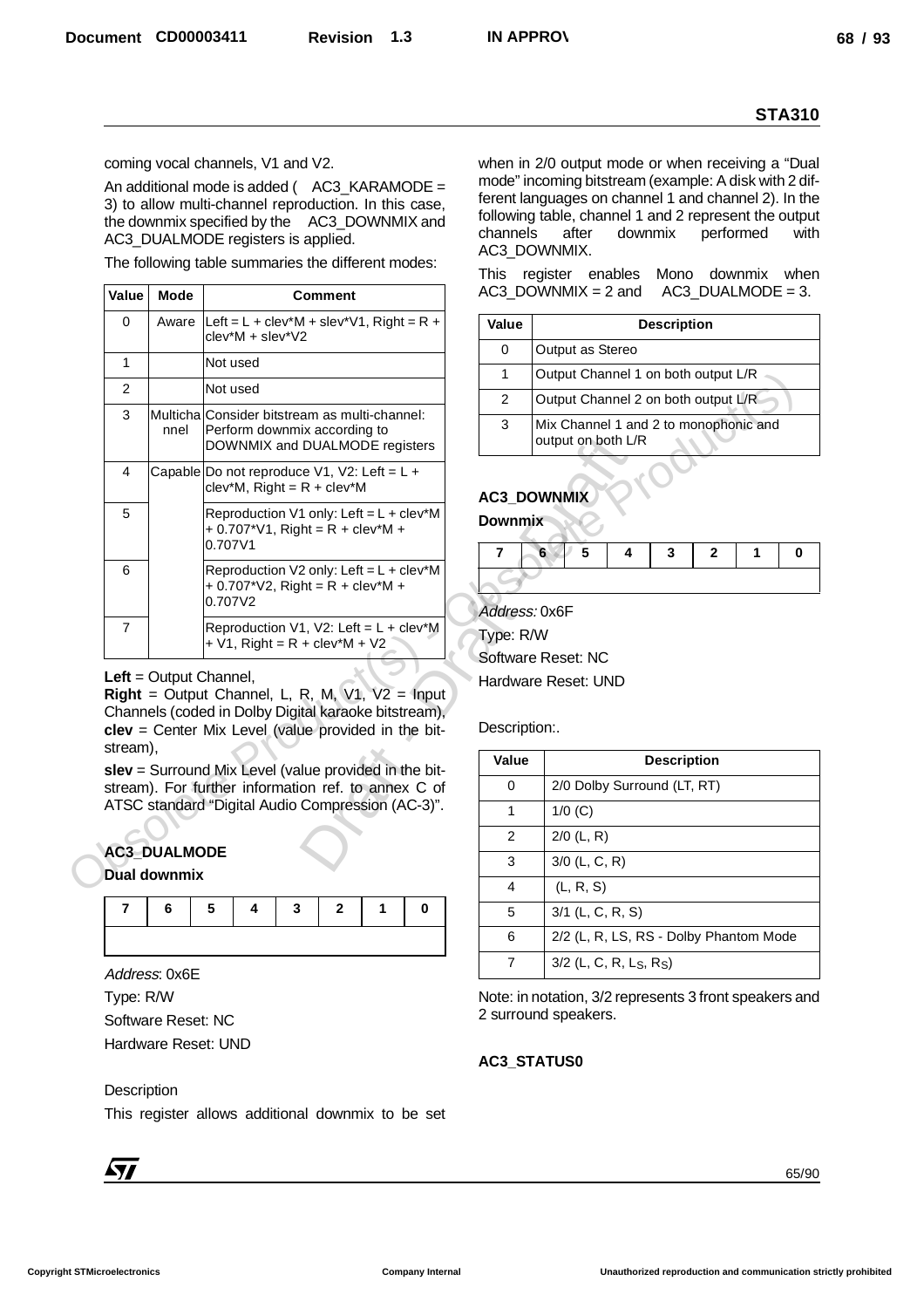### **Dolby Digital status register**

| Not used | fs cod |  | Bitrate code |  |
|----------|--------|--|--------------|--|

#### Description:

| <b>Bitfield</b> | <b>Description</b>                                                         |
|-----------------|----------------------------------------------------------------------------|
|                 | Bitrate code Code identifying the bitrate. Bitrate[40] =<br>frmsizecod[51] |
| fs cod          | Code identifying the sampling frequency                                    |

## **AC3\_STATUS1**

#### **Dolby Digital status register 1**

|          | э |  |       |
|----------|---|--|-------|
| Reserved |   |  | Acmod |

| <b>Dolby Digital status register</b>                                                                                                                                                      |                    |                                                                            |   |   |                    |              |  |                     |              |                 | <b>Dolby Digital status register 2</b>                                                                                                                                                                                              |                 |                             |   |   |                    |           |                    |                                                  |   |
|-------------------------------------------------------------------------------------------------------------------------------------------------------------------------------------------|--------------------|----------------------------------------------------------------------------|---|---|--------------------|--------------|--|---------------------|--------------|-----------------|-------------------------------------------------------------------------------------------------------------------------------------------------------------------------------------------------------------------------------------|-----------------|-----------------------------|---|---|--------------------|-----------|--------------------|--------------------------------------------------|---|
| $\overline{\mathbf{r}}$                                                                                                                                                                   | 6                  |                                                                            | 5 | 4 | 3                  | 2            |  | 1                   | 0            |                 | $\overline{7}$                                                                                                                                                                                                                      | 6               |                             | 5 | 4 |                    | 3         | $\mathbf{2}$       | 1                                                | 0 |
| Not used                                                                                                                                                                                  |                    | fs_cod                                                                     |   |   |                    | Bitrate code |  |                     |              |                 |                                                                                                                                                                                                                                     | <b>Bsmod</b>    |                             |   |   |                    |           | <b>Bsid</b>        |                                                  |   |
| AudioBaseAddress + 0x76                                                                                                                                                                   |                    |                                                                            |   |   |                    |              |  |                     |              | Address + 0x78  |                                                                                                                                                                                                                                     |                 |                             |   |   |                    |           |                    |                                                  |   |
| Type: RO                                                                                                                                                                                  |                    |                                                                            |   |   |                    |              |  |                     |              | Type: RO        |                                                                                                                                                                                                                                     |                 |                             |   |   |                    |           |                    |                                                  |   |
| Software Reset: NC                                                                                                                                                                        |                    |                                                                            |   |   |                    |              |  |                     |              |                 | Software Reset: NC                                                                                                                                                                                                                  |                 |                             |   |   |                    |           |                    |                                                  |   |
| Hardware Reset: UND                                                                                                                                                                       |                    |                                                                            |   |   |                    |              |  | Hardware Reset: UND |              |                 |                                                                                                                                                                                                                                     |                 |                             |   |   |                    |           |                    |                                                  |   |
| Description:                                                                                                                                                                              |                    |                                                                            |   |   |                    |              |  |                     |              |                 | Description:                                                                                                                                                                                                                        |                 |                             |   |   |                    |           |                    |                                                  |   |
| This register contains bit stream information extract-                                                                                                                                    |                    |                                                                            |   |   |                    |              |  |                     |              |                 | This register contains bit stream information extract-                                                                                                                                                                              |                 |                             |   |   |                    |           |                    |                                                  |   |
| ed from the stream.                                                                                                                                                                       |                    |                                                                            |   |   |                    |              |  |                     |              |                 | ed from the stream.                                                                                                                                                                                                                 |                 |                             |   |   |                    |           |                    |                                                  |   |
| <b>Bitfield</b>                                                                                                                                                                           | <b>Description</b> |                                                                            |   |   |                    |              |  |                     |              | <b>Bitfield</b> |                                                                                                                                                                                                                                     |                 |                             |   |   | <b>Description</b> |           |                    |                                                  |   |
|                                                                                                                                                                                           |                    | Bitrate code Code identifying the bitrate. Bitrate[40] =<br>frmsizecod[51] |   |   |                    |              |  |                     |              |                 | <b>Bsid</b>                                                                                                                                                                                                                         |                 | of the standard             |   |   |                    |           |                    | Bit stream identification, indicates the version |   |
| fs_cod                                                                                                                                                                                    |                    | Code identifying the sampling frequency                                    |   |   |                    |              |  |                     |              |                 | <b>Bsmod</b>                                                                                                                                                                                                                        |                 |                             |   |   |                    |           |                    | Bbit stream mode, indicates the type of service  |   |
| $\overline{7}$<br>Address: 0x77<br>Type: RO<br>Software Reset: NC<br>Hardware Reset: UND<br>Description:<br>This register contains bit stream information extract-<br>ed from the stream. | 6<br>Reserved      | 5                                                                          | 4 |   | 3<br><b>LFE</b>    | $\mathbf{2}$ |  | 1<br>Acmod          | $\mathbf{0}$ |                 | <b>Dolby Digital status register 3</b><br>$\overline{7}$<br>Address: 0x79<br>Type: RO<br>Software Reset: NC<br>Hardware Reset: UND<br>Description:<br>This register contains bit stream information extract-<br>ed from the stream. | 6               | $5\phantom{.0}$<br>Reserved |   | 4 | 3                  | Cmixlevel | $\mathbf{2}$       | 1<br>SurMixlevel                                 | 0 |
| <b>Bitfield</b>                                                                                                                                                                           |                    |                                                                            |   |   | <b>Description</b> |              |  |                     |              |                 |                                                                                                                                                                                                                                     |                 |                             |   |   |                    |           |                    |                                                  |   |
| Acmod                                                                                                                                                                                     |                    | Audio coding mode. Indicates which channels<br>are in use.                 |   |   |                    |              |  |                     |              |                 | Cmixlevel                                                                                                                                                                                                                           | <b>Bitfield</b> |                             |   |   |                    |           | <b>Description</b> | Downmix level of center channel                  |   |
| LFE                                                                                                                                                                                       |                    | Indicates if LFe channel is present in the                                 |   |   |                    |              |  |                     |              |                 | SurMixlevel                                                                                                                                                                                                                         |                 |                             |   |   |                    |           |                    | Downmix level of surround channel                |   |
| AC3_STATUS2                                                                                                                                                                               | stream             |                                                                            |   |   |                    |              |  |                     |              |                 |                                                                                                                                                                                                                                     |                 |                             |   |   |                    |           |                    |                                                  |   |
|                                                                                                                                                                                           |                    |                                                                            |   |   |                    |              |  |                     |              |                 | AC3_STATUS4                                                                                                                                                                                                                         |                 |                             |   |   |                    |           |                    |                                                  |   |

#### **AC3\_STATUS2**

#### **Dolby Digital status register 2**

| о            | w | o<br>J |             | u |
|--------------|---|--------|-------------|---|
| <b>Bsmod</b> |   |        | <b>Bsid</b> |   |

| Description:                                           |                |                                         |                    |                                                          |  | Description:                           |              |                 |   |                                                        |                    |                                                        |   |
|--------------------------------------------------------|----------------|-----------------------------------------|--------------------|----------------------------------------------------------|--|----------------------------------------|--------------|-----------------|---|--------------------------------------------------------|--------------------|--------------------------------------------------------|---|
| ed from the stream.                                    |                |                                         |                    | This register contains bit stream information extract-   |  | ed from the stream.                    |              |                 |   |                                                        |                    | This register contains bit stream information extract- |   |
| <b>Bitfield</b>                                        |                |                                         | <b>Description</b> |                                                          |  | <b>Bitfield</b>                        |              |                 |   | <b>Description</b>                                     |                    |                                                        |   |
|                                                        | frmsizecod[51] |                                         |                    | Bitrate code Code identifying the bitrate. Bitrate[40] = |  | <b>Bsid</b>                            |              | of the standard |   |                                                        |                    | Bit stream identification, indicates the version       |   |
| fs_cod                                                 |                | Code identifying the sampling frequency |                    |                                                          |  |                                        | <b>Bsmod</b> |                 |   |                                                        |                    | Bbit stream mode, indicates the type of service        |   |
| AC3_STATUS1<br>Dolby Digital status register 1         |                |                                         |                    |                                                          |  | AC3_STATUS3                            |              |                 |   |                                                        |                    |                                                        |   |
| 7<br>6                                                 | 5<br>4         | 3                                       | $\mathbf{2}$       | 0                                                        |  | <b>Dolby Digital status register 3</b> |              |                 |   |                                                        |                    |                                                        |   |
|                                                        | Reserved       | <b>LFE</b>                              |                    | Acmod                                                    |  | $\overline{7}$                         | 6            | 5               | 4 | 3                                                      | $\overline{2}$     | 1                                                      | 0 |
| Address: 0x77                                          |                |                                         |                    |                                                          |  |                                        | Reserved     |                 |   |                                                        | Cmixlevel          | SurMixlevel                                            |   |
| Type: RO                                               |                |                                         |                    |                                                          |  | Address: 0x79                          |              |                 |   |                                                        |                    |                                                        |   |
| Software Reset: NC                                     |                |                                         |                    |                                                          |  | Type: RO                               |              |                 |   |                                                        |                    |                                                        |   |
| Hardware Reset: UND                                    |                |                                         |                    |                                                          |  | Software Reset: NC                     |              |                 |   |                                                        |                    |                                                        |   |
|                                                        |                |                                         |                    |                                                          |  | Hardware Reset: UND                    |              |                 |   |                                                        |                    |                                                        |   |
| Description:                                           |                |                                         |                    |                                                          |  |                                        |              |                 |   |                                                        |                    |                                                        |   |
| This register contains bit stream information extract- |                |                                         |                    | Description:                                             |  |                                        |              |                 |   |                                                        |                    |                                                        |   |
| ed from the stream.                                    |                |                                         |                    | ed from the stream.                                      |  |                                        |              |                 |   | This register contains bit stream information extract- |                    |                                                        |   |
| <b>Bitfield</b>                                        |                | <b>Description</b>                      |                    |                                                          |  |                                        |              |                 |   |                                                        |                    |                                                        |   |
| Acmod                                                  |                |                                         |                    | Audio coding mode. Indicates which channels              |  | <b>Bitfield</b>                        |              |                 |   |                                                        | <b>Description</b> |                                                        |   |

## **AC3\_STATUS3**

#### **Dolby Digital status register 3**

| o        | э |           | ◠ |             |  |
|----------|---|-----------|---|-------------|--|
| Reserved |   | Cmixlevel |   | SurMixlevel |  |

| <b>Bitfield</b> | <b>Description</b>                |
|-----------------|-----------------------------------|
| Cmixlevel       | Downmix level of center channel   |
| SurMixlevel     | Downmix level of surround channel |

#### **AC3\_STATUS4**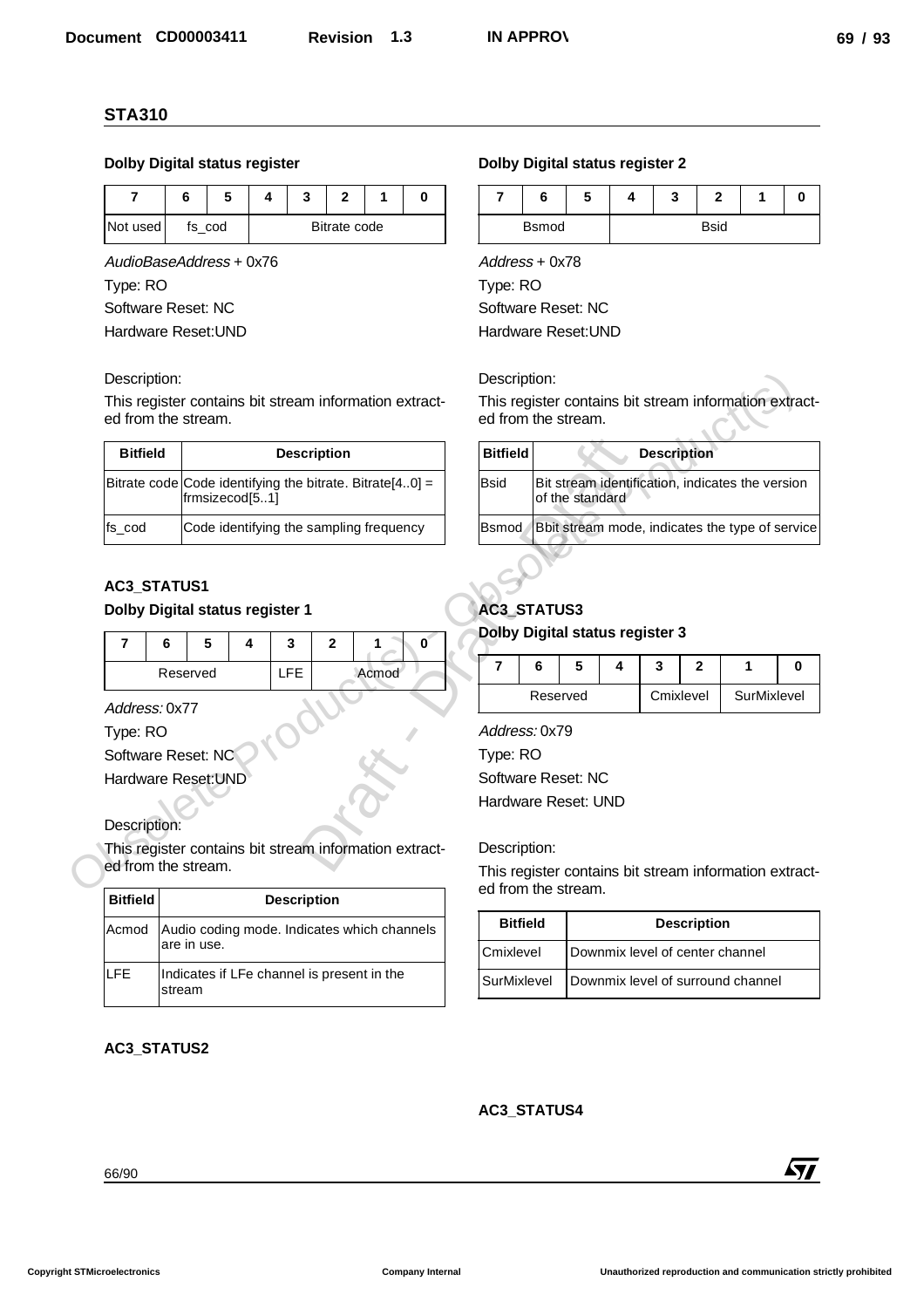#### **Dolby Digital status register 4**

| Reserved | Dsurmod Copyright Origbs Lancode |  |  |  |
|----------|----------------------------------|--|--|--|

#### Description:

|                                                                               |                                         |                           |         |                         |                 |                                            |                                           |                                                        |                            |   |             |                                                       |                    |   |   | <b>STA310</b> |
|-------------------------------------------------------------------------------|-----------------------------------------|---------------------------|---------|-------------------------|-----------------|--------------------------------------------|-------------------------------------------|--------------------------------------------------------|----------------------------|---|-------------|-------------------------------------------------------|--------------------|---|---|---------------|
| Dolby Digital status register 4                                               |                                         |                           |         |                         |                 |                                            |                                           | Type: RO                                               |                            |   |             |                                                       |                    |   |   |               |
| 6<br>7                                                                        | 5                                       | 4                         | 3       | $\mathbf{2}$            |                 | $\mathbf{1}$                               | $\mathbf 0$                               |                                                        | Software Reset: NC         |   |             |                                                       |                    |   |   |               |
| Reserved                                                                      |                                         | Dsurmod                   |         |                         |                 |                                            | Copyright Origbs Lancode                  |                                                        | Hardware Reset: UND        |   |             |                                                       |                    |   |   |               |
| Address: 0x7A                                                                 |                                         |                           |         |                         |                 |                                            |                                           |                                                        | Description:               |   |             |                                                       |                    |   |   |               |
| Type: RO                                                                      |                                         |                           |         |                         |                 |                                            |                                           |                                                        |                            |   |             | This register contains the code indicating the dialog |                    |   |   |               |
| Software Reset: NC                                                            |                                         |                           |         |                         |                 |                                            |                                           |                                                        |                            |   |             | normalization level extracted from the stream.        |                    |   |   |               |
| Hardware Reset: UND                                                           |                                         |                           |         |                         |                 |                                            |                                           |                                                        |                            |   |             |                                                       |                    |   |   |               |
|                                                                               |                                         |                           |         |                         |                 |                                            |                                           | AC3_STATUS7                                            |                            |   |             |                                                       |                    |   |   |               |
| Description:                                                                  |                                         |                           |         |                         |                 |                                            |                                           |                                                        |                            |   |             | Dolby Digital status register 7                       |                    |   |   |               |
| This register contains bit stream information extract-<br>ed from the stream. |                                         |                           |         |                         |                 |                                            |                                           | $\overline{7}$                                         | 6                          | 5 | 4           | 3                                                     | $\mathbf{2}$       | 1 |   | 0             |
|                                                                               |                                         |                           |         |                         |                 |                                            |                                           |                                                        | Room type                  |   |             | Mix level                                             |                    |   |   | Audprodie     |
| <b>Bitfield</b>                                                               |                                         |                           |         | <b>Description</b>      |                 |                                            |                                           |                                                        | Address: 0x7D              |   |             |                                                       |                    |   |   |               |
| Lancode                                                                       |                                         | is provided in the stream |         |                         |                 |                                            | When at 1, indicates that a language code | Type: RO                                               |                            |   |             |                                                       |                    |   |   |               |
| Origbs                                                                        |                                         |                           |         |                         |                 | When at 1, indicates that the stream is an |                                           |                                                        | Software Reset: NC         |   |             |                                                       |                    |   |   |               |
|                                                                               | original                                |                           |         |                         |                 |                                            |                                           |                                                        | <b>Hardware Reset: UND</b> |   |             |                                                       |                    |   |   |               |
| Copyright                                                                     |                                         |                           |         |                         |                 | When at 1, indicates that the stream is    |                                           |                                                        |                            |   |             |                                                       |                    |   |   |               |
|                                                                               |                                         | protected by copyright    |         |                         |                 |                                            |                                           |                                                        | Description:               |   |             |                                                       |                    |   |   |               |
| Dsurmod                                                                       | In 2/0 mode, indicates if the stream is |                           |         |                         |                 |                                            |                                           |                                                        |                            |   |             |                                                       |                    |   |   |               |
|                                                                               |                                         |                           |         |                         |                 |                                            |                                           | This register contains bit stream information extract- |                            |   |             |                                                       |                    |   |   |               |
|                                                                               |                                         | Dolby surround encoded    |         |                         |                 |                                            |                                           |                                                        | ed from the stream.        |   |             |                                                       |                    |   |   |               |
|                                                                               |                                         |                           |         |                         |                 |                                            |                                           |                                                        | <b>Bitfield</b>            |   |             |                                                       | <b>Description</b> |   |   |               |
|                                                                               |                                         |                           |         |                         |                 |                                            |                                           | Audprodie                                              |                            |   |             | Audprodie: if set, indicates that room type           |                    |   |   |               |
| AC3_STATUS5<br><b>Dolby Digital status register 5</b>                         |                                         |                           |         |                         |                 |                                            |                                           |                                                        |                            |   |             | and mix level are provided                            |                    |   |   |               |
| $\overline{7}$<br>6                                                           | 5                                       |                           | 4       | $\overline{\mathbf{3}}$ | $\overline{2}$  | 1                                          | $\bf{0}$                                  | Mix level                                              |                            |   |             | If audprodie is set, mix level indicates the          |                    |   |   |               |
|                                                                               |                                         |                           | Lancode |                         |                 |                                            |                                           |                                                        |                            |   | sound level |                                                       |                    |   |   |               |
|                                                                               |                                         |                           |         |                         |                 |                                            |                                           | Room type                                              |                            |   | sound level | If audprodie is set, mix level indicates the          |                    |   |   |               |
| Address: 0x7B                                                                 |                                         |                           |         |                         |                 |                                            |                                           |                                                        |                            |   |             |                                                       |                    |   |   |               |
| Type: RO                                                                      |                                         |                           |         |                         |                 |                                            |                                           |                                                        |                            |   |             |                                                       |                    |   |   |               |
|                                                                               |                                         |                           |         |                         |                 |                                            |                                           |                                                        |                            |   |             |                                                       |                    |   |   |               |
| Software Reset: NC<br>Hardware Reset: UND                                     |                                         |                           |         |                         |                 |                                            |                                           |                                                        |                            |   |             | 9.17 MPEG configuration registers                     |                    |   |   |               |
|                                                                               |                                         |                           |         |                         |                 |                                            |                                           |                                                        | <b>MP_SKIP_LFE</b>         |   |             |                                                       |                    |   |   |               |
| Description:<br>This register contains the code of the language of the        |                                         |                           |         |                         |                 |                                            |                                           | <b>Channel skip</b>                                    |                            |   |             |                                                       |                    |   |   |               |
| audio service, extracted from the stream.                                     |                                         |                           |         |                         |                 |                                            |                                           | 7                                                      | 6                          | 5 |             | 4                                                     | 3                  | 2 | 1 | 0             |
|                                                                               |                                         |                           |         |                         |                 |                                            |                                           |                                                        |                            |   |             | Reserved                                              |                    |   |   |               |
|                                                                               |                                         |                           |         |                         |                 |                                            |                                           |                                                        | Address: 0x68              |   |             |                                                       |                    |   |   |               |
| AC3_STATUS6<br>Dolby Digital status register 6                                |                                         |                           |         |                         |                 |                                            |                                           | Type: R/W                                              |                            |   |             |                                                       |                    |   |   |               |
| 7<br>6                                                                        | 5                                       |                           | 4       | 3                       | 2               | 1                                          | 0                                         |                                                        | Software Reset: 0x00       |   |             |                                                       |                    |   |   |               |
| Reserved                                                                      |                                         |                           |         |                         |                 |                                            | Dialog Normalization (see Dolby           |                                                        | Hardware Reset: UND        |   |             |                                                       |                    |   |   |               |
|                                                                               |                                         |                           |         |                         | specifications) |                                            |                                           |                                                        |                            |   |             |                                                       |                    |   |   |               |
| Address:0x7C                                                                  |                                         |                           |         |                         |                 |                                            |                                           |                                                        | Description:               |   |             |                                                       |                    |   |   |               |
|                                                                               |                                         |                           |         |                         |                 |                                            |                                           |                                                        |                            |   |             |                                                       |                    |   |   |               |
| <b>477</b>                                                                    |                                         |                           |         |                         |                 |                                            |                                           |                                                        |                            |   |             |                                                       |                    |   |   | 67/90         |

#### **AC3\_STATUS5**

#### **Dolby Digital status register 5**



## **AC3\_STATUS6**

## **Dolby Digital status register 6**

| Reserved |  | Dialog Normalization (see Dolby | specifications) |  |
|----------|--|---------------------------------|-----------------|--|

# **AC3\_STATUS7**

## **Dolby Digital status register 7**

| Room type |  | Mix level |  | Audprodie |
|-----------|--|-----------|--|-----------|

#### Description:

| <b>Bitfield</b> | <b>Description</b>                                                        |
|-----------------|---------------------------------------------------------------------------|
| Audprodie       | Audprodie: if set, indicates that room type<br>and mix level are provided |
| Mix level       | If audprodie is set, mix level indicates the<br>sound level               |
| Room type       | If audprodie is set, mix level indicates the<br>sound level               |

## **9.17 MPEG configuration registers MP\_SKIP\_LFE Channel skip**

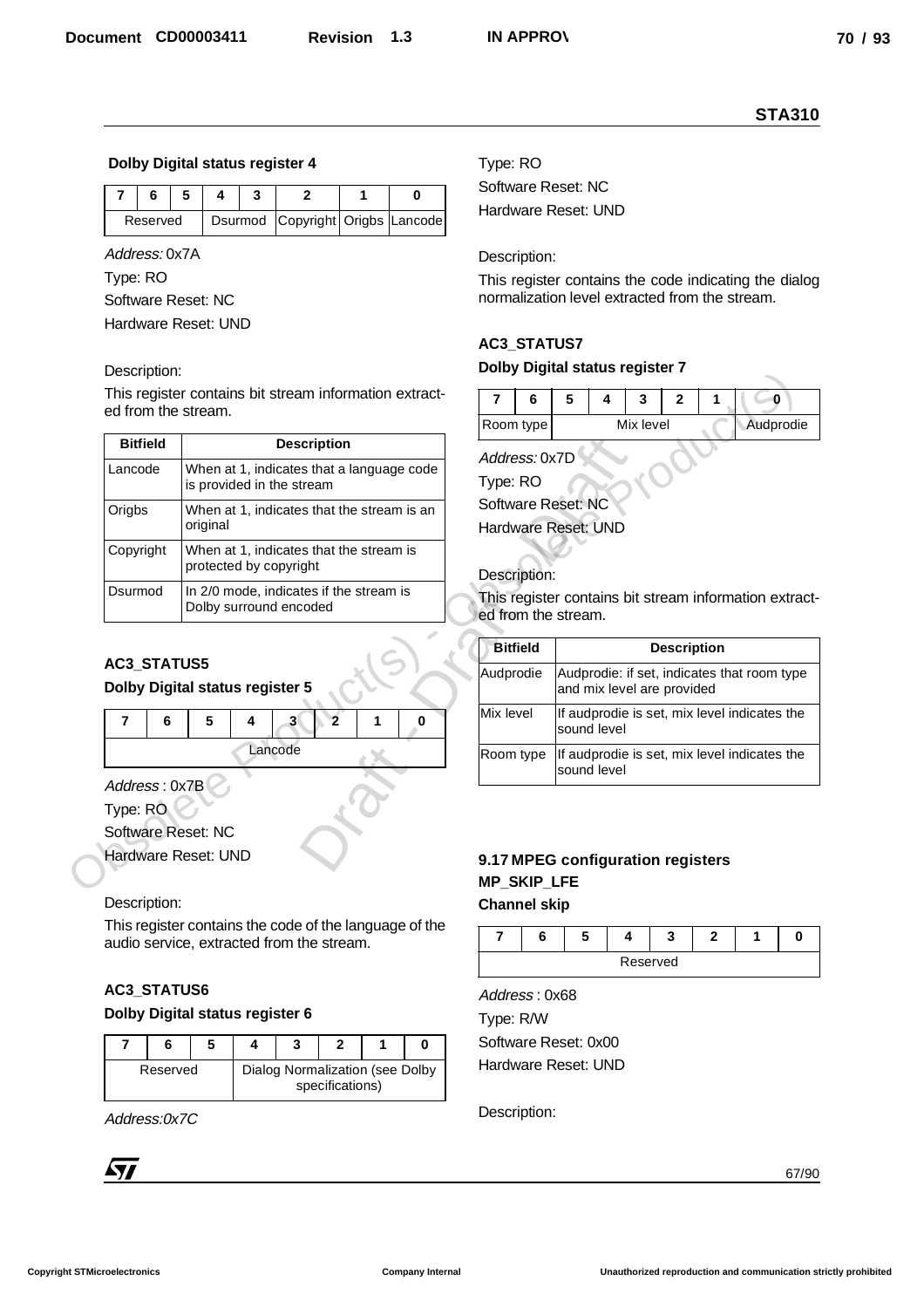#### **MP\_PROG\_NUMBER**

#### **Program numbe**r

|  | Reserved |  |  |
|--|----------|--|--|

#### Description:

| <b>Bitfield</b> | <b>Description</b>                                                                        |
|-----------------|-------------------------------------------------------------------------------------------|
| Prog            | Select program #0 or #1 where 0: L0, R0 in front<br>channels, 1: L2, R2 in front channels |

## **MP\_DUALMODE**

#### **MPEG setup dual mode**

| 6 | 51 | $4 \mid 3 \mid 2 \mid$ | $-1$ $\overline{1}$ | $\mathbf{0}$ |
|---|----|------------------------|---------------------|--------------|
|   |    |                        |                     |              |

|                         | <b>STA310</b>                                                                                               |                         |                                  |              |              |                |                                                                                                           |   |            |   |                |   |            |
|-------------------------|-------------------------------------------------------------------------------------------------------------|-------------------------|----------------------------------|--------------|--------------|----------------|-----------------------------------------------------------------------------------------------------------|---|------------|---|----------------|---|------------|
|                         | When this register is set to 1, the LFE channel is<br>skipped. When this register is set to 0 the LFE chan- |                         |                                  |              |              |                | Dynamic range control                                                                                     |   |            |   |                |   |            |
|                         | nel is decoded (if present).                                                                                |                         |                                  |              |              | $\overline{7}$ | 6                                                                                                         | 5 | 4          | 3 | $\mathbf{2}$   | 1 | 0          |
|                         |                                                                                                             |                         |                                  |              |              |                |                                                                                                           |   |            |   |                |   | <b>DRC</b> |
|                         | <b>MP_PROG_NUMBER</b><br>Program number                                                                     |                         |                                  |              |              |                | Address: 0x6A                                                                                             |   |            |   |                |   |            |
| $\overline{7}$          | 6<br>5                                                                                                      | $\overline{\mathbf{4}}$ | $\mathbf{3}$<br>$\overline{2}$   | $\mathbf{1}$ | $\mathbf 0$  | Type: R/W      |                                                                                                           |   |            |   |                |   |            |
|                         |                                                                                                             | Reserved                |                                  |              | Prog         |                | Software Reset: 0x00                                                                                      |   |            |   |                |   |            |
|                         |                                                                                                             |                         |                                  |              |              |                | Hardware Reset: UND                                                                                       |   |            |   |                |   |            |
|                         | Address: 0x69                                                                                               |                         |                                  |              |              |                | Description;                                                                                              |   |            |   |                |   |            |
| Type: R/W               | Software Reset: 0x00                                                                                        |                         |                                  |              |              |                | When bit DRC=1, dynamic range control is enabled.                                                         |   |            |   |                |   |            |
|                         | Hardware Reset: UND                                                                                         |                         |                                  |              |              |                | The dynamic range is set according to the data trans-<br>mitted in the DVD MPEG stream.                   |   |            |   |                |   |            |
| Description:            | When the stream is in Second Stereo mode, this reg-                                                         |                         |                                  |              |              |                | <b>MP_CRC_OFF</b><br><b>CRC</b> check off                                                                 |   |            |   |                |   |            |
|                         | ister specifies which program is played.                                                                    |                         |                                  |              |              |                |                                                                                                           |   |            |   |                |   |            |
| <b>Bitfield</b>         |                                                                                                             |                         | <b>Description</b>               |              |              | 7              | 6                                                                                                         | 5 | 4          | 3 | $\overline{2}$ | 1 | 0          |
| Prog                    | Select program #0 or #1 where 0: L0,R0 in front<br>channels, 1: L2,R2 in front channels                     |                         |                                  |              |              |                |                                                                                                           |   |            |   |                |   |            |
|                         |                                                                                                             |                         |                                  |              |              |                | Address: 0x6C                                                                                             |   |            |   |                |   |            |
|                         |                                                                                                             |                         |                                  |              |              |                | Type: R/W                                                                                                 |   |            |   |                |   |            |
|                         | <b>MP_DUALMODE</b><br><b>MPEG setup dual mode</b>                                                           |                         |                                  |              |              |                | Software Reset: NC                                                                                        |   |            |   |                |   |            |
|                         |                                                                                                             |                         |                                  |              |              |                | Hardware Reset: UND                                                                                       |   |            |   |                |   |            |
| $\overline{\mathbf{r}}$ | 6<br>5                                                                                                      | 4                       | $\overline{2}$<br>3 <sup>1</sup> | 1            | $\mathbf{0}$ |                | Description:                                                                                              |   |            |   |                |   |            |
|                         |                                                                                                             |                         |                                  |              |              |                | When register is set to 1, the CRC in MPEG frame is                                                       |   |            |   |                |   |            |
| Addres: 0x6E            |                                                                                                             |                         |                                  |              |              |                | not checked. When register is set to 0, the CRC in<br>MPEG frame is checked if exists. If a CRC error oc- |   |            |   |                |   |            |
| Type: R/W               |                                                                                                             |                         |                                  |              |              |                | curs, the decoder soft mutes the frame (but does not                                                      |   |            |   |                |   |            |
|                         | Software Reset: 0x00                                                                                        |                         |                                  |              |              | stop).         |                                                                                                           |   |            |   |                |   |            |
|                         | Hardware Reset: UND                                                                                         |                         |                                  |              |              |                | <b>MP_MC_OFF</b>                                                                                          |   |            |   |                |   |            |
|                         | The MPEG DUAL_MODE is active in downmix mode                                                                |                         |                                  |              |              |                | <b>Multi-channel</b>                                                                                      |   |            |   |                |   |            |
| 1 and 9.                |                                                                                                             |                         |                                  |              |              | 7              | 6                                                                                                         | 5 | 4          | 3 | $\mathbf{2}$   | 1 | 0          |
| Value                   |                                                                                                             |                         | <b>Description</b>               |              |              |                |                                                                                                           |   |            |   |                |   |            |
| 0                       | Output as Stereo                                                                                            |                         |                                  |              |              |                | Reserved                                                                                                  |   | <b>DEN</b> |   | Reserved       |   | МC         |
| $\mathbf 1$             | Output Channel 1 on both outputs L/R                                                                        |                         |                                  |              |              |                | Address: 0x6D                                                                                             |   |            |   |                |   |            |
| 2                       | Output Channel 2 on both outputs L/R                                                                        |                         |                                  |              |              | Type: R/W      | Software Reset: NC                                                                                        |   |            |   |                |   |            |
| 3                       | Mix Channel 1 and 2 to monophonic, and                                                                      |                         |                                  |              |              |                | Hardware Reset: UND                                                                                       |   |            |   |                |   |            |
|                         | output on both L/R                                                                                          |                         |                                  |              |              |                |                                                                                                           |   |            |   |                |   |            |
|                         |                                                                                                             |                         |                                  |              |              |                |                                                                                                           |   |            |   |                |   |            |
| <b>MP_DRC</b>           |                                                                                                             |                         |                                  |              |              |                |                                                                                                           |   |            |   |                |   |            |

#### **MP\_DRC**

#### **Dynamic range contro**l

|  | - | - 1 |  |     |
|--|---|-----|--|-----|
|  |   |     |  | DRC |

## **MP\_CRC\_OFF**

## **CRC check off**

| 67 | $-5$ . |  | 2 |  |
|----|--------|--|---|--|
|    |        |  |   |  |

#### Description:

#### **MP\_MC\_OFF**

#### **Multi-channel**

| Reserved |  | Reserved | ΛC |
|----------|--|----------|----|

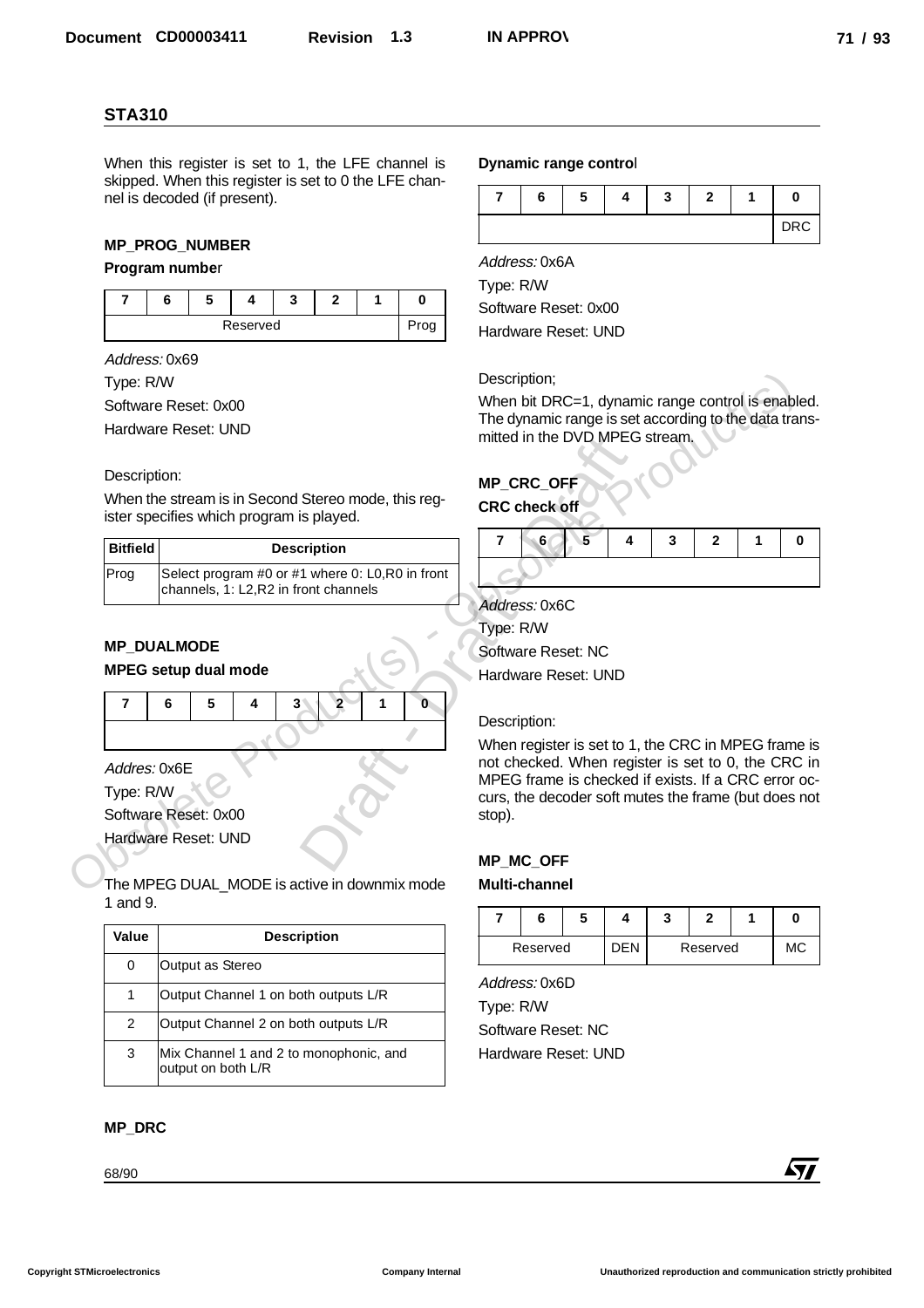| <b>Bitfield</b> | <b>Description</b>                                                                                                                                                                                                                                                                                                                                                                                                                                               |
|-----------------|------------------------------------------------------------------------------------------------------------------------------------------------------------------------------------------------------------------------------------------------------------------------------------------------------------------------------------------------------------------------------------------------------------------------------------------------------------------|
| MC.             | When MC=1, the multi-channel part of the<br>bitstream is not decoded, only the MPEG-1<br>compatible bitstream is decoded. Bit MC must<br>be set to 1 for an MPEG-1 bitstream.                                                                                                                                                                                                                                                                                    |
| <b>DEN</b>      | De-normalization: set DEN=0 for MPEG1<br>signals, and set DEN=1 for MPEG2 multi-<br>channel signals<br>When DEN=1, MPEG2 multi-channel signals<br>L, C, R, LS and RS can be de-normalized.<br>The signals must first be inverse-weighted<br>then multiplied by the de-normalization factor.<br>This undoes the attenuation carried out at the<br>encoder side to avoid overload when<br>calculating the compatible signals (see MPEG<br>13818-3 specifications). |

## **MP\_DOWNMIX**

#### **MPEG downmix**

| 7654321 |  |  |  |
|---------|--|--|--|
|         |  |  |  |

#### Description:

| $(K_S \times R_S)$ by $(K_S \times S)$ in the above equations.<br>Description:<br>Value<br><b>Output Mode</b><br><b>Comment</b><br><b>Bitfield</b><br><b>Description</b><br>$1/0$ (C) = Mono<br>$C_0 = K_i x L + C + K_r x R + K_s$<br>0x00<br><b>MC</b><br>When MC=1, the multi-channel part of the<br>$(LS + RS)$<br>bitstream is not decoded, only the MPEG-1<br>compatible bitstream is decoded. Bit MC must<br>$2/0$ (L, R) =<br>$L_0 = (L + K_C \times C + K_S \times L_S)$ /<br>0x01<br>be set to 1 for an MPEG-1 bitstream.<br>Stereo<br>$(1 + K_C + K_S)$ ,<br>$R_0 = (R + K_C x C + K_S x R_S)$<br><b>DEN</b><br>De-normalization: set DEN=0 for MPEG1<br>$(1 + K_C + K_S)$<br>signals, and set DEN=1 for MPEG2 multi-<br>channel signals<br>$0x02$ 3/0 (L, C, R)<br>$L_0 = L + K_S \times L_S$ , $R_O = R +$<br>When DEN=1, MPEG2 multi-channel signals<br>$K_S \times R_S$ , $C_O = C$<br>L, C, R, LS and RS can be de-normalized.<br>The signals must first be inverse-weighted<br>$0x03$ 2/1 (L, R, S)<br>$L_0 = L + K_C \times C$ , $R_O = R + K_C$<br>then multiplied by the de-normalization factor.<br>$x C$ , Ls <sub>O</sub> = Rs <sub>O</sub> = K <sub>S</sub> x (L <sub>S</sub> +<br>This undoes the attenuation carried out at the<br>R <sub>S</sub><br>encoder side to avoid overload when<br>calculating the compatible signals (see MPEG<br>$0x04$ 3/1 (L, C, R, S)<br>$L_0 = L$ , $R_0 = R$ , $C_0 = C$ , $Ls_0$<br>13818-3 specifications).<br>$=$ Rs <sub>O</sub> = K <sub>S</sub> x (L <sub>S</sub> + R <sub>S</sub> )<br>0x05 2/2 (L, R, L <sub>S</sub> , R <sub>S</sub> )<br>$L_0 = L + K_C$ x C, R <sub>O</sub> = R + K <sub>C</sub><br>$x^{\prime}$ C, Lso = Ls, Rso = Rs<br><b>MP_DOWNMIX</b><br>0x06 3/2 (L, C, R, L <sub>S</sub> ,<br>$LO = L$ , R <sub>O</sub> = R, C <sub>O</sub> = C, Ls <sub>O</sub><br><b>MPEG downmix</b><br>R <sub>S</sub><br>$=LS$ , Rs <sub>O</sub> = R <sub>S</sub><br>0x09 2/0 (Dolby<br>7<br>6<br>5<br>3<br>$\overline{2}$<br>1<br>0<br>4<br>$L_T = (L + 0.707C - 0.707 \times 0.5$<br>surround $L_T$ , $R_T$ )<br>$(LS + RS)/2.414$ ,<br>$R_T = (R + 0.707C + 0.707 x)$<br>$0.5 (LS + RS)/2.414$<br>Address: 0x6F<br>2/0 Karaoke<br>0x0A<br>Lk = L + 0.707 A1 + 0.707 G,<br>Type: R/W<br>$Rk = R + 0.707 A2 + 0.707 G$<br>capable: V1 ON, |  |
|-------------------------------------------------------------------------------------------------------------------------------------------------------------------------------------------------------------------------------------------------------------------------------------------------------------------------------------------------------------------------------------------------------------------------------------------------------------------------------------------------------------------------------------------------------------------------------------------------------------------------------------------------------------------------------------------------------------------------------------------------------------------------------------------------------------------------------------------------------------------------------------------------------------------------------------------------------------------------------------------------------------------------------------------------------------------------------------------------------------------------------------------------------------------------------------------------------------------------------------------------------------------------------------------------------------------------------------------------------------------------------------------------------------------------------------------------------------------------------------------------------------------------------------------------------------------------------------------------------------------------------------------------------------------------------------------------------------------------------------------------------------------------------------------------------------------------------------------------------------------------------------------------------------------------------------------------------------------------------------------------------------------------------------------------------------------------------------------------------------------------------------------------------------------------------------------------------------------------------------------------------------------------------------------------------------|--|
|                                                                                                                                                                                                                                                                                                                                                                                                                                                                                                                                                                                                                                                                                                                                                                                                                                                                                                                                                                                                                                                                                                                                                                                                                                                                                                                                                                                                                                                                                                                                                                                                                                                                                                                                                                                                                                                                                                                                                                                                                                                                                                                                                                                                                                                                                                             |  |
|                                                                                                                                                                                                                                                                                                                                                                                                                                                                                                                                                                                                                                                                                                                                                                                                                                                                                                                                                                                                                                                                                                                                                                                                                                                                                                                                                                                                                                                                                                                                                                                                                                                                                                                                                                                                                                                                                                                                                                                                                                                                                                                                                                                                                                                                                                             |  |
|                                                                                                                                                                                                                                                                                                                                                                                                                                                                                                                                                                                                                                                                                                                                                                                                                                                                                                                                                                                                                                                                                                                                                                                                                                                                                                                                                                                                                                                                                                                                                                                                                                                                                                                                                                                                                                                                                                                                                                                                                                                                                                                                                                                                                                                                                                             |  |
|                                                                                                                                                                                                                                                                                                                                                                                                                                                                                                                                                                                                                                                                                                                                                                                                                                                                                                                                                                                                                                                                                                                                                                                                                                                                                                                                                                                                                                                                                                                                                                                                                                                                                                                                                                                                                                                                                                                                                                                                                                                                                                                                                                                                                                                                                                             |  |
|                                                                                                                                                                                                                                                                                                                                                                                                                                                                                                                                                                                                                                                                                                                                                                                                                                                                                                                                                                                                                                                                                                                                                                                                                                                                                                                                                                                                                                                                                                                                                                                                                                                                                                                                                                                                                                                                                                                                                                                                                                                                                                                                                                                                                                                                                                             |  |
|                                                                                                                                                                                                                                                                                                                                                                                                                                                                                                                                                                                                                                                                                                                                                                                                                                                                                                                                                                                                                                                                                                                                                                                                                                                                                                                                                                                                                                                                                                                                                                                                                                                                                                                                                                                                                                                                                                                                                                                                                                                                                                                                                                                                                                                                                                             |  |
|                                                                                                                                                                                                                                                                                                                                                                                                                                                                                                                                                                                                                                                                                                                                                                                                                                                                                                                                                                                                                                                                                                                                                                                                                                                                                                                                                                                                                                                                                                                                                                                                                                                                                                                                                                                                                                                                                                                                                                                                                                                                                                                                                                                                                                                                                                             |  |
|                                                                                                                                                                                                                                                                                                                                                                                                                                                                                                                                                                                                                                                                                                                                                                                                                                                                                                                                                                                                                                                                                                                                                                                                                                                                                                                                                                                                                                                                                                                                                                                                                                                                                                                                                                                                                                                                                                                                                                                                                                                                                                                                                                                                                                                                                                             |  |
|                                                                                                                                                                                                                                                                                                                                                                                                                                                                                                                                                                                                                                                                                                                                                                                                                                                                                                                                                                                                                                                                                                                                                                                                                                                                                                                                                                                                                                                                                                                                                                                                                                                                                                                                                                                                                                                                                                                                                                                                                                                                                                                                                                                                                                                                                                             |  |
|                                                                                                                                                                                                                                                                                                                                                                                                                                                                                                                                                                                                                                                                                                                                                                                                                                                                                                                                                                                                                                                                                                                                                                                                                                                                                                                                                                                                                                                                                                                                                                                                                                                                                                                                                                                                                                                                                                                                                                                                                                                                                                                                                                                                                                                                                                             |  |
| V <sub>2</sub> ON<br>Software Reset: 0x08                                                                                                                                                                                                                                                                                                                                                                                                                                                                                                                                                                                                                                                                                                                                                                                                                                                                                                                                                                                                                                                                                                                                                                                                                                                                                                                                                                                                                                                                                                                                                                                                                                                                                                                                                                                                                                                                                                                                                                                                                                                                                                                                                                                                                                                                   |  |
| Hardware Reset: UND<br>0x0B 2/0 Karaoke<br>$Lk = L + 0.707$ A1 + 0.707 G.<br>$Rk = R + 0.707 G$<br>Capable: V1 ON,<br>V <sub>2</sub> OFF                                                                                                                                                                                                                                                                                                                                                                                                                                                                                                                                                                                                                                                                                                                                                                                                                                                                                                                                                                                                                                                                                                                                                                                                                                                                                                                                                                                                                                                                                                                                                                                                                                                                                                                                                                                                                                                                                                                                                                                                                                                                                                                                                                    |  |
| Description:<br>0x0C 2/0 Karaoke<br>Lk = L + 0.707 G, Rk = R +<br>In the table below, L <sub>O</sub> , R <sub>O</sub> , C <sub>O</sub> , Ls <sub>O</sub> , Rs <sub>O</sub> represent<br>Capable: V1 OFF, 0.707 A2 + 0.707 G<br>the output channels after downmix, and L, R, C, Ls,<br>V <sub>2</sub> ON                                                                                                                                                                                                                                                                                                                                                                                                                                                                                                                                                                                                                                                                                                                                                                                                                                                                                                                                                                                                                                                                                                                                                                                                                                                                                                                                                                                                                                                                                                                                                                                                                                                                                                                                                                                                                                                                                                                                                                                                     |  |
| R <sub>S</sub> are the audio channels.<br>0x0D 2/0 Karaoke<br>$Lk = L + 0.707$ G, Rk = R +<br>The coefficients $K_i$ , $K_C$ , $K_F$ , $K_S$ , depend on the number<br>Capable: V1 OFF, 0.707 G<br>of input channels. In the above table, the equations<br>V <sub>2</sub> OFF                                                                                                                                                                                                                                                                                                                                                                                                                                                                                                                                                                                                                                                                                                                                                                                                                                                                                                                                                                                                                                                                                                                                                                                                                                                                                                                                                                                                                                                                                                                                                                                                                                                                                                                                                                                                                                                                                                                                                                                                                               |  |
| are given for a 5 channels input bitstream. If the input<br>2/0 Karaoke<br>Lk = L + 0.707 A1 + 0.707 G,<br>0x0E<br>bitstream does not contain five channels (L, C, R, L <sub>S</sub> ,<br>Capable: V1 ON,<br>$Rk = R + 0.707 A1 + 0.707 G$<br>R <sub>S</sub> ), the coefficient "Kj" corresponding to the channel<br>V2 OFF (Dolby<br>not present is equal to 0.<br>Digital like)                                                                                                                                                                                                                                                                                                                                                                                                                                                                                                                                                                                                                                                                                                                                                                                                                                                                                                                                                                                                                                                                                                                                                                                                                                                                                                                                                                                                                                                                                                                                                                                                                                                                                                                                                                                                                                                                                                                           |  |
| If the MPEG bitstream contains only one surround<br>2/0 Karaoke<br>0x0F<br>Lk = L + 0.707 A2 + 0.707 G,<br>channel (S), replace $(K_S \times (L_S + R_S))$ , $(K_S \times L_S$ and<br>Capable: V1 OFF, $\vert$ Rk = R + 0.707 A2 + 0.707 G<br>V2 ON (Dolby<br>Digital like)                                                                                                                                                                                                                                                                                                                                                                                                                                                                                                                                                                                                                                                                                                                                                                                                                                                                                                                                                                                                                                                                                                                                                                                                                                                                                                                                                                                                                                                                                                                                                                                                                                                                                                                                                                                                                                                                                                                                                                                                                                 |  |
| 3/0 Karaoke<br>$Lk = L + 0.707$ A1, $Ck = G$ , Rk<br>0x1A<br>Capable: V1 ON,<br>$= R + 0.707 A2$<br>V <sub>2</sub> ON                                                                                                                                                                                                                                                                                                                                                                                                                                                                                                                                                                                                                                                                                                                                                                                                                                                                                                                                                                                                                                                                                                                                                                                                                                                                                                                                                                                                                                                                                                                                                                                                                                                                                                                                                                                                                                                                                                                                                                                                                                                                                                                                                                                       |  |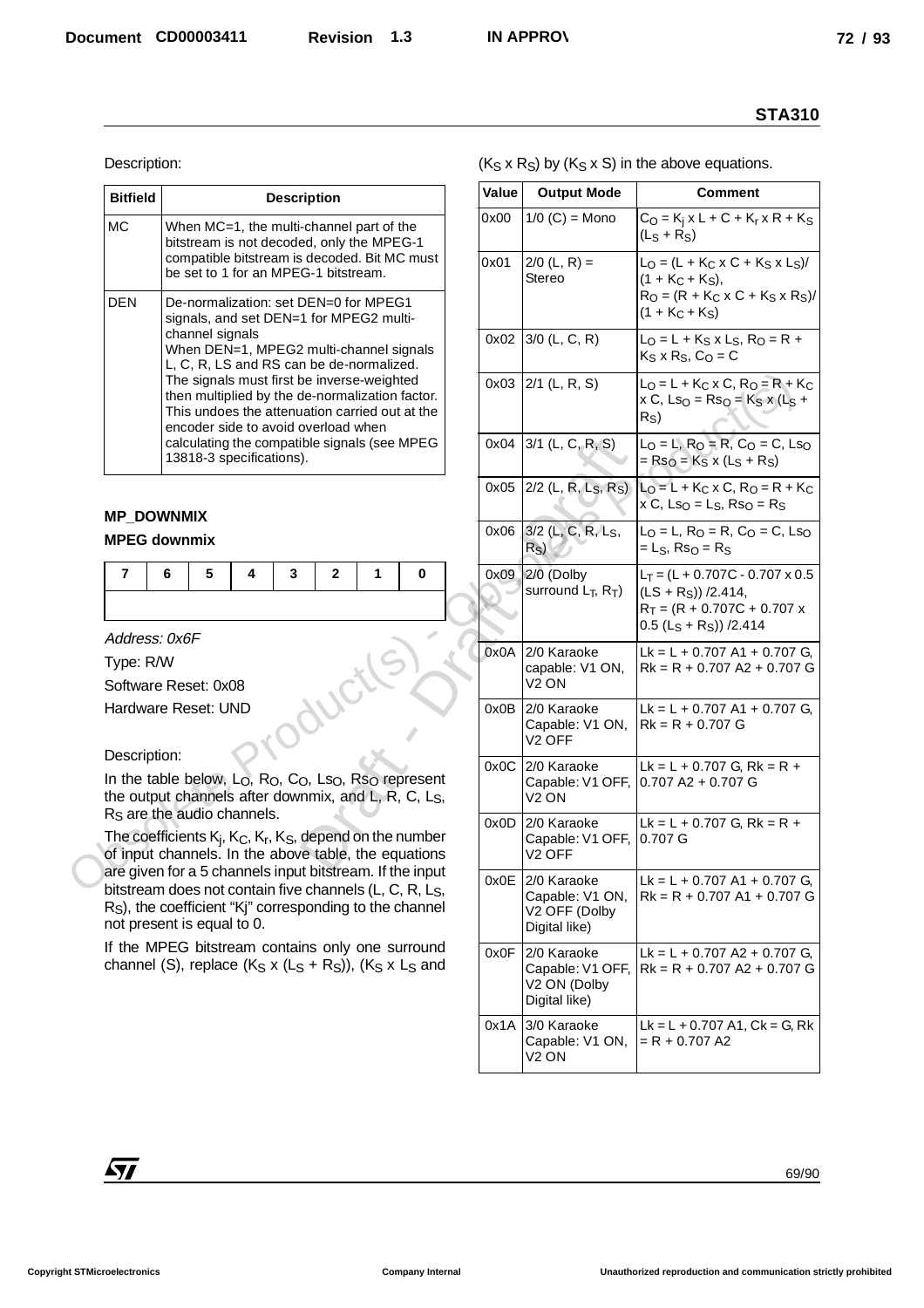|                         | <b>STA310</b>      |                                                             |          |                                              |                          |          |               |                   |                 |                               |                    |                    |                    |          |             |
|-------------------------|--------------------|-------------------------------------------------------------|----------|----------------------------------------------|--------------------------|----------|---------------|-------------------|-----------------|-------------------------------|--------------------|--------------------|--------------------|----------|-------------|
|                         |                    | 0x1B 3/0 Karaoke<br>Capable: V1 ON,                         |          | $Lk = L + 0.707 A1, Ck = G, Rk$<br>$= R$     |                          |          |               | Description:      |                 |                               |                    |                    |                    |          |             |
|                         | V <sub>2</sub> OFF |                                                             |          |                                              |                          |          |               |                   | <b>Bitfield</b> |                               |                    |                    | <b>Description</b> |          |             |
|                         |                    | 0x1C 3/0 Karaoke<br>Capable: V1 OFF,                        |          | $Lk = L$ , $Ck = G$ , $Rk = R +$<br>0.707 A2 |                          |          |               | MEX[1:0]          |                 |                               | Mode Extension     |                    |                    |          |             |
|                         | V <sub>2</sub> ON  |                                                             |          |                                              |                          |          |               | MOD[1:0]          |                 | Mode                          |                    |                    |                    |          |             |
|                         |                    | $0x1D$ 3/0 Karaoke<br>Capable: V1 OFF,                      |          | $Lk = L$ , $Ck = G$ , $Rk = R$               |                          |          |               | PRI               |                 | Private Bit                   |                    |                    |                    |          |             |
|                         | V <sub>2</sub> OFF |                                                             |          |                                              |                          |          |               | PAD               |                 | Padding Bit                   |                    |                    |                    |          |             |
|                         | $V2$ OFF           | 0x1E 3/0 Karaoke<br>Capable: V1 ON,<br>(Dolby Digital like) |          | $Lk = L$ , $Ck = G + A1$ , $Rk = R$          |                          |          |               | SFR[1:0]          |                 |                               | Sampling Frequency |                    |                    |          |             |
|                         | V <sub>2</sub> ON  | 0x1F 3/0 Karaoke<br>Capable: V1 OFF,                        |          | $Lk = L$ , $Ck = G + A2$ , $Rk = R$          |                          |          |               | <b>MP_STATUS2</b> |                 | <b>MPEG status register 2</b> |                    |                    |                    |          |             |
|                         |                    | (Dolby Digital like)                                        |          |                                              |                          |          |               | $\overline{7}$    | 6               | 5 <sup>1</sup>                | $\overline{4}$     | 3 <sup>1</sup>     | $\overline{2}$     | 1        | $\bf{0}$    |
|                         |                    |                                                             |          |                                              |                          |          |               |                   |                 | not used                      |                    | $\mathbf{C}$       | OCB                | EMP[1:0] |             |
|                         | <b>MP_STATUS0</b>  | <b>MPEG status register 0</b>                               |          |                                              |                          |          |               | Address: 0x78     |                 |                               |                    |                    |                    |          |             |
| $\overline{7}$          | 6                  | 5                                                           | 4        | $\mathbf{3}$                                 | $\overline{2}$           | 1        | $\mathbf 0$   | Type: RO          |                 | Software Reset: UND           |                    |                    |                    |          |             |
| ID                      |                    | LAY[1:0]                                                    | P        |                                              |                          | BRI[3:0] |               |                   |                 | Hardware Reset: UND           |                    |                    |                    |          |             |
|                         |                    |                                                             |          |                                              |                          |          |               |                   |                 |                               |                    |                    |                    |          |             |
| Type: RO                | Address: 0x76      |                                                             |          |                                              |                          |          |               | Description:      |                 |                               |                    |                    |                    |          |             |
|                         |                    | Software Reset: UND                                         |          |                                              |                          |          |               | <b>Bitfield</b>   |                 |                               |                    | <b>Description</b> |                    |          |             |
|                         |                    | Hardware Reset: UND                                         |          |                                              |                          |          |               | EMP[1:0]          |                 | Emphasis rate index           |                    |                    |                    |          |             |
| Description:            |                    |                                                             |          |                                              |                          |          |               | OCB               |                 | Original/Copy Bit             |                    |                    |                    |          |             |
| <b>Bitfield</b>         |                    | Bit rate index                                              |          | <b>Description</b>                           |                          |          |               | $\mathsf C$       |                 | Copyright                     |                    |                    |                    |          |             |
| BRI[3:0]<br>P           |                    | <b>Protection Bit</b>                                       |          |                                              |                          |          |               |                   |                 |                               |                    |                    |                    |          |             |
| LAT[1:0]                |                    | Layer                                                       |          |                                              |                          |          |               | <b>MP_STATUS3</b> |                 |                               |                    |                    |                    |          |             |
| ID                      |                    | Identifier                                                  |          |                                              |                          |          |               |                   |                 | <b>MPEG status register 3</b> |                    |                    |                    |          |             |
|                         |                    |                                                             |          |                                              |                          |          |               | $\overline{7}$    | 6               | $5\phantom{.0}$               | 4                  | 3                  | $\mathbf{2}$       | 1        | $\mathbf 0$ |
|                         | <b>MP_STATUS1</b>  | <b>MPEG status register 1</b>                               |          |                                              |                          |          |               |                   | CEN[1:0]        | SUR[1:0]                      |                    | <b>LFE</b>         | AMX                |          | DEM[1:0]    |
|                         |                    | $5\phantom{.0}$                                             |          |                                              |                          |          |               | Address: 0x79     |                 |                               |                    |                    |                    |          |             |
| $\overline{\mathbf{r}}$ | 6<br>SFR[1:0]      | PAD                                                         | 4<br>PRI | 3                                            | $\mathbf{2}$<br>MOD[1:0] | 1        | 0<br>MEX[1:0] | Type: RO          |                 |                               |                    |                    |                    |          |             |
|                         |                    |                                                             |          |                                              |                          |          |               |                   |                 | Software Reset: UND           |                    |                    |                    |          |             |
|                         | Address: 0x77      |                                                             |          |                                              |                          |          |               |                   |                 | Hardware Reset: UND           |                    |                    |                    |          |             |
| Type: RO                |                    | Software Reset: UND                                         |          |                                              |                          |          |               |                   |                 |                               |                    |                    |                    |          |             |
|                         |                    | Hardware Reset: UND                                         |          |                                              |                          |          |               |                   |                 |                               |                    |                    |                    |          |             |
|                         |                    |                                                             |          |                                              |                          |          |               |                   |                 |                               |                    |                    |                    |          |             |
|                         |                    |                                                             |          |                                              |                          |          |               |                   |                 |                               |                    |                    |                    |          |             |
|                         |                    |                                                             |          |                                              |                          |          |               |                   |                 |                               |                    |                    |                    |          |             |

# **MP\_STATUS0**

#### **MPEG status register 0**

|    | ວ        | ÷ |          |  |  |  |
|----|----------|---|----------|--|--|--|
| ID | LAY[1:0] |   | BRI[3:0] |  |  |  |

|                                    | VZ UFF            | (Dolby Digital like)                         |   |                                     |                    |          |          | <b>MP STATUS2</b>                         |          |                                          |          |                    |                |              |  |
|------------------------------------|-------------------|----------------------------------------------|---|-------------------------------------|--------------------|----------|----------|-------------------------------------------|----------|------------------------------------------|----------|--------------------|----------------|--------------|--|
| 0x1F                               | V <sub>2</sub> ON | 3/0 Karaoke<br>Capable: V1 OFF,              |   | $Lk = L$ , $Ck = G + A2$ , $Rk = R$ |                    |          |          |                                           |          | <b>MPEG status register 2</b>            |          |                    |                |              |  |
|                                    |                   | (Dolby Digital like)                         |   |                                     |                    |          |          | $\overline{7}$                            | 6        | 5                                        | 4        | 3 <sup>1</sup>     | $\mathbf{2}$   | 1            |  |
|                                    |                   |                                              |   |                                     |                    |          |          |                                           |          | not used                                 |          | C                  | OCB            | EMP[1:0      |  |
| <b>MP STATUS0</b>                  |                   | <b>MPEG status register 0</b>                |   |                                     |                    |          |          | Address: 0x78<br>Type: RO                 |          |                                          |          |                    |                |              |  |
| $\overline{7}$                     | 6                 | 5                                            | 4 | 3                                   | $\mathbf{2}$       | 1        | $\bf{0}$ |                                           |          | Software Reset: UND                      |          |                    |                |              |  |
| ID                                 |                   | LAY[1:0]                                     | P |                                     |                    | BRI[3:0] |          |                                           |          | Hardware Reset: UND                      |          |                    |                |              |  |
| Description:                       |                   | Software Reset: UND<br>Hardware Reset: UND   |   |                                     |                    |          |          | <b>Bitfield</b><br>EMP[1:0]<br><b>OCB</b> |          | Emphasis rate index<br>Original/Copy Bit |          | <b>Description</b> |                |              |  |
| <b>Bitfield</b><br><b>BRI[3:0]</b> |                   | Bit rate index                               |   |                                     | <b>Description</b> |          |          | $\mathsf{C}$                              |          | Copyright                                |          |                    |                |              |  |
| P<br>LAY[1:0]<br>ID                |                   | <b>Protection Bit</b><br>Layer<br>Identifier |   |                                     |                    |          |          | <b>MP STATUS3</b>                         |          | <b>MPEG status register 3</b>            |          |                    |                |              |  |
|                                    |                   |                                              |   |                                     |                    |          |          | $\overline{7}$                            | 6        | 5                                        | 4        | 3                  | $\overline{2}$ | $\mathbf{1}$ |  |
| <b>MP STATUS1</b>                  |                   | <b>MPEG status register 1</b>                |   |                                     |                    |          |          |                                           | CEN[1:0] |                                          | SUR[1:0] | <b>LFE</b>         | AMX            | DEM[1:0      |  |
|                                    |                   |                                              |   |                                     |                    |          |          |                                           |          |                                          |          |                    |                |              |  |

# **MP\_STATUS1**

|          | 6 |            |     |          |          |  |
|----------|---|------------|-----|----------|----------|--|
| SFR[1:0] |   | <b>PAD</b> | PRI | MOD[1:0] | MEX[1:0] |  |

| <b>Bitfield</b> | <b>Description</b>        |
|-----------------|---------------------------|
| MEX[1:0]        | Mode Extension            |
| MOD[1:0]        | Mode                      |
| PRI             | <b>Private Bit</b>        |
| <b>PAD</b>      | Padding Bit               |
| SFR[1:0]        | <b>Sampling Frequency</b> |

# **MP\_STATUS2**

# **MPEG status register 2**

| о |          |  |      |          |
|---|----------|--|------|----------|
|   | not used |  | CCB. | EMP[1:0] |

|               |          |          | $\overline{7}$                | 6 | 5                   | 4 | 3                  | $\overline{2}$ | 1 | 0        |
|---------------|----------|----------|-------------------------------|---|---------------------|---|--------------------|----------------|---|----------|
|               |          |          |                               |   | not used            |   | $\subset$          | <b>OCB</b>     |   | EMP[1:0] |
|               |          |          | Address: 0x78                 |   |                     |   |                    |                |   |          |
|               |          |          | Type: RO                      |   |                     |   |                    |                |   |          |
| $\mathbf{2}$  | 1        | $\bf{0}$ | Software Reset: UND           |   |                     |   |                    |                |   |          |
|               | BRI[3:0] |          | Hardware Reset: UND           |   |                     |   |                    |                |   |          |
|               |          |          |                               |   |                     |   |                    |                |   |          |
|               |          |          | Description:                  |   |                     |   |                    |                |   |          |
|               |          |          | <b>Bitfield</b>               |   |                     |   | <b>Description</b> |                |   |          |
|               |          |          | EMP[1:0]                      |   | Emphasis rate index |   |                    |                |   |          |
|               |          |          | <b>OCB</b>                    |   | Original/Copy Bit   |   |                    |                |   |          |
| $\frac{1}{2}$ |          |          | $\mathsf C$                   |   | Copyright           |   |                    |                |   |          |
|               |          |          |                               |   |                     |   |                    |                |   |          |
|               |          |          | <b>MP_STATUS3</b>             |   |                     |   |                    |                |   |          |
|               |          |          | <b>MPEG status register 3</b> |   |                     |   |                    |                |   |          |
|               |          |          |                               |   |                     |   |                    |                |   |          |

# **MP\_STATUS3**

# **MPEG status register** 3

|          | 6 | э        | າ<br>v |         |          | 0 |
|----------|---|----------|--------|---------|----------|---|
| CEN[1:0] |   | SUR[1:0] |        | LFE AMX | DEM[1:0] |   |

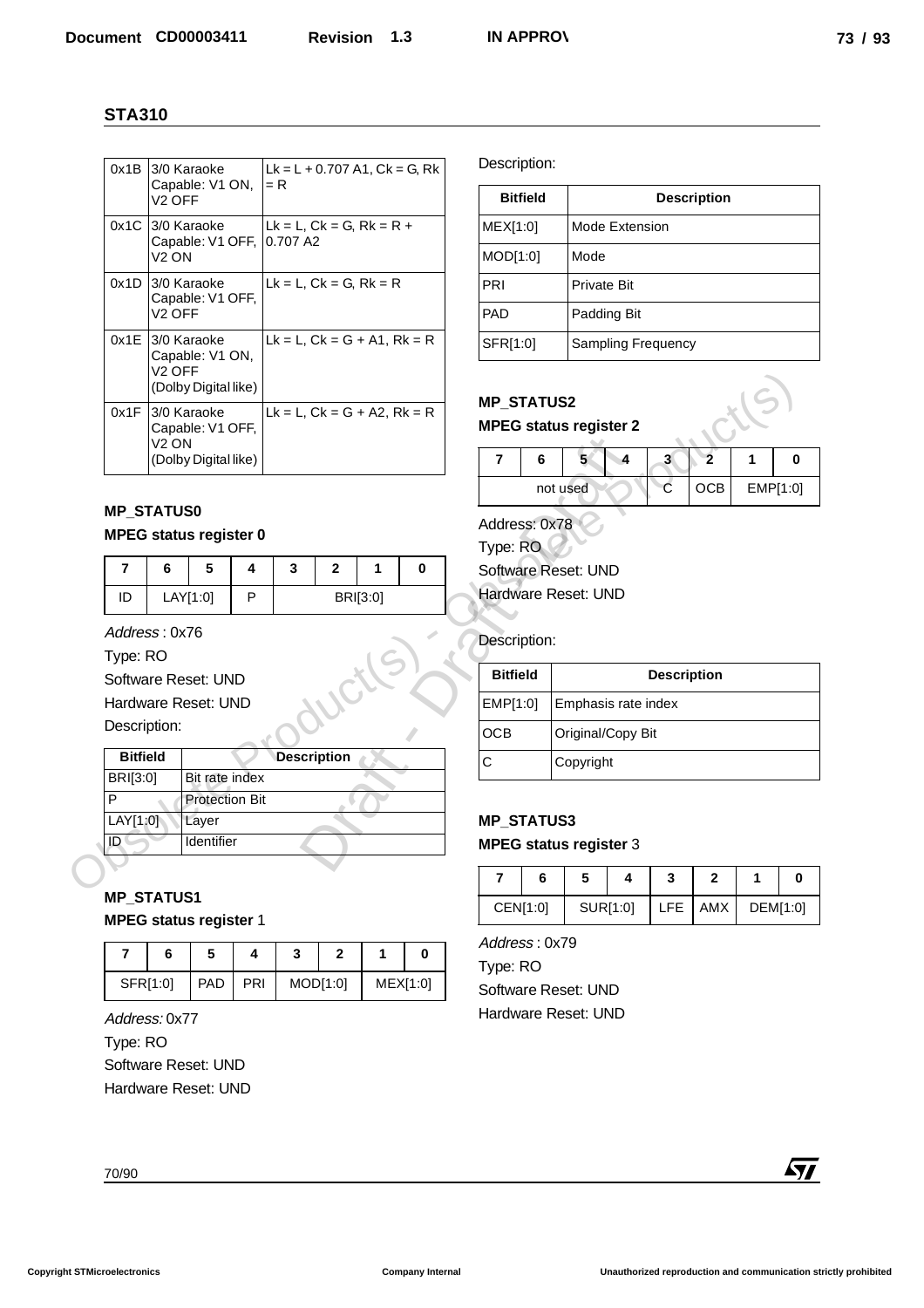| <b>Bitfield</b> | <b>Description</b> |
|-----------------|--------------------|
| DEM[1:0]        | Dematrix procedure |
| <b>AMX</b>      | Audio mix          |
| <b>LFE</b>      | I FF               |
| SUR[1:0]        | Surround           |
| CEN[1:0]        | Centre             |

# **MP\_STATUS4**

# **MPEG status register 4**

|            | 6        |  |  |           | ◠ |            |            |
|------------|----------|--|--|-----------|---|------------|------------|
| <b>FXT</b> | NML[2:0] |  |  | MFS I MLY |   | <b>CIB</b> | <b>CIS</b> |

#### Description:

| <b>Bitfield</b> | Description                        |
|-----------------|------------------------------------|
| <b>CIS</b>      | Copyright ID Start                 |
| <b>CIB</b>      | Copyright ID Bit                   |
| <b>MLY</b>      | Multi-lingual Layer                |
| <b>MFS</b>      | Multi-lingual FS                   |
| NML[2:0]        | Number of Multi-lingual Channels   |
| <b>EXT</b>      | <b>Extension bitstream present</b> |

# **MP\_STATUS5**



# Description:

# **9.18 Pink noise generation registers PN\_DOWNMIX**

# **Pink noise downmix**

|  |  | $RS$ $LS$ $LFE$ $C$ |  |  |
|--|--|---------------------|--|--|

|                                                                                                                                              |          |                                    |            |                    |            |            |                                           |                                                                              |           |                                                                                                                                                      |                    |              |   | <b>STA310</b> |  |  |
|----------------------------------------------------------------------------------------------------------------------------------------------|----------|------------------------------------|------------|--------------------|------------|------------|-------------------------------------------|------------------------------------------------------------------------------|-----------|------------------------------------------------------------------------------------------------------------------------------------------------------|--------------------|--------------|---|---------------|--|--|
| Description:                                                                                                                                 |          |                                    |            |                    |            |            |                                           |                                                                              |           | 9.18 Pink noise generation registers                                                                                                                 |                    |              |   |               |  |  |
| <b>Bitfield</b>                                                                                                                              |          |                                    |            | <b>Description</b> |            |            |                                           | <b>PN DOWNMIX</b>                                                            |           |                                                                                                                                                      |                    |              |   |               |  |  |
| DEM[1:0]                                                                                                                                     |          | Dematrix procedure                 |            |                    |            |            |                                           | <b>Pink noise downmix</b>                                                    |           |                                                                                                                                                      |                    |              |   |               |  |  |
| AMX                                                                                                                                          |          | Audio mix                          |            |                    |            |            | $\overline{7}$                            | 6<br>5<br>$\mathbf{3}$<br>$\mathbf{2}$<br>1<br>4<br>0                        |           |                                                                                                                                                      |                    |              |   |               |  |  |
| <b>LFE</b>                                                                                                                                   |          | <b>LFE</b>                         |            |                    |            |            |                                           |                                                                              | <b>RS</b> | LS                                                                                                                                                   | <b>LFE</b>         | $\mathbf C$  | R | L             |  |  |
| SUR[1:0]                                                                                                                                     |          | Surround                           |            |                    |            |            |                                           | Address: 0x6F                                                                |           |                                                                                                                                                      |                    |              |   |               |  |  |
| CEN[1:0]                                                                                                                                     |          | Centre                             |            |                    |            |            | Type: R/W                                 |                                                                              |           |                                                                                                                                                      |                    |              |   |               |  |  |
| <b>MP_STATUS4</b><br><b>MPEG status register 4</b>                                                                                           |          |                                    |            |                    |            |            | Software Reset: NC<br>Hardware Reset: UND |                                                                              |           |                                                                                                                                                      |                    |              |   |               |  |  |
| $\overline{7}$<br>6                                                                                                                          | 5        | 4                                  | 3          | $\mathbf{2}$       | 1          | 0          |                                           | Description:                                                                 |           |                                                                                                                                                      |                    |              |   |               |  |  |
| <b>EXT</b>                                                                                                                                   | NML[2:0] |                                    | <b>MFS</b> | <b>MLY</b>         | <b>CIB</b> | <b>CIS</b> | <b>Bitfield</b>                           |                                                                              |           |                                                                                                                                                      | <b>Description</b> |              |   |               |  |  |
| Address: 0x7A<br>Type: RO                                                                                                                    |          |                                    |            |                    |            |            | L                                         |                                                                              |           | 1: Left channel contains pink noise<br>0: Left channel is forced to zero                                                                             |                    |              |   |               |  |  |
| Software Reset: UND                                                                                                                          |          |                                    |            |                    |            |            | $\mathsf{R}$                              |                                                                              |           | 1: Right channel contains pink noise<br>0: Right channel is forced to zero                                                                           |                    |              |   |               |  |  |
| Hardware Reset: UND                                                                                                                          |          |                                    |            |                    |            |            | С                                         | 1: Center channel contains pink noise<br>0: Center channel is forced to zero |           |                                                                                                                                                      |                    |              |   |               |  |  |
| Description:                                                                                                                                 |          |                                    |            |                    |            |            | <b>LFE</b>                                |                                                                              |           | 1: LFE channel contains pink noise                                                                                                                   |                    |              |   |               |  |  |
| <b>Bitfield</b>                                                                                                                              |          | Description                        |            |                    |            |            |                                           |                                                                              |           | 0: LFE channel is forced to zero                                                                                                                     |                    |              |   |               |  |  |
| <b>CIS</b>                                                                                                                                   |          | Copyright ID Start                 |            |                    |            |            | ∕LS                                       |                                                                              |           | 1: Left surround channel contain pink noise<br>0: Left surround channel is forced to zero                                                            |                    |              |   |               |  |  |
| <b>CIB</b>                                                                                                                                   |          | Copyright ID Bit                   |            |                    |            |            | <b>RS</b>                                 |                                                                              |           | 1: Right surround channel contains pink zero                                                                                                         |                    |              |   |               |  |  |
| <b>MLY</b>                                                                                                                                   |          | Multi-lingual Layer                |            |                    |            |            |                                           |                                                                              |           | 0: Right surround channel is forced to zero                                                                                                          |                    |              |   |               |  |  |
| MFS                                                                                                                                          |          | Multi-lingual FS                   |            |                    |            |            |                                           |                                                                              |           | After this processing, the OCFG stage is applied on                                                                                                  |                    |              |   |               |  |  |
| NML[2:0]                                                                                                                                     |          | Number of Multi-lingual Channels   |            |                    |            |            |                                           |                                                                              |           | these channels. OCFG must be configured to 0 and<br>attenuation on all channels must be set to 10dB at-                                              |                    |              |   |               |  |  |
| <b>EXT</b><br><b>MP_STATUS5</b><br><b>MPEG status register 5</b>                                                                             |          | <b>Extension bitstream present</b> |            |                    |            |            | tenuation.<br>pink noise.                 |                                                                              |           | The other values must not be used because low fre-<br>quency extraction must not be done when generating<br>Pink noise selection is made through the |                    |              |   | STREAM-       |  |  |
| 7<br>6                                                                                                                                       | 5        | 4                                  | 3          | $\mathbf{2}$       | 1          | 0          | SEL and                                   |                                                                              |           | DECODSEL registers.                                                                                                                                  |                    |              |   |               |  |  |
| Address: 0x7B                                                                                                                                |          |                                    |            |                    |            |            |                                           |                                                                              |           | 9.19 PCM beep-tone registers                                                                                                                         |                    |              |   |               |  |  |
| Type: RO                                                                                                                                     |          |                                    |            |                    |            |            |                                           | <b>PCM BTONE</b>                                                             |           |                                                                                                                                                      |                    |              |   |               |  |  |
|                                                                                                                                              |          |                                    |            |                    |            |            |                                           |                                                                              |           | PCM beep tone frequency                                                                                                                              |                    |              |   |               |  |  |
|                                                                                                                                              |          |                                    |            |                    |            |            |                                           |                                                                              |           |                                                                                                                                                      |                    |              |   |               |  |  |
|                                                                                                                                              |          |                                    |            |                    |            |            | 7                                         | 6                                                                            | 5         | 4                                                                                                                                                    | 3                  | $\mathbf{2}$ | 1 | 0             |  |  |
|                                                                                                                                              |          |                                    |            |                    |            |            |                                           |                                                                              |           |                                                                                                                                                      |                    |              |   |               |  |  |
|                                                                                                                                              |          |                                    |            |                    |            |            |                                           |                                                                              |           |                                                                                                                                                      |                    |              |   |               |  |  |
| Software Reset: UND<br>Hardware Reset: UND<br>Description:<br>The number of extended ancillary data bytes is con-<br>tained in this register |          |                                    |            |                    |            |            | Address: 0x68                             |                                                                              |           |                                                                                                                                                      |                    |              |   |               |  |  |

# **9.19 PCM beep-tone registers PCM\_BTONE**

#### **PCM beep tone frequency**

|  |  | $\begin{array}{ccc} \n & 3 \n \end{array}$ | $\overline{\phantom{a}}$ |  |
|--|--|--------------------------------------------|--------------------------|--|
|  |  |                                            |                          |  |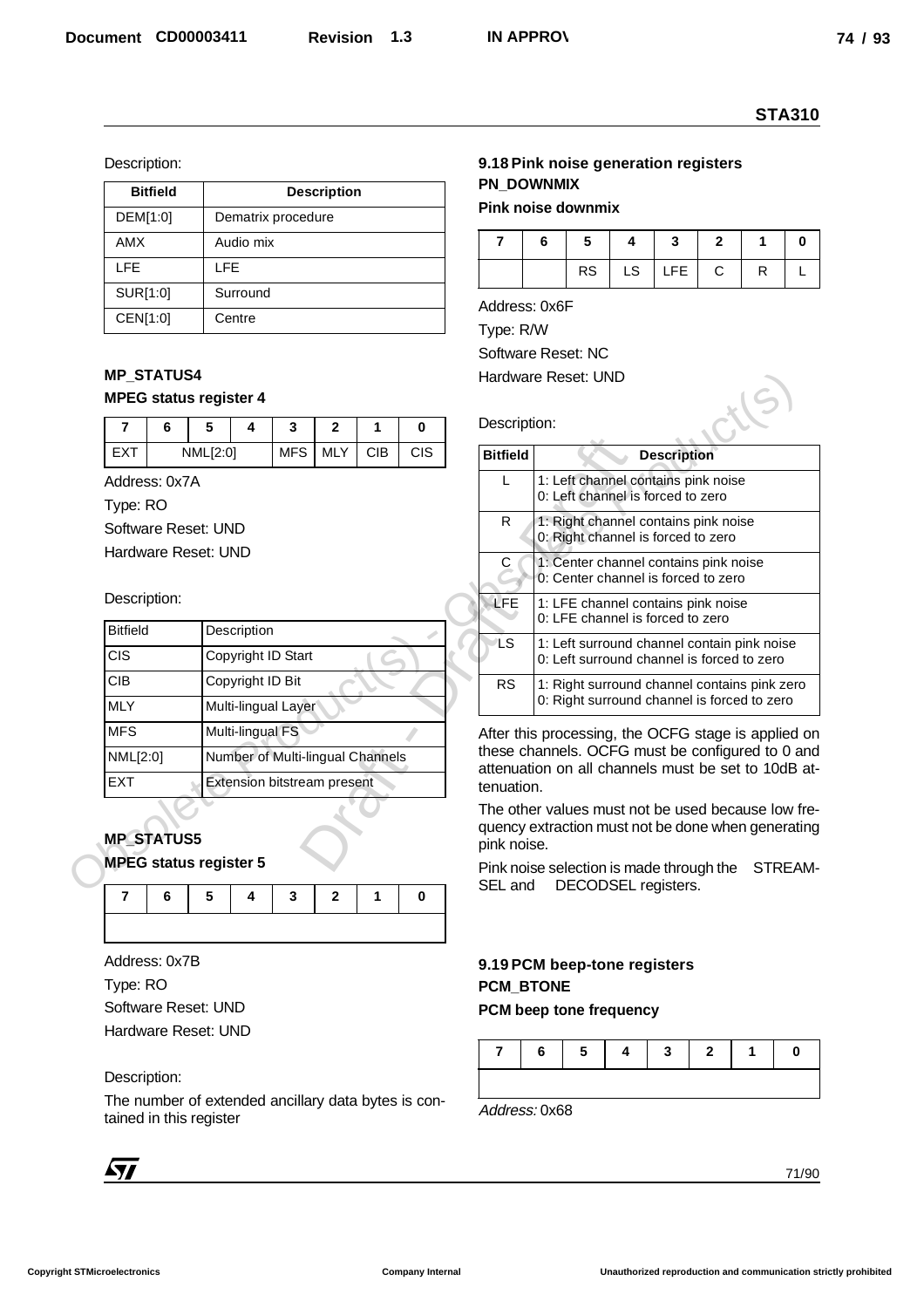# Description:

#### **9.20 Karaoke registers**

#### **KAR\_MCh0VOL**

#### **Music channel 0 (L) volume**

|                 |                                                       |   |   |                    |              |   | karaoke effects, for example: volume, chorus, echo,                                                                    |                            |   |                   |    |
|-----------------|-------------------------------------------------------|---|---|--------------------|--------------|---|------------------------------------------------------------------------------------------------------------------------|----------------------------|---|-------------------|----|
|                 | be signalled to the DSP by writing 1 to the register. |   |   |                    |              |   | reverb and mute. Any change to these registers must                                                                    | Address: 0x83<br>Type: R/W |   |                   |    |
|                 | <b>KAR_MChOVOL</b>                                    |   |   |                    |              |   |                                                                                                                        | Reset value: 0             |   |                   |    |
|                 | Music channel 0 (L) volume                            |   |   |                    |              |   |                                                                                                                        | Description:.              |   |                   |    |
| 7               | 6                                                     | 5 | 4 | 3                  | $\mathbf{2}$ | 1 | 0                                                                                                                      | <b>Bitfield</b>            |   |                   |    |
|                 |                                                       |   |   | value              |              |   |                                                                                                                        | <b>PSHIFT</b>              |   | 0: pitch shift of |    |
|                 | Address: 0x81                                         |   |   |                    |              |   |                                                                                                                        |                            |   |                   |    |
| Type: R/W       |                                                       |   |   |                    |              |   |                                                                                                                        |                            |   |                   |    |
|                 | Reset value: 0xFF                                     |   |   |                    |              |   |                                                                                                                        | <b>KAR_KEYVALUE</b>        |   |                   |    |
|                 |                                                       |   |   |                    |              |   |                                                                                                                        | <b>Key value</b>           |   |                   |    |
| Description;    |                                                       |   |   |                    |              |   |                                                                                                                        | 7                          | 6 | 5                 | 4  |
|                 |                                                       |   |   |                    |              |   | This register contains the scaling factor applied to the<br>left channel of the music input. It specifies a fractional |                            |   |                   | KE |
|                 |                                                       |   |   |                    |              |   | multiplication factor whose value varies from 0 to 1.0:                                                                | Address: 0x84              |   |                   |    |
|                 |                                                       |   |   |                    |              |   | Music Left channel = original music left channel                                                                       | Type: R/W                  |   |                   |    |
|                 | scale factor.                                         |   |   |                    |              |   |                                                                                                                        | Reset value: 0x00          |   |                   |    |
| <b>Riffield</b> |                                                       |   |   | <b>Description</b> |              |   |                                                                                                                        |                            |   |                   |    |

#### Description;

| Music Left channel = original music left channel |  |  |  |
|--------------------------------------------------|--|--|--|
| scale factor.                                    |  |  |  |

|                                                       |                    |   |   |                    |              |                                                                                                                |                                                                                                                       |                 |                | ו טיוס ווייט ווייט וויסט ווייט ווייט ווייט ווייט ווייט ווייט ווייט ווייט ווייט ווייט ווייט ווייט ווי                                                 |          |                 |                    |              |   |              |
|-------------------------------------------------------|--------------------|---|---|--------------------|--------------|----------------------------------------------------------------------------------------------------------------|-----------------------------------------------------------------------------------------------------------------------|-----------------|----------------|------------------------------------------------------------------------------------------------------------------------------------------------------|----------|-----------------|--------------------|--------------|---|--------------|
| 9.20 Karaoke registers                                |                    |   |   |                    |              |                                                                                                                |                                                                                                                       | 7               | 6              | 5                                                                                                                                                    | 4        | 3               | $\mathbf{2}$       |              |   | $\mathbf{0}$ |
|                                                       |                    |   |   |                    |              |                                                                                                                | This section describes the registers which select the<br>karaoke effects, for example: volume, chorus, echo,          |                 |                |                                                                                                                                                      | Reserved |                 |                    |              |   | <b>PSHIF</b> |
| be signalled to the DSP by writing 1 to the register. |                    |   |   |                    |              |                                                                                                                | reverb and mute. Any change to these registers must                                                                   |                 | Address: 0x83  |                                                                                                                                                      |          |                 |                    |              |   |              |
|                                                       |                    |   |   |                    |              |                                                                                                                |                                                                                                                       | Type: R/W       |                |                                                                                                                                                      |          |                 |                    |              |   |              |
| <b>KAR MChOVOL</b>                                    |                    |   |   |                    |              |                                                                                                                |                                                                                                                       |                 | Reset value: 0 |                                                                                                                                                      |          |                 |                    |              |   |              |
| Music channel 0 (L) volume                            |                    |   |   |                    |              |                                                                                                                |                                                                                                                       |                 | Description:   |                                                                                                                                                      |          |                 |                    |              |   |              |
| $\overline{7}$                                        | 6                  | 5 | 4 | 3                  | $\mathbf{2}$ | 1                                                                                                              | 0                                                                                                                     | <b>Bitfield</b> |                |                                                                                                                                                      |          |                 | <b>Description</b> |              |   |              |
|                                                       |                    |   |   | value              |              |                                                                                                                |                                                                                                                       | <b>PSHIFT</b>   |                | 0: pitch shift disabled, 1: pitch shift enable                                                                                                       |          |                 |                    |              |   |              |
| Address: 0x81                                         |                    |   |   |                    |              |                                                                                                                |                                                                                                                       |                 |                |                                                                                                                                                      |          |                 |                    |              |   |              |
| Type: R/W                                             |                    |   |   |                    |              |                                                                                                                |                                                                                                                       |                 |                | KAR_KEYVALUE                                                                                                                                         |          |                 |                    |              |   |              |
| Reset value: 0xFF                                     |                    |   |   |                    |              |                                                                                                                |                                                                                                                       | Key value       |                |                                                                                                                                                      |          |                 |                    |              |   |              |
| Description;                                          |                    |   |   |                    |              |                                                                                                                |                                                                                                                       | $\overline{7}$  | 6              | 5                                                                                                                                                    | 4        |                 | 3                  | $\mathbf{2}$ | 1 |              |
|                                                       |                    |   |   |                    |              |                                                                                                                | This register contains the scaling factor applied to the                                                              |                 |                |                                                                                                                                                      |          | <b>KEYVALUE</b> |                    |              |   |              |
|                                                       |                    |   |   |                    |              |                                                                                                                | left channel of the music input. It specifies a fractional<br>multiplication factor whose value varies from 0 to 1.0: |                 | Address: 0x84  |                                                                                                                                                      |          |                 |                    |              |   |              |
|                                                       |                    |   |   |                    |              |                                                                                                                | Music Left channel = original music left channel                                                                      | Type: R/W       |                |                                                                                                                                                      |          |                 |                    |              |   |              |
| scale factor.                                         |                    |   |   |                    |              |                                                                                                                |                                                                                                                       |                 |                | Reset value: 0x00                                                                                                                                    |          |                 |                    |              |   |              |
| <b>Bitfield</b>                                       |                    |   |   | <b>Description</b> |              |                                                                                                                |                                                                                                                       |                 |                |                                                                                                                                                      |          |                 |                    |              |   |              |
| Value                                                 |                    |   |   |                    |              | $0x00$ : Scale factor $0 =$ left channel mute                                                                  |                                                                                                                       |                 | Description:   |                                                                                                                                                      |          |                 |                    |              |   |              |
|                                                       | channel<br>channel |   |   |                    |              | $0x7F$ : Scale factor $0.5$ = half restitution of left<br>$0xFF$ : Scale factor 1.0 = full restitution of left |                                                                                                                       |                 |                | The pitch shift can be changed from -3.5 to 3.5 tor<br>in steps of 1/4 tone. This register sets the numbe<br>tones according to the following table: |          |                 |                    |              |   |              |

# **KAR\_MCh1VOL**

#### **Music channel 1 (R) volume**

|  | ш. |       | - |  |
|--|----|-------|---|--|
|  |    | value |   |  |

# **KAR\_KEYCONT**

#### **Key control (Pitch Shift) ON/OFF**

|  | ು |          |  |       |
|--|---|----------|--|-------|
|  |   | Reserved |  | ѕніьт |

#### **Address: 0x83**

| Bitfield      | <b>Description</b>                              |
|---------------|-------------------------------------------------|
| <b>PSHIFT</b> | 0: pitch shift disabled, 1: pitch shift enabled |

# **KAR\_KEYVALUE**

#### **Key value**

|  | э | л | ÷.       |  |  |
|--|---|---|----------|--|--|
|  |   |   | KEYVALUE |  |  |

#### Description:

| <b>STA310</b>                                                                       |         |   |   |                                                        |              |   |                                                                                                              |                                                        |                                                                  |              |          |     |                    |              |               |                |               |            |
|-------------------------------------------------------------------------------------|---------|---|---|--------------------------------------------------------|--------------|---|--------------------------------------------------------------------------------------------------------------|--------------------------------------------------------|------------------------------------------------------------------|--------------|----------|-----|--------------------|--------------|---------------|----------------|---------------|------------|
| Type: R/W                                                                           |         |   |   |                                                        |              |   |                                                                                                              | Address: 0x82                                          |                                                                  |              |          |     |                    |              |               |                |               |            |
| Software Reset: 0                                                                   |         |   |   |                                                        |              |   |                                                                                                              | Type: R/W                                              |                                                                  |              |          |     |                    |              |               |                |               |            |
| Hardware Reset: UND                                                                 |         |   |   |                                                        |              |   |                                                                                                              | Reset value: 0xFF                                      |                                                                  |              |          |     |                    |              |               |                |               |            |
| Description:                                                                        |         |   |   |                                                        |              |   |                                                                                                              | Description:                                           |                                                                  |              |          |     |                    |              |               |                |               |            |
|                                                                                     |         |   |   |                                                        |              |   | The value in this register sets the PCM beep tone fre-                                                       | This                                                   | register                                                         |              | has      | the |                    | same         |               |                | function      | as         |
| quency according to the formula:<br>Beep_tone_frequency = (Fs/2)/(Register_value+1) |         |   |   |                                                        |              |   |                                                                                                              | KAR_MCh0VOL for the right music channel.               |                                                                  |              |          |     |                    |              |               |                |               |            |
|                                                                                     |         |   |   |                                                        |              |   |                                                                                                              | <b>KAR_KEYCONT</b>                                     |                                                                  |              |          |     |                    |              |               |                |               |            |
|                                                                                     |         |   |   |                                                        |              |   |                                                                                                              | Key control (Pitch Shift) ON/OFF                       |                                                                  |              |          |     |                    |              |               |                |               |            |
| 9.20 Karaoke registers                                                              |         |   |   |                                                        |              |   |                                                                                                              | 7                                                      | 6                                                                | 5            | 4        |     | 3                  | $\mathbf{2}$ | 1.            |                | 0             |            |
|                                                                                     |         |   |   |                                                        |              |   | This section describes the registers which select the<br>karaoke effects, for example: volume, chorus, echo, |                                                        |                                                                  |              | Reserved |     |                    |              |               |                | <b>PSHIFT</b> |            |
|                                                                                     |         |   |   |                                                        |              |   | reverb and mute. Any change to these registers must                                                          | Address: 0x83                                          |                                                                  |              |          |     |                    |              |               |                |               |            |
| be signalled to the DSP by writing 1 to the register.                               |         |   |   |                                                        |              |   |                                                                                                              | Type: R/W                                              |                                                                  |              |          |     |                    |              |               |                |               |            |
| KAR_MCh0VOL                                                                         |         |   |   |                                                        |              |   |                                                                                                              | Reset value: 0                                         |                                                                  |              |          |     |                    |              |               |                |               |            |
| Music channel 0 (L) volume                                                          |         |   |   |                                                        |              |   |                                                                                                              |                                                        |                                                                  |              |          |     |                    |              |               |                |               |            |
|                                                                                     |         |   |   |                                                        |              |   |                                                                                                              | Description:                                           |                                                                  |              |          |     |                    |              |               |                |               |            |
| $\overline{7}$                                                                      | 6       | 5 | 4 | 3                                                      | $\mathbf{2}$ | 1 | 0                                                                                                            | <b>Bitfield</b>                                        |                                                                  |              |          |     | <b>Description</b> |              |               |                |               |            |
|                                                                                     |         |   |   | value                                                  |              |   |                                                                                                              |                                                        | <b>PSHIFT</b><br>0: pitch shift disabled, 1: pitch shift enabled |              |          |     |                    |              |               |                |               |            |
| Address: 0x81                                                                       |         |   |   |                                                        |              |   |                                                                                                              |                                                        |                                                                  |              |          |     |                    |              |               |                |               |            |
| Type: R/W                                                                           |         |   |   |                                                        |              |   |                                                                                                              |                                                        |                                                                  |              |          |     |                    |              |               |                |               |            |
| Reset value: 0xFF                                                                   |         |   |   |                                                        |              |   |                                                                                                              | <b>KAR_KEYVALUE</b><br><b>Key value</b>                |                                                                  |              |          |     |                    |              |               |                |               |            |
| Description;                                                                        |         |   |   |                                                        |              |   |                                                                                                              | $\overline{7}$                                         | 6                                                                | 5            |          | 4   | 3                  |              | $\mathbf{2}$  | 1              |               | 0          |
|                                                                                     |         |   |   |                                                        |              |   | This register contains the scaling factor applied to the                                                     |                                                        | <b>KEYVALUE</b>                                                  |              |          |     |                    |              |               |                |               |            |
|                                                                                     |         |   |   |                                                        |              |   | left channel of the music input. It specifies a fractional                                                   |                                                        |                                                                  |              |          |     |                    |              |               |                |               |            |
|                                                                                     |         |   |   |                                                        |              |   | multiplication factor whose value varies from 0 to 1.0:<br>Music Left channel = original music left channel  | Address: 0x84                                          |                                                                  |              |          |     |                    |              |               |                |               |            |
| scale_factor.                                                                       |         |   |   |                                                        |              |   |                                                                                                              | Type: R/W<br>Reset value: 0x00                         |                                                                  |              |          |     |                    |              |               |                |               |            |
| <b>Bitfield</b>                                                                     |         |   |   | <b>Description</b>                                     |              |   |                                                                                                              |                                                        |                                                                  |              |          |     |                    |              |               |                |               |            |
| Value                                                                               |         |   |   | $0x00$ : Scale factor $0 =$ left channel mute          |              |   |                                                                                                              | Description:                                           |                                                                  |              |          |     |                    |              |               |                |               |            |
|                                                                                     |         |   |   | $0x7F$ : Scale factor $0.5$ = half restitution of left |              |   |                                                                                                              | The pitch shift can be changed from -3.5 to 3.5 tones, |                                                                  |              |          |     |                    |              |               |                |               |            |
|                                                                                     | channel |   |   | $0xFF$ : Scale factor 1.0 = full restitution of left   |              |   |                                                                                                              | in steps of 1/4 tone. This register sets the number of |                                                                  |              |          |     |                    |              |               |                |               |            |
|                                                                                     | channel |   |   |                                                        |              |   |                                                                                                              | tones according to the following table:                |                                                                  |              |          |     |                    |              |               |                |               |            |
|                                                                                     |         |   |   |                                                        |              |   |                                                                                                              | Key<br>control                                         | -1/<br>4                                                         | -1/<br>2     | -3/<br>4 | -1  | 1.1                |              | $1.3$ 1.5 1.9 |                | $-2.49 - 3.5$ |            |
| KAR_MCh1VOL                                                                         |         |   |   |                                                        |              |   |                                                                                                              | (tone)                                                 |                                                                  |              |          |     | 6                  | 4            | 8             | 3              |               |            |
| Music channel 1 (R) volume                                                          |         |   |   |                                                        |              |   |                                                                                                              | <b>KEYVAL</b><br>UE                                    | $\Omega$                                                         | $\mathbf{1}$ | 2        | 3   | 4                  | 5            | 6             | $\overline{7}$ | 8             | 9          |
| $\overline{7}$                                                                      | 6       | 5 | 4 | 3                                                      | $\mathbf{2}$ | 1 | 0                                                                                                            | (decimal)                                              |                                                                  |              |          |     |                    |              |               |                |               |            |
|                                                                                     |         |   |   | value                                                  |              |   |                                                                                                              |                                                        |                                                                  |              |          |     |                    |              |               |                |               |            |
|                                                                                     |         |   |   |                                                        |              |   |                                                                                                              |                                                        |                                                                  |              |          |     |                    |              |               |                |               |            |
|                                                                                     |         |   |   |                                                        |              |   |                                                                                                              |                                                        |                                                                  |              |          |     |                    |              |               |                |               | <b>477</b> |
| 72/90                                                                               |         |   |   |                                                        |              |   |                                                                                                              |                                                        |                                                                  |              |          |     |                    |              |               |                |               |            |

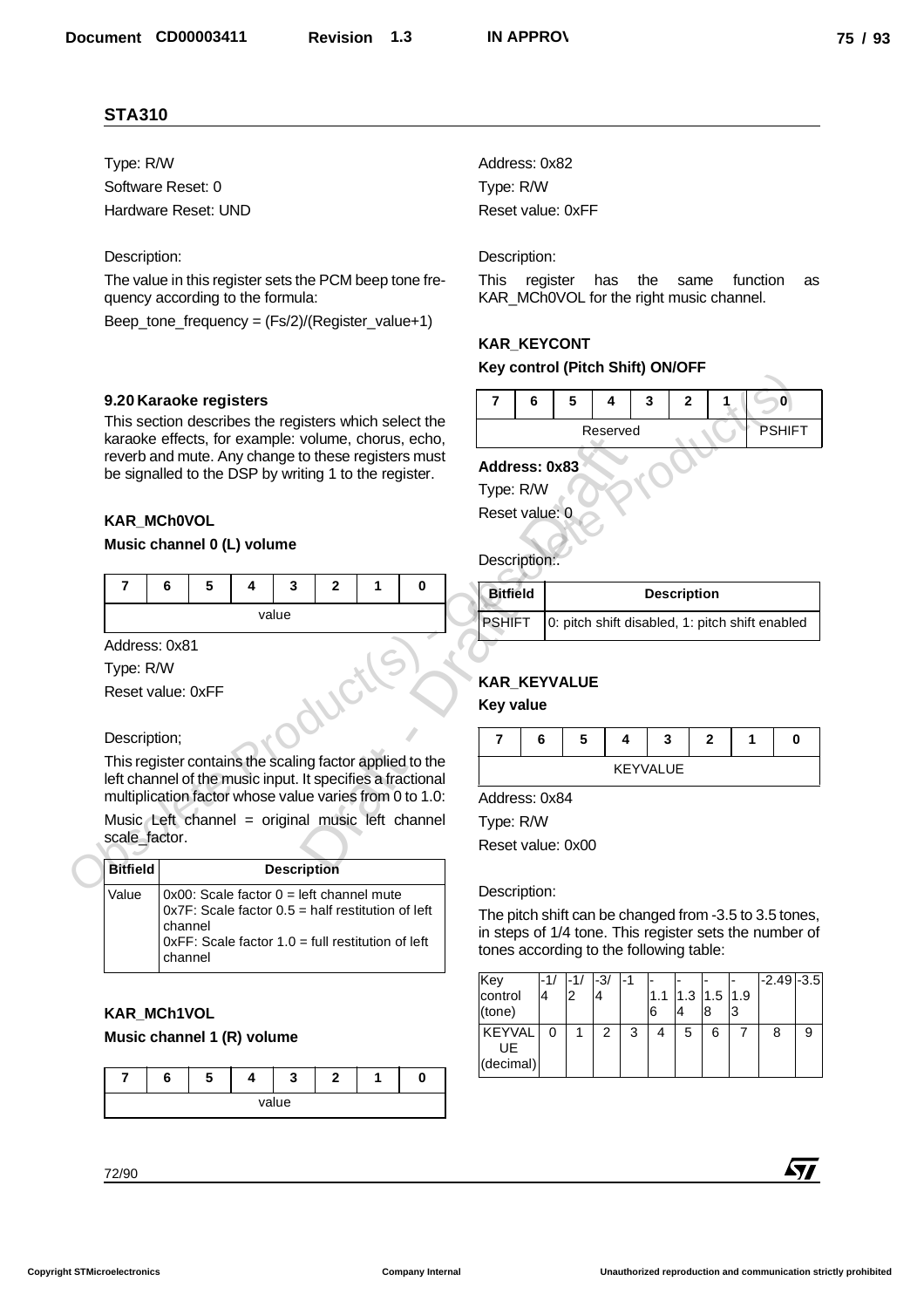| Key<br>control<br>(tone)                           |  | $1/4$ 1/2 3/4 |  |    |    | 1   1.16 1.34   1.58   1.93   2.49   3.5 |    |    |
|----------------------------------------------------|--|---------------|--|----|----|------------------------------------------|----|----|
| KEYVAL   10   11   12   13   14<br>UF<br>(decimal) |  |               |  | 15 | 16 | 17                                       | 18 | 19 |

# **KAR\_VCANCEL**

# **Voice cancellation ON/OFF**

|  | $\ddot{\phantom{0}}$ |          |  |                |
|--|----------------------|----------|--|----------------|
|  |                      | Reserved |  | <b>VCANCEL</b> |
|  |                      |          |  |                |

#### Description:

| <b>Bitfield</b> | <b>Description</b>                                     |
|-----------------|--------------------------------------------------------|
| <b>VCANCELL</b> | 0: voice cancellation off.<br>1: voice cancellation on |

#### **KAR\_VVALUE**

# **Degree of voice cancellation**



# Description:

|                                                                                                     |                                                      |                            |                              |                |    |                     |          |                                                                               |          |               |          |            |                    |                       | <b>STA310</b> |
|-----------------------------------------------------------------------------------------------------|------------------------------------------------------|----------------------------|------------------------------|----------------|----|---------------------|----------|-------------------------------------------------------------------------------|----------|---------------|----------|------------|--------------------|-----------------------|---------------|
| Key<br>control                                                                                      | $1/4$ $1/2$ $3/4$                                    | $\mathbf 1$                | 1.16 1.34 1.58 1.93 2.49 3.5 |                |    |                     |          | <b>KAR_MMUTE</b><br>Music channel mute                                        |          |               |          |            |                    |                       |               |
| (tone)<br>KEYVAL 10 11                                                                              | 12                                                   | 13<br>14                   | 15                           | 16             | 17 | 18                  | 19       | $\overline{7}$                                                                | 6        | 5             | 4        | 3          | $\mathbf{2}$       | 1                     | 0             |
| UE<br>(decimal)                                                                                     |                                                      |                            |                              |                |    |                     |          |                                                                               |          |               | Reserved |            |                    |                       | <b>MUTE</b>   |
|                                                                                                     |                                                      |                            |                              |                |    |                     |          | Address: 0x87                                                                 |          |               |          |            |                    |                       |               |
| <b>KAR_VCANCEL</b>                                                                                  |                                                      |                            |                              |                |    |                     |          | Type: R/W                                                                     |          |               |          |            |                    |                       |               |
| <b>Voice cancellation ON/OFF</b>                                                                    |                                                      |                            |                              |                |    |                     |          | Reset value:0                                                                 |          |               |          |            |                    |                       |               |
| $\overline{7}$<br>6                                                                                 | 5                                                    | 3<br>Reserved              | $\mathbf{2}$                 | 1              |    | 0<br><b>VCANCEL</b> |          |                                                                               |          |               |          |            |                    |                       |               |
|                                                                                                     |                                                      |                            |                              |                |    |                     |          | Description:                                                                  |          |               |          |            |                    |                       |               |
| Address: 0x85                                                                                       |                                                      |                            |                              |                |    |                     |          | This register mutes the music channel.                                        |          |               |          |            |                    |                       |               |
| Type: R/W<br>Reset value: 0                                                                         |                                                      |                            |                              |                |    |                     |          | <b>Bitfield</b><br><b>MUTE</b>                                                |          | 0: not muted, |          | $1:$ muted | <b>Description</b> |                       |               |
|                                                                                                     |                                                      |                            |                              |                |    |                     |          |                                                                               |          |               |          |            |                    |                       |               |
| Description:                                                                                        |                                                      |                            |                              |                |    |                     |          |                                                                               |          |               |          |            |                    |                       |               |
| <b>Bitfield</b>                                                                                     |                                                      |                            | <b>Description</b>           |                |    |                     |          | KAR_VCh0VOL<br>Voice channel 0 (L) volume                                     |          |               |          |            |                    |                       |               |
| <b>VCANCELL</b>                                                                                     |                                                      | 0: voice cancellation off, |                              |                |    |                     |          |                                                                               | 6        | 5             | 4        | 3          | $\mathbf{2}$       | 1                     | $\bf{0}$      |
|                                                                                                     |                                                      | 1: voice cancellation on   |                              |                |    |                     |          |                                                                               |          |               |          | Value      |                    |                       |               |
| <b>KAR_VVALUE</b>                                                                                   |                                                      |                            |                              |                |    |                     |          |                                                                               |          |               |          |            |                    |                       |               |
| Degree of voice cancellation                                                                        |                                                      |                            |                              |                |    |                     |          | Address: 0x88                                                                 |          |               |          |            |                    |                       |               |
|                                                                                                     |                                                      |                            |                              |                |    |                     |          |                                                                               |          |               |          |            |                    |                       |               |
|                                                                                                     |                                                      |                            |                              |                |    |                     |          | Type: R/W                                                                     |          |               |          |            |                    |                       |               |
| 7<br>6                                                                                              | 5<br>Reserved                                        | 4                          | 3                            | $\overline{2}$ | 1  |                     | $\bf{0}$ | Reset value: 0xFF                                                             |          |               |          |            |                    |                       |               |
|                                                                                                     |                                                      |                            |                              |                |    | LEVEL[2:0]          |          |                                                                               |          |               |          |            |                    |                       |               |
| Address: 0x86                                                                                       |                                                      |                            |                              |                |    |                     |          | Description:<br>This                                                          | register |               |          |            |                    | has the same function | as            |
| Type: R/W                                                                                           |                                                      |                            |                              |                |    |                     |          | KAR_MCh0VOL for the left voice channel instead of                             |          |               |          |            |                    |                       |               |
| Reset value: 0x0                                                                                    |                                                      |                            |                              |                |    |                     |          | the left music channel.                                                       |          |               |          |            |                    |                       |               |
| Description:                                                                                        |                                                      |                            |                              |                |    |                     |          | KAR_VCh1VOL                                                                   |          |               |          |            |                    |                       |               |
| When the voice cancellation is enabled by the                                                       |                                                      |                            |                              |                |    |                     |          | Voice channel 1 (R) volume                                                    |          |               |          |            |                    |                       |               |
| KAR_VCANCEL register, KAR_VVALUE specifies<br>the extent of the voice cancellation according to the |                                                      |                            |                              |                |    |                     |          | $\overline{7}$                                                                | 6        | 5             | 4        | 3          | $\mathbf{2}$       | 1                     | 0             |
| following table:                                                                                    |                                                      |                            |                              |                |    |                     |          |                                                                               |          |               |          | Value      |                    |                       |               |
| <b>Bitfield</b>                                                                                     |                                                      |                            | <b>Description</b>           |                |    |                     |          |                                                                               |          |               |          |            |                    |                       |               |
| LEVEL[2:0]                                                                                          | 0: cut-band filter with 40dB attenuation at          |                            |                              |                |    |                     |          | Address: 0x89                                                                 |          |               |          |            |                    |                       |               |
|                                                                                                     | 700Hz<br>1: cut-band filter with 35dB attenuation at |                            |                              |                |    |                     |          | Type: R/W                                                                     |          |               |          |            |                    |                       |               |
|                                                                                                     | 700Hz<br>2: cut-band filter with 32dB attenuation at |                            |                              |                |    |                     |          | Reset value: 0xFF                                                             |          |               |          |            |                    |                       |               |
|                                                                                                     | 700Hz                                                |                            |                              |                |    |                     |          | Description:                                                                  |          |               |          |            |                    |                       |               |
|                                                                                                     | 3: cut-band filter with 27dB attenuation at<br>700Hz |                            |                              |                |    |                     |          | This                                                                          | register | has           | the      |            | same               | function              |               |
|                                                                                                     | 4: cut-band filter with 23dB attenuation at<br>700Hz |                            |                              |                |    |                     |          | KAR_MCh0VOL for the right voice channel instead of<br>the left music channel. |          |               |          |            |                    |                       | as            |
| 57                                                                                                  |                                                      |                            |                              |                |    |                     |          |                                                                               |          |               |          |            |                    |                       | 73/90         |

# **KAR\_MMUTE**

#### **Music channel mute**



#### Address: 0x87

# Description:

| <b>Bitfield</b> |                        | <b>Description</b> |
|-----------------|------------------------|--------------------|
| <b>MUTE</b>     | 0: not muted, 1: muted |                    |

# **KAR\_VCh0VOL**

# **Voice channel 0 (L) volume**

| o | ວ | Ŧ | w     | ◠<br>– |  |
|---|---|---|-------|--------|--|
|   |   |   | Value |        |  |

#### Description:

# **KAR\_VCh1VOL**

#### **Voice channel 1 (R) volume**



## Description: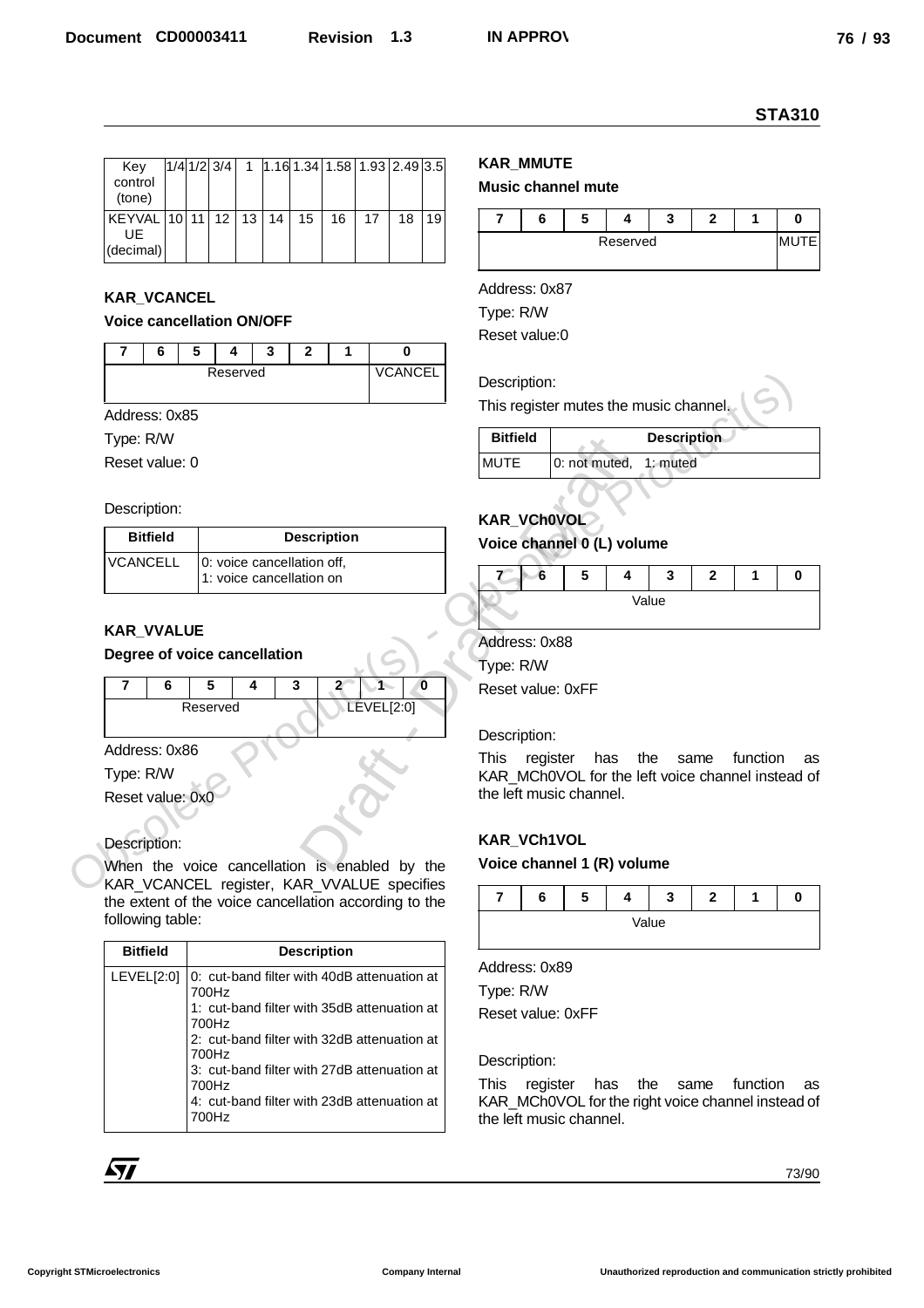# **KAR\_DUET Duet ON/OFF switch**



# Description:

| <b>Bitfield</b> | <b>Description</b>                |
|-----------------|-----------------------------------|
|                 | DUET   0: duet off and 1: duet on |

# **KAR\_DUETTHRESH**

# **Duet threshold contro**l

|  |  | DUETTHRESHOLD[7:0] |  |  |
|--|--|--------------------|--|--|

#### Description:

# **KAR\_VOICE**

#### **Selection of voice effects**

|  | Reserved |  | <b>MIX</b> | VOICEEFF[1:0 |
|--|----------|--|------------|--------------|

#### Description:

| <b>KAR_DUET</b>                                                                                                                                               |                  | Description:                                                                                                                        |                                                                                                                                                             |                                                                                                               |                               |   |            |  |
|---------------------------------------------------------------------------------------------------------------------------------------------------------------|------------------|-------------------------------------------------------------------------------------------------------------------------------------|-------------------------------------------------------------------------------------------------------------------------------------------------------------|---------------------------------------------------------------------------------------------------------------|-------------------------------|---|------------|--|
| Duet ON/OFF switch                                                                                                                                            |                  | <b>Bitfield</b>                                                                                                                     |                                                                                                                                                             |                                                                                                               | <b>Description</b>            |   |            |  |
| $\overline{7}$<br>5<br>3<br>2<br>6<br>4<br>1<br>Reserved                                                                                                      | 0<br><b>DUET</b> | <b>VOICEEFF</b>                                                                                                                     | Selecte the voice effects:<br>0: No effect is applied to the voice input<br>1: Echo is applied to the voice inputs,<br>tuned by registers<br>KAR_VDELAY and |                                                                                                               |                               |   |            |  |
| Address: 0x8A<br>Type: R/W<br>Reset value: 0                                                                                                                  |                  |                                                                                                                                     | KAR_VBAL<br>KAR_VBAL<br>tuned by register                                                                                                                   | 2: Chorus is applied to the voice inputs,<br>tuned by registers<br>3: Reverb is applied to the voice inputs,  | KAR_VDELAY and<br>KAR_VDELAY. |   |            |  |
| Description:<br>The value in this register sets the duet function on or<br>off. When selected, the duet function is configured by<br>register KAR_DUETTHRESH. |                  | <b>MIX</b>                                                                                                                          | channelt<br>channel.                                                                                                                                        | Voice channel mixing:<br>0: No mix, voice is output on centre<br>1: Mix music and voice channels into music   |                               |   |            |  |
| <b>Bitfield</b><br><b>Description</b>                                                                                                                         |                  |                                                                                                                                     |                                                                                                                                                             |                                                                                                               |                               |   |            |  |
| 0: duet off and 1: duet on<br><b>DUET</b>                                                                                                                     |                  | <b>KAR_VDELAY</b>                                                                                                                   |                                                                                                                                                             |                                                                                                               |                               |   |            |  |
|                                                                                                                                                               |                  |                                                                                                                                     |                                                                                                                                                             | Programmable delay/decay music effects                                                                        |                               |   |            |  |
| <b>KAR_DUETTHRESH</b><br>Duet threshold control                                                                                                               |                  | 6<br>7                                                                                                                              | 5                                                                                                                                                           | 4<br>3                                                                                                        | $\mathbf{2}$                  | 1 | 0          |  |
|                                                                                                                                                               |                  |                                                                                                                                     |                                                                                                                                                             | Value                                                                                                         |                               |   |            |  |
| $\overline{7}$<br>6<br>5<br>4<br>3<br>$\mathbf{2}$<br>1                                                                                                       | 0                |                                                                                                                                     |                                                                                                                                                             |                                                                                                               |                               |   |            |  |
| DUETTHRESHOLD[7:0]                                                                                                                                            |                  | Address: 0x8D                                                                                                                       |                                                                                                                                                             |                                                                                                               |                               |   |            |  |
| Address + 0x8B                                                                                                                                                |                  | Type: R/W                                                                                                                           |                                                                                                                                                             |                                                                                                               |                               |   |            |  |
| Type: R/W                                                                                                                                                     |                  | Reset value: 0x0                                                                                                                    |                                                                                                                                                             |                                                                                                               |                               |   |            |  |
| Reset delay: 0                                                                                                                                                |                  | Description:                                                                                                                        |                                                                                                                                                             |                                                                                                               |                               |   |            |  |
|                                                                                                                                                               |                  |                                                                                                                                     |                                                                                                                                                             | The value in this register specifies the delay used for                                                       |                               |   |            |  |
| Description:<br>When the Duet function is enabled<br>KAR_DUET register, this register specifies the ampli-                                                    | ∖b∨<br>the       | voice input effects. The delay can be set in the range<br>from 0 to 2048/Fs seconds (where Fs is the sampling<br>frequency in KHz). |                                                                                                                                                             |                                                                                                               |                               |   |            |  |
| tude of the voice line below which the voice is can-                                                                                                          |                  |                                                                                                                                     |                                                                                                                                                             | 'desired time delay' = $(2048 / Fs)$ * (Value / 256)                                                          |                               |   |            |  |
| celled. If the amplitude of the voice line is below this<br>threshold, the recorded voice is played instead. The                                              |                  | which gives:                                                                                                                        |                                                                                                                                                             |                                                                                                               |                               |   |            |  |
| value of DUETTHRESHOLD ranges from 0 to 255,                                                                                                                  |                  |                                                                                                                                     |                                                                                                                                                             | KAR_VDELAY value = $(Fs / 8)$ * 'desired time delay<br>For reverberation effects, this register gives the de- |                               |   |            |  |
| full scale signal.                                                                                                                                            |                  |                                                                                                                                     |                                                                                                                                                             | cay factor, which can vary within the range 0 to 1.0.                                                         |                               |   |            |  |
| <b>KAR_VOICE</b>                                                                                                                                              |                  |                                                                                                                                     |                                                                                                                                                             |                                                                                                               |                               |   |            |  |
| Selection of voice effects                                                                                                                                    |                  | <b>KAR_VBAL</b>                                                                                                                     |                                                                                                                                                             | Programmable mix for echo and chorus effects                                                                  |                               |   |            |  |
| $\overline{\mathbf{r}}$<br>6<br>5<br>3<br>$\mathbf{2}$<br>1<br>4                                                                                              | 0                |                                                                                                                                     |                                                                                                                                                             |                                                                                                               |                               |   |            |  |
| VOICEEFF[1:0<br>Reserved<br><b>MIX</b>                                                                                                                        |                  | 7<br>6                                                                                                                              | 5                                                                                                                                                           | 4<br>3<br>BALANCE[7:0]                                                                                        | $\mathbf{2}$                  | 1 | 0          |  |
|                                                                                                                                                               |                  |                                                                                                                                     |                                                                                                                                                             |                                                                                                               |                               |   |            |  |
| Address: 0x8C                                                                                                                                                 |                  | Address: 0x8E                                                                                                                       |                                                                                                                                                             |                                                                                                               |                               |   |            |  |
| Type: R/W<br>Reset delay: 0x0                                                                                                                                 |                  | Type: R/W                                                                                                                           |                                                                                                                                                             |                                                                                                               |                               |   |            |  |
|                                                                                                                                                               |                  | Reset value: 0x3F                                                                                                                   |                                                                                                                                                             |                                                                                                               |                               |   |            |  |
|                                                                                                                                                               |                  |                                                                                                                                     |                                                                                                                                                             |                                                                                                               |                               |   | <b>477</b> |  |

# **KAR\_VDELAY**

#### **Programmable delay/decay music effects**



#### Description:

# **KAR\_VBAL**

#### **Programmable mix for echo and chorus effects**

|  | e. |              |  |  |
|--|----|--------------|--|--|
|  |    | BALANCE[7:0] |  |  |

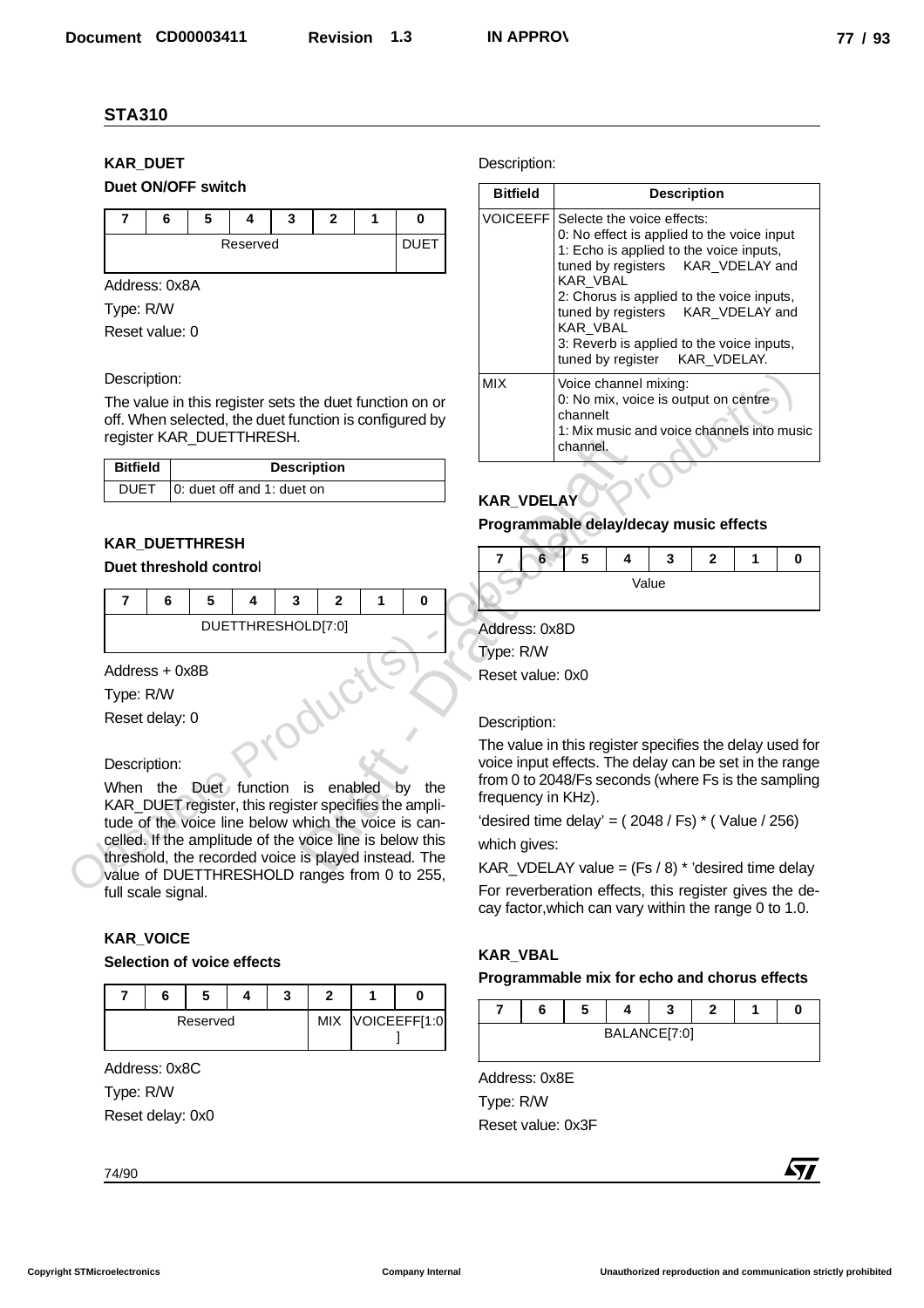#### Description:

#### **KAR\_VMUTE**

#### **Voice channel mute**



#### Description:

# **KAR\_PLAY**

#### **Mute of voice and music**



#### Description:

# **KAR\_MODE**

#### **Operating mode selection**

|  |          | ., |  |               |
|--|----------|----|--|---------------|
|  | Reserved |    |  | KAR_MODE[1:0] |

|                                                                                                                                                                                                                                                        |   |          |                   |   |             |                             |                    |                                                                                              |    |                    |              |   | <b>STA310</b>      |
|--------------------------------------------------------------------------------------------------------------------------------------------------------------------------------------------------------------------------------------------------------|---|----------|-------------------|---|-------------|-----------------------------|--------------------|----------------------------------------------------------------------------------------------|----|--------------------|--------------|---|--------------------|
| Description:<br>This register sets the balance between the original                                                                                                                                                                                    |   |          |                   |   |             | <b>KAR_MODE</b>             |                    | <b>Operating mode selection</b>                                                              |    |                    |              |   |                    |
| sound and its delayed version for the echo and cho-                                                                                                                                                                                                    |   |          |                   |   |             |                             |                    |                                                                                              |    |                    |              |   |                    |
| rus effects according to the formula.<br>echo (or chorus) output = original_sound $*$ (1 - bal-                                                                                                                                                        |   |          |                   |   |             | $\overline{7}$              | 6                  | 5<br>4<br>Reserved                                                                           | 3  | $\mathbf{2}$       | 1            |   | 0<br>KAR_MODE[1:0] |
| ance) + delayed_sound * balance<br>where balance = Balance[7:0] / 255<br>where balance can vary in the range of 0 to 1. A bal-<br>ance limit of 0.5 is recommended. BALANCE[7:0] =<br>balance * 255.                                                   |   |          |                   |   |             |                             |                    |                                                                                              |    |                    |              |   |                    |
|                                                                                                                                                                                                                                                        |   |          |                   |   |             | Address + 0x91<br>Type: R/W |                    |                                                                                              |    |                    |              |   |                    |
|                                                                                                                                                                                                                                                        |   |          |                   |   |             |                             | Reset value: 0x01  |                                                                                              |    |                    |              |   |                    |
| <b>KAR_VMUTE</b>                                                                                                                                                                                                                                       |   |          |                   |   |             | Description:                |                    |                                                                                              |    |                    |              |   |                    |
| <b>Voice channel mute</b>                                                                                                                                                                                                                              |   |          |                   |   |             |                             |                    | This register specifies the working mode of the                                              |    |                    |              |   |                    |
| 7<br>6                                                                                                                                                                                                                                                 | 5 | 3<br>4   | $\mathbf{2}$      | 1 | $\bf{0}$    |                             | Karaoke module.    |                                                                                              |    |                    |              |   |                    |
|                                                                                                                                                                                                                                                        |   | Reserved |                   |   | <b>MUTE</b> | <b>Bitfield</b>             |                    |                                                                                              |    | <b>Description</b> |              |   |                    |
|                                                                                                                                                                                                                                                        |   |          |                   |   |             | [1:0]                       |                    | KAR_MODE 00: Karaoke processor in waiting mode.<br>This is the default mode after a hardware |    |                    |              |   |                    |
| Address: 0x8F<br>Type: R/W                                                                                                                                                                                                                             |   |          |                   |   |             |                             |                    | reset, total or partial software reset. This                                                 |    |                    |              |   |                    |
| Reset value: 0x00                                                                                                                                                                                                                                      |   |          |                   |   |             |                             |                    | mode is used to programme all the<br>registers at first initialization.                      |    |                    |              |   |                    |
|                                                                                                                                                                                                                                                        |   |          |                   |   |             |                             |                    |                                                                                              |    |                    |              |   |                    |
| Description:                                                                                                                                                                                                                                           |   |          |                   |   |             |                             |                    | 01: Karaoke processor running.                                                               |    |                    |              |   |                    |
| This register mutes the voice channel: '0' means not                                                                                                                                                                                                   |   |          |                   |   |             |                             |                    | 10: Partial Software reset. This resets the<br>internal DSP program but keep the             |    |                    |              |   |                    |
| muted and '1' means muted.                                                                                                                                                                                                                             |   |          |                   |   |             |                             |                    | register configuration as it was before the                                                  |    |                    |              |   |                    |
|                                                                                                                                                                                                                                                        |   |          |                   |   |             |                             |                    | partial reset. When the partial reset is<br>finished, KAR_MODE[1:0] is automatically         |    |                    |              |   |                    |
| <b>KAR_PLAY</b><br>Mute of voice and music                                                                                                                                                                                                             |   |          |                   |   |             |                             |                    | set to '01'.                                                                                 |    |                    |              |   |                    |
|                                                                                                                                                                                                                                                        |   |          |                   |   |             |                             |                    | 11: Total Software reset. The program is<br>reset and the registers values are               |    |                    |              |   |                    |
|                                                                                                                                                                                                                                                        | 5 |          | 3<br>$\mathbf{2}$ | 1 | $\bf{0}$    |                             |                    | changed back to their reset default values.                                                  |    |                    |              |   |                    |
| 7<br>6                                                                                                                                                                                                                                                 |   | Reserved |                   |   | <b>PLAY</b> |                             |                    |                                                                                              |    |                    |              |   |                    |
|                                                                                                                                                                                                                                                        |   |          |                   |   |             |                             | <b>KAR_DIN_CTL</b> |                                                                                              |    |                    |              |   |                    |
|                                                                                                                                                                                                                                                        |   |          |                   |   |             |                             |                    | <b>Control of voice channel</b>                                                              |    |                    |              |   |                    |
|                                                                                                                                                                                                                                                        |   |          |                   |   |             |                             |                    |                                                                                              | 4  | 3                  | $\mathbf{2}$ | 1 | 0                  |
|                                                                                                                                                                                                                                                        |   |          |                   |   |             |                             |                    |                                                                                              |    |                    |              |   |                    |
|                                                                                                                                                                                                                                                        |   |          |                   |   |             | 7                           | 6                  | 5                                                                                            |    |                    |              |   |                    |
|                                                                                                                                                                                                                                                        |   |          |                   |   |             | ed                          |                    | ReservJJUSTIF DELAY MS_PCLK_P                                                                | OL | OL.                | WS[1:0]      |   |                    |
|                                                                                                                                                                                                                                                        |   |          |                   |   |             | Address: 0x92               |                    |                                                                                              |    |                    |              |   |                    |
|                                                                                                                                                                                                                                                        |   |          |                   |   |             | Type: R/W                   |                    |                                                                                              |    |                    |              |   |                    |
|                                                                                                                                                                                                                                                        |   |          |                   |   |             |                             | Reset Value: 0x00  |                                                                                              |    |                    |              |   |                    |
|                                                                                                                                                                                                                                                        |   |          |                   |   |             | Description:                |                    |                                                                                              |    |                    |              |   |                    |
|                                                                                                                                                                                                                                                        |   |          |                   |   |             |                             |                    | This register specifies the input format for configuring                                     |    |                    |              |   |                    |
| Address: 0x90<br>Type: R/W<br>Reset value: 0x01<br>Description:<br>This register mutes the voice and the music channels<br>simultaneously: $PLAY = '0'$ means muted and '1'<br>means playing. The registers and KAR_VMUTE<br>have priority for muting. |   |          |                   |   |             |                             |                    |                                                                                              |    |                    |              |   | <b>DINEN</b>       |
|                                                                                                                                                                                                                                                        |   |          |                   |   |             |                             |                    |                                                                                              |    |                    |              |   |                    |
| 477                                                                                                                                                                                                                                                    |   |          |                   |   |             |                             |                    |                                                                                              |    |                    |              |   |                    |

# **KAR\_DIN\_CTL Control of voice channel**

|    | b |  |  |  |
|----|---|--|--|--|
| ed |   |  |  |  |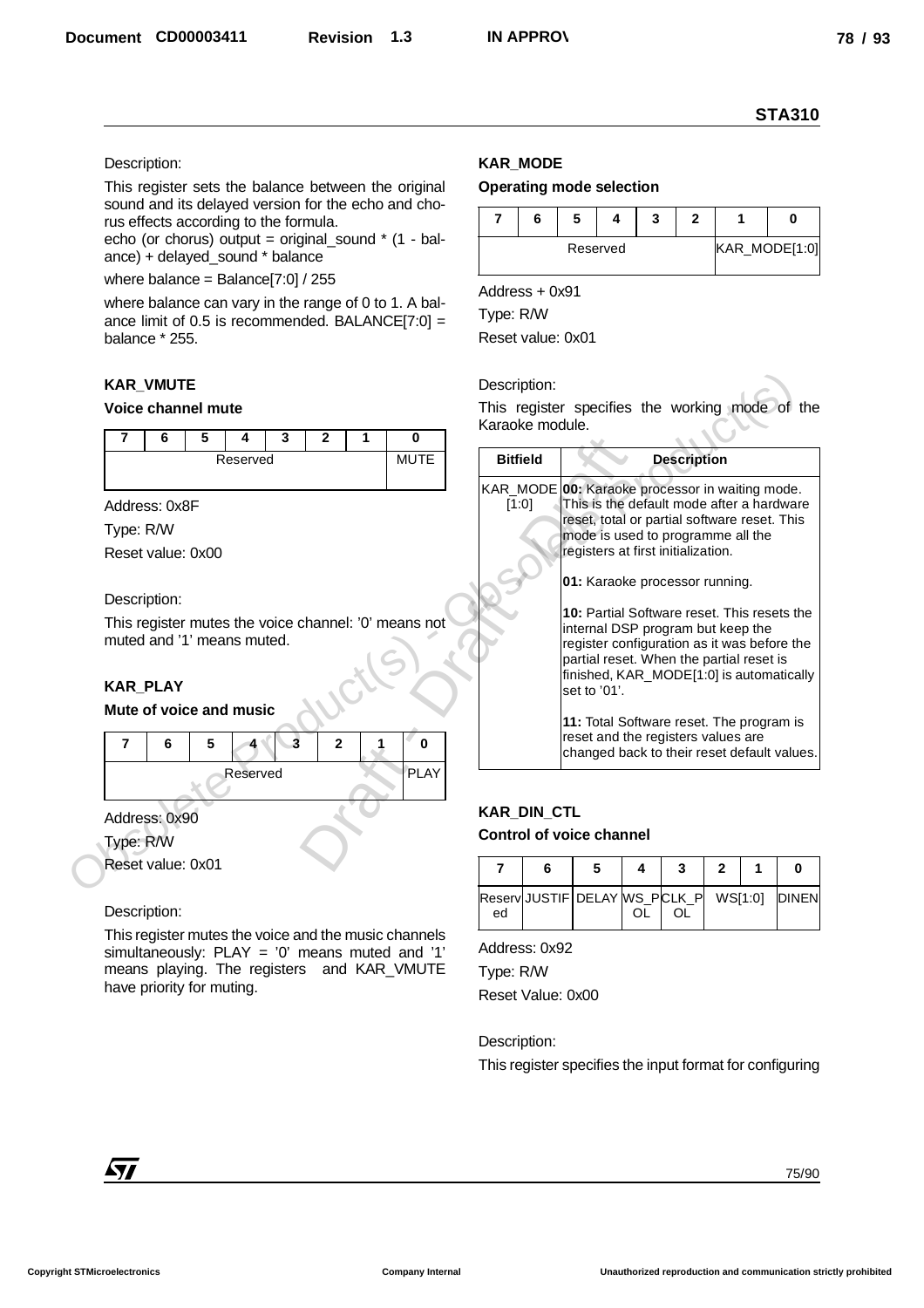|                                                             | <b>STA310</b> |                                 |                                                                                                                          |   |                    |              |                                |                                                          |                                                          |          |                         |                     |                          |                                                               |                 |                 |                          |               |            |
|-------------------------------------------------------------|---------------|---------------------------------|--------------------------------------------------------------------------------------------------------------------------|---|--------------------|--------------|--------------------------------|----------------------------------------------------------|----------------------------------------------------------|----------|-------------------------|---------------------|--------------------------|---------------------------------------------------------------|-----------------|-----------------|--------------------------|---------------|------------|
| the handling of the second input.                           |               |                                 |                                                                                                                          |   |                    |              |                                |                                                          | Description:                                             |          |                         |                     |                          |                                                               |                 |                 |                          |               |            |
| <b>Bitfield</b>                                             |               |                                 |                                                                                                                          |   | <b>Description</b> |              |                                |                                                          | This register sets the sampling frequency, Fs, of the    |          |                         |                     |                          |                                                               |                 |                 |                          |               |            |
| <b>DINEN</b>                                                |               |                                 | DIN enable: 0: disabled, 1: enabled                                                                                      |   |                    |              |                                |                                                          | incoming PCM stream.                                     |          |                         |                     |                          |                                                               |                 |                 |                          |               |            |
| WS[1:0]                                                     |               |                                 | mode, 10: 20-bit mode, 11: 24-bit mode                                                                                   |   |                    |              |                                | PCM precision: 00: 16-bit mode, 01: 18-bit               | Fs (KHz) 48<br>Value                                     | $\Omega$ |                         | 44.1<br>$\mathbf 1$ | 32<br>$\overline{2}$     | 3<br>4                                                        | 96 88.2 64<br>5 | 6               | $\overline{\phantom{a}}$ | 24 22.05<br>8 | 9          |
| CLK_POL                                                     |               |                                 | 0: Data and WS change on clockalling                                                                                     |   |                    |              |                                |                                                          | (decimal)                                                |          |                         |                     |                          |                                                               |                 |                 | $\mathbf{7}$             |               |            |
|                                                             |               | edge<br>edge                    | 1: Data and WS change on clockising                                                                                      |   |                    |              |                                |                                                          |                                                          |          |                         |                     |                          |                                                               |                 |                 |                          |               |            |
| WS_POL                                                      |               |                                 | 0: Left data word = WS low, right data word<br>$=$ WS high                                                               |   |                    |              | $Fs (KHz)$ 16                  |                                                          | $\overline{\phantom{a}}$                                 |          | 12 11.02<br>5           | 8                   | $\overline{\phantom{a}}$ |                                                               | 192 176.4       | 128             |                          |               |            |
|                                                             |               |                                 | 1: Left data word = WS high, right data                                                                                  |   |                    |              | Value                          |                                                          | $10$ 11 12                                               |          | $\overline{13}$         |                     | 14 15                    | 16                                                            | 17              | $\overline{48}$ | 19                       |               |            |
|                                                             |               |                                 | word = $WS$ low                                                                                                          |   |                    |              | (decimal)                      |                                                          |                                                          |          |                         |                     |                          |                                                               |                 |                 |                          |               |            |
| <b>DELAY</b>                                                |               | WS                              | 0: First bit of data occurs on transition of<br>1: First bit of data occurs with 1 clock cycle<br>delay (I2S compatible) |   |                    |              | <b>CANINPUT_MODE</b>           |                                                          |                                                          |          |                         |                     |                          |                                                               |                 |                 |                          |               |            |
| <b>JUSTIF</b>                                               |               | 0: Left padded, 1: Right padded |                                                                                                                          |   |                    |              | Selection of input data format |                                                          |                                                          |          |                         |                     |                          |                                                               |                 |                 |                          |               |            |
|                                                             |               |                                 |                                                                                                                          |   |                    |              | $\overline{7}$                 | 6                                                        |                                                          | 5        | $\overline{\mathbf{4}}$ |                     | 3                        | $\mathbf{2}$                                                  |                 | $\mathbf{1}$    | $\mathbf 0$              |               |            |
|                                                             |               |                                 |                                                                                                                          |   |                    |              |                                |                                                          | <b>SWAP</b>                                              |          |                         |                     |                          | MODE[6;0]                                                     |                 |                 |                          |               |            |
| <b>KAR_UPDATE</b><br><b>Change active Karaoke functions</b> |               |                                 |                                                                                                                          |   |                    |              |                                |                                                          |                                                          |          |                         |                     |                          |                                                               |                 |                 |                          |               |            |
|                                                             |               |                                 |                                                                                                                          |   |                    |              |                                |                                                          | Address: 0x95                                            |          |                         |                     |                          |                                                               |                 |                 |                          |               |            |
| 7                                                           | 6             | 5                               | 4                                                                                                                        | 3 | $\mathbf{2}$       |              | 1                              | 0                                                        | Type: R/W                                                |          |                         |                     |                          |                                                               |                 |                 |                          |               |            |
|                                                             |               |                                 | Reserved                                                                                                                 |   |                    |              |                                | <b>UPDATE</b>                                            | Reset Value: 0x00                                        |          |                         |                     |                          |                                                               |                 |                 |                          |               |            |
|                                                             |               |                                 |                                                                                                                          |   |                    |              |                                |                                                          |                                                          |          |                         |                     |                          |                                                               |                 |                 |                          |               |            |
|                                                             |               |                                 |                                                                                                                          |   |                    |              |                                |                                                          |                                                          |          |                         |                     |                          |                                                               |                 |                 |                          |               |            |
| Address: 0x93                                               |               |                                 |                                                                                                                          |   |                    |              |                                |                                                          | Description;                                             |          |                         |                     |                          |                                                               |                 |                 |                          |               |            |
| Type: R/W                                                   |               |                                 |                                                                                                                          |   |                    |              |                                |                                                          | This register specifies the input format for configuring |          |                         |                     |                          |                                                               |                 |                 |                          |               |            |
| Reset Value: 0                                              |               |                                 |                                                                                                                          |   |                    |              |                                |                                                          | the handling of the second input.                        |          |                         |                     |                          |                                                               |                 |                 |                          |               |            |
|                                                             |               |                                 |                                                                                                                          |   |                    |              |                                |                                                          | <b>Bitfield</b>                                          |          |                         |                     |                          | <b>Description</b>                                            |                 |                 |                          |               |            |
| Description:                                                |               |                                 |                                                                                                                          |   |                    |              |                                |                                                          |                                                          |          |                         |                     | 0: 16 slots mode         |                                                               |                 |                 |                          |               |            |
|                                                             |               |                                 |                                                                                                                          |   |                    |              |                                | This register loads the new Karaoke configuration        |                                                          |          |                         |                     |                          | 1: 16 slots mode, LSB first<br>2: 32 slots mode, left aligned |                 |                 |                          |               |            |
|                                                             |               |                                 |                                                                                                                          |   |                    |              |                                | into the internal registers when UPDATE is set to '1'.   | <b>MODE</b>                                              |          |                         |                     |                          | 3: 32 slots mode, right aligned                               |                 |                 |                          |               |            |
| configuration last loaded.                                  |               |                                 |                                                                                                                          |   |                    |              |                                | When the bit is reset to '0' the system continues in the | [6:0]                                                    |          |                         |                     |                          | 4: 32 slots mode, I2S mode<br>5: 32 slots mode, sign extended |                 |                 |                          |               |            |
|                                                             |               |                                 |                                                                                                                          |   |                    |              |                                |                                                          |                                                          |          |                         |                     |                          | 6: 32 slots mode, 8-bit data                                  |                 |                 |                          |               |            |
|                                                             |               |                                 |                                                                                                                          |   |                    |              |                                |                                                          |                                                          |          |                         |                     |                          | 7: 32 slots mode16-bit data                                   |                 |                 |                          |               |            |
|                                                             |               |                                 |                                                                                                                          |   |                    |              |                                |                                                          | <b>SWAP</b>                                              |          | channel firs            |                     |                          | Channel swap: 0: Left channel first, 1: Right                 |                 |                 |                          |               |            |
| 9.21 Second serial input registers<br>SFREQ2                |               |                                 |                                                                                                                          |   |                    |              |                                |                                                          | 9.22 Linear PCM (DVD audio) registers                    |          |                         |                     |                          |                                                               |                 |                 |                          |               |            |
| Sampling frequency of voice channel                         |               |                                 |                                                                                                                          |   |                    |              |                                |                                                          | <b>LPCMA_DOWNMIX</b>                                     |          |                         |                     |                          |                                                               |                 |                 |                          |               |            |
|                                                             |               |                                 |                                                                                                                          |   |                    |              |                                |                                                          | <b>Downmix</b>                                           |          |                         |                     |                          |                                                               |                 |                 |                          |               |            |
| $\overline{7}$                                              | 6             | 5                               | 4                                                                                                                        | 3 |                    | $\mathbf{2}$ | 1                              | 0                                                        | 7                                                        | 6        |                         | 5                   | 4                        |                                                               | 3               | $\mathbf{2}$    |                          | 1             | 0          |
|                                                             |               |                                 | Reserved                                                                                                                 |   |                    |              |                                | Value                                                    |                                                          |          |                         |                     | Reserved                 |                                                               |                 |                 |                          | Value         |            |
| Address: 0x94                                               |               |                                 |                                                                                                                          |   |                    |              |                                |                                                          |                                                          |          |                         |                     |                          |                                                               |                 |                 |                          |               |            |
| Type: RO                                                    |               |                                 |                                                                                                                          |   |                    |              |                                |                                                          | Address: 0x6F                                            |          |                         |                     |                          |                                                               |                 |                 |                          |               |            |
| Reset Value: 0                                              |               |                                 |                                                                                                                          |   |                    |              |                                |                                                          | Type: R/W                                                |          |                         |                     |                          |                                                               |                 |                 |                          |               |            |
|                                                             |               |                                 |                                                                                                                          |   |                    |              |                                |                                                          | Software Reset: NC                                       |          |                         |                     |                          |                                                               |                 |                 |                          |               |            |
|                                                             |               |                                 |                                                                                                                          |   |                    |              |                                |                                                          |                                                          |          |                         |                     |                          |                                                               |                 |                 |                          |               | <b>477</b> |

# **KAR\_UPDATE**

#### **Change active Karaoke functions**

|  | э |          | u |  |             |  |
|--|---|----------|---|--|-------------|--|
|  |   | Reserved |   |  | <b>DATE</b> |  |
|  |   |          |   |  |             |  |

#### Description:

# **9.21 Second serial input registers SFREQ2**

| o | w |          |  |       |
|---|---|----------|--|-------|
|   |   | Reserved |  | Value |

| Fs (KHz) 48   44.1   32   -   96   88.2   64   -   24   22.05 |  |  |  |    |  |  |
|---------------------------------------------------------------|--|--|--|----|--|--|
| Value<br>(decimal)                                            |  |  |  | 6. |  |  |

| Fs (KHz)  16   -  12  11.02   8   -  192  176.4   128 |  |           |             |  |    |    |  |
|-------------------------------------------------------|--|-----------|-------------|--|----|----|--|
|                                                       |  |           |             |  |    |    |  |
| Value<br>(decimal)                                    |  | 110 11 12 | 13 14 15 16 |  | 17 | 18 |  |

# **CANINPUT\_MODE**

# **Selection of input data forma**t

| <b>SWAP</b> |  | MODE[6;0] |  |  |
|-------------|--|-----------|--|--|

```
Type: R/W
```
# Description;

|                   |               |                                        | 1: Left data word = WS high, right data<br>word = $WS$ low<br>0: First bit of data occurs on transition of |   |              |             |                                                                                                                                                                         | Value<br>(decimal)                                       |   | 10 11 12  13     |   | 14 15  16                                                                                                                                                                                     |                                                                                  | - 17<br>-18 | - 19 |
|-------------------|---------------|----------------------------------------|------------------------------------------------------------------------------------------------------------|---|--------------|-------------|-------------------------------------------------------------------------------------------------------------------------------------------------------------------------|----------------------------------------------------------|---|------------------|---|-----------------------------------------------------------------------------------------------------------------------------------------------------------------------------------------------|----------------------------------------------------------------------------------|-------------|------|
|                   | <b>DELAY</b>  | <b>WS</b>                              | delay (I2S compatible)                                                                                     |   |              |             | 1: First bit of data occurs with 1 clock cycle                                                                                                                          | <b>CANINPUT MODE</b>                                     |   |                  |   |                                                                                                                                                                                               |                                                                                  |             |      |
|                   | <b>JUSTIF</b> |                                        | 0: Left padded, 1: Right padded                                                                            |   |              |             |                                                                                                                                                                         | Selection of input data format                           |   |                  |   |                                                                                                                                                                                               |                                                                                  |             |      |
|                   |               |                                        |                                                                                                            |   |              |             |                                                                                                                                                                         | 7                                                        | 6 |                  | 4 | 3                                                                                                                                                                                             | $\overline{2}$                                                                   | 1           |      |
| <b>KAR UPDATE</b> |               |                                        |                                                                                                            |   |              |             |                                                                                                                                                                         | <b>SWAP</b>                                              |   |                  |   | MODE[6;0]                                                                                                                                                                                     |                                                                                  |             |      |
|                   |               | <b>Change active Karaoke functions</b> |                                                                                                            |   |              |             |                                                                                                                                                                         | Address: 0x95                                            |   |                  |   |                                                                                                                                                                                               |                                                                                  |             |      |
| $\overline{7}$    | 6             | 5                                      | 4                                                                                                          | 3 | $\mathbf{2}$ | $\mathbf 1$ | $\bf{0}$                                                                                                                                                                | Type: R/W                                                |   |                  |   |                                                                                                                                                                                               |                                                                                  |             |      |
|                   | Reserved      |                                        |                                                                                                            |   |              |             | <b>UPDATE</b>                                                                                                                                                           | Reset Value: 0x00                                        |   |                  |   |                                                                                                                                                                                               |                                                                                  |             |      |
|                   |               |                                        |                                                                                                            |   |              |             |                                                                                                                                                                         |                                                          |   |                  |   |                                                                                                                                                                                               |                                                                                  |             |      |
| Address: 0x93     |               |                                        |                                                                                                            |   |              |             |                                                                                                                                                                         | Description;                                             |   |                  |   |                                                                                                                                                                                               |                                                                                  |             |      |
| Type: R/W         |               |                                        |                                                                                                            |   |              |             |                                                                                                                                                                         | This register specifies the input format for configuring |   |                  |   |                                                                                                                                                                                               |                                                                                  |             |      |
| Reset Value: 0    |               |                                        |                                                                                                            |   |              |             |                                                                                                                                                                         | the handling of the second input.                        |   |                  |   |                                                                                                                                                                                               |                                                                                  |             |      |
|                   |               |                                        |                                                                                                            |   |              |             |                                                                                                                                                                         | <b>Bitfield</b>                                          |   |                  |   | <b>Description</b>                                                                                                                                                                            |                                                                                  |             |      |
| Description:      |               | configuration last loaded.             |                                                                                                            |   |              |             | This register loads the new Karaoke configuration<br>into the internal registers when UPDATE is set to '1'.<br>When the bit is reset to '0' the system continues in the | <b>MODE</b><br>[6:0]                                     |   | 0: 16 slots mode |   | 1: 16 slots mode, LSB first<br>2: 32 slots mode, left aligned<br>3: 32 slots mode, right aligned<br>4: 32 slots mode, I2S mode<br>6: 32 slots mode, 8-bit data<br>7: 32 slots mode16-bit data | 5: 32 slots mode, sign extended<br>Channel swap: 0: Left channel first, 1: Right |             |      |
|                   |               | 9.21 Second serial input registers     |                                                                                                            |   |              |             |                                                                                                                                                                         | <b>SWAP</b>                                              |   | channel firs     |   |                                                                                                                                                                                               |                                                                                  |             |      |
| <b>SFREQ2</b>     |               |                                        |                                                                                                            |   |              |             |                                                                                                                                                                         | 9.22 Linear PCM (DVD audio) registers                    |   |                  |   |                                                                                                                                                                                               |                                                                                  |             |      |
|                   |               |                                        |                                                                                                            |   |              |             |                                                                                                                                                                         |                                                          |   |                  |   |                                                                                                                                                                                               |                                                                                  |             |      |

# **9.22 Linear PCM (DVD audio) registers LPCMA\_DOWNMIX**

#### **Downmix**

|  |          | - |       |  |
|--|----------|---|-------|--|
|  | Reserved |   | Value |  |

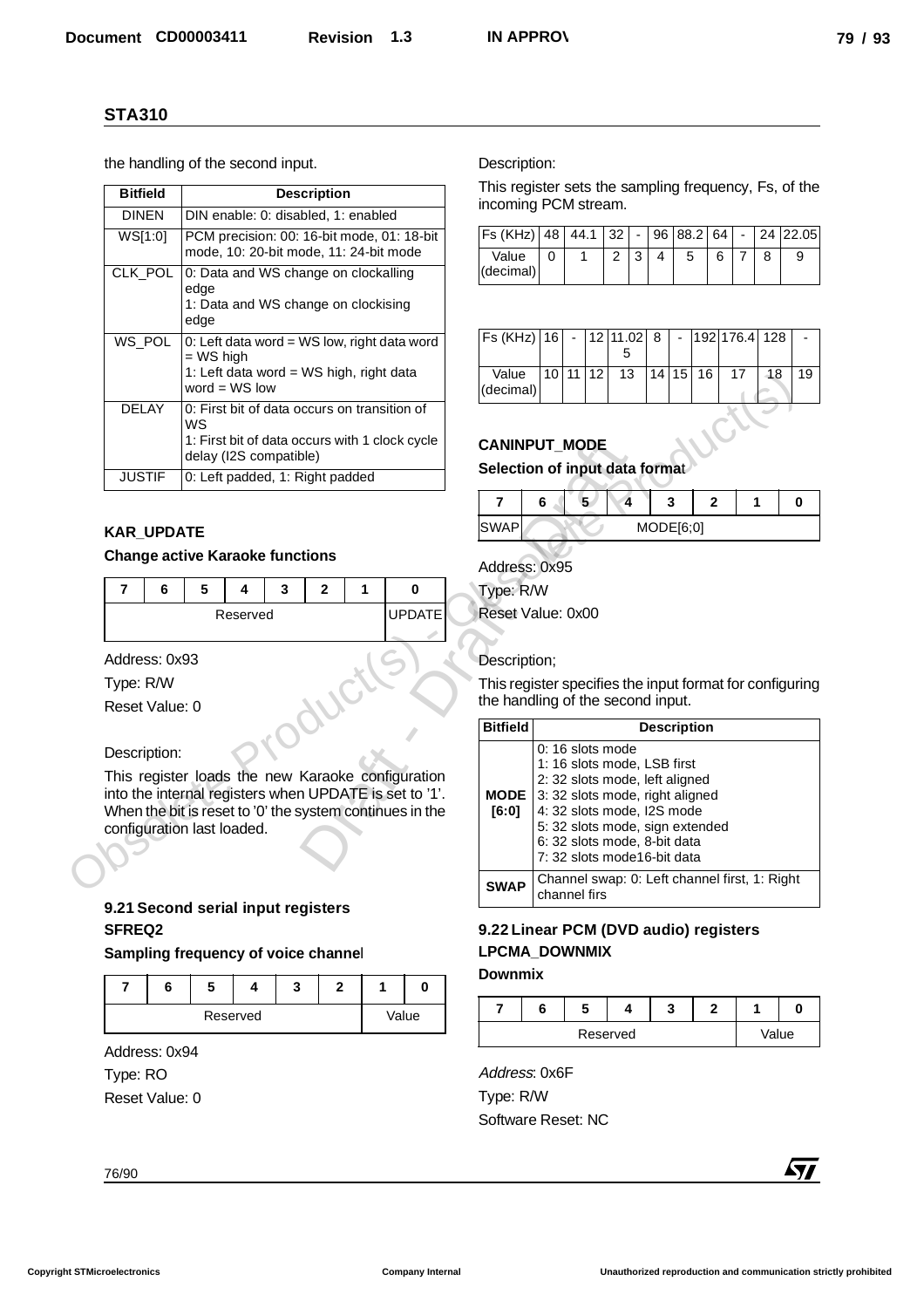# Hardware Reset: UND

|                            |                                                                                                          | <b>STA310</b>                                                                                               |  |  |  |  |  |
|----------------------------|----------------------------------------------------------------------------------------------------------|-------------------------------------------------------------------------------------------------------------|--|--|--|--|--|
|                            | Hardware Reset: UND                                                                                      |                                                                                                             |  |  |  |  |  |
|                            |                                                                                                          | Description:                                                                                                |  |  |  |  |  |
| Description;:.             |                                                                                                          | This register sets the phase coefficients for channels<br>mixing to Lmix. The input signal is inverted when |  |  |  |  |  |
| Value                      | <b>Description</b>                                                                                       | $PH_xL = '0'$ and non-inverted when '1'.                                                                    |  |  |  |  |  |
| $\bf{0}$                   | Downmix not applied                                                                                      |                                                                                                             |  |  |  |  |  |
| $\mathbf{1}$               | Force downmix 2/0                                                                                        | LPCMA_DM_COEFT_1<br>Downmix phase coefficients 1                                                            |  |  |  |  |  |
| $\mathbf{2}$               | Downmix 2/0 is applied if the flags<br>down_mix_code_validity AND                                        |                                                                                                             |  |  |  |  |  |
|                            | stereo_playback_mode are both '0' in the<br>bitstream                                                    | 6<br>5<br>7<br>4<br>3<br>$\mathbf{2}$<br>$\mathbf{0}$<br>1<br>0 PH_2RPH_3RPH_4RPH_5R Reserved<br>PH_0R      |  |  |  |  |  |
|                            | The notation, 2/0 represents 2 front speakers and no                                                     |                                                                                                             |  |  |  |  |  |
|                            | surround speakers.                                                                                       | Address: 0x98                                                                                               |  |  |  |  |  |
|                            | <b>LPCMA FORCE DWS</b>                                                                                   | Type: R/W<br>Software Reset: NC                                                                             |  |  |  |  |  |
|                            | Downsampling 192 to 96KHz                                                                                | Hardware Reset: UND                                                                                         |  |  |  |  |  |
| $\overline{7}$             | 6<br>5<br>$\mathbf{3}$<br>$\overline{2}$<br>1<br>4<br>$\mathbf 0$                                        |                                                                                                             |  |  |  |  |  |
|                            | Reserved<br>Value                                                                                        | Description:                                                                                                |  |  |  |  |  |
| Address: 0x70              |                                                                                                          | This register sets the phase coefficients for channels<br>mixing to Rmix. The input signal is inverted when |  |  |  |  |  |
| Type: R/W                  |                                                                                                          | PH $xR = 0'$ and non-inverted when '1'.                                                                     |  |  |  |  |  |
|                            | Software Reset: NC                                                                                       | LPCMA_DM_COEFT_2                                                                                            |  |  |  |  |  |
|                            | Hardware Reset: UND                                                                                      | Downmix gain coefficients 2                                                                                 |  |  |  |  |  |
| Description:               |                                                                                                          | $\overline{\mathbf{r}}$<br>6<br>3<br>$\mathbf 0$<br>5<br>4<br>$\mathbf{2}$<br>1                             |  |  |  |  |  |
|                            | This register selects whether downsampling is used                                                       | COEF_0L                                                                                                     |  |  |  |  |  |
|                            | for input streams requiring sampling frequencies of<br>192KHz or 176.4KHz. When 'automatic' is selected, |                                                                                                             |  |  |  |  |  |
|                            | register is automatically updated to correspond to the                                                   | Address: 0x99<br>Type: R/W                                                                                  |  |  |  |  |  |
|                            | new output frequency.                                                                                    | Software Reset: NC                                                                                          |  |  |  |  |  |
| <b>Bitfield</b><br>Value   | <b>Description</b><br>00: Automatic (if Fs = 192KHz or 176.4KHz)                                         | Hardware Reset: UND                                                                                         |  |  |  |  |  |
|                            | 01: Automatic (if Fs = 192KHz or 176.4KHz)<br>10: No downsampling                                        |                                                                                                             |  |  |  |  |  |
|                            |                                                                                                          | Description:                                                                                                |  |  |  |  |  |
|                            |                                                                                                          |                                                                                                             |  |  |  |  |  |
|                            |                                                                                                          | the note after register                                                                                     |  |  |  |  |  |
|                            | LPCMA_DM_COEFT_0<br>Downmix phase coefficients 0                                                         |                                                                                                             |  |  |  |  |  |
| $\overline{\mathbf{r}}$    | 5<br>3<br>$\mathbf{2}$<br>6<br>4<br>1<br>0                                                               | This register sets the mixing gain for Lf to Lmix. See<br>LPCMA_DM_COEFT_3<br>Downmix gain coefficients 3   |  |  |  |  |  |
| 0                          | PH_1L PH_2L PH_3L PH_4L PH_5L Reserved                                                                   | 7<br>6<br>5<br>3<br>4<br>$\mathbf{2}$<br>1<br>0                                                             |  |  |  |  |  |
|                            |                                                                                                          | COEF_0R                                                                                                     |  |  |  |  |  |
| Address: 0x97<br>Type: R/W |                                                                                                          | Address: 0x9A                                                                                               |  |  |  |  |  |
|                            | Software Reset: NC                                                                                       | Type: R/W                                                                                                   |  |  |  |  |  |
|                            | Hardware Reset: UND                                                                                      | Software Reset: NC                                                                                          |  |  |  |  |  |
| $\sqrt{7}$                 |                                                                                                          |                                                                                                             |  |  |  |  |  |

# **LPCMA\_FORCE\_DWS**

#### **Downsampling 192 to 96KHz**

|  |          | ×. |  |       |
|--|----------|----|--|-------|
|  | Reserved |    |  | Value |

#### Description:

| <b>Bitfield</b> | <b>Description</b>                                                                                                 |
|-----------------|--------------------------------------------------------------------------------------------------------------------|
| Value           | $ 00:$ Automatic (if Fs = 192KHz or 176.4KHz)<br>01: Automatic (if Fs = 192KHz or 176.4KHz)<br>10: No downsampling |

# **LPCMA\_DM\_COEFT\_0**

|  | PH 1LPH 2LPH 3LPH 4LPH 5LReserved |  |  |  |
|--|-----------------------------------|--|--|--|

#### Description:

# **LPCMA\_DM\_COEFT\_1**

#### **Downmix phase coefficients** 1

| PH_0R   0 PH_2RPH_3RPH_4RPH_5R Reserved |  |  |  |  |
|-----------------------------------------|--|--|--|--|

# Description:

# **LPCMA\_DM\_COEFT\_2**

# **Downmix gain coefficients** 2

|               | u | ۰. |  | ÷. |  |  |  |  |
|---------------|---|----|--|----|--|--|--|--|
| COEE OL<br>_- |   |    |  |    |  |  |  |  |

# **LPCMA\_DM\_COEFT\_3**

#### **Downmix gain coefficients 3**

|  |  |  | e. |  |  |
|--|--|--|----|--|--|
|  |  |  |    |  |  |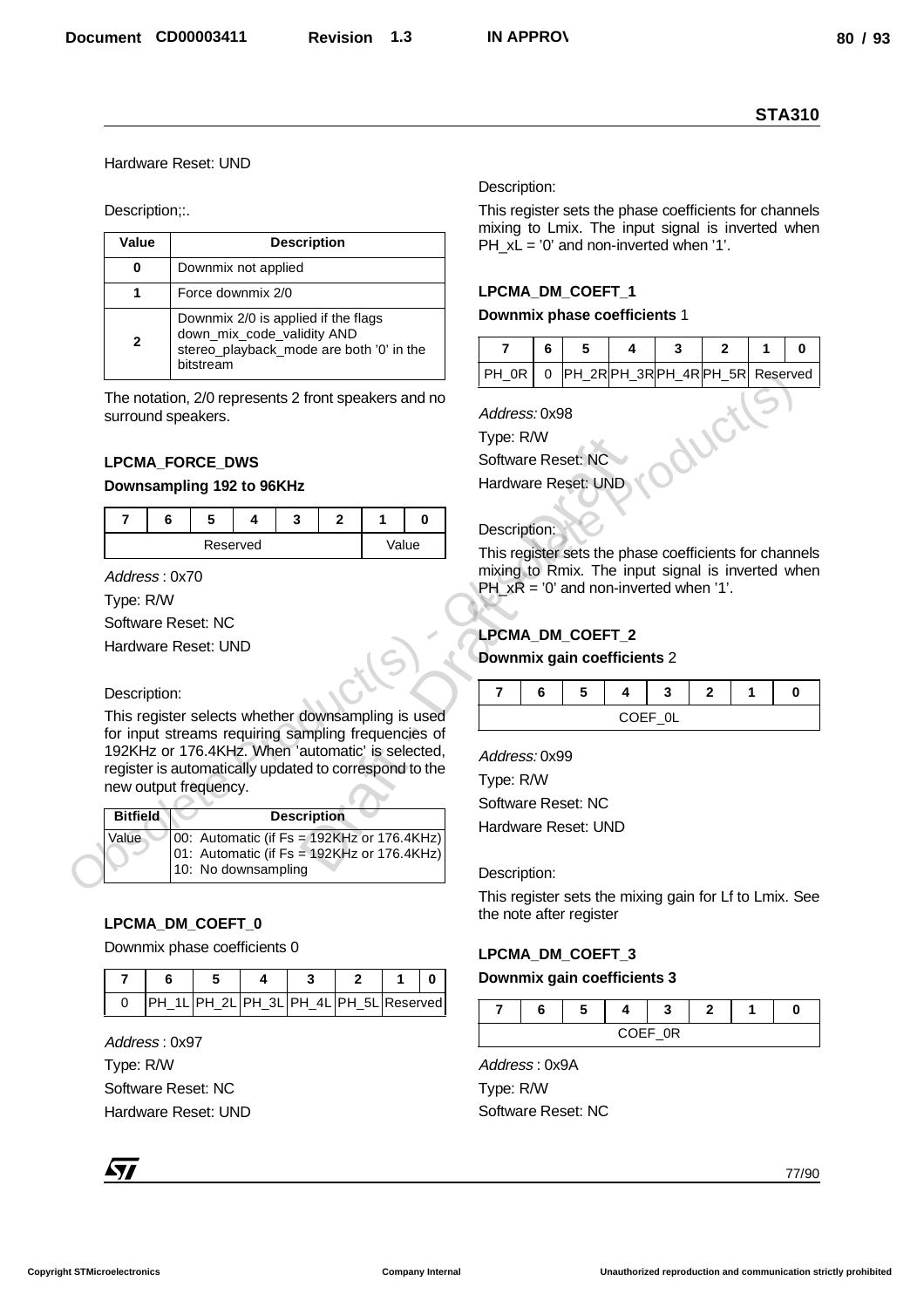# **LPCMA\_DM\_COEFT\_4**

#### **Downmix gain coefficients 4**

# **LPCMA\_DM\_COEFT\_5**

#### **Downmix gain coefficients 5**

| <b>STA310</b>                                                                     |                                                                                   |  |  |  |
|-----------------------------------------------------------------------------------|-----------------------------------------------------------------------------------|--|--|--|
| Hardware Reset: UND                                                               | Software Reset: NC                                                                |  |  |  |
|                                                                                   | Hardware Reset: UND                                                               |  |  |  |
| Description:                                                                      |                                                                                   |  |  |  |
| This register sets the mixing gain for Lf to Rmix. See<br>the note after register | Description:                                                                      |  |  |  |
|                                                                                   | This register sets the mixing gain for C to Lmix. See<br>the note after register. |  |  |  |
| LPCMA_DM_COEFT_4                                                                  |                                                                                   |  |  |  |
| Downmix gain coefficients 4                                                       | LPCMA_DM_COEFT_7                                                                  |  |  |  |
| $\overline{7}$<br>6<br>5<br>4<br>3<br>$\overline{2}$<br>$\mathbf{1}$<br>0         | Downmix gain coefficients 7                                                       |  |  |  |
| COEF_1L                                                                           | $\overline{7}$<br>6<br>5<br>3<br>$\overline{2}$<br>4<br>1<br>0                    |  |  |  |
| Address: 0x9B                                                                     | COEF_2R                                                                           |  |  |  |
| Type: R/W                                                                         | Address: 0x9E                                                                     |  |  |  |
| Software Reset: NC                                                                | Type: R/W                                                                         |  |  |  |
| Hardware Reset: UND                                                               | Software Reset: NC                                                                |  |  |  |
|                                                                                   | Hardware Reset: UND                                                               |  |  |  |
| Description:<br>This register sets the mixing gain for Rf to Lmix. See            |                                                                                   |  |  |  |
| the note after register                                                           | Description:                                                                      |  |  |  |
| <blueht>LPCMA_DM_COEFT_13.</blueht>                                               | This register sets the mixing gain for C to Rmix. See<br>the note after register  |  |  |  |
|                                                                                   |                                                                                   |  |  |  |
| LPCMA_DM_COEFT_5<br>Downmix gain coefficients 5                                   | LPCMA_DM_COEFT_8                                                                  |  |  |  |
|                                                                                   | Downmix gain coefficients 8                                                       |  |  |  |
| $\overline{\mathbf{r}}$<br>5<br>3<br>6<br>4<br>$\mathbf{2}$<br>1.<br>0            | 6<br>5<br>7<br>4<br>3<br>$\mathbf{2}$<br>0<br>1                                   |  |  |  |
| COEF_1R                                                                           | COEF_3L                                                                           |  |  |  |
| Address: 0x9C                                                                     | Address: 0x9F                                                                     |  |  |  |
| Type: R/W                                                                         | Type: R/W                                                                         |  |  |  |
| Software Reset: NC<br>Hardware Reset: UND                                         | Software Reset: NC                                                                |  |  |  |
|                                                                                   | Hardware Reset: UND                                                               |  |  |  |
| Description:                                                                      |                                                                                   |  |  |  |
| This register sets the mixing gain for Rf to Rmix.                                | Description:                                                                      |  |  |  |
| See the note after register                                                       | This register sets the mixing gain for Ls / S to Lmix.                            |  |  |  |
| <blueht>LPCMA_DM_COEFT_13.</blueht>                                               | See the note after register                                                       |  |  |  |
|                                                                                   | LPCMA_DM_COEFT_9                                                                  |  |  |  |
| LPCMA_DM_COEFT_6                                                                  | Downmix gain coefficients 9                                                       |  |  |  |
| Downmix gain coefficients 6                                                       | 5<br>3<br>$\mathbf{2}$<br>7<br>6<br>4<br>0<br>1                                   |  |  |  |
| $\overline{7}$<br>6<br>5<br>4<br>3<br>$\mathbf{2}$<br>1<br>0                      | COEF_3R                                                                           |  |  |  |
| COEF_2L                                                                           | Address: 0xA0                                                                     |  |  |  |
| Address: 0x9D                                                                     | Type: R/W                                                                         |  |  |  |
| Type: R/W                                                                         | Software Reset: NC                                                                |  |  |  |
|                                                                                   |                                                                                   |  |  |  |
|                                                                                   | <b>Ayy</b>                                                                        |  |  |  |
| 78/90                                                                             |                                                                                   |  |  |  |

# **LPCMA\_DM\_COEFT\_6**

#### **Downmix gain coefficients 6**

|         |  |  |  | _ |  |  |  |  |
|---------|--|--|--|---|--|--|--|--|
| COEE 21 |  |  |  |   |  |  |  |  |

# **LPCMA\_DM\_COEFT\_7**

#### **Downmix gain coefficients 7**

# **LPCMA\_DM\_COEFT\_8**

# **Downmix gain coefficients 8**

|                |  |  |  |  | — |  |  |  |
|----------------|--|--|--|--|---|--|--|--|
| <b>CUEE 31</b> |  |  |  |  |   |  |  |  |

| Address: 0x9F |  |
|---------------|--|

# **LPCMA\_DM\_COEFT\_9**

#### **Downmix gain coefficients 9**

|      | e. |  |  |  |  |  |  |  |
|------|----|--|--|--|--|--|--|--|
| E 3D |    |  |  |  |  |  |  |  |

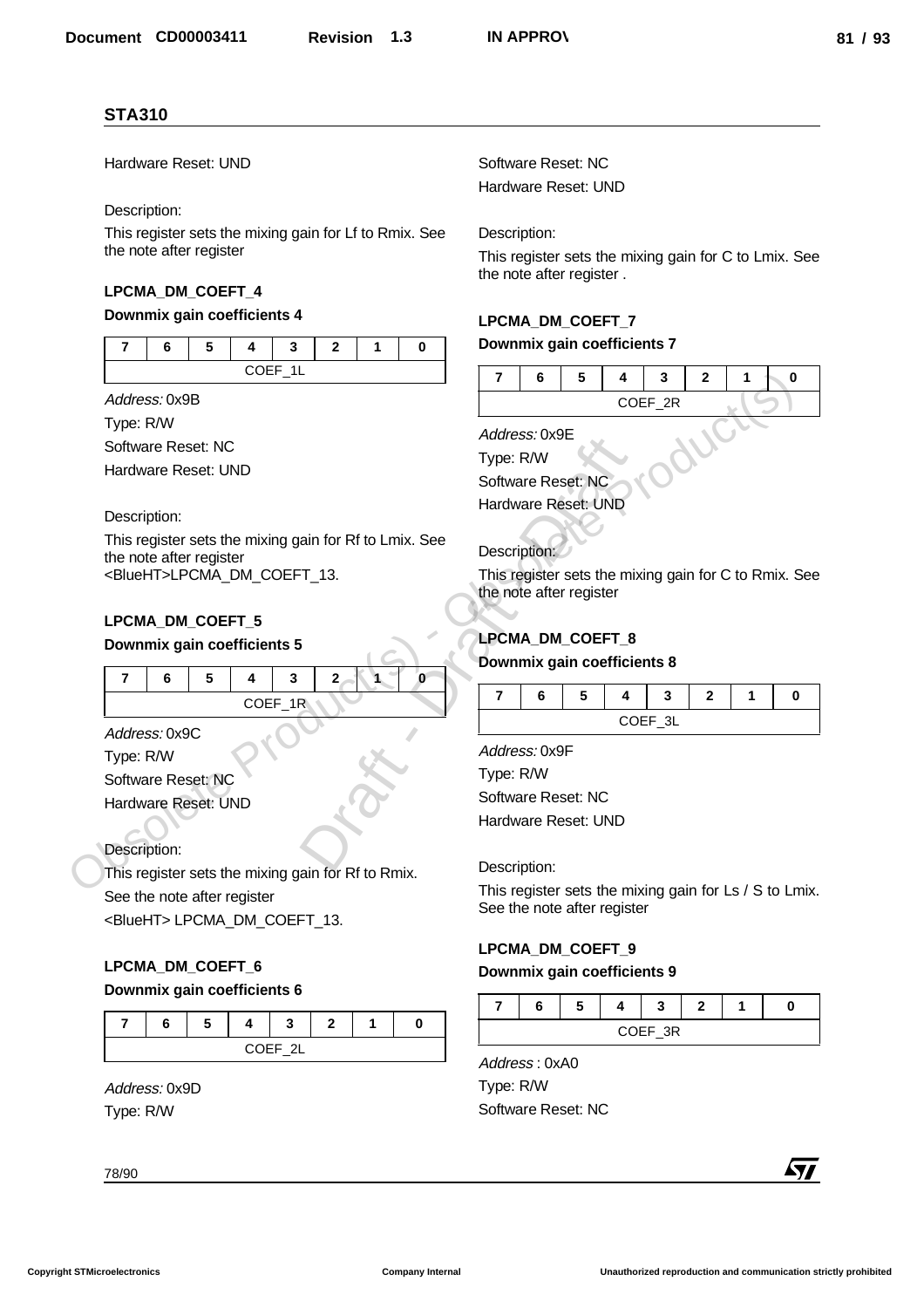# Hardware Reset: UND

#### Description:

#### **LPCMA\_DM\_COEFT\_10**

# **Downmix gain coefficients 10**

| $C$ $C$ $E$ $A$ $I$ |  |  |  |  |  |  |  |  |
|---------------------|--|--|--|--|--|--|--|--|

#### Description:

# **LPCMA\_DM\_COEFT\_11**

#### **Downmix gain coefficients 11**

| COEF_4R |  |  |  |  |  |
|---------|--|--|--|--|--|

# **Downmix gain coefficients 12**

|  | COLE | <b>Б'</b><br>— |  |  |
|--|------|----------------|--|--|

# **LPCMA\_DM\_COEFT\_13**

#### **Downmix gain coefficients 13**

|         | ÷ |  | w |  |  |  |  |  |
|---------|---|--|---|--|--|--|--|--|
| COFF 5R |   |  |   |  |  |  |  |  |

# alpha[x] =  $2^{-(COEF_xL/30)}$  0<COEF\_xL 199  $alphalx1 = 2^{((COEF_xL - 100)/30)} 200 < COEF_xL 254$  $alpha[x] = 0 COEF xL 255$ Note: For DVD audio, the reachannel x is calculated with the<br>
alpha[x] =  $2^{-(COEF - xL)}$ <br>
alpha[x] =  $2^{+(COEF - xL)}$ <br>
alpha[x] =  $2^{+(COEF - xL)}$ <br>
alpha[x] =  $2^{+(COEF - xL)}$ <br>
LPCMA\_STATUS0<br>
Linear PCM (DVD aud<br>
11<br>
11<br>
7 6 5<br>
EMPH Reser S

# **LPCMA\_STATUS0**

#### **Linear PCM (DVD audio) status register**

|  |  | EMPHIReser STERE DWNMX DOWN MIX CODE |       |  |
|--|--|--------------------------------------|-------|--|
|  |  | ASIS   ved   O_PB   _VALID           | [3:0] |  |

|                                                                                       |                                                      | <b>STA310</b>                                                                                                                                       |
|---------------------------------------------------------------------------------------|------------------------------------------------------|-----------------------------------------------------------------------------------------------------------------------------------------------------|
| Hardware Reset: UND                                                                   | LPCMA_DM_COEFT_13<br>Downmix gain coefficients 13    |                                                                                                                                                     |
| Description:                                                                          |                                                      |                                                                                                                                                     |
| This register sets the mixing gain for Ls / S to Rmix.<br>See the note after register | 5<br>7<br>6<br>4                                     | 3<br>$\mathbf{2}$<br>1<br>0<br>COEF_5R                                                                                                              |
| LPCMA_DM_COEFT_10                                                                     | Address: 0xA4                                        |                                                                                                                                                     |
| Downmix gain coefficients 10                                                          | Type: R/W                                            |                                                                                                                                                     |
|                                                                                       | Software Reset: NC<br>Hardware Reset: UND            |                                                                                                                                                     |
| 5<br>3<br>$\mathbf{2}$<br>7<br>6<br>4<br>1<br>0                                       |                                                      |                                                                                                                                                     |
| COEF_4L                                                                               | Description:                                         |                                                                                                                                                     |
| Address: 0xA1                                                                         | This register sets the mixing gain for LFE to Rmix   |                                                                                                                                                     |
| Type: R/W                                                                             |                                                      | Note: For DVD audio, the real coefficient value, alpha[x], applied to                                                                               |
| Software Reset: NC                                                                    | channel x is calculated with the following formulae: |                                                                                                                                                     |
| Hardware Reset: UND                                                                   |                                                      |                                                                                                                                                     |
|                                                                                       |                                                      | alpha[x] = $2^{-(COEF_xL/30)}$ 0 <coef_xl 199<br="">alpha[x] = <math>2^{((COEF_xL - 100)/30)}</math> 200<coef_xl 254<="" td=""></coef_xl></coef_xl> |
| Description:                                                                          |                                                      | $alpha[x] = 0 COEF_xL 255$                                                                                                                          |
| This register sets the mixing gain for Rs to Lmix. See<br>the note after register.    |                                                      |                                                                                                                                                     |
|                                                                                       | LPCMA_STATUS0                                        |                                                                                                                                                     |
| LPCMA_DM_COEFT_11                                                                     | Linear PCM (DVD audio) status register               |                                                                                                                                                     |
| Downmix gain coefficients 11                                                          | 5<br>6                                               | $\mathbf{2}$<br>0<br>4<br>3<br>1                                                                                                                    |
| 5<br>3<br>2<br>7<br>6<br>0<br>4                                                       | <b>EMPH Reser STERE DWNMX</b>                        | DOWN_MIX_CODE                                                                                                                                       |
| COEF_4R                                                                               | ASIS<br>$O_P$ B<br>ved                               | _VALID<br>[3:0]                                                                                                                                     |
|                                                                                       | Address: 0x76                                        |                                                                                                                                                     |
| Address: 0xA2                                                                         | Type: RO                                             |                                                                                                                                                     |
| Type: R/W                                                                             | Software Reset: NC                                   |                                                                                                                                                     |
| Software Reset: NC<br>Hardware Reset: UND                                             | Hardware Reset: UND                                  |                                                                                                                                                     |
|                                                                                       | Description:                                         |                                                                                                                                                     |
| Description:                                                                          |                                                      | This register contains bit stream information extract-                                                                                              |
| This register sets the mixing gain for Rs to Rmix. See                                | ed from the stream.                                  |                                                                                                                                                     |
| the note after register                                                               | <b>Bitfield</b>                                      | <b>Description</b>                                                                                                                                  |
| LPCMA_DM_COEFT_12                                                                     | DOWN_MIX_CODE                                        | Identifying code                                                                                                                                    |
| Downmix gain coefficients 12                                                          | DWNMX_VALID                                          | DOWN_MIX_CODE valid                                                                                                                                 |
| 7<br>3<br>$\mathbf{2}$<br>1<br>6<br>5.<br>0<br>4                                      | STEREO_PB                                            | Stereo playback mode                                                                                                                                |
| COEF_5L                                                                               | <b>EMPHASIS</b>                                      | Emphasis flag                                                                                                                                       |
| Address: 0xA3                                                                         |                                                      |                                                                                                                                                     |
| Type: R/W                                                                             | LPCMA_STATUS1                                        |                                                                                                                                                     |
| Software Reset: NC                                                                    | Linear PCM (DVD audio) status register               |                                                                                                                                                     |
| Hardware Reset: UND                                                                   | 5<br>7<br>6<br>4                                     | 3<br>$\mathbf 0$<br>2<br>1                                                                                                                          |
|                                                                                       |                                                      | QUANTIZATION_WORD_LOUANTIZATION_WORD_L                                                                                                              |
| This register sets the mixing gain for LFE to Lmix.<br>See the note after register.   | ENGTH_1[3:0]                                         | ENGTH_2[3:0]                                                                                                                                        |
|                                                                                       |                                                      |                                                                                                                                                     |
| <b>Ayy</b>                                                                            |                                                      | 79/90                                                                                                                                               |
|                                                                                       |                                                      |                                                                                                                                                     |

# **LPCMA\_STATUS1**

#### **Linear PCM (DVD audio) status registe**r

|  |                     |  |              | QUANTIZATION_WORD_L QUANTIZATION_WORD_L |
|--|---------------------|--|--------------|-----------------------------------------|
|  | <b>ENGTH 1[3:0]</b> |  | ENGTH_2[3:0] |                                         |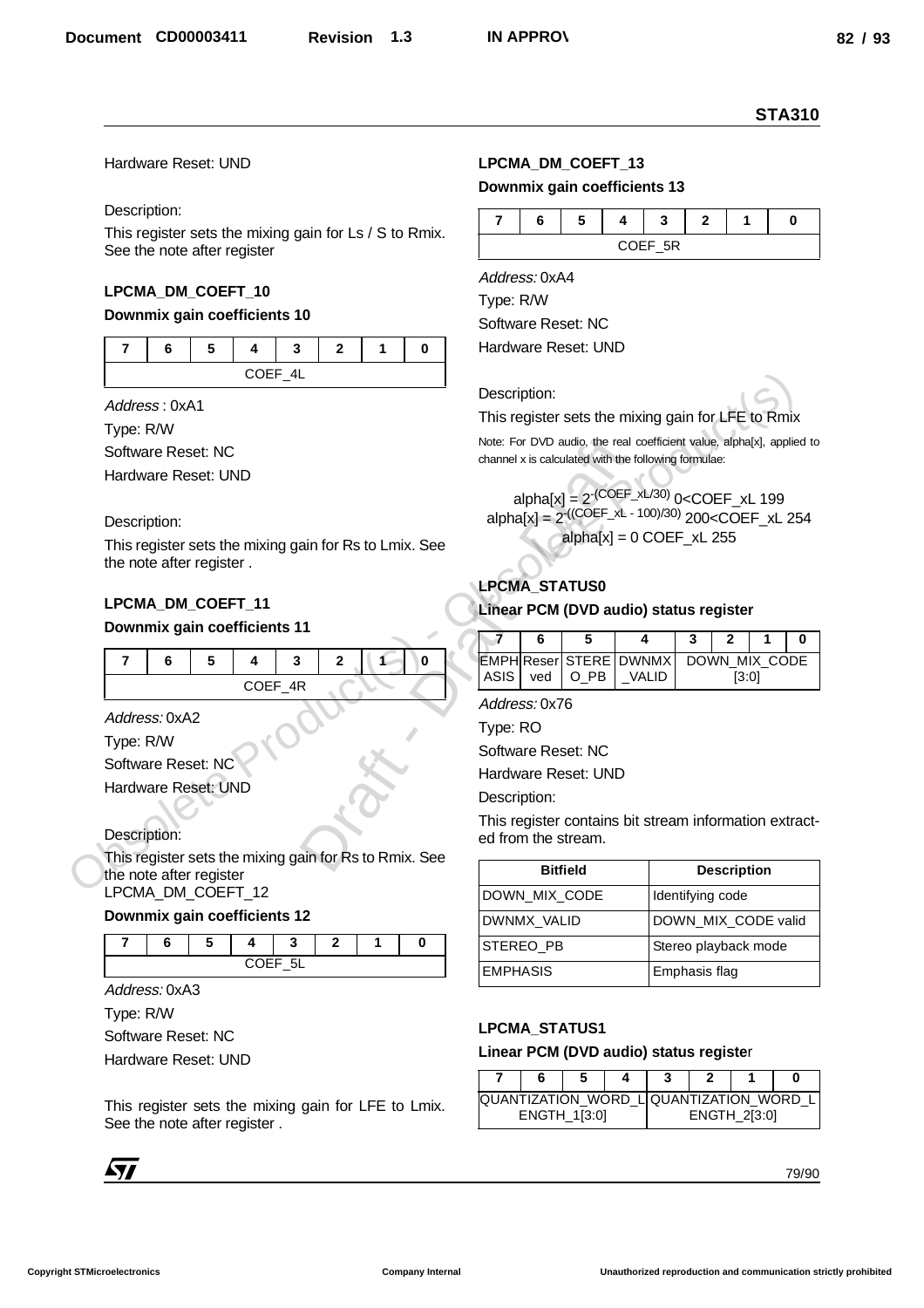# Description:

| Address: 0x77                                                  |                                                        | Description:                                                                  |
|----------------------------------------------------------------|--------------------------------------------------------|-------------------------------------------------------------------------------|
| Type: RO                                                       |                                                        | This register contains bit stream information extract-                        |
| Software Reset: NC                                             |                                                        | ed from the stream.                                                           |
| Hardware Reset: UND                                            |                                                        | <b>Bitfield</b><br><b>Description</b>                                         |
| Description:                                                   |                                                        | MULTI_CHANNEL_TYPE[3:0]                                                       |
| ed from the stream.                                            | This register contains bit stream information extract- | <b>LPCMA_STATUS4</b>                                                          |
| <b>Bitfield</b>                                                | <b>Description</b>                                     | Linear PCM (DVD audio) status register                                        |
| QUANTIZATION_WORD<br>$LENGTH_2[3:0]$                           | Quantization word length for<br>group 2                | 5<br>4<br>$\overline{7}$<br>6<br>3<br>$\mathbf{2}$<br>$\mathbf 0$<br>1        |
| QUANTIZATION_WORD<br>_LENGTH_1[3:0]                            | Quantization word length for<br>group 1                | BIT_SHIFT_OF_CHANNEL CHANNEL_ASSIGNMENT<br>$_GRR2[3:0]$<br>[3:0]              |
|                                                                |                                                        | Address: 0x7A                                                                 |
|                                                                |                                                        | Type: RO                                                                      |
| <b>LPCMA_STATUS2</b><br>Linear PCM (DVD audio) status register |                                                        | Software Reset: NC                                                            |
|                                                                |                                                        | Hardware Reset: UND                                                           |
| $\overline{7}$<br>5<br>6<br>4                                  | 3<br>$\mathbf{2}$<br>$\mathbf{1}$<br>0                 |                                                                               |
| $-1[3:0]$                                                      | SAMPLING_FREQUENCY SAMPLING_FREQUENCY_<br>2[3:0]       | Description:                                                                  |
| Address: 0x78                                                  |                                                        | This register contains bit stream information extract-<br>ed from the stream. |
| Software Reset: NC                                             |                                                        |                                                                               |
| Hardware Reset: UND                                            |                                                        | <b>Description</b><br><b>Bitfield</b>                                         |
|                                                                |                                                        | CHANNEL_ASSIGNMENT[3:0]                                                       |
| Description:                                                   |                                                        | BIT_SHIFT_OF_CHANNEL_GR2[3:0]                                                 |
| ed from the stream.                                            | This register contains bit stream information extract- |                                                                               |
|                                                                |                                                        | <b>LPCMA_STATUS5</b>                                                          |
|                                                                | <b>Description</b>                                     | Linear PCM (DVD audio) status register                                        |
| <b>Bitfield</b>                                                |                                                        |                                                                               |
| SAMPLING_FREQU<br>ENCY_2[3:0]                                  | Sampling frequency for<br>group 2                      |                                                                               |
| SAMPLING FREQU                                                 | Sampling frequency for                                 | $\overline{\mathbf{r}}$<br>6<br>5<br>3<br>2<br>$\mathbf 0$<br>4<br>1          |
| ENCY_1[3:0]                                                    | group 1                                                | DYNAMIC_RANGE_CONTROL[7:0]                                                    |
|                                                                |                                                        | Address: 0x7B                                                                 |
|                                                                |                                                        | Type: RO                                                                      |
| LPCMA_STATUS3<br>Linear PCM (DVD audio) status register        |                                                        | Software Reset: NC                                                            |
| 5<br>$\overline{7}$<br>6<br>4                                  | 3<br>$\mathbf{2}$<br>1<br>0                            | Hardware Reset: UND                                                           |
| Reserved                                                       | MULTI_CHANNEL_TYPE[3:0]                                | Description:                                                                  |
| Address: 0x79                                                  |                                                        | This register contains information, extracted from the                        |
| Type: RO                                                       |                                                        | stream, for the dynamic range control.                                        |
| Software Reset: NC                                             |                                                        |                                                                               |
|                                                                |                                                        |                                                                               |
| Hardware Reset: UND                                            |                                                        | <b>Ayy</b>                                                                    |

# **LPCMA\_STATUS2**

#### **Linear PCM (DVD audio) status register**

|  |        |  | n |        |                                       |
|--|--------|--|---|--------|---------------------------------------|
|  | 1[3:0] |  |   | 2[3:0] | SAMPLING FREQUENCY SAMPLING FREQUENCY |

#### Description:

| QUANTIZATION_WORD                      | Quantization word length for<br>$LENGTH_2[3:0]$<br>group 2 |                |                                        |              |                 | 4 | 3            | $\mathbf{2}$ | 1<br>0                                              |
|----------------------------------------|------------------------------------------------------------|----------------|----------------------------------------|--------------|-----------------|---|--------------|--------------|-----------------------------------------------------|
| QUANTIZATION_WORD<br>_LENGTH_1[3:0]    | Quantization word length for<br>group 1                    |                | BIT_SHIFT_OF_CHANNEL                   | $_GRR2[3:0]$ |                 |   |              |              | CHANNEL_ASSIGNMEI<br>[3:0]                          |
|                                        |                                                            |                | Address: 0x7A                          |              |                 |   |              |              |                                                     |
| <b>LPCMA STATUS2</b>                   |                                                            | Type: RO       |                                        |              |                 |   |              |              |                                                     |
| Linear PCM (DVD audio) status register |                                                            |                | Software Reset: NC                     |              |                 |   |              |              |                                                     |
| 7<br>6<br>5<br>4                       | $\overline{2}$<br>$\bf{0}$<br>3<br>1                       |                | Hardware Reset: UND                    |              |                 |   |              |              |                                                     |
| $-1[3:0]$                              | SAMPLING_FREQUENCY SAMPLING_FREQUENCY<br>2[3:0]            |                | Description:                           |              |                 |   |              |              |                                                     |
| Address: 0x78                          |                                                            |                | ed from the stream.                    |              |                 |   |              |              | This register contains bit stream information extra |
| Software Reset: NC                     |                                                            |                |                                        |              |                 |   |              |              |                                                     |
| Hardware Reset: UND                    |                                                            |                |                                        |              | <b>Bitfield</b> |   |              |              | <b>Descriptio</b>                                   |
|                                        |                                                            |                | CHANNEL_ASSIGNMENT[3:0]                |              |                 |   |              |              |                                                     |
| Description:                           |                                                            |                | BIT_SHIFT_OF_CHANNEL_GR2[3:0]          |              |                 |   |              |              |                                                     |
| ed from the stream.                    | This register contains bit stream information extract-     |                |                                        |              |                 |   |              |              |                                                     |
| <b>Bitfield</b>                        | <b>Description</b>                                         |                | <b>LPCMA_STATUS5</b>                   |              |                 |   |              |              |                                                     |
| SAMPLING FREQU<br>ENCY_2[3:0]          | Sampling frequency for<br>group 2                          |                | Linear PCM (DVD audio) status register |              |                 |   |              |              |                                                     |
| SAMPLING_FREQU                         | Sampling frequency for                                     | $\overline{7}$ | 6                                      | 5            | 4               | 3 | $\mathbf{2}$ |              | $\mathbf{0}$                                        |
| ENCY_1[3:0]                            | group 1                                                    |                |                                        |              |                 |   |              |              | DYNAMIC_RANGE_CONTROL[7:0]                          |
|                                        |                                                            |                | Address: 0x7B                          |              |                 |   |              |              |                                                     |
| LPCMA_STATUS3                          |                                                            | Type: RO       |                                        |              |                 |   |              |              |                                                     |
| Linear PCM (DVD audio) status register |                                                            |                | Software Reset: NC                     |              |                 |   |              |              |                                                     |

# **LPCMA\_STATUS3 Linear PCM (DVD audio) status register**

|  | Reserved |  | MULTI_CHANNEL_TYPE[3:0] |  |
|--|----------|--|-------------------------|--|

| <b>Bitfield</b>         | <b>Description</b> |
|-------------------------|--------------------|
| MULTI_CHANNEL_TYPE[3:0] |                    |

# **LPCMA\_STATUS4**

# **Linear PCM (DVD audio) status register**

| 6                                       | 5        |  |       |  |
|-----------------------------------------|----------|--|-------|--|
| BIT_SHIFT_OF_CHANNEL CHANNEL_ASSIGNMENT | GR2[3:0] |  | 13:01 |  |

# Description:

| <b>Bitfield</b>               | <b>Description</b> |
|-------------------------------|--------------------|
| CHANNEL_ASSIGNMENT[3:0]       |                    |
| BIT_SHIFT_OF_CHANNEL_GR2[3:0] |                    |

# **LPCMA\_STATUS5**

#### **Linear PCM (DVD audio) status register**

|  |  | DYNAMIC RANGE CONTROL[7:0] |  |  |
|--|--|----------------------------|--|--|

#### Description:

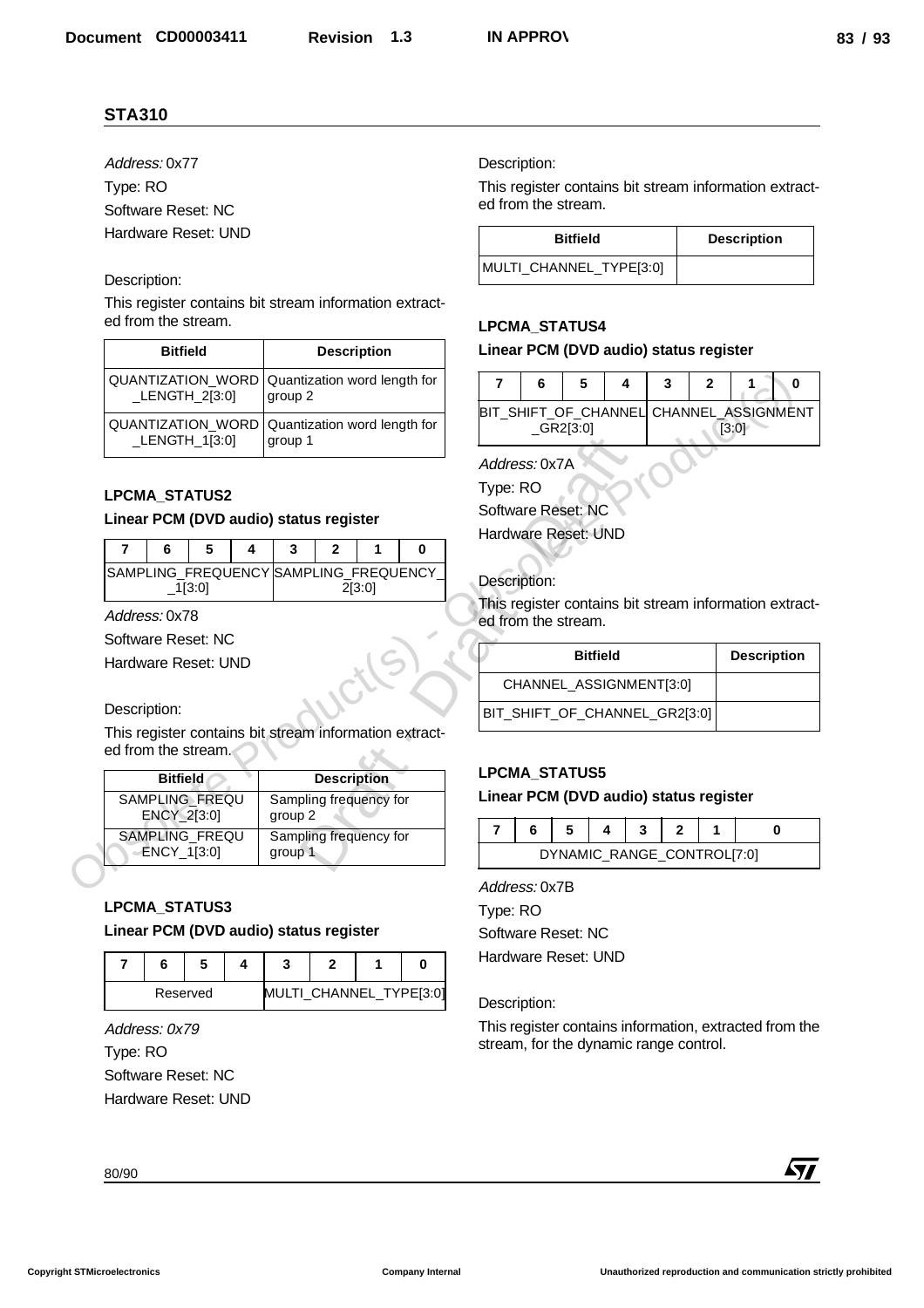# **9.23 Linear PCM (DVD video and PCM) registers LPCMV\_DOWNMIX**

#### **Downmix**

| o | ш. |          | ۰. |  |       |
|---|----|----------|----|--|-------|
|   |    | Reserved |    |  | Value |

#### Description;.

|                                                                                                                                                                                                                                                                                                                                        |           |                                                                |                    |              |                      |             |                                          |                                                                                                  |   |   |   |   |                |              | <b>STA310</b> |
|----------------------------------------------------------------------------------------------------------------------------------------------------------------------------------------------------------------------------------------------------------------------------------------------------------------------------------------|-----------|----------------------------------------------------------------|--------------------|--------------|----------------------|-------------|------------------------------------------|--------------------------------------------------------------------------------------------------|---|---|---|---|----------------|--------------|---------------|
| 9.23 Linear PCM (DVD video and PCM)                                                                                                                                                                                                                                                                                                    | registers |                                                                |                    |              |                      |             | LPCMV_DM_COEFT_0                         | Downmix phase coefficients 0                                                                     |   |   |   |   |                |              |               |
| <b>LPCMV_DOWNMIX</b>                                                                                                                                                                                                                                                                                                                   |           |                                                                |                    |              |                      |             | 7                                        | 6                                                                                                | 5 | 4 |   | 3 | $\overline{2}$ | 1            | $\mathbf{0}$  |
| <b>Downmix</b>                                                                                                                                                                                                                                                                                                                         |           |                                                                |                    |              |                      |             |                                          | PH_0LPH_1LPH_2LPH_3LPH_4LPH_5L                                                                   |   |   |   |   |                |              | Reserved      |
| 7                                                                                                                                                                                                                                                                                                                                      | 6<br>5    | 4                                                              | 3                  | $\mathbf{2}$ | 1                    | 0           |                                          |                                                                                                  |   |   |   |   |                |              |               |
|                                                                                                                                                                                                                                                                                                                                        |           | Reserved                                                       |                    |              |                      | Value       | Address: 0x97                            |                                                                                                  |   |   |   |   |                |              |               |
| Address: 0x6F                                                                                                                                                                                                                                                                                                                          |           |                                                                |                    |              |                      |             | Type: R/W<br>Software Reset:NC           |                                                                                                  |   |   |   |   |                |              |               |
| Type: R/W                                                                                                                                                                                                                                                                                                                              |           |                                                                |                    |              |                      |             |                                          | Hardware Reset: UND                                                                              |   |   |   |   |                |              |               |
| Software Reset: NC                                                                                                                                                                                                                                                                                                                     |           |                                                                |                    |              |                      |             |                                          |                                                                                                  |   |   |   |   |                |              |               |
| Hardware Reset: UND                                                                                                                                                                                                                                                                                                                    |           |                                                                |                    |              |                      |             | Description:                             |                                                                                                  |   |   |   |   |                |              |               |
|                                                                                                                                                                                                                                                                                                                                        |           |                                                                |                    |              |                      |             |                                          | This register sets the phase coefficients for channels                                           |   |   |   |   |                |              |               |
| Description;.                                                                                                                                                                                                                                                                                                                          |           |                                                                |                    |              |                      |             |                                          | mixing to Lmix. The input signal is inverted when                                                |   |   |   |   |                |              |               |
| Value                                                                                                                                                                                                                                                                                                                                  |           |                                                                | <b>Description</b> |              |                      |             | $PH_xL = '0'$ and non-inverted when '1'. |                                                                                                  |   |   |   |   |                |              |               |
|                                                                                                                                                                                                                                                                                                                                        |           |                                                                |                    |              |                      |             | LPCMV_DM_COEFT_1                         |                                                                                                  |   |   |   |   |                |              |               |
| 0                                                                                                                                                                                                                                                                                                                                      |           | Downmix not applied                                            |                    |              |                      |             | Downmix phase coefficients 1             |                                                                                                  |   |   |   |   |                |              |               |
| $\mathbf{1}$                                                                                                                                                                                                                                                                                                                           |           | Force downmix 2/0                                              |                    |              |                      |             |                                          |                                                                                                  |   |   |   |   |                |              |               |
| The notation, 2/0 represents 2 front speakers and no                                                                                                                                                                                                                                                                                   |           |                                                                |                    |              |                      |             | $\overline{7}$                           | 6                                                                                                |   | 5 | 4 | 3 | $\mathbf{2}$   | $\mathbf{1}$ | $\mathbf{0}$  |
| surround speakers.                                                                                                                                                                                                                                                                                                                     |           |                                                                |                    |              |                      |             |                                          | PH_0RPH_1RPH_2RPH_3RPH_4RPH_5RReserved                                                           |   |   |   |   |                |              |               |
|                                                                                                                                                                                                                                                                                                                                        |           |                                                                |                    |              |                      |             |                                          | Address: x98                                                                                     |   |   |   |   |                |              |               |
| LPCMV_FORCE_DWS                                                                                                                                                                                                                                                                                                                        |           |                                                                |                    |              |                      |             | Type: R/W                                |                                                                                                  |   |   |   |   |                |              |               |
| Downsampling 96 to 48KHz                                                                                                                                                                                                                                                                                                               |           |                                                                |                    |              |                      |             |                                          | Software Reset:NC                                                                                |   |   |   |   |                |              |               |
| 7                                                                                                                                                                                                                                                                                                                                      | 5<br>6    | 4                                                              | 3                  | $2 -$        | $\blacktriangleleft$ | $\mathbf 0$ |                                          | Hardware Reset: UND                                                                              |   |   |   |   |                |              |               |
|                                                                                                                                                                                                                                                                                                                                        |           | Reserved                                                       |                    |              |                      | Value       | Description:                             |                                                                                                  |   |   |   |   |                |              |               |
|                                                                                                                                                                                                                                                                                                                                        |           |                                                                |                    |              |                      |             |                                          | This register sets the phase coefficients for channels                                           |   |   |   |   |                |              |               |
|                                                                                                                                                                                                                                                                                                                                        |           |                                                                |                    |              |                      |             |                                          | mixing to Rmix. The input signal is inverted when<br>PH_xR = $'0'$ and non-inverted when $'1'$ . |   |   |   |   |                |              |               |
|                                                                                                                                                                                                                                                                                                                                        |           |                                                                |                    |              |                      |             |                                          |                                                                                                  |   |   |   |   |                |              |               |
|                                                                                                                                                                                                                                                                                                                                        |           |                                                                |                    |              |                      |             | LPCMV_DM_COEFT_2                         |                                                                                                  |   |   |   |   |                |              |               |
|                                                                                                                                                                                                                                                                                                                                        |           |                                                                |                    |              |                      |             |                                          | Downmix gain coefficients 2                                                                      |   |   |   |   |                |              |               |
|                                                                                                                                                                                                                                                                                                                                        |           |                                                                |                    |              |                      |             |                                          | For details see register 0x99                                                                    |   |   |   |   |                |              |               |
|                                                                                                                                                                                                                                                                                                                                        |           |                                                                |                    |              |                      |             |                                          |                                                                                                  |   |   |   |   |                |              |               |
|                                                                                                                                                                                                                                                                                                                                        |           |                                                                |                    |              |                      |             |                                          |                                                                                                  |   |   |   |   |                |              |               |
|                                                                                                                                                                                                                                                                                                                                        |           |                                                                |                    |              |                      |             | LPCMV_DM_COEFT_3                         |                                                                                                  |   |   |   |   |                |              |               |
|                                                                                                                                                                                                                                                                                                                                        |           |                                                                |                    |              |                      |             | Downmix gain coefficients 3              |                                                                                                  |   |   |   |   |                |              |               |
|                                                                                                                                                                                                                                                                                                                                        |           |                                                                |                    |              |                      |             | For details see register 0x9A            |                                                                                                  |   |   |   |   |                |              |               |
| <b>Bitfield</b>                                                                                                                                                                                                                                                                                                                        |           |                                                                | <b>Description</b> |              |                      |             |                                          |                                                                                                  |   |   |   |   |                |              |               |
| Value                                                                                                                                                                                                                                                                                                                                  |           | 00: Automatic (if Fs = 96KHz)<br>01: Automatic (if Fs = 96KHz) |                    |              |                      |             | LPCMV_DM_COEFT_4                         |                                                                                                  |   |   |   |   |                |              |               |
|                                                                                                                                                                                                                                                                                                                                        |           | 10: No downsampling                                            |                    |              |                      |             | Downmix gain coefficients 4              |                                                                                                  |   |   |   |   |                |              |               |
| Address: 0x70<br>Type: R/W<br>Software Reset: NC<br>Hardware Reset: UND<br>Description:<br>This register selects whether downsampling is used<br>for input streams requiring a sampling frequency of<br>96KHz.<br>When 'automatic' is selected, register is automatical-<br>ly updated to correspond to the new output frequen-<br>cy. |           |                                                                |                    |              |                      |             |                                          | For details see register 0x9B                                                                    |   |   |   |   |                |              |               |
|                                                                                                                                                                                                                                                                                                                                        |           |                                                                |                    |              |                      |             |                                          |                                                                                                  |   |   |   |   |                |              |               |

# **LPCMV\_FORCE\_DWS**

#### **Downsampling 96 to 48KHz**

|  |          | w |       |  |
|--|----------|---|-------|--|
|  | Reserved |   | Value |  |

# Description:

| <b>Bitfield</b> | <b>Description</b>                                                                    |
|-----------------|---------------------------------------------------------------------------------------|
| Value           | 00: Automatic (if Fs = 96KHz)<br>01: Automatic (if Fs = 96KHz)<br>10: No downsampling |

# **LPCMV\_DM\_COEFT\_0**

#### **Downmix phase coefficients** 0

|  |  | PH OLPH 1LPH_2LPH_3LPH_4LPH_5L Reserved |  |
|--|--|-----------------------------------------|--|

# **LPCMV\_DM\_COEFT\_1**

# **Downmix phase coefficients 1**

|  |  | PH_0R PH_1R PH_2R PH_3R PH_4R PH_5R Reserved |  |  |
|--|--|----------------------------------------------|--|--|

#### Description:

# **LPCMV\_DM\_COEFT\_2**

#### **Downmix gain coefficients 2**

#### **LPCMV\_DM\_COEFT\_3**

#### **LPCMV\_DM\_COEFT\_4**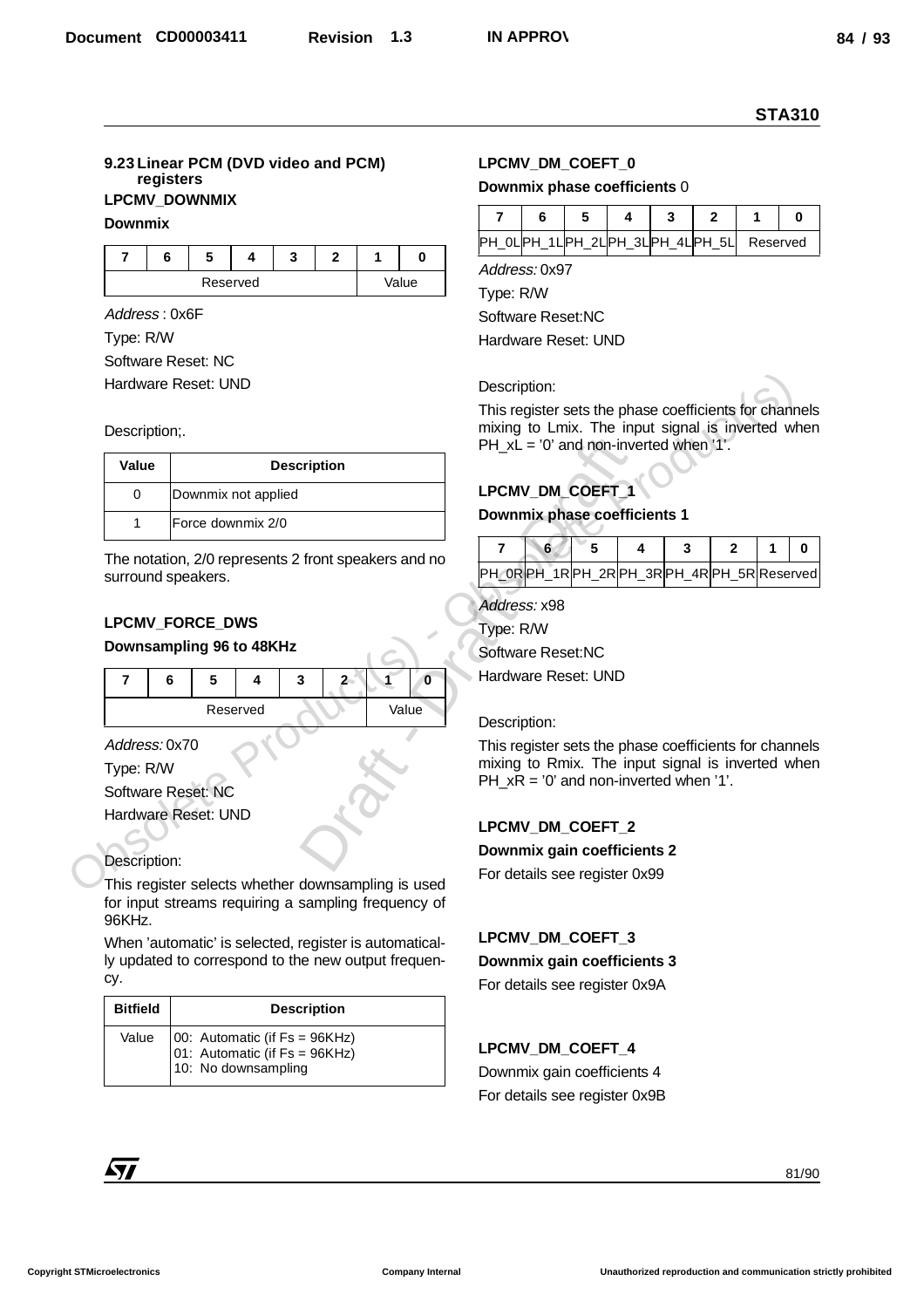# **LPCMV\_STATUS0**

|                            |                     |          | 3 | $\overline{\mathbf{z}}$ |  |
|----------------------------|---------------------|----------|---|-------------------------|--|
| <b>FMPH</b><br><b>FLAG</b> | MUTE<br><b>FLAG</b> | Reserved |   | <b>FRAME NUM</b>        |  |

| <b>LPCMV DM COEFT 7</b>                         | <b>FLAG</b>                   |   | <b>FLAG</b> |                                                                       |                    |              |          |   |
|-------------------------------------------------|-------------------------------|---|-------------|-----------------------------------------------------------------------|--------------------|--------------|----------|---|
| Downmix gain coefficients 7                     | Address: 0x76                 |   |             |                                                                       |                    |              |          |   |
| For details see register 0x9E                   | Type: R/W                     |   |             |                                                                       |                    |              |          |   |
|                                                 | Reset Value: UND              |   |             |                                                                       |                    |              |          |   |
| LPCMV DM COEFT 8<br>Downmix gain coefficients 8 | Description:                  |   |             |                                                                       |                    |              |          |   |
| For details see register 0x9F                   | <b>Bitfield</b>               |   |             |                                                                       | <b>Description</b> |              |          |   |
|                                                 | FRAME NU<br>М                 |   |             | frame number of the first access unit in<br>the group of audio frames |                    |              |          |   |
|                                                 | Reserved                      |   | Set to 0    |                                                                       |                    |              |          |   |
| LPCMV DM COEFT 9                                | MUTE_FLAG                     |   |             | 0: mute off, 1: mute on                                               |                    |              |          |   |
| Downmix gain coefficients 9                     | <b>EMPH_FLAG</b>              |   |             | Emphasis status after the first access                                |                    |              |          |   |
| For details see register 0xA0                   |                               |   |             | unit: 0: emphasis off; 1: emphasis on                                 |                    |              |          |   |
| PCMV_DM_COEFT_10                                | <b>LPCMV STATUS1</b>          |   |             |                                                                       |                    |              |          |   |
| Downmix gain coefficients 10                    | 7                             | 6 | 5           | 4                                                                     | 3                  | $\mathbf{2}$ | 1        | 0 |
| For details see register 0xA1                   | Word_Length Samp_FreqReserved |   |             |                                                                       |                    |              | Channels |   |
|                                                 | Address:0x77                  |   |             |                                                                       |                    |              |          |   |
| LPCMV_DM_COEFT_11                               | Type: R/W                     |   |             |                                                                       |                    |              |          |   |
| Downmix gain coefficients 11                    | <b>Reset Value: UND</b>       |   |             |                                                                       |                    |              |          |   |
| For details see register 0xA2                   |                               |   |             |                                                                       |                    |              |          |   |
|                                                 | Description:                  |   |             |                                                                       |                    |              |          |   |
| I POMV DM COEET 12                              | <b>Bitfield</b>               |   |             |                                                                       | <b>Description</b> |              |          |   |

# **LPCMV\_STATUS1**

|  |  | Word_Length Samp_FreqReserved | Channels |  |
|--|--|-------------------------------|----------|--|

| <b>STA310</b>                                   |                                                                                                                                          |                  |
|-------------------------------------------------|------------------------------------------------------------------------------------------------------------------------------------------|------------------|
| LPCMV_DM_COEFT_5                                | Note: For DVD video & PCM, the real coefficient value, alpha[x], ap-                                                                     |                  |
| Downmix gain coefficients 5                     | plied to channel x is calculated with the following formulae:<br>alpha[x] = ${}^{2-(x+(y/30))}$ 0 <y,29 0<x,7<="" td=""><td></td></y,29> |                  |
| For details see register 0x9C                   | $COEF_xL =$ register bits $[b7, b6, b5, b4, b3, b2, b1, b0]$                                                                             |                  |
|                                                 | $X =$ register bits[b7,b6,b5]                                                                                                            |                  |
|                                                 | $Y =$ register bits[b4,b3,b2,b1,b0                                                                                                       |                  |
| PCMV_DM_COEFT_6<br>Downmix gain coefficients 6  |                                                                                                                                          |                  |
| For details see register 0x9D                   | LPCMV_STATUS0                                                                                                                            |                  |
|                                                 | 5<br>$\overline{\mathbf{4}}$<br>$\mathbf{3}$<br>$\mathbf{2}$<br>$\overline{\mathbf{r}}$<br>6                                             | $\mathbf 0$<br>1 |
|                                                 | FRAME_NUM<br>EMPH_<br>MUTE_<br>Reserved<br><b>FLAG</b>                                                                                   |                  |
| LPCMV_DM_COEFT_7                                | <b>FLAG</b>                                                                                                                              |                  |
| Downmix gain coefficients 7                     | Address: 0x76                                                                                                                            |                  |
| For details see register 0x9E                   | Type: R/W                                                                                                                                |                  |
|                                                 | <b>Reset Value: UND</b>                                                                                                                  |                  |
| LPCMV_DM_COEFT_8                                | Description:                                                                                                                             |                  |
| Downmix gain coefficients 8                     |                                                                                                                                          |                  |
| For details see register 0x9F                   | <b>Bitfield</b><br><b>Description</b><br>FRAME NU<br>frame number of the first access unit in                                            |                  |
|                                                 | the group of audio frames<br>м                                                                                                           |                  |
|                                                 | Reserved<br>Set to 0                                                                                                                     |                  |
| LPCMV_DM_COEFT_9<br>Downmix gain coefficients 9 | MUTE_FLAG   0: mute off, 1: mute on                                                                                                      |                  |
| For details see register 0xA0                   | EMPH_FLAG   Emphasis status after the first access<br>unit: 0: emphasis off; 1: emphasis on                                              |                  |
|                                                 |                                                                                                                                          |                  |
|                                                 | LPCMV_STATUS1                                                                                                                            |                  |
| PCMV_DM_COEFT_10                                |                                                                                                                                          |                  |
| Downmix gain coefficients 10                    | 7<br>5<br>3<br>$\mathbf{2}$<br>6<br>4<br>1                                                                                               | 0                |
| For details see register 0xA1                   | Word_Length Samp_FreqReserved<br>Channels                                                                                                |                  |
|                                                 | Address:0x77                                                                                                                             |                  |
| LPCMV_DM_COEFT_11                               | Type: R/W                                                                                                                                |                  |
| Downmix gain coefficients 11                    | <b>Reset Value: UND</b>                                                                                                                  |                  |
| For details see register 0xA2                   |                                                                                                                                          |                  |
|                                                 | Description:                                                                                                                             |                  |
| LPCMV_DM_COEFT_12                               | <b>Bitfield</b><br><b>Description</b>                                                                                                    |                  |
| Downmix gain coefficients 12                    | Channels<br>Number of audio channels:000=1<br>channel (mono), 001=2 channels                                                             |                  |
| For details see register 0xA3                   | (stereo), 010=3 channels,                                                                                                                |                  |
|                                                 | 011=4 channels, 100=5<br>channels, 101=6 channels, 110=7                                                                                 |                  |
| LPCMV_DM_COEFT_13                               | channels, 111=8 channels                                                                                                                 |                  |
| Downmix gain coefficients 13                    | Set to 0<br>Reserved                                                                                                                     |                  |
| For details see register 0xA4                   | Samp_Freq<br>Sampling frequency: 00=48kHz,<br>01=96kHz, 10=reserved, 11=reserved                                                         |                  |
|                                                 | Word_Length<br>Audio sample length: 00=16 bits,                                                                                          |                  |
|                                                 | 01=20 bits, 10=24 bits, 11=reserved                                                                                                      |                  |
| 82/90                                           |                                                                                                                                          | 57               |
|                                                 |                                                                                                                                          |                  |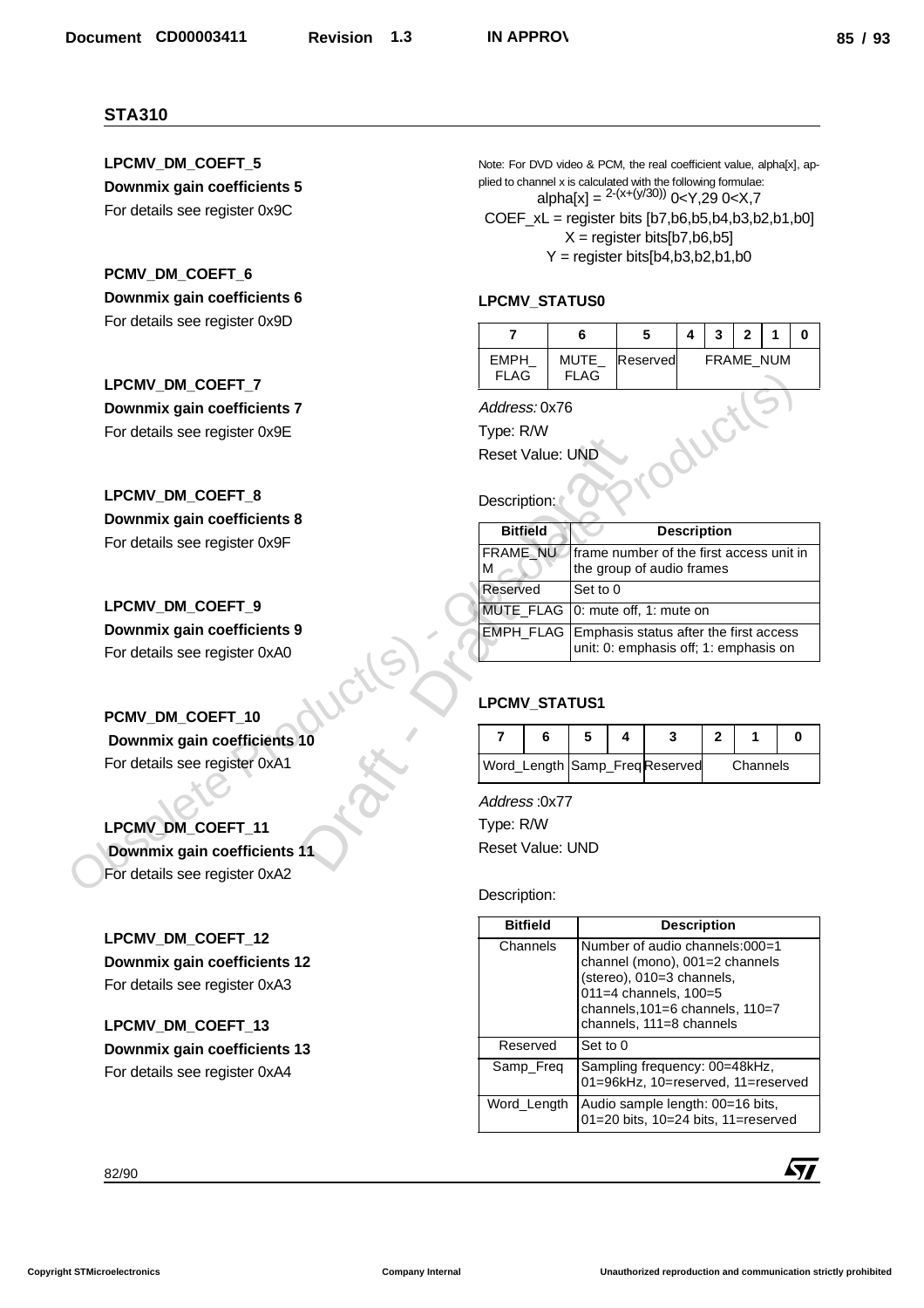#### **PCMV\_STATUS2**

|  |  | Dyn_Range_Control |  |  |
|--|--|-------------------|--|--|

Address : 0x78

Type: RW

Reset Value: UND

#### Description:

This register sets the dynamic range compression from the first access unit. For the hexadecimal value 0x80, dynamic range control is not set. For all other values, the dynamic range control is (24.082 - 6.0206 \* X - 0.2007 \* Y)dB, where  $X =$  dynamic\_range\_control[7..5] and  $Y =$  dynamic\_range\_control[4..0].

# **LPCMV\_CH\_ASSIGN**

#### **Channel assignment**

| Reserved |  | Value |  |  |
|----------|--|-------|--|--|

Address: 0xA8

Type: R/W

Software Reset: NC

Hardware Reset: UND

#### Description:

| Value | <b>Description</b>                                                                                                                                                                    |
|-------|---------------------------------------------------------------------------------------------------------------------------------------------------------------------------------------|
|       | Value This register configures the audio channels:<br>(decimal) See "DVD Specifications for Read-Only<br>Disc", Part 4 AUDIO SPECIFICATIONS,<br>Version 1.0, March 1999, Table C.1-2. |

# **PCMV\_MULTI\_CHS**

# **Multi channels**

|  | C |          | Ð | £ |       |
|--|---|----------|---|---|-------|
|  |   | Reserved |   |   | Value |

Address: 0xA9

Type: R/W Software Reset: NC Hardware Reset: UND

Description:

| Value           | <b>Description</b>                                                                                                    |
|-----------------|-----------------------------------------------------------------------------------------------------------------------|
| Value (decimal) | This register configures the multi<br>channel structure for the output<br>channels:<br>0: Stereo<br>1: Multi channels |



| * Y)dB, where                                |                                                                         |                                |                                         |   |        |                    |                                       |                                                                                                                                                                            |
|----------------------------------------------|-------------------------------------------------------------------------|--------------------------------|-----------------------------------------|---|--------|--------------------|---------------------------------------|----------------------------------------------------------------------------------------------------------------------------------------------------------------------------|
| 5] and                                       | 7                                                                       | 6                              | 5                                       | 4 | 3      | $\overline{2}$     | 1                                     | 0                                                                                                                                                                          |
| .0].                                         |                                                                         |                                | reserved                                |   | $SU_P$ | MA_S               | $MS_C$                                | RH_C                                                                                                                                                                       |
| $\mathbf{2}$<br>3<br>1<br>0<br>Value         | Address: 0x6C<br>Type: R/W<br>Software Reset: NC<br>Hardware Reset: UND |                                |                                         |   |        |                    |                                       |                                                                                                                                                                            |
|                                              |                                                                         | Description:<br>nels are muted |                                         |   |        |                    |                                       | This register controls the four different CRCs in MLP.<br>If the check is false, an error is returned (error num-<br>bers 80-83 in register and the outputs of all 6 chan- |
|                                              | <b>Bitfield</b>                                                         |                                |                                         |   |        | <b>Description</b> |                                       |                                                                                                                                                                            |
| cription                                     | RH_C                                                                    |                                | 1: Check of 'Restart_Header_CRC' enable |   |        |                    |                                       |                                                                                                                                                                            |
| res the audio channels:                      | $MS_C$<br>1: Check of 'Major_Sync_CRC' enable                           |                                |                                         |   |        |                    |                                       |                                                                                                                                                                            |
| ions for Read-Only<br><b>SPECIFICATIONS.</b> | MA_C<br>1: Check of 'Max_Shift' enable                                  |                                |                                         |   |        |                    |                                       |                                                                                                                                                                            |
| 999, Table C.1-2.                            | SU_P                                                                    |                                |                                         |   |        |                    | 1: Check of 'Substream_Parity' enable |                                                                                                                                                                            |

# **MLP\_DOWNMIX**

**Downmix**



Address: 0x6F Type: R/W Software Reset: NC Hardware Reset: UND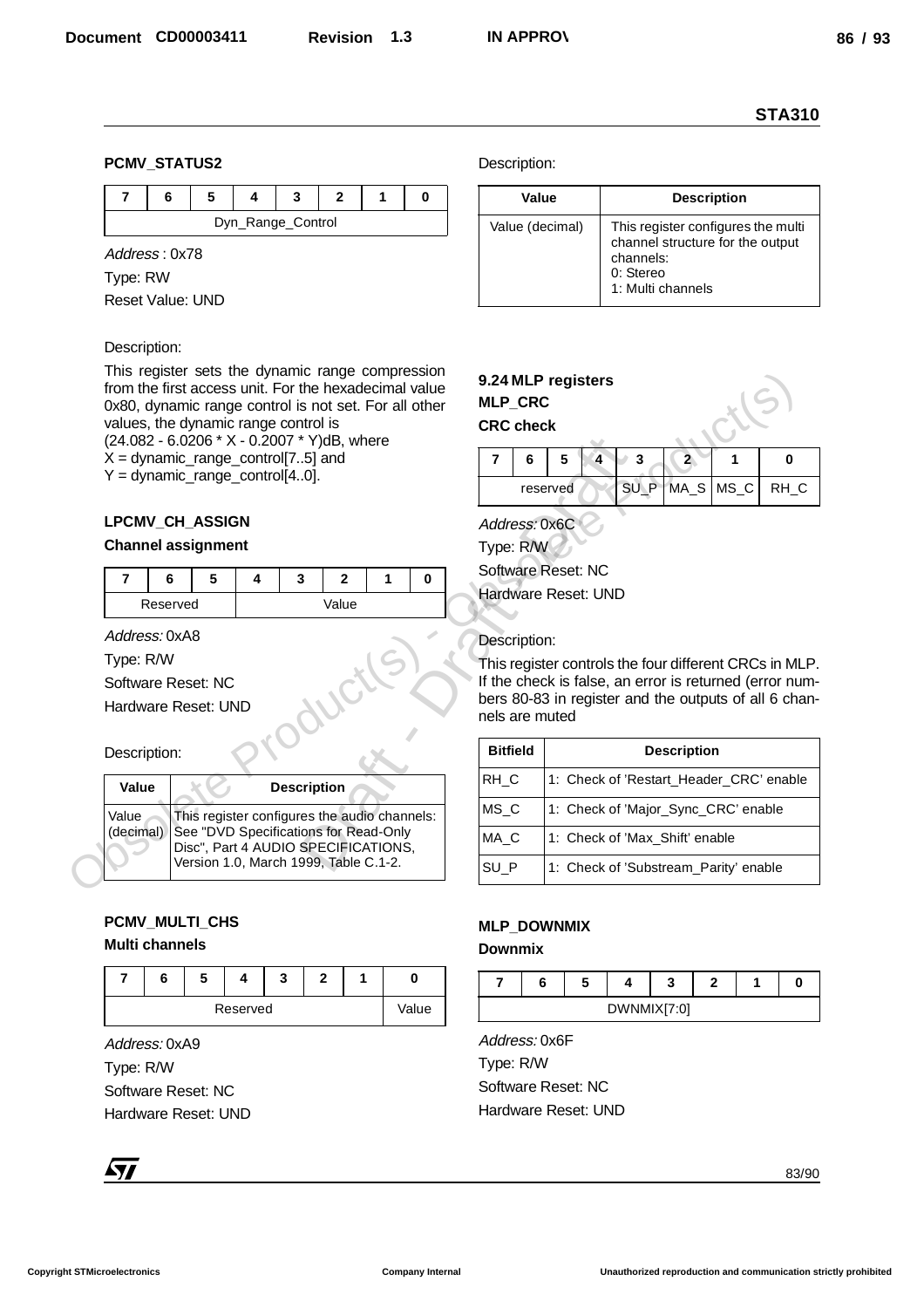#### Description:

| <b>Bitfield</b> | <b>Description</b>                        |
|-----------------|-------------------------------------------|
|                 | DWNMIX 0x00: 2/0 (L / R)                  |
| $[7:0]$         | 0x01: $2/0^{(a)}$ (Lo / Ro) (according to |
|                 | bitstream0)                               |
|                 | 0x02: 3/0 (L, R, C)                       |
|                 | 0x03: 2/1 (L, R, S)                       |
|                 | 0x04: 3/1 (L, C, R, S)                    |
|                 | 0x05: 2/2 (L, R, Ls, Rs)                  |
|                 | 0x06: 3/3 (L, C, R, Ls, Rs)               |
|                 | For all other values there is no downmix. |

# **MLP\_DRC**

#### **Dynamic range control**

| о | - |   | e.                     |  |  |
|---|---|---|------------------------|--|--|
|   |   | . | וחידוחסת<br>. ບາ<br>ш. |  |  |

#### Description:

# **MLP\_FORCE\_DWS**

|  |  | Reserved |  | Value |
|--|--|----------|--|-------|

| <b>Bitfield</b> | <b>Description</b>                                                                                                 |
|-----------------|--------------------------------------------------------------------------------------------------------------------|
| Value           | $ 00:$ Automatic (if Fs = 192KHz or 176.4KHz)<br>01: Automatic (if Fs = 192KHz or 176.4KHz)<br>10: No downsampling |

# **MLP\_LFE**

#### **Decode LFE**

|  |  | CEIZ-01 |  |  |
|--|--|---------|--|--|

# **MLP\_STATUS0**

#### **MLP status 0 register**

| Reserved |  | FS_CODE[4:0] |  |
|----------|--|--------------|--|

#### Type:

| Description:                                                                                              |                                                                                    | new output frequency.                                                  |                       |  |  |  |  |
|-----------------------------------------------------------------------------------------------------------|------------------------------------------------------------------------------------|------------------------------------------------------------------------|-----------------------|--|--|--|--|
| This register controls the MLP downmix.                                                                   | <b>Bitfield</b>                                                                    | <b>Description</b>                                                     |                       |  |  |  |  |
| <b>Bitfield</b><br><b>Description</b>                                                                     | Value                                                                              | 00: Automatic (if Fs = 192KHz or 176.4KHz)                             |                       |  |  |  |  |
| DWNMIX 0x00: 2/0 (L / R)<br>[7:0]<br>0x01: $2/0^{(a)}$ (Lo / Ro) (according to<br>bitstream0)             |                                                                                    | 01: Automatic (if Fs = 192KHz or 176.4KHz)<br>10: No downsampling      |                       |  |  |  |  |
| 0x02: 3/0 (L, R, C)                                                                                       | <b>MLP_LFE</b>                                                                     |                                                                        |                       |  |  |  |  |
| 0x03: 2/1 (L, R, S)<br>0x04: 3/1 (L, C, R, S)                                                             | <b>Decode LFE</b>                                                                  |                                                                        |                       |  |  |  |  |
| 0x05: 2/2 (L, R, Ls, Rs)<br>0x06: 3/3 (L, C, R, Ls, Rs)                                                   |                                                                                    |                                                                        |                       |  |  |  |  |
| For all other values there is no downmix.                                                                 |                                                                                    | 5<br>$\overline{7}$<br>6<br>4<br>3<br>$\mathbf{2}$<br>1<br>0           |                       |  |  |  |  |
| Downmix 1/0 (one channel only) is<br>(a)                                                                  |                                                                                    | LFE[7:0]                                                               |                       |  |  |  |  |
| forbidden in DVD audio                                                                                    | Address: 0x68                                                                      |                                                                        |                       |  |  |  |  |
|                                                                                                           | WCT<br>Type: R/W                                                                   |                                                                        |                       |  |  |  |  |
| <b>MLP DRC</b>                                                                                            |                                                                                    | Software Reset: NC                                                     |                       |  |  |  |  |
| <b>Dynamic range control</b>                                                                              |                                                                                    | Hardware Reset: UND                                                    |                       |  |  |  |  |
| $\overline{7}$<br>3<br>6<br>5<br>4<br>$\mathbf{2}$<br>1<br>0                                              |                                                                                    |                                                                        |                       |  |  |  |  |
| DRC[7:0]                                                                                                  | Description:                                                                       |                                                                        |                       |  |  |  |  |
| Address: 0x6A                                                                                             | When this register $= 0x00$ , LFE is not decoded and<br>when 0x01, LFE is decoded. |                                                                        |                       |  |  |  |  |
| Type: R/W                                                                                                 |                                                                                    |                                                                        |                       |  |  |  |  |
| Software Reset: NC                                                                                        | <b>MLP_STATUS0</b>                                                                 |                                                                        |                       |  |  |  |  |
| Hardware Reset:: UND                                                                                      |                                                                                    | <b>MLP status 0 register</b>                                           |                       |  |  |  |  |
|                                                                                                           | $\overline{\mathbf{r}}$                                                            | 5<br>6<br>4<br>3                                                       | 2<br>$\mathbf 0$<br>1 |  |  |  |  |
| Description:                                                                                              |                                                                                    | Reserved                                                               | FS_CODE[4:0]          |  |  |  |  |
| When this register $= 0x00$ , the dynamic range control                                                   |                                                                                    |                                                                        |                       |  |  |  |  |
| is disabled. When 0x01, the dynamic range control is                                                      | Address: 0x76                                                                      |                                                                        |                       |  |  |  |  |
| enabled and the DRC information in the MLP stream<br>is used.                                             | Type: R/W                                                                          |                                                                        |                       |  |  |  |  |
|                                                                                                           | Software Reset: NC<br>Hardware Reset: UND                                          |                                                                        |                       |  |  |  |  |
| <b>MLP FORCE DWS</b>                                                                                      |                                                                                    |                                                                        |                       |  |  |  |  |
| Downsampling 192 to 96kHz or 176.4 to 88.2kHz                                                             | Type:                                                                              |                                                                        |                       |  |  |  |  |
| $\overline{7}$<br>$\overline{2}$<br>6<br>5<br>3<br>1<br>0<br>4                                            |                                                                                    | This status register contains the sampling frequency                   |                       |  |  |  |  |
| Value<br>Reserved                                                                                         | codes                                                                              |                                                                        |                       |  |  |  |  |
| Address: 0x70                                                                                             | <b>Bitfield</b>                                                                    | <b>Description</b>                                                     |                       |  |  |  |  |
| Type: R/W                                                                                                 | FS_COD<br>E[4:0]                                                                   | This list gives the codes and the<br>corresponding sampling frequency. |                       |  |  |  |  |
| Software Reset: NC                                                                                        |                                                                                    | 0x09: 44.1KHz                                                          |                       |  |  |  |  |
| Hardware Reset: UND                                                                                       |                                                                                    | 0x0A: 48KHz<br>0x0D: 88.2KHz                                           |                       |  |  |  |  |
|                                                                                                           |                                                                                    | 0x0E: 96KHz<br>0x11: 176.4KHz                                          |                       |  |  |  |  |
| Description:                                                                                              |                                                                                    | 0x12: 192KHz                                                           |                       |  |  |  |  |
|                                                                                                           |                                                                                    | 0x1F: Undefined<br>The remaining codes are reserved.                   |                       |  |  |  |  |
| This register selects whether downsampling is used<br>for input streams requiring sampling frequencies of |                                                                                    |                                                                        |                       |  |  |  |  |
| 192KHz or 176.4KHz. When 'automatic' is selected,                                                         |                                                                                    |                                                                        |                       |  |  |  |  |
| register is automatically updated to correspond to the                                                    |                                                                                    |                                                                        |                       |  |  |  |  |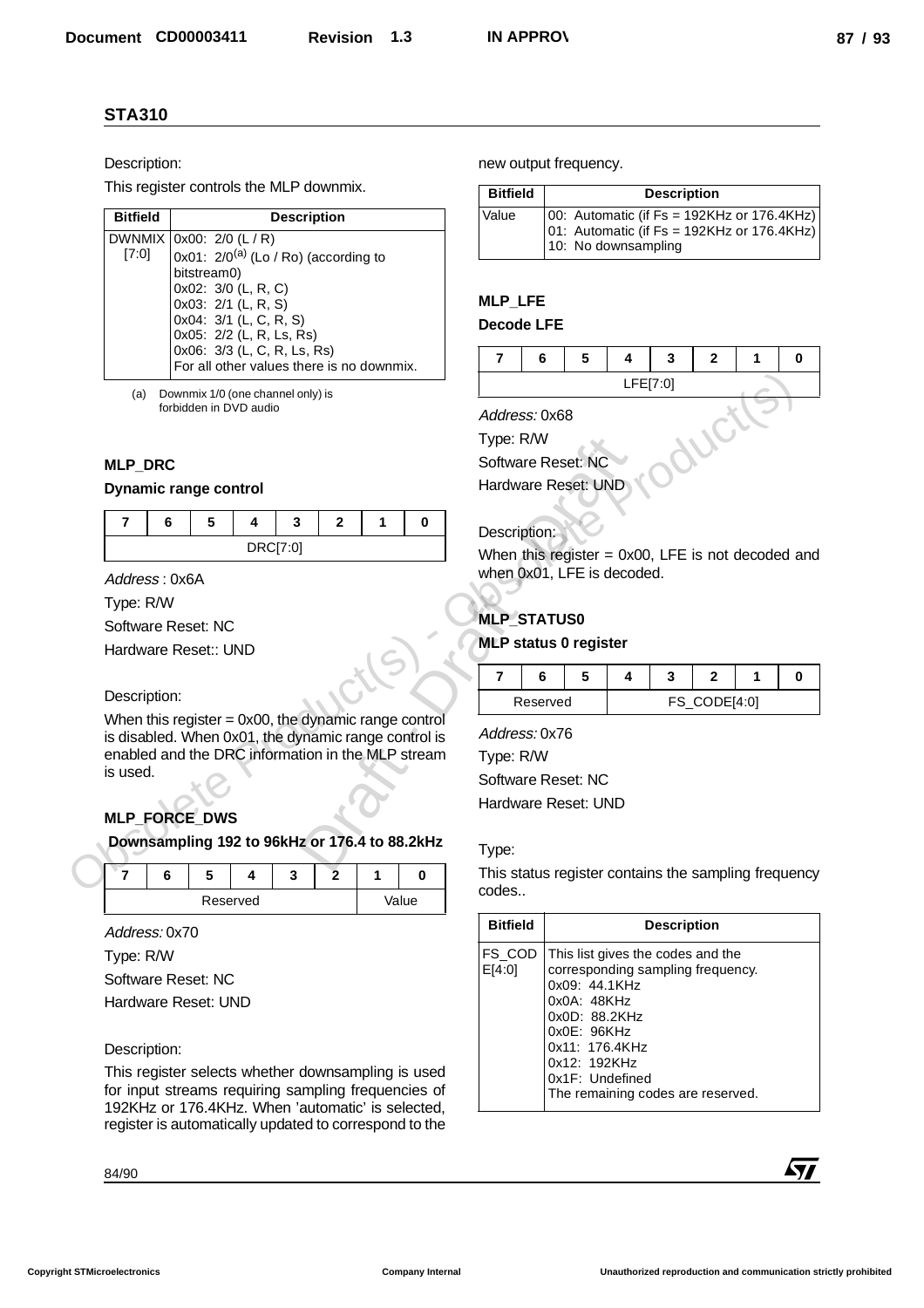# **MLP\_STATUS1**

# **MLP status 1 register**

|          | э |  |                |  |
|----------|---|--|----------------|--|
| Reserved |   |  | CH_ASSIGN[4:0] |  |

#### Description:

| <b>Bitfield</b>                                                                         |                                       |  |  | <b>Description</b>                                                                                                                                          |  |            | <b>DEEMPH</b>                                                                                                                                      |  |  |  |  |  |
|-----------------------------------------------------------------------------------------|---------------------------------------|--|--|-------------------------------------------------------------------------------------------------------------------------------------------------------------|--|------------|----------------------------------------------------------------------------------------------------------------------------------------------------|--|--|--|--|--|
| CH_ASS<br>IGN[4:0]                                                                      |                                       |  |  | This gives the channel assignment:<br>See "DVD Specifications for Read-Only<br>Disc", Part 4 AUDIO SPECIFICATIONS,<br>Version 1.0, March 1999, Table C.1-1. |  |            | De-emphasis<br>$\mathbf{2}$<br>6<br>5<br>4<br>3<br>1<br>$\overline{7}$                                                                             |  |  |  |  |  |
|                                                                                         |                                       |  |  |                                                                                                                                                             |  |            | D[1:0]<br>reserved                                                                                                                                 |  |  |  |  |  |
| <b>MLP_STATUS2</b>                                                                      |                                       |  |  |                                                                                                                                                             |  |            | Address: 0xB5                                                                                                                                      |  |  |  |  |  |
| <b>MLP status 2 register</b>                                                            |                                       |  |  |                                                                                                                                                             |  | Type: R/WS |                                                                                                                                                    |  |  |  |  |  |
| $\overline{7}$<br>6                                                                     | 5<br>$\mathbf{2}$<br>0<br>4<br>3<br>1 |  |  |                                                                                                                                                             |  |            | Software Reset: NC                                                                                                                                 |  |  |  |  |  |
| Reserved                                                                                | NSUBSTR[3:0]                          |  |  |                                                                                                                                                             |  |            | Hardware Reset: UND                                                                                                                                |  |  |  |  |  |
| Address: 0x78                                                                           |                                       |  |  |                                                                                                                                                             |  |            | Description:                                                                                                                                       |  |  |  |  |  |
| Type: RO                                                                                |                                       |  |  |                                                                                                                                                             |  |            | This register is used in MPEG, DVD LPCM or CD<br>modes; it is not supported in Dolby Digital.                                                      |  |  |  |  |  |
| Software Reset: NC<br>Hardware Reset: UND                                               |                                       |  |  |                                                                                                                                                             |  |            | In MPEG and DVD_LPCM modes, its register va<br>is extracted from the bitstream. When the empha<br>status changes (by setting bit DEM of the regist |  |  |  |  |  |
| Description:                                                                            |                                       |  |  |                                                                                                                                                             |  |            | an interrupt is generated. In CDDA mode, the regis<br>value must be updated by the application.                                                    |  |  |  |  |  |
| This status register contains the number of sub-<br>streams present in the audio frame. |                                       |  |  |                                                                                                                                                             |  |            | The de-emphasis filter specified here is applied of<br>if bit DEM of the register is set.                                                          |  |  |  |  |  |
|                                                                                         |                                       |  |  |                                                                                                                                                             |  |            | <b>Bitfield</b><br><b>Description</b>                                                                                                              |  |  |  |  |  |
| <b>MLP_STATUS3</b>                                                                      |                                       |  |  |                                                                                                                                                             |  |            | D[1:0]<br>00: none, 01: 50/15µs, 10: reserved, 11:<br>CCITT J.17                                                                                   |  |  |  |  |  |
| MI D etatus 3 ranistar                                                                  |                                       |  |  |                                                                                                                                                             |  |            |                                                                                                                                                    |  |  |  |  |  |

# **MLP\_STATUS2**

#### **MLP status 2 register**

| Reserved |  | NSUBSTR[3:0] |  |  |  |
|----------|--|--------------|--|--|--|

# Description:

# **MLP\_STATUS3**

#### **MLP status 3 register**

|  | Reserved |  | SUBSTR_CODE[3:0] |  |
|--|----------|--|------------------|--|

|                         |                              |          |   |                                                                              |                |                  |                                                  |                                                                                                            |                               |                                    |                  |                                                                                                               |       | <b>STA310</b>      |
|-------------------------|------------------------------|----------|---|------------------------------------------------------------------------------|----------------|------------------|--------------------------------------------------|------------------------------------------------------------------------------------------------------------|-------------------------------|------------------------------------|------------------|---------------------------------------------------------------------------------------------------------------|-------|--------------------|
|                         | <b>MLP_STATUS1</b>           |          |   |                                                                              |                |                  |                                                  |                                                                                                            | Description:                  |                                    |                  |                                                                                                               |       |                    |
|                         | <b>MLP status 1 register</b> |          |   |                                                                              |                |                  |                                                  |                                                                                                            |                               |                                    |                  | This status register contains the sub-stream informa-                                                         |       |                    |
| $\overline{\mathbf{r}}$ | 6                            | 5        | 4 | 3                                                                            | $\mathbf{2}$   | 1                | $\bf{0}$                                         |                                                                                                            | tion codes<br><b>Bitfield</b> |                                    |                  |                                                                                                               |       |                    |
|                         | Reserved                     |          |   |                                                                              | CH_ASSIGN[4:0] |                  |                                                  |                                                                                                            | SUBSTR_CODE                   |                                    |                  | <b>Description</b><br>2-channel decoder:                                                                      |       |                    |
| Type: RO                | Address: 0x77                |          |   |                                                                              |                |                  |                                                  | [3:0]                                                                                                      |                               |                                    |                  | $bit0 = '1'$ : sub-stream 0 is decoded<br>bit1 = $'1'$ : a simplified decoder can<br>be used for sub-stream 0 |       |                    |
|                         | Software Reset: NC           |          |   |                                                                              |                |                  |                                                  |                                                                                                            |                               |                                    |                  | 6-channel decoder:<br>bit $2 = '1'$ : sub-stream 0 is decoded                                                 |       |                    |
|                         | Hardware Reset: UND          |          |   |                                                                              |                |                  |                                                  |                                                                                                            |                               |                                    |                  | $bit3 = '1'$ : sub-stream 1 is decoded                                                                        |       |                    |
|                         |                              |          |   |                                                                              |                |                  |                                                  |                                                                                                            |                               |                                    |                  |                                                                                                               |       |                    |
|                         | Description:                 |          |   |                                                                              |                |                  |                                                  |                                                                                                            |                               |                                    |                  |                                                                                                               | UCILS |                    |
| <b>Bitfield</b>         |                              |          |   | This status register contains the channel assignment.                        |                |                  |                                                  |                                                                                                            |                               | 9.25 De-emphasis register          |                  |                                                                                                               |       |                    |
| CH_ASS                  |                              |          |   | <b>Description</b><br>This gives the channel assignment:                     |                |                  |                                                  | <b>DEEMPH</b>                                                                                              | De-emphasis                   |                                    |                  |                                                                                                               |       |                    |
| IGN[4:0]                |                              |          |   | See "DVD Specifications for Read-Only<br>Disc", Part 4 AUDIO SPECIFICATIONS, |                |                  |                                                  |                                                                                                            |                               |                                    | $\blacktriangle$ |                                                                                                               |       |                    |
|                         |                              |          |   | Version 1.0, March 1999, Table C.1-1.                                        |                |                  |                                                  | $\overline{\mathbf{r}}$                                                                                    | 6                             | 5 <sup>2</sup><br>reserved         |                  | 3<br>$\mathbf{2}$                                                                                             | 1     | $\bf{0}$<br>D[1:0] |
|                         |                              |          |   |                                                                              |                |                  |                                                  |                                                                                                            |                               |                                    |                  |                                                                                                               |       |                    |
|                         | <b>MLP_STATUS2</b>           |          |   |                                                                              |                |                  |                                                  | Address: 0xB5<br>Type: R/WS                                                                                |                               |                                    |                  |                                                                                                               |       |                    |
|                         | <b>MLP status 2 register</b> |          |   |                                                                              |                |                  |                                                  |                                                                                                            |                               | Software Reset: NC                 |                  |                                                                                                               |       |                    |
| $\overline{7}$          | 6                            | 5        | 4 | 3                                                                            | $\overline{2}$ | 1                | 0                                                |                                                                                                            |                               |                                    |                  |                                                                                                               |       |                    |
|                         | NSUBSTR[3:0]<br>Reserved     |          |   |                                                                              |                |                  |                                                  | Hardware Reset: UND                                                                                        |                               |                                    |                  |                                                                                                               |       |                    |
|                         | Address: 0x78                |          |   |                                                                              |                |                  |                                                  | Description:<br>This register is used in MPEG, DVD_LPCM or CDDA                                            |                               |                                    |                  |                                                                                                               |       |                    |
| Type: RO                |                              |          |   |                                                                              |                |                  |                                                  |                                                                                                            |                               |                                    |                  |                                                                                                               |       |                    |
|                         | Software Reset: NC           |          |   |                                                                              |                |                  |                                                  |                                                                                                            |                               |                                    |                  | modes; it is not supported in Dolby Digital.                                                                  |       |                    |
|                         | Hardware Reset: UND          |          |   |                                                                              |                |                  |                                                  |                                                                                                            |                               |                                    |                  | In MPEG and DVD_LPCM modes, its register value                                                                |       |                    |
|                         |                              |          |   |                                                                              |                |                  |                                                  | is extracted from the bitstream. When the emphasis<br>status changes (by setting bit DEM of the register), |                               |                                    |                  |                                                                                                               |       |                    |
|                         | Description:                 |          |   |                                                                              |                |                  |                                                  |                                                                                                            |                               |                                    |                  | an interrupt is generated. In CDDA mode, the register<br>value must be updated by the application.            |       |                    |
|                         |                              |          |   | streams present in the audio frame.                                          |                |                  | This status register contains the number of sub- |                                                                                                            |                               | if bit DEM of the register is set. |                  | The de-emphasis filter specified here is applied only                                                         |       |                    |
|                         |                              |          |   |                                                                              |                |                  |                                                  |                                                                                                            | <b>Bitfield</b>               |                                    |                  | <b>Description</b>                                                                                            |       |                    |
|                         | <b>MLP_STATUS3</b>           |          |   |                                                                              |                |                  |                                                  | D[1:0]                                                                                                     |                               |                                    |                  | 00: none, 01: 50/15µs, 10: reserved, 11:                                                                      |       |                    |
|                         | <b>MLP status 3 register</b> |          |   |                                                                              |                |                  |                                                  |                                                                                                            |                               | CCITT J.17                         |                  |                                                                                                               |       |                    |
| $\overline{7}$          | 6                            | 5        | 4 | 3                                                                            | 2              | 1                | 0                                                |                                                                                                            |                               |                                    |                  |                                                                                                               |       |                    |
|                         |                              | Reserved |   |                                                                              |                | SUBSTR_CODE[3:0] |                                                  |                                                                                                            |                               |                                    |                  |                                                                                                               |       |                    |
|                         | Address:: 0x79               |          |   |                                                                              |                |                  |                                                  | <b>VCR_MIX</b>                                                                                             |                               | 9.26 Auxilliary outputs registers  |                  |                                                                                                               |       |                    |
| Type: RO                |                              |          |   |                                                                              |                |                  |                                                  |                                                                                                            | <b>VCR outputs</b>            |                                    |                  |                                                                                                               |       |                    |
|                         | Software Reset: NC           |          |   |                                                                              |                |                  |                                                  | 7                                                                                                          | 6<br>5                        | 4                                  | 3                | 2                                                                                                             | 1     | 0                  |
|                         | Hardware Reset: UND          |          |   |                                                                              |                |                  |                                                  |                                                                                                            | reserved                      | STEREO                             | <b>PRL</b>       | reserved COPY 3D_VCR                                                                                          |       |                    |
|                         |                              |          |   |                                                                              |                |                  |                                                  |                                                                                                            |                               |                                    |                  |                                                                                                               |       |                    |
|                         |                              |          |   |                                                                              |                |                  |                                                  |                                                                                                            |                               |                                    |                  |                                                                                                               |       |                    |

#### **9.25 De-emphasis register**

| n |        |  |  |  |  |
|---|--------|--|--|--|--|
|   | D[1:0] |  |  |  |  |

| <b>Bitfield</b> | <b>Description</b>                                     |
|-----------------|--------------------------------------------------------|
| D[1:0]          | 00: none, 01: 50/15µs, 10: reserved, 11:<br>CCITT J.17 |

# **VCR outputs**

| 765 |                                          |  |  |  |  |
|-----|------------------------------------------|--|--|--|--|
|     | reserved STEREO PRL reserved COPY 3D_VCR |  |  |  |  |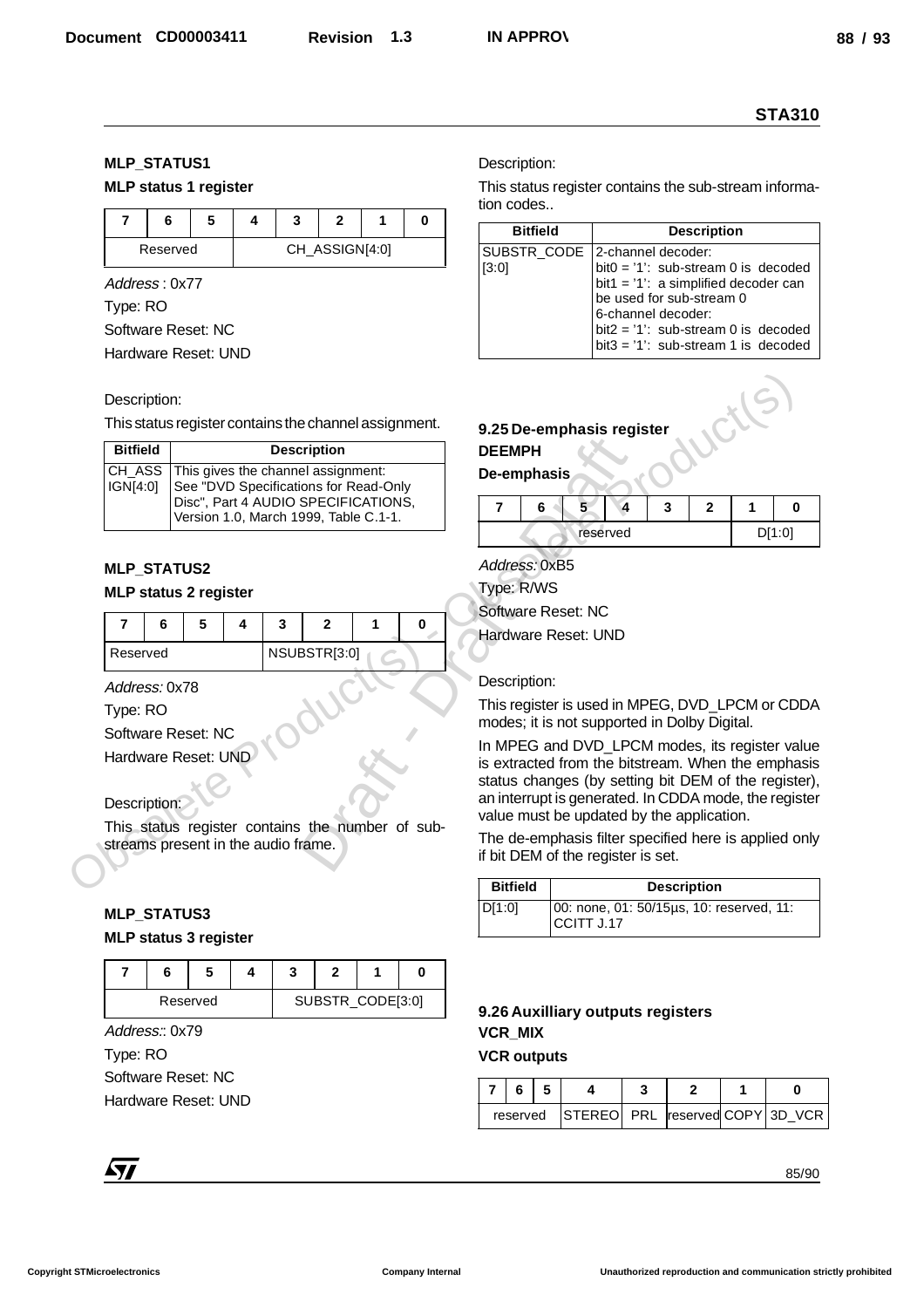# Description:

| Address: 0xAE                                                            |                                                                                                                                                | <b>VCR_RDLY</b>                                                                                                             |  |  |  |  |  |  |  |  |
|--------------------------------------------------------------------------|------------------------------------------------------------------------------------------------------------------------------------------------|-----------------------------------------------------------------------------------------------------------------------------|--|--|--|--|--|--|--|--|
| Type: R/WS??                                                             |                                                                                                                                                | VCR right channel delay                                                                                                     |  |  |  |  |  |  |  |  |
| Software Reset: NC                                                       |                                                                                                                                                | 7<br>6<br>5<br>3<br>$\bf{0}$<br>4<br>$\mathbf{2}$<br>1                                                                      |  |  |  |  |  |  |  |  |
| Hardware Reset: 0                                                        |                                                                                                                                                | RIGHT_VCR_DELAY                                                                                                             |  |  |  |  |  |  |  |  |
| Description:                                                             |                                                                                                                                                | Address: 0xAF                                                                                                               |  |  |  |  |  |  |  |  |
| <b>Bitfield</b>                                                          | <b>Description</b>                                                                                                                             | Type: R/WS??                                                                                                                |  |  |  |  |  |  |  |  |
| 3D_VCR                                                                   | This bit selects "3-D sound" on the VCR                                                                                                        | Software Reset: NC                                                                                                          |  |  |  |  |  |  |  |  |
|                                                                          | channels using SRS processing<br>(depending on the PDEC registers and ):<br>0: Standard sound (disable "3-D sound"),<br>1: Enable "3-D sound". | Hardware Reset: 0<br>Description:<br>This register contains the VCR right channel delay                                     |  |  |  |  |  |  |  |  |
| <b>COPY</b>                                                              | This bit is used to copy "Left/Right"<br>channels to "VCR" channels:<br>0: no copy,<br>1: copy enable.                                         | value. The values for LEFT VCR DELAY and<br>RIGHT_VCR_DELAY_are_taken_into_account_only<br>when register.bit .DLY = $'1'$ . |  |  |  |  |  |  |  |  |
| PRL                                                                      | This bit enables a "ProLogic downmix" on<br>the "VCR" channels:<br>0: Disable,<br>1: Enable.                                                   | 9.27 Miscellaneous<br><b>BREAKPOINT</b>                                                                                     |  |  |  |  |  |  |  |  |
| <b>STEREO</b>                                                            | This bit enables a "2/0 downmix" on the<br>"VCR" channels:<br>0: Disable,<br>1: Enable.                                                        | To be defined<br>$\blacksquare$<br>6<br>5<br>3<br>$\mathbf{2}$<br>1<br>0<br>4<br>Reserved                                   |  |  |  |  |  |  |  |  |
| ing,                                                                     |                                                                                                                                                | Type: R/W<br>Software Reset: NC<br>Hardware Reset: 0                                                                        |  |  |  |  |  |  |  |  |
| VCR_LDLY<br>7<br>$6^{\circ}$                                             | <b>VCR left channel delay</b><br>5<br>4<br>3<br>0<br>2<br>LEFT_VCR_DELAY                                                                       | Description:<br>This register must be set to 0x08.<br><b>CLOCKCMD</b>                                                       |  |  |  |  |  |  |  |  |
|                                                                          |                                                                                                                                                | To be defined                                                                                                               |  |  |  |  |  |  |  |  |
|                                                                          |                                                                                                                                                | 5<br>6<br>$\mathbf{2}$<br>7<br>4<br>3<br>1<br>0                                                                             |  |  |  |  |  |  |  |  |
| Address: 0xAF<br>Type: R/WS??<br>Software Reset: NC<br>Hardware Reset: 0 |                                                                                                                                                | Reserved                                                                                                                    |  |  |  |  |  |  |  |  |
| Description:                                                             | This register contains the VCR left channel delay val-<br>ue. See note after next register description.                                        | Address: 0x3A<br>Type: R/W<br>Software Reset: NC<br>Hardware Reset: 0<br>Description:<br>This register must be set to 0x00. |  |  |  |  |  |  |  |  |

# **VCR\_LDLY VCR left channel delay**

|  |  | LEFT_VCR_DELAY |  |  |
|--|--|----------------|--|--|

#### Description:

# **VCR\_RDLY**



# **9.27 Miscellaneous BREAKPOINT**

|  |  | e.           |  |  |
|--|--|--------------|--|--|
|  |  | <b>Arved</b> |  |  |

#### Description:

# **CLOCKCMD**

# **To be defined**

| Reserved |  |  |  |  |  |  |  |
|----------|--|--|--|--|--|--|--|



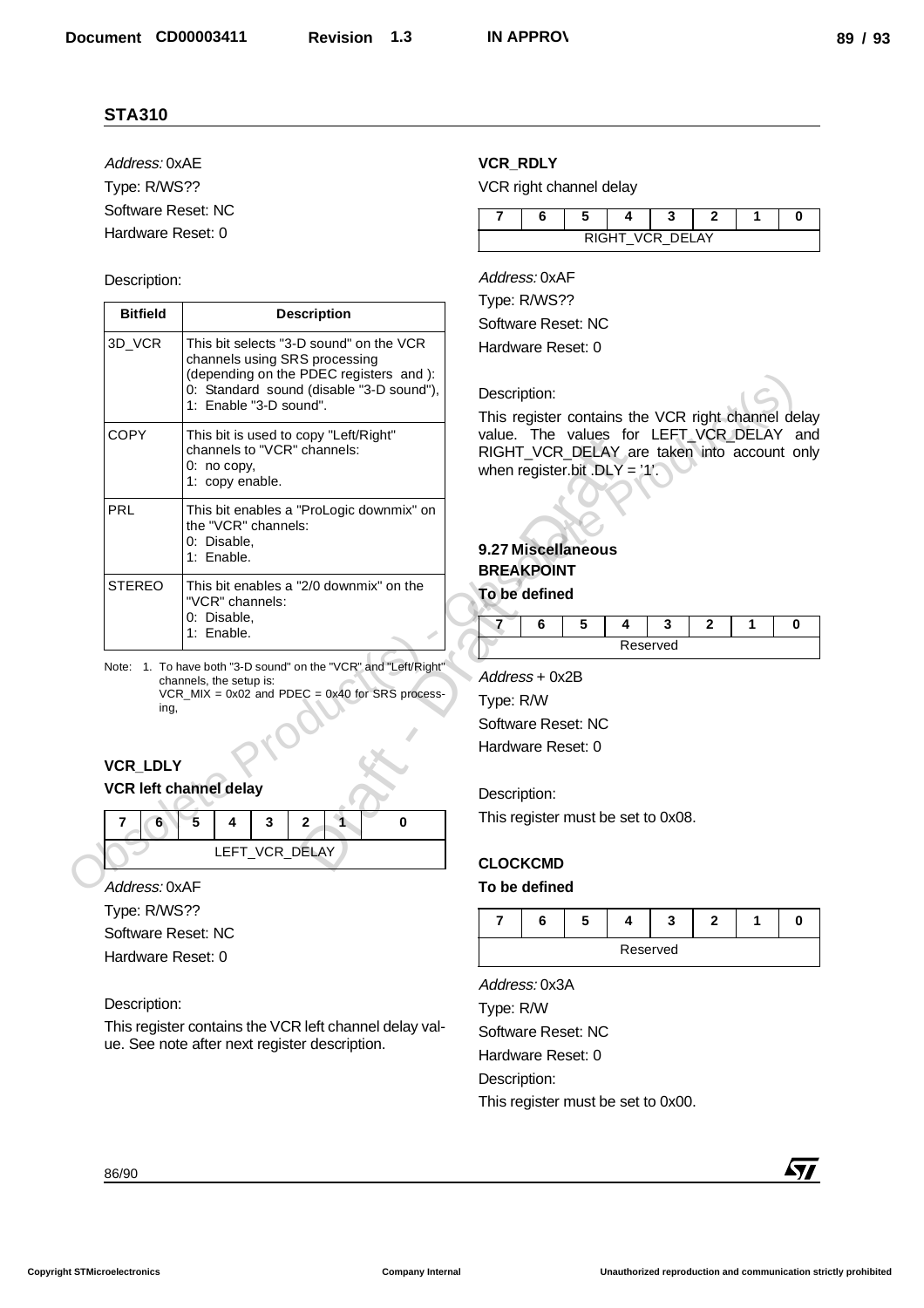# I**NIT\_RAM**

|  | <b>RAM</b> initialization |
|--|---------------------------|
|--|---------------------------|

|  | RAM_INIT<br>._. |  |  |  |  |  |  |
|--|-----------------|--|--|--|--|--|--|

Address : 0xFF Type: RO Software Reset: 1

Hardware Reset: 0

Description:

The register is used to signal when the STA310 has finished to boot.

After a soft reset or a hardware reset, or a hardware reset, the host processor must wait until INIT\_RAM hold the value "1".

the host can then start to configure the STA310 according to its application

# **APPENDIX A OVERVIEW OF THE CHIP**

This **STA310** is based on a very high performances low power general purpose DSP core, MMDSP+, and a set of dedicated peripherals. Internal audio and system PLL allows to configure the chip for a wide range of audio frequencies and DSP processing power (1 to 100 Mips).

#### **A.1 Architectural Block Diagram**

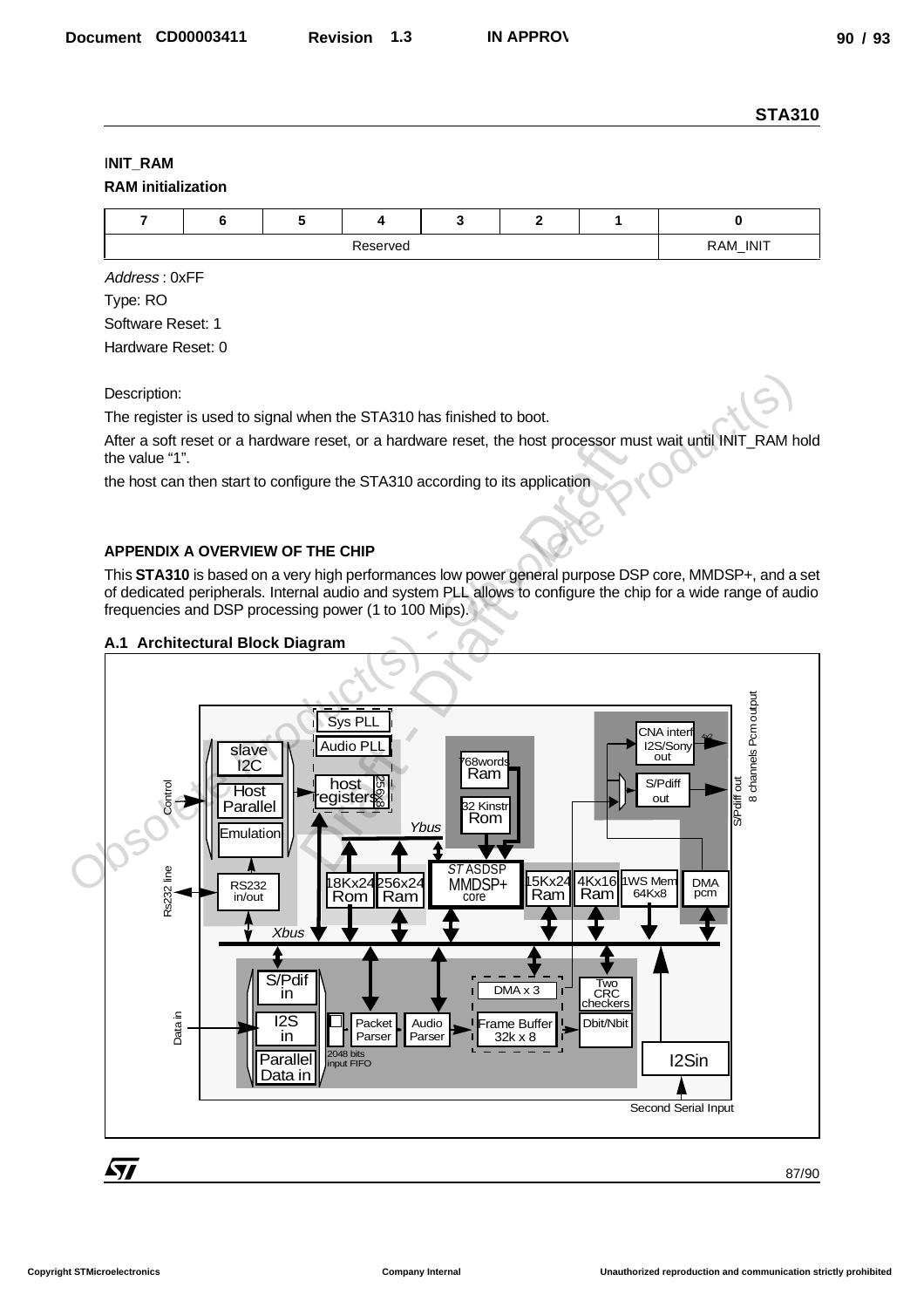# **A.2 Description of the architecture**

The MMDSP+ DSP core can access 5 banks of RAM/ROM memories:

- the 32K instruction ROM,
- the 768 words instruction development RAM,
- X memory 19K x 24 RAM,
- Y\_memory 18 K x 24 ROM,
- Y\_memory 1K x 24 RAM.

The DSP core can also access some dedicated and general purpose peripherals. These peripherals (called MMIO peripherals) are mapped as memory locations of the X memory space of the MMDSP+ DSP core. On top of the front-end dedicated ones, the list of the peripherals is the following:

- Four PCM out I2S/Sony (16,18,20,24 bits) serial output interfaces are provided to connect, typically, to external DACs. This interface and the Audio PLL provide the Oversampling clocks and the serial clocks necessary to interface the DACs .This interface provides up to 8 independent audio channels. A "DMA PCM" MMIO block makes the link between the X data memory of the DSP core (which can store the audio samples) and the *I2S/Sony* serial interfaces. This MMIO block is a DMA (Direct Memory Access) and handles automatically the transfer of data by blocks. This peripheral implements also an hardware mechanism to support delayed channels. Each channel can de delayed (resolution 1 sample) by a programmable number of data samples. This function is totally transparent to the user. Four PCM out *I2S/Sony* (16,18,20,24 bits) sarial output interfaces are provided to connect. Vplicate the constrained DACs. This interface and he Audio PLL provide the Oversampling clocks and the set of the form of the set December CORDOSASTI Revision 1.3 NAPPROV<br>
A December CORDOSASTI Revision 1.3 NAPPROV<br>
A December COP CON COMPROM PREVIOUS CONTROL CONTROL CONTROL CONTROL CONTROL CONTROL CONTROL CONTROL CONTROL CONTROL CONTROL CONTROL CON ock makes the link between the X data memory<br>
i) and the *I2S/Sony* serial interfaces. This MMIO is<br>
sutomatically the transfer of data by blocks. This<br>
m to support delayed channels. Each channel c<br>
able number of data sa
	- A 256 x 8 address space is shared between the MMDSP+ core (as MMIO peripheral) and the external world of the STA310 through the I2C Slave interface or the Host parallel interface. This area is divided mainly in 2 parts:

a 192 x 8 general purpose RAM area,

a 64 x (1 to 8 bits) area of specific registers.

The two PLLs (Audio PLL and System PLL) can be controlled by the DSP itself (thru the MMIO bus) or by the external world of the STA310 (thru the I2C Slave I/F or the Host parallel I/F).

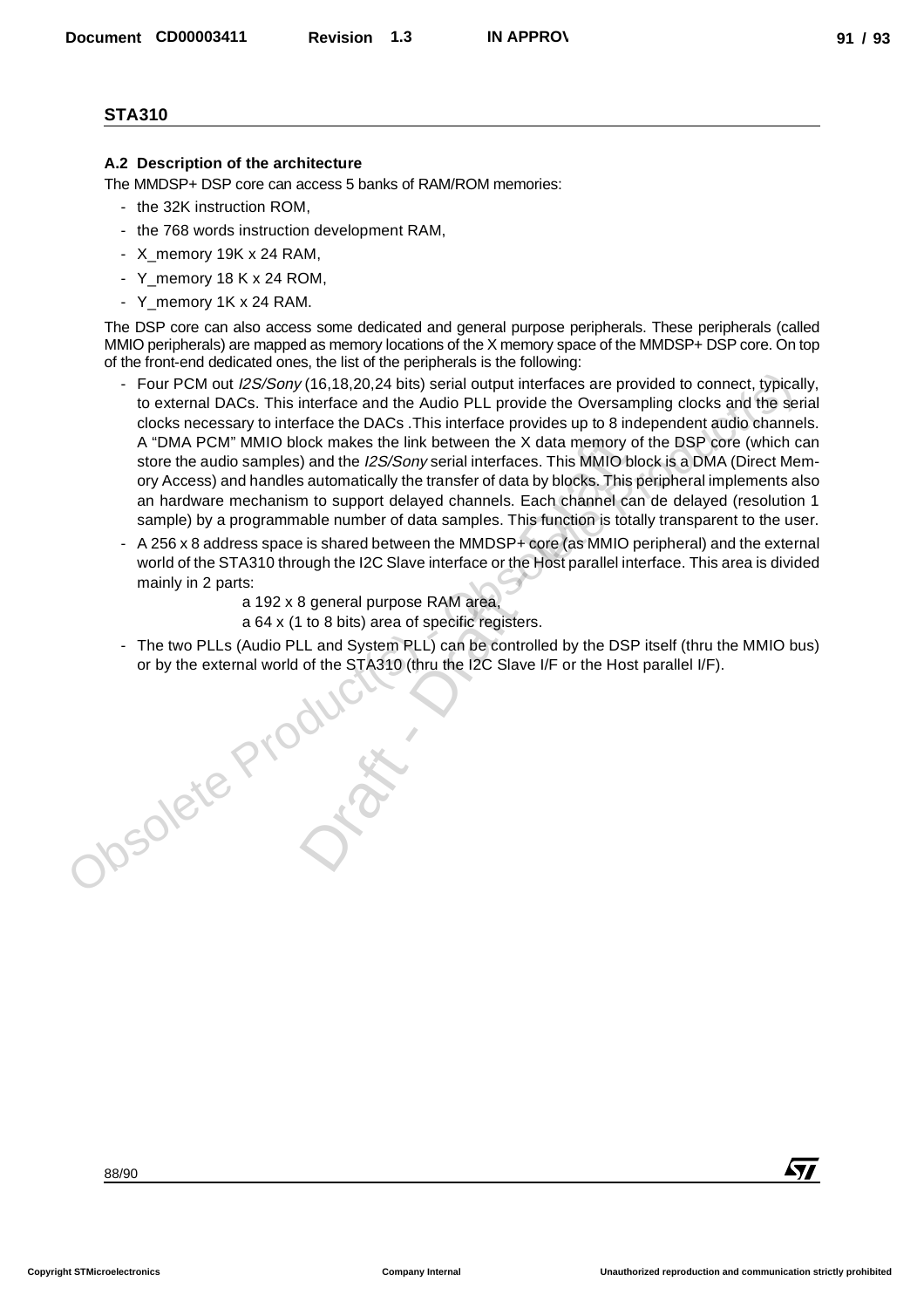